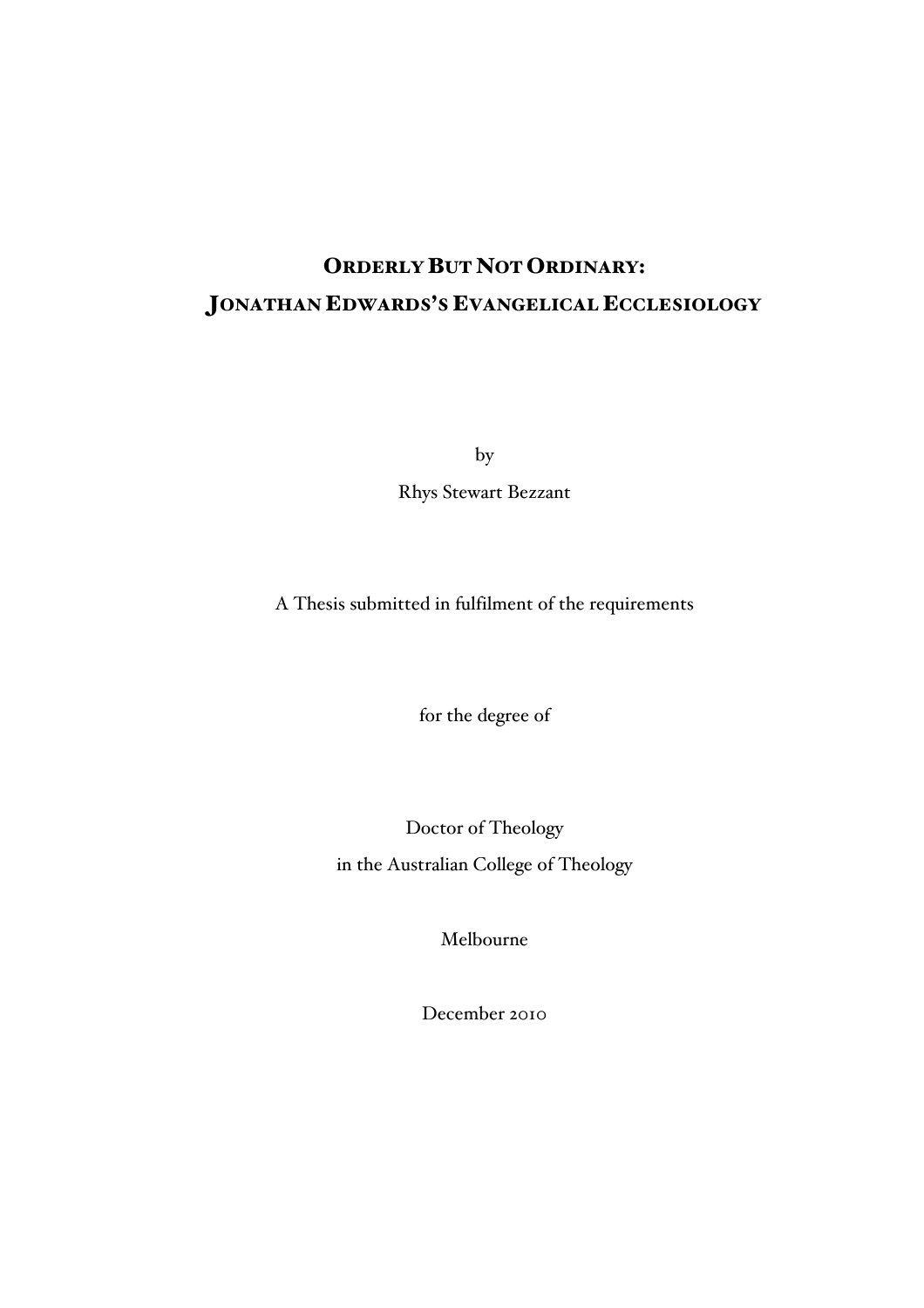## **CERTIFICATIONS**

### *Candidate*

I certify that the substance of this thesis of approximately 100,000 words (excluding the bibliography and any appendices), has not previously been submitted for any degree and is not currently being submitted for any other degree. I also certify that any assistance received in conducting the research embodied in the thesis, and all quotations and the sources of significant ideas and paraphrases, have been acknowledged in the text or notes.

#### *Signature*

*Date*

## *Supervisor*

I consider that this thesis of approximately 100,000 words is in a form suitable for examination and conforms to the regulations of the Australian College of Theology for the degree of Doctor of Theology. The thesis shows evidence of original research and the exercise of independent critical analysis. The candidate has been trained in the techniques relevant to the field of research, and is capable, without supervision, of applying these techniques to other research projects. The thesis has not been submitted to another University or College of Theology.

#### *Signature*

*Date*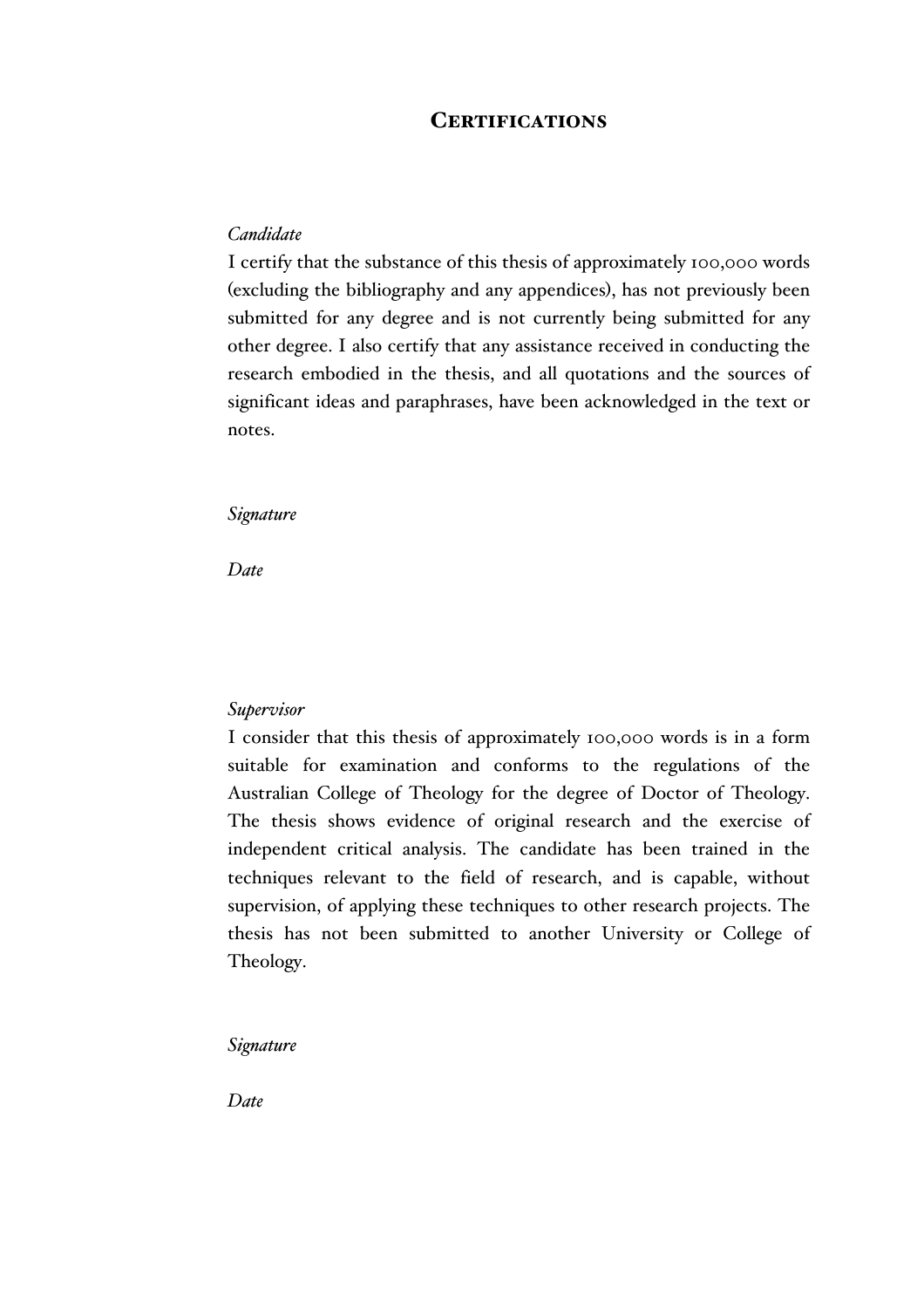### **ABSTRACT**

This thesis seeks to demonstrate the development of the ecclesiology of Edwards from the writings of his youth until his Stockbridge treatises, setting this within the context of Reformation and Puritan debates, and in response to his experience of the revivals during his Northampton ministry. My basic contention is that Edwards repristinates an ossified New England ecclesiology, by acknowledging the church's dynamic relationship with the created order, history and the nations, and by advocating renewal in ecclesial life through revivals, itinerancy, Concerts of Prayer, missionary initiatives outside of the local congregation, and doctrinal clarification.

Edwards accommodates the Christendom model of ecclesiology to the new philosophical, political and social realities of the mid-eighteenth century British Atlantic world. He is prepared to relinquish an understanding of the church, in which the clergy primarily serves the wider community and the national interests of New England, but also distances himself from separatist ecclesiology, which draws strong lines of demarcation between the kingdom of this world and the Kingdom of Christ. His ecclesiology can be aptly summarised as *prophetic*, in as far as the church makes identification with its social context, while yet providing an alternative millennial vision for human flourishing. He embeds a revivalist ecclesiology within a traditional ecclesiology of nurture and institutional order.

I maintain therefore that Edwards's dismissal is not the result of reactionary attempts to reinstitute the prevailing conditions of an earlier vision of the church, nor can he be accused of reneging on progressive views of the church after the revivals have subsided. Edwards's Gospel is preached within a larger vision of transformed society and the glory of God, for whom the church is an orderly but not ordinary instrument to promote visible union between believers and Christ.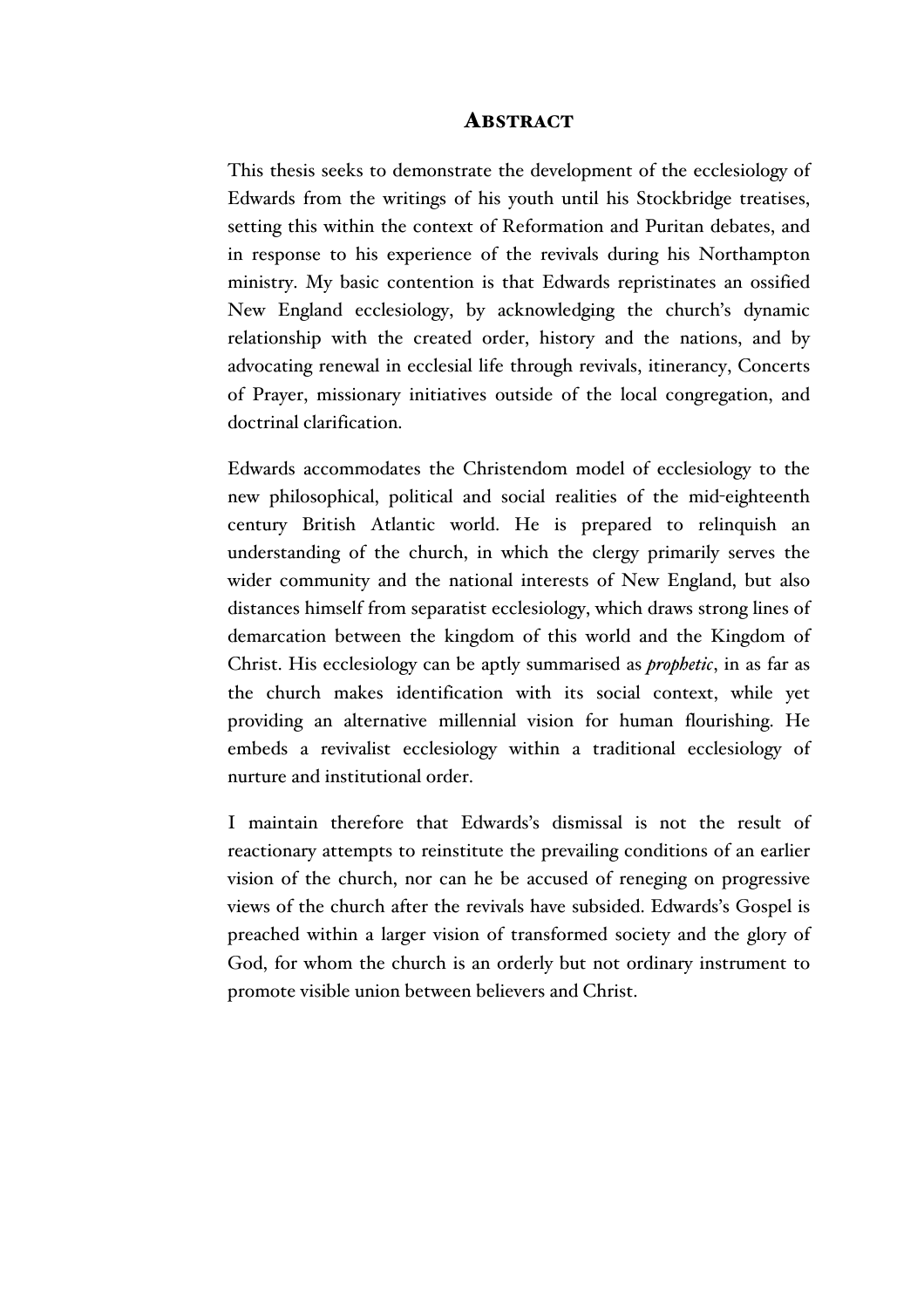This thesis is dedicated to President Josiah (Jed) Bartlet, who has made Jonathan Edwards a household name.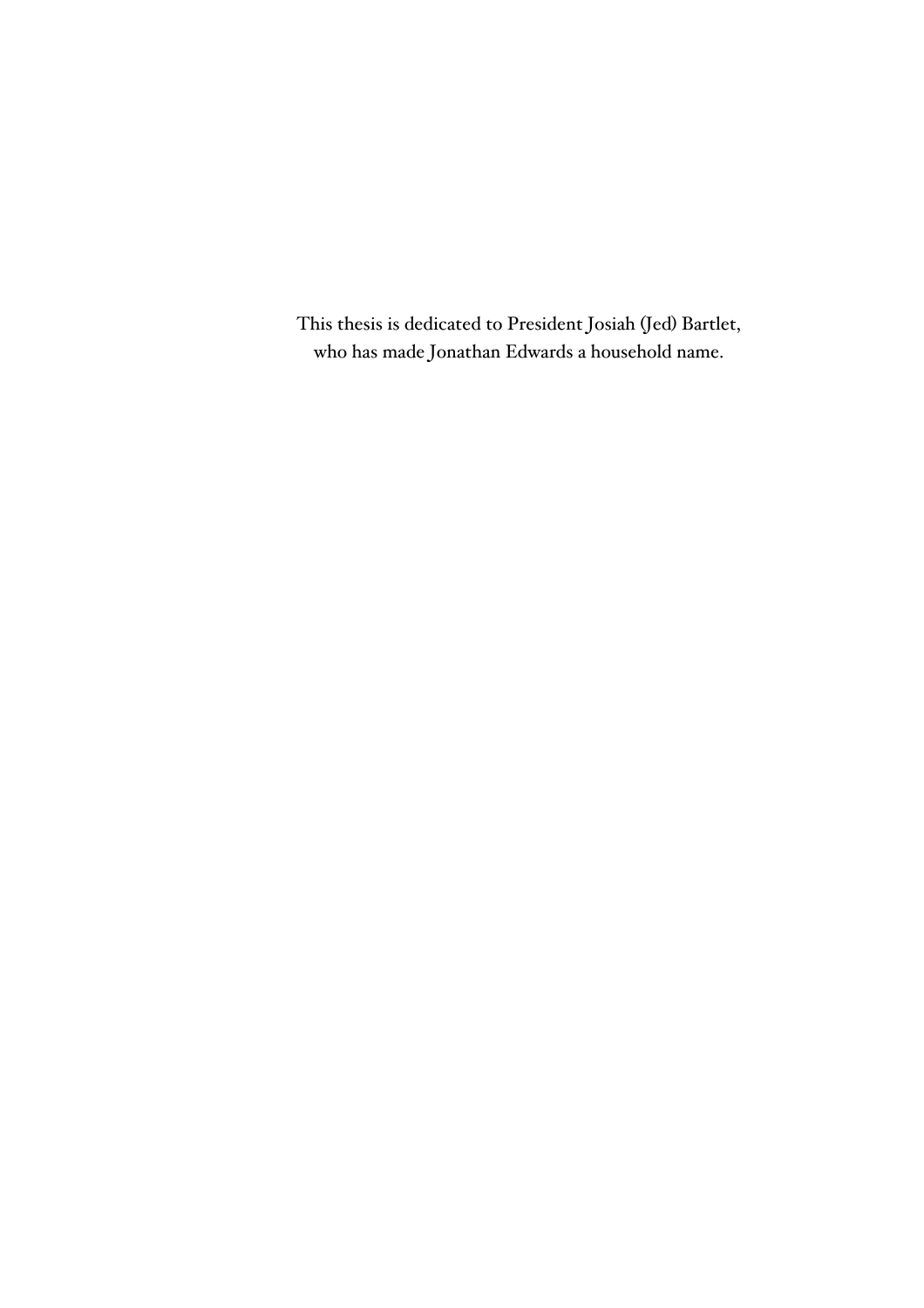## 1. PURITAN SEARCH FOR ECCLESIOLOGICAL ORDER

| I.I | The Disordered Edwards: His Misunderstood Ecclesiology     |   |
|-----|------------------------------------------------------------|---|
| I.2 | The Gospel, Reformations and Puritans: The Unstable Church | 4 |
| I.3 | Parties, Polity and Purpose: The Church in New England     | H |

# 2. ORDERED ECCLESIOLOGICAL THOUGHTS (1703-1734)

| 2.I | Church of Early Experience: Negotiating Faith and Family          | 28 |
|-----|-------------------------------------------------------------------|----|
| 2.2 | Church in Two Worlds: Reconciling Providence and Apocalypse       | 39 |
| 2.3 | Church under Threat: Confronting Enlightenment Epistemology       | 47 |
| 2.4 | Shape of the Church: Formulating Trinitarian Dynamism with Design | 54 |

# 3. ORDERED ECCLESIOLOGICAL PASSIONS (1735-1746)

| 3.I | The Revived Church in A Faithful Narrative                             | 66           |
|-----|------------------------------------------------------------------------|--------------|
| 3.2 | The Pilgrim Church in Charity and its Fruits                           | 79           |
| 3.3 | The Purposeful Church in A History of the Work of Redemption           | 90.          |
| 3.4 | The Structured Church in Some Thoughts concerning the Revival          | $_{\rm IIO}$ |
| 3.5 | The Accountable Church in The Treatise concerning Religious Affections | 124          |

# 4. ORDERED ECCLESIOLOGICAL VISIONS (1747-1758)

| 4.I | The Church's Millennial Hope in An Humble Attempt            | 142 |
|-----|--------------------------------------------------------------|-----|
| 4.2 | The Church's Missiological Challenge in The Life of Brainerd | 156 |
| 4.3 | The Church's Visible Union in An Humble Inquiry              | 167 |
| 4.4 | The Church's Prophetic Ministry in A Farewell Sermon         | 187 |
| 4.5 | The Church's Cosmic Context in the Stockbridge Treatises     | 196 |

| 5. | <b>ORDERLY BUT NOT ORDINARY:</b>          |     |
|----|-------------------------------------------|-----|
|    | <b>EDWARDS'S EVANGELICAL ECCLESIOLOGY</b> | 209 |

## BIBLIOGRAPHY 214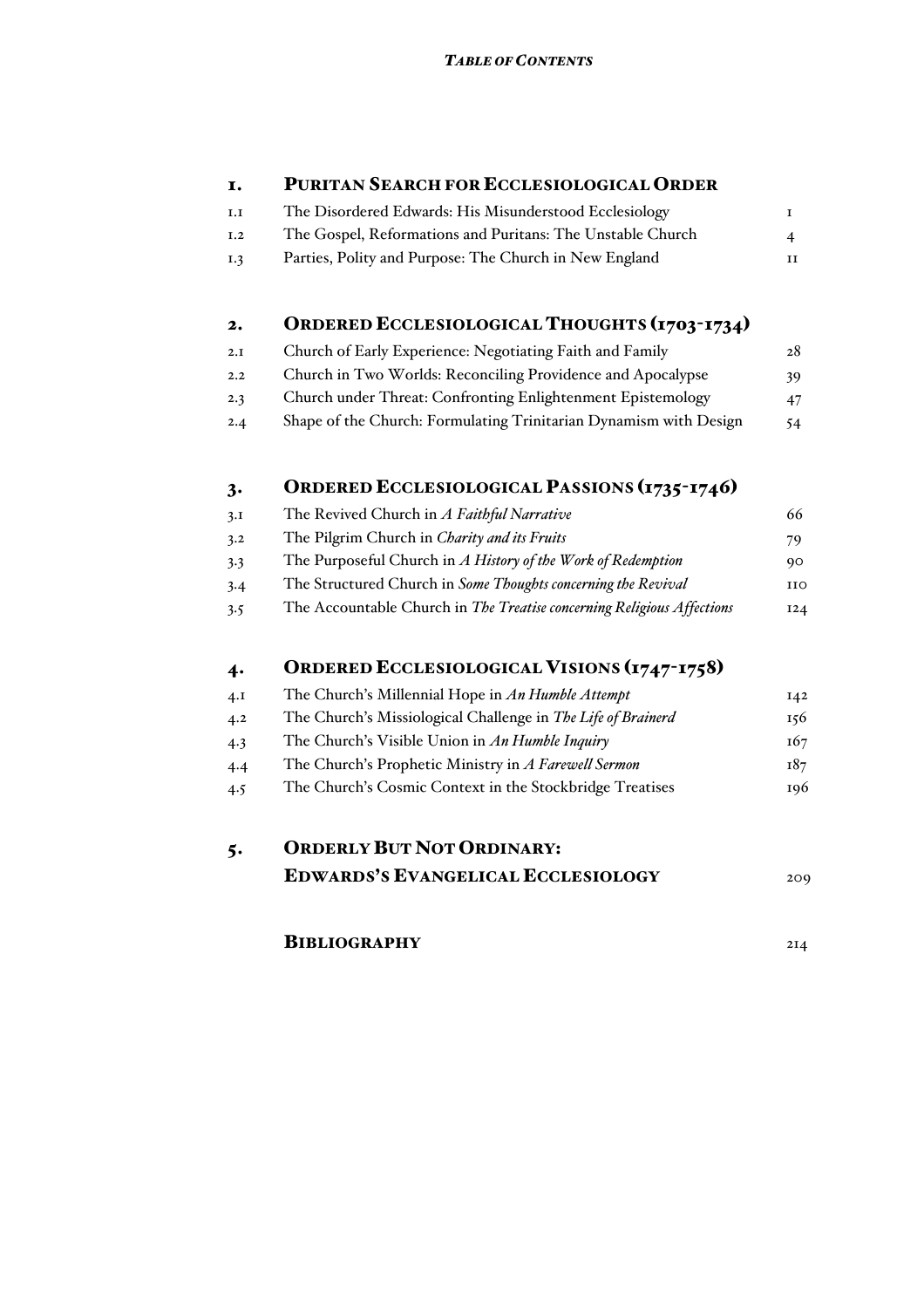# 1.1 THE DISORDERED EDWARDS: HIS MISUNDERSTOOD ECCLESIOLOGY

*Ah paradise! Edwards, I would be afraid to meet you there as a shade. We move in different circles.1*

Whether in poetry, prose, or the public imagination, Jonathan Edwards (1703 -1758) has often been misrepresented. As a philosopher, theologian, revivalist, and pastor, he easily eludes facile categorisation. Perhaps, having lived on the distant side of the American Revolution in colonial America, wearing a wig and gown, his understanding of society and politics appears quaint and distant, easily distorted. Perhaps, by virtue of his Reformed convictions, he was painted in a pejorative light after the American Civil War, when his brand of theological reflection seemed destined for ignominy in contrast with more convenient Arminian notions. Perhaps, in today's world where Christian faith has been marginalised and hopes for revival are dim, his preaching of heaven and hell as realities to confront seems intolerant or embittered.<sup>2</sup> Certainly, his often anthologised but less often appreciated sermon 'Sinners in the Hands of an Angry God' draws together themes of his ministry with virulent voices of disapproval.<sup>3</sup>

The twentieth century has witnessed, however, attempts to rehabilitate the reputation of Edwards, understanding him on his own eighteenth century terms, as well as within the bigger picture of American history, and beyond. The Neo-Orthodox saw in Edwards's doctrine of original sin an antidote to naïve approaches to evil.<sup>4</sup> Perry Miller encouraged him to lie on the Procrustean bed of modernity, albeit a little uncomfortably.<sup>5</sup> Yale University Press has produced a letterpress edition of his works, totally twenty-six volumes, giving academic respectability and copious material to begin construction of a more nuanced Edwards. Fresh questions concerning family and gender, Empire and communication, slavery and freedom, experience and rhetoric have led scholars and students alike to search out Edwards's mind and ministry

*Edwards* (ed. S. J. Stein; Cambridge: University Press, 2007), especially 310-313.<br><sup>5</sup> Perry Miller, *Jonathan Edwards* (Lincoln: University of Nebraska Press, 2005).

<sup>1</sup> Robert Lowell, 'Jonathan Edwards in Western Massachusetts,' in *Life Studies* and *For the Union Dead* (New York: Farrar, Straus and Giroux, 2007), 41.<br><sup>2</sup> Mork Twain, with a measure of prodictable hyperholo

<sup>&</sup>lt;sup>2</sup> Mark Twain, with a measure of predictable hyperbole, described Edwards as a 'drunken lunatic.' See Philip F. Gura, 'Edwards and American Literature,' in *The Cambridge Companion to Jonathan*<br>*Edwards* (ed. S. J. Stein; Cambridge: University Press, 2007), 266.<br><sup>3 See Wilson H. Kimpech, Calab L.D. Meskell and Konneth </sup>

<sup>&</sup>lt;sup>3</sup> See Wilson H. Kimnach, Caleb J. D. Maskell and Kenneth P. Minkema, *Jonathan Edwards's*<br>*Sinners in the Hands of an Angry God: A Casebook* (New Haven and London: Yale University Press, <sup>2010</sup>) for examples of the history of reception of the sermon. <sup>4</sup> Stephen D. Crocco, 'Edwards's Intellectual Legacy,' in *The Cambridge Companion to Jonathan*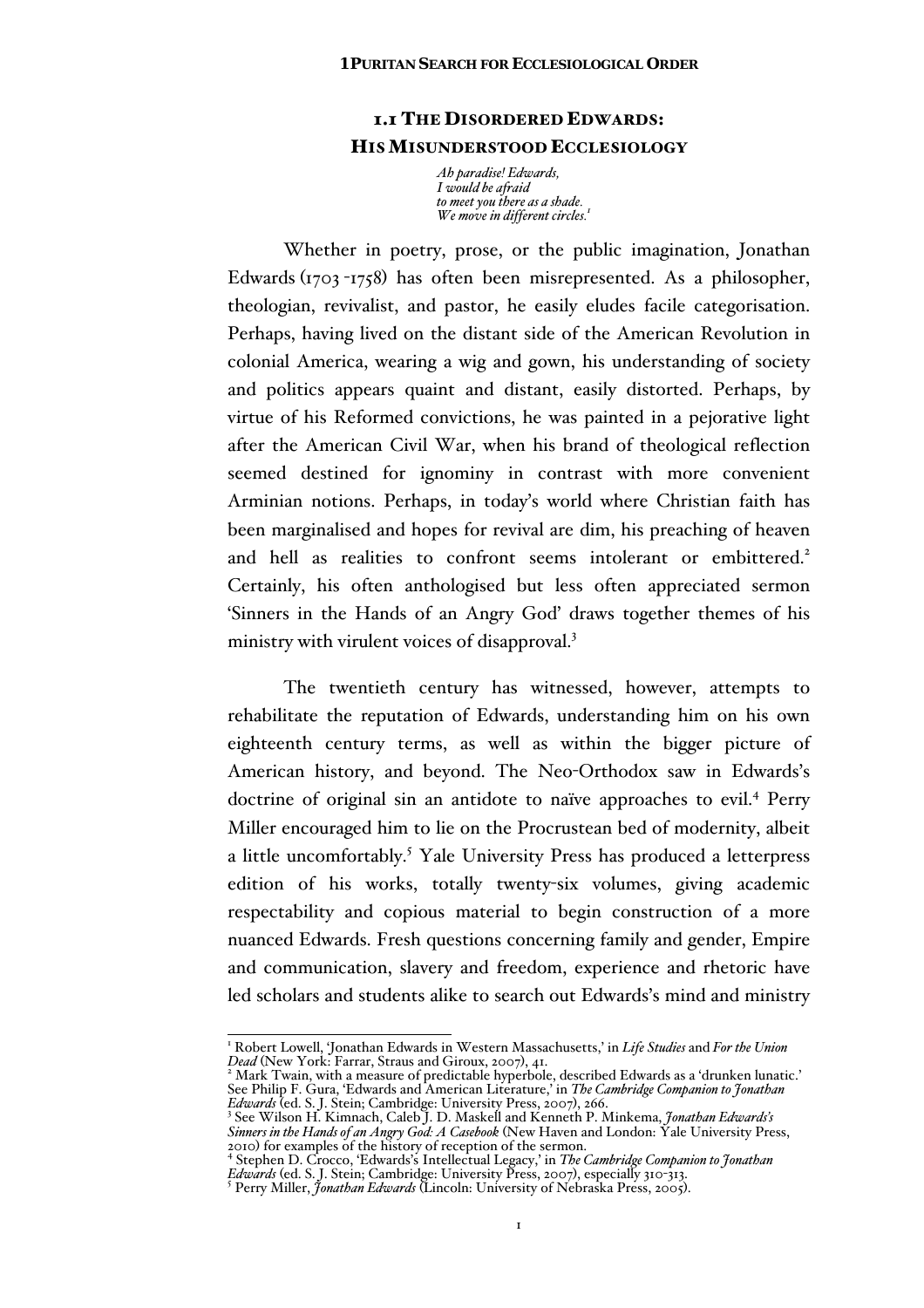for clues concerning the present state of religion, politics and evangelical faith, and ways forward when the path is otherwise dim.<sup>6</sup> Max Lesser's bibliographic work attests the proliferation of studies on Edwards.<sup>7</sup>

It is therefore surprising to note that when it comes to Edwards's explicit and systematic understanding of the church, very little commentary has been attempted.<sup>8</sup> There have been, of course, studies on Edwards's position in the Communion controversy of 1750, or his attitude towards itinerancy.9 Much has been written on his place in discussions of the Puritan covenant ideal, or millennial assumptions concerning the church and the world.<sup>10</sup> These, however, easily atomise the debates, and distort the representation of his convictions through connection with only a select range of doctrinal foci. Not unfrequently one meets the opinion that Edwards actually did not have a settled ecclesiology, or that his concern for the revivals must necessarily have eclipsed any residual concern for the church, its structures, life, and ministry. Bainton summarises just such an assumption when he states that due to 'his preoccupation with individual conversion Edwards appeared at times to have lost sight of the divine community.<sup>'II</sup> Likewise, Hart suggests that 'in so striving for a gauge to heart religion, the church for Edwards becomes superfluous.<sup>312</sup> It is just such assumptions that this thesis seeks to refute.

When faced with the tumultuous circumstances of the rebirth of vital piety on a large scale in eighteenth century America, one might in the end be forgiven for focussing on the foreground of *individual* experience. Bainton or Hart may have succumbed to just such a myopic

6 See Stephen J. Stein, ed. *The Cambridge Companion to Jonathan Edwards* (Cambridge: Cambridge

University Press, 2007) for such topics as these addressed. <sup>7</sup> Max X. Lesser, *Reading Jonathan Edwards: An Annotated Bibliography in Three Parts, 1729-<sup>2005</sup>*

<sup>(</sup>Grand Rapids: Eerdmans, 2008).<br><sup>8</sup> Notable exceptions, though written fifty years apart: Thomas A. Schafer, 'Jonathan Edwards' Conception of the Church,' *Church History* 24/1 (1955): 51-66, and Douglas A. Sweeney, 'The Church,' in *The Princeton Companion to Jonathan Edwards* (ed. S. H. Lee; Princeton/Oxford: Princeton University Press, 2005), 167-189.<br><sup>9</sup> For example, see: Alan D. Strange, 'Jonathan Edwards on Visible Sainthood: The Communion

Controversy in Northampton,' *Mid-America Journal of Theology* 14 (2003): 97-138; William J. Danaher, 'By Sensible Signs Represented: Jonathan Edwards' Sermons on the Lord's Supper,' *Pro Ecclesia* 7/3 (1998): 261-287; Timothy D. Hall, *Contested Boundaries: Itinerancy and the Reshaping of the Colonial American Religious World* (Durham: Duke University Press, 1994). 10 For example, see Carl W. Bogue, 'Jonathan Edwards on the Covenant of Grace,' in *Soli Deo* 

*Gloria: Essays in Reformed Theology: Festschrift for John H. Gerstner* (ed. R. C. Sproul; Nutley: Presbyterian and Reformed Publishing Company, 1976); Gerald R. McDermott, 'Jonathan Edwards and the National Covenant: Was He Right?' in *The Legacy of Jonathan Edwards: American Religion and the Evangelical Tradition* (ed. D. G. Hart, S. M. Lucas, S. J. Nichols; Grand Rapids: Baker, 2003); Brandon G. Withrow, 'A Future of Hope: Jonathan Edwards and Millennial Expectations,' *Trinity Journal 22*/1 (2001): 75-98.<br><sup>11</sup> Roland H. Bainton, *Yale and the Ministry: A History of Education for the Christian Ministry at Yale* 

*from the Founding in 1701* (New York: Harper & Brothers, 1957), 31. <sup>12</sup> Denis G. Hart, 'The Church in Evangelical Theologies, Past and Future,' in *The Community of the* 

*Word: Toward an Evangelical Ecclesiology* (eds. M. Husbands and D. J. Treier; Downers Grove: IVP, 2005), 31.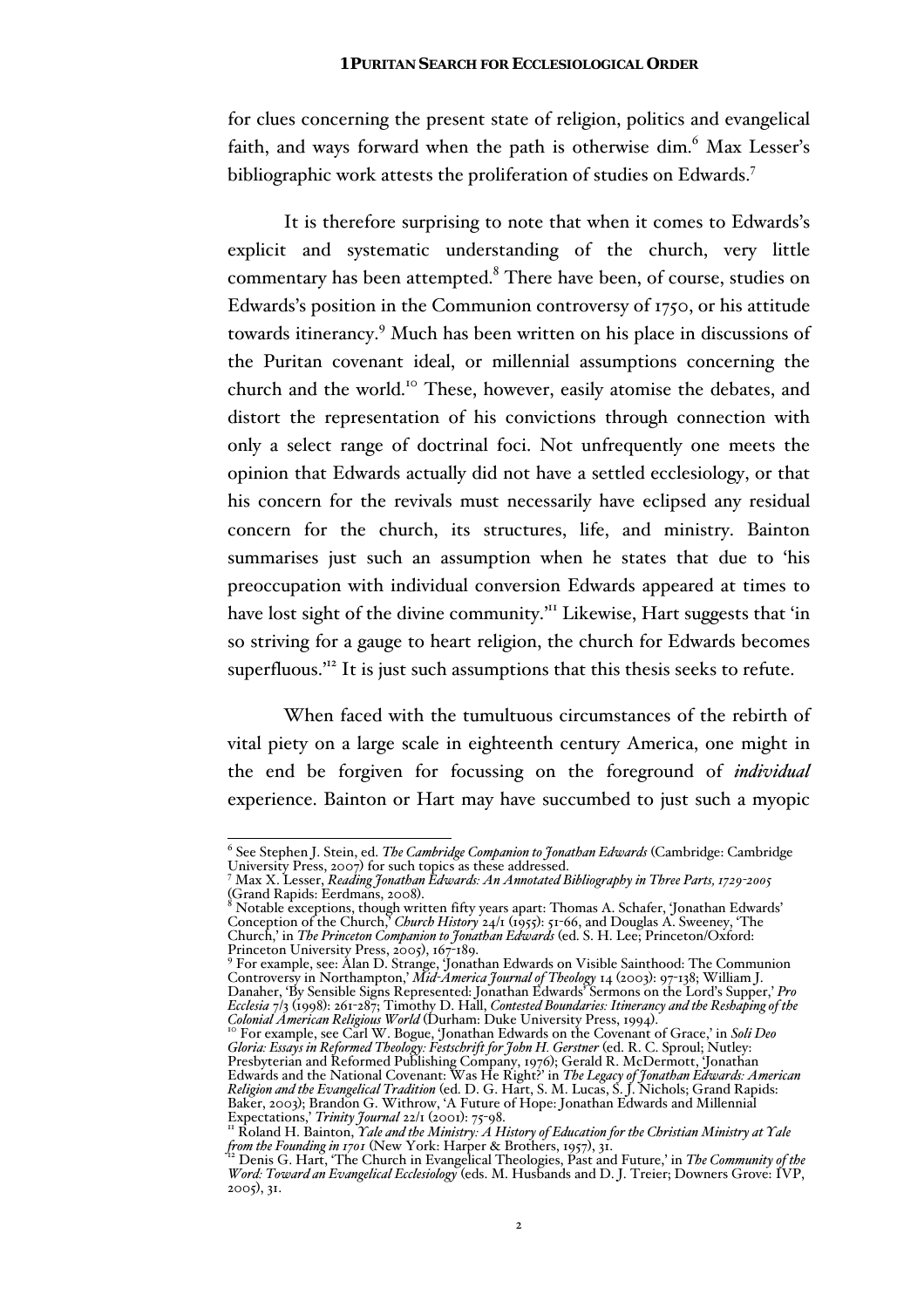distortion in the case of Jonathan Edwards. However, while it is palpably evident that Edwards did act as midwife to scores of individual rebirths, this by no means necessitates the view that he had marginal concern for the nurture of corporate Christian maturity. In fact, it is my contention that Edwards's ecclesiology must be viewed as an essential coordinating principle in his response to the vicissitudes of revival. In this thesis, I shall track the development of his ecclesiological commitments, establishing their substantial connection with other major theological themes, and arguing for the ways in which Edwards's depiction of the Lord's Supper is consonant with these broader concerns.

Edwards's doctrine of the church and its place in God's economy were not merely an amorphous shadow cast by the bright fires of spiritual ardour, or a knee-jerk reaction to the pressures of revival, but rather was itself a compass by which he was enabled to navigate the currents and reefs of the revivals' waters. It is not impossible for an evangelist to be an ecclesiologist at the same time. It is not unreasonable to look for some deeper ordering of Edwards's thoughts in matters of the church. He was, after all, the legatee of just such a Puritan search for order in the century before him. Even those suspicious of his teaching acknowledge the rigours of his intellect and his capacity to unify ideas:

White wig and black coat, all cut from one cloth, and designed like your mind!<sup>13</sup>

It is my contention that the flow of evangelical piety from the eighteenth century onwards can contain a high view of the church within its banks.

<sup>&</sup>lt;sup>13</sup> Lowell, 'Jonathan Edwards in Western Massachusetts,' 42.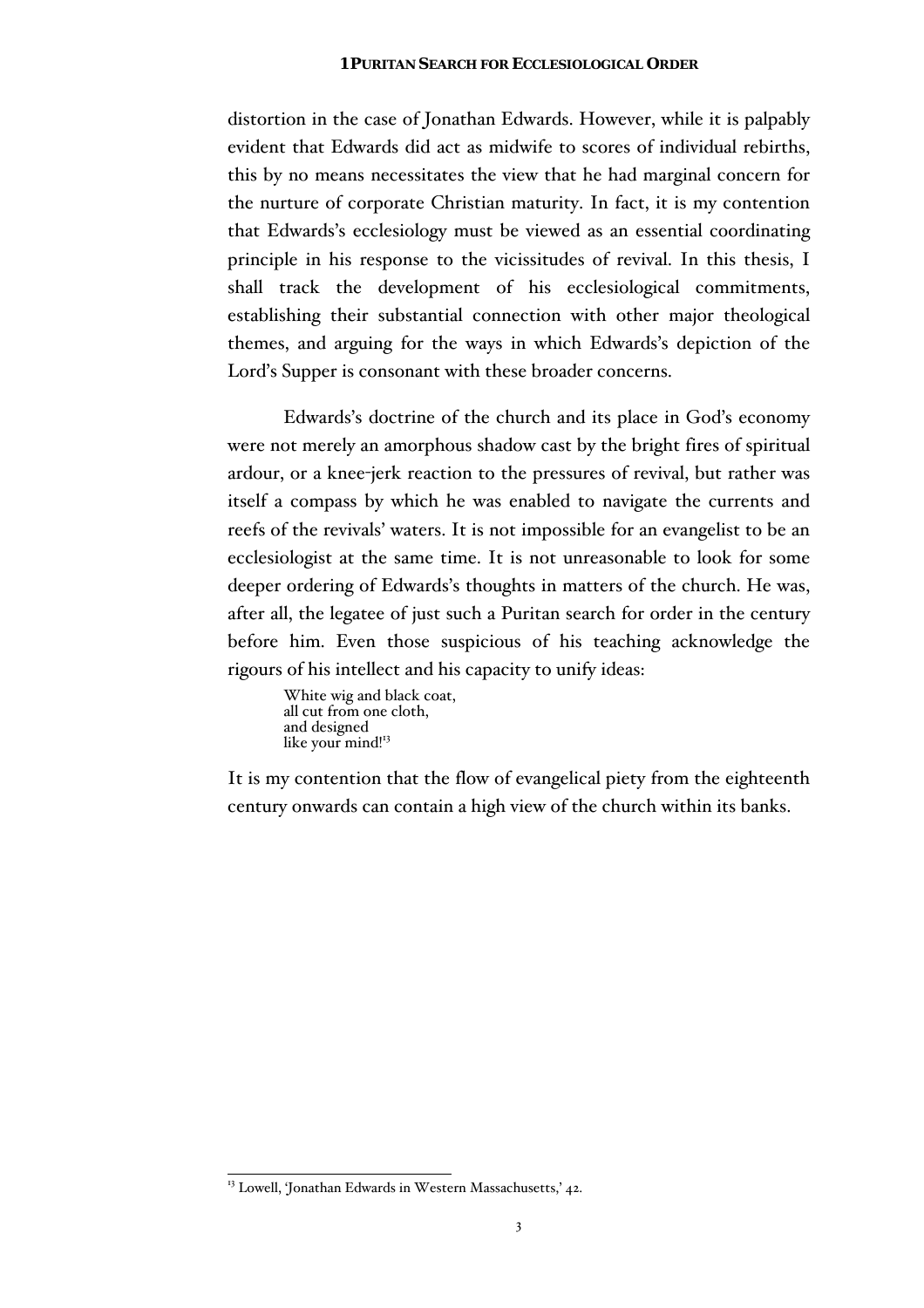## 1.2 THE GOSPEL, REFORMATIONS AND PURITANS: THE UNSTABLE CHURCH

Jonathan Edwards stood within the flow of debates concerning the church which had threatened to burst their banks since the Reformations of the sixteenth century. Indeed, these debates were themselves an attempt at resolving concerns expressed over the nature of church in the late medieval period, which had arrived at some degree of ecclesiological pluriformity within the Augustinian conception of the church's essential unity. Debates about the relationship between church and state, refracted through dangerous appeals to church councils to initiate reform, set against the travesty of rival papacies, with the rise of millennial aspirations turning into apocalyptic critique of the Pope as Antichrist, were altogether a combustible mix when Luther lit the spark of sacramental controversy.<sup>1</sup>

Luther focussed ecclesiological debates on his understanding of the Gospel, which would become for him an instrument of leverage to remove the great weight of medieval excess and corruption. In his Ninety-Five Theses, he could state that 'The true treasure of the church is the most holy gospel of the glory and grace of God." As well as an antiindulgence polemic, Luther intended here to focus the centre of the church's life on an account of God's character expressed in terms of God's movement towards human beings for their salvation.<sup>3</sup> The objective reality of the enfleshed Son of God and a passion for the uncluttered purity of the Gospel gave Luther's ecclesiology a Christological core.<sup>4</sup> His own existential trials in desperately seeking a gracious God, coupled with practices of penance which were pastorally unable to secure assurance of sins forgiven, led him to configure the Gospel in terms of Christ as Saviour, a sharp soteriological offer and demand. Luther gave momentum to the later devotional intensity of Puritanism:

Puritanism was a variety of Protestantism, and Puritans were heirs of the Reformation inaugurated by Martin Luther's seminal re-reading of Christianity's foundational texts ... Like Luther, they [ the Puritans] were intensely

<sup>&</sup>lt;sup>1</sup> Jaroslav Pelikan, *Reformation of Church and Dogma* (1300-1700) (The Christian Tradition: A History of the Development of Doctrine; Chicago/London: University of Chicago Press, 1984), 38, 68, 81,

<sup>104, 127.</sup> <sup>2</sup> John Dillenberger, 'The Ninety-Five Theses,' in *Martin Luther: Selections from his Writings* (ed. J. Dillenberger; Garden City: Anchor Books, 1961), 496. <sup>3</sup> Pelikan, *Reformation of Church and Dogma*, 128. <sup>4</sup> Paul D. L. Avis, *The Church in the Theology of the Reformers* (Atlanta: John Knox Press, 1981), 3, 13.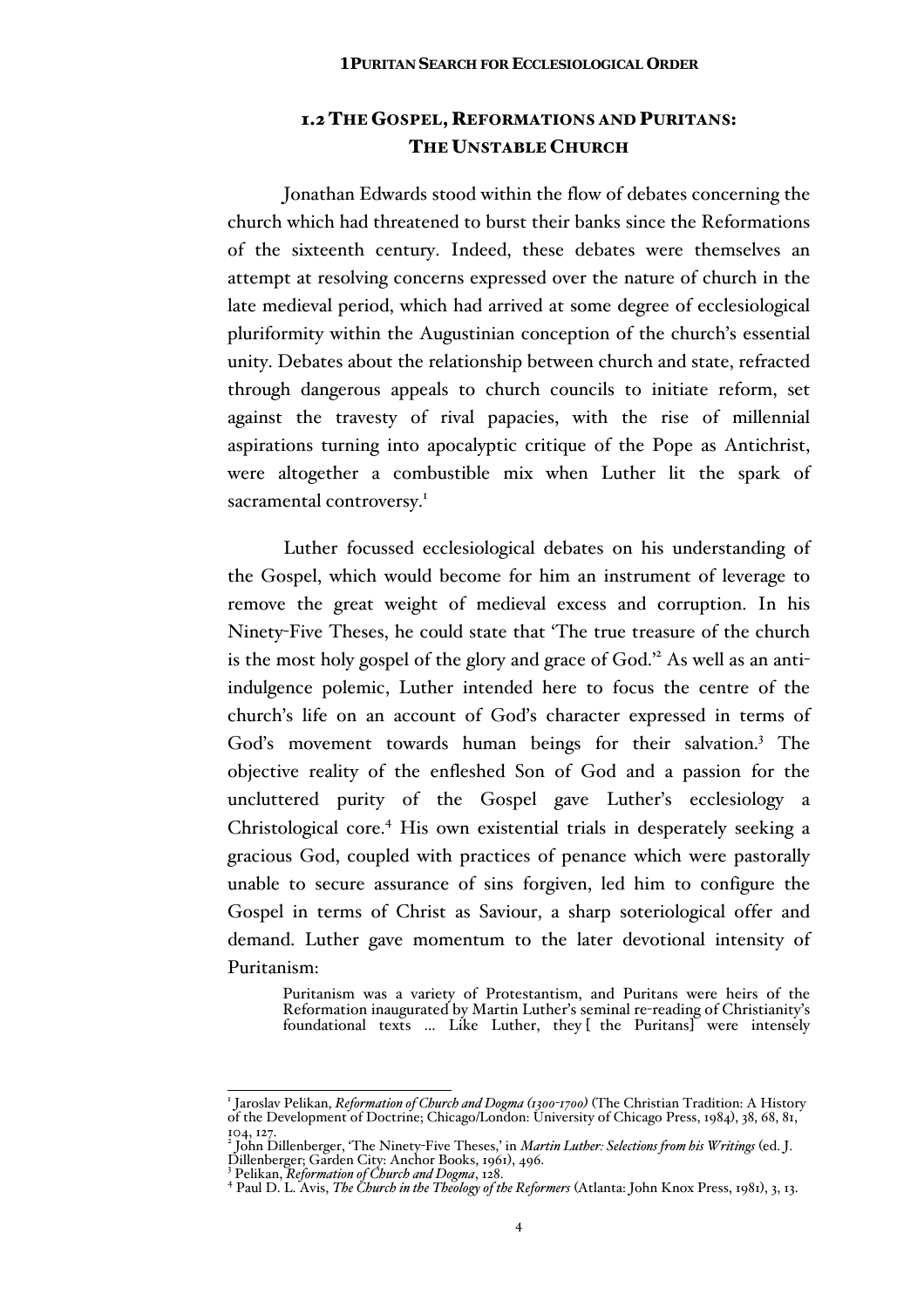preoccupied with personal salvation, and convinced that God pardoned sinners in response to simple faith in Christ's redeeming sacrifice on the Cross.<sup>5</sup>

Indeed, Luther's espousal of the apostolic message of the Gospel as the *norma normans* of the church became a way of reconciling the unity, holiness and catholicity of the church which had been debated in the medieval period.<sup>6</sup>

While the second generation reformers, like Melanchthon and Calvin, built on Luther's foundations, they nevertheless conceived their doctrine of the church within a slightly different set of architectonics. Assuming this Christological core, they nevertheless gave more attention to organising the whole biblical narrative around that Christological focus, which coordinated nature and grace, or law and Gospel, and lent new seriousness to attempts to reform the structures and ministries of the church.<sup>7</sup> These second generation reformers were concerned about the 'purity of the *church*,' and Christ's authority to reform it according to his Word,<sup>8</sup> 'with a consistency and a rigor that went considerably beyond Luther.'<sup>9</sup> The rule of Christ through his Word gave deliberate shape to the church, and set the church within an eschatological framework in as far as it represented the coming Kingdom. Calvin insisted that:

since the church is Christ's Kingdom, and he reigns by his Word alone, will it not be clear to any man that those are lying words by which the Kingdom of Christ is imagined to exist apart from his sceptre (that is, his most holy Word)?<sup>10</sup>

Such leaders also developed a more *transformative* expectation of the church's relationship with secular authority, regarding which Luther had never been forced to take anything other than a *conservative* position.11 Calvin understood the Gospel as God's purposes for the world centred in Christ, which generates not just individual conversions, but the very foundation of the church itself.<sup>12</sup> Calvin's developed doctrine of predestination reinforced this framework, for human beings have been

<sup>5</sup> John Coffey and Paul C. H. Lim, 'Introduction,' in *The Cambridge Companion to Puritanism* (eds. J.

Coffey and P. C. H. Lim; Cambridge: University Press, 2008), 2.<br><sup>6</sup> Pelikan, *Reformation of Church and Dogma*, 110.<br><sup>7</sup> Robert Doyle, 'The Search for Theological Models: The Christian in his Society in the Sixteenth, Seventeenth and Nineteenth Centuries,' in *Christians in Society* (Explorations 3; ed. B. G. Webb; Homebush West: Lancer, 1988), 36, 41. Likewise, Edwards sought to reintegrate the orders of grace and nature, in reaction to the Enlightenment disenchantment of the world: Avihu Zakai, 'Jonathan Edwards, the Enlightenment, and the Formation of Protestant Tradition in America,' in *The Creation of the British Atlantic World* (eds. E. Mancke and C. Shammas; Baltimore and London:

*a ne Creation of the British Attantic World* (eds. E. Mancke and C. Shammas; Baltimore and Lon<br>The Johns Hopkins University Press, 2005), 193.<br><sup>8</sup> Avis, *The Church in the Theology of the Reformers*, 13, 33. Emphasis mine <sup>11</sup> Coffey and Lim, 'Introduction,' 3.<br><sup>12</sup> G. S. M. Walker, 'Calvin and the Church,' *Scottish Journal of Theology* 16/4 (1963): 371-389,

especially 376-377.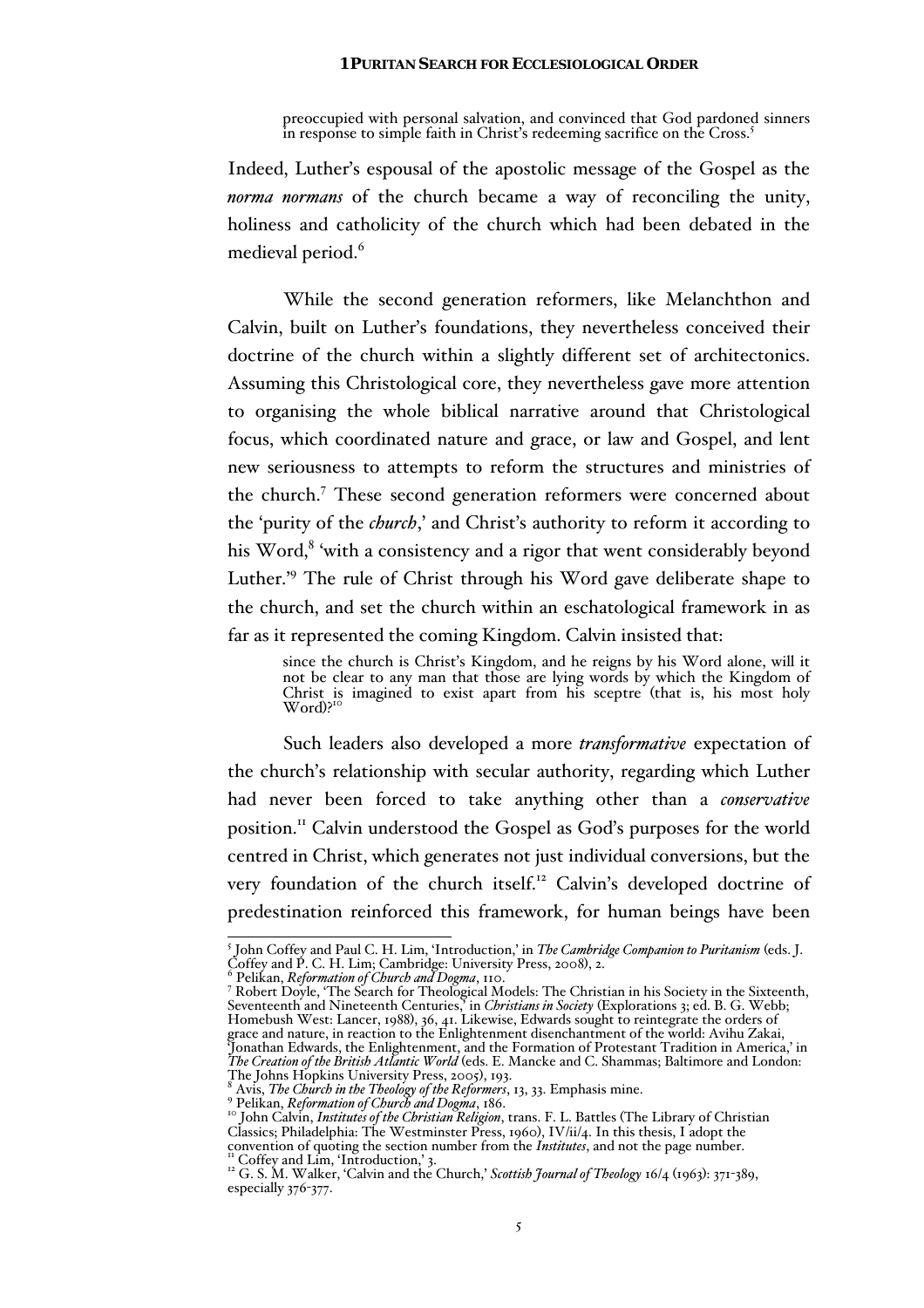elected in Christ, who is the Head of the body, which is the church. Doctrines concerning predestination focus on individual privilege and responsibility, which has necessary expression within the Body. The church is understood in relation to God's past decree and to the purposes for which it was formed (Eph 1:22-23). It is said of Calvin, that '[h]is entire object was to bring human life in its totality under common obedience to God in Christ,<sup>13</sup> of which the church is an essential means.

A new concern for the circumference of the church, its membership and extent, was demonstrated in the application of godly discipline, though Calvin did not formally make such discipline a mark of the church.<sup>14</sup> His Anabaptist contemporaries, however, reconfigured ecclesiological discussion by promoting as essential to church life baptism (as a believing adult) as the front door to church life, and the ban (disciplinary exclusion from the godly fellowship) as the back door.<sup>15</sup> It was their contention that deferring to princes or town councils, as the magisterial reformers did, could not bring substantial reform to the church, nor was such deference modelled in the New Testament. They rejected coercion as a compromised model of participation in the life of the church, and worked to establish a voluntary system of membership, in which unforced accountability would most likely secure congregational purity. This ethical vision was itself implicitly an eschatological vision as well, and one which served as a 'device for passing judgment on contemporary society.<sup>16</sup> Their separatist inclinations, therefore, were unlikely to be graciously received. Such an ecclesiologically radicalising narrative could either inspire or destabilise further attempts at Protestant church reform, according to the prevailing social and political conditions in which they were held.

The ideological interplay between these various ecclesiological agendas was clearly in evidence within the Puritan movement, initially nestled within the Church in England but spilling over into independent structures and reflecting distinctive existential commitments and an emphasis on the Holy Spirit from the late sixteenth century.<sup>17</sup> Such

<sup>1&</sup>lt;sup>3</sup> Walker, 'Calvin and the Church,' 371.<br><sup>14</sup> Avis, *The Church in the Theology of the Reformers*, 35.<br><sup>15</sup> It should be pointed out that Martin Bucer also maintained the necessity of the ban, though not coupled with the rejection of paedobaptism. See Avis, *The Church in the Theology of the Reformers,*

<sup>45.</sup> 16 See F. H. Littell, *The Origins of Sectarian Protestantism: A Study of the Anabaptist View of the Church* (New York: Macmillan, 1964), 51.<br><sup>17</sup> Coffey and Lim, 'Introduction,' 3-7. See also Jerald C. Brauer, 'The Nature of English

Puritanism: Three Interpretations,' *Church History* 23/2 (1954): 99-108, especially 101-102.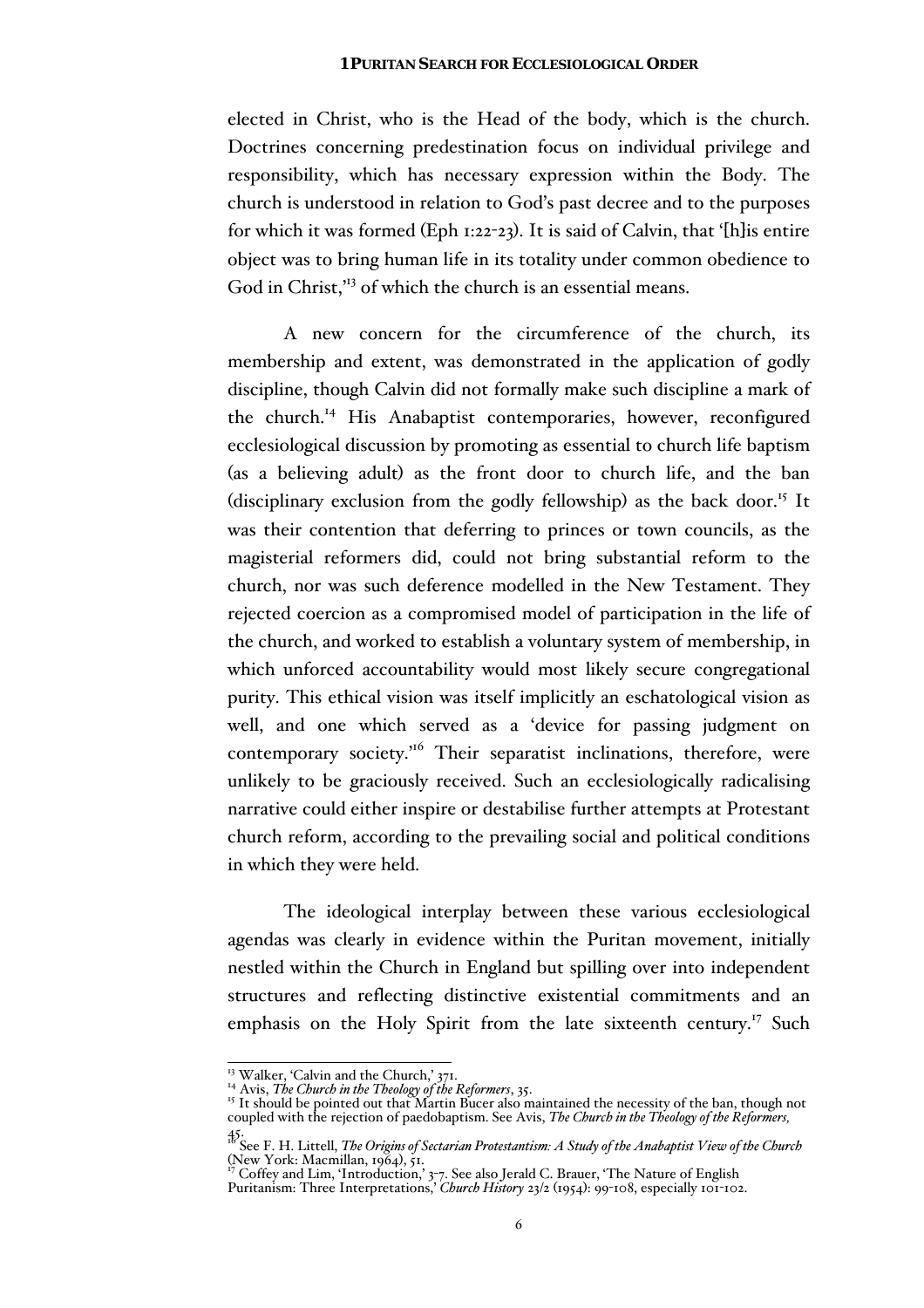factionalism was expressed in the Admonition to the Parliament in 1572 by John Field and Thomas Wilcox requesting further purifying reform of the church, as well as during conflict between King and Commons over episcopacy and Arminianism during the reigns of James I (1603-1625) and Charles I ( $1625 - 1649$ ). This antagonism played out militarily in the Civil Wars of 1642-1649, which impacted all the British Isles, and ideologically shaped the British colonies in North America. Internecine ecclesiological instability was brought to its constitutional end with the downfall of the Independent, Oliver Cromwell, and his Interregnum, the Restoration of the monarchy in 1660 under Charles II, the consequent Ejection of Puritan clergy in 1662, and the imposition of a revised Book of Common Prayer in the same year. The Puritan Bible Commonwealths in New England, though sequestered by distance and ideology, were nevertheless conversation partners in these disputes, and the history of New England, at least until the time of the American Revolution, would reflect the competing aims of comprehension or establishment, and separation or purity, which were contested in the first few generations of sixteenth century European reformers and beyond.<sup>18</sup> Interaction with each of these polarities shaped developments in ecclesiology in early New England settlement.<sup>19</sup>

Jonathan Edwards inherits these debates in the early eighteenth century. While unreflective attention might divorce the revivals from antecedent ecclesiological instability, it has recently been cogently argued that the Great Awakening of the 1730s and 1740s cannot be understood without ecclesiology in the foreground. James F. Cooper, using the often neglected records of individual Massachusetts Congregationalist churches, argues that the revivals of the eighteenth century are attributable in large part to the tensions existing within the ecclesiological order of New England from its earliest days, rather than to sociological developments of the eighteenth century alone:

Rather than the democratising turning point that historians have described, Massachusetts's Great Awakening is better understood as an event whose onset reflected ongoing tensions within the colony's religious life and whose consequences accelerated changes in both Congregationalism and the larger culture that had long been under way.<sup>20</sup>

<sup>18&</sup>lt;br><sup>18</sup> Calvin too attempted in Geneva to unify these ideals. See Walker, 'Calvin and the Church,' 382.<br><sup>19</sup> Ecclesiological debate was not restricted to Anglo-Saxon contexts. The Dutch Further Reformation, and the concern to anchor the theological enterprise in simplified forms, appealing to the deductivist epistemology of Petrus Ramus, was very influential: Petrus van Mastricht, William Ames, Francis Turretin might be included in this school. In their ecclesiology, however, they 'stand for no great fundamental variations of thought.' See John T. McNeill, 'The Church in Post-Reformation Reformed Theology,' *The Journal of Religion* 24/2 (1944): 96-107, especially 98. <sup>20</sup> James F. Cooper, *Tenacious of their Liberties: The Congregationalists in Colonial Massachusetts* (Religion in America Series; Oxford: University Press, 1999), 198.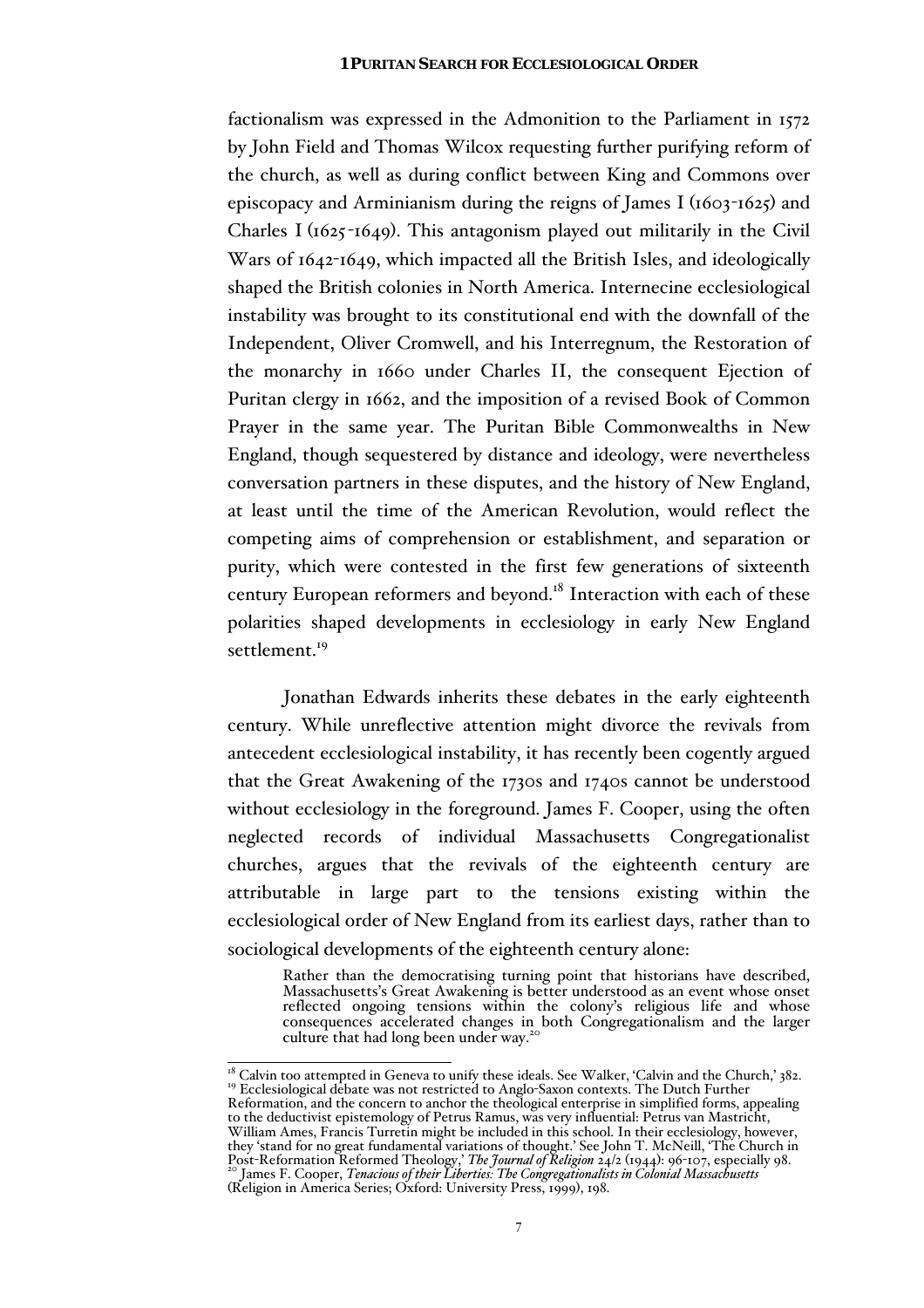He goes even further to suggest that, just as ecclesiology was at the heart of the Great Migration of the 1630s and  $1640s$ ,<sup>21</sup> so the second and third generation of New England men and women maintained a conversation with their forebears in as far as they modified or defended the ecclesiological principles espoused through the language of covenant.<sup>22</sup> The genius of appeal to the covenant is clarified when we understand that this flexible terminology provides both individual assurance in the face of an inscrutable God, and reasons to believe that the Lord is not only committed to an individual believer, but has intrahistorical intentions for churches and nations as well.<sup>23</sup>

The merits of this intergenerational discourse as a framework for interpretation are themselves a significant scholarly debate. Delbanco argues, for example, that because the first Puritans were somewhat bewildered in the New World, they could not resolve ecclesiological tensions easily, leaving it to their children to provide an adjusted sense of ecclesiological purpose.<sup>24</sup> Conversely, some have argued that the late seventeenth century saw a declension in piety amongst the children and grandchildren of the plantation's founders.<sup>25</sup> The very terms under which such putative declension was debated extended the ecclesiological debates of the earliest period. Conversations concerning the Half-Way Covenant (1662), the Reforming Synod (1679), and the Saybrook Platform (1708), to list but a few, may have been exacerbated in part by nonecclesiological pressures, but resulted in decisions which had profound ecclesiological impact. Stephen Foster helpfully defines Puritanism and leads the case for this multigenerational model of meaning:

Two notions fundamental to this study are … the sense of Puritanism as a 'movement' – a congruence (more than an alliance) of progressive Protestants … thrown up by the fortuitous circumstance that England's official Reformation took root unevenly. The second follows directly from the first: a commitment

<sup>&</sup>lt;sup>21</sup> Cooper, *Tenacious of their Liberties*, 11.<br><sup>22</sup> Avihu Zakai furthermore maintains that this conversation had begun a significant time before the migrations. He holds the position that their origins are to be discovered not merely in a sense of 'crisis' in the seventeenth century but as the result of longer-term social and political trends in Britain. See Avihu Zakai, 'The Gospel of Reformation: The Origins of the Great Puritan Migration,' *Journal of Ecclesiastical History* 37/4 (1986): 584-602, and especially 585. The 'Exodus' model of migration, precipitated by the desire to escape oppressive powers, is suggested by Zakai as the leading paradigm for understanding Puritan migration. See Avihu Zakai, *Exile and Kingdom: History and Apocalypse in the Puritan Migration to America* (Cambridge Studies in Early Modern

British History; Cambridge: University Press, 1992), 9.<br><sup>23</sup> Pelikan, *Reformation of Church and Dogma*, 240-241, 371.<br><sup>24</sup> Andrew Delbanco, *The Puritan Ordeal* (Cambridge: Harvard University Press, 1989), 116.<br><sup>25</sup> This his section headings build on this language. More recently, this thesis has been contested in Harry S. Stout, *The New England Soul: Preaching and Religious Culture in Colonial New England* (New York: Oxford University Press, 1986), who has argued that rather than limiting the preaching of early New England to those sermons given on public occasions like election-days, fast-days, and military remembrances, often known as jeremiads, a more balanced reading takes into account pastoral sermons preached on Sundays, where the declension of the colonies is not in the foreground.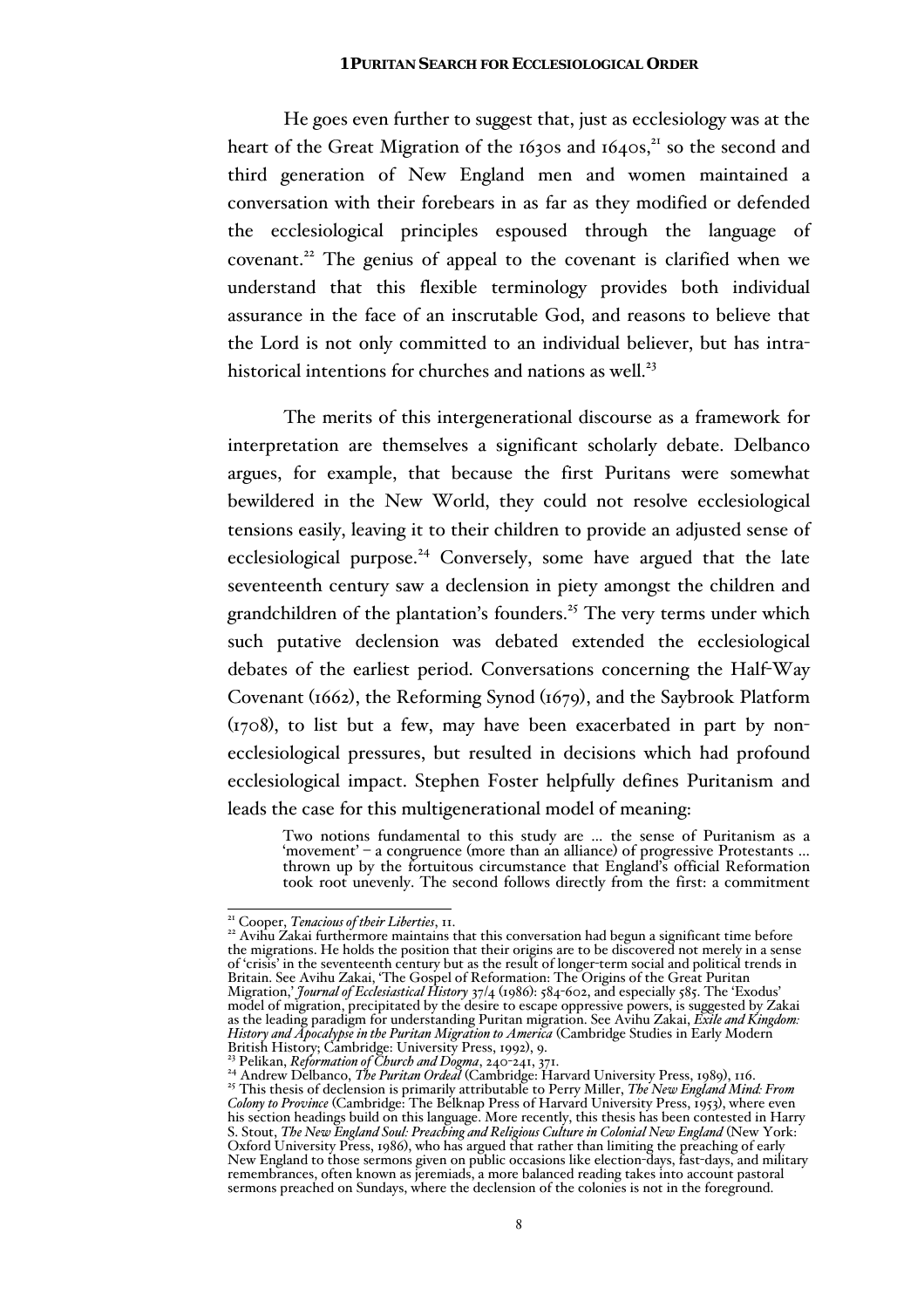to establishment was native to English Puritanism … This understanding of the English Puritan movement endows the New Englanders, even in 1630, with a vital, evolving culture, one based on long practice and developed institutions … *Accordingly, further change in America in the later seventeenth century merely continues a long story.* 

While the 'long argument' was certainly integral to the development of the churches in New England in the seventeenth century, this concern must not necessarily take as its starting-point the allegedly perfect and settled ecclesiology of either the Pilgrim Fathers or the Puritan founders of Massachusetts Bay. American history might have a date, or dates, as its discrete starting-point, but the ideological concerns which generated the migrations pre-date and post-date stepping onto any rock. Puritanism in the Old World as much as in the New continued the 'duality between the insular and the comprehensive that had always been at the heart of the movement.<sup>327</sup>

Patricia Bonomi has also repudiated the declension theory as the guiding narrative on the first century of British American life. It cannot be denied that the ideals set by the earliest migrants were so high that they were unlikely to be easily reached, but she makes clear that church attendance was still a valued part of social life, and that clerical training and status occupied an increasingly significant social role. It suited, however, later denominational history writing to advance the thesis that the earlier forms were inevitably ill-suited to New World conditions, for which later arrivals, such as the Baptists and the Methodists, were better prepared.28 There were indeed 'tensions generated by territorial and demographic growth,' and the seventeenth century may accurately be viewed as 'a time of strain and conflict,' but the conclusion that these reflected a falling away from an ordered pristine beginning is inadequate, since it is 'unlikely that by about 1650 the colonists possessed sufficiently stable church establishments from which to decline.<sup>29</sup> Religious confusion was more the order of the day.

Debates concerning the church, which the Reformations generated and which Edwards inherited, are more substantially debates

<sup>26</sup> Stephen Foster, *The Long Argument: English Puritanism and the Shaping of New England Culture, <sup>1570</sup>-<sup>1700</sup>* (Chapel Hill: University of North Carolina Press, 1991), xiii. Emphasis mine. <sup>27</sup> Foster, *The Long Argument,* 27. Plantinga Pauw has most recently made this same point,

suggesting that the Puritans, drawing on Calvin and shaping Edwards, struggle to maintain the 'persistent tension between the ideals of inclusiveness and holiness,' and often resort to the use of the imagery of mother and bride respectively to resolve the tension. Amy Plantinga Pauw,<br>'Practical Ecclesiology in John Calvin and Jonathan Edwards,' in *John Calvin's American Legacy* (ed.

Thomas J. Davis; Oxford: University Press, 2010), 92, 97.<br><sup>28</sup> Patricia U. Bonomi, *Under the Cope of Heaven: Religion, Society, and Politics in Colonial America* (Updated ed.; Oxford: University Press, 2003), xix. <sup>29</sup> Bonomi, *Under the Cope of Heaven*, 8, 15.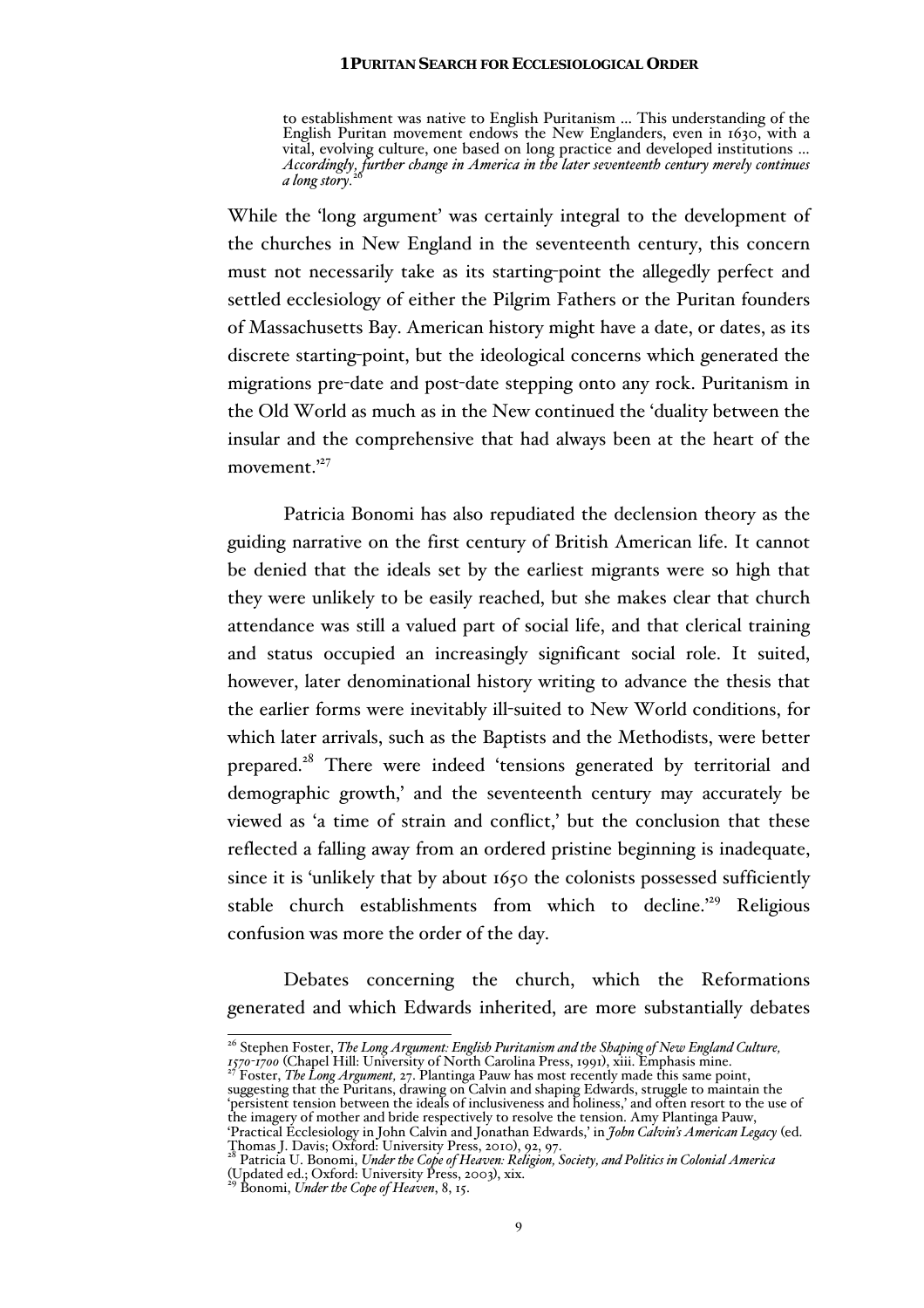concerning the nature of the Gospel, its authority and its scope. Concerning authority, if the church has primacy over the Gospel, as Roman Catholicism espoused, reform was made difficult and access to salvation was only to be found within the structures and sacramental ministry of that church. If, on the other hand, the Word of the Gospel is understood as the progenitor of the church, persistent appeal to that Word enables ongoing reform, and access to salvation is to be found through means of grace, themselves dependent on that Word. It thus became a maxim in Protestant thought that the Gospel had the preeminent authority to create, shape, and reform the life of the church.

However, the scope of the Gospel's content was not yet settled amongst Protestants, with Lutheran emphasis on individual forgiveness and salvation for example, and Reformed emphasis on divine purposes for communal life.30 The Puritan Gospel straddled this debate. It made much of sin and atonement, but situated this within a more comprehensive vision of Scriptural priorities: 'Gospel preaching centres always upon the theme of man's relationship to God, but around that centre it must range throughout the whole sphere of revealed truth.'31 Puritanism wove together variegated sources of doctrinal emphasis, within an English context coloured by internationalist experience and concerns, producing a labile ecclesiological mix. It will be critically germane to our thesis not merely to describe the development and determinations of Edwards's doctrine of the church, but to locate Edwards's understanding of the church in its historical flow, as well as to locate the Gospel which Edwards preached in its relationship with the church. Not only did Edwards face the challenge of providing for the already conflicted Puritan church in New England renewed clarity, stability, and unity, he had to do this in the midst of revivalist fervour and new fissures within the received polity. His ecclesiological recalibration was a timely work.

<sup>&</sup>lt;sup>30</sup> Calvin says that the Gospel is 'the clear manifestation of the mystery of Christ,' or 'the proclamation of the grace manifested in Christ' and sets these within the perspective of the progressive revelation of the Kingdom. He grants that there is a 'broad sense' in which forgiveness under the Law might be understood as the Gospel, but wants to draw our attention to a 'higher under the Law might be understood as the Gospel, but wants to draw our attention to a 'higher sense' which focuses on Christ and God's ultimate purposes. See Calvin, *Institutes*, II/ix/2. See also

Walker, 'Calvin and the Church,' 379.<br><sup>31</sup> James I. Packer, 'The Puritan View of Preaching the Gospel,' in *How Shall They Hear? A Symposium of Papers Read at the Puritan and Reformed Studies Conference, December 1959* (London: Evangelical Magazine, 1960), 17.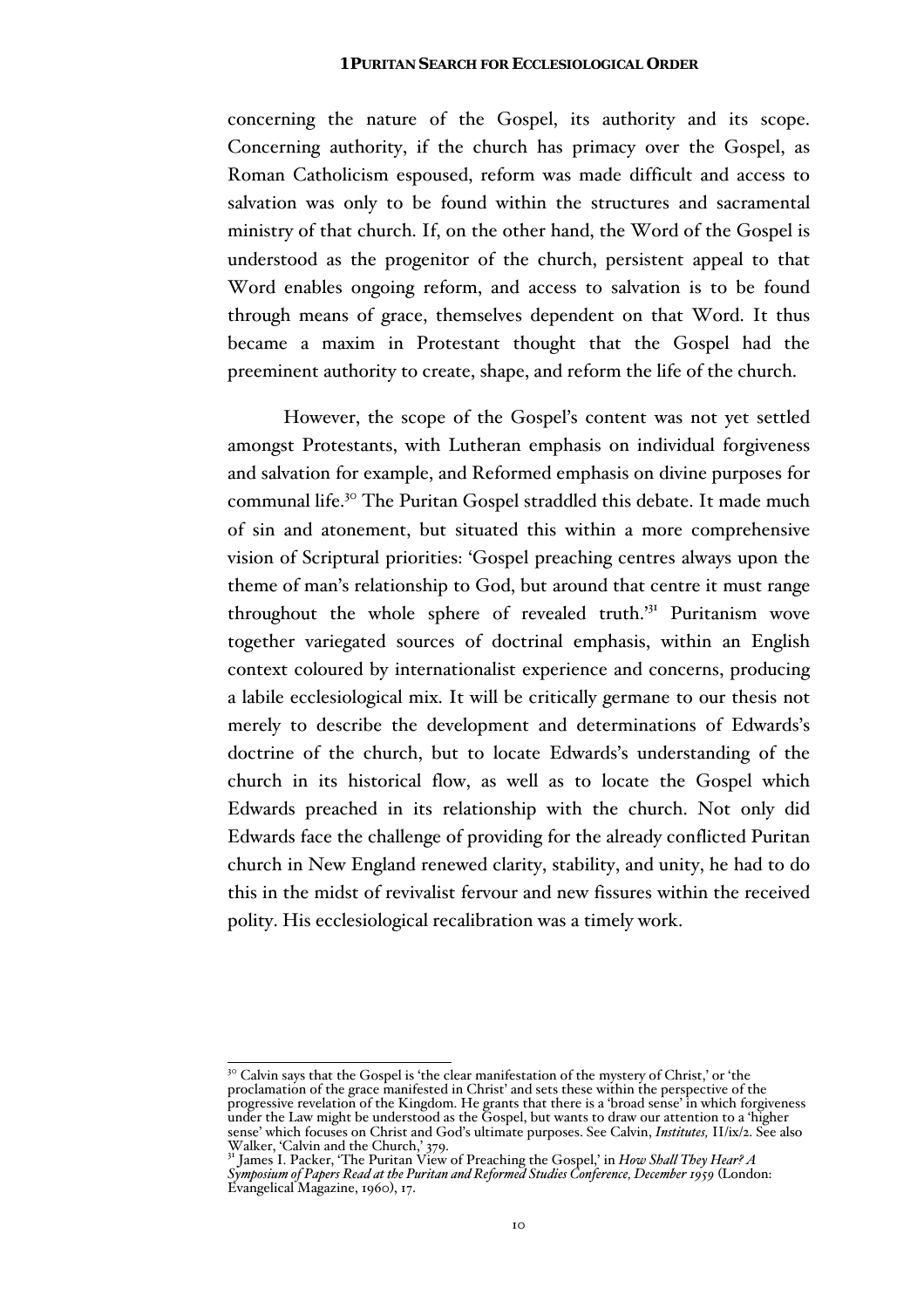# 1.3 PARTIES, POLITY AND PURPOSE: THE CHURCH IN NEW ENGLAND

Edwards was an eighteenth century New England interlocutor with, and ultimately a New World leading voice in, Puritan ecclesiological debate. While the broadest *historical* connections between the late medieval, Reformation, and Puritan periods in their relationship to ecclesiology have been traced in the preceding chapter, it is my intention here to provide a brief survey of particular *theological* issues supporting those reflections in *New England*. While ecclesiology is commonly approached through the application of word studies, a better foundation upon which to build a doctrine of the church is more exacting and therefore challenging because it involves the process of coordinating other doctrines. If, for example, we are the body of Christ, debates concerning *Christology* will have profound impact on our expectations of church, as will debates concerning *eschatology*, because the purposes for which God made this world will at some level be reflected in the ways in which the church promotes God's good plans. As the concrete expression of both Christ's body and mission, the doctrine of church has both fixed and flexible elements, and is at the intersection of the mind of God, the life of God, and the benefits of God bestowed on the people of God. Ecclesiology is necessarily a cumulative and synthetic doctrine.

This section purports neither to be an exhaustive treatment of colonial America, nor a survey of all Puritan theological enterprise, but an introduction to ecclesiological concerns as they impacted Edwards. He had to navigate between competing Puritan parties, diverse approaches to ministerial authority, and questions concerning the ultimate social role of the gathered Christian community. The church's philosophical grounding within the Puritan period, understood here through the Aristotelian vocabulary of causation, forms the structure of this section.

#### *The Church and God's Relationship to the Creation*

God's relationship to the material order, and by implication whether the church is expendable or necessary to divine rule and involvement in the world, lies at the heart of much theological disputation.<sup>1</sup> One of the most fundamental theological questions

<sup>-&</sup>lt;br>1 See Dennis L. Okholm, 'The Fundamental Dispensation of Evangelical Ecclesiology,' in *The Community of the Word: Toward an Evangelical Ecclesiology* (eds. M. Husbands and D. J. Treier;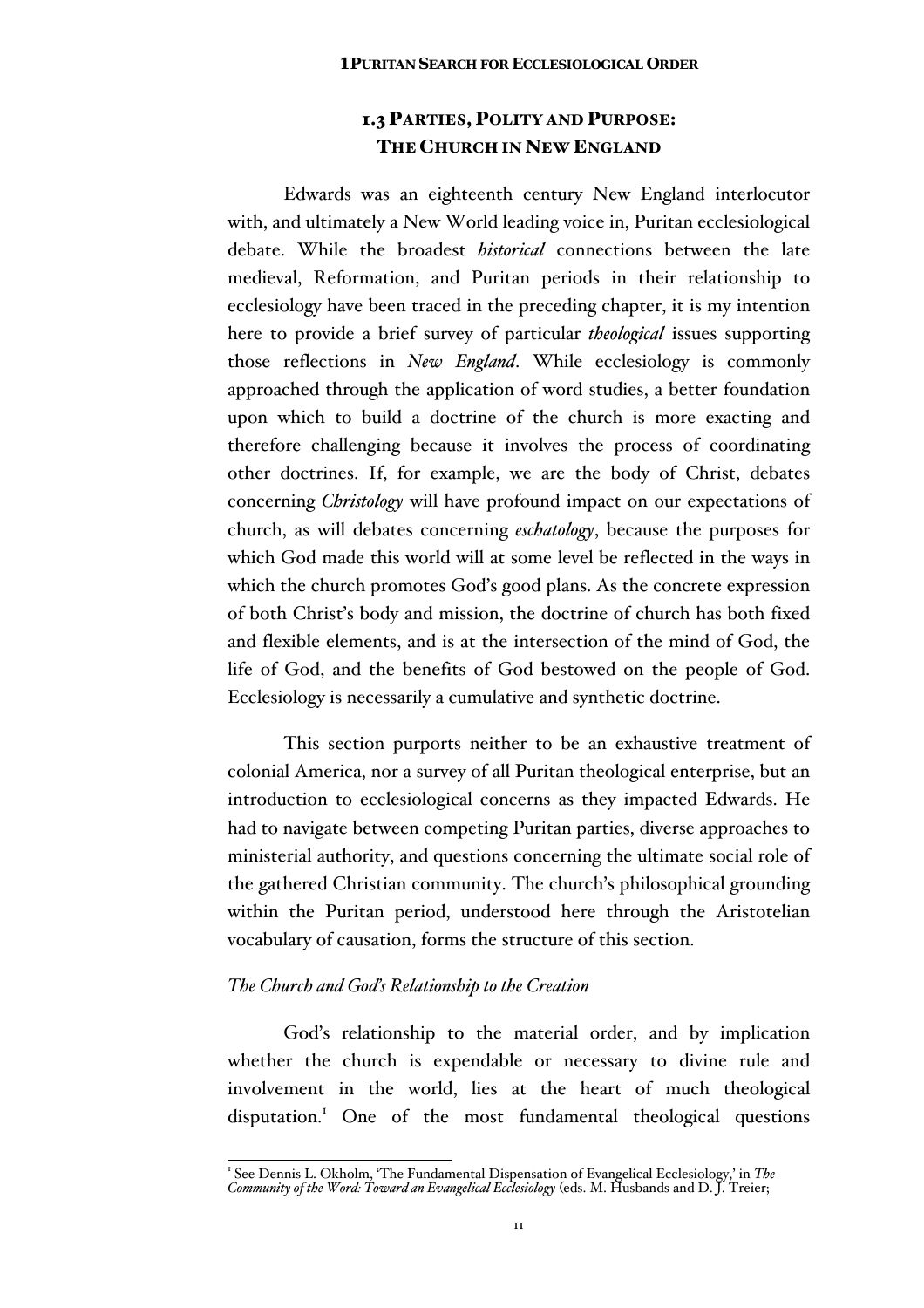concerns the relationship between God's power and will, relative to his love and design, which has an ecclesiological entailment. A traditional theological debate between those who would speak of God primarily in terms of transcendent power and freedom and the contingency of the creation (known as voluntarists), and those who would espouse God's selfimposed restraint, highlighting not his freedom but his design, and the pursuant necessity for him to act consistently within the world (known as realists) was reprised in early New England's debates concerning salvation and the church. In seventeenth century terms, if God is more like a constitutional monarch, ruling through the conventions of law, than a capricious dictator, ruling by divine fiat, then the church too has a more permanent and dignified role in fulfilling God's purposes for the world.<sup>2</sup> This might be described as a debate concerning the *formal* cause of ecclesiology, as it is the most fundamental *principle* by which any understanding of the church is made intelligible. Puritans in New England belonged to informal parties taking up differing position on this issue.

While it might be easy to assume monolithic ecclesiological agreement between the Pilgrim Fathers of 1620 and the audacious leaders of the Puritan Great Migration of the 1630s,<sup>3</sup> this position is increasingly seen as a construct of Whiggish nationalist ideology,<sup>4</sup> rather than the result of detailed and discriminating historical research. Janice Knight, for example, in conscious though nuanced distinction from the book by Perry Miller of almost the same name,<sup>5</sup> argues that not only did the Plymouth Fathers maintain a separatist ecclesiology in distinction from the non-separating Puritans of the Massachusetts Bay Colony, but even these non-separating Puritans in Boston disagreed amongst themselves concerning God's attributes and relationship to the world.<sup>6</sup> God might approach the world through command or through promise.<sup>7</sup> The cosmological constitution of this world has a bearing on the formal cause of the church.

1

Downers Grove: I.V.P., 2005), 44-45, for a contemporary discussion of this point between evangelicals and dispensationalists. <sup>2</sup> Roy Porter, *Enlightenment: Britain and the Creation of the Modern World* (London: Penguin, 2000),

<sup>100.</sup>

<sup>3</sup> See Francis J. Bremer, *The Puritan Experiment: New England Society from Bradford to Edwards* (Rev. ed.; Hanover: University Press of New England, 1995), chapter 3.<br>4 See Delbance, *The Puritan Ordeal, 25*-258, where he success for

<sup>&</sup>lt;sup>4</sup> See Delbanco, *The Puritan Ordeal,* 215-218, where he suggests for example that the work of Perry<br>Miller, Sacvan Bercovitch, Daniel Webster and Sidney Lanier has distorted Puritan motivations. <sup>5</sup> Perry Miller, *Orthodoxy in Massachusetts 1630-1650* (Boston: Beacon Press, 1959).<br><sup>6</sup> See Janice Knight, *Orthodoxies in Massachusetts: Rereading American Puritanism* (Cambridge:

Harvard University Press, 1994). <sup>7</sup> Oliver O'Donovan, *Resurrection and Moral Order: An Outline for Evangelical Ethics* (Leicester:

Apollos, 1994), 40-42, 151.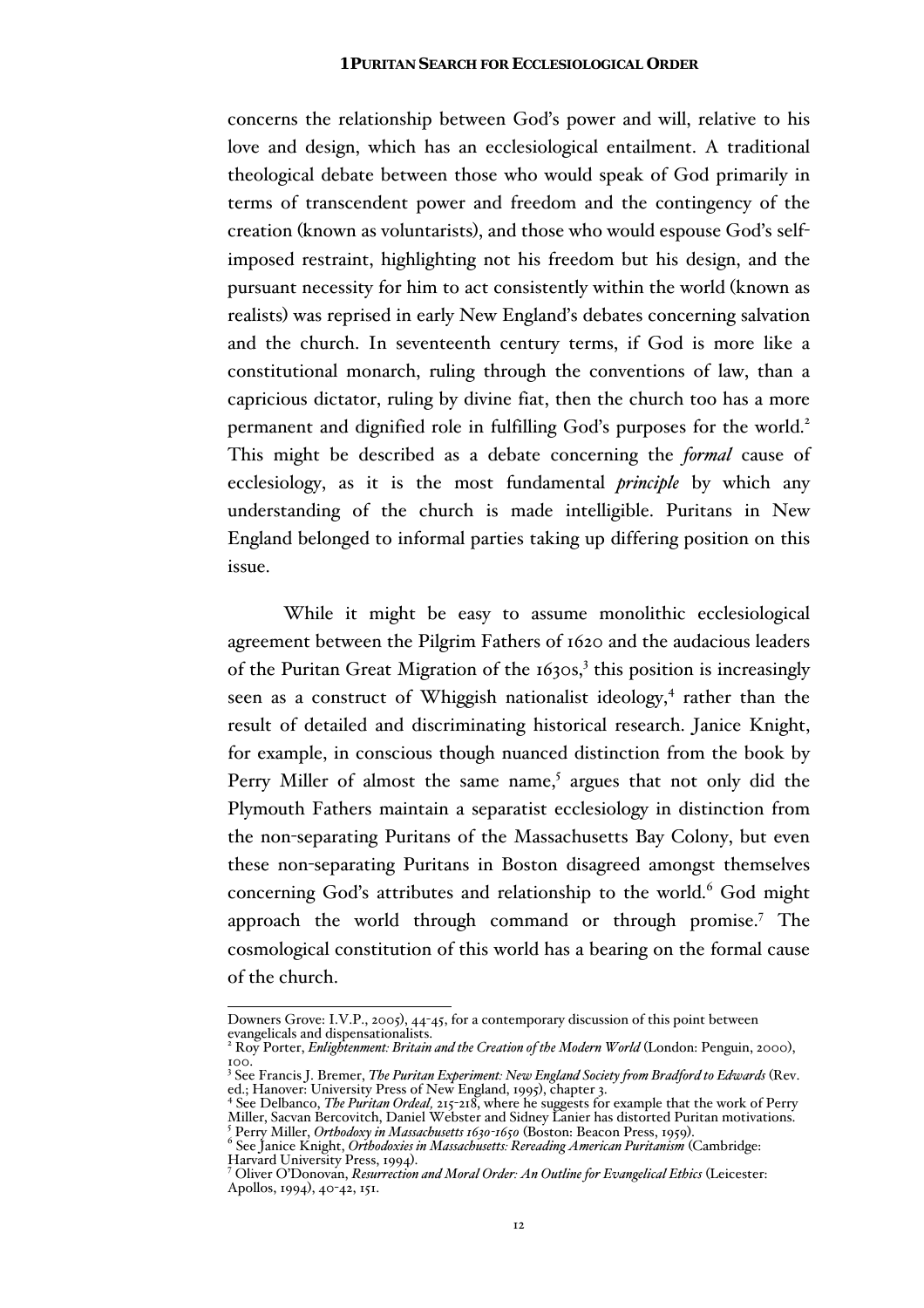One school of thought, shaped by William Perkins (1558-1602) and William Ames ( 1576-1633), stressed the transcendence of God, his unknowability and even unpredictability, the nature of sin as the positive presence of evil which needs to be progressively eradicated, and God's condescension in the form of covenants to give beggarly human beings some confidence in his mercy towards them. While covenants had previously been attempts to encourage accountability and godly living, in the mind of Ames they became 'nothing less than the essential core of the church.'8 Just as God had in past covenants with Israel limited his power for the sake of his chosen, so now God would invite those in whom his grace was preveniently stirring to commit themselves to a life of discipleship, by striving for moral improvement and owning God's covenant offer for themselves.<sup>9</sup> Drawing on medical paradigms of the day, the purgation of sin required exertion on the behalf of those committed to overcoming its effects.<sup>10</sup> Paradoxically, this position, which stresses God's majesty and consequent inapproachability, encourages the human activity of *preparation* for the reception of salvation,<sup>11</sup> which would be at work within the structures of the human soul gradually and reasonably, as Perry Miller explains:

What he [Perkins] did contribute was an energetic evangelical emphasis; he set out to arouse and inflame his hearers. Consequently, one of his constant refrains was that the minutest, most microscopic element of faith in the soul is sufficient to be accounted the work of God's spirit. Man can start the labor of regeneration as soon as he begins to feel the merest desire to be saved. Instead of conceiving grace as some cataclysmic, soul-transforming experience, he whittles it down almost, but not quite, to the vanishing point; he says that it is a tiny seed planted in the soul, that it is up to the soul to water and cultivate it, to nourish it into growth.<sup>12</sup>

An alternative position, espoused by Richard Sibbes ( 1577-1635) and John Cotton (1585-1652), acknowledged the sovereignty of God and desperation of sinners, but emphasised 'divine benevolence over his power,' the Augustinian conception of sin as a privation of the good, and the necessity of God filling the individual with grace, this experience perhaps being described in apocalyptic terms.<sup>13</sup> There is nothing the individual can do but wait passively on God, praying for such an

<sup>8</sup> Zakai, *Exile and Kingdom*, 227. <sup>9</sup>

In Brauer's estimation, the genius of the covenant was its ability to hold together 'the emotional and the rational, the subjective and the objective,' though this framework 'constantly threatened

<sup>&</sup>lt;sup>10</sup> Delbanco, *The Puritan Ordeal*, 81-82.<br><sup>11</sup> Human preparation, or cultivation of the moral life, was a strategy to combat the seductions of Antinomianism and thereby social degeneration, as well as to encourage prosperity and stability within the covenanted nation. See Thomas A. Schafer, 'Solomon Stoddard and the Theology of the Revival,' in *A Miscellany of American Christianity: Essays in Honor of H. Shelton Smith* (ed. S. C. Henry; Durham: Duke University Press, 1963), 338-339.<br><sup>12</sup> Perry Miller, *Errand into the Wilderness* (Cambridge: Harvard University Press, 1956), 57-58.<br><sup>13</sup> Knight, *Orthodoxies in Massachusetts*, 3.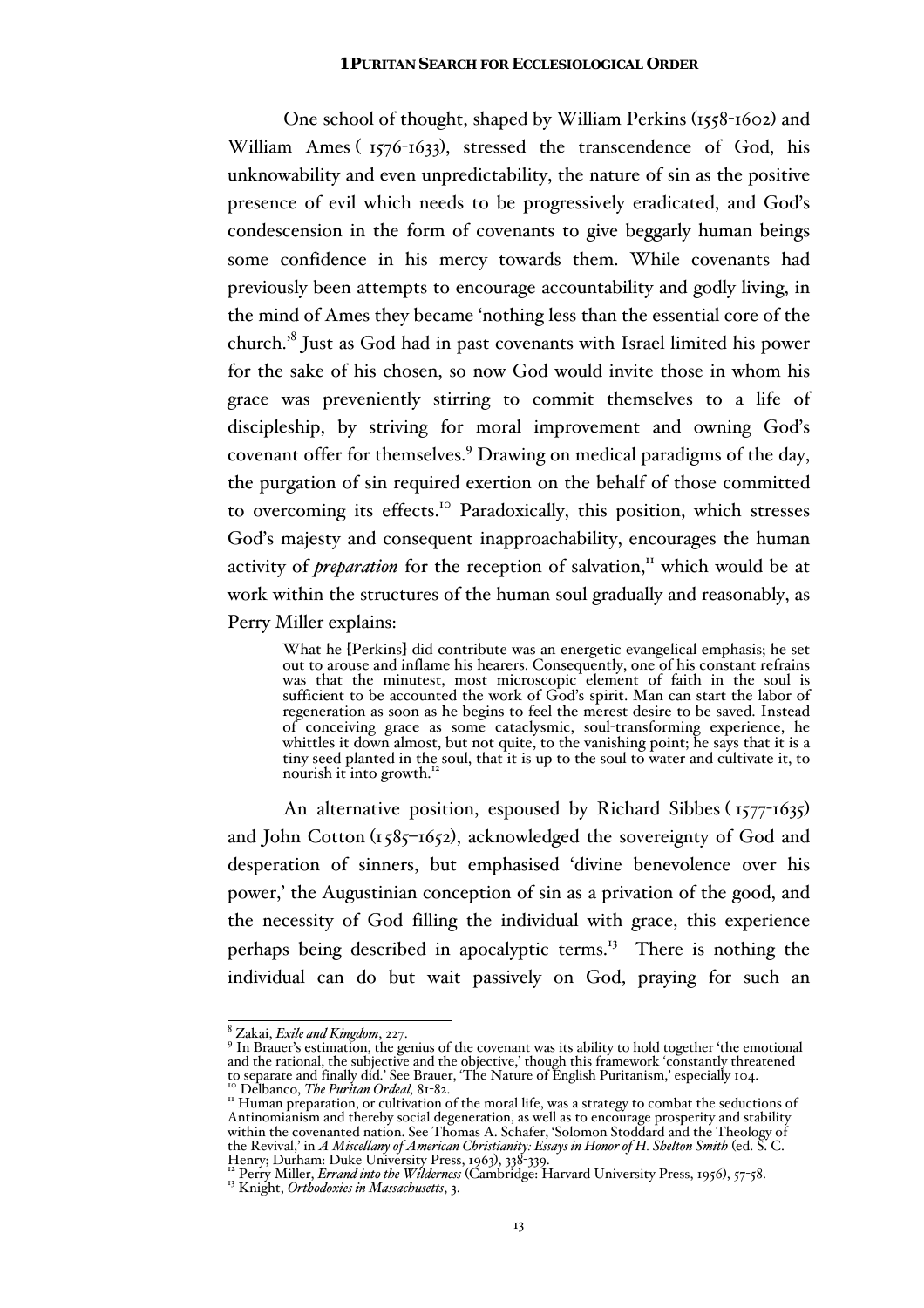endowment of grace. While the former position gravitated towards forensic fine distinctions and explanations, this latter view drew heavily upon organic metaphors of the relationship between God and the individual in salvation. Sibbes's anti-preparationism exemplifies this model.14 Rather than an appreciation of the continuities between the structures of this world and the appropriation of salvation, this school would emphasise the radical discontinuities experienced in the nature of conversion.15 Miller, representing an earlier generation of scholarship, would smooth out the differences between these schools,<sup>16</sup> while Francis Bremer more recently acknowledges their subtle distinctions:

Within the mainstream of Puritanism there were varying emphases – there was unity but not uniformity. The Puritan belief regarding salvation spanned a spectrum that stretched between a works-centred Arminianism on one extreme and a spiritist-centred hyper-Calvinism at the other end. Along the span some were closer to one extreme than the other, some emphasizing with Thomas Hooker the importance of human behavior while others such as John Cotton focused on the sensations of grace.<sup>17</sup>

As much as these positions appear to lie quite close to each other, they nevertheless occasioned a significant breach of the peace in the very earliest settlement of New England. The Antinomian Crisis (1636-38), as it became known, pitted the defenders of preparationist piety against Anne and William Hutchinson, who, along with the Reverend John Wheelwright ( Anne Hutchinson's brother-in-law), Henry Vane, and William Coddington, argued that the notion of cultivating grace within one's own experience was tantamount to performing works as a condition of salvation.18 This is certainly the danger when one stresses the performance of the provisions of the covenant as a means of owning salvation. For their part, the prosecutors of those dubbed 'Antinomian' presented the extreme position of these 'Hutchinsonians' as equivalent to denying the need for obedience to the law in the life of faith. Anne Hutchinson and her party were subsequently banished by the Massachusetts General court for their 'heresy,' after which they founded new colonies in Exeter, Portsmouth, and Newport. While the preparationist party had been in the minority in England, in the colonies its leadership was determined not to waste an opportunity for

 $\frac{1}{14}$  Knight takes the view that Sibbes, contrary to much traditional scholarship, was not essentially a preparationist, in as far as he refused to believe that the capacity to prepare for salvation

betokened election. See Knight, *Orthodoxies in Massachusetts,* 111-112, 131.<br><sup>15</sup> See Norman S. Fiering, 'Will and Intellect in the New England Mind,' *William and Mary*<br>*Quarterly 29/4 (1972): 515-558*, for a discussion

<sup>&</sup>lt;sup>16</sup> See for example Miller, *Errand*, 59-60.<br><sup>17</sup> Bremer, *Puritan Experiment*, 22.<br><sup>18</sup> This crisis may have had the further sociological explanation that there was disorganisation and a shortage of clergy in the earliest settlement, encouraging women to be more actively involved in leadership. See Bonomi, *Under the Cope of Heaven,* 18-19.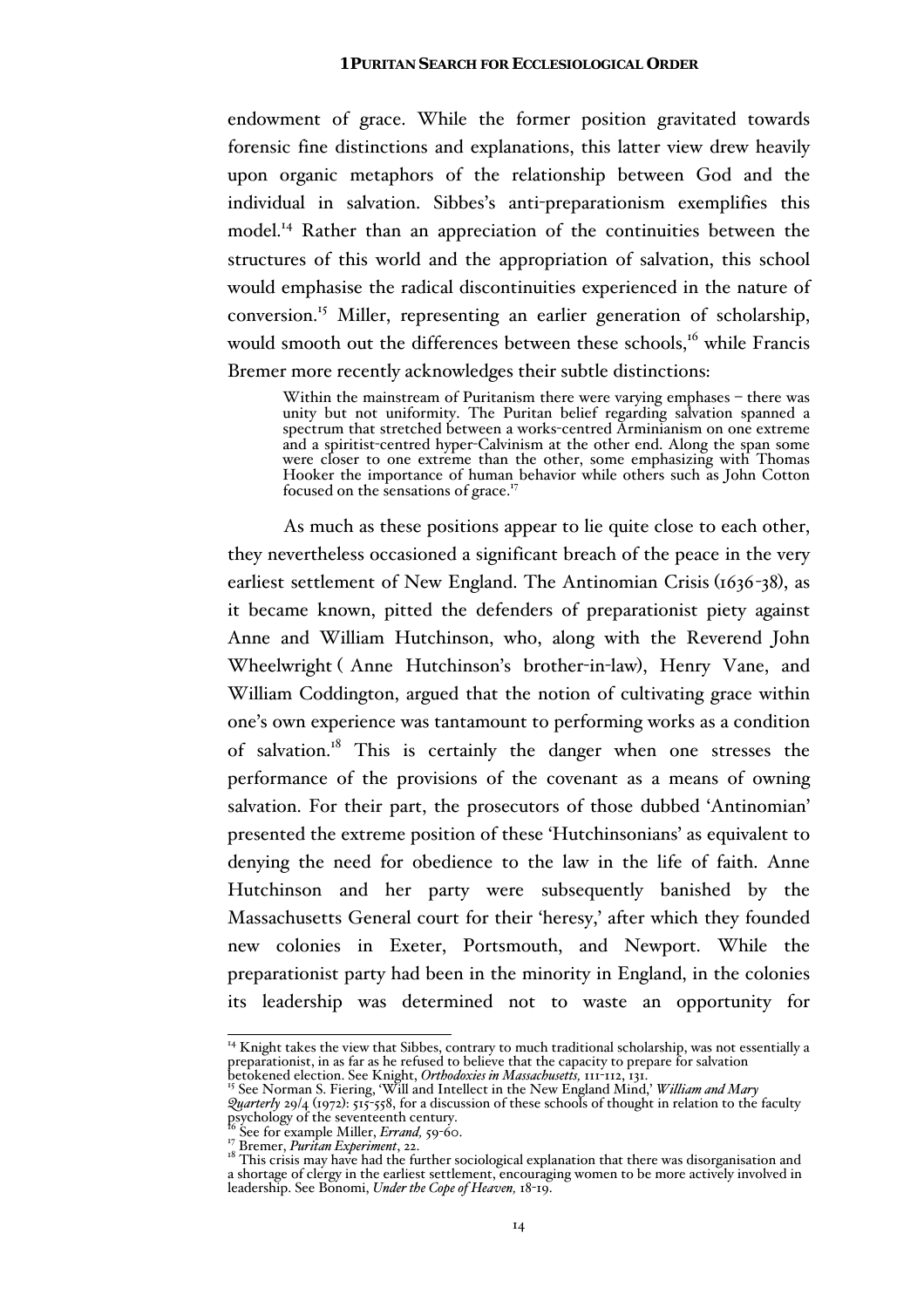ascendancy.<sup>19</sup> Their later expectation of a narrative of grace in the process of applying for membership of the covenant community reinforced linear and predictable patterns concerning salvation.

In this model, the discipline which it was expected such individuals would exercise in their combat against sin and in their pursuit of holiness and fulfilment of the dream of congregational purity, had its ecclesiological reflex in the increase of ministerial authority, through oversight of the 'incremental process of spiritual reformation that always fell short of consummation.'20 Furthermore, obsessive focus on the experience of stages of grace in the individual (the *ordo salutis*) could obscure a vision for God's international purposes.<sup>21</sup> Such a millenarian mindset had earlier developed with Luther's critique of the papacy as the Antichrist, as well as amongst Puritans. English Calvinists, because of persecution, had been exiled to the continent during Mary Tudor's reign (1553-1558), and continental Reformed scholars like Bucer (1548-1551) and Peter Martyr (1548-1553) had found refuge in Cambridge and Oxford respectively during the reign of Edward VI, cross-pollinating such views.<sup>22</sup> Knight points out that those of the party of Sibbes and Cotton (dubbed by her the 'Spiritual Brethren') perpetuated such *internationalist* and *providentialist* concerns, though this attraction to the millenarian purposes of God was not equally shared with the 'Intellectual Fathers' (the school of Perkins and Ames), who were more concerned with doctrinal and personal purity in the *local* congregation where sin could be more easily 'contained and controlled.'23 Sibbes and Preston, Cotton and Davenport, known as the Cambridge Circle,

focused intensely on the Christian's duty to work for the world church and formulated specific practical programs for change. Insisting that the "common good is to be preferred before private good," they consistently expanded the sphere of Christian concern, from the personal to the congregational, the national to the international church. And in the current crisis of international, indeed cosmic proportions, action rather than lamentation or retreat was the only adequate response … Far more than their preparationist counterparts, the Brethren read the signs of the times, prayed for the millennial dawn, and worked on its behalf. Rather than conceiving of the Kingdom as the product of cataclysm or the shattering of the natural world, they believed in the unfolding of the Kingdom on earth and in time.<sup>24</sup>

Delbanco makes the further connection that the preparationist model of piety, in which divine contracts with individuals ( often with covenantal

<sup>&</sup>lt;sup>19</sup> See Knight, *Ortbodoxies in Massachusetts*, 69.<br><sup>20</sup> Knight, *Ortbodoxies in Massachusetts*, 3, 52-53, 80.<br><sup>21</sup> See Bremer, *Puritan Experiment*, 42.<br><sup>22</sup> Jeffrey K. Jue, 'Puritan Millenarianism in Old and New England *Puritanism* (eds. J. Coffey and P. C. H. Lim; Cambridge: University Press, 2008), 260-263. <sup>23</sup> Knight, *Orthodoxies in Massachusetts*, 166, 179. <sup>24</sup> Knight, *Orthodoxies in Massachusetts*, 50, 154.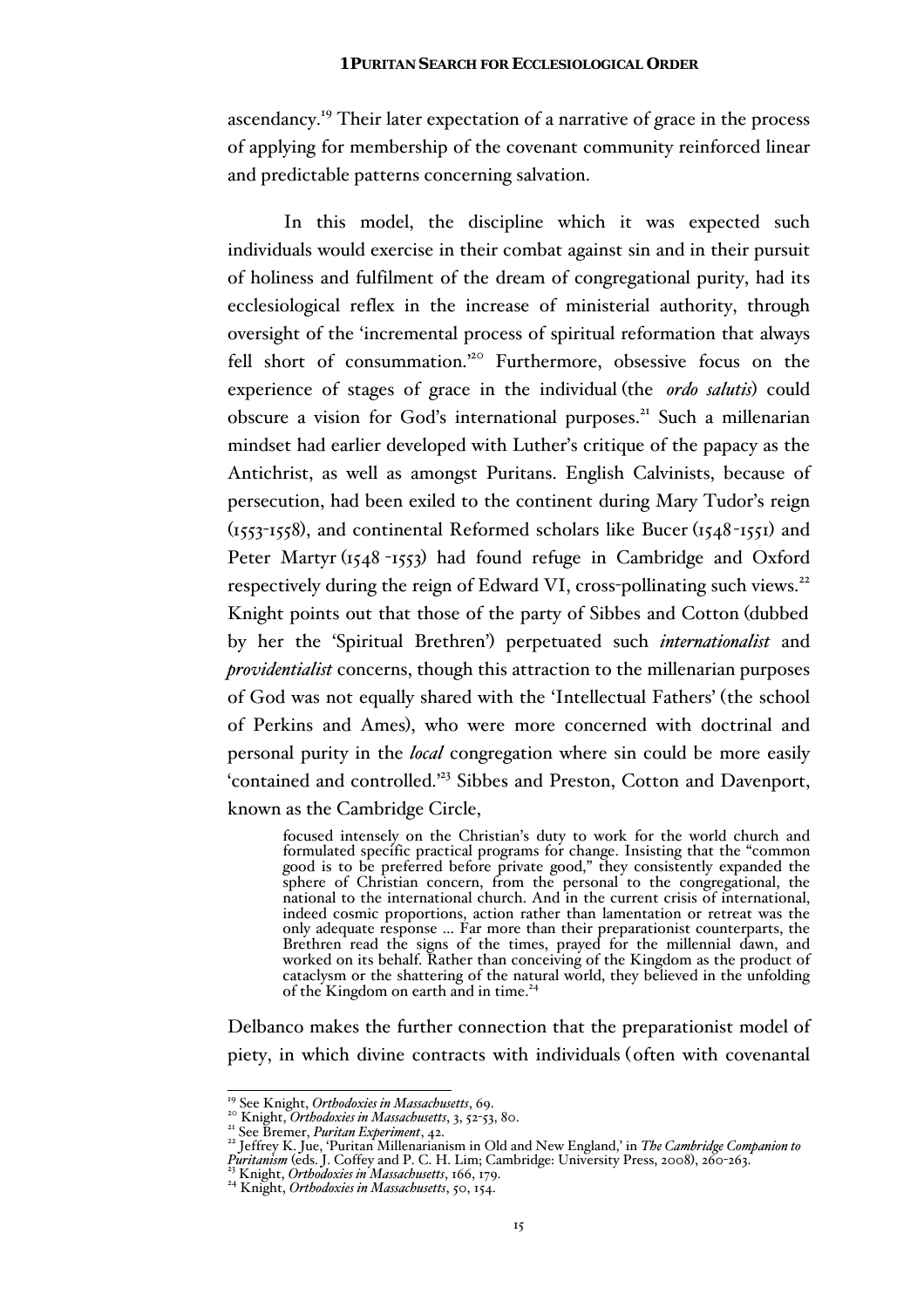legalism as the result) reflect the insidious pressures of emergent capitalism, keenly felt but not always welcomed by the Puritan middleclasses:

The doctrine of preparation … was as much a response to the threat of disorder as were the poor rates and the laws of settlement. It was an endorsement of regularity in the itinerary of the soul as well as in the household and the street.<sup>25</sup>

In his analysis, the migration to the New World was therefore for some a flight from encroaching insecurity and from temptations to worldly pride as much as it was a 'confident journey towards the millennium' to found a church with a transnational agenda.<sup>26</sup>

These fundamental debates concerning sin, salvation, and service were continuing issues in Edwards's own day. Though the Great Awakening was an intrusive movement or 'surprising work' for the recrudescence of vital piety, it played out amongst debates concerning God's relationship with the world, and the degree to which God might use the regular and the natural to achieve his ends. It fell to Edwards to explain how this outpouring of the Holy Spirit received as a fresh experience of grace was both an interruption within individual experience as well as subordinated to the shape and order of clerical ministrations and eschatological expectations. The church was an integral part of God's design for human flourishing, even when God chose to put his mark on human experience in this world in irregular ways. $27$ 

#### *The Church and its Means of Grace*

Secondly, Edwards is heir to a more specialised debate concerning the *means* used by God to promote the Gospel of grace in human experience, and the polity which would best defend it. The nature of Christian leadership and ecclesiastical organisation, the role of the sermon and sacraments, and the responsibilities and pious affections of lay church members, all provide ways into understanding divine intentions through secondary causation in the world. The language of the *body of Christ* is helpfully used as a metaphor to coordinate the various means of divine operation, by giving the opportunity to speak of head, members, organs, growth, and nurture. It also has the possible entailment of legal or mystical union with Christ as the universal foundation of the church, for any connection with the head raises questions concerning

<sup>&</sup>lt;sup>25</sup> Delbanco, *The Puritan Ordeal*, 51.<br><sup>26</sup> Delbanco, *The Puritan Ordeal*, 80.<br><sup>27</sup> Delbanco, *The Puritan Ordeal*, 236, 249.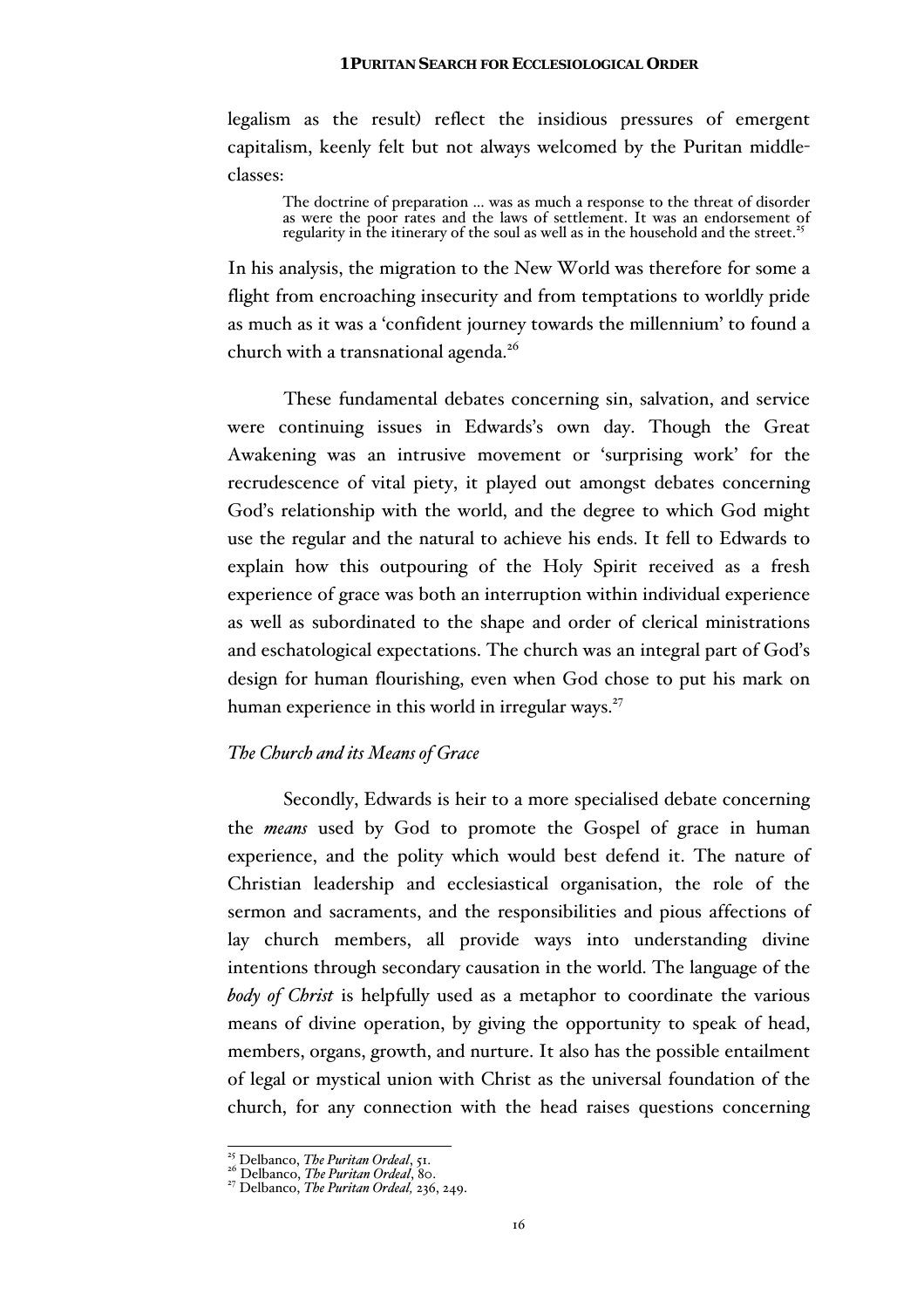absorption within or distinction from divinity. This debate may be summarised by speaking of the *efficient* cause of the church, for here we discuss the ways in which God's rule is mediated in the life of the church.

While the prosecution and defence of Anne Hutchinson in the Antinomian Crisis centred on her claims to direct spiritual *illumination*, 28 this episode opened up further *ecclesiological* fault-lines in New England, which concerned the authority of the church, the place of clerical leadership in the colonies, and the responsibilities of members of the congregations to provide correction to their teachers if need arose.<sup>29</sup> Anne Hutchinson is a particularly celebrated example not only because of the passion of her prophesyings, but also because she was a woman, married, articulate, and teaching men.<sup>30</sup> Such challenges had not been anticipated in the Bible Commonwealth. It had seemed self-evident to both Plymouth and Massachusetts Bay believers wherein God's authority was instituted: they came to the New World clear about the corruptions of church authority from which they were fleeing, and armed with the Scriptures to guide them in new application of the minutiae of church faith and order. Cooper outlines their attitudes:

[T]hough from the outset Massachusetts ministers agreed on larger principles of church order such as free consent and sola scriptura, the early settlers apparently came equipped only with these general outlines of the Congregational Way … The founders, perhaps naively, did not expect the principle of Congregational autonomy to create significant difficulties. The Scriptures, Puritan divines repeated, contained a perfect, practical system of church government. While in some areas the Bible might seem diffuse or even contradictory, in matters of church government the Scriptures would, upon careful study, *prove perfectly clear*. 31

The 1640s saw particular developments within England and the colonies which necessitated further elaboration of issues of polity. The Civil Wars in Britain between the Roundheads, or Parliamentary forces, and Charles I, over the prerogatives of the King in Parliament and his *rapprochement* with Roman Catholic powers, notably Spain, exposed the migrants to the accusation that they were shirking their duties by remaining in New England and not returning to Europe to fight for the grand cause (the removal of episcopacy and the limitation of monarchy). Some did indeed return to England, which left those remaining even more vulnerable to the charge that they 'had abandoned the purpose for which

<sup>&</sup>lt;sup>28</sup> Bremer, *Puritan Experiment*, 69.<br><sup>29</sup> Delbanco, *The Puritan Ordeal*, 171.<br><sup>30</sup> It is however Cooper's thesis that lay-clerical relations were in the background of the

Antinomian Crisis, and that this crisis did nothing immediately to change the balance of these responsibilities within the churches of the Bay Colony. See Cooper, *Tenacious of their Liberties,*

chapter 3. <sup>31</sup> Cooper, *Tenacious of their Liberties,* 18-19. Emphasis mine.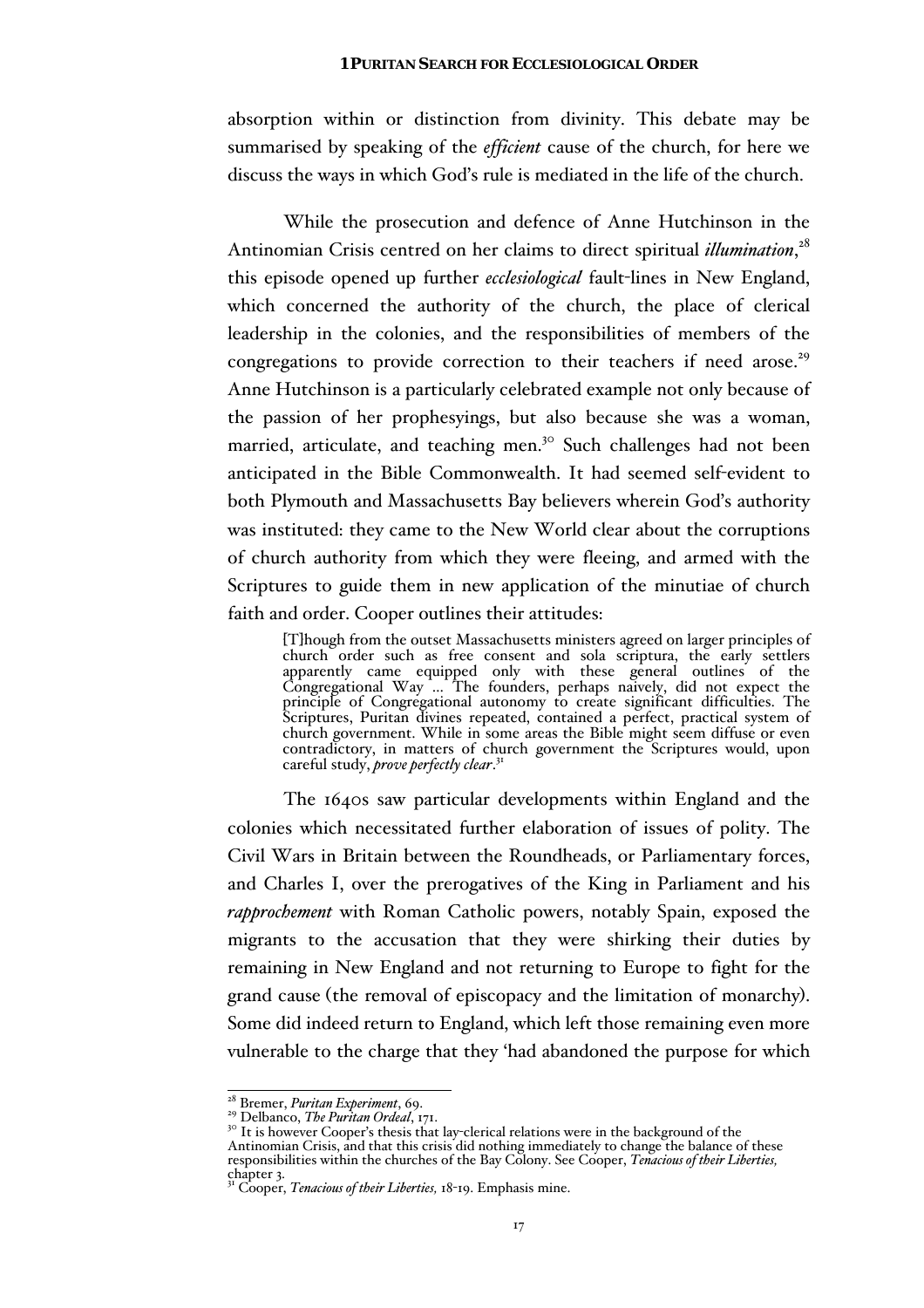they had come.<sup>32</sup> The purity of the congregational polity and their commitment to its preservation and extension was called into question.

Furthermore, the new systematisation of beliefs and structures through the deliberations of the Westminster Assembly of Divines, called in 1643, caused friction amongst the *émigrés* who were divided amongst themselves on the issue of Presbyterianism and feared its imposition in Congregational New England. The Cambridge Platform (1648) was the response to these challenges, outlining the commitment of the New Englanders to the *doctrine* of the Westminster Confession of Faith, though they diverged from its clauses on polity. The New England Way was to be congregational,<sup>33</sup> appealing to the malleable language of covenant to provide the mechanism whereby the responsibilities of God, minister, and people were coordinated, $34$  with checks and balances provided by five different offices of leadership.<sup>35</sup> Most significantly, the innovation of a 'relation of conversion,' or a personal testimony of faith, for those wishing to become members of the fellowship, was formalised:

Perhaps the most notable contribution New England made to the Puritan movement was the restriction they placed on church membership … In New England the Puritan clergy applied their knowledge of the conversion progress to the development of new standards for admission to the church. To the normal criteria for membership in any religious group – knowledge of and belief in the doctrines of the faith, and an upright life – New Englanders added the insistence that the candidate offer proof of his election … What occurred in New England was not a radical shift in belief, but rather the extension of that line of thought in different circumstances.<sup>36</sup>

This attempt to close the gap between the visible and the invisible church was one mechanism for quality control, and the beginnings of association between a 'highly developed morphology of conversion with an ecclesiastical institution.<sup>37</sup> It is Bushman's contention that essential to the Puritan experiment in the new world was its transformation from 'an instrument of rebellion  $\left[$  in England $\right]$  to one of control.<sup>'38</sup> Indeed, the

<sup>32</sup> Delbanco, *The Puritan Ordeal,* 202. See also the demographic and ideological analysis of remigration in Susan Hardman Moore, *Pilgrims: New World Settlers and the Call of Home* (New

Haven and London: Yale University Press, 2007).<br><sup>33</sup> See the relevant sections of the Cambridge Platform in Alden T. Vaughan, ed. *The Puritan* Tradition in America, 1620-1730 (Rev. ed.; Hanover: University Press of New England, 1972), 107, 111.<br><sup>34</sup> E. Brooks Holifield, *Theology in America: Christian Thought from the Age of the Puritans to the Civil War* (New Haven and London: Yale University Press, 2003), 41-42.<br><sup>35</sup> Bremer, *Puritan Experiment*, 108.

<sup>&</sup>lt;sup>36</sup> Bremer, *Puritan Experiment*, 106.<br><sup>37</sup> Edmund S. Morgan, *Visible Saints: The History of a Puritan Ideal* (Ithaca: Cornell University Press, 1963), 77. More recently, describing the requirement of a 'relation of conversion' as innovative has<br>been challenged: see Patricia Caldwell, *The Puritan Conversion Narrative: The Beginnings of American Expression* (Cambridge Studies in American Literature and Culture; Cambridge: University Press, 1983), where she outlines the cases for and against incremental or radical shifts in the nature of membership hurdles in the New World (especially pages 83-86). <sup>38</sup> Richard L. Bushman, *From Puritan to Yankee: Character and the Social Order in Connecticut, 1690-<sup>1765</sup>*

<sup>(</sup>Cambridge: Harvard University Press, 1967), 147.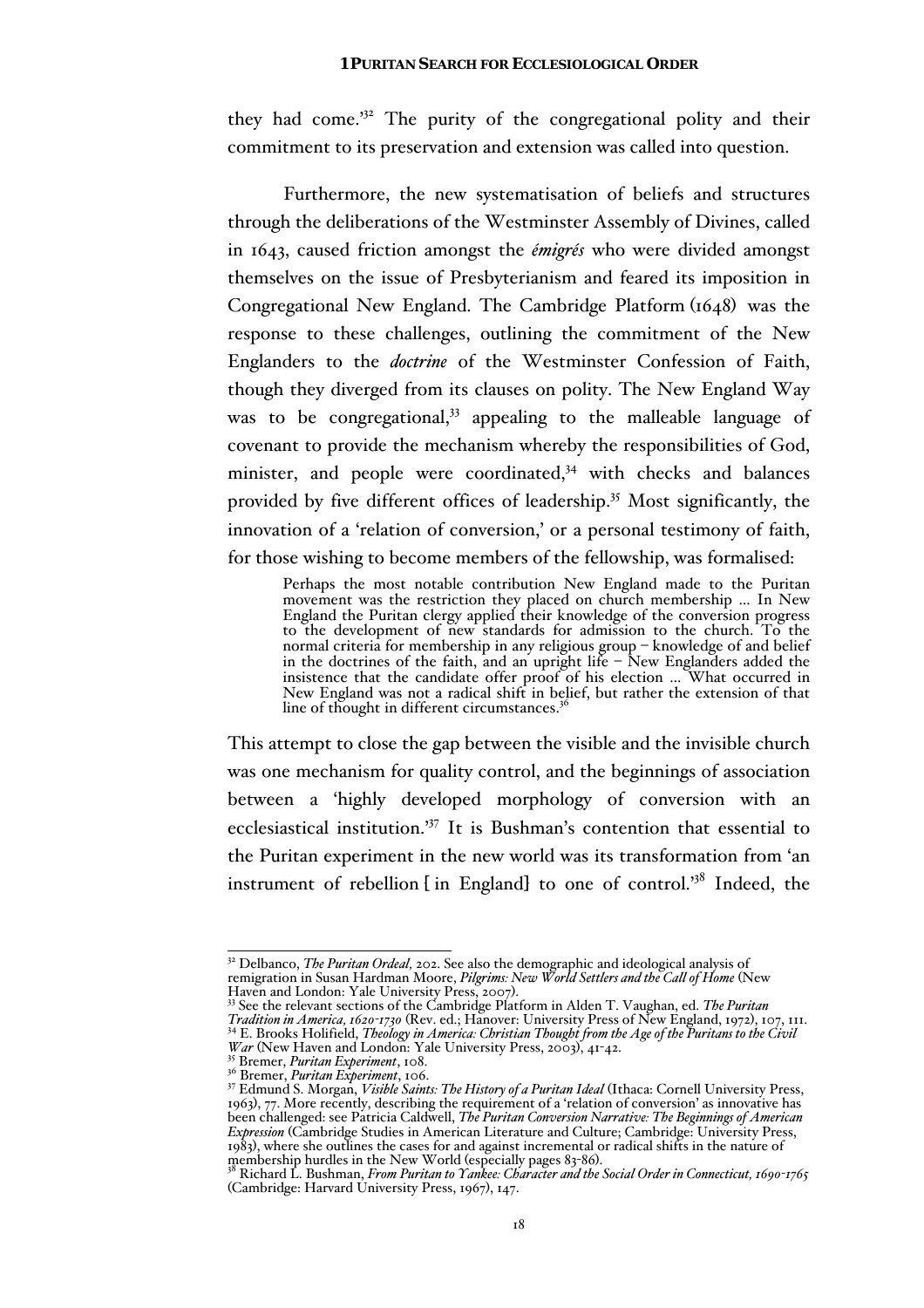## Cambridge Platform (Chapter  $X$ ,  $\zeta_3$ ) does explicitly acknowledge the limitations of authority from below:

[The] government of the church … is a mixed government … in respect of Christ, the Head and King of the church, and the sovereign power residing in Him and exercised by Him, it is a monarchy; in respect of the holy brotherhood of the church, and power from Christ granted unto them … it resembles a democracy; in respect of the presbytery and power committed unto them, it is an aristocracy.<sup>39</sup>

Restrictions on membership may well have served the interests of the clergy and the colonies in the 1640s and 1650s, but it proved less amenable to the developing demographics of New England in the 1660s.40 Dispersed settlement, shortage of clergy, the allure of a pervasive proto-capitalist economy, the failure of the Puritan Commonwealth under Cromwell, the Restoration of the monarchy in 1660, and the palpable presence of those like Quakers not subscribing to orthodox Christian ways, all led to a reflexive anxiety in New England. The 'subapostolic' generation, not having endured the crucible of Stuart and Laudian oppression, nor the terrors of migration and settlement, did not maintain their parents' spiritual fervour. The high standard for entry into the church may have kept many away from accessing full-membership, though these same children, now become parents, were still sufficiently respectful of the church to request the sacrament of baptism for their own offspring. 41 New England's Half-Way Covenant, formalised in 1662 on the recommendations of a ministerial advisory convention of 1657, was the resulting compromise, allowing the grand-children of regenerate members to be presented for baptism, while not yet permitting the parents of the baptisands, who had no testimony of grace to recount, to partake of the Lord's Supper or to vote in church matters.

This recalibration of ecclesiological norms was achieved within one generation of settlement. While H. Richard Niebuhr could describe this as a 'transition from a movement toward the future into an order conserving the past,<sup> $1/42$ </sup> such a dramatic development must not simply be seen as conservative or reactionary, for the new arrangement engendered a renewed social vision. The Half-Way Covenant registered a new missiological phase in the development of ecclesiology in New England,

<sup>&</sup>lt;sup>39</sup> Vaughan, ed. *The Puritan Tradition*, 105.<br><sup>40</sup> See the detailed description of Connecticut's own demographic development in Bushman, *From Puritan to Yankee,* chapter 10. 41 See the summary of conditions impacting those of 'tender conscience' in Joseph A. Conforti,

*Saints and Strangers: New England in British North America* (Regional Perspectives on Early America;

Baltimore: The John Hopkins University Press, 2006), 100-103.<br>
<sup>42</sup> As quoted in James T. Meigs, 'The Half-Way Covenant: A Study in Religious Transition,' *Foundations* 13/2 (1970): 142-158.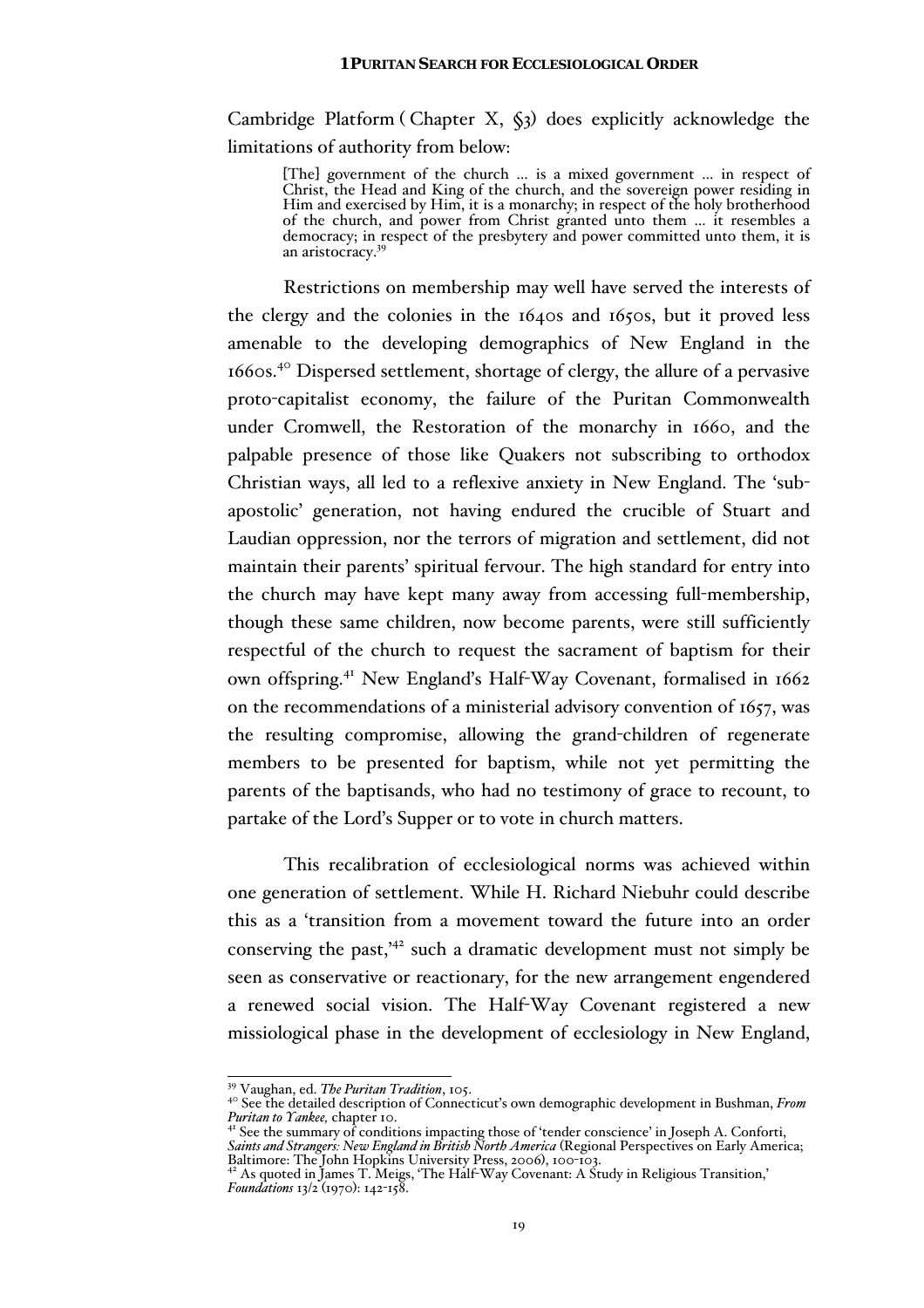allowing greater authority to the clergy. To give those who were not full members of the church access to sermons and sacrament demonstrated a commitment to reach out through a programme for Christian education and pastoral evangelism, in which the church was viewed as a training ground for the gradual equipment of the saints.<sup>43</sup> This trajectory reached its zenith in the ministry of Solomon Stoddard in Northampton, who even opened up participation in the Lord's Supper to those who could not give a relation of faith, as he saw the sacraments as 'converting ordinances.'44 While the New England Way traditionally highlighted the dignity of the laity in church polity, by the end of the seventeenth century the power of some clergy was increasing, perhaps fostered by frontier conditions, but more likely as a reflection of the desire to mimic cosmopolitan fashions and trends, which itself positioned them as players on an international field.45 Morgan highlights clerical aspirations:

Historically the magnification of the minister's office has often gone hand-inhand with a comprehensive policy of church membership, while a limited membership, emphasizing purity, has been associated with a restriction of clerical authority … [A]s ministers become independent of the laity, they tend to magnify the importance of their own role in the process of redemption and to feel a keener obligation to the unconverted. The clergy of New England follow this pattern.<sup>46</sup>

Conversely, the Half-Way Covenant generated in some minds a degree of social instability, in as far as the ostensibly settled relationship between clergy and laity needed redefinition.<sup>47</sup> Order within the churches was meant to secure the channels of grace to God's people, but confusion resulting from changes to the status of the ministry had its concomitant impact on confusion over the status of the laity. Doubt about the means of grace affected assurance of the experience of grace. A polity dominated by the purity of the membership runs the risk of losing the objectivity of grace, represented by a settled clerical caste, but serves to highlight greater dignity for the laity. Cooper points out how the Half-Way Covenant had the potential, despite the development of the status of the clergy, to ennoble concomitantly the laity and its self-confident assertion:

<sup>43</sup> Meigs, 'Half-Way Covenant', 151-152.<br><sup>44</sup> Perry Miller, 'Solomon Stoddard, 1643-1729,' *Harvard Theological Review* 34/4 (1941): 277-320. Stoddard effectively makes observance of the sacrament part of preparation for conversion, and not a means of sanctification: W. Reginald Ward, *The Protestant Evangelical Awakening*

<sup>(</sup>Cambridge: University Press, 1992), 284. See also Bonomi, *Under the Cope of Heaven, 6*2.<br><sup>45</sup> Cosmopolitanism was the social and intellectual movement, spawned by the Enlightenment, which held that thinkers and writers outside of the metropolis were nevertheless active participants in the Enlightenment project and not merely passive observers from a distance, thereby functioning as a model opposed to provincialism. See Ned C. Landsman, *From Colonials to*  <sup>46</sup> Morgan, *Visible Saints*, 143.<br><sup>47</sup> Miller, 'Solomon Stoddard,' 308-311. The Halfway Covenant had less impact on the churches in

the Connecticut River valley than in eastern Massachusetts where provisions for membership had been historically stricter (especially since the decision of the colony of New Haven to amalgamate with the more relaxed arrangements of the Hartford churches).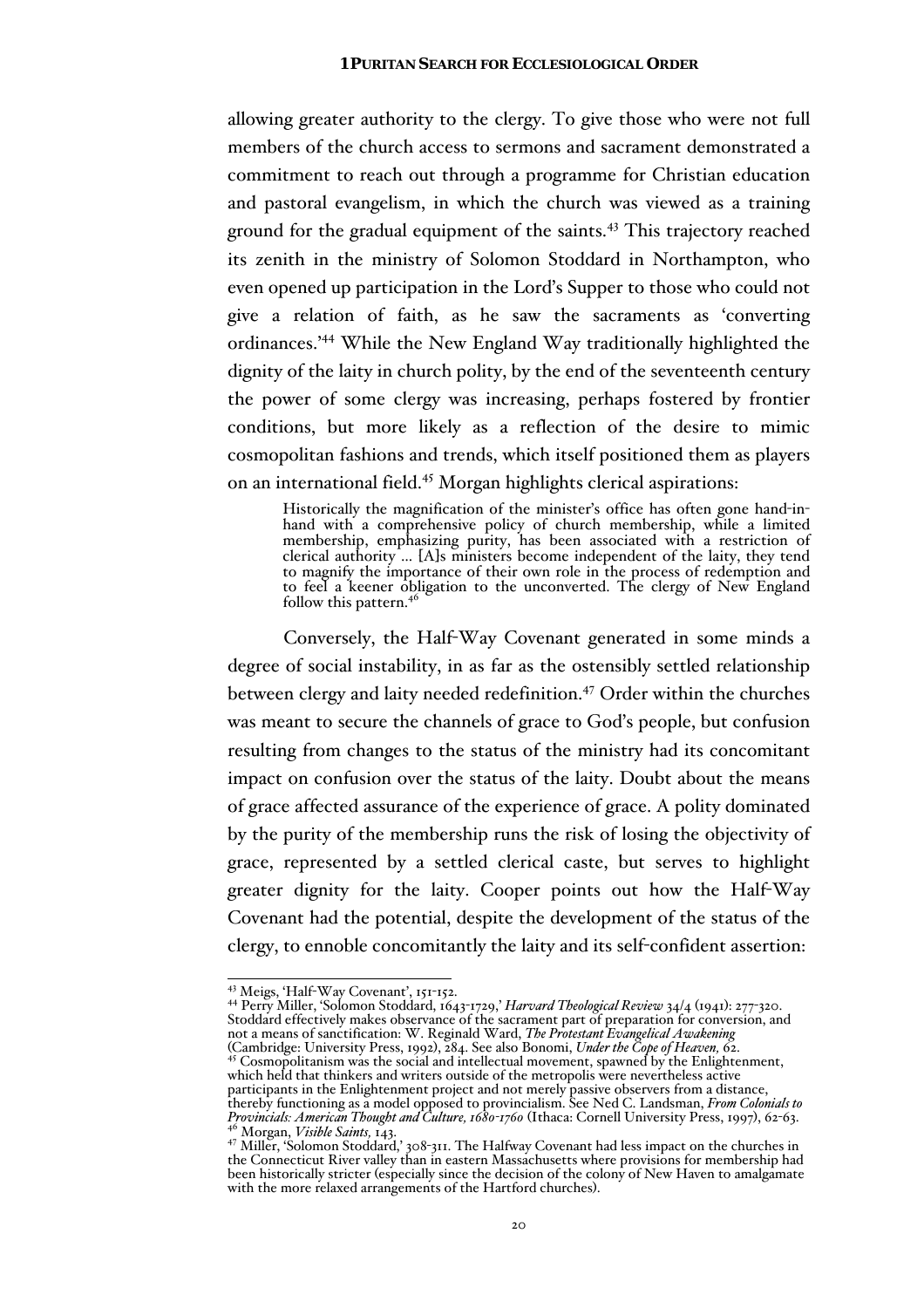In this context, the Halfway Covenant generated a crisis in Massachusetts that  $\overline{\text{consequences.}}$  For the first time in the Bay's brief history, the Massachusetts clergy was significantly and publicly divided over vital issues of church order. This loss of unanimity permanently eroded clerical authority in church affairs, forcing a more active role in government upon ordinary churchgoers. The controversy also undermined the intellectual foundations of Congregationalism … The struggle over the Halfway Covenant, in sum, set into motion currents that would continue to reshape Congregationalism and lay-clerical relations for the rest of the colonial era.<sup>48</sup>

Division amongst the clergy undermined their social prestige.<sup>49</sup> The head and its members need each other for healthy life.

It was therefore no great wonder that a church fearing disorder in an Empire already shaken by political innovations could fall prey to the rhetoric of those influenced by Enlightenment categories, who advocated the benefits of centralised authority to be found within the Anglican polity. The New England Way had been challenged *from within* during the Antinomian Crisis, and also *from without* given redefinitions of covenant and clergy, which left serious questions concerning its long-term viability. A new *modus vivendi* was reached during the turmoil of the Great Awakening, when revivals prompted a re-evaluation of lay and clerical responsibility, experience of the covenant, and the propriety of sacramental means. Edwards had to provide not merely theological clarity, but stability in the forms of ministry available, while resisting corrupting influences from abroad.

#### *The Church and the Future of the World*

Thirdly, Edwards inherits a conversation concerning the purpose of the church within the world, its identity, independence, and *goal*; and to what degree it may be assimilated to the cultural conditions in which it is set. The contingencies of the church's *Sitz im Leben* suggest pneumatological and eschatological themes, for these are doctrines which explore the ways in which God makes his grace particular to individuals' lives as well as to corporate experience, and also perfects his purposes for the creation.50 If Christ as Lord universalises the purposes of God beyond their Jewish origins, then the Holy Spirit localises the designs of God in time and space, and brings them to completion. We deal here with the *final* cause of ecclesiology, the teleology of the church, and its role in the divine economy. This whole schema of course presupposes the church's

<sup>&</sup>lt;sup>48</sup> Cooper, *Tenacious of their Liberties*, 89.<br><sup>49</sup> Bremer, *Puritan Experiment*, 165.<br><sup>50</sup> Roger Haight, *Christian Community in History: Comparative Ecclesiology* (New York: Continuum,  $2005$ , 7, 54.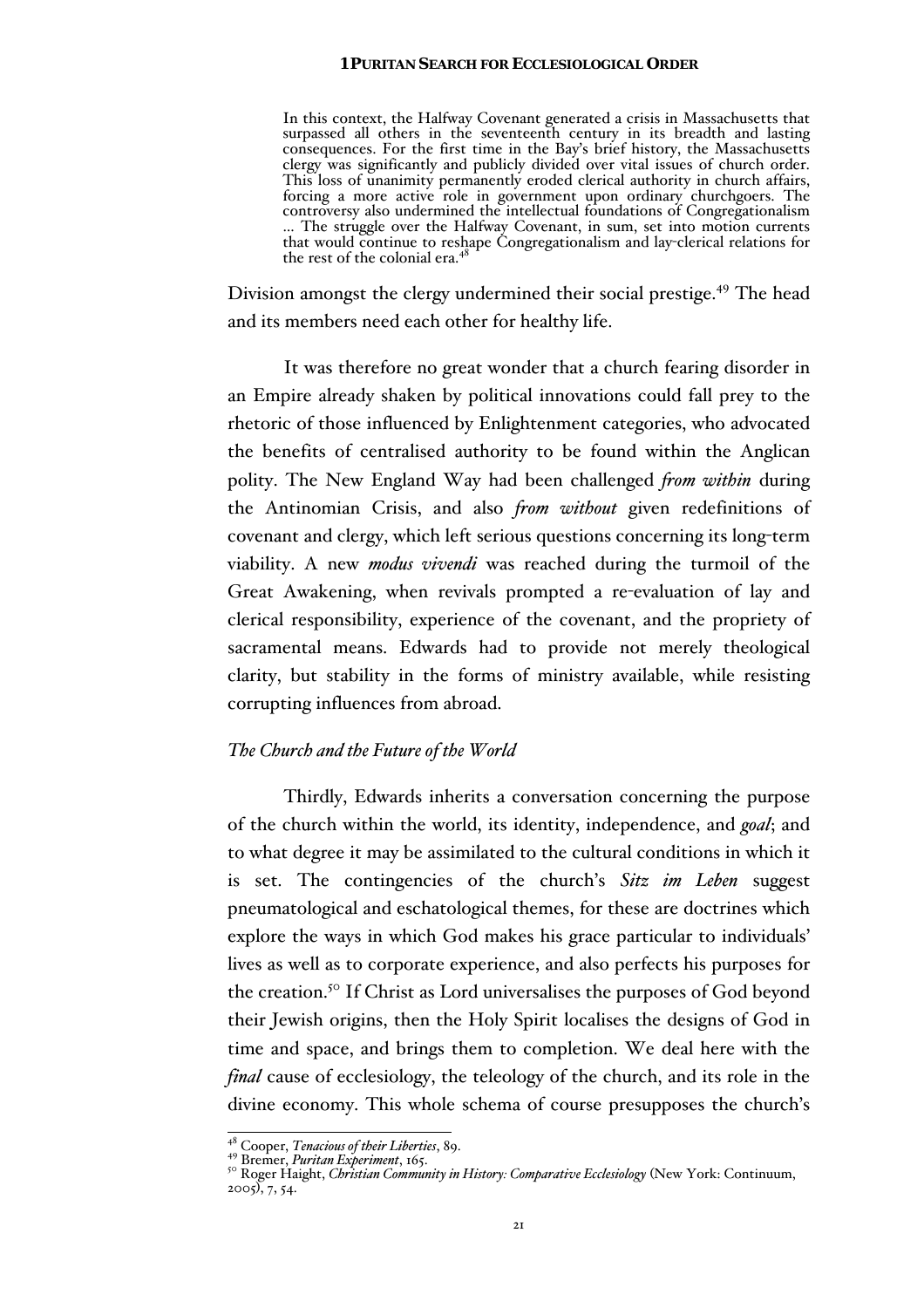existence *sine qua non* as a local assembly of God's people, and pre-empts later discussion of the church's trinitarian shape.

Significant models of corporate life, which had guided New England since its foundation, reflected questions of the place of Christians within the broader culture. Whether it was the language of 'an errand into the wilderness' or the 'city on the hill,' it was not just the relationship between God and an individual believer, nor the relationship between the clergy and the laity, which defined the parameters of the earliest Puritans' ecclesiology. It was also the relationship between the church and the watching and often warring world, which powerfully formed their assertions concerning the church. As Roger Haight suggests, an ecclesiology from below, recognising the contingencies and provisionality of the situation in which the church finds itself, usefully reminds us that the church is necessarily creaturely, and does not yet entirely conform to the perfect will of God for his people.<sup>51</sup>

Picking up on the language of 'errand into the wilderness,' Perry Miller made the case that the first Puritans wanted to establish an exemplary ecclesiological model by taking their message and ministry into a new world. He saw them leaving England behind in order to purify the church's structures in the New World. Basing his view on the sermon preached by John Winthrop in 1630 aboard the *Arbella*, entitled 'A Modell of Christian Charity,' the duty of those first Puritan quasisecessionists was to create a godly order which might both transform the wilderness, and give fresh impetus for reform of the church at home:

This errand was being run for the sake of Reformed Christianity; and while the first aim was indeed to realize in America the due form of government, both civil and ecclesiastical, the aim behind that aim was to vindicate the most rigorous ideal of the Reformation, so that ultimately all Europe would imitate New England. $5$ 

This view has been contested more recently by amongst others Andrew Delbanco who, in his provocative work *The Puritan Ordeal*, wants to argue that the Puritans were fleeing something at home as much as they were looking forward to something new on the other side of the ocean.53 Furthermore, the language of the 'light on the hill' in its context

<sup>&</sup>lt;sup>51</sup> Haight, *Christian Community in History*, 25-36.<br><sup>52</sup> Miller, *Errand*, 12.<br><sup>53</sup> In Delbanco, *The Puritan Ordeal*, we are reminded that their migration was a 'flight from chaos,'<br>80, 93, though a clear delineation o agenda, 59. This position is taken up also by Bozeman, who argues that Winthrop's sermon is not as focussed on futurity as the incidental image of the 'city on a hill' might suggest, but rather is an anti-triumphalist preachment, warning of the dangers of their new lives and encouraging 'primitivist-archetypal' enjoyment of pure ordinances with the background of 'avoidance, flight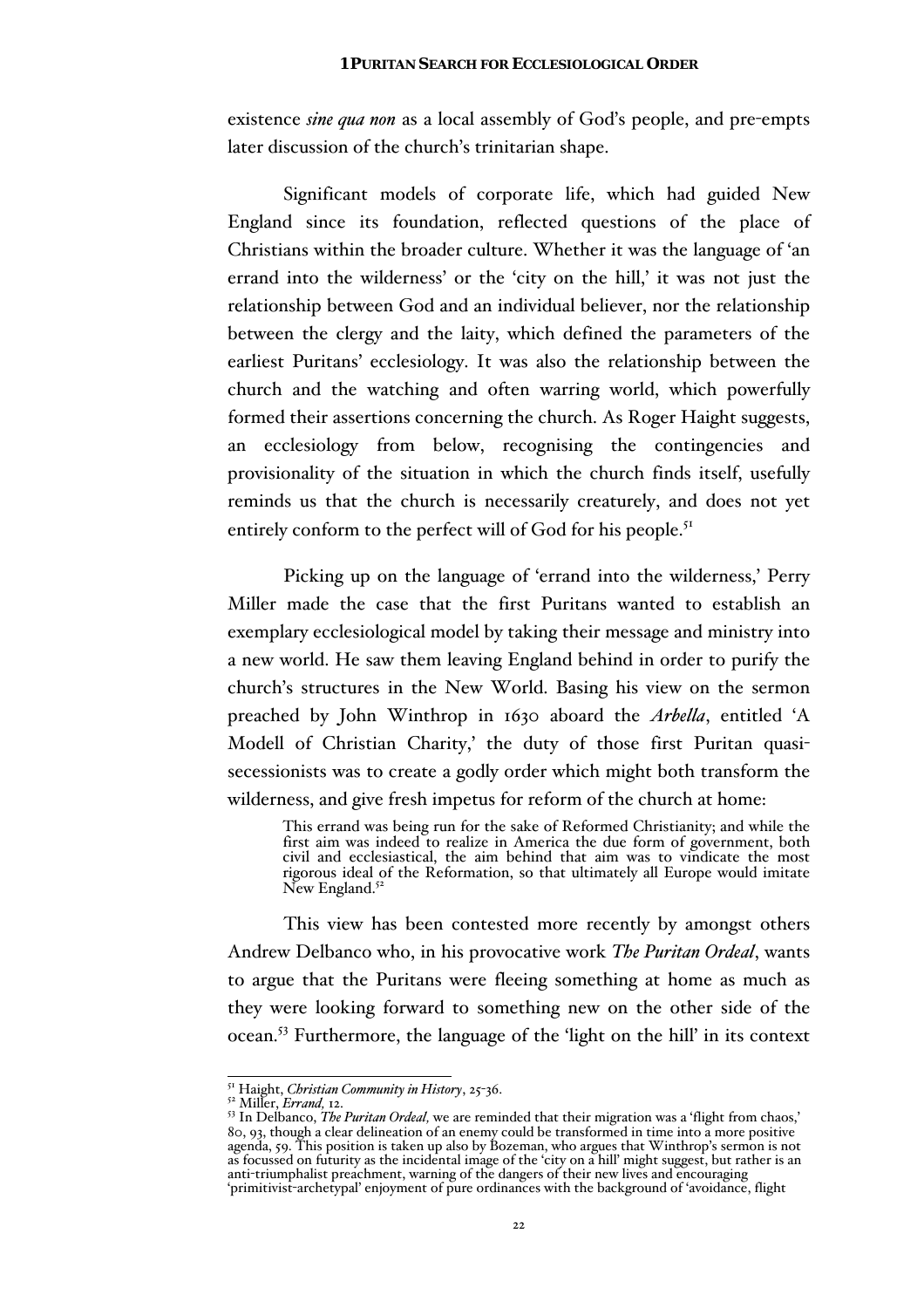allowed not only for the new settlement to provide hope to others still in darkness, but also reminded those travelling that, such was their visibility, their cause could bring great dishonour to God if it failed:

For we must consider that we shall be as a city upon a hill, the eyes of all people are upon us; so that if we shall deal falsely with our God in this work we have undertaken and so cause Him to withdraw His present help from us, we shall be made a story and byword through the world. <sup>54</sup>

In either case, whether the reading is simple or more nuanced, of fundamental concern to the earliest settlers was their relationship to the world around them. They deliberately appropriated the model of Israel in the wilderness as the type of which they were the antitype, crossing the waters, facing foes in the land, owning the covenant, and beginning a nation.55 The earlier settlement at Plymouth, consisting of those who had separated from the Church of England first at Scrooby in Nottinghamshire and then who sojourned at Leyden in the Netherlands, had no such rhetoric as part of their holy cause.<sup>56</sup>

While the non-separating Puritans may have had personal or economic motives for migration as well as theological, there could be no doubt that the contingencies which they faced upon disembarkation made their most robust hopes seem more fragile. The welcome they received from indigenous North Americans was initially mixed: both aid and aggression. Conversely, their own dreams of evangelising the Amerindians, suggested in the seal of the Massachusetts Bay Colony in which the English are bidden 'to come over and help,' was both pious yearning and naïve missiology, contaminated by their own importation of diseases, against which the Indians had no immunity. $57$ Congregationalism, which assumed the Christian commonwealth it had inherited from the late Middle Ages, had yet no structures for sending missionaries, because it assumed a sedentary ministry of one parson to one parish.<sup>58</sup> A turning-point came in the King Philip's War ( $1675$ - $1678$ ), when a coalition of Indian tribes, led by Philip or Metacom, asserted their military capacity to win back territory lost to the invading Englishmen. The Puritan terms of engagement with Amerindians changed dramatically hereafter, as the indigenous were increasingly seen

1

and asylum.' See Theodore Dwight Bozeman, *To Live Ancient Lives: The Primitivist Dimension in Puritanism* (Chapel Hill: University of North Carolina Press, 1988), 113, 111. <sup>54</sup> John Winthrop, 'A Modell of Christian Charity,' in *The Puritan Tradition in America, 1620-<sup>1730</sup>*

<sup>(</sup>ed. A. T. Vaughan; Hanover and London: University Press of New England, 1972), 146.<br><sup>55</sup> Delbanco, *The Puritan Ordeal*, chapter 3.

<sup>56</sup> Deibanco, *1 De 1 ut tum Ortical*, encyclopedia<br>56 Bremer, *Puritan Experiment*, 31-32.<br>57 Conforti, Saints and Strangers, 24-28.<br>58 Bremer, *Puritan Experiment*, 202.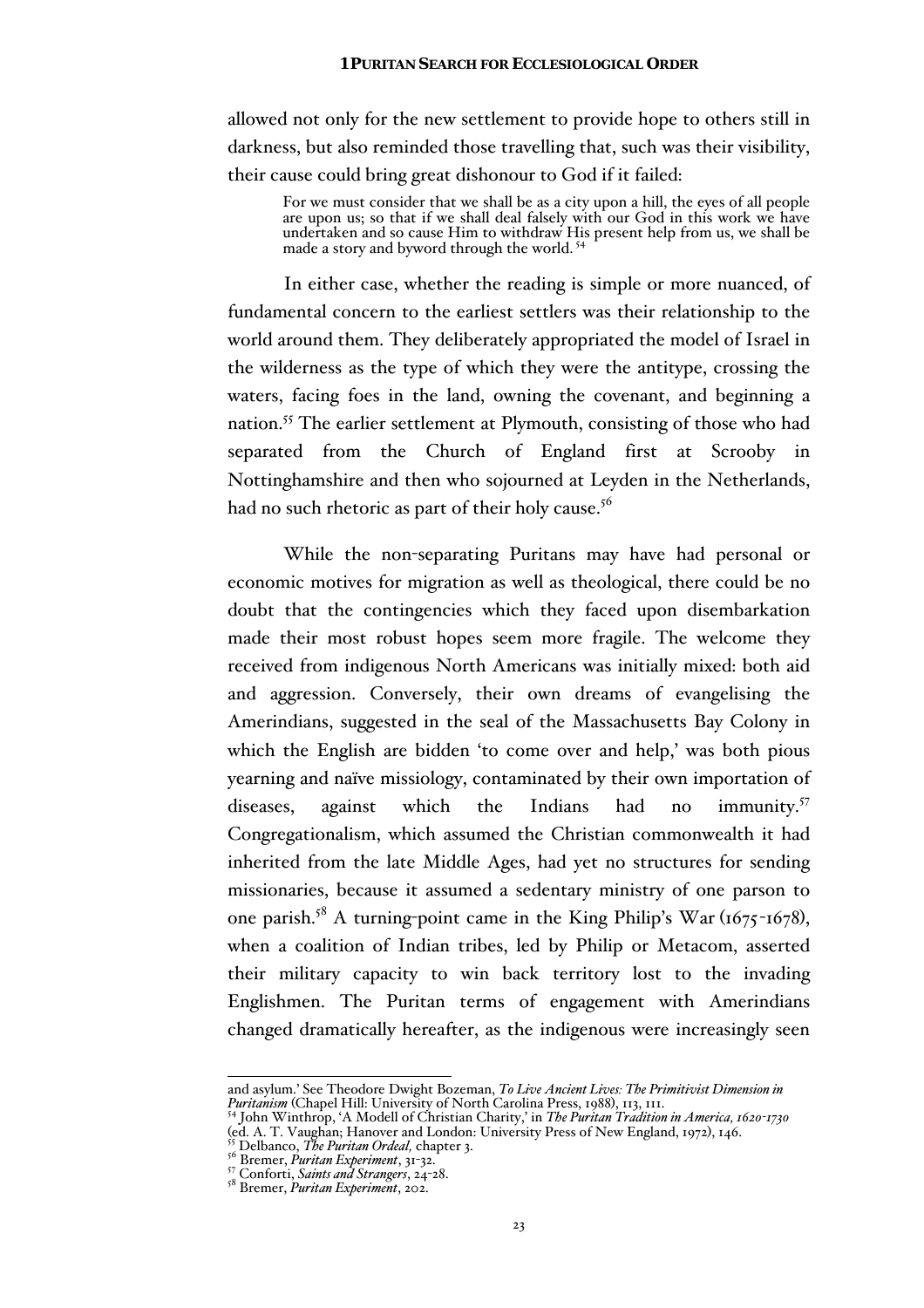as a 'race apart,<sup>559</sup> and Puritan efforts to reach them by and large faltered, though the ministry of John Eliot and his Praying Towns and later David Brainerd proved exceptions to the rule.<sup>60</sup> It is therefore indeed remarkable that Eliot translated the Scriptures into the Algonquian tongue before 1663!

Agricultural arrangements also impacted the ways of the church. Though the New Haven colony, for example, had initially sought to make every landholder's entitlement contiguous with the central Green and its church, thus providing unfettered access for farmers to connect with church and central authority, or conversely for the town council to keep watch over outlying farms, this provision proved too cumbersome within a generation.<sup>61</sup> The shape of the farm proved inefficient for farming and for subdivision; children wanted their own holdings which parents could only with difficulty under this model provide, and prospects for autonomy and prosperity in other newly settled areas proved too attractive for the churches to retain all their members within the parish bounds. Social mobility militated against the sedentary models of Old England and the Puritan polity, as did the very topography and demographics of the colonies:

The covenant doctrine preached on the *Arbella* had been formulated in England, where land was not to be had for the taking; its adherents had been utterly oblivious of what the fact of a frontier would do for an imported order, let alone for a European mentality.<sup>62</sup>

Adaptation to the new land had political ramifications as well. The first Puritans had arrived under the charter of the Massachusetts Bay Company, which unified them through their participation in a commercial joint stock company: governance was structured through investors. This gave them adequate funds for survival, though not adequate accountability for life in such a difficult environment. It was to John Winthrop's great credit that he reorganised the company charter to provide for a broader franchise, such that it was not just members of the company who could elect assistants, but also all freeholders, who were nevertheless also required to be church members.<sup>63</sup> The assumptions of standardised polity had also to be revisited, as it became evident that in the seventeenth century Massachusetts, Connecticut, and Rhode Island

<sup>&</sup>lt;sup>59</sup> Bremer, *Puritan Experiment*, 205.<br><sup>60</sup> See John B. Carpenter, 'New England Puritans: The Grandparents of Modern Protestant Missions,' *Missiology: An International Review* 30/4 (2002): 519-532, for the place of the Puritans in<br>the development of the modern missions movement.

the development of the modern missions movement. <sup>61</sup> Bushman, *From Puritan to Yankee*, 54. <sup>62</sup> Miller, *Errand,* 9. <sup>63</sup> Conforti, *Saints and Strangers*, 55.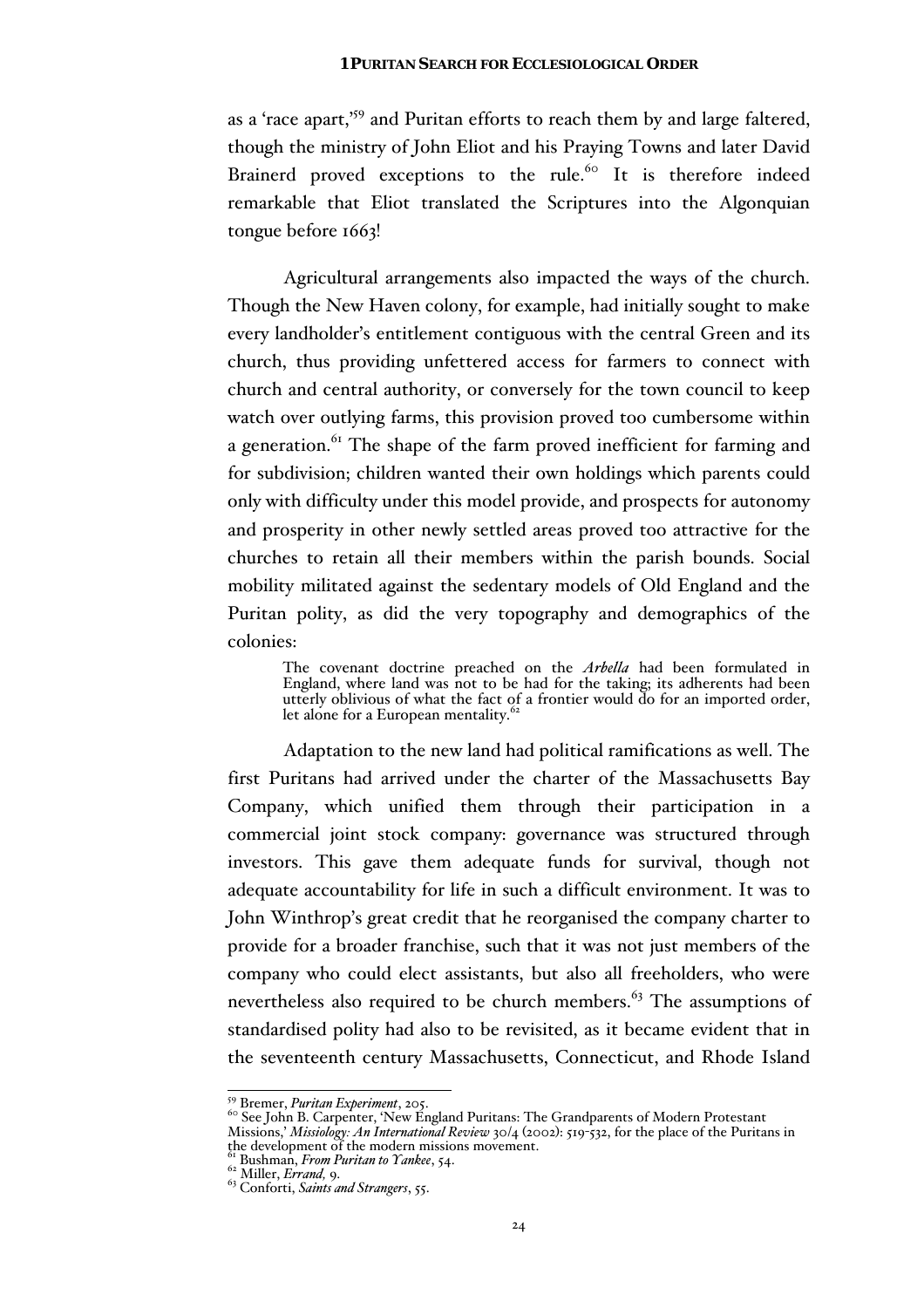were established in different ways and defined their franchise differently.<sup>64</sup>

One of the greatest external threats to the New England Way in the seventeenth century was the revocation by James II of the Massachusetts Bay Charter in 1684, upon which Joseph Dudley was appointed acting Governor of Massachusetts, New Hampshire and Maine, and then Sir Edmund Andros was appointed governor of the newly formed Dominion of New England in 1686, eliminating the popular basis for government in the colonies, previously so highly prized. The voice of the people was ignored, with the exception of those who had returned to England due to their dissatisfaction with colonial order: their outspoken views at the English court had since 1660 created bad sentiment towards the American colonies.<sup>65</sup> After  $1685$  James increased intolerance towards all Protestant dissent, both at home and abroad. There were increasing attempts at imperial integration, even ecclesiastical Anglicisation, of the colonies, and a kind of political centralisation anathema to the founding Puritan vision. Though the Glorious Revolution (1689) and the accession of William and Mary as co-regents put a halt to this previous totalising pressure, their politics of toleration still affected the Puritans of New England, but in a different way. The New Englanders were no longer subject to persecution, but neither could they make a claim for hegemony, either political or ecclesiological, in New England life. Their purity of polity seemed part of an older fading world.<sup>66</sup> Such cultural pressures on the Puritan experiment severely tested the boundaries of distinctiveness at the heart of their reasons for migration.

While agricultural and political pressures are readily observable, or at least identifiable, it was a less obvious epistemological pressure, which in the end perniciously impacted the identity of the Congregationalist churches in the New World. It was the growth of deist thought in England, generated for instance by Sir Isaac Newton's discoveries of 'Nature viewed as matter in motion, governed by laws capable of

<sup>&</sup>lt;sup>64</sup> Conforti, *Saints and Strangers*, 52.<br><sup>65</sup> See Delbanco, *The Puritan Ordeal*, 184-214 for a substantial report on the often neglected issues of remigration.

<sup>66</sup> The changes to Puritan conceptualising of faith and polity are exemplified in the demise of marital imagery in Puritan preaching, which had stressed covenanted, corporate and organic<br>frameworks. Voluntary and contractual relationships between autonomous individuals undermined the power of images of union, though this transformation occurred later in the colonies than in Britain itself. See Michael P. Winship, 'Behold the Bridegroom Cometh! Marital Imagery in Massachusetts Preaching, 1630-1730,' *Early American Literature* 27/3 (1992): 170-184, especially 178-180.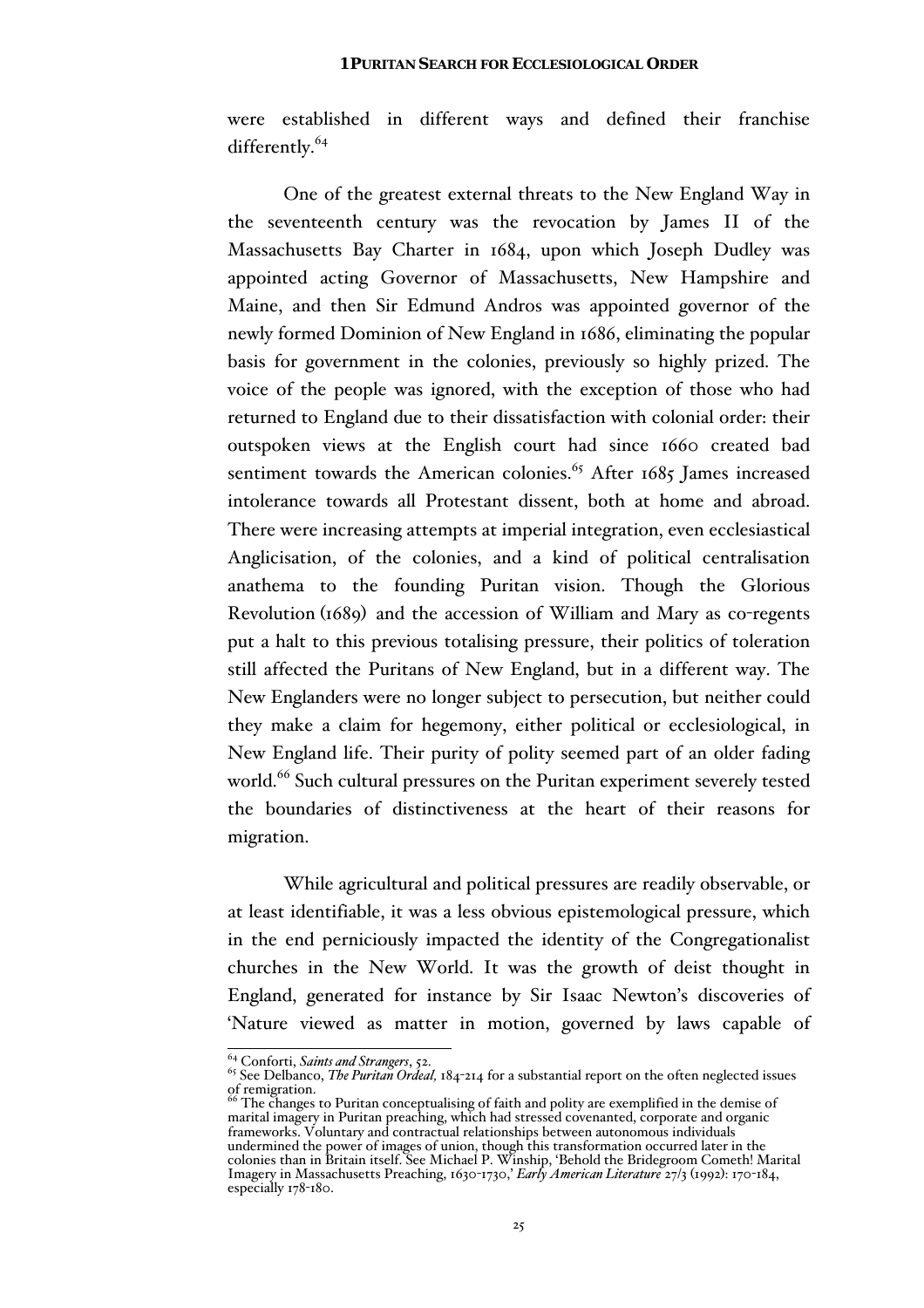mathematical expression,<sup> $67$ </sup> and the philosophy of Locke, who argued that all knowledge of the world was to be derived inductively from the senses, which in time created ruptures in the Congregational Way. Unlike the animosity expressed towards the church by philosophers in France, these thinkers were confessedly Christian. As Porter explains, 'Enlightenment in Britain took place within, rather than against, Protestantism.'68 The Enlightened proclivity in England to work within and through the structures of the world and the church made for a more 'reasonable' faith. Indeed, the independence of Congregational churches was increasingly interpreted as 'disorderly' in a world dominated by Anglican and Latitudinarian conceptions of 'order.'<sup>69</sup> In the long term, the Enlightenment project undermined still further the already unstable order of Puritan ecclesiology by forcing apart options for renewal. At the same time, however, the Enlightenment did give new tools for describing, propagating and experiencing the Christian Gospel, which came to expression in the revivals.<sup>70</sup>

The Congregational churches of New England began their 'mission' in the New World at a time in Western history when many of the ecclesiological assumptions taken for granted for so long were coming unravelled. Despite painful disagreements with the established Church of England, the churches of New England were born with the expectation that they too would monopolise the polity of the new territory. They were ill prepared not just for the contingencies they would meet, but also for the political and cultural changes soon to overtake them *and* the land from which they had fled, though such were not easy to anticipate. Their very *raison d'être* would be distorted, causing them to ask fundamental questions of God's purpose for them and for the church beyond New England, and how they might better serve God's intentions within history. The purpose of the church as a prophetic contrast with the world, or as a more meagre aspiration to house and protect those rejected by the world, was at issue.

In all these ways, the century preceding Jonathan Edwards's birth saw an extraordinary ecclesiological recalibration, the results of which he

<sup>&</sup>lt;sup>67</sup> Porter, *Enlightenment,* 138.<br><sup>68</sup> Porter, *Enlightenment,* 99.<br><sup>69</sup> Landsman, *From Colonials to Provincials*, 107.<br><sup>70</sup> See David W. Bebbington, 'Evangelical Christianity and the Enlightenment,' in *The Gospel in th Modern World: A Tribute to John Stott* (ed. M. Eden, David F. Wells; Leicester: IVP, 1991), Gerald R. McDermott, *Jonathan Edwards Confronts the Gods: Christian Theology, Enlightenment Religion, and Non-Christian Faiths* (Oxford: University Press, 2000), and Josh Moody, *Jonathan Edwards and the Enlightenment: Knowing the Presence of God* (Lanham: University Press of America, 2005).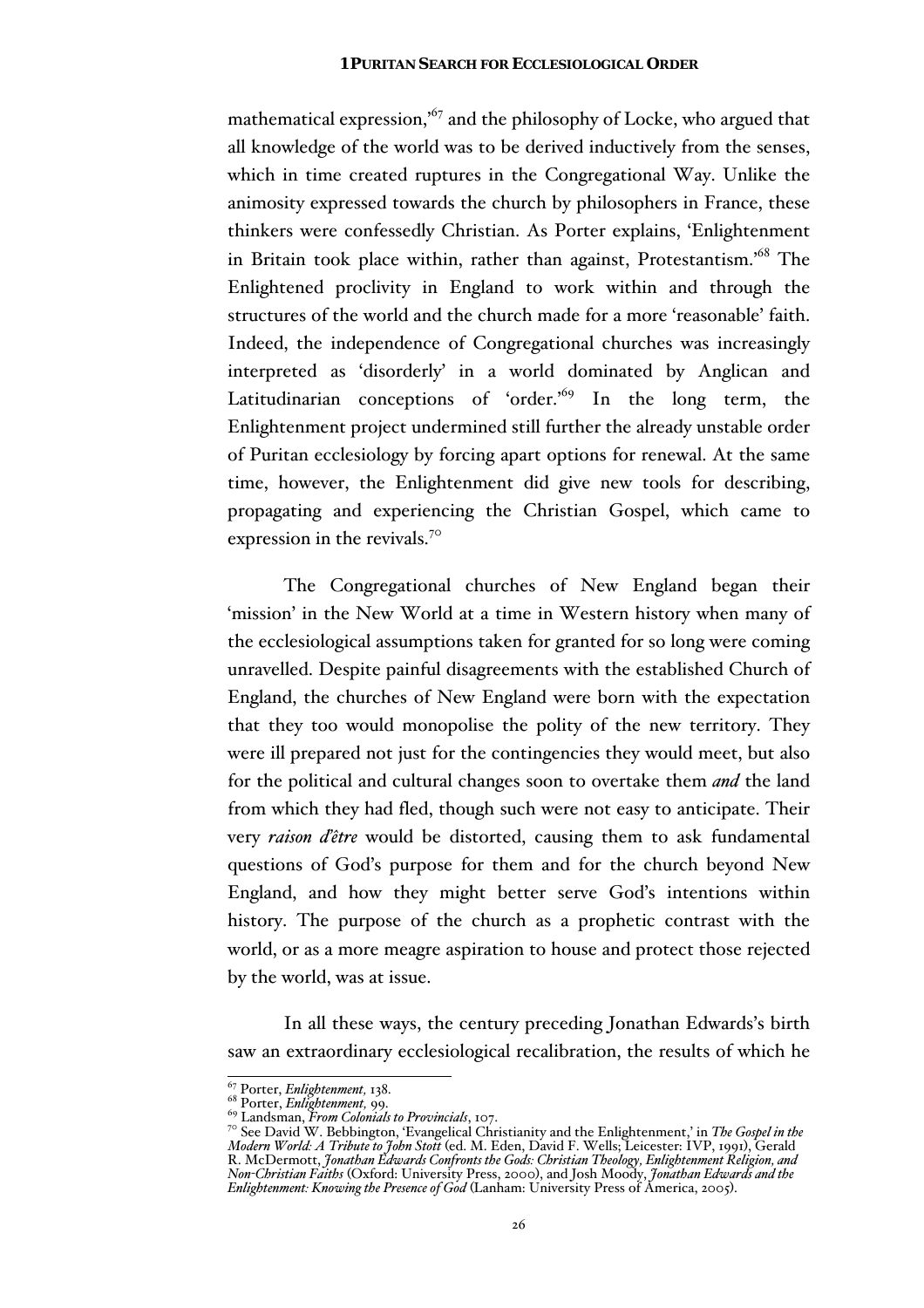managed and adapted in his own ministries in New Haven, New York, Northampton, Stockbridge and Princeton. The 'light on the hill' appeared to have been eclipsed by the 'candle-light of human reason,' or perhaps was in danger of being smothered altogether. The mission of the church was to be redefined in Edwards's teaching given the breakdown of assumptions concerning Christendom. The purposes of history in relation to the church were likewise to be clarified by him, as he renewed his vision for Christian community by first engaging with the debates from within his own family concerning faith, conversion, and covenant ownership. The disputed place of Edwards himself in these debates becomes the burden of the following section.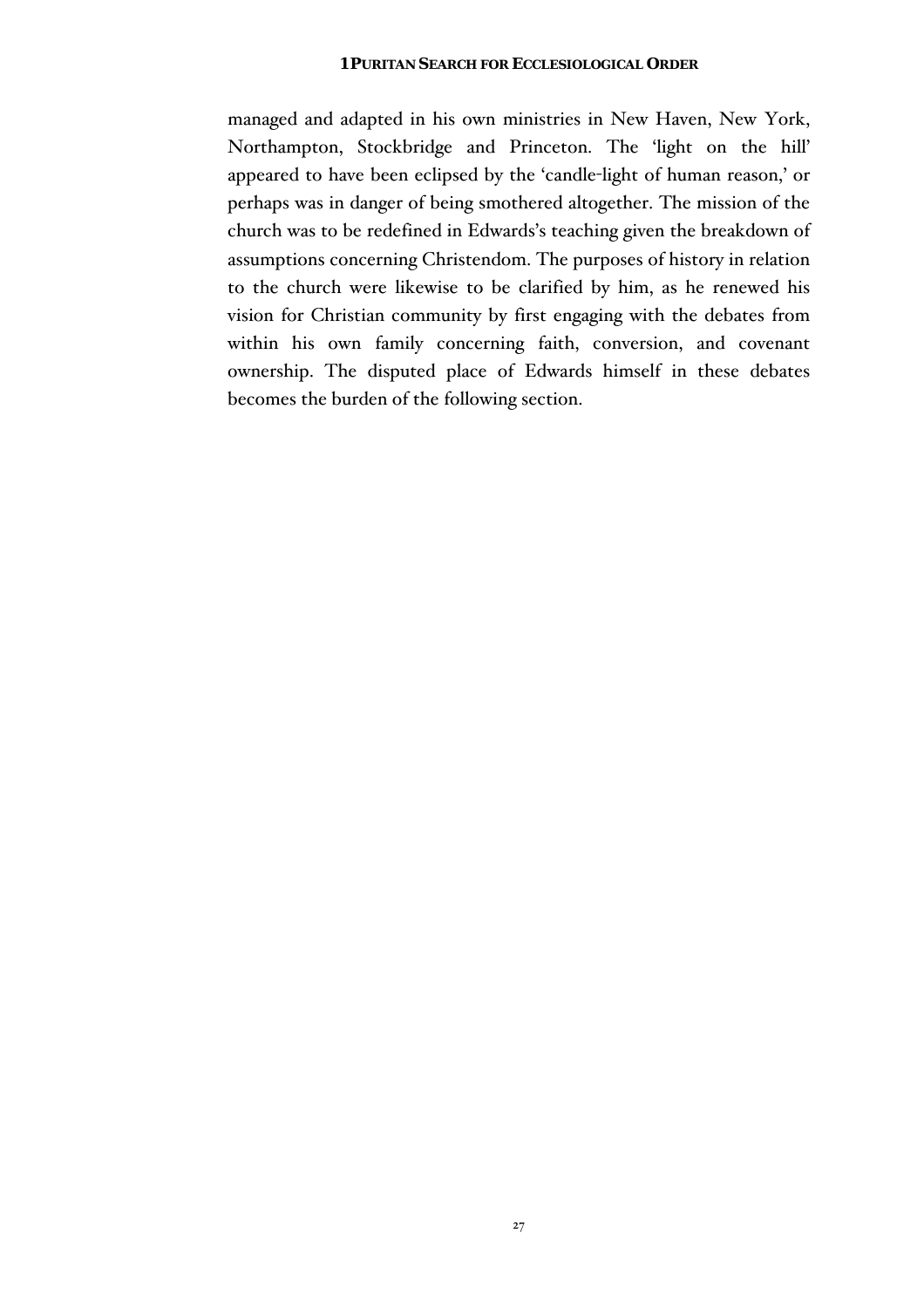## 2.1 CHURCH OF EARLY EXPERIENCE: NEGOTIATING FAMILY AND FAITH

*Sometimes Mr Smith and I walked there together, to converse of … the glorious things that God would accomplish for his church in the latter days.* (*WJE* 16: 797*)*

Edwards had to decide in his earliest years how to appropriate the gift of his New England ecclesiological heritage, how to nail his own theological colours to the mast, without damaging or disowning thanklessly the patrimony preserved for him. First of all, he had to come to terms with the impact of his own immediate family, especially Timothy his father and Esther his mother, on his formation and nurture:

46. Resolved, never to allow the least measure of any fretting uneasiness at my father or mother. Resolved to suffer no effects of it, so much as in the least alteration of speech, or motion of my eye: and to be especially careful of it, with respect to any of our family.<sup>1</sup>

Then, he had to confront the long shadow of his maternal grandfather, Solomon Stoddard, whose own ecclesiological innovations and revered reputation, amongst other authority figures in a world of hierarchical deference, were no less intimidating.<sup>2</sup> He resolved to pursue independence of mind:

Monday, Sept. 23. [1723] I observe that old men seldom have any advantage of new discoveries, because they are beside a way of thinking, they have been so long used to. Resolved, if ever I live to years, that I will be impartial to hear the reasons of all pretended discoveries, and receive them if rational, how long so ever I have been used to another way of thinking.<sup>3</sup>

In effect, Jonathan had to renegotiate spiritual allegiances with members of his own family in order to begin his ecclesiological journey of discovery. The angst of an earnest young man coming to terms with his own familial and social context in his 'Resolutions' and 'Diary' sets up his ecclesiological deliberations.

#### *Upbringing and the Challenge of Ecclesiology*

There was sufficient of the new and the old within his immediate family to make this process of discernment an onerous task. Edwards was born into the manse, with his father, Timothy Edwards (1669 -1758), a clergyman of rigorous and intelligent stamp. Serving in East Windsor for 64 years and having overseen a number of periods of revival in his

<sup>1</sup> Jonathan Edwards, 'Resolutions,' in *Letters and Personal Writings* (The Works of Jonathan Edwards 16; ed. G. S. Claghorn; New Haven and London: Yale University Press, 1998), 756. This resolution was drafted early in 1723. 2 See Ralph J. Coffman, *Solomon Stoddard* (Boston: Twayne Publishers, 1978) for a substantial

biography. <sup>3</sup> Edwards, 'Diary,' *WJE* 16: 781. It should be noted that throughout this thesis I refer to Edwards's

writings using the abbreviated title (*WJE*) of the volume from the Yale edition after the first appearance, followed by the volume number and page number being cited, and only provide the name of the actual piece of writing when a volume contains multiple pieces.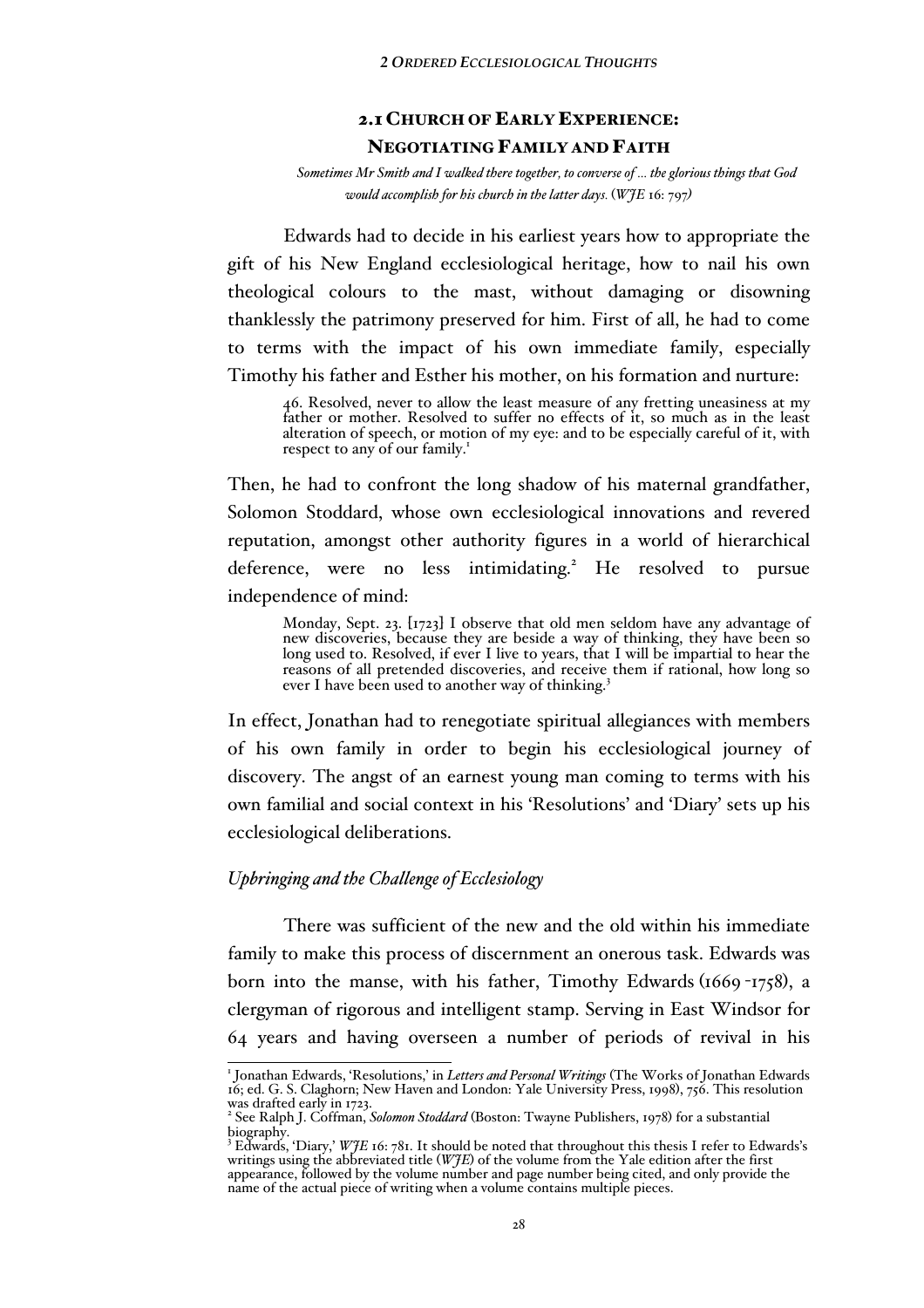congregation, he had lived and worked in a near-wilderness setting, with responsibilities for erecting palisades against Indian incursions, farming, and local politics; and educating his eleven children, of whom Jonathan was the fifth, and the only boy. Being prepared for pastoral leadership from his earliest days was, not surprisingly, Jonathan's lot. Timothy was from an established Puritan family of Welsh extraction, was trained for the ministry at Harvard under the prevailing philosophical deductivism of Petrus Ramus,<sup>4</sup> graduating in 1691, and held fast to the traditions as handed down to him both in his family and in his education. Agreeing that God's grace was uncontrollable, he simplified the steps of preparation which a seeker might be expected to travel to find grace to just three: conviction, humiliation, then regeneration.<sup>5</sup> He had, however, exacting views of the requirements for admission to the Lord's Supper, and maintained the traditional New England defence of local church autonomy.6 His bias was towards preserving *purity of church membership*, even while loosening, to some degree, the pattern for preparation for grace.7

Solomon Stoddard, on the other hand, who occupied the pulpit of the Congregational church in Northampton, Massachusetts, from 1672 to 1729, $^8$  and who had proved himself to be a giant in matters ecclesiastical along the Connecticut River valley, was an irascible defender of the preparationist model of salvation, although on his own terms.<sup>9</sup> Stoddard held that stages in conversion *were* indeed necessary, in order to rid those seeking faith of any belief that their own efforts were meritorious. Jones reminds us that '[p]reparation was a safeguard against presumption in a most presumptuous age. It was not a guarantee of salvation but a purely negative doctrine that taught men not to trust their own works."<sup>10</sup> He upheld the remarkable position that the Lord's Supper should function

<sup>4</sup> William Sparkes Morris, *The Young Jonathan Edwards: A Reconstruction* (The Jonathan Edwards

Classic Studies Series; Eugene: Wipf & Stock, 2005), 70.<br><sup>5</sup> George M. Marsden, *Jonathan Edwards: A Life* (New Haven and London: Yale University Press,

<sup>2003), 26-28.&</sup>lt;br><sup>6</sup> Kenneth P. Minkema, 'Jonathan Edwards: A Theological Life,' in *The Princeton Companion to* <sub>.</sub>

J*onathan Edwards* (ed. S. H. Lee; Princeton: University Press, 2005), 1-2.<br><sup>7</sup> Zakai notes that even with three steps distinguished, this morphology of conversion was distinct from the original Lutheran model, which could be reduced to two, namely a repentant response to law, and a believing response to grace. See Avihu Zakai, 'The Conversion of Jonathan Edwards,'

J*ournal of Presbyterian History 76*/2 (1998): 127-138, especially 133.<br><sup>8</sup> Jonathan's father Timothy had married Esther, the first child of Stoddard to Esther Mather Stoddard, in 1694. She was the widow of the first minister of Northampton, Eleazer Mather. <sup>9</sup> Stoddard 'never doubted the truth of the preparationist, step-by-step description of conversion; he did doubt that any reliable procedure for distinguishing true faith from its imitations could be constructed on the basis of that description.' See David Laurence, 'Jonathan Edwards, Solomon Stoddard, and the Preparationist Model of Conversion,' *Harvard Theological Review* 72/3-4 (1979): 267-283, especially 267.<br><sup>10</sup> James W. Jones, *The Shattered Synthesis: New England Puritanism before the Great Awakening (*New

Haven and London: Yale University Press, 1973), 119.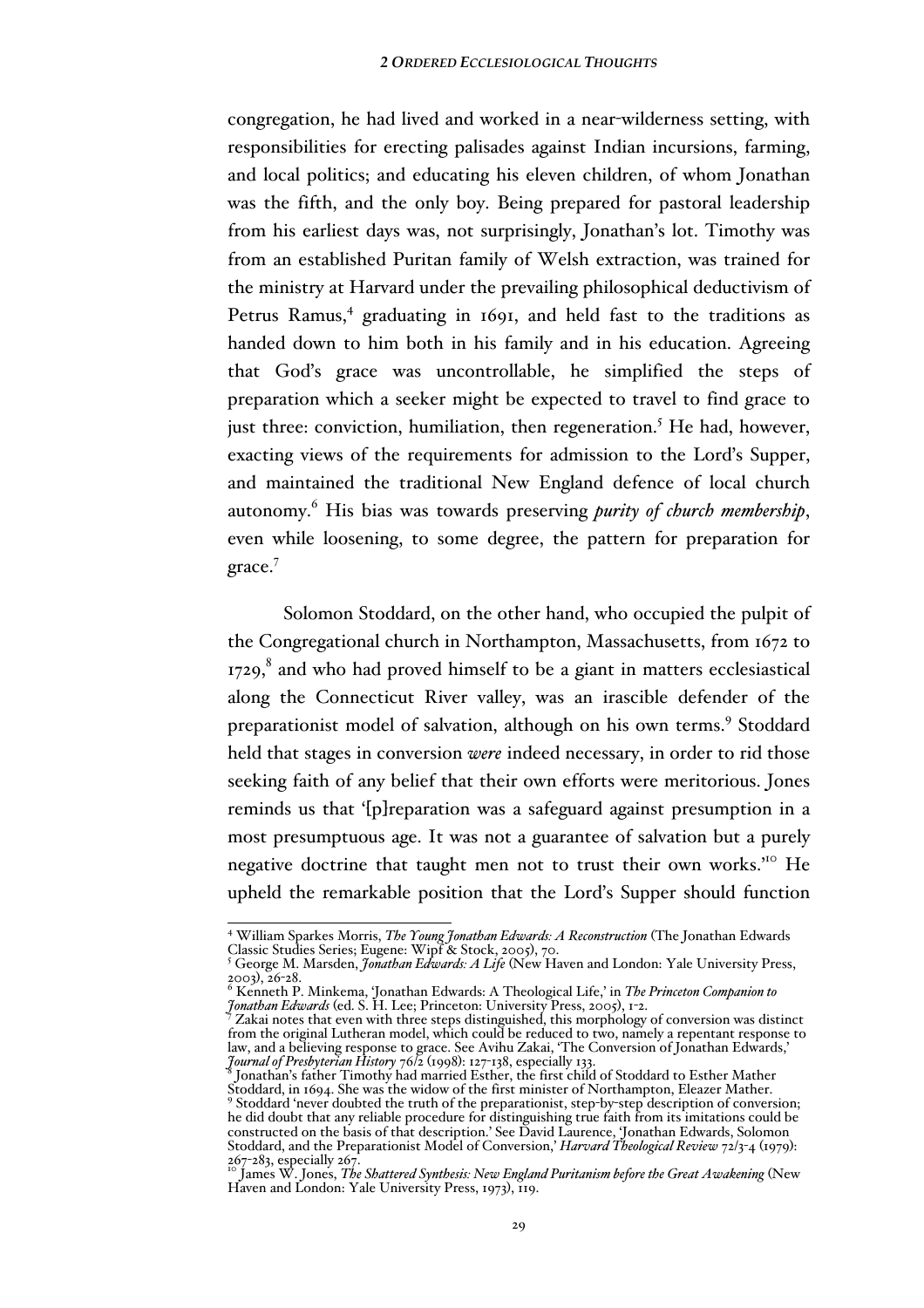not merely as an affirmation and seal of conversion already won, but also as an opportunity to receive grace at the beginning of the Christian walk. During the period of preparation for salvation, the sacraments ought to be open to any who shunned a scandalous life and were credally sound.<sup>11</sup> Stoddard privileged the *pursuit of conversion* over the provisions for *purity of church membership*. 12 His oversight of five 'harvests' in Northampton, spiritual seasons of intensified and revived commitment to the claims of Christ, encouraged by 'hell-fire preaching,' appeared to validate his approach. $13$ 

Secondly, such a diluted view of church membership was further supported by Stoddard's view of leadership, which stressed the advantages of top-down authority and which marginalised the Congregationalist commitment to the participation of the laity in the affairs of the church.<sup>14</sup> The incipient Presbyterianism of Connecticut's Saybrook Platform (1708) was more congenial to Stoddard as a framework for the rights and responsibilities of the leadership of the fellowship. Essentially, a *national covenant*, designed to secure God's providential blessing, was of greater importance to Stoddard than protecting the purity of the local congregation, guaranteed through *representative leadership*. 15 Indeed, Stoddard was of the view that the people of the frontier were not able to govern responsibly in church affairs due to a critical lack of education and time.<sup>16</sup> His geographical context shaped his 'instrumental ecclesiology' greatly.<sup>17</sup> He countenanced the expectation that God would act in this world using *means* to form a people for himself albeit gradually, 18 and that the best *means* to promote the Gospel was to form something like a *national church*, drawing on Old Testament models.<sup>19</sup> While sharply worded, Miller makes a not unhelpful contrast between western and eastern Massachusetts:

Frontier individualism, common-sense and contempt for tradition resulted in benevolent despotism, while loyalty to the past and sophistical speculation in

<sup>&</sup>lt;sup>11</sup> Ward, *The Protestant Evangelical Awakening*, 284.<br><sup>12</sup> Minkema, 'A Theological Life,' 2.<br><sup>13</sup> Edwards, like his grandfather, saw the value of awakening sinners through the preaching of hell-

fire. See Schafer, 'Solomon Stoddard,' 330, 341.<br><sup>14</sup> Cotton Mather with other contemporaries in Boston were particularly aggrieved by this innovation and the threat that it represented to the New England Way, expressing his concern through veiled allusions in his work *Magnalia Christi Americana* (1702)*.* See Miller, 'Solomon

Stoddard,' 294-302.<br><sup>15</sup> Schafer, 'Solomon Stoddard,' 332, 339.<br><sup>16</sup> Miller, 'Solomon Stoddard,' 310-312.<br><sup>17</sup> Meigs, 'Half-Way Covenant,' 150.<br><sup>18</sup> Meigs, 'Half-Way Covenant,' 151-152.<br><sup>19</sup> Ward, *The Protestant Evangelic* affirms Old Testament conceptualities, while others like Timothy Edwards made efforts to create purity in the congregation, drawing on significant New Testament themes. See Marsden, *A Life,* 31.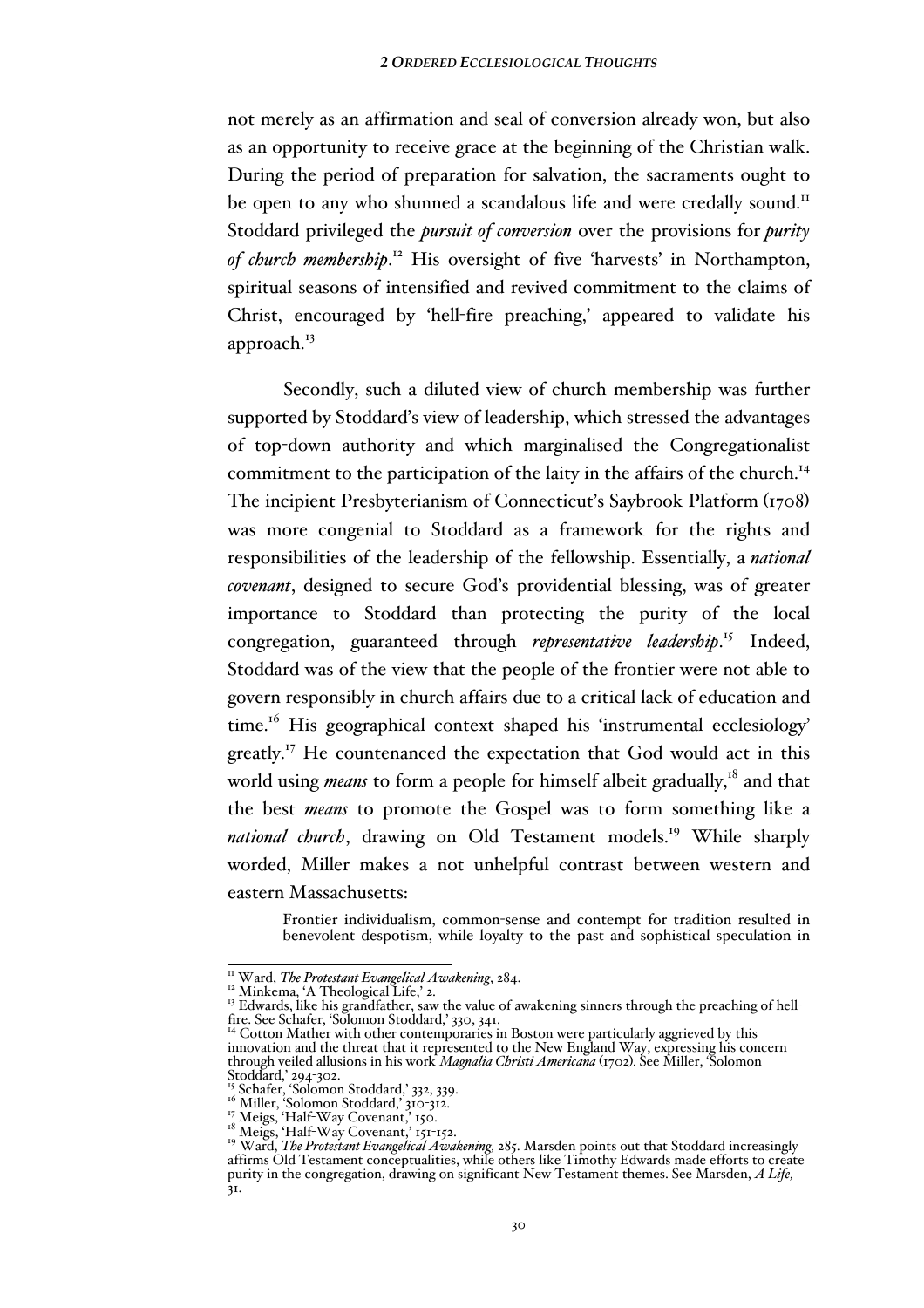Boston resulted in a defence of personal freedom and the liberty of the  $c$ ovenant $\frac{2}{3}$ 

Giving further weight to his already high view of the authority of the clerical caste as God's messengers, Stoddard viewed the divine covenant, focussed in his ministerial representative, as necessary to mitigate the potentially capricious power of  $God<sup>21</sup>$ . In his discourse of 1687 entitled *The Safety of Appearing at the Day of Judgment in the Righteousness of Christ*, the themes of preparatory humiliation, grace and covenant were outlined, $22$  and membership of the covenant community was, in the words of De Jong, 'completely externalised.'<sup>23</sup> A covenantal ministry of Word and sacraments, mediated by the clergy, was adequate without tightly circumscribed criteria for congregational membership to provide both objective and subjective assurance of divine benevolence for individual Christians.<sup>24</sup> Signs of regenerating grace in an individual's life were neither required nor sufficient for assurance when confronting either the limited epistemological capacity of human beings or the absolute and naked power of God.<sup>25</sup> If clerical authority in New England had traditionally been based on received prestige, then in Solomon Stoddard we see a new stage, in which aristocratic control and professional expertise or success are added to the established measures.<sup>26</sup> His epithet of 'Pope of the Connecticut River Valley' reflected his social position. Stoddard promoted both *national* and *individual* covenants, while demoting the significance of covenant with the *local church*. 27 It was puzzling to Stoddard, therefore, that despite his openness to more indiscriminate participation in communion, there were still many in Northampton who declined to participate in the Lord's Supper.<sup>28</sup>

<sup>&</sup>lt;sup>20</sup> Miller, 'Solomon Stoddard,' 311.<br><sup>21</sup> Miller, 'Solomon Stoddard,' 287-288.<br><sup>22</sup> Holifield, *Theology in America*, 66-68.<br><sup>23</sup> Peter Y. De Jong, *The Covenant Idea in New England Theology: 1620-1847* (Grand Rapids:<br>Eer

Eerdmans, 1945), 130.<br><sup>24</sup> Morris, *Young Jonathan Edwards*, 228.<br><sup>25</sup> Holifield, *Theology in America,* 34-42. The case is made here for the connection in traditional Reformed thought between the doctrine of divine accommodation or condescension, and the appeal to the doctrine of the covenant, which allows for apparently divergent doctrines to be reconciled through use of the flexible term of covenant, in this case the absolute power of God and the moral responsibility of human beings. <sup>26</sup> J. William T. Youngs, *God's Messengers: Religious Leadership in Colonial New England, 1700-1750*

<sup>(</sup>Baltimore: The Johns Hopkins University Press, 1976), 138.<br><sup>27</sup> Schafer, 'Solomon Stoddard,' 358.<br><sup>28</sup> David D. Hall, 'The New England Background,' in *The Cambridge Companion to Jonathan Edwards* 

<sup>(</sup>ed. S. J. Stein; Cambridge: University Press, 2007), 71. The declension theory of religious commitment in Puritan New England does not adequately deal with the possibility that a decrease in the numbers of communicant members is the result of increased religious scrupulosity.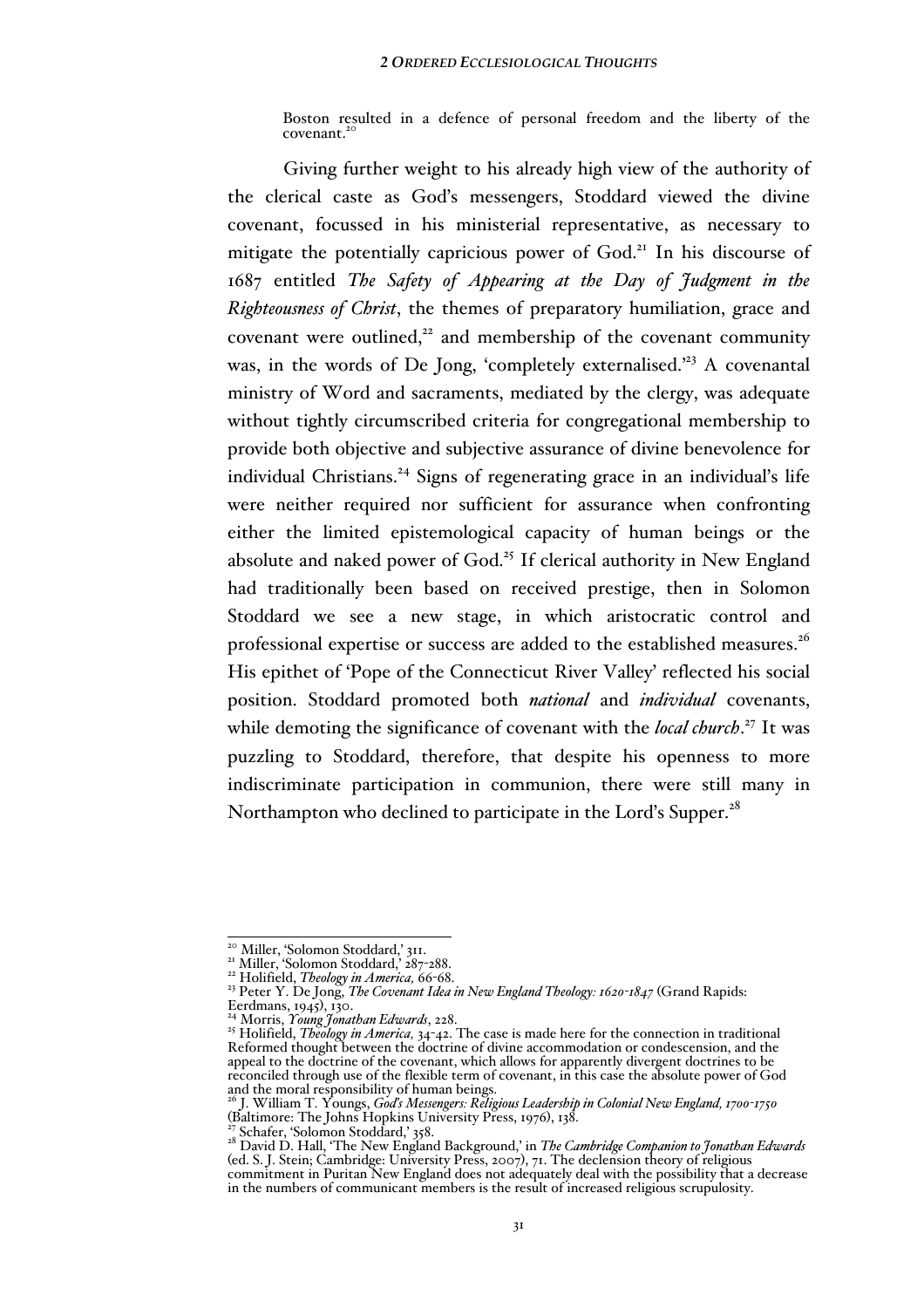The stakes were high for Jonathan.<sup>29</sup> He would have had to make a decision between the different ecclesiological approaches espoused by his father and grandfather, even if he had not been invited in 1726 to work alongside his grandfather in the congregation at Northampton, and to be prepared as Elisha to take over the mantle from Elijah.<sup>30</sup> It is from his 'Personal Narrative,'31 an extended autobiographical reflection describing events and attitudes from the early 1720s, in particular his conversion, that shifting allegiances within his wider family can be plotted, and his later desire to demonstrate independence of mind from an early age can be traced.<sup>32</sup> In Puritan New England, any revision in understanding of conversion had ecclesiological ramifications, for 'conversion was the means whereby the purity of the church and the stability of the state were to be maintained,' though in the course of the Great Awakening 'conversion became the religious source to express an intense dissatisfaction with the religious and the social status quo.'33 Either way, Edwards's reflections on his conversion would have serious consequences for his understanding of the church.

#### *Conversion and a Decision for Ecclesiology*

Purportedly written by Edwards at the behest of his future son-inlaw Aaron Burr to provide some kind of relation of his own conversion, the 'Personal Narrative' was brought to print in 1765 by Samuel Hopkins, a later disciple of Edwards.<sup>34</sup> It is a narrative, in which Edwards describes his devout childhood, irresolute adolescence and formative college years from the perspective of his own experiences of saving grace; indeed, it first had the title (provided by others) 'An Account of his Conversion, Experiences and Religious Exercises, Given by Himself,' then 'The Conversion of President Edwards,' both of which suggest more distinctly than the title 'Personal Narrative' its character as a document intended

 $\frac{29}{29}$  While the immediate circle of Edwards's family was pursuing a ministry of practical divinity, Jonathan's earliest extant writings were not chiefly concerned with theology narrowly defined but with topics current in trans-Atlantic natural philosophy, for example the discourse 'Of Insects' in 1719, then 'Of the Rainbow,' 'Of Light Rays,' 'Of Atoms,' and 'Of Being' during 1721, reflecting a precocious mind and keen powers of scientific observation. See Jonathan Edwards, *Scientific and Philosophical Writings* (The Works of Jonathan Edwards 6. Edited by Wallace E. Anderson; New Haven and London: Yale University Press, 1980) for suggestions of other interests and  $distractions.$ <sup>30</sup> A t Stodde

<sup>&</sup>lt;sup>30</sup> At Stoddard's funeral, William Williams makes this very comparison. See Schafer, 'Solomon Stoddard,' 332.<br><sup>31</sup> Edwards, 'Personal Narrative,' *WJE* 16: 790-804.

<sup>&</sup>lt;sup>32</sup> It should be noted that this narrative was written substantially later, in December 1740, even though it treats early incidents in his life. <sup>33</sup> Jerald C. Brauer, 'Conversion: From Puritanism to Revivalism,' *The Journal of Religion* 58/3 (1978):

<sup>227-243,</sup> especially 238.<br><sup>34</sup> W. Clark Gilpin, '"Inward, Sweet Delight in God": Solitude in the Career of Jonathan Edwards,'

*Journal of Religion* 82/4 (2002): 523-538.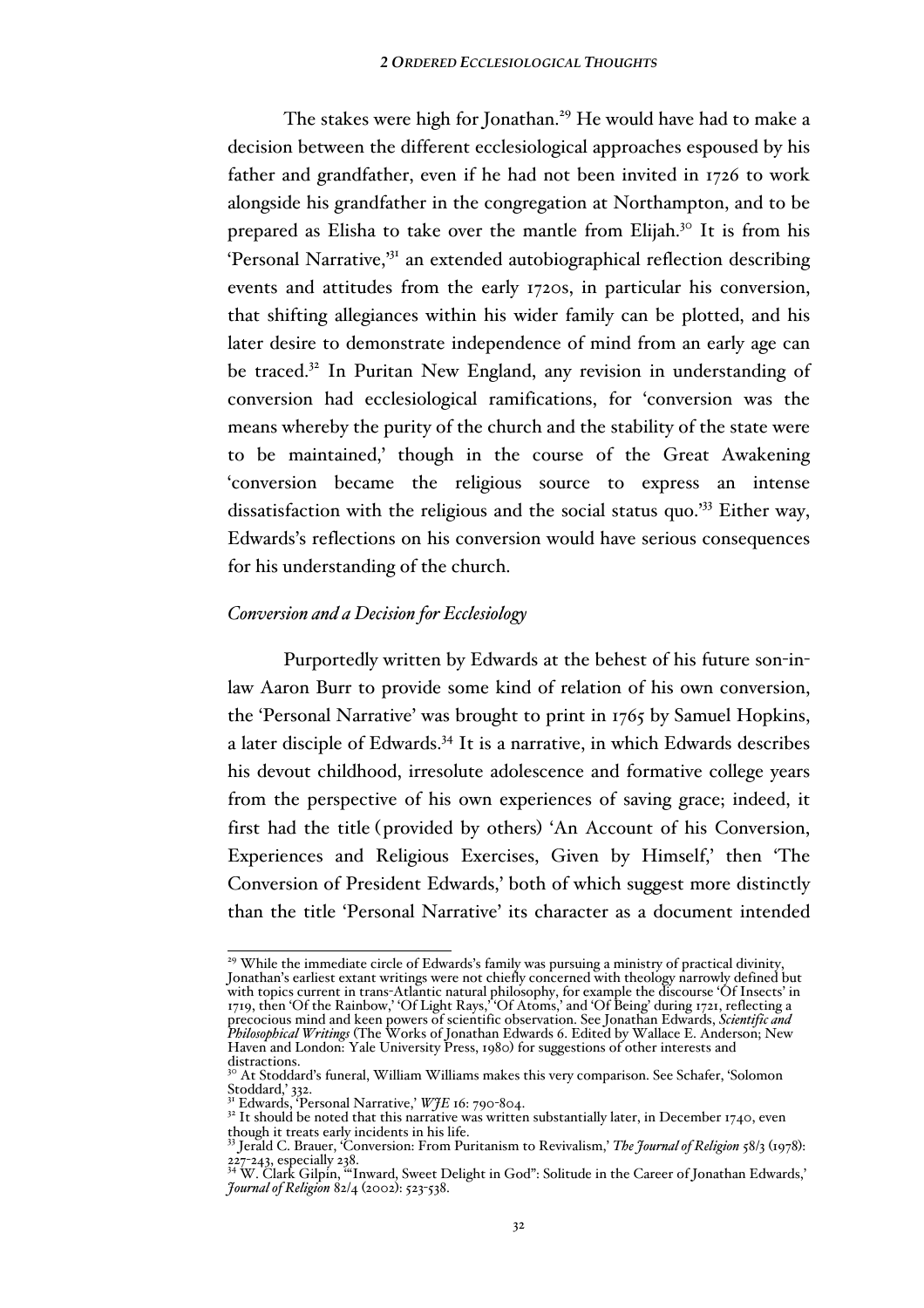for public consumption.<sup>35</sup> The account of two personal 'seasons of awakening' and the ultimate discovery of a 'new sense of things,' appealing judiciously to the Scriptures, but replete with references to, and words cognate with, 'holiness,' is the core of the narration. $3^6$  Significantly, Edwards sets his personal awakening against the backdrop of Reformed theological debates as to the sovereignty of God and self-consciously within the realm of the material order:

And as I was walking there [in my father's pasture], and looked up on the sky and clouds; there came into my mind, a sweet sense of the glorious majesty and grace of God, that I know not how to express. I seemed to see them both in a sweet conjunction: majesty and meekness joined together: it was a sweet and gentle, and holy majesty; and also a majestic meekness; an awful sweetness; a high, and great, and holy gentleness.37

What is most striking at first reading is the almost complete absence of any ecclesiological content at all. New insights are not received by listening to the preached Word, nor is there any reference to attending divine service or participating in the sacraments. At one place, he acknowledges that he stops on a Sunday – 'At Saybrook we went ashore to lodge on Saturday, and there kept Sabbath; where I had a sweet and refreshing season, walking alone in the fields<sup>338</sup> – but makes no reference to church attendance, and deliberately remarks on being alone. Indeed, many of his most astounding experiences of God are connected to his own solitary perambulations in nature.<sup>39</sup> While he acknowledges that even as a boy he would chart a course towards 'secret places … in the woods, where I used to retire by myself,' it was as an adult that he 'walked abroad alone, in a solitary place in my father's pasture, for contemplation,' and 'used to spend abundance of my time, in walking alone in the woods, and solitary places, for meditation, soliloquy and prayer, and converse with God.<sup>'40</sup> It almost appears at points in the narrative that nature functions quasi-sacramentally, being the material means by which God's grace is conveyed to him, obviating any Protestant suspicion that such means are generated by human activity.<sup>41</sup> However much these incidents

<sup>35</sup> Kenneth P. Minkema, 'Personal Writings,' in *The Cambridge Companion to Jonathan Edwards* (ed.

S. J. Stein; Cambridge: University Press, 2007), 49-51.<br><sup>36</sup> The progress from self-absorption, to an acknowledgement of Christ's achievements, and climactically an appreciation of the 'divine being,' before personal appropriation of salvation,

marks the suspenseful trajectory of the piece. Zakai, 'Conversion,' 129-131.<br><sup>37</sup> Edwards, 'Personal Narrative,' *WJE* 16: 793.<br><sup>38</sup> Edwards, 'Personal Narrative,' *WJE* 16: 798.<br><sup>39</sup> However, unlike early New English conv when he describes geographic places. See Caldwell, *Puritan Conversion Narrative,* 26. DeProspo concurs: 'What Edwards considers to have been his true conversion is related in the personal narrative without a single mention of time, place, or person. Companions and locales are associated with the false conversions that precede it.' See R. C. DeProspo, 'The "New Simple Idea" of Edwards' Personal Narrative,' *Early American Literature 14*/2 (1979): 193-204.<br><sup>40</sup> Edwards, 'Personal Narrative,' *WJE 16: 791, 793, 794.*<br><sup>41</sup> George S. Claghorn, 'Introduction,' in *Letters and Personal Writin* 

Edwards 16; ed. G. S. Claghorn; New Haven and London: Yale University Press, 1998), 749.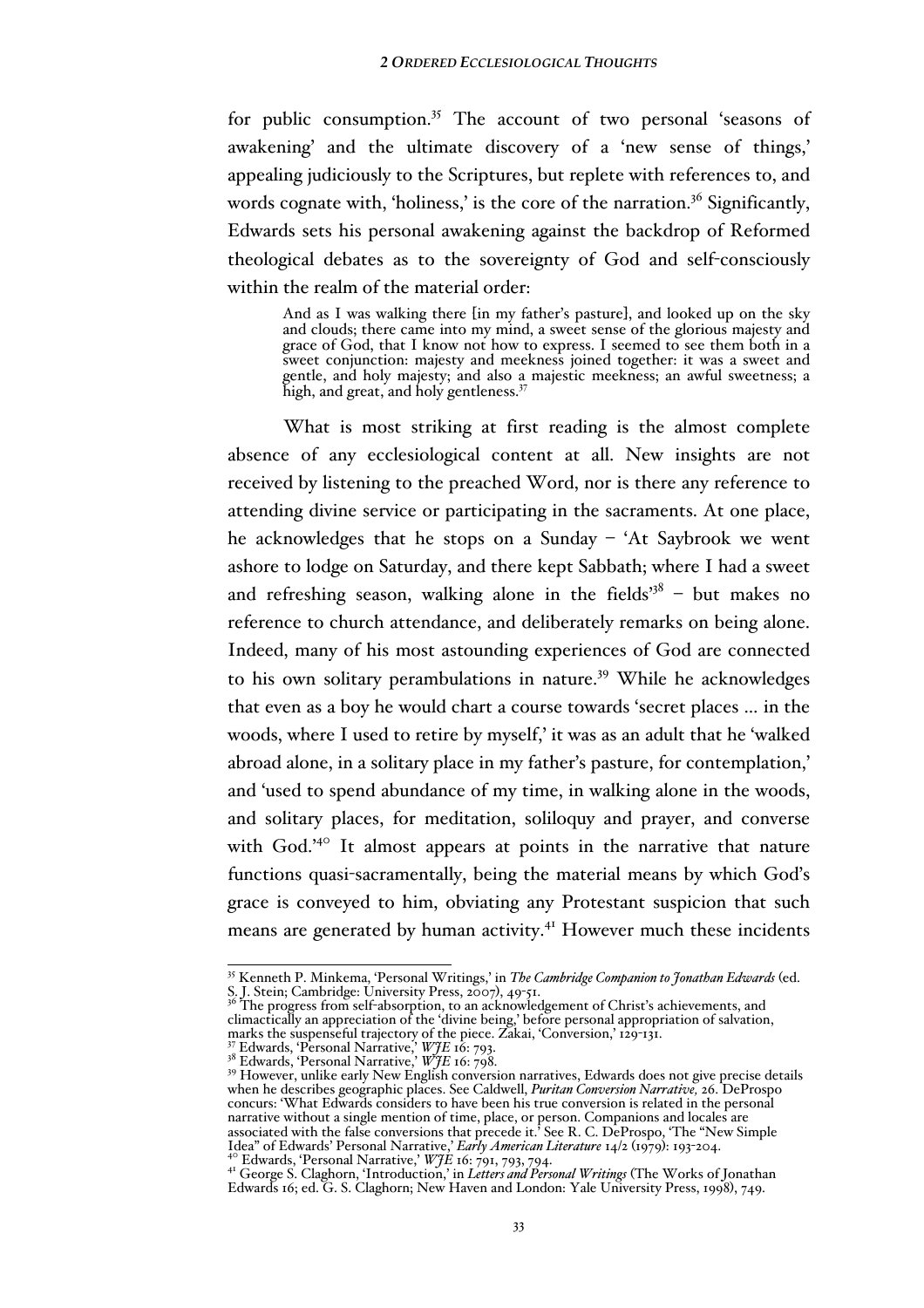are couched in language reflecting debates from the 1730s, it remains true that these experiences of aloneness were critical to the sequence of growing acceptance of divine purposes. Gilpin suggests an eschatological motif:

Solitude gave the foretaste of heaven, not because Edwards was alone but because there he expressed his affections toward the other or the one, unimpeded.<sup>42</sup>

Of great ecclesiological interest to us nonetheless is the way that this account positions Edwards in the debate about preparation for salvation, in as far as he sidesteps any advocacy for a morphology of conversion.43 He does not identify a single moment at which he might apply the soteriological transfer language of moving from death to life, or from darkness to light. Indeed, he confides in his diary from the period in a more straightforward fashion that the absence of a clear progression of experience in saving grace was for him destabilising:

Monday morning, Aug. 12. [1723] The chief thing, that now makes me in any measure to question my good estate, is my not having experienced conversion in those particular steps, wherein the people of New England, and anciently the Dissenters of Old England, used to experience it. <sup>44</sup>

He had experienced intense religious emotions as a boy, and had had 'seasons of awakening' as an adolescent when God dangled him 'over the pit of hell,<sup>'45</sup> but even his growth towards an experience of the 'new sense' defied categorisation. He remarks that 'it never seemed to be proper to express my concern that I had, by the name of terror,' nor 'never could give an account, how, or by what means, I was thus [eventually] convinced.'46 Remarkably, it never dawned on him that 'there was anything spiritual, or of a saving nature in this.<sup>'47</sup> Indeed, Edwards is quick to point out that if there were no clear steps towards conversion at the beginning of his story, nor is there towards its end:

<sup>[</sup>I]t seems to me, that in some respects I was a far better Christian, for two or three years after my conversion, than I am now; and lived in a more constant delight and pleasure.<sup>48</sup>

<sup>1</sup> Edwards does not experience a light, like Paul, nor does he feel tormented like Augustine or Luther, but he enjoys spiritual harmony and proportion, and reconciles with the absolute power of

God: Zakai, 'Conversion,' 135.<br><sup>42</sup> Gilpin, 'Solitude in the Career of Jonathan Edwards,' 537.<br><sup>43</sup> In this he echoes traditional Calvinist views, in which penitence is radically displaced from first position in the *ordo salutis* and yields to faith as the primary response to grace. See Morris, *Young* 

*Jonathan Edwards,* 48. <sup>44</sup> Jonathan Edwards, 'Diary,' in *Letters and Personal Writings* (The Works of Jonathan Edwards 16;

ed. G. S. Claghorn; New Haven and London: Yale University Press, 1998), 779.<br><sup>45</sup> Edwards, 'Personal Narrative,' *WJE* 16: 791.<br><sup>46</sup> It is significant that Edwards uses here the language of 'terror,' known as a conversiona strategy in the preaching of Stoddard, and common to significant conversion accounts from history, which exhibit 'dramatic occurrences of supernatural power or nature's violence.' Zakai, 'Conversion,' 133. <sup>47</sup> Edwards, 'Personal Narrative,' *WJE* 16: 793. <sup>48</sup> Edwards, 'Personal Narrative,' *WJE* 16: 803.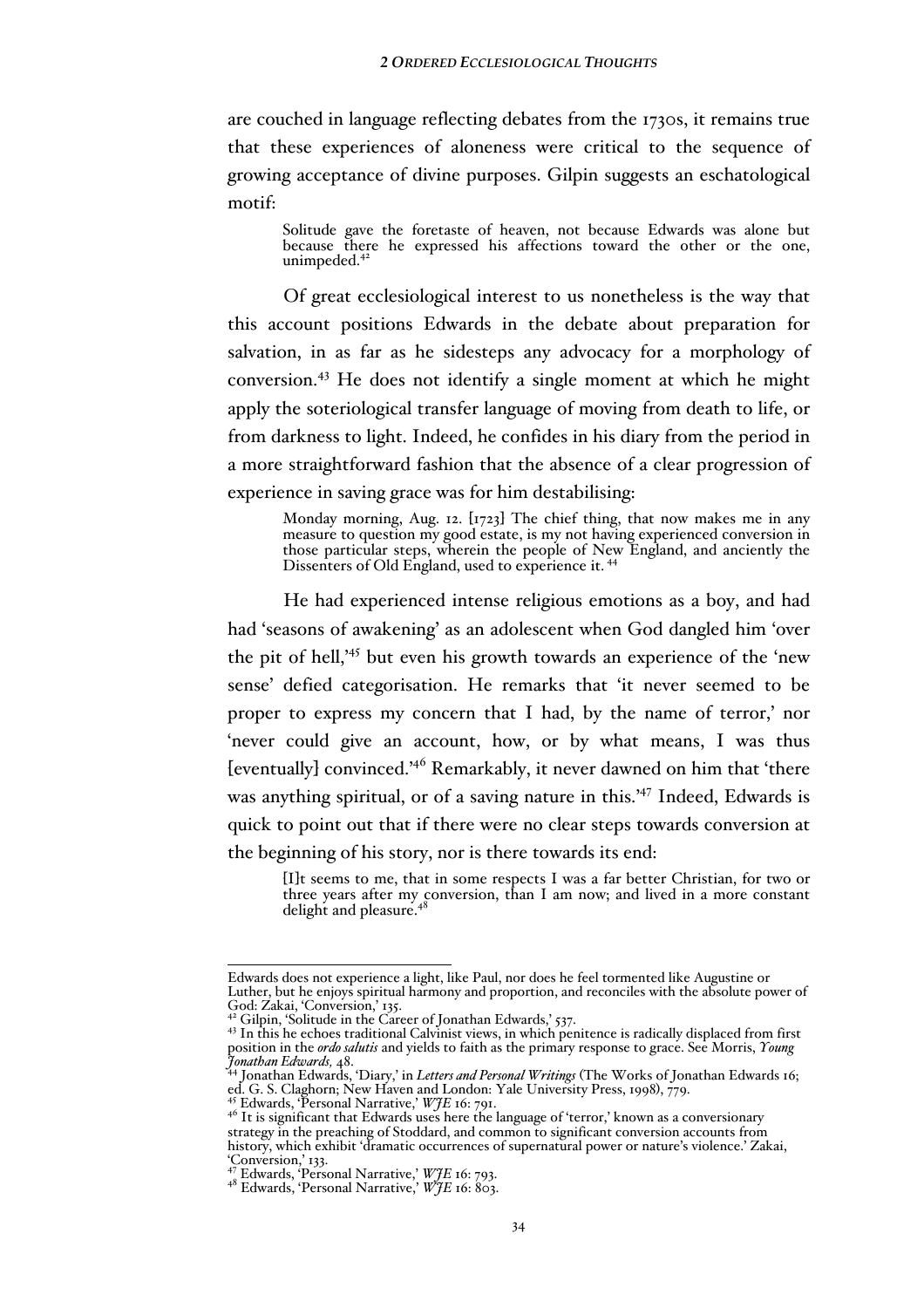Most tantalising of all is the oblique reference to a conversation with his father after arriving at his 'new sense.' Having expatiated on a new 'inward sweetness,' and on being metaphorically 'alone in the mountains, or some solitary wilderness, far from all mankind, sweetly conversing with Christ, and wrapped and swallowed up in God … that I know not how to express,' he is able prosaically to express the account which he gave to his father 'of some things that had passed in my mind.' Concrete validation of his experience was sought, even though Timothy maintained the expectation of a more rigorous sequence. This is immediately followed up by a description of further sweet transports 'that I know not how to express.'49 It is unclear, however, just how satisfying the conversation was, as he describes his resulting state ambiguously as 'pretty much affected by the discourse we had together.'50 I take it that it was a difficult exchange, not least because of the contrast between the warmth of Christian fellowship which he so enjoyed with the Smith family, his spiritual kin, while ministering in a Presbyterian congregation in New York, and from which he so reluctantly departed, perhaps at his father's prompting, and the experience of his return to his biological family in what was then Massachusetts:

After I came home to Windsor, remained much in a like frame of my mind, as I had been in at New York; but only sometimes felt my heart ready to sink, with the thoughts of my friends at New York. And my refuge and support was in contemplations on the heavenly state.<sup>51</sup>

Kimnach most helpfully draws our attention to contemporaneous entries in Edwards's 'Diary' and 'Resolutions,' which further support the contention that Jonathan had been struggling with a significant disagreement with his father for some time over his own suitability for Christian ministry given his unorthodox progress. In Kimnach's estimation:

On the issue of the proper morphology of conversion he [Timothy] seems to have been a liberal traditionalist, adhering to a simplified step theory while admitting the possibility of unpredictable personal variations from the norm.

<sup>49</sup> Edwards, 'Personal Narrative,' WJE 16: 793.<br><sup>50</sup> Though the language describing his meeting with his father is restrained in contrast to the descriptions around it, and though that conversation is summarised as a *discourse* with quasitechnical precision, Morris merely asserts that Jonathan met with his father to have 'confirmed the inner testimony of the Holy Spirit.' See Morris, *Young Jonathan Edwards,* 553. My reading suggests that the encounter was less cordial than Morris believes. DeProspo highlights the independence of Jonathan's divine dependence from his filial one: DeProspo, '"New Simple Idea,"' 200. Grabo comments briefly that the reference to the Smiths and to Timothy Edwards functions as a narratival strategy of intensification: Norman S. Grabo, 'Jonathan Edwards' *Personal Narrative*: Dynamic Stasis,' *Literatur in Wissenschaft und Unterricht* 2/3 (1969): 141-148. Zakai takes a more positive reading: Zakai, 'Conversion,' 131-132.<br><sup>31</sup> Edwards, 'Personal Narrative,' *WJE* 16: 798. The church in New York in which Edwards served

as supply preacher was a small house fellowship resulting from a church split (rather than a formally instituted congregation), enabling a particularly intense experience of Christian fellowship. See Jonathan Edwards, *Sermons and Discourses 1720-1723* (The Works of Jonathan Edwards 10. Edited by Wilson H. Kimnach; New Haven and London: Yale University Press, 1992), 262.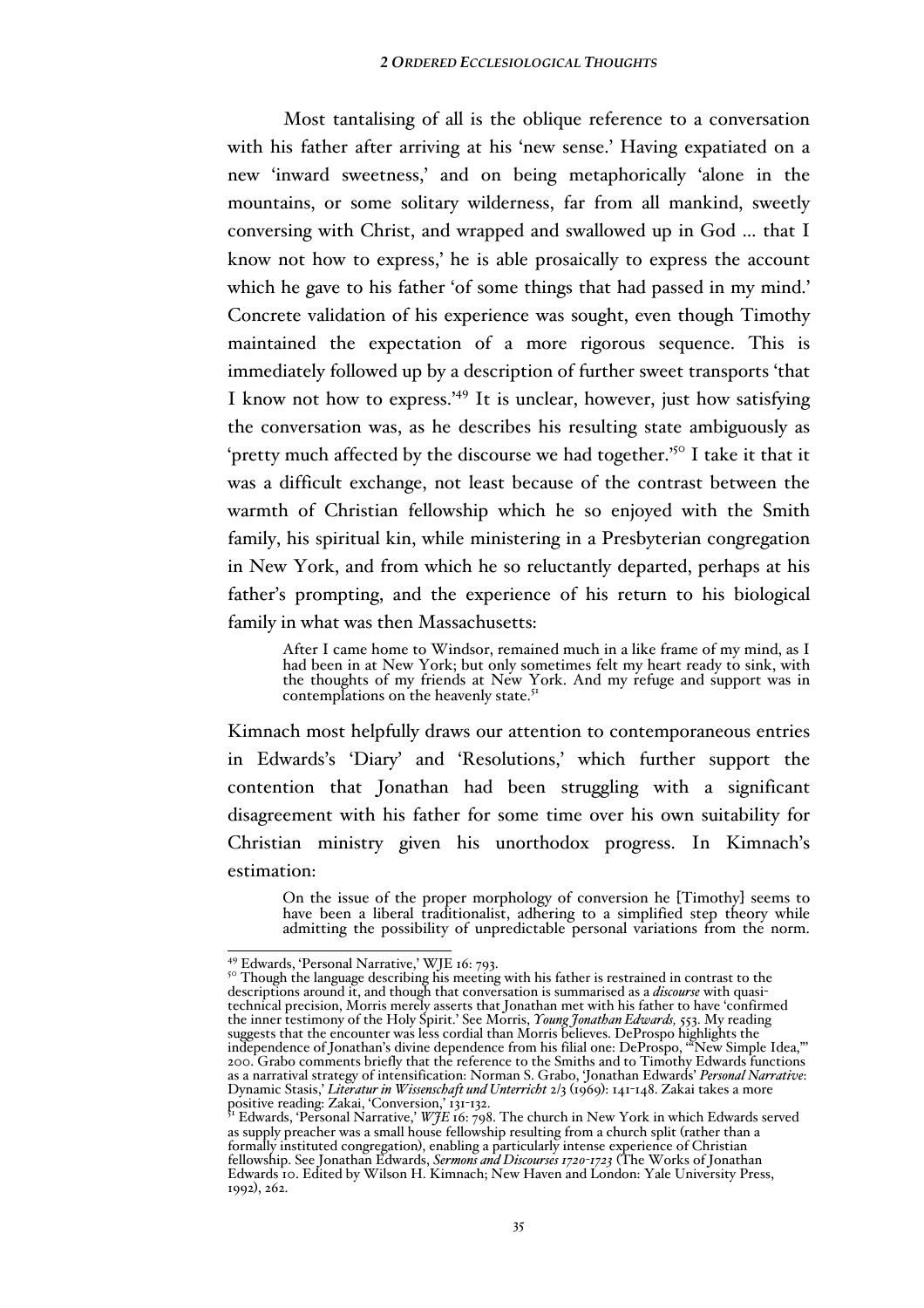Perhaps his distinguishing trait, however, was an intense desire for personal oversight and control … he probably tended to dominance, if not manipulation … there is little to support the notion of Timothy Edwards' being either very tolerant of the unconventional or particularly responsive to idiosyncratic approaches to spirituality, especially in the case of his own dear son whom he was carefully molding to fill the expectations of family and the profession of the Puritan ministry.<sup>52</sup>

Jonathan hesitates to adopt the kind of relation of grace, which had been expected by his father in East Windsor, a relation which assumed an experience that could be described with certitude and confidence. Even if grace was not controllable, in this model it was definable. Demonstrating his aversion, when he writes the 'Personal Narrative,' his recital of early spiritual developments is expressed in the philosophical vernacular of the eighteenth century, appealing to 'sense' and with a caution concerning the adequacy of words. Though expression of a relation of grace before acceptance into full membership was essentially crossing a *narratival threshold*, he self-consciously contrasts his relation of grace to that upheld by his father through *narratival summation,*  written not to win *new entry* to the church but to confirm *new morphology*. This artifice made the distinction from his father's ecclesiology all the more powerful.<sup>53</sup>

Furthermore, a less personal and more theological antipathy towards precision in conversionist morphology is expressed by Edwards in other writings from the 1720s. In 'Misc.'  $317,54$  headed 'The Work of Humiliation,' Edwards affirms some level of self-conscious decision on behalf of the seeker to move towards owning Christ, for 'it is necessary for the soul to suppose that he can't be his own savior and that he deserves ruin, when he actually receives Christ and his salvation as a free gift. 'Tis impossible to receive him as a free gift without supposing so at the same time.' However, Edwards is not persuaded that individuals are 'always brought to a conviction of the insufficiency of their own strength and righteousness by their own experience of its ineffectualness, as in the multitudes that were in a few hours converted by the preaching of the

Press, 1992), 271-272, 275.<br><sup>53</sup> Such a pastoral narrative, as distinct from larger grand narratives or narratives to demonstrate the relation of grace, allows for personal disorientation, provisional conclusions, and slow the relation of grace, allows for personal disoliteriation, provisional conclusions, and slow<br>achievements, making a significant statement concerning his ultimate position. See Amy P. Pauw,<br>Edwards as American Theologian:

<sup>52</sup> Wilson H. Kimnach, 'Preface to the New York Period,' in *Sermons and Discourses 1720-<sup>1723</sup>* (The Works of Jonathan Edwards 10; ed. W. H. Kimnach; New Haven and London: Yale University

Maskell; Lanham: University Press of America, 2005), 18.<br><sup>54</sup> I follow in this thesis the citation system for miscellanies which is adopted by Sang Hyun Lee: see Sang Hyun Lee, ed. *The Princeton Companion to Jonathan Edwards* (Princeton: University Press, 2005), xxi.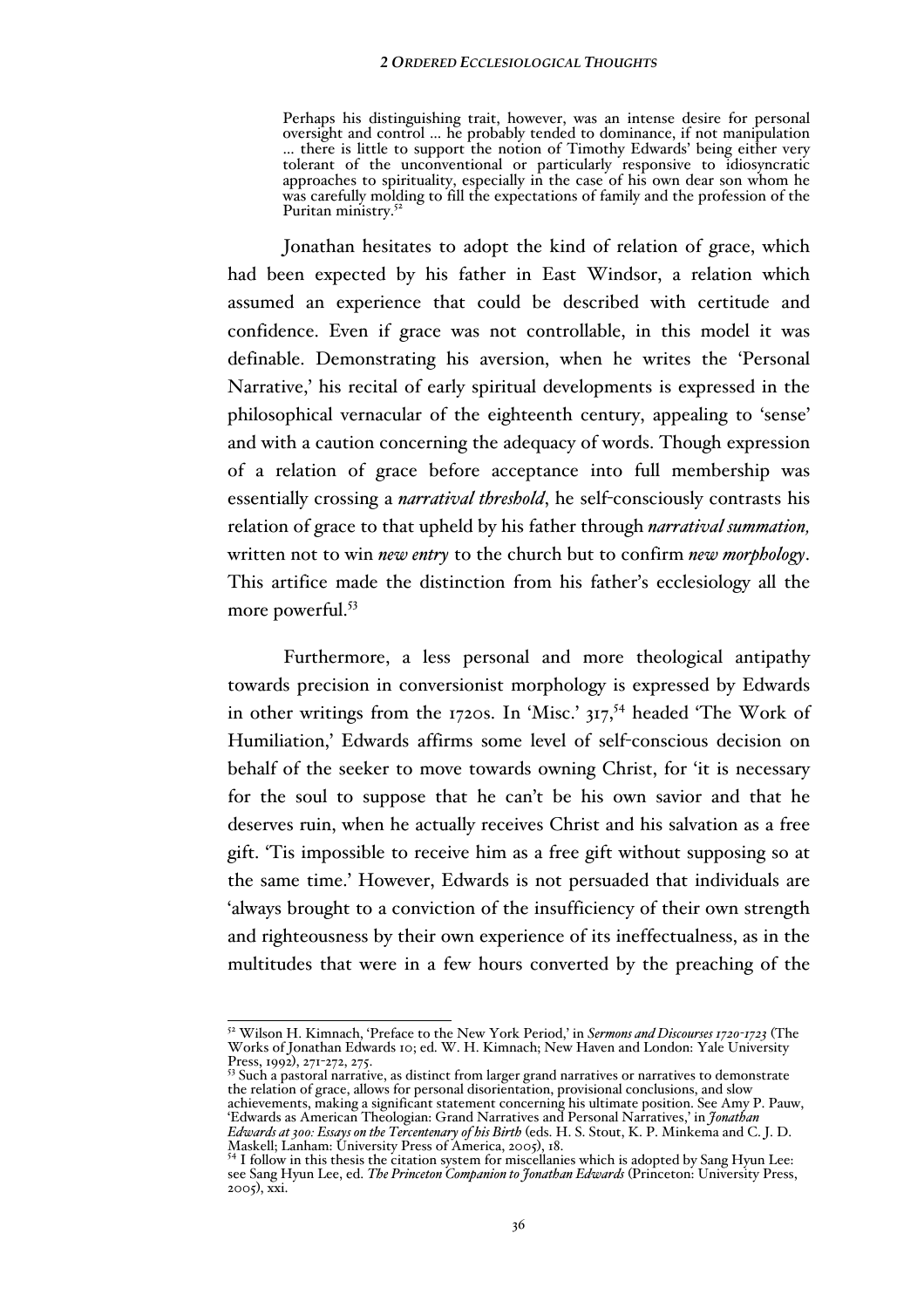apostles.'55 Indeed, God may choose to bring a sense of conviction to an individual using their 'rational consideration' as much as by appealing to 'lively strong imaginations of misery and danger,' for in such cases 'God don't make so much use of the imagination as he does in others; they ben't so disposed to it, neither is there that need of it.<sup>'56</sup> He sits loose to monomaniacal methods of ecclesiological incorporation.

# *Preparation, Purity and Ecclesiological Principle*

It appears that Edwards is making a most delicate ecclesiological case in his early writings and in the 'Personal Narrative.' He is distancing himself from his grandfather's preparationist model of conversion, dependent on the preaching of terror to invoke contrition, which relied on *traditional means* of grace, such as sermons, sacraments and clerical ministrations, to enable the possibility of ownership of a social as much as spiritual covenant.<sup>57</sup> On the other hand, he appears only on the surface to be endorsing the alternative frame of reference of his father, distancing himself from Timothy's expectations of a more *traditional experience and relation* of grace.58 As Jonathan later wrote in his preface to *Freedom of the Will*, he was beholden to no one in formulating his own views, not even those closest to him.<sup>59</sup> Effectively, he had navigated himself towards an ecclesiological position akin to the minority Puritan party of seventeenth century New England, in which neither preparation nor narrative were sufficient indicators of true religion.

Edwards's view of God permits of surprising intrusions of grace into individuals' lives, potentially marginalising the church, which it appears had played little formal role in discretely mediating grace to him, while lacking confidence in the divine work in his experience. While he never dismissed out of hand God's capacity and desire to use means to appointed ends, such predictable channels were not constitutive of the shape of grace. *Grace* could be unpredictable in its effusion, but it confirmed for Edwards his exalted and yet dependent place within the

55 'Misc.' 317, Jonathan Edwards, *The "Miscellanies" (Entry Nos. a-z, aa-zz, 1-500)* (The Works of Jonathan Edwards 13. Edited by Thomas A. Schafer; New Haven and London: Yale University

Press, 1994), 398.<br><sup>56</sup> 'Misc.' 325, *WJE* 13: 405. A similar point is made in the sermon 'True Repentance Required,' where Edwards writes: 'I do not say that a true penitent's thoughts always run exactly in this order,<br>but I say that they are of this nature, and do arise from this principle.' See Edwards, WJE 10: 514.<br><sup>57</sup> It is neverthe reality. See Edwards, *WJE* 10: 335, 367, 375.<br><sup>58</sup> Minkema, 'A Theological Life,' 2-3.<br><sup>59</sup> See Jonathan Edwards, *Freedom of the Will* (The Works of Jonathan Edwards 1. Edited by Paul

Ramsey; New Haven and London: Yale University Press, 1957), 131.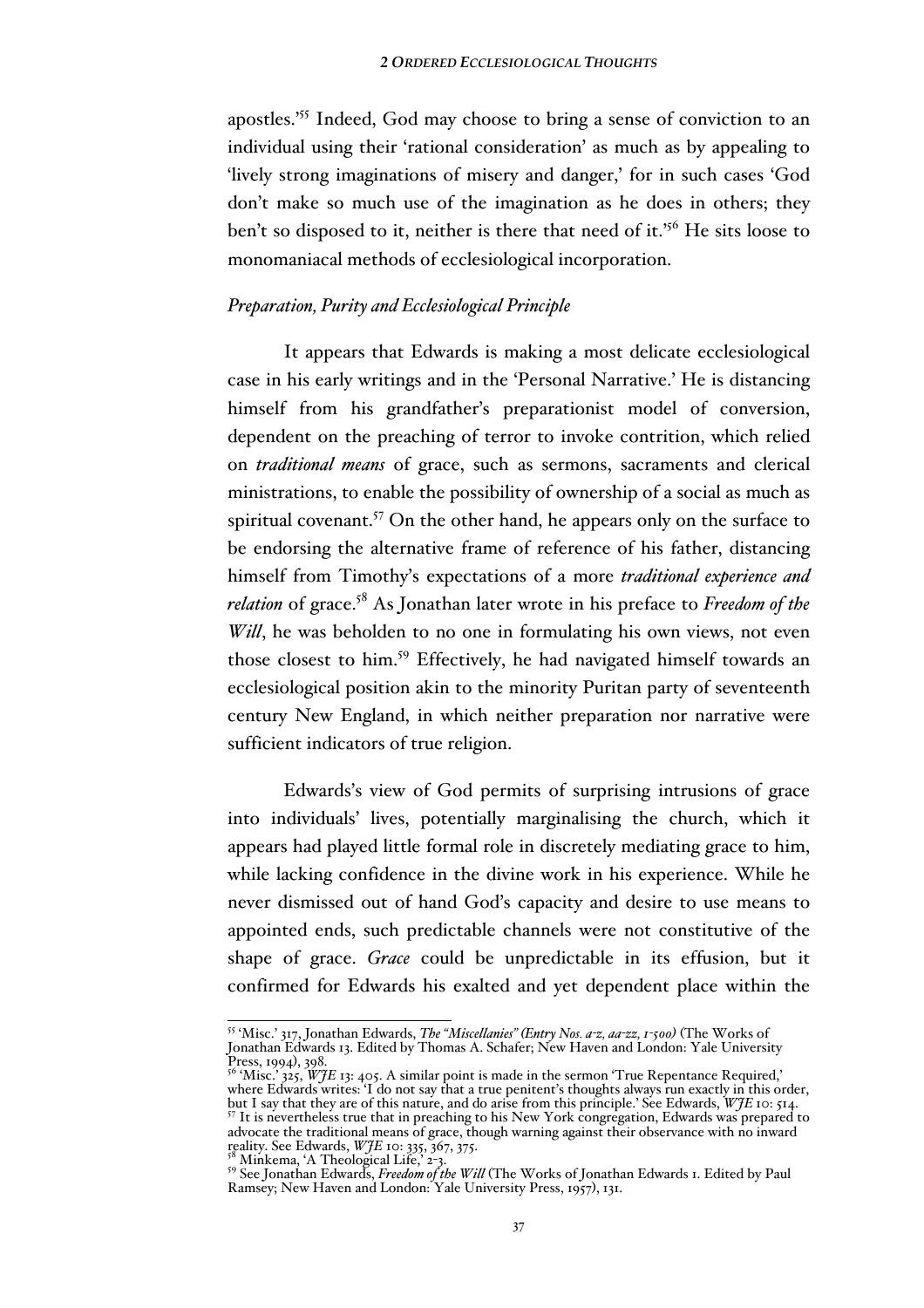*natural order*, which served as a venue to glorify God's immanence.<sup>60</sup> In traditional language, grace served to perfect nature and not destroy it. Edwards ignored neither the theological nor the ecclesiological debates which preceded him, pretending that he could, in primitivist fashion, reconstruct the nature of the church from scratch, based on either biblical or pragmatic considerations. Rather he takes both a principled and moderating stance in an attempt to resolve the most recent debates endangering both delicate New England ecclesiological stability and responsibilities to filial piety. Church neither channels nor controls the mediation of grace, but, as we shall see, conscripts such an experience into larger redemptive purposes for the world.<sup>61</sup>

 $\frac{60}{60}$  Zakai, 'Conversion,' 136.<br><sup>61</sup> Zakai, 'Conversion,' 135.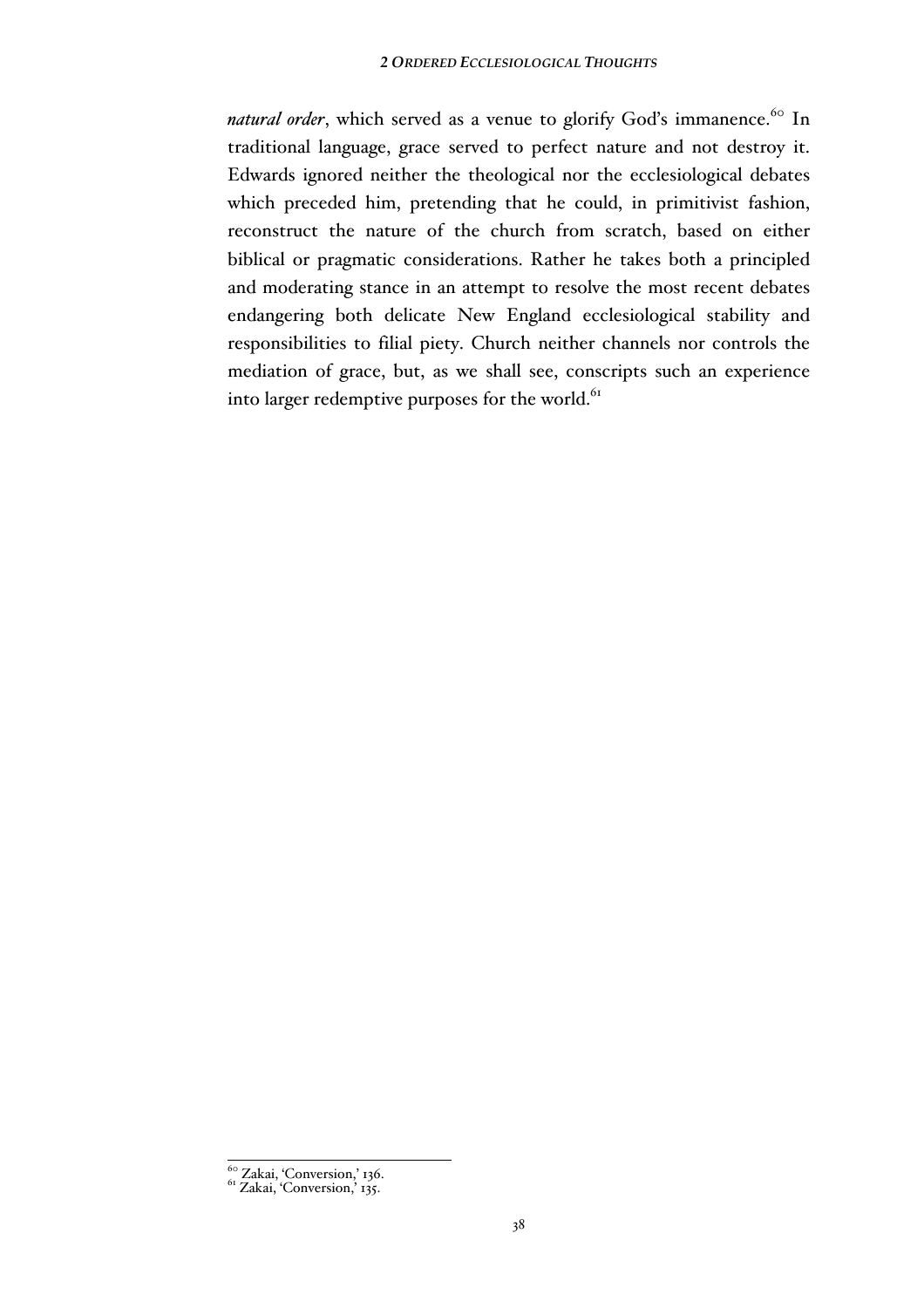# 2.2 CHURCH IN TWO WORLDS: RECONCILING PROVIDENCE AND APOCALYPSE

*Here is represented the glorious increase of the church: that whereas during the times of tribulation in its suffering state, it was confined … only to the twelve tribes of the children of Israel, now in its state of liberty and triumph, it shall consist of all nations.* (*WJE* 5: 161)

Jonathan Edwards's conversion in the summer of 1721 almost immediately began to recalibrate his thought. He acknowledged that he had developed an appreciation for the sovereignty of God which formerly was lacking. He added to his interest in scientific reflection concern for philosophical questions concerning the mind, being, and the nature of knowledge. While at Yale as an undergraduate (1716 -1720), then as a graduate student (1720-1722), he began to defend Reformed teaching, not least the doctrines of justification and post-mortem judgement which occupy him in his Masters defence in 1723, as well as pursuing opportunities for a ministry of the Word in New York (1722-1723), Bolton (1723-1724), and at Yale as a tutor (1724-1726). His apprenticeship under Solomon Stoddard (1727-1729), before taking on sole responsibilities in the Northampton church upon Stoddard's death in 1729, was to be his chief venue for sermonic instruction. What is most striking in his earliest sermons before 1729, however, is the almost complete absence of preaching on the topic of ecclesiology itself, or reference to eschatology beyond questions of individual retribution or bliss, perhaps due to the fact that he has not yet been faced with sustained leadership challenges in an institutional setting. The corporate nature of salvation could easily be overlooked in the writings of Edwards from the 1720s.

Indeed, the material containing some of the most helpful early explanations of the role of the church in the world appears in Edwards's apocalyptic writings, notably 'The Notes on the Apocalypse," begun in October 1723. It is of great significance then that the 'Apocalypse'<sup>2</sup> has

<sup>-&</sup>lt;br>1 <sup>1</sup> The section in the Yale edition entitled 'Notes on the Apocalypse' contains several smaller units: a brief exposition of the book of Revelation chapter by chapter, a sequence of ninety-three notes on particular exegetical issues from the book of Revelation known as the 'Apocalypse Series,' a ninety-fourth entry consisting entirely of quotations from Moses Lowman's *Paraphrase and Notes* outlining world history and its connection to Revelation, a brief essay critiquing Lowman called 'Remarks,' a scrapbook or 'apocalyptic ledger' composed after 1747 listing events which may be confirmed through the book of Revelation called prosaically 'An Account of Events Probably Fulfilling the Sixth Vial on the River Euphrates, the News of which was Received since October 16, 1747,' a list of events describing evangelical successes called 'Events of an Hopeful Aspect on the State of Religion,' and finally a 'Tractate on Revelation 16:12.' The final section of this volume contains 'An Humble Attempt,' to be dealt with elsewhere in this work. See Jonathan Edwards, *Apocalyptic Writings* (The Works of Jonathan Edwards 5. Edited by Stephen J. Stein; New Haven

and London: Yale University Press, 1977), 95-305.<br><sup>2</sup> Note that I shall use the title 'Apocalypse' in quotation marks to identify this notebook of Edwards; otherwise, without quotation marks the Apocalypse refers to the Book of Revelation, the last book of the canonical Scriptures.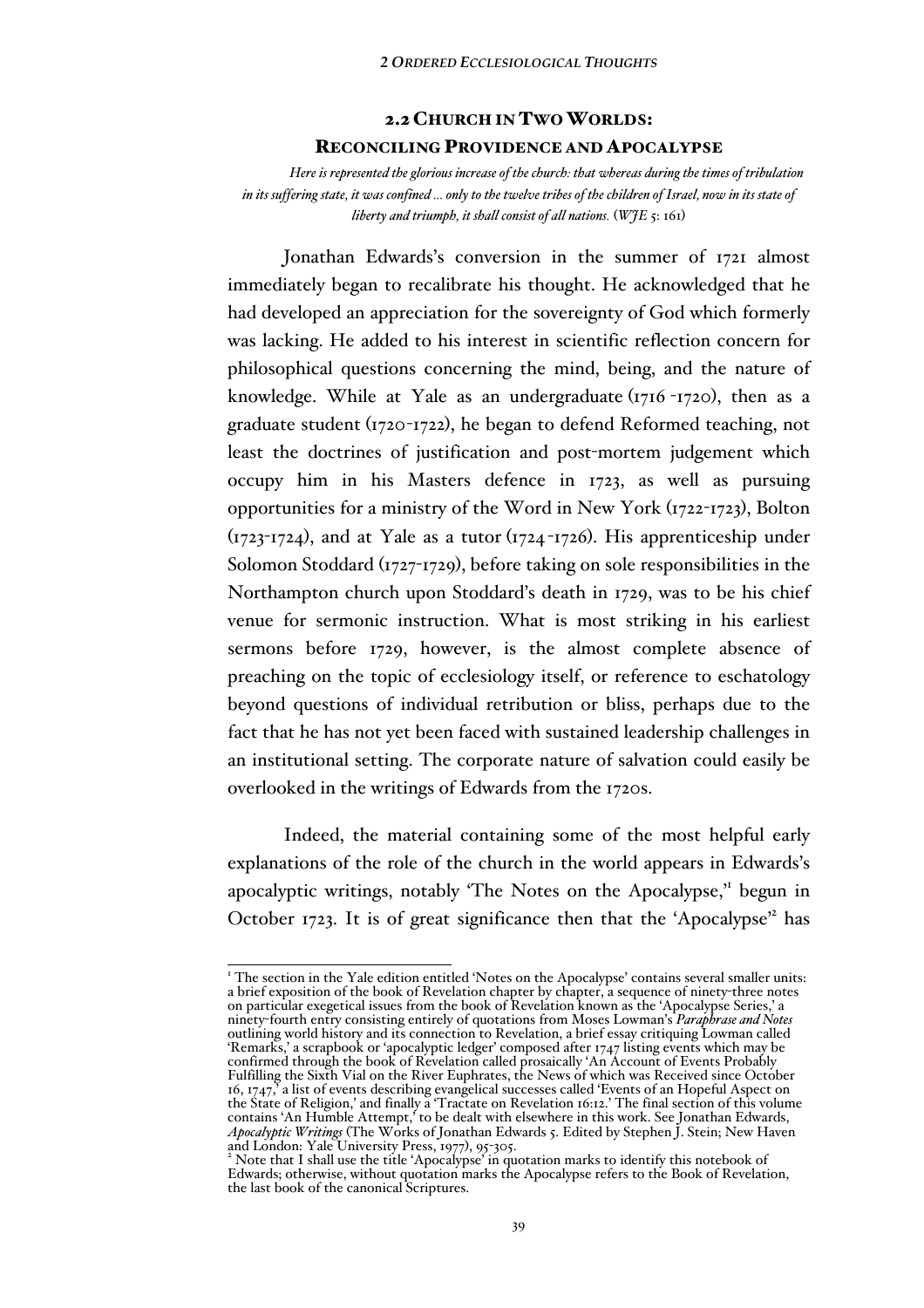been published by the Yale Works of Jonathan Edwards in 1977 after being virtually unknown, and in substance unquarried, for most of the nineteenth and twentieth centuries.<sup>3</sup> The only Scriptural book to have its own dedicated notebook in Edwards's corpus, the Revelation to St John plays a significant part in Edwards's attempts to combat the 'desacralisation' of history, which had been promoted through Enlightenment historiography, itself espousing a vision of *historia humana.*<sup>4</sup> He also wanted to reposition New England in Puritan apocalyptic speculation, by reinterpreting the elements of the Apocalypse and distancing himself from seventeenth century assumptions concerning the particularism of the New World project. Of note is the fact that, as a private repository of thoughts, Edwards confided in the 'Apocalypse' notebook in ways he was not prepared to do through sermons. This notebook, alongside the sequence of theological commonplaces known as the 'Miscellanies,' of which those composed before the death of Solomon Stoddard in 1729 are numbered a-z, aa-zz,  $1-386$ ,<sup>5</sup> function as initial ruminations on themes which were to be made public and used more systematically later in his writing or preaching, containing for our purposes several which expound apocalyptic themes.

The 'Apocalypse' contains significant ecclesiological content because, like his predecessors in New England, Edwards affirms that stream of historical interpretation which views the book of Revelation as a confirmation of the centrality of the sixteenth century Reformation to church history, and which consequently attests the significance of the ongoing struggle between the Protestant interest<sup>6</sup> and Roman Catholic nations' grasp at international hegemony. His guiding hermeneutic is the identity of papal authority with the counterfeit ministry of the Antichrist,<sup>7</sup> and his approach to Revelation is to assume that the first half presents a broad perspective on world history, while the second half is concerned more narrowly with the fate of the church within it. $8$  Edwards writes:

<sup>&</sup>lt;sup>3</sup> Stephen J. Stein, 'Editor's Introduction,' in *Apocalyptic Writings* (The Works of Jonathan Edwards 5; ed. S. J. Stein; New Haven and London: Yale University Press, 1977), 79-82. Edwards 5; ed. S. J. Stein; New Haven and London: Yale University Press, 1977), 79-82. <sup>4</sup> Avihu Zakai, *Jonathan Edwards's Philosophy of History: The Reenchantment of the World in the Age of* 

E*nlightenment (*Princeton: University Press, 2003), 141.<br><sup>5</sup> Edwards, *WJE* 13: 95-305.<br><sup>6</sup> See Thomas S. Kidd, *The Protestant Interest: New England after Puritanism* (New Haven and

London: Yale University Press, 2004), which describes the process in New England of creating a pan-Protestant interest after the emasculation of Puritan categories of identity formation.<br><sup>7</sup> Stein, 'Editor's Introduction,' 12.<br><sup>8</sup> This is the model developed by Joseph Mede (1586-1639), who argued that the 'little sc

Revelation 10:2 provides the content for the latter half of the book of Revelation. See James West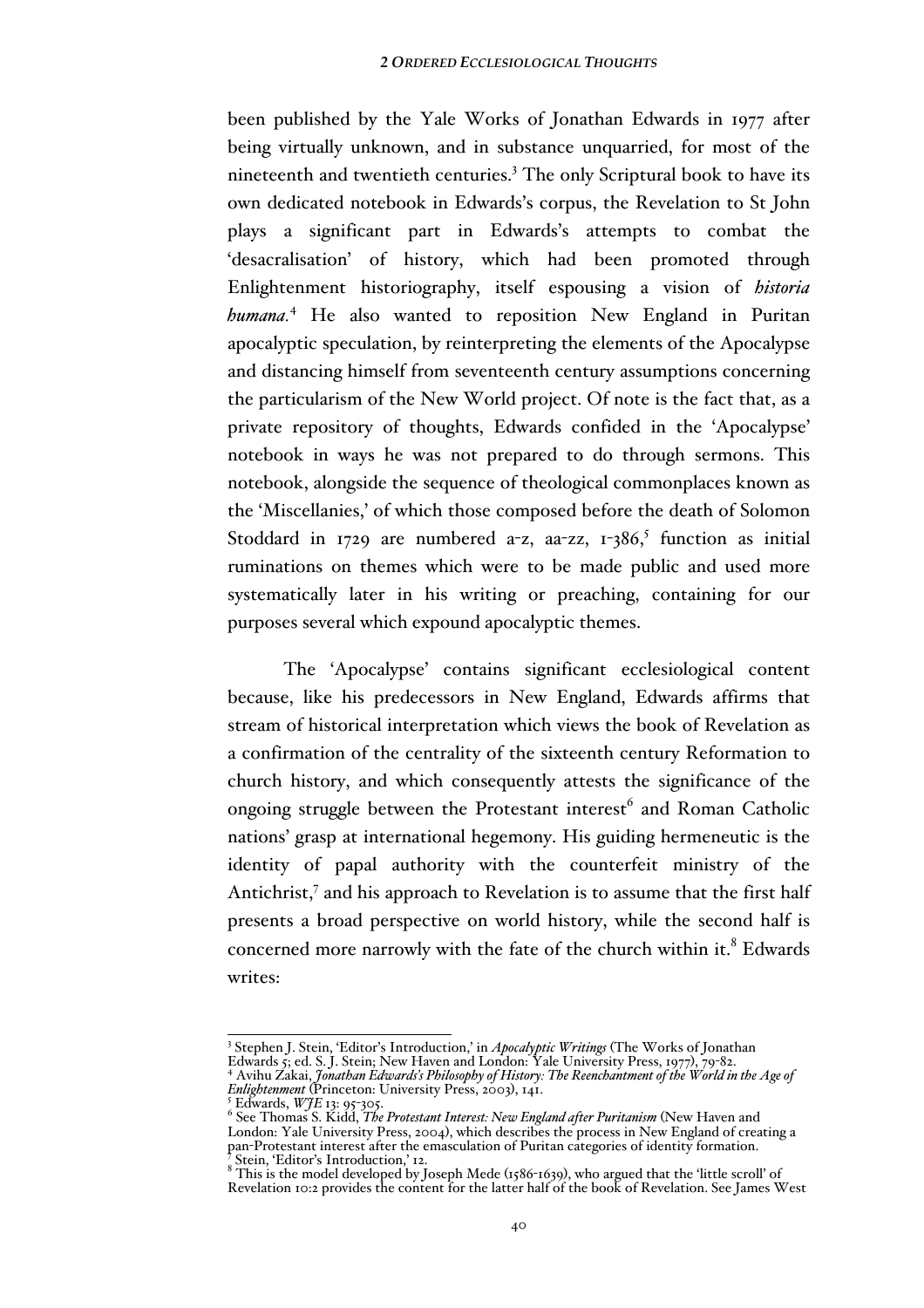For the method of these visions is first, to give a more general representation of things, and then afterwards, a more distinct description of the particular changes and revolutions that are the subjects of them. Thus in this chapter [eleven], things are more generally spoken to and run over, even the last overthrow of the enemies of the kingdom of Christ. But in the next chapter, things that were before but generally touched upon, are resumed, and we have a more particular description: the church's warfare with and conquest of heathenism, and Satan's ejection out of his kingdom.<sup>9</sup>

Edwards takes an historicist reading of the text,<sup>10</sup> which sees its prophecies corresponding to events within history, and significantly equates the *prophecy* of the two witnesses ( Revelation 11:3) with the Waldenses and the Albigenses,<sup>11</sup> and the *resurrection and ascension* of the two witnesses after persecution ( Revelation 11:11-12) with the Reformation of the sixteenth century:

They are now got forever out of the reach of their enemies. Antichrist will never be able again to quell Christianity, and conquer the Reformation, do what he will.<sup>12</sup>

Under Edwards's schema, the vials or bowls of God's wrath (Revelation 15-17) are poured out on the Roman Catholic church beginning most recently with the triumphs 'in Wicliff's, Hus's, and Jerome of Prague's days' followed by the second vial 'at and after Luther's days.'13 The third vial corresponded to the drying up of the rivers of Roman Catholic teaching and teachers, in essence calamities upon the Kingdom of France as a 'source' of popery, which Edwards may have understood to be contemporaneous with his writing.<sup>14</sup> Though Edwards had cause to adjust the schedule of the vials in the course of later writing, intimating that his own day witnessed the fulfilment of the prophecy of the *sixth* vial,<sup>15</sup> either way the impact of his case was most significant. The power of antichristian opposition to the Gospel was being undermined with every vial poured, the most treacherous days of the church lay in the past, the life of the church must shortly prosper, and any future tribulations for the pilgrim people of God in this world must surely be interpreted as the darkness immediately before the dawn, or the increasing travails of a woman about to give birth.<sup>16</sup> In Edwards's

<sup>1</sup> Davidson, *The Logic of Millennial Thought: Eighteenth-Century New England* (New Haven and

London: Yale University Press, 1977), 46.<br><sup>9</sup> Edwards, *WJE 5*: 106-107.<br><sup>10</sup> Such an approach to the book of Revelation contrasts with a preterist or a futurist reading, which place its substance in the past or the future respectively. See Clarence C. Goen, 'Jonathan

Edwards: A New Departure in Eschatology,' *Church History* 28/1 (1959): 25-40.<br>" Edwards, *WJE 5*: 137.<br><sup>12</sup> Edwards, *WJE 5*: 105.<br><sup>13</sup> Edwards, *WJE* 13: 196.<br><sup>14</sup> Edwards, *WJE* 13: 196.<br><sup>14</sup> Edwards, *WJE* 13: 196. after 1747. Moses Lowman held that all but the last two vials had been poured out: see Edwards, *WJE 5*: 202.<br><sup>16</sup> See also Edwards, 'Misc.' 356, *WJE* 13: 429, where the picture is drawn of the sun returning

seasonally from its southernmost latitude, though the weather in the north grow yet colder.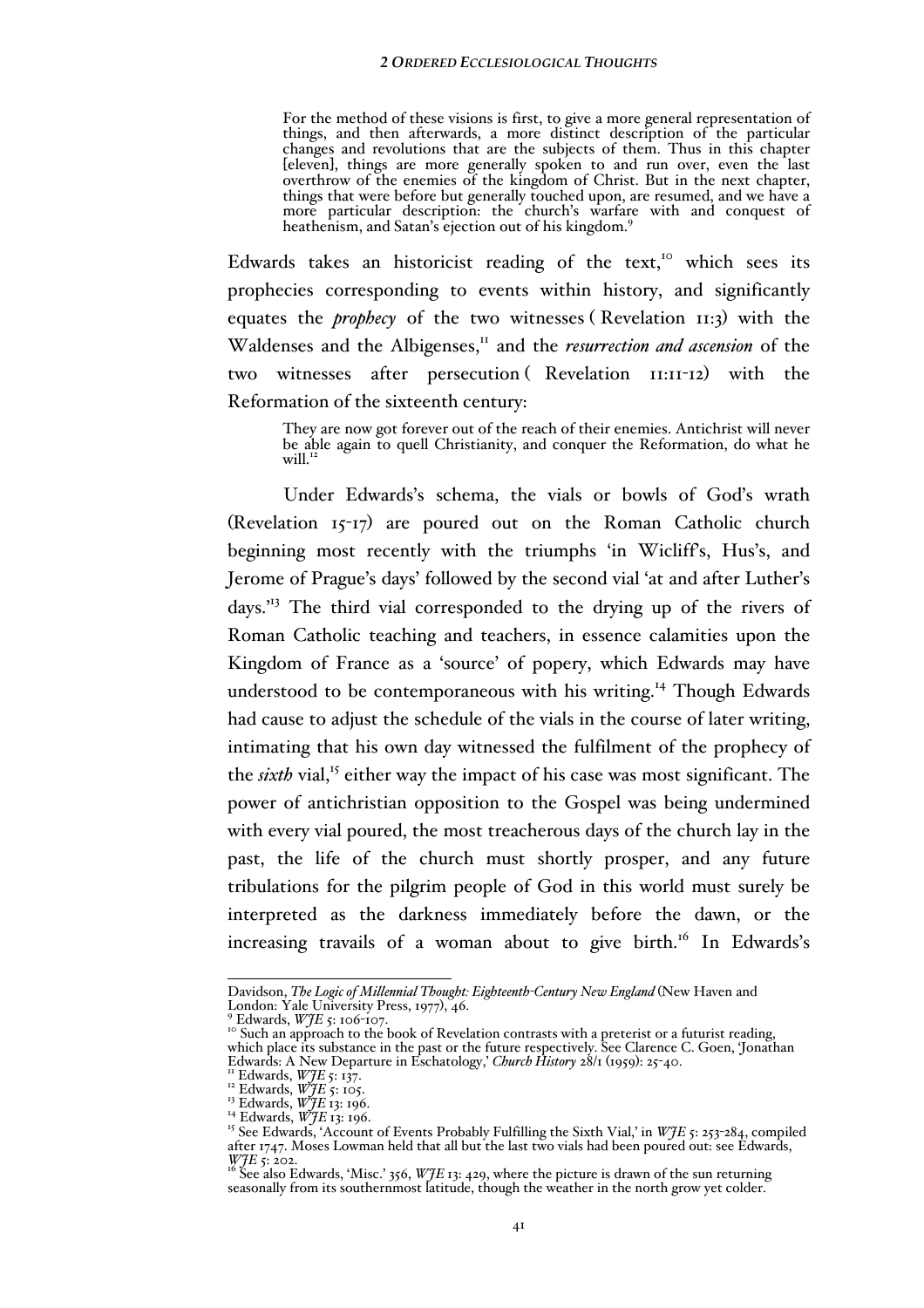estimation, it is the Protestant Reformation and the impending Millennium which are the parameters constraining any understanding of the life of the church in his own day.

Edwards writes several topical entries about the church, both in the 'Apocalypse' and in the 'Miscellanies.' He describes the importance of the clerical ministry to teaching and the administration of the sacraments, $^{17}$  the propriety of quasi-synodical courts of appeal in matters of dispute, $18$  the necessity of aspiring to be a visible Christian to qualify for admission to the Lord's Supper,<sup>19</sup> and the love of Christ which is expressed towards his spouse, the church.<sup>20</sup> We learn further that the strength and joy of the church is foreshadowed in the ministry of Deborah as prophetess,<sup>21</sup> that the book of Revelation is 'dedicated to the church of Christ in all ages,<sup>22</sup> that the church was born not on the day of Pentecost, but existed from the time of Adam,<sup>23</sup> and that the Antichrist is Christ's rival 'for the same spouse, even the church.<sup>24</sup> Even a cursory reading attests the presence of ecclesiological topics in Edwards's early mind.

A closer reading of such notebook entries during the 1720s yields further ecclesiological reflection.<sup>25</sup> It is not just that the word 'church' or description of structures for ministry constitute theologising of the church. While Edwards distances himself from a rigorous preparationism for locating the experience of conversion in a sequence, he nevertheless shows appreciation of the natural processes of history, in which the church is embedded, and which correlate the *order of nature* with the *order of grace*. His very presuppositions concerning the reading of the book of Revelation support this. Stein makes clear that Edwards's interpretation of Revelation:

was based on the belief that God works through the historical process to achieve his will, not in spite of or apart from that process.<sup>2</sup>

<sup>&</sup>lt;sup>17</sup> See Edwards, 'Misc.' *mm, WJE* 13: 187.<br><sup>18</sup> See Edwards, 'Misc.' *qq, WJE* 13: 188-189.<br><sup>19</sup> See Edwards, 'Misc.' 338, *WJE* 13: 188-189.<br><sup>21</sup> Edwards, *WJEE* : 127.<br><sup>21</sup> Edwards, *WJEE* 5: 198.<br><sup>22</sup> Edwards, *WJEE* polity espoused by Benjamin Hoadley, Bishop of Winchester, which had appeared in the Yale polity espoused by Benjamin Hoadley, Bishop of Winchester, which had appeared in the Yale<br>library. See Iain H. Murray, *Jonathan Edwards: A New Biography* (Edinburgh: The Banner of Truth Trust, 1987), 66. <sup>26</sup> Stein, 'Editor's Introduction,' *WJE* 5: 15.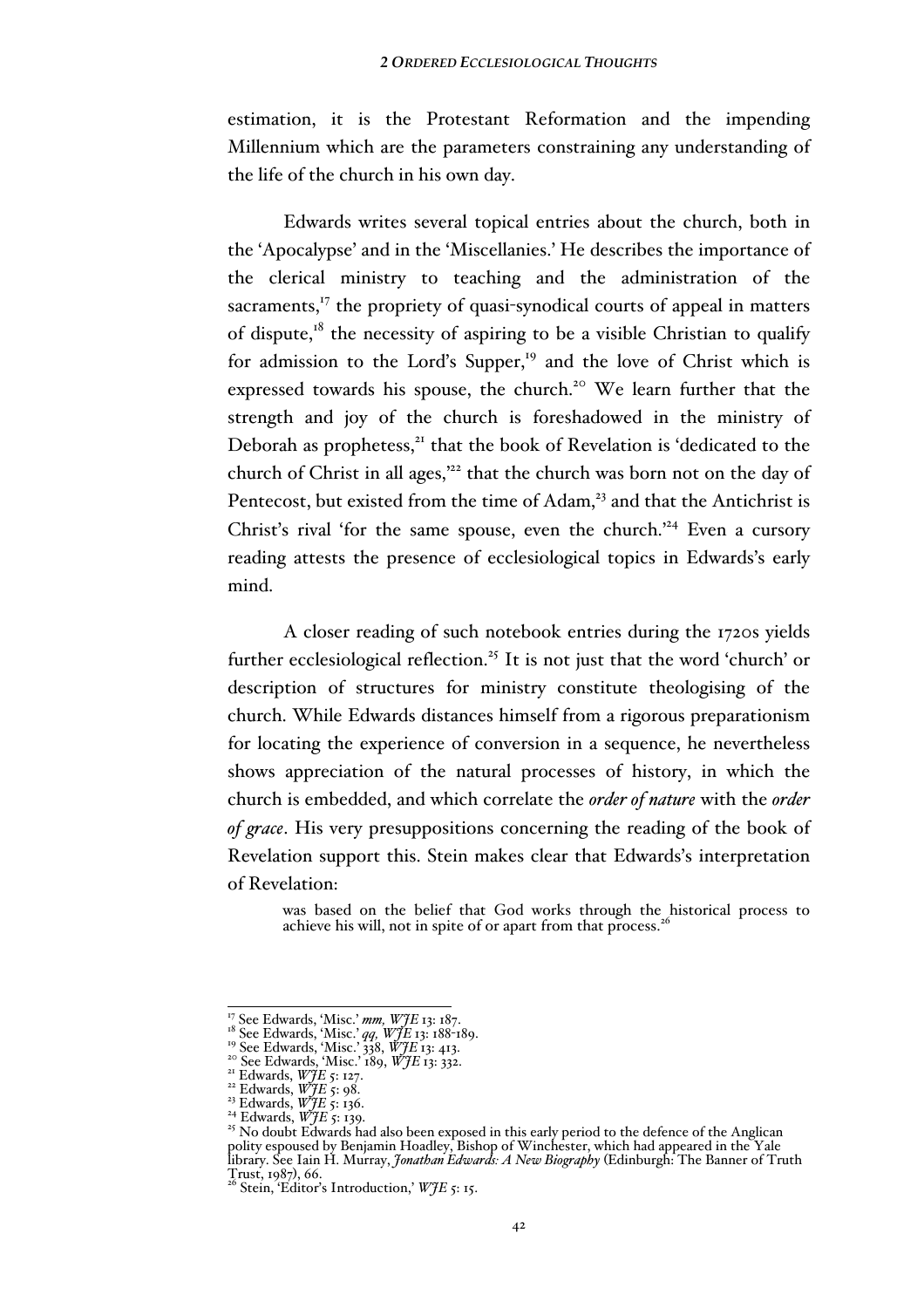Indeed, not only does God accommodate himself to the givens of time and space, within that realm the church itself is also from divine perspective the particular 'object of providential care.'27 In 'Misc.' *ww*, entitled 'Four Beasts,' Edwards argues that the vision of Revelation 4 provides an important framework for the remainder of the book, such that after we learn about God 'the great Beginning and Ending of all,' we learn of 'the church of God, represented by the four and twenty elders, the subject of all dispensations.<sup> $28$ </sup> The second paragraph of this entry uses the word 'providence' five times, fourteen in all in the entry, making it the theme of this vision and thereby the theme of the book of Revelation itself. Stein's thesis is that 'Edwards' interpretation of the vision of the living creatures in Revelation 4 provides such an organizing focus by disclosing theological and literary order in the Apocalypse relating to the theme of providence,<sup>229</sup> for through the 'concept of providence, history and prophecy formed a continuum.<sup>'30</sup> While Edwards is often tarred with an apocalyptic brush, suggesting a distance from this-worldly concerns, his early commitment to the doctrine of providence makes room for a positive ecclesiology as essential to his theological constructions:

Providence relates systematically to the doctrine of creation, for it is the means whereby God brings to pass the plans he set in motion at the time of creation. Millennialism features the future eschatological moment of triumph on earth. By contrast, providence expands the scope of eschatology, bringing past, present and future into focus within the divine economy and balancing both earthly and heavenly dimensions. This fuller providential perspective is evident in Edwards' lifelong preoccupation with the fortunes of the church militant through the ages and in the present, as well as in his concern with the glories of the church triumphant, anticipated on earth and fulfilled ultimately in heaven.<sup>31</sup>

Consequently, Edwards is able to present the internationalist credentials of the church. It had been a common feature of the Puritan worldview to defend a particularist notion of the nation. For example, in John Foxe's *Acts and Monuments* the nation of England could embody the fruit of Protestant victories in the sixteenth century, or New England could be described by Brightman as a nation in covenant with God when it appeared that Laudian persecution of Puritans or the Stuart Restoration made England's Protestant status untenable.<sup>32</sup> The 'sacralisation' of New England at the expense of Old England drew on the 'Exodus-style' model of the people of God fleeing the persecution of

<sup>&</sup>lt;sup>27</sup> Stein, 'Editor's Introduction,' *WJE* 5: 51.<br><sup>28</sup> See Edwards, 'Misc.' *ww, WJE* 13: 192.<br><sup>29</sup> Stephen J. Stein, 'Providence and the Apocalypse in the Early Writings of Jonathan Edwards,'

Early American Literature 13/3 (1978): 250-267.<br>
<sup>30</sup> Stein, 'Providence and the Apocalypse,' 261.<br>
<sup>31</sup> Stein, 'Providence and the Apocalypse,' 261.<br>
<sup>31</sup> Stein, 'Providence and the Apocalypse,' 263.<br>
<sup>32</sup> Indeed, Bright Laodicea in Revelation 3. See Zakai, *Exile and Kingdom,* 52.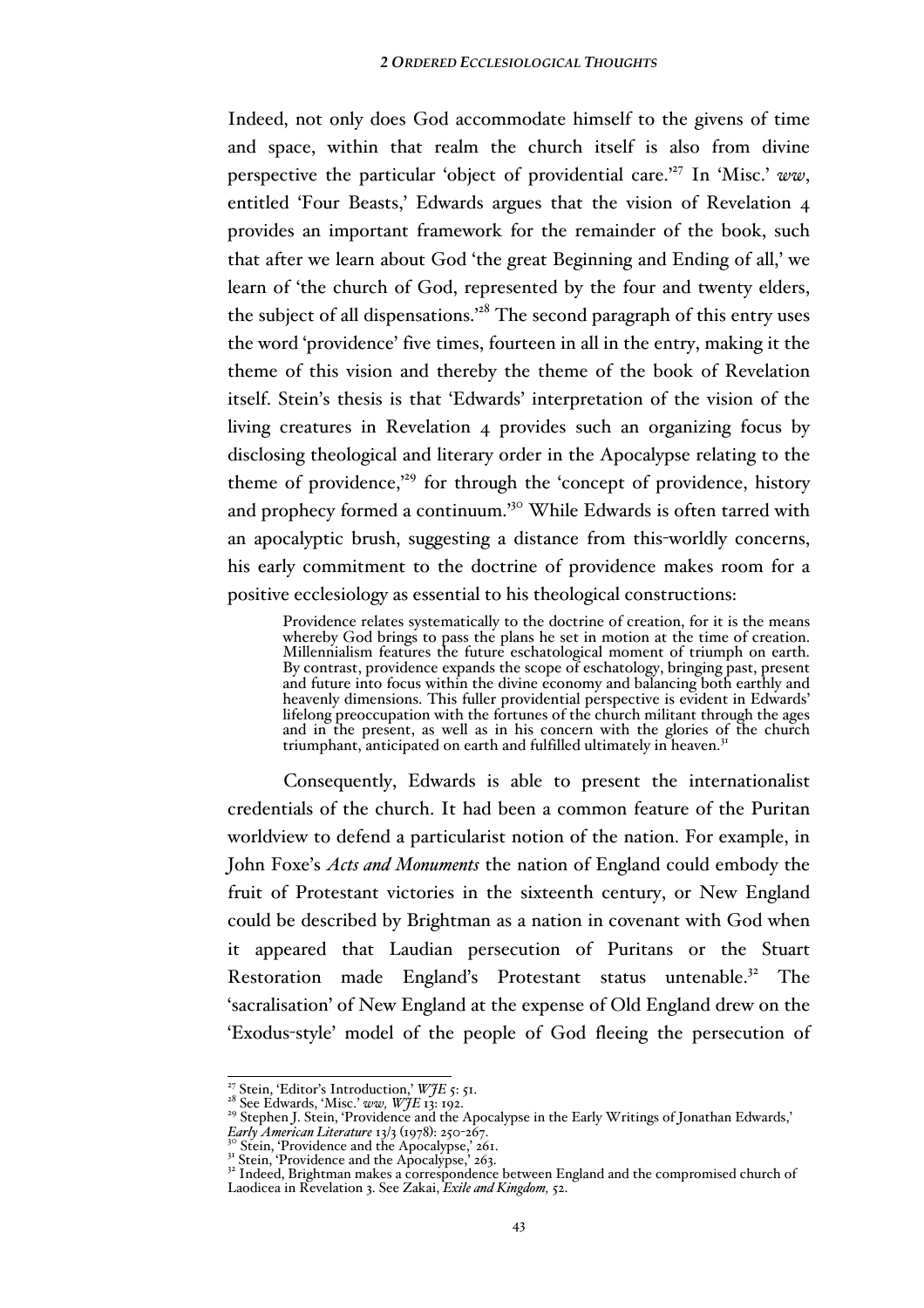Egypt and despite trials arriving in the Promised Land.<sup>33</sup> Such a mindset would undercut any possibility or desire to demonstrate the universal fellowship of believers, or the common Gospel inheritance of the church, as it was more likely to draw crisp lines of apocalyptic demarcation between those who belonged to the beast and those who belonged to the Lamb. Edwards's providentialist groundwork, on the other hand, along with changing fortunes of Protestants in English constitutional and imperial arrangements, made for new appreciation of the universal church of Christ. Localism had been transcended:

[I]n contrast to New England Puritan historians who construed the Puritan migration to America during the seventeenth century as a great eschatological and apocalyptic event, establishing an essential gulf between the Old and New Worlds, Edwards abandoned the vision of the glorious New World in providential history. The redemptive process concerned all Protestants, regardless of their location.<sup>34</sup>

Edwards made this point in the sermon 'True Nobleness of Mind,' preached early in 1728, while expounding the civic responsibilities of the virtuous citizen:

[The Christian] is concerned for the best good of mankind; he longs for the flourishing of religion in the world, for the prosperity of Jerusalem; he rejoices when he hears any such news that religion flourishes in such and such a town or land; he prays for the propagation of religion to the heathen, and has a love to mankind in general and especially to their souls … A natural man may be concerned for the good of the country he belongs to, but a Christian is concerned for the universal church and the world of mankind, has an universal benevolence.<sup>35</sup>

Contrary to much popular opinion, Edwards in his earliest writings did not argue that the millennial reign of Christ was to begin in North America. His international perspective provided him with just cause to expect the coming kingdom to be centred on the Middle East:

As the land of Canaan is the most advantageously posited of any spot of ground on the face [of the earth], to be the place from whence the truth should shine forth, and true religion spread around into all parts of the world … Wherefore, we do believe that the most glorious part of the church will hereafter be there, at the center of the kingdom of Christ, communicating influences to all other parts. $3$ 

Kidd sets such a view within the broader framework of the 1720s:

By the late 1720s, one can sense weariness among some New England observers who had long waited for the destruction of Rome and the conversion of the Jews … But starting in the 1720s one can also see in the broad literature of provincial New England an increasing emphasis on evangelism, missions, and the expected massive conversions preceding the second coming of Christ. Not that these beliefs had been absent before, but if news from Britain and Europe encouraged less speculations about the downfall of Rome and Jewish

<sup>&</sup>lt;sup>33</sup> Zakai, *Exile and Kingdom,* 9. Zakai contrasts the 'Exodus' model of migration with the 'Genesis'<br>model, the latter stressing the pilgrimage of Abraham in response to promise, while the former focuses upon the expulsion of the Hebrews in response to threat.<br><sup>34</sup> Zakai, *Jonathan Edwards's Philosophy of History*, 162.<br><sup>35</sup> Jonathan Edwards, 'True Nobleness of Mind,' in *Sermons and Discourses 1723-1729* (Works of

Jonathan Edwards 14; ed. K. P. Minkema; New Haven and London: Yale University Press, 1997), 238. <sup>36</sup> Edwards, *WJE* 5: 133-134.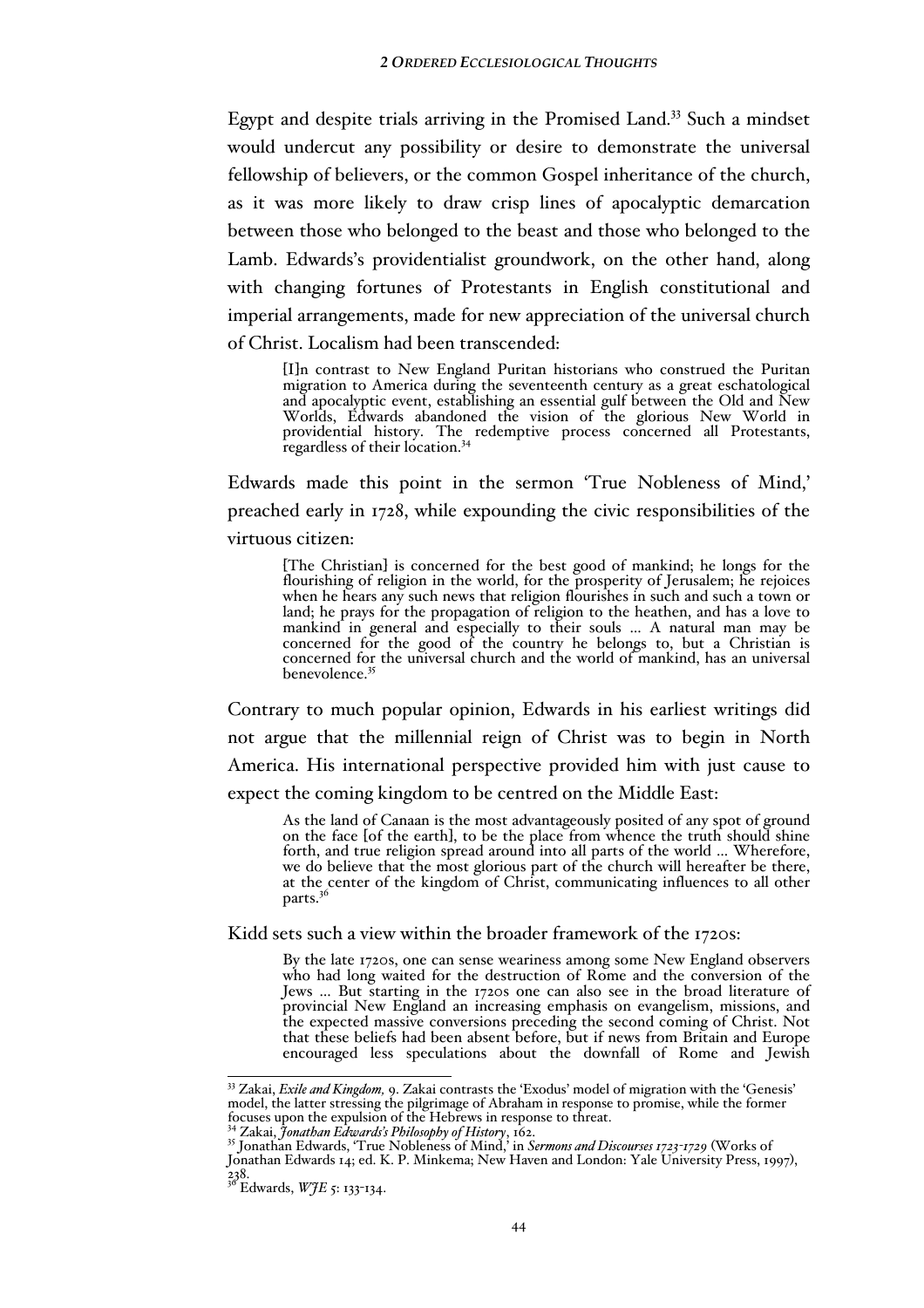conversions, New England's religious and cultural leadership seemed more than ready to turn their attention to an internationalist, ecumenical, and evangelical vision of conversions at the end of the world.<sup>37</sup>

Even when Edwards uses a large canvas upon which to paint the glories of the church, his millennial expectations in the period before 1729 are relatively modest. The entries entitled 'Millennium' for this period in the 'Miscellanies' ( Nos. 26, 262 and 356) contain nothing describing an historical crisis, divine judgment or apocalyptic intervention. Rather, 'Misc.' 26 relates the spread of the knowledge of God throughout the world, such that barbarous nations become 'as bright and polite as England,' 'excellent books and wonderful performances' might come from 'Terra Australis Incognita,' and disparate nations of the world 'join the forces of their minds in exploring the glories of the Creator, their hearts in loving and adoring him, their hands in serving him, and their voices in making the world to ring with his praise.<sup>38</sup> 'Misc.' 262 suggests a gradually increasing likeness of this world to heaven, in as far as 'those things that more directly concern the mind and religion, will be more the saints' ordinary business than now.' Secular activity will occupy less of the average person's time, because of 'a more expedite and easy and safe communication between distant regions,' for example through the invention of the mariner's compass!<sup>39</sup> A sense of conflict is, however, suggested in 'Misc.' 356, where an illustration from geography sets out the possibility that, just as we still sense increasing cold even after the sun has begun its course northward after the winter, so also 'vice and wickedness may increase … after knowledge and light begin to increase.'40 Most instructively, in the 'Exposition on the Apocalypse,' under the heading of Chapter 20, no explanation of the thousand year rule is given until an amendment is made in 1746 or 1747!<sup>41</sup>

More detail is provided in the exegetically oriented 'Apocalypse Series.' Entry No. 16, headed 'Chapters 13 and 20,' provides some calculations which suggest that Satan's kingdom will be finally overthrown around the year 2000, and the means used to fell the enemy will not be military but rather 'blowing the trumpet of the gospel and preaching the Word of God.<sup>42</sup> This entry is however more concerned with establishing

<sup>&</sup>lt;sup>37</sup> Kidd, *The Protestant Interest*, 157.<br><sup>38</sup> Edwards, 'Misc.' 26, *WJE* 13: 212.<br><sup>39</sup> Edwards, 'Misc.' 262, *WJE* 13: 369.<br><sup>40</sup> Edwards, Wisc.' 356, *WJE* 13: 429.<br><sup>41</sup> Edwards, *WJE* 5: 123, note 8.<br><sup>42</sup> Edwards, *WJE* the metaphoric call of the trumpet in the preaching of the Gospel at the beginning of the seven thousand years.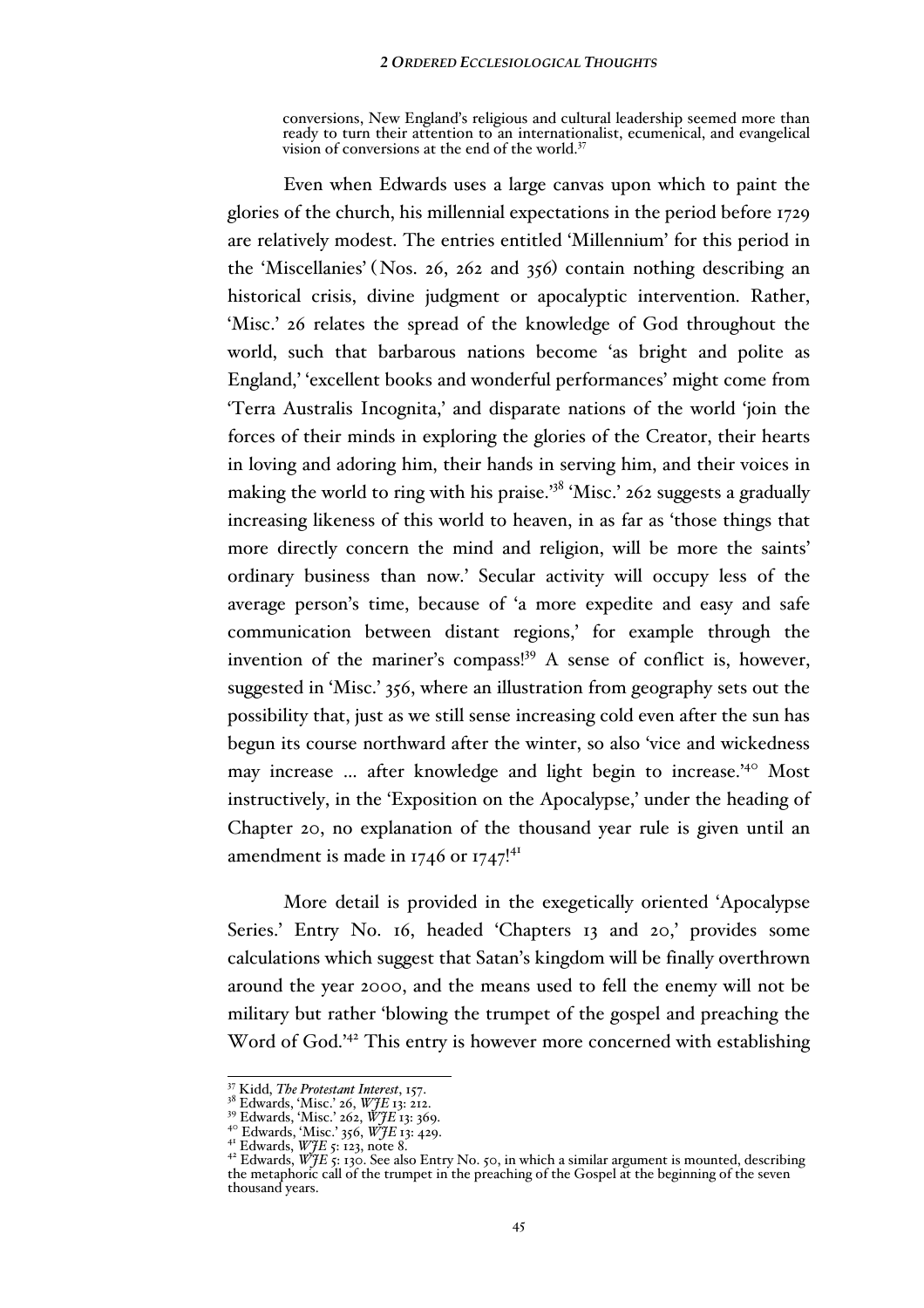the correspondence between the *type* of the Sabbath rest after six days of creation and the *antitype* of the millenarian Sabbath after 6000 years of the world's labours.43 It is surely significant that it is the world that will rest in the 'peaceable reign of the saints,<sup>'44</sup> rather than the church that will rest after her trials and tribulations. The work of the church, and especially her ministers, is outlined in Entry No. 21, entitled 'Chapter 20,' where the apocalyptic focus is meagre:

So are ministers, the stewards of God's house, to labor, that they may present the church a chaste virgin to Christ … And God makes use of his ministers to adorn and beautify souls, that they may be fit to be the spouse of Christ; that is their work.<sup>45</sup>

The conclusion of history will come when Christ, having ruled over the world for the sake of his church and having defeated all the enemies of his kingdom of grace, will relinquish his mediatorial rule to God the Father and enjoy union with his bride. $4^6$  The church in this entry is so much a part of the warp and woof of the order of nature that she is entirely passive in the movement towards her consummation in glory, entirely dependent on the supernatural intervention of Christ to achieve her appointed ends.

Edwards during the 1720s was provoked to defend God's place within the order of nature, both in terms of its physical and temporal properties, because Enlightenment philosophy had attempted to describe and systematise the operations of nature without recourse to the operations of the deity. Edwards's reflections on the book of Revelation, both public and private, are a fertile ground to demonstrate his understanding of God's work in the world, of which the church is at its heart. His forays into apocalyptic exposition are indeed a major source for our understanding of Edwards's early ecclesiology, though Zakai reminds us that his 'attempts to formulate his philosophy of history went on slowly and gradually' in this period.<sup>47</sup> These themes will be revisited regularly in the course of this thesis as we unpack their nuanced and evolving role.

<sup>43</sup> Edwards, *WJE 5*: 129-130.<br><sup>44</sup> Edwards, *WJE* 5: 129.<br><sup>45</sup> Edwards, *WJE* 5: 131-132.<br><sup>46</sup> Edwards, 'Misc.' 86, *WJE* 13: 250-251.<br><sup>47</sup> Zakai, *Jonathan Edwards's Philosophy of History*, 191.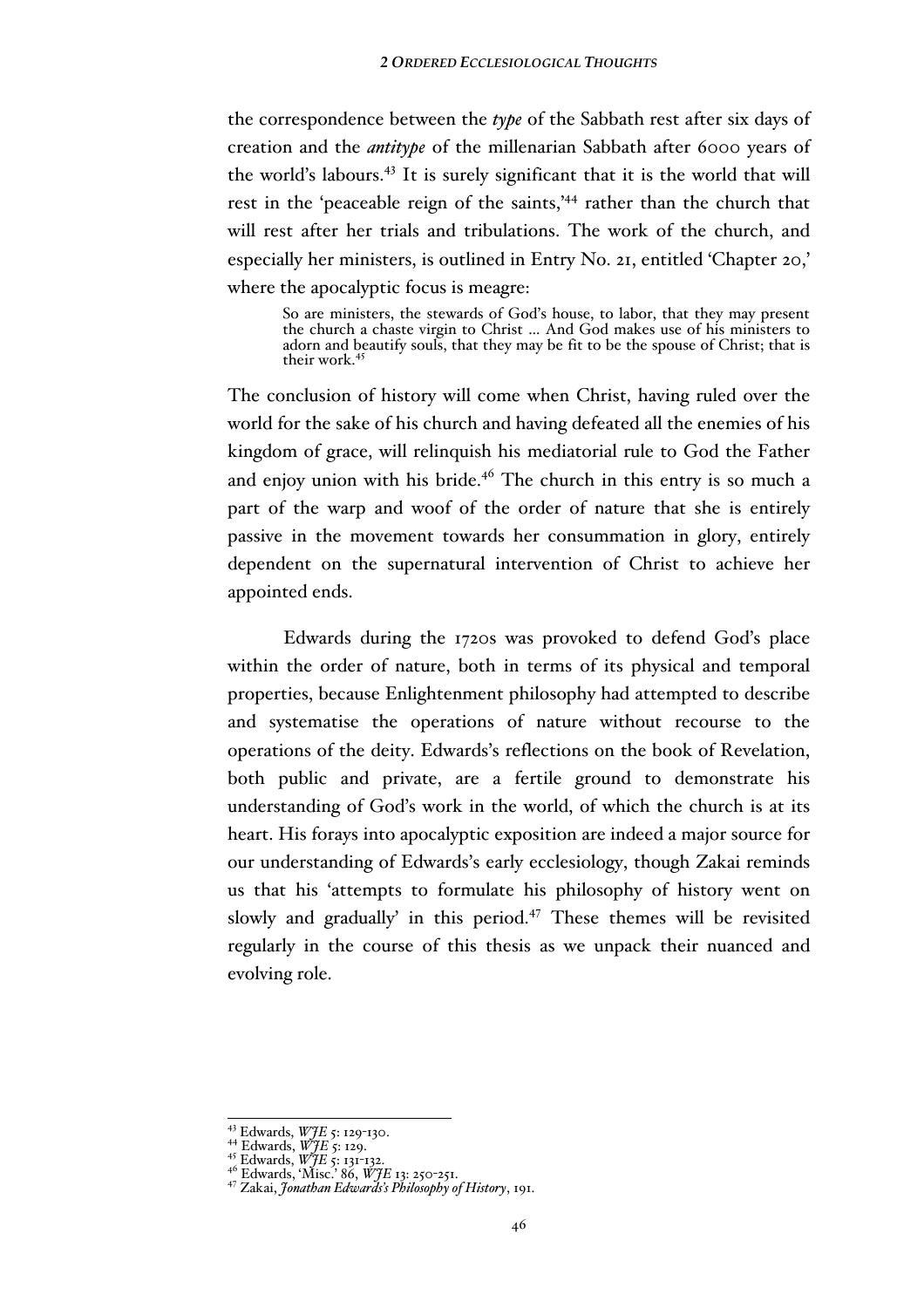# 2.3 CHURCH UNDER THREAT: CONFRONTING ENLIGHTENMENT EPISTEMOLOGY

*Now, indeed, darkness covers the earth and gross darkness the people, but the Lord shall arise upon his church and his glory shall be seen upon her.* (*WJE* 10: 545)

While any disagreement with his family would be painful, Jonathan Edwards's most significant *contretemps* during his formative years (and indeed beyond) was with those teachers, both religious and otherwise, whose commitment to Enlightenment philosophy, whether rationalist or empiricist, left no room for the supernatural, or for morality shaped by Christian convictions. The pressure to conform to the light of most recent scholarship, and to the centralising spirit of New England's new status as province of the Empire, was seductive.<sup>I</sup> In this section, we will have particular reason to look at sermons and discourses, where Edwards's analyses of threats to the theological life of the church are most accessible, and his capacity to respond to them most organised. The threat of Enlightened thought would jeopardise New England's convictions concerning salvation, but significantly would also have an ecclesiological reflex which Edwards presciently saw and guarded against.

Since Perry Miller's contribution to the rehabilitation of Edwards in the middle of the twentieth century, a common approach to Edwards has been to view him through the prism of the philosophy of John Locke (1632-1704), an Englishman who had most responsibility for laying the groundwork of the Enlightenment project in the seventeenth century through his treatises *Essay Concerning Human Understanding* (1690) and *The Reasonableness of Christianity* (1695). 2 Locke, in turn, can be described as applying to anthropology and the study of humankind the insights of Sir Isaac Newton  $(1643 -1727)$  in the realm of natural science, in whose writings varied motions of the universe were systematised to produce fixed laws and regular patterns. The analogue in the realm of human relationships would be 'general principles that could explain all of the wide variations in human behavior in diverse societies.<sup>3</sup>

Locke's philosophical modesty shied away from the extreme claims of certainty found in those schemes of thought which stressed *a priori* deductivism. On the other hand, he also shunned unbridled

<sup>-&</sup>lt;br>1 Alongside *philosophical* adversaries, described by Edwards as Arminians, deists, free-thinkers, or Socinians, we must also reckon with the *geopolitical* adversaries of England in North America, namely the French and the Spanish.<br><sup>2</sup> See Moody *Edwards and Enlighteni* 

<sup>&</sup>lt;sup>2</sup> See Moody, *Edwards and Enlightenment,* 11 note 16, for a bibliographical summary of the debate.<br><sup>3</sup> Landsman, *From Colonials to Provincials*, 60-62.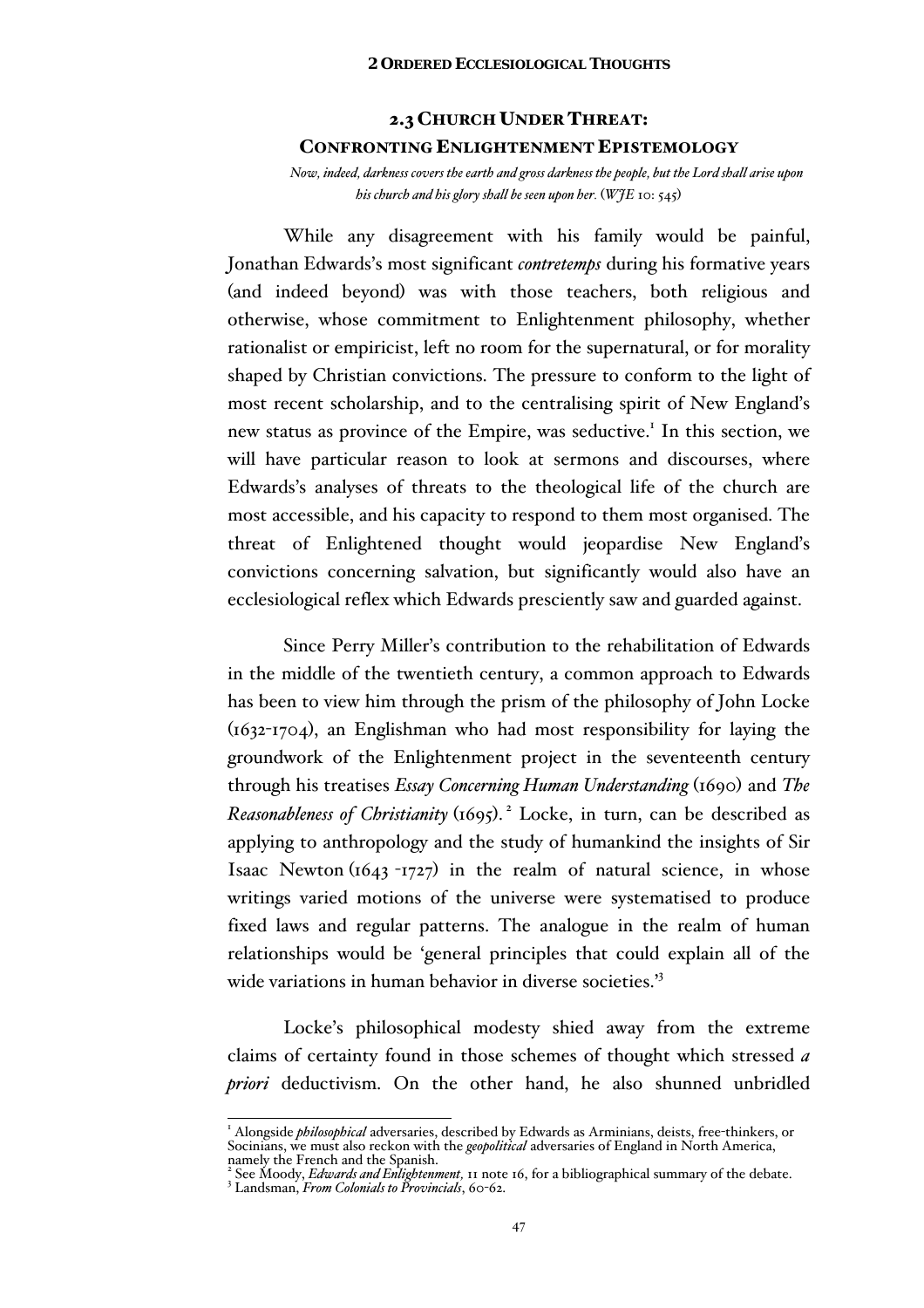scepticism: he permitted divine revelation as long as it could be supported through the exercise of reason. Locke overturned the suspicion of sense perception germane to Platonic streams of Western philosophy, and developed a fresh approach to epistemology, in which a human being is pictured as a blank slate or *tabula rasa*, passive in receiving sensory data, and yet capable of some high degree of probability in the knowledge gleaned. Simple ideas are interpreted by us through sensations from without, and are not innate to us, though we do have some capacity to organise or connect them through reasoning, creating complex ideas.<sup>4</sup> Let Locke's own words make their impression:

Let us then suppose the Mind to be, as we say, white Paper, void of all Characters, without any *Ideas*; How comes it to be furnished? … To this I answer, in one Word, From *Experience*: In that, all our Knowledge is founded; and from that it ultimately derives it self. Our Observation employ'd either about *external, sensible Objects; or about the internal Operations of our Minds, perceived and reflected on by our selves, is that, which supplies our Understandings with all the materials of thinking*. (Bk II, Chapter I, §2)

[Reason] stands for a Faculty in Man, That Faculty, whereby Man is supposed to be distinguished from Beasts, and wherein it is evident he much surpasses them. (Bk IV, Chapter XVII,  $\zeta_I$ )

*Reason* is natural *Revelation*, whereby the eternal Father of Light, and Fountain of all Knowledge communicates to Mankind that portion of Truth, which he has laid within reach of their natural Faculties: *Revelation* is natural *Reason* enlarged by a new set of Discoveries communicated by GOD immediately, which *Reason* vouches the Truth of, by the Testimony and Proofs it gives, that they come from GOD. (Bk IV, Chapter XIX, §4)<sup>5</sup>

The Collegiate School founded in 1701 and later known as Yale College,<sup>6</sup> whether at Saybrook, Killingworth, Wethersfield, Hartford or New Haven, had developed an eclectic syllabus which early included Locke. Availability of such new ideas was due in part to the gift from Jeremiah Dummer (1681 -1739) to the nascent institution of a library including latitudinarian books, collected in London in 1712-1713, as well as due to the deliberate intention of Yale to develop skills in logic and oral exercises drawing on a variety of metaphysical and philosophical schemes.<sup>7</sup> Locke was studied, alongside Virgil, Burgersdijck, Ramus, Maastricht, Heereboord, and Ames.<sup>8</sup> That Edwards read Locke may be

<sup>–&</sup>lt;br><sup>4</sup> Porter, *Enlightenment, 6*4.<br><sup>5</sup> John Locke, *An Essay Concerning Human Understanding* (The Clarendon Edition of the Works of John Locke; Oxford: Clarendon Press, 1975), 104, 668, 698. <sup>6</sup>

This name, and the title of Rector for its President, were deliberately chosen to create ambiguity and to avoid the scrutiny and suspicion of London, which alone could grant licences for establishing tertiary institutions.

<sup>&</sup>lt;sup>7</sup> Morris, *Young Jonathan Edward*s, 62, 101.<br><sup>8</sup> Morris, *Young Jonathan Edward*s, 65. It however remains contested whether any distinctive characteristics of Yale's syllabus are attributable to its founding in opposition to the kind of ministerial education that Harvard provided. Bainton sees Yale's founding in conservative terms, as does Harry Stout, while Morris is more circumspect. See Bainton, *Yale and the Ministry,* 1; Morris, *Young Jonathan Edwards,* 66; Stout, *The New England Soul,* 220.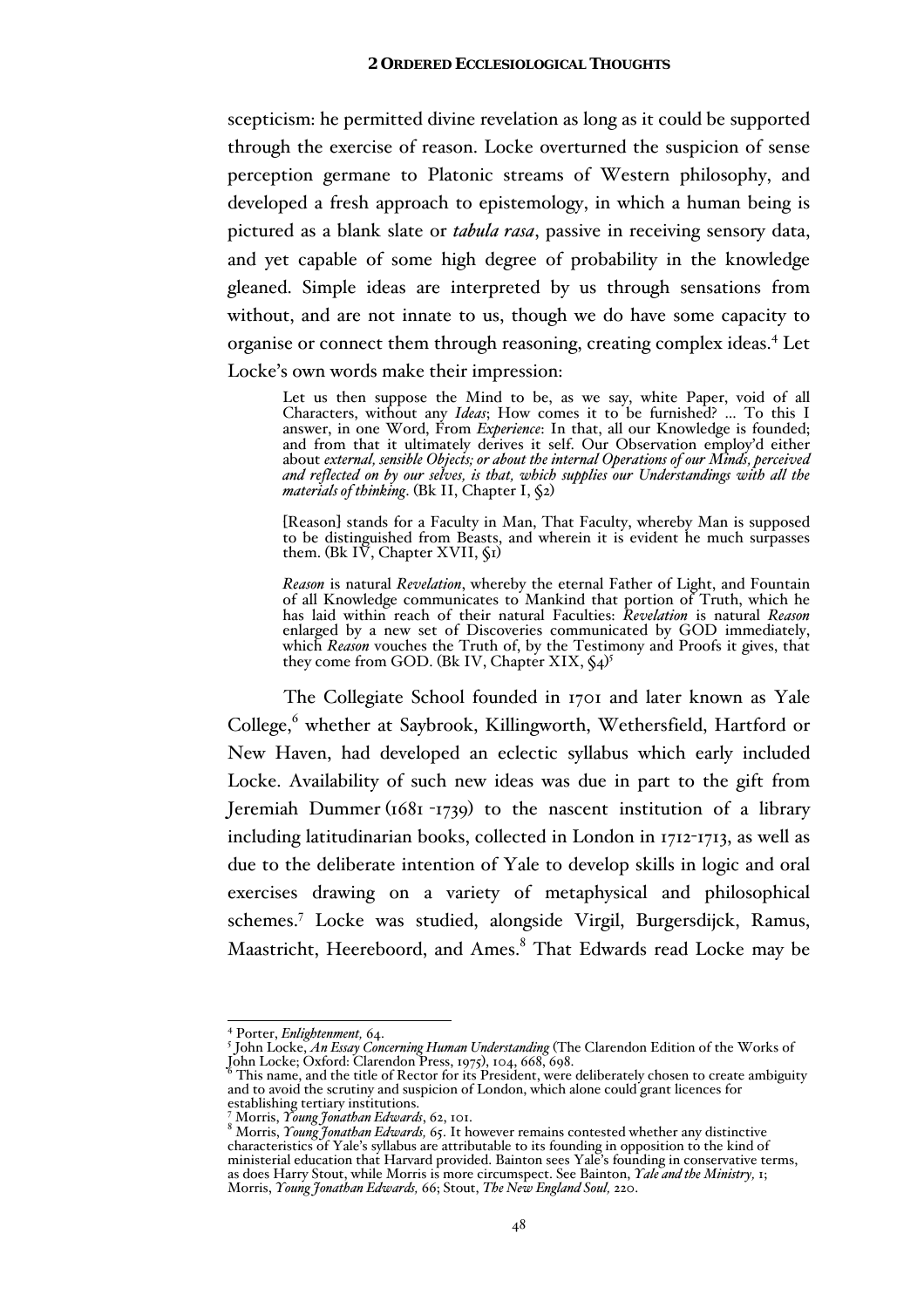# assumed. Famously, Hopkins could describe Edwards's praise of *The Essay Concerning Human Understanding* in these words:

Taking that book into his hand, upon some occasion, not long before his death, he said to some of his select friends, who were then with him, that he was beyond expression entertain'd and pleas'd with it, when he read it in his youth at college; that he was as much engaged, and had more satisfaction and pleasure in studying it, than the most greedy miser in gathering up handfuls of silver and gold from some new discovered treasure.9

Though Edwards may have enjoyed reading Locke, and it might even be argued from some of Edwards's own early writings that the psychology of Locke had been appropriated by him when he drew together the language of light and of sense*,* 10 we must nevertheless exercise a little caution in seeing in Edwards as too reliant on Lockean empiricism. As Brown reminds us, Edwards's epistemology contained rationalist elements, and linguistic dependence might not suggest wholehearted agreement.<sup>11</sup>

For Edwards, then, recent philosophical developments were not in and of themselves an adversary. It is even true that he absorbed some of the method of Francisco Suárez (1548 -1617), a Spanish Counter-Reformation Jesuit, in his approach to logic.<sup>12</sup> Edwards's 'Catalogue of Books' (commenced in 1722 and in use the remainder of his life) contains works already completed, ordered, or desired, many of which were of contemporary philosophy, while his 'Account Book' listed, alongside references to cattle and creditors, books which he had lent out.<sup>13</sup> He remained abreast of recently published materials through reviews or excerpts in journals like *The Guardian*, *Republic of Letters*, *Bibliothèque Choisie*, or *Bibliothèque Universelle,*14 where it is assumed he would have met the ideas of the Irish Anglican Bishop and philosopher George Berkeley (1685-1753) as well. Though Edwards's dependence on Locke has often been overstated, it is nevertheless true that Edwards did turn to Locke as well as to other thinkers to find forms in which he might commend true piety in an age more accustomed to tepid propositionalism:

We thus saw that in his relations to Locke, Edwards was both critical and constructive. Though he read deeply in Locke, and was probably influenced by

<sup>9</sup> Samuel Hopkins, ed. *The Life and Character of the late Reverend Mr. Jonathan Edwards, President of the College at New-Jersey, together with a Number of his Sermons* (2nd ed.; Glasgow: David Niven for

James Duncan, 1785), 9.<br><sup>10</sup> See for example Jonathan Edwards, 'Christ, the Light of the World,' in *Sermons and Discourses 1720-1723* (The Works of Jonathan Edwards 10; ed. W. H. Kimnach; New Haven and London: Yale University Press, 1992), 539.<br><sup>11</sup> Robert E. Brown, *Jonathan Edwards and the Bible* (Bloomington: Indiana University Press, 2002),

<sup>&</sup>lt;sup>12</sup> Morris, *Young Jonathan Edwards*, 398.<br><sup>13</sup> Peter J. Thuesen, 'Edwards' Intellectual Background,' in *The Princeton Companion to Jonathan Edwards* (ed. S. H. Lee; Princeton: University Press, 2005), 24-25. See also Jonathan Edwards, *Catalogues of Books* (The Works of Jonathan Edwards 26. Edited by Peter J. Thuesen; New Haven and London: Yale University Press, 2008). 14 Morris, *Young Jonathan Edwards*, 457.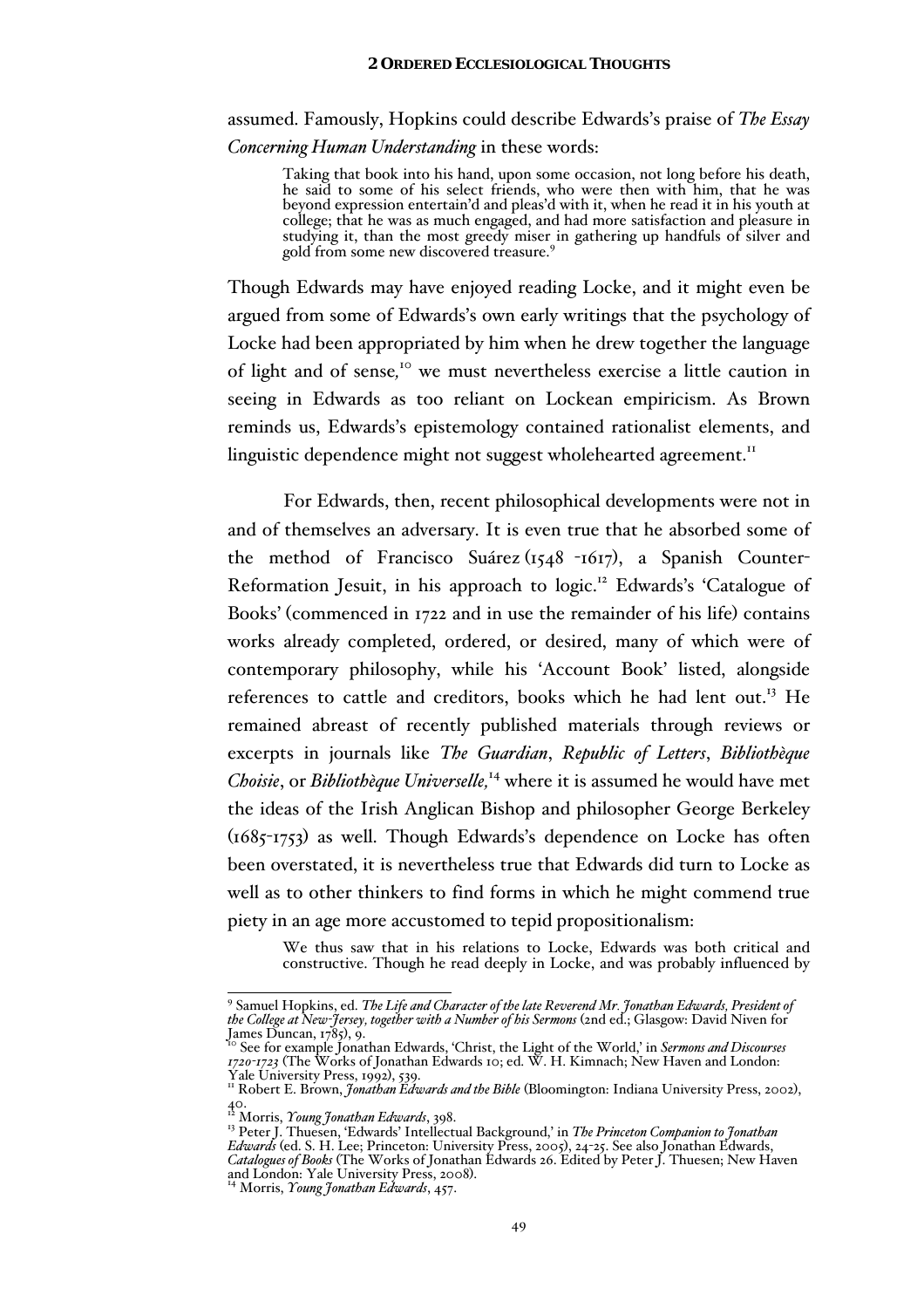him more than by any other thinker, past or present, he used him mainly as a point of departure for his own thinking, rather than as a master in whose footsteps he would willingly follow. Edwards always approached the Lockean epistemology from a wider context than that which Locke himself was willing to  $a$ llow.<sup>15</sup>

It is better to picture the Enlightenment as Edwards' springboard, than as Edwards' data source. Edwards does make substantial withdrawals from the Enlightenment bank, particularly the proto-Enlightenment of Locke and Newton, but only to invest in his own, essentially Biblical, view of reality.<sup>16</sup>

It was not so much the Enlightenment project itself that Edwards regarded as an adversary, as the use to which it was put by those radical thinkers who wanted to displace supernatural religion through their own deistic schemes. Such a naturalistic process tended to separate morality from its religious, more particularly Christian, validation, and was strenuously resisted. If those dubbed 'Arminian' or 'Latitudinarian' were prone to collapse the transcendent into the immanent without remainder, and to marginalise the ability of divine grace to intrude upon an individual's life, then Edwards would relentlessly rail against such leaders and their promotion of works-righteousness through his sermons, discourses and miscellanies, which defended justification by grace, the righteousness of Christ, and the sovereign work of the Spirit.<sup>17</sup> The issue had become most pertinent for him, because the Rector of Yale, Timothy Cutler, and tutors Johnson and Browne, had on October 16, 1722 declared their intention to join the Church of England, associated in many minds with incipient Arminianism, $18$  for which their employment at Yale was not surprisingly abruptly terminated.<sup>19</sup> New England's Congregationalist leaders saw this incident 'as a threat to international Protestantism from popery.<sup>20</sup> A sermon preached in New York during the fall of 1722 contains a significant statement of Edwards's anti-Arminian position:

<sup>1&</sup>lt;sup>5</sup><br><sup>15</sup> Morris, *Young Jonathan Edwards*, 576.<br><sup>16</sup> Moody, *Edwards and Enlightenment*, 7.<br><sup>17</sup> Minkema summarises the Arminian challenge in New England thus: 'Arminianism was named after the sixteenth-century Dutch theologian Jacob Arminius. Originally, it was narrowly understood as a repudiation of John Calvin's supralapsarianism, but by the early eighteenth century the term came to encompass a broad spectrum of theologians, including the majority of the Anglican clergy, who emphasized good works over right doctrine and maintained the free will of humankind to accept or reject the grace of God.' See Kenneth P. Minkema, 'Preface to the Period,' in *Sermons and Discourses 1723-1729* (The Works of Jonathan Edwards 14; ed. K. P. Minkema; New Haven and London: Yale University Press, 1997), 17. It ought to be added that antipathy towards Roman Catholic expressions of works-righteousness had been a consistent theme in Puritan preaching before the eighteenth century, which Edwards continued to address. 18 Anglicanism was particularly obnoxious to New England Puritans: 'In ecclesiology the Puritans

argued that congregational government was more biblical and less prone to corruption than prelacy. They also accused the Latitudinarian movement in Anglicanism of feeding the increased preacy. They also accused the Earthchmanian inovement in Enginearism of recalls the interessed<br>authority given to reason at Harvard. In Puritan vocabulary, Arminianism, Latitudinarianism, and<br>Prelacy were synonymous with h Apprehensam,' in *Sermons and Discourses 1723-1729* (The Works of Jonathan Edwards 14; ed. K. P. Minkema; New Haven and London: Yale University Press, 1997), 50 note 5.<br><sup>19</sup> Kimnach, 'Preface to the New York Period,' *WJE* 10: 287.<br><sup>20</sup> Kidd, *The Protestant Interest*, 128.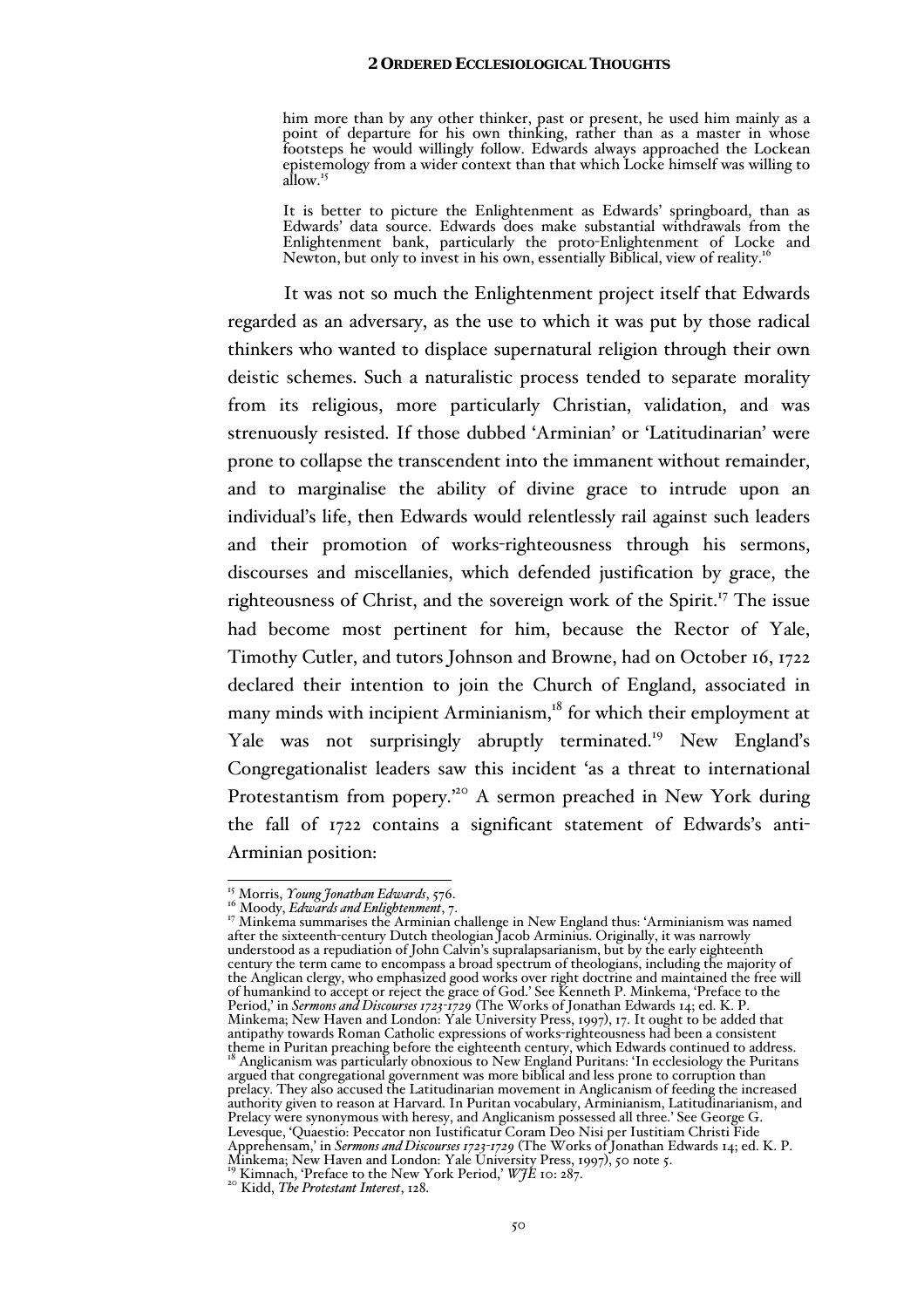There are some, that hope to be saved quite in another way than ever the gospel proposed; that is, by their own righteousness, by being good and doing so well, as that God shall take their goodness as sufficient to counterbalance their sin, that they have committed, and thereby they make their own goodness to equal value with Christ's blood. This conceit is very apt to creep into the proud heart of man. Some openly profess to be able to merit salvation, as papists. Others hold that they are able to prepare and fit themselves for salvation already merited, or at least are able to do something towards it of themselves.<sup>2</sup>

Edwards's own M.A. oral defence in Latin, known as the *Quæstio*, presented a year later in September 1723, responded boldly to the theological challenge of Arminianism which had convulsed Yale in 1722:

We assert, therefore, that a sinner is justified in the sight of God neither totally nor in part because of the goodness of such obedience, or of any works at all, but only on account of what Christ did and suffered, received by faith. We maintain that Christ is the complete Savior and not merely the partial author of our eternal salvation. Because of these considerations we deny that a sinner is his own redeemer and mediator.<sup>22</sup>

Of a piece with such theological *Zeitgeist*, Edwards finds himself during the 1720s preaching to defend first the divinity of Christ against latter-day Socinians, then the atonement against Arminians for whom the radical rupture between grace and nature was unacceptable, and to promote the sovereignty of the Spirit which so ably protects the priority of grace:

In the latter times of the nation, there has arisen a new sect of infidels that call themselves Deists, and Freethinkers, that cast off all religion and despise the restraints of it. They don't directly deny the being of a God. Formerly, all that pretended to deny the gospel or called in question the truth of Christian religion, they also denied the being of a God; they never imagined that there was any medium between Christianity and atheism … But these Deists imagine that they have found out a medium. They deny the gospel, ridicule the story about Jesus Christ, and deny the Scripture and all revealed religion, and pretend to own the being of a God, and believe what they will about his will or his designs with respect to the future disposal of mankind … There is but little left of that strict and hearty religion, but little of a zeal for God and godliness. Vital religion is a thing but little talked on, except it be a little in the pulpit … and there is not only not much of the truth of it, but there is scare the appearance of it. There are some: God has a church.<sup>23</sup>

There are those that deny that Christ's active obedience to God's law is imputed to believers, or that it is any way available to their justification any otherwise than as a necessary qualification in order to render his sacrifice available.<sup>24</sup>

How vain and childish is the thought that men entertain, that such a price as they have to offer God is sufficient to purchase such things. Alas, the great God is not about to set forth his love to sale to the highest bidder, nor will he offer his converting grace or his Holy Spirit or his eternal glory for such poor pelf as men's own goodness, their poor prayers and a few tears of carnal affection, and their poor meditations and seekings, which are performed from no respect to anybody, but themselves.<sup>25</sup>

<sup>&</sup>lt;sup>21</sup> Edwards, 'Glorious Grace,' *WJE* 10: 397.<br><sup>22</sup> Jonathan Edwards, 'A Sinner is not Justified in the Sight of God except through the

Righteousness of Christ Obtained by Faith,' in *Sermons and Discourses 1723-1729* (The Works of Jonathan Edwards 14; ed. K. P. Minkema; New Haven and London: Yale University Press, 1997), 61.

<sup>&</sup>lt;sup>23</sup> In jeremiad-like way, this sermon for a fast day gives important insights into spiritual trajectories in the land: Jonathan Edwards, 'Sin and Wickedness Bring Calamity and Misery on a People,' in *Sermons and Discourses 1723-1729* (The Works of Jonathan Edwards 14; ed. K. P. Minkema; New Haven and London: Yale University Press, 1997), 498-499.<br><sup>24</sup> Edwards, 'Threefold Work,' *WJE* 14: 396.<br><sup>25</sup> Edwards, 'None are Saved,' *WJE* 14: 350-351.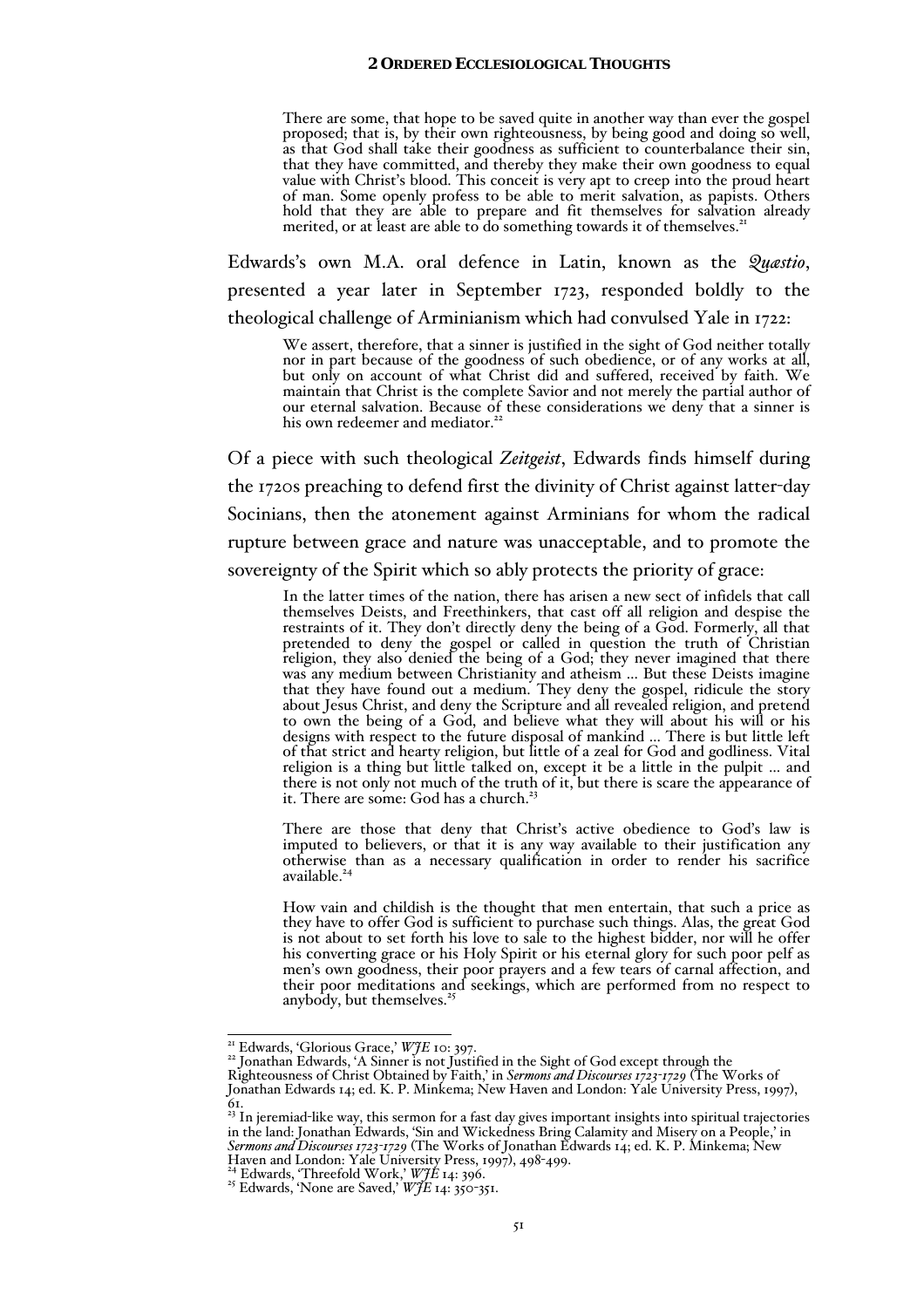The theological tendency of the early eighteenth century towards deist innovations had begun to threaten the purity of the church. The infiltration of Enlightenment ideas into New England reflected first of all on the impossibility of Puritan life remaining sealed from the outside world. Indeed, since 1707 the very structure of English life itself had changed with the birth of the unified Kingdom of Great Britain in the merging of the parliaments of Scotland and England. Politically, the British Isles and their dependencies had become increasingly centralised, and this development found philosophical support in the rationalising and ordering which the Newtonian system made available to science and sociology. The anarchy of the Civil Wars, Commonwealth and Protectorate encouraged many to long for a less chaotic and more settled Christian polity, which was achieved in the Restoration of 1660. Though not driven to armed interventions in the New World, the labile nature of the Congregationalist model, the desire by some for Presbyterian polity, and the increasing attraction of English mores, all led to a greater tolerance of Anglican design, as the defection of the Yale teaching staff in the early 1720s attested. Youngs comments:

Ironically, within less than a century of the Puritan flight from Anglican persecution, the New England clergymen were increasingly attracted to an Anglican conception of clerical legitimacy. This development is most apparent in the evolution of the ordination ceremony … ministers began to claim that clerical status was bestowed by the ordination ceremony, rather than by the people's election … In sanctifying the position of men whose real qualification for the ministry was educational preparation, it was natural for the ministers to believe that God's movement in the world was rational and predictable.<sup>26</sup>

Edwards responded to the Arminians not just because their views were a threat to the Protestant priority of divine grace in salvation, but also because he saw, more ominously, that these views represented a challenge to the authority of the local congregation and hence its purity. Authority would be dangerously relocated:

The appeal of Latitudinarians in American was extremely broad … In the provinces, where a dominant church hierarchy was lacking everywhere, it had a wide resonance, appealing both to the dissenting majorities in most northern colonies and to the gentry-dominated, Low Church establishments in the south. … Another reason for the Latitudinarians' appeal … was to locate the ultimate authority in religion not in the church but in the mind of the individual … In attempting to demonstrate the conformity of religion to the natural order, they assumed that hearers were to judge for themselves rather than take the pronouncements of the church for granted.<sup>27</sup>

Though Edwards has little of explicit ecclesiological deliberation in the sermons and discourses of the 1720s, his soteriological arrows were nevertheless pointed at an ultimately ecclesiological target. Edwards

<sup>26</sup> Youngs, *God's Messengers,* 30, 32, 78-79. 27 Landsman, *From Colonials to Provincials*, 66.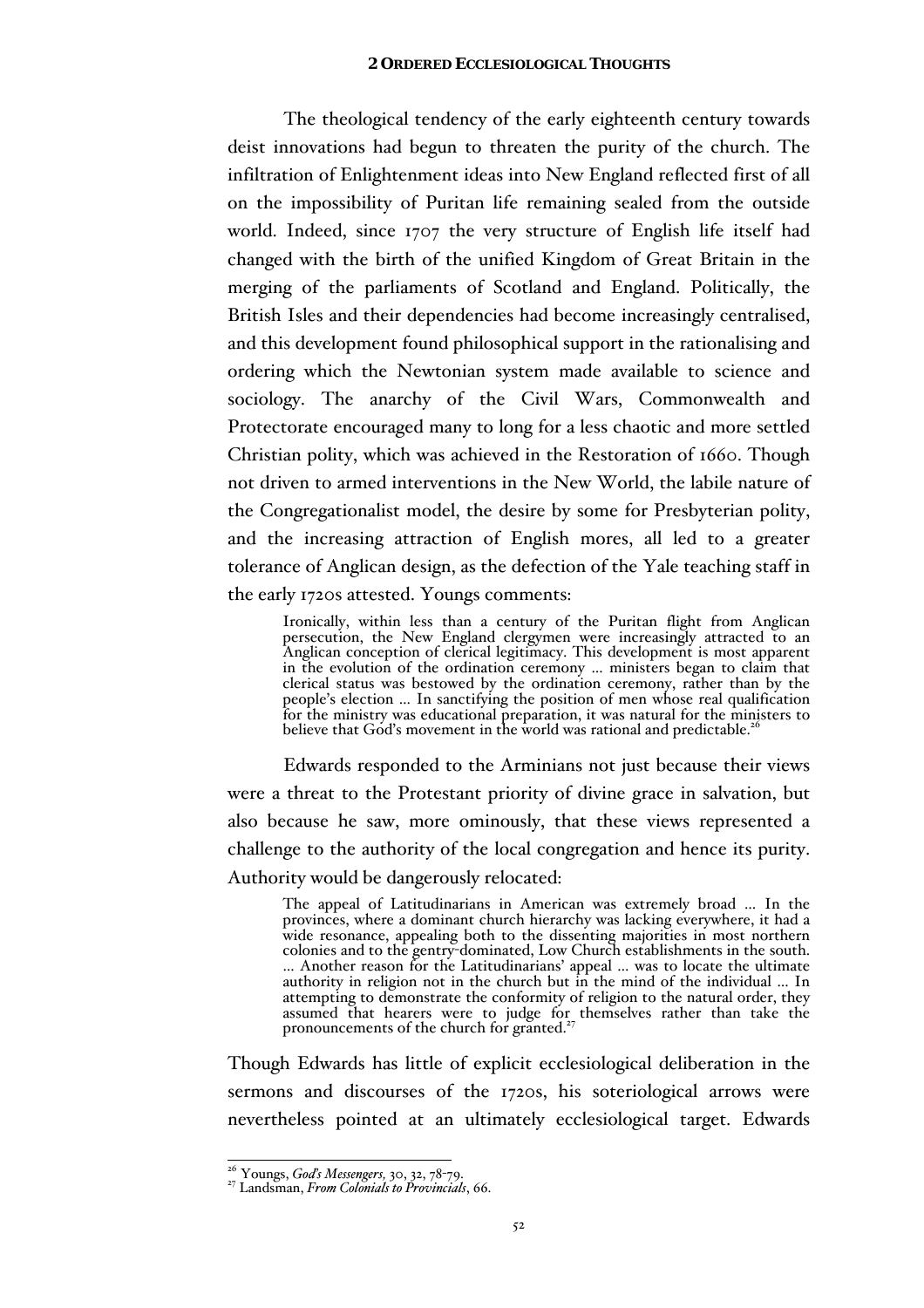found in the movement towards Arminianism in New England cause for alarm and adversaries to refute. The battle would be joined until the last years of his life.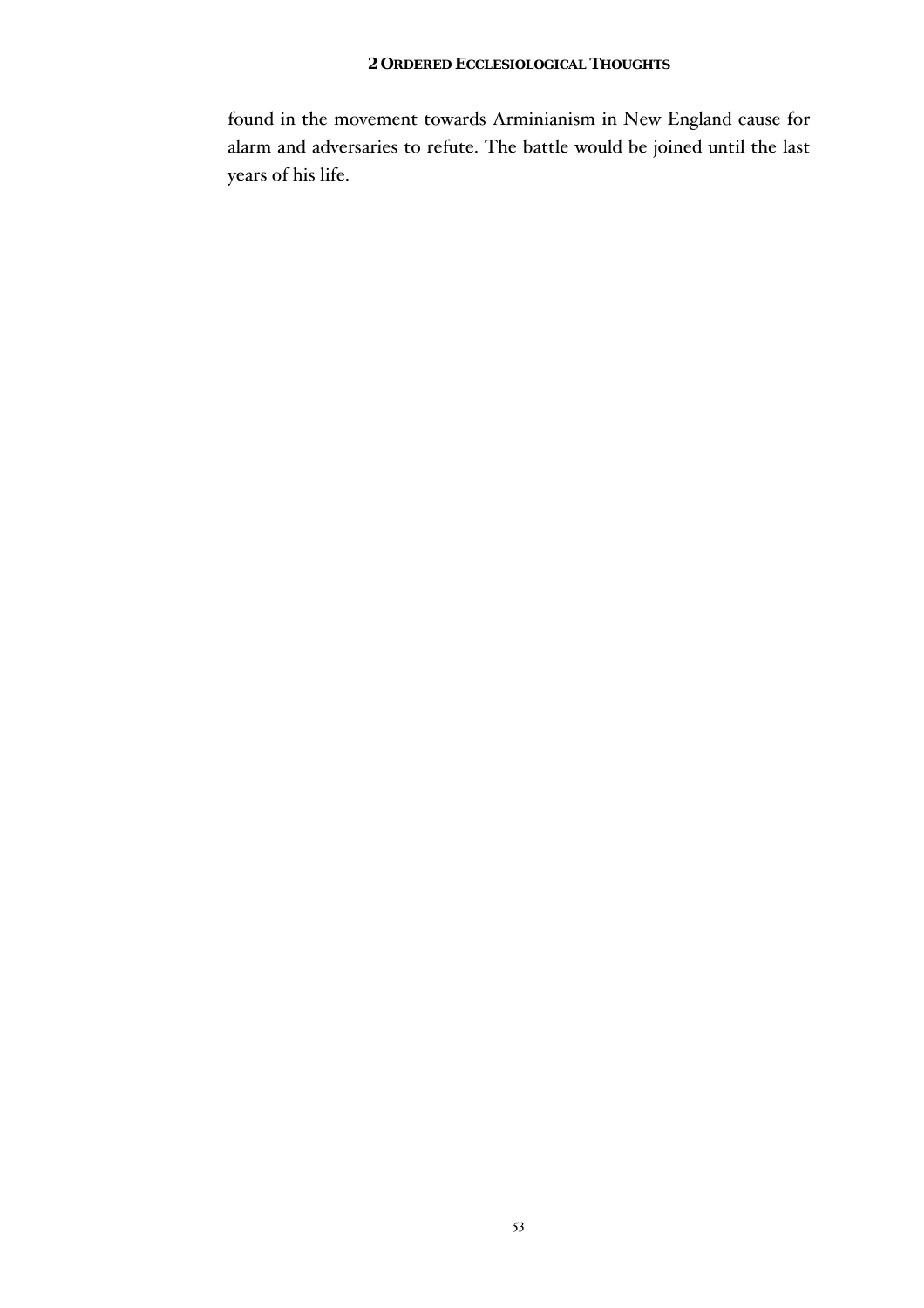# 2.4SHAPE OF THE CHURCH: FORMULATING TRINITARIAN DYNAMISM WITH DESIGN

*Christ is divine wisdom, so that the world is made to gratify divine love as exercised by Christ, or to gratify the love that is in Christ's heart, or to provide a spouse for Christ.* (*WJE* 21: 142)

Edwards acceded to sole leadership of the church in Northampton on February 11, 1729 upon the death of Solomon Stoddard. A year after this new beginning, he had begun to draft the 'Discourse on the Trinity,' drawing on formulations from earlier 'Miscellanies,' subsequently being revised for both private and public purposes until the mid 1740s.<sup>1</sup> The 'Discourse' demonstrates Edwards's innovative defence of traditional trinitarian orthodoxy against the increasingly assertive claims of deist or rationalist opponents, who wanted to leave behind fissiparous or disordering debates of earlier periods, and for whom the doctrine of the Trinity represented obscurantist and superstitious dogma. Amongst such adversaries were neo-Arians on the one hand ( for example the New England divine Jonathan Mayhew), who would undermine the *deity* of the Son and the Spirit, or subordinate their ontological status to God the Father. On the other hand, Edwards writes against those of Arminian or perhaps Socinian persuasion (for example the Archbishop of Canterbury John Tillotson), who by virtue of their positive view of the human contribution to salvation would demote the *work* of the Son and the Spirit. Both heterodox approaches rendered the Son and the Spirit marginal to the plan of salvation, and elevated moralism based on the laws of nature to the quintessence of Christian faith.<sup>2</sup> As Lee summarises, 'Arminianism was fundamentally anti-trinitarian.'<sup>3</sup>

From an ecclesiological perspective, Edwards's theological adversaries were a danger not just to the integrity of individual salvation but also to *corporate* expressions of faith, because their liberalising agenda strengthened the authority and ultimately the autonomy of the *individual*, and consequently weakened or relativised the authority of the *church* in the world.4 Edwards's trinitarian discourse provides a bulwark against such assaults (even while carefully using Enlightenment categories for his own ends). Such trinitarian reflection serves not just apologetic ends, but

<sup>1</sup> Jonathan Edwards, 'Discourse on the Trinity,' in *Writings on the Trinity, Grace and Faith* (The Works of Jonathan Edwards 21; ed. S. H. Lee; New Haven and London: Yale University Press,

<sup>2003).&</sup>lt;br><sup>2</sup> Porter, *Enlightenment,* 102-104.<br><sup>3</sup> Sang Hyun Lee, 'Editor's Introduction,' in *Writings on the Trinity, Grace, and Faith* (The Works of Jonathan Edwards 21; ed. S. H. Lee; New Haven and London: Yale University Press, 2003), 4. <sup>4</sup> Some thinkers attributed blame to the clergy for all the ills of society, and thereby undermined the church's moral and political authority. See Porter, *Enlightenment,* 102.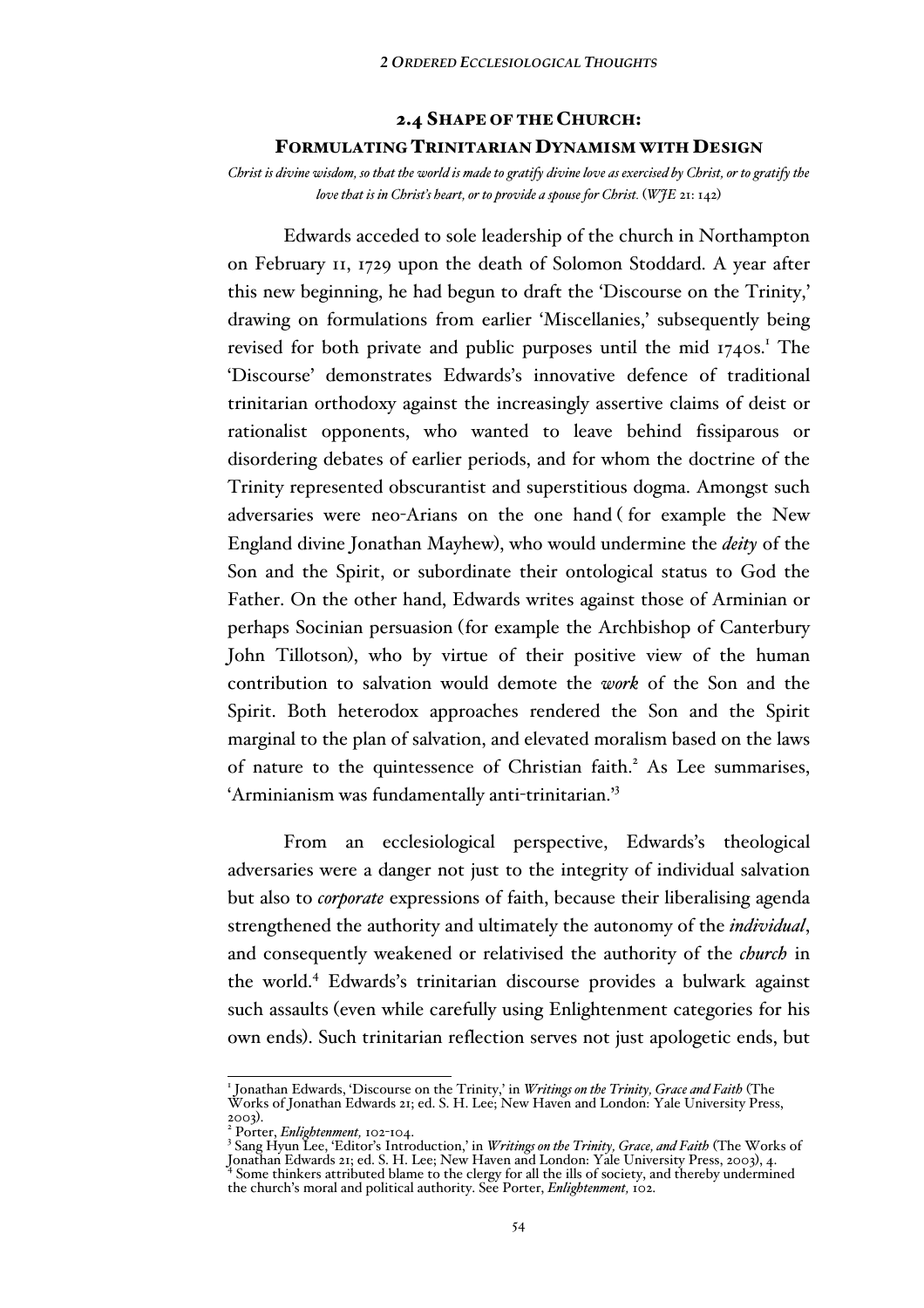implicitly provides a constructive model for the church as a relational community to *imitate*, with the Trinity itself as the ultimate life in which the church is invited to *participate*. The dynamic life of the Trinity does not create imbalance or instability for the church, but rather the relations between Father, Son, and Spirit are ordered and so bequeath organic growth with design to our experience of fellowship within the church.<sup>5</sup>

### *A Model for the Life of the Church: God's Complexity with Consistency*

Edwards's 'Discourse' is of ecclesiological significance because it provides a window into his overall theological trajectory, broadly aligning him with the 'Spiritual Brethren' rather than the 'Intellectual Fathers' in the taxonomy of Janice Knight. In her schema, Knight describes the circle of Richard Sibbes (1577-1635), the teaching of which highlighted the unmediated work of God in an individual's life and consequently the derivative role of the church as ordering and sustaining such regeneration. With this she contrasts the school of William Ames (1576-1633), which stressed the power of God, the importance of incremental change in the life of the seeker through the discipline of preparation, and consequently the authority of the church in mediating grace.<sup>6</sup> She mounts the case that Edwards belongs to the former grouping. God's direct involvement in the world is nevertheless to be understood expressed through the *agency* of the Son and the Spirit, with the church as the secondary *instrument*.

Edwards's views can usefully be contrasted with those found in Ames's *Marrow of Theology*. After three chapters on theological

<sup>-&</sup>lt;br>5  $<sup>5</sup>$  Recent commentators have pointed out the dangers in Edwards's trinitarian formulations. While</sup> Steve Studebaker makes the case that Edwards is essentially an Augustinian theologian, who affirms the doctrine of inseparable external acts and appeals to the mutual love model of trinitarianism, this often remains camouflaged by the dominant language of *social relations*: Steve Studebaker, 'Jonathan Edwards's Social *Augustinian* Trinitarianism: An Alternative to a Recent Trend,' *Scottish Journal of Theology* 56/3 (2003): 268-285. Amy Plantinga Pauw, on the other hand, wants to point out the ways in which Edwards appropriates both Cappadocian/Victorine themes of social trinitarianism, and Augustinian psychological tropes. She is, however, keen to leave unresolved in Edwards this attempt at a fusion between two classical models, which Edwards made to serve pastoral or polemical ends, and which she claims creates an unstable mix. Amy P. Pauw, *"The Supreme Harmony of All": The Trinitarian Theology of Jonathan Edwards* (Grand Rapids: Eerdmans, 2002). Danaher is much more positive concerning the constructive synthesis achieved in Edwards's trinitarian thought, particularly as it relates to an ethical vision, and so adjudicates between the former scholars: William J. Danaher, *The Trinitarian Ethics of Jonathan Edwards*

<sup>(</sup>Columbia Series in Reformed Theology; Louisville: Westminster John Knox, 2004).<br><sup>6</sup> Knight, *Orthodoxies in Massachusetts,* 1-4. While Knight's contrast does provide fruitful spheres of<br>association amongst earlier Puritan read not of Ames's presentation of God's rule but of God's love: 'for in the old covenant God expressed his wise and just counsel in the form of sovereignty – but in the new there is only mercy.' William Ames, *The Marrow of Theology*, trans. J. E. Eusden (Grand Rapids: Baker, 1997), 151. Amy Plantinga Pauw likewise cautions against the starkness of Knight's contrast, though she holds that Edwards's echoes of the Sibbesian party are a useful corrective to the depiction often made of his theology: Pauw, *Supreme Harmony,* 5-8.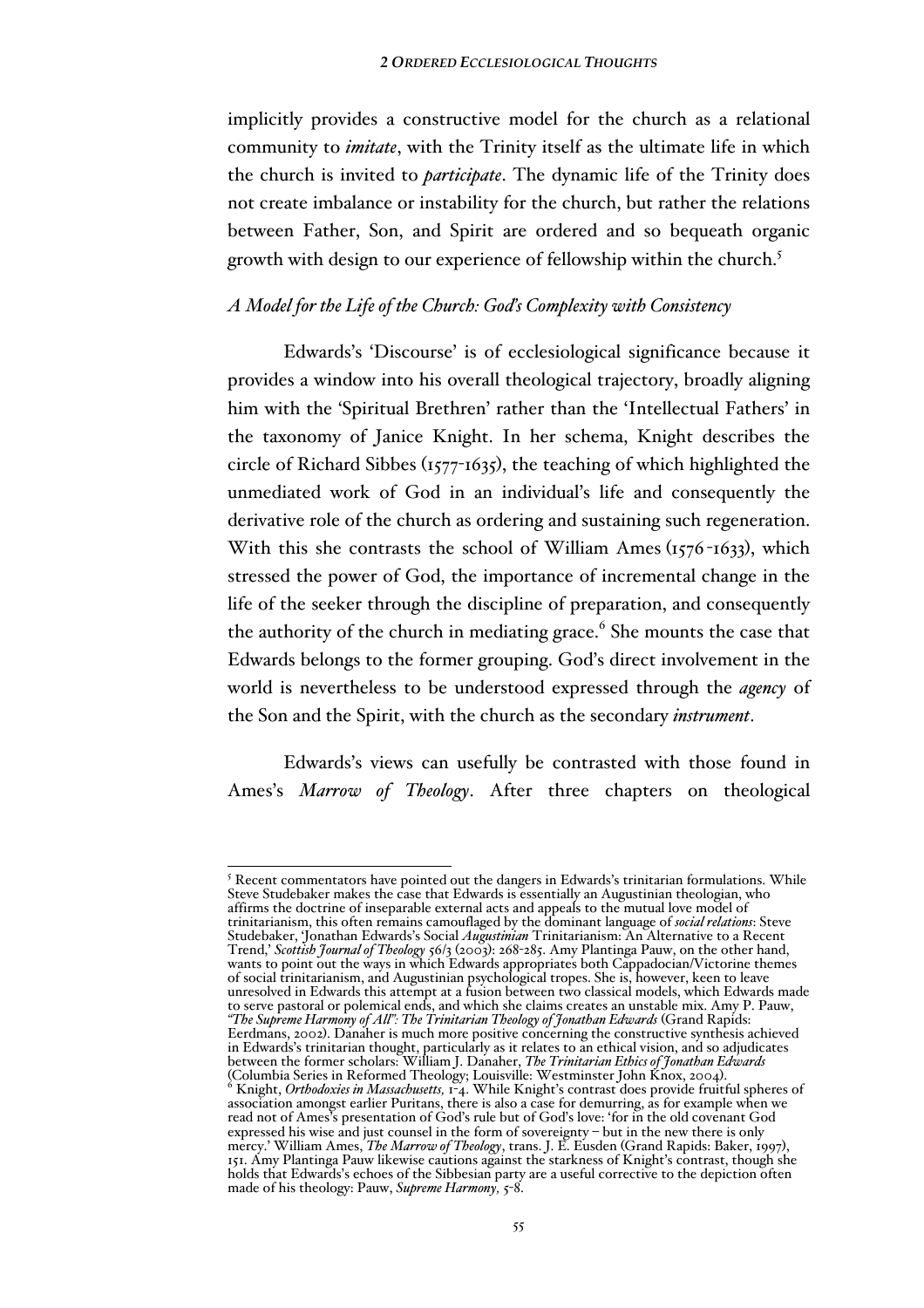prolegomena,<sup>7</sup> Ames begins his reflections on God proper in the fourth chapter entitled 'God and his essence,' in which he stresses the transcendence of God and our incapacity to understand or to describe him.<sup>8</sup> Even with revelation, our comprehension is limited. The distance between us and God necessitates epistemic modesty, such that we must be reserved in any propositions we make concerning him. There is no mention of the triune character of God in this section.

2. God, as he is in himself, cannot be understood by any save himself …

3. As he has revealed himself to us, he is known from the back, so to speak, not from the face … He is seen darkly, not clearly, so far as we and our ways are concerned …

5. … many things are spoken of God according to our own conceiving rather than according to his real nature.<sup>9</sup>

The next section, Ames's brief presentation of the Trinity, appears under the rubric of 'The subsistence of God,' and consists of three and one half pages.10 The language of subsistence is applied to both the singular essence of the Godhead and to the traditional concept of the hypostatic distinction between persons of the Trinity: 'The subsistence, or manner of being [subsistentia] of God is his one essence so far as it has personal properties,' and 'The same essence is common to the three subsistences.<sup>'II</sup> Ames makes use of the traditional Augustinian psychological analogy of understanding and love to highlight God's unity while allowing relations within the Trinity, presenting the Father as '*Deus intelligens,*' the Son as '*Deus intellectus,*' and the Spirit as '*Deus dilectus.*' 12 The next section, 'The Efficiency of God,' describes the power of God at work in the world, and in point number eight lists '[t]he proper order for conceiving these things is, first, to think of God's *posse*, his power; second, his *scire*, knowledge; third, his *velle*, will; and lastly his *efficere potenter*, efficient power.'13 Significantly it is the *power* of God which both begins and ends this description, that is, the expression of God's power is both 'the meaning of that efficiency which pertains to God's essence,' and 'in some ways follows after his knowledge and will.<sup>114</sup> Because Ames is concerned not to divide the Godhead by allowing for 'compositeness or

<sup>-&</sup>lt;br>7  $^7$  These sections reflect the background of Ramist logic, which is characterised by 'dichotomizing' of concepts – subdividing them into pairs, and splitting those pairs into more pairs, and so on – as being the key to epistemological and educational mastery of all realities.' See James I. Packer, 'A Puritan Perspective: Trinitarian Godliness according to John Owen,' in *God the Holy Trinity: Reflections on Christian Faith and Practice* (ed. T. George; Grand Rapids: Baker, 2006), 94.<br><sup>8</sup> It is one of the characteristics of pre-modern or classical philosophy that essence prece

 $\textdegree$  It is one of the characteristics of pre-modern or classical philosophy that essence precedes existence, whereas modern philosophy inverts the assumption. 19 Ames, *Marrow*, 83. 10 The Chapter headed 'The Trinity.'<br>
<sup>9</sup> Ames, *Marrow*, 83.<br>
<sup>10</sup> There is no chapter headed 'The Trinity.'<br>
<sup>11</sup> Ames, *Marrow*, 88.<br>
<sup>12</sup> Ames, *Marrow*, 92.<br>
<sup>13</sup> Ames, *Marrow*, 92.<br>
<sup>14</sup> Ames,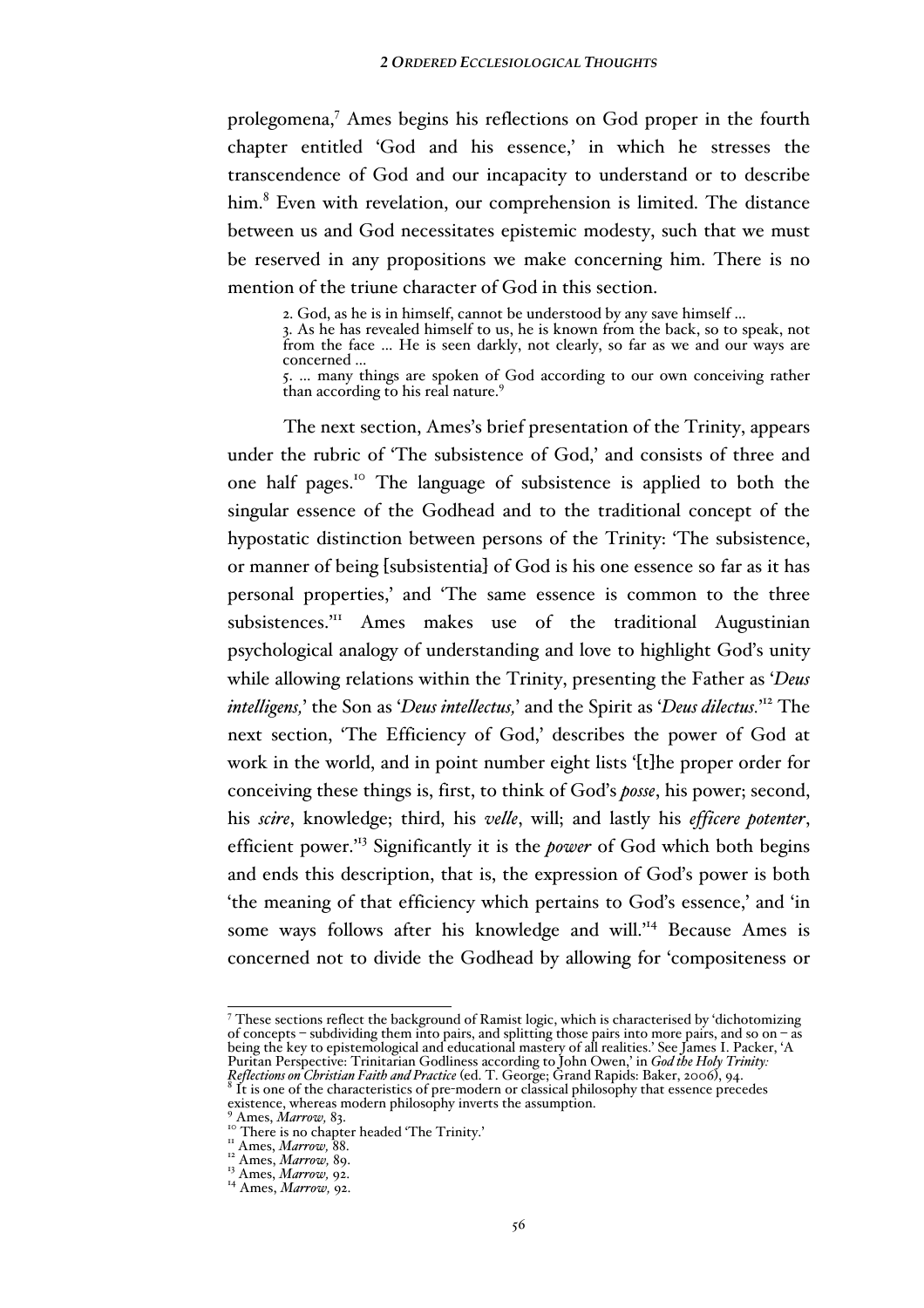mutation of power ... in God's perfectly simple and immutable nature,<sup>15</sup> the Father, Son and Spirit labour together 'inseparably,' though according to their own distinctive 'manner of working."<sup>6</sup> In Ames's chapter seven, called 'The Decree and Counsel of God,' a similar prioritising is listed:

2. The decree of God is his firm decision by which he performs all things through his almighty power according to his counsel ...<br>3. God's constancy, truth and faithfulness appear in his decree.<sup>17</sup>

In each of these examples, the doctrine of the Trinity does not create the structure of the presentation, but rather is accommodated to philosophical theology exemplified in the exercise of God's power in the world. Nor does Christology play a significant role, as Ames is keen to defend the simplicity of the Godhead. God is dependable because God is essentially one.

John Norton (1606 -1663), on the other hand, begins his introduction to *Orthodox Evangelist* (1654) with a description of love as the foundation of Christian ministry and of his whole teaching endeavour:

This Ministerial Spirit rested not only upon that great Doctor of the Gentiles, but also rests, and acts in its measure, in all the Ministers of the Gospel, for the calling, and compleating of the Elect, until we all come to be a perfect man. So as there is not to be found a more vigorous effusion of the Bowels of Jesus, in any of the hearts of the children of men, then [sic] is in the souls of the Ministry: no bowels either of civil, or natural relations exceed theirs: the love of them is wonderful, surpassing the love of Ionathan, that passed the love of women … Hence (I hope) in its measure in this present labor for the truth's sake, for your sake, for the sake of any, that in the Lord shall accept thereof, and for conscience sake.<sup>1</sup>

Like Ames, he names chapter one 'Of the divine essence,' argues for the divine simplicity, and begins with the fundamental accommodation of God to human finitude. He defends the unity of the Godhead, while acknowledging various pluralised names for God in the Bible. Significantly, *unlike* Ames, chapter two of *Orthodox Evangelist* is entitled 'Of the Trinity' and devotes some fifteen pages to this theological theme. Norton includes an explanation of the mutual indwelling of each member of the Trinity,<sup>19</sup> which by contrast Ames has no need to expound because of his assertions of God's simplicity. Norton makes no reference to the

<sup>1.</sup> In the exercise of God's efficiency, the decree of God comes first. This manner of working is the most perfect of all and notably agrees with the divine nature.

<sup>15</sup> Ames, *Marrow,* 91.<br><sup>16</sup> Ames, *Marrow, 93.*<br><sup>17</sup> Ames, *Marrow, 94.*<br><sup>18</sup> John Norton, *The Orthodox Evangelist, or A Treatise Wherein Many Great Evangelical Truths (Not a Few Whereof Are Much Opposed and Eclipsed in this Perillous Hour of the Passion of the Gospel,) Are Briefly Discussed, Cleared, and Confirmed: As a Further Help, for the Begetting, and Establishing of the Faith which is in Jesus. As also the State of the Blessed, Where; Of the Condition of their Souls from the Instant of their Dissolution: And of their Persons after their Resurrection* (London: John Macock, Henry Cripps, Lodowick Lloyd, 1654), 1. <sup>19</sup> Norton, *Orthodox Evangelist*, 31-32.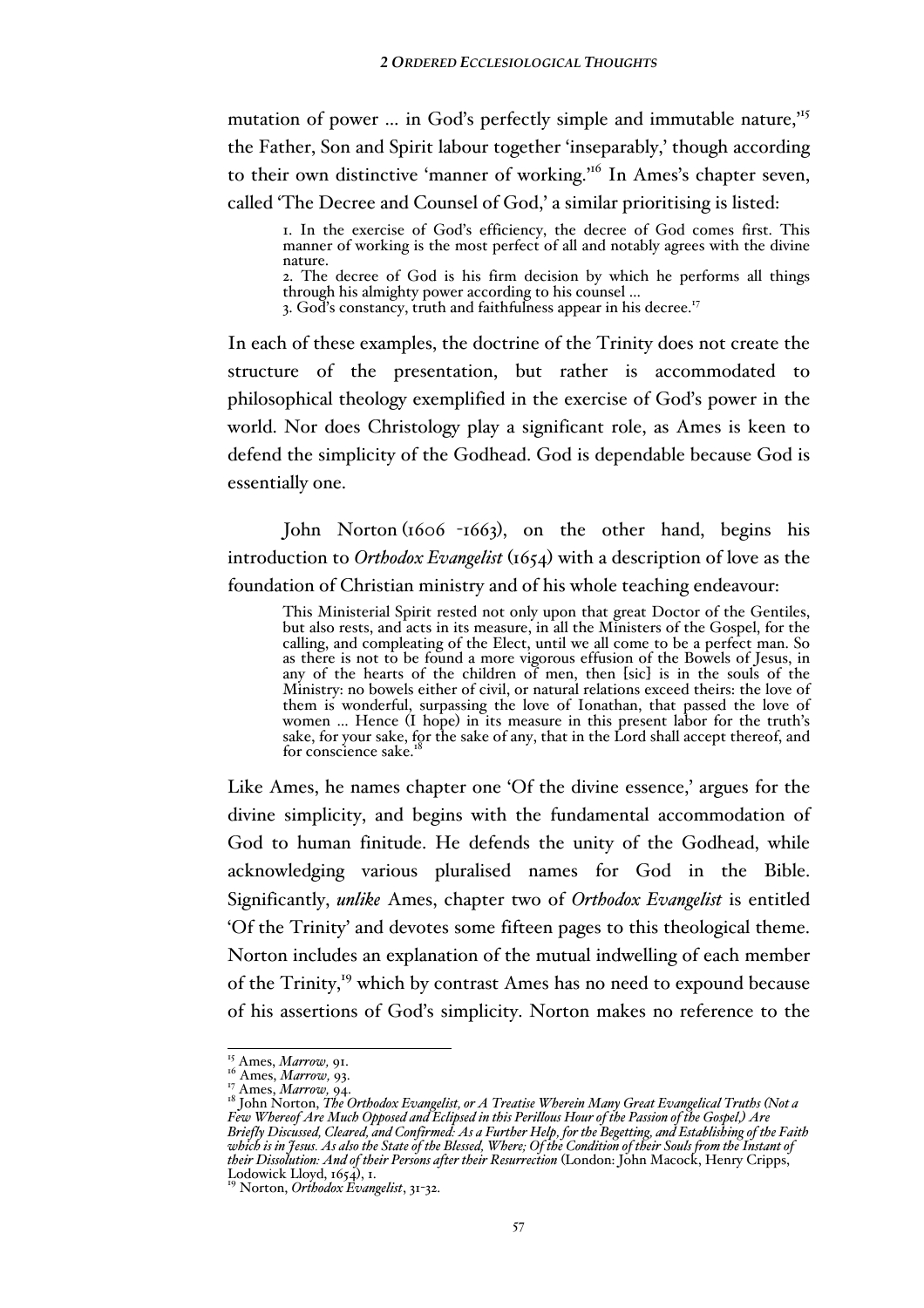legal covenant of redemption<sup>20</sup> (which Ames makes the precondition for the covenant of grace<sup>21</sup>) but instead in chapter two expresses pastoral concern for 'the consolation of believers.'<sup>22</sup> It is significantly *organic* imagery applied to the effulgence of God and an almost *mystical* appreciation of the process of remanation, described rapturously, which helps to mark out Norton as distinct from the Amesian school with its propensity to *forensic* categories:

God is a full fountain, or rather a fountain which is fulnesse it self [sic]; willing to communicate as the sun sends forth its light, a fountain its streams, and the prolifical virtue in plants, inclineth them to fruitfulnesse; and the seminal virtue in living creatures, disposeth them to generation … Goodnesse so descends and cometh from God unto the creature, as that it stops not there, but ascends and returns again unto God … Hence love is said to be both extatical [sic], that is, carrying the lover as it were out of himself unto the loved … Unto that infinite and created sea, whence all created rivers of goodnesse come, thither they return again.<sup>23</sup>

Knight sees in Ames a 'preference for images of domination' and 'the master trope of sovereignty,<sup>24</sup> while in Norton and his school she witnesses 'neoplatonist visions of divine plenitude and effulgence,' and 'the master trope of benevolence.<sup>225</sup> While Ames expresses reserve concerning God's involvement with the created order and human capacity to appropriate God's benefits, Norton is in no sense beholden to such caution. He affirms both the nature of mystery, *and* the value of exploring it:

Though the perfect manner how one person is of another, is incomprehensible, and unutterable in this life, (the perfect knowledge thereof being reserved unto glory) yet so far hath God revealed himself unto us in his word in this life, as that we may and ought to attain unto some distinctness … and not to rest in an implicite [sic] faith, concerning this Mystery of mysteries. $^{26}$ 

We must speak of the Trinity even when such description of the life of the Trinity has the potential to disorder and overwhelm our experience. It is just such a risk that we observe in Edwards as well. Here we find not a spirit of theological caution but rather of trinitarian assertion, and this based on our created likeness to God:

Though the divine nature be vastly different from that of created spirits, yet our souls are made in the image of God: we have understanding and will, idea and love, as God hath, and the difference is only in the perfection of degree and manner.<sup>27</sup>

<sup>&</sup>lt;sup>20</sup> The covenant of redemption is that pretemporal consent of the Father with the Son to effect salvation for human beings, enacted through the temporal covenant of grace. Appeal is made to Psalm 2 or Ephesians 3:14-15 to support such a pact.

Palm 2 of Ephesians 3:14-15 to support such<br>
<sup>21</sup> Ames, *Marrow*, 149.<br>
<sup>22</sup> Norton, *Orthodox Evangelist*, 34.<br>
<sup>23</sup> Norton, *Orthodox Evangelist*, 13.<br>
<sup>24</sup> Knight, *Orthodoxies in Massachusetts*, 75.<br>
<sup>25</sup> Knight, *Orth*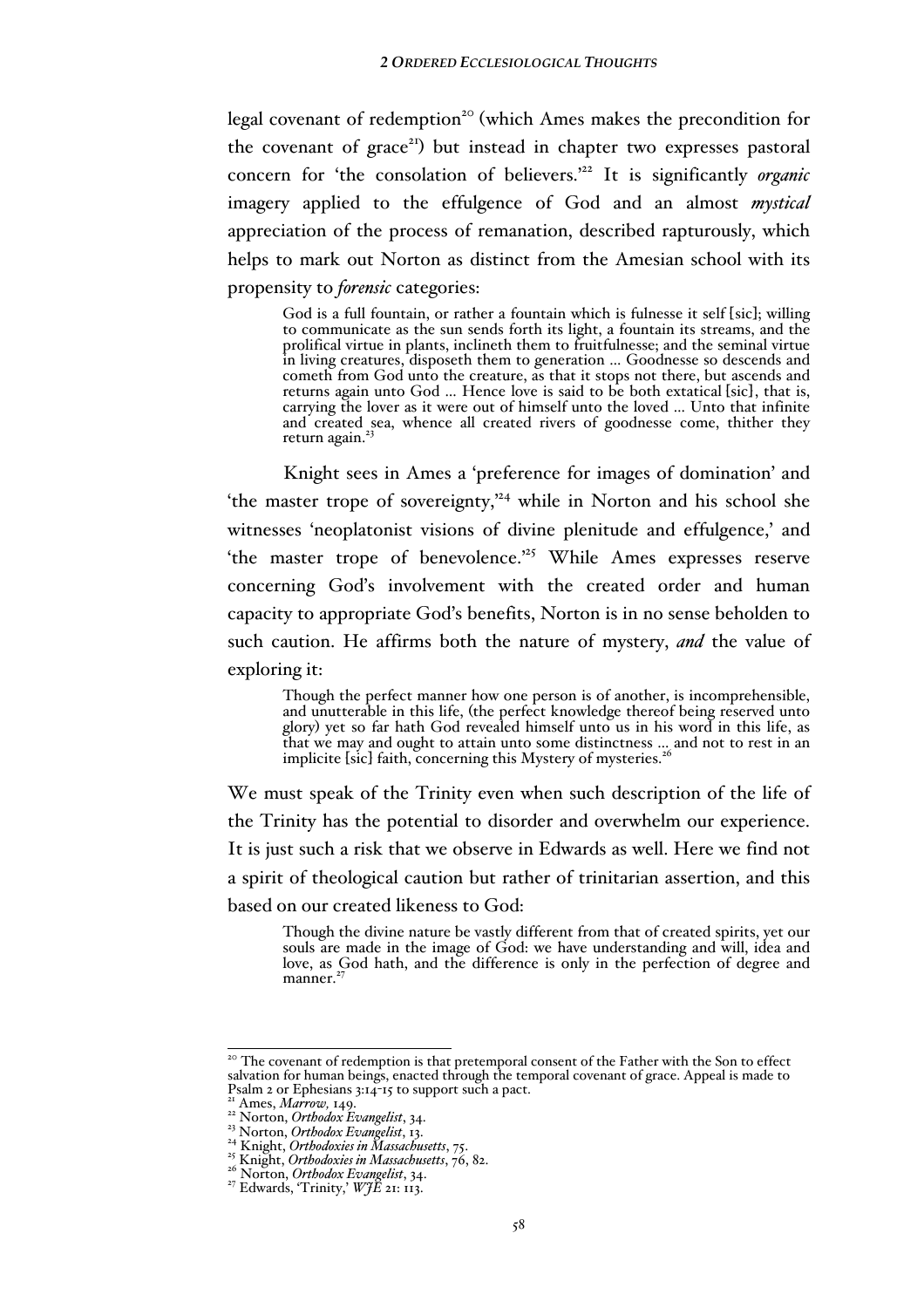It is not that Edwards wants to teach that all mystery is removed, but that, by analogy with nature and on closer inspection, we can be more confident of what we will come to discover:

I humbly apprehend that the things that have been observed increase the number of visible mysteries in the Godhead in no other manner, even as by them we perceive that God has told us much more about it than was before generally observed … And if he views them [natural things] with a microscope, the number of the wonders that he sees will be much increased still. But yet the microscope gives him more of a *true knowledge* concerning them.<sup>2</sup>

Edwards's understanding of the Trinity aligns him with that school which maintains God's approach to this world through promise of consistent access.

### *The Grammar of the Life of the Church: The Persons of the Trinity*

Edwards's presentation of the Trinity in this discourse not only locates him within a broader Puritan ecclesiological trajectory, but provides concrete images and tropes which anchor his doctrine of the church for the life of the people of God. The work of Father, Son and Spirit provides the grammar within which Edwards's doctrine of the church can be viewed.

#### *(i) A bride for Christ*

The security of the church is exemplified in the metaphor of the church being a bride for Christ. While the outpouring of God's life towards the creation in love and grace could be potentially overwhelming,<sup>29</sup> this expansive self-expression nonetheless has shape in the Son, whom Edwards describes as 'the face of God,' or 'the brightness, effulgence or shining forth of God's glory.'30 Christ's luminescence is associated in Edwards's mind with his office as 'the great prophet and teacher of mankind, the light of the world, and the revealer of God to creatures.'31 The potentially disordering elements of effulgence or the destabilising distinction of the persons, such that the Godhead is a 'society' or 'family,' are brought to focus Christologically in the revelation of the Son, despite the dynamism of the image. 32 He is the end for which God created the world and the constrained means by which God's extravagant love is expressed:

<sup>&</sup>lt;sup>28</sup> Edwards, 'Trinity,' *WJE* 21: 139-140. Emphasis mine.<br><sup>29</sup> The use of natural images (for example, God 'communicates himself ... as the emanation of the sun's action, or the emitted beams of the sun') can create visceral reactions. Edwards, 'Trinity,' *WJE* 21: 138.<br><sup>30</sup> Edwards, 'Trinity,' *WJE* 21: 118, 119.<br><sup>31</sup> Edwards, 'Trinity,' *WJE* 21: 120.<br><sup>32</sup> Amy Plantinga Pauw, 'Practical Ecclesiology in John Calvin and Jonathan Edwards,' in *John* 

*Calvin's American Legacy* (ed. Thomas J. Davis; Oxford: University Press, 2010), 95.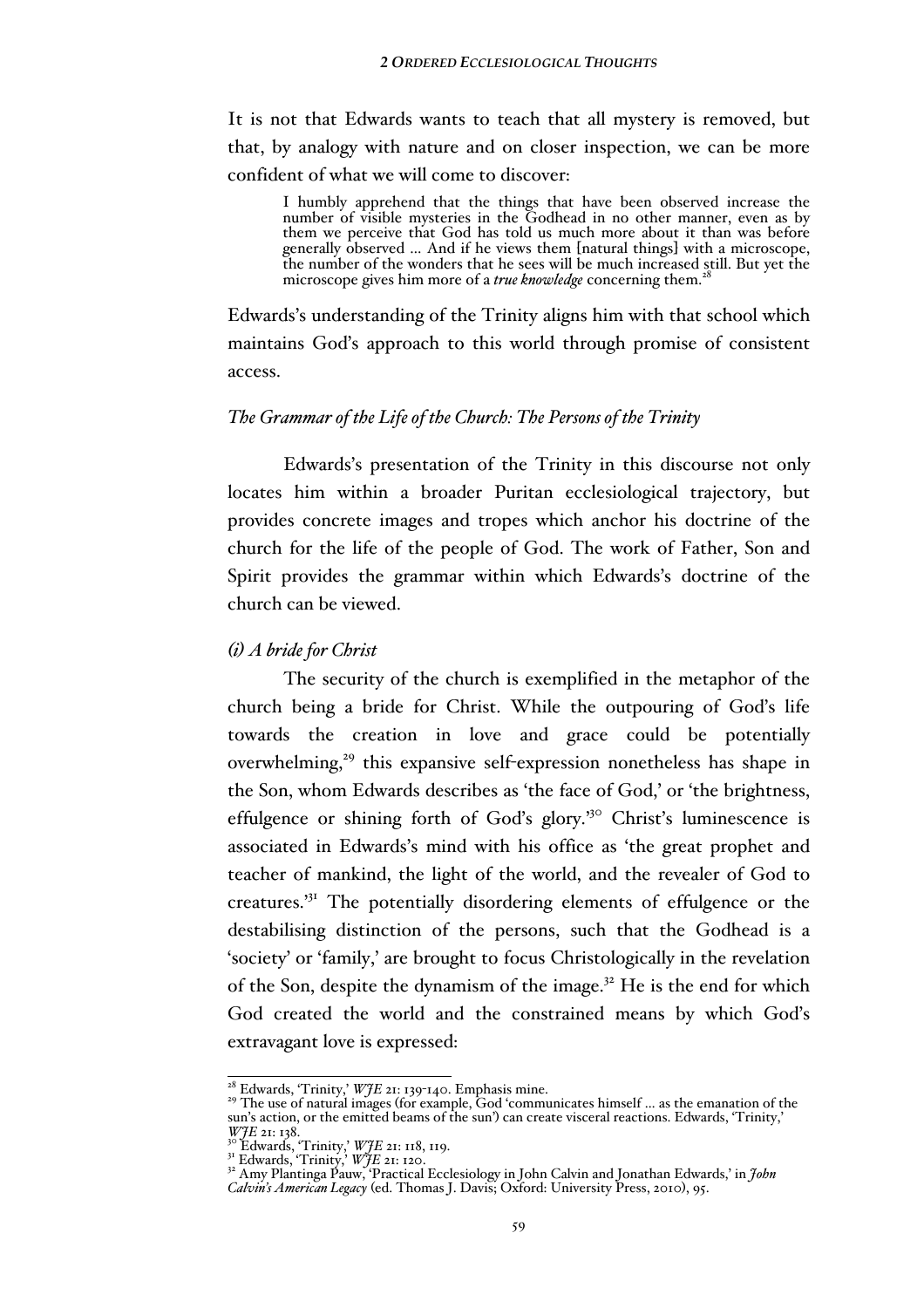Christ is divine wisdom, so that the world is made to gratify divine love as exercised by Christ, or to gratify the love that is in Christ's heart, or to provide a spouse for Christ – those creatures which wisdom chooses for the object of divine love as Christ's elect spouse, and especially those elect creatures that wisdom chiefly pitches upon and makes the end of the rest.<sup>33</sup>

The church therefore is the creation of God to gratify Christ's love, just as Christ's ministry is an agency of God's love for the church and the world. Conversely, God gives the church to Christ as his bride 'so that the mutual joys between this bride and bridegroom are the end of the creation.'34 The church is necessary to the person of Christ. This ought not to be understood, however, as expressing divine dependence on the creation, as the formula here is not the trinitarian language of the Father and the Son, which as a result of Nicene debates maintains a line between the Creator and the creation. Here the functional terminology of 'Christ,' the one anointed for service, allows for economic distance from ontological concerns.<sup>35</sup>

The life of the church is framed by the church's role as the reward to Christ, who is the head of the body and the groom for the bride. This union between Christ and the Church will never be surrendered nor sundered, giving to Christ an eternal distinction amongst the members of the Trinity, and to the church a stake in the life of the Godhead and a Christologically defined future:

He was then invested with a twofold dominion over the world: one vicarious, or as the Father's vicegerent, which shall be resigned at the end of the world; the other as Christ God-man, and head and husband of the church. And in this latter respect he will never resign his dominion, but will reign forever and ever, as is said of the saints in the new Jerusalem, after the end of the world, Rev.  $22:5.$ 

## *(ii) A covenant between the Father and the Son*

A detail pertinent to ecclesiology and connected to Edwards's trinitarian thought, which is adumbrated in the 'Discourse' (though appearing more explicitly later in 'Misc.' 1062), concerns the pre-temporal covenant of redemption between the Father and the Son:

It is evident by the Scripture that there is an eternal covenant between some of the persons of the Trinity about that particular affair of man's redemption; and therefore that some things that appertain to the particular office of each person,

<sup>33</sup> Edwards, 'Trinity,' *WJE* 21: 142.<br><sup>34</sup> Though there is only one reference in the 'Discourse' to the provision of a spouse for Christ, and this being added later than the mid 1730s, he has nevertheless made use of this imagery in an early essay: see Jonathan Edwards, 'Misc.' 271, in *The "Miscellanies" (Entry Nos. a-z, aa-zz, 1-500)* (The Works of Jonathan Edwards 13; ed. T. A. Schafer; New Haven and London: Yale University Press,

<sup>1994), 374.&</sup>lt;br><sup>35</sup> It must furthermore be acknowledged that in the book of Revelation, the language of *groom* or<br>of *Christ* is never used in relation to the bride. Consistently in Revelation, the imagery is derived<br>a stree from the domain of sacrifice, in which the second person of the Trinity is presented as the Lamb. The language of *Christ* is however drawn from Paul's concerns in Ephesians 5. <sup>36</sup> Jonathan Edwards, 'Misc.' 1062, in *The "Miscellenanies" (Entry Nos. 833-1152)* (The Works of

Jonathan Edwards 20; ed. A. P. Pauw; New Haven and London: Yale University Press, 2002), 440.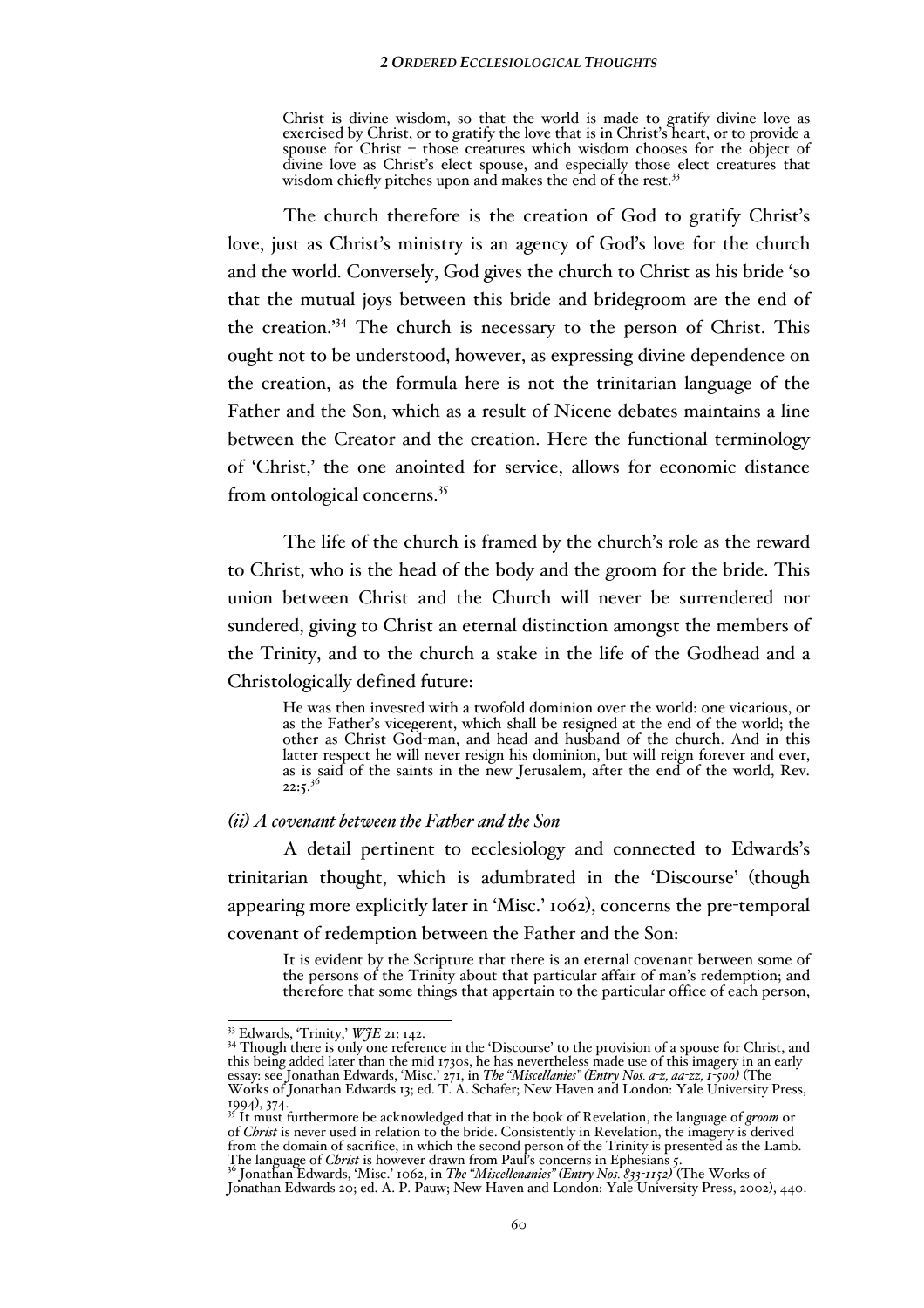and their particular order and manner of acting in this affair, does result from a particular, new agreement, and not merely from the order already fixed in a preceding establishment founded in the nature of things, together with the new determination of redeeming mankind.<sup>37</sup>

In recognition of the traditional weakness of Western thought, and its propensity to stress the oneness of God at the expense of the distinctions with equality of the persons of the Trinity, Edwards expounds the pre-temporal conversing of the Father and the Son, which demonstrates their equality as a result of their willingness to enter into a covenant of redemption with each other for the sake of those to be saved. The covenant of redemption helps Edwards to avoid the danger of subordinationism in the Trinity and so protect the deity of the Son and of the Spirit from the danger of Arianising.<sup>38</sup> Indeed, Edwards goes on to describe not only the covenant of redemption, but also a colloquium or 'council of peace,' possibly with overtones of the frontier, between the Father and the Son which takes place prior to the formal covenant, in which they agree in principle 'concerning the part that some, at least, of the persons are to act in that affair [of redemption].'39 Such dynamism is nevertheless designed, for the outcome of the agreement is regarded by members of the Trinity as 'fit, suitable and beautiful.<sup>'40</sup>

On the other hand, when Edwards highlights the equality of the triune persons by brazenly describing their hypostatic interactions as a 'society of the Trinity,' he must simultaneously assert the ordering and agreed leadership of God the Father, 'who acts as the head.'<sup>41</sup> Using such anthropomorphic language as 'society,' he applies to the Godhead a structure which we would rather expect to encounter in a town or a

<sup>&</sup>lt;sup>37</sup> Edwards, 'Misc.' 1062, *WJE* 20: 432.<br><sup>38</sup> However, because the work of each member of the Trinity is not simply interchangeable, Edwards asserts that there is a 'priority of subsistence' within the life of the Trinity, which 'is more properly called priority than superiority.' Subordination, in his estimation, exists when the language of volition is applied to one member of the Trinity in relation to another: 'For one is not superior to another in excellency; neither is one in any respect dependent on another's *will* for being or well-being. For though one proceeds from another, and so may be said to be in some respect dependent on another, yet it is no dependence of one on *the will of another*. For it is no *voluntary* but a *necessary* proceeding, and therefore infers no proper subjection of one to the will of another.' See Edwards, 'Misc.' 1062, *WJE* 20: 431. another.' See Edwards, 'Misc.' 1062, *WJE* 20: 431.<br><sup>39</sup> Edwards, 'Misc.' 1062, *WJE* 20: 433.<br><sup>40</sup> Edwards, 'Misc.' 1062, *WJE* 20: 431. However, Edwards's later descriptions of relations within

the Godhead appear to leave the Holy Spirit at some level disenfranchised, or at least depersonalised. The Spirit is referred to as Christ's 'treasures,' and later the language of the Augustinian trinitarian model reemerges, in which the Spirit is presented as 'the bond of union between the two covenanting persons,' 'the infinite love of God to himself and to the creature,' the 'moving cause of the whole transaction,' and the 'great good covenanted for.' See Edwards,

<sup>&#</sup>x27;Misc.' 1062, *WJE* 20: 439, 443.<br><sup>41</sup> Edwards, 'Misc.' 1062, *WJE* 20: 433. Emphasis mine. It has been pointed out that such language<br>is not original to Edwards but was used by Petrus van Mastricht, a Dutch Reformed theol whom Edwards read and greatly admired. See Adriaan C. Neele, *The Art of Living to God: A Study of Method and Piety in the Theoretico-Practica Theologia of Petrus van Mastricht (1630-1706)* (Perspectives on Christianity 8:1; Pretoria: Department of Church History, University of Pretoria, 2005), 223, 237. Mastricht takes his cue from the imagery of Psalm 2 and the vocabulary of Ephesians 3:14-15.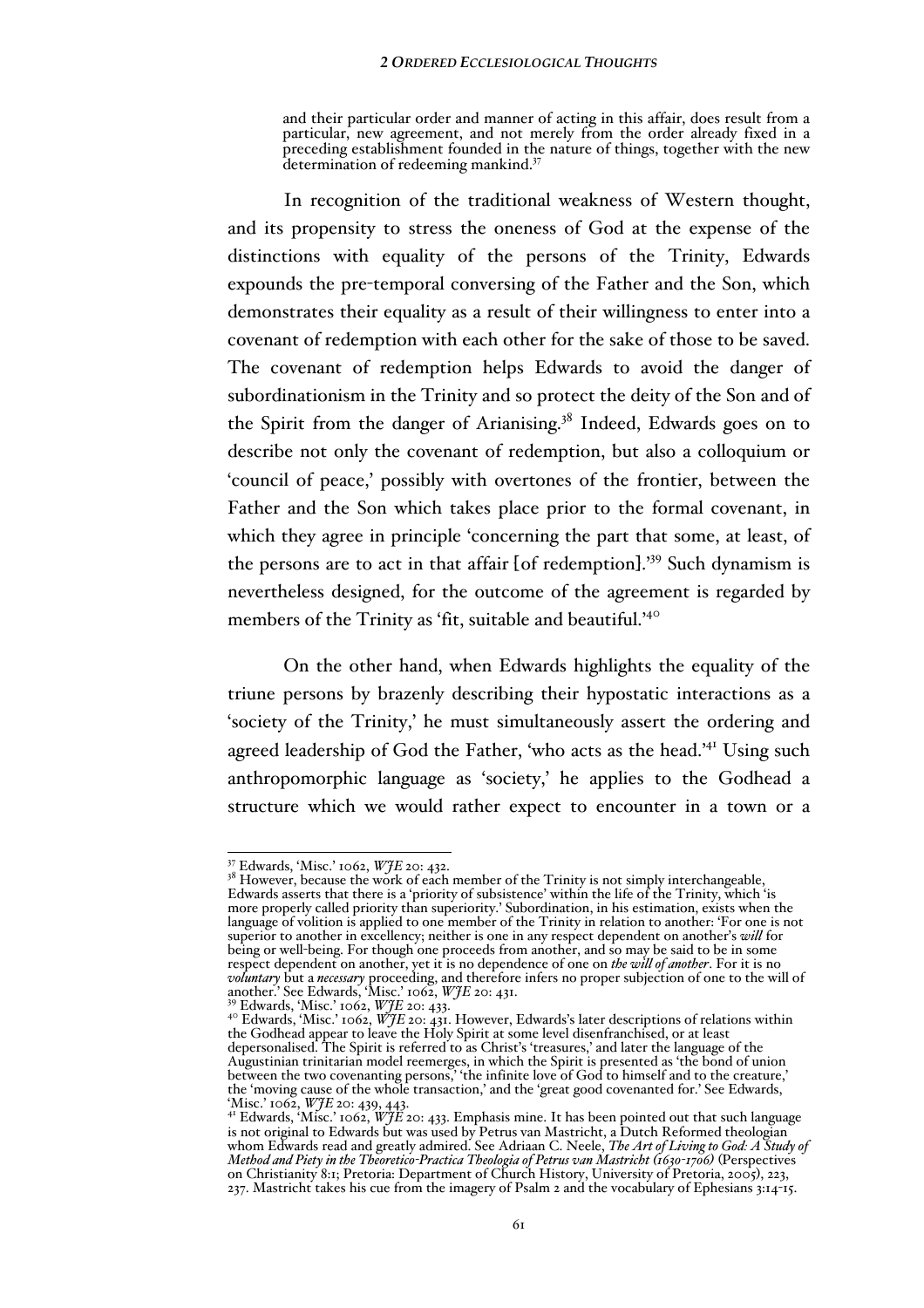church. Appropriating the terminology of covenant functions as a device to bring order to the relationships within the Trinity itself, and removes the fear that God's sovereign work in the world is capricious or arbitrary, or the result of internecine divine squabbling, encouraging those who approach him to expect consistency and compassion. As Christ orders the glory of God *ad extra*, so the covenant between Father and Son orders the glory of God *ad intra*. Christ's work in the world is the means by which the Son brings honour to the Father, in as far as the Son fulfils his part in the economy of God through his work as mediator of the new covenant.42 He concludes:

The Redeemer shall present all that were to be redeemed to the Father in perfect glory, having his work completely finished upon them.<sup>43</sup>

#### *(iii) The Spirit of union*

Spiritual union is at the heart of Edwards's theological project.<sup>44</sup> The Spirit defines the unity that exists between Christ and the church, 'for the Spirit is the bond of union and that by which Christ is in his saints and the Father in him.<sup>'45</sup> While language of the covenant usefully orders eternity with time, and God with humankind, it is in the end the *Spirit* and not *covenant* who mediates grace to believers, and so the covenant must not be interposed between Christ and the church. Most fundamentally, individuals participate in the Spirit who makes possible our common life:

It is a confirmation that the Holy Ghost is God's love and delight, because the saints' communion with God consists in their partaking of the Holy Ghost. The communion of saints is twofold: 'tis their communion with God, and communion with each other … In this also eminently consists our communion with the saints, that we drink into the same Spirit: this is the common excellency and joy and happiness in which they are all united.<sup>46</sup>

Even when the Spirit is given to us without restraint, he comes to us chiefly as an overflow from Christ, for the

oil that is poured on the head of the church runs down to the members of his body and to the skirts of his garment.<sup>47</sup>

Despite this disclaimer, covenant is used by Edwards to relate vital piety and the benefits of salvation which accrue to the individual believer, albeit with Christological mediation. He defends this connection, when for example he writes that '[t]he covenant was made with Christ, and in

 $^{42}$  It is important to note that Edwards does not use the language of the economy of God

exclusively to refer to the acts of God performed *ad extra* for the salvation of the elect. In his usage, *economy* speaks more generally of the ways in which God both determines and carries out his purposes.<br><sup>43</sup> Edwards, 'Misc.' 1062, WJE 20: 434.

<sup>&</sup>lt;sup>44</sup> Danaher, *Trinitarian Ethics*, 255.<br>
<sup>45</sup> Edwards, 'Trinity,' *WJE* 21: 144.<br>
<sup>46</sup> Edwards, 'Trinity,' *WJE* 21: 129, 130.<br>
<sup>47</sup> Edwards, 'Trinity,' *WJE* 21: 136.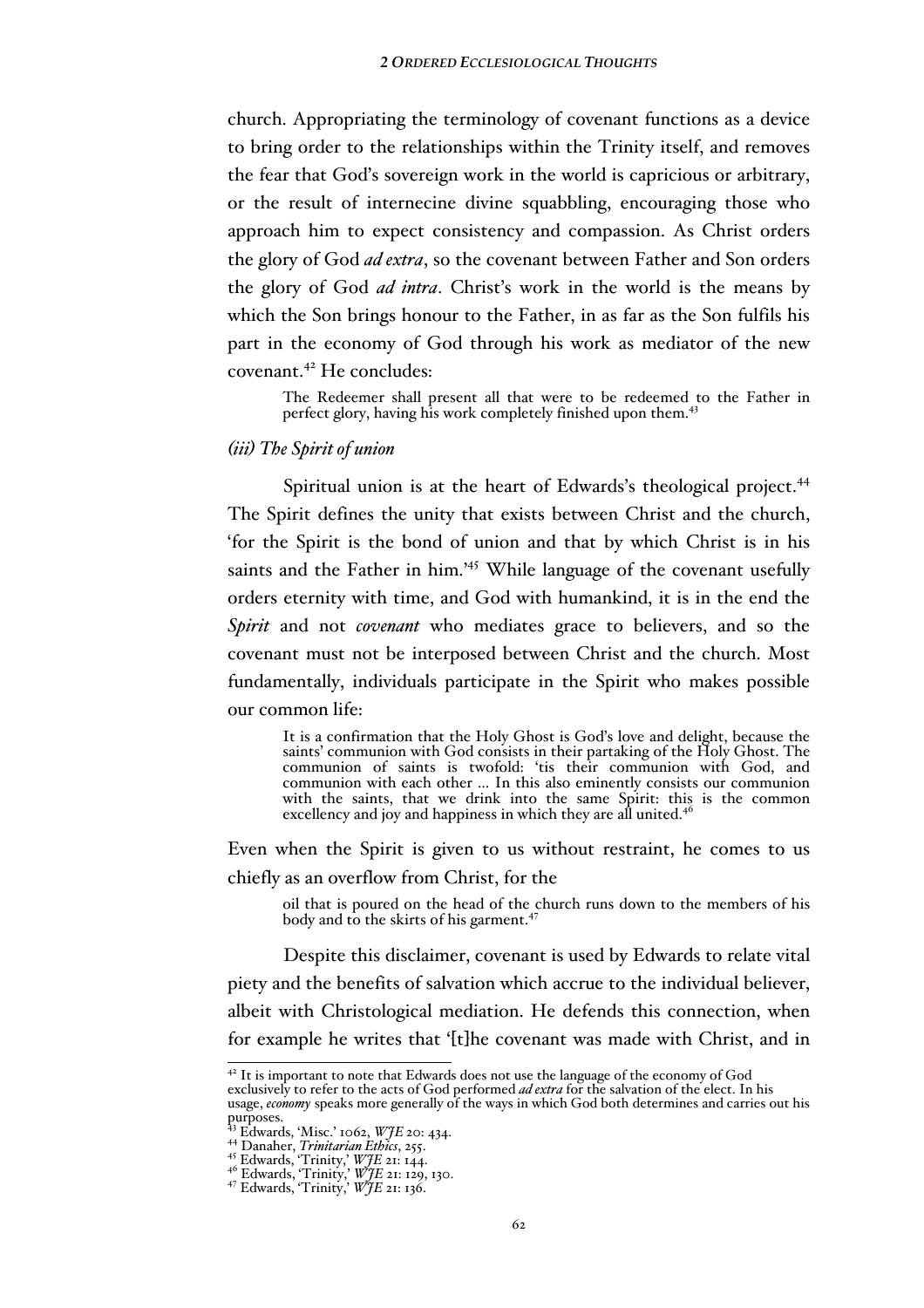him with his mystical body,' or 'that [covenant] that is made to men is a free offer; that which is commonly called the covenant of grace is only Christ's open and free offer of life, whereby he holds it out in his hand to sinners and offers it without any condition.<sup>48</sup> Notionally a distinction between covenants may be entertained, but Edwards is at pains to maintain the substantial unity of the purposes of God, *expressed* through covenant, but *enjoyed* through union with Christ:

Christ and his church are one in law; that is, they are one in respect of the covenant. By Christ's performing the condition of the covenant, the condition is as if it were performed by them. If you divide Christ and the church in covenant, and say that one covenant is made with one and another with the other, you make them two in law … Whereas, if we would leave off distinguishing the covenant of grace and the covenant of redemption, we should leave all these matters plain and unperplexed. $^{49}$ 

Similarly, the heuristic value of distinguishing covenants may support our understanding of order within the economy of God, but its usefulness is limited if the distinction between covenants is pressed too far. Edwards wants to eschew the implicit danger of making human faith a condition to receiving the covenant of grace, apart from the covenant God made with Christ to fulfil the covenant on our behalf, which is offered to us without condition:

But, ye'll say, they explain themselves and say [ that] though faith is the condition of salvation, yet they are not saved because of it as a work, but only a condition. But to this I say, I cannot think of any intelligible meaning of the word "work" in divinity, but something to be done as a condition … Talking thus, whether it be truly or falsely, is doubtless the foundation of Arminianism and neonomianism, and tends very much to make men value themselves for their own righteousness. *But it seems to me, all this confusion arises from the wrong distinction men make between the covenant of grace and the covenant of redemption*. distinction men make between the covenant of grace and the covenant of redemption.<sup>50</sup>

A modification to the definition of personhood which is traditional in the Western church gives further integrity to Edwards's desire to reaffirm the nature of spiritual union as foundational to the church's life. As Danaher suggests, for Edwards a person is not 'an individual substance of a rational nature,' but rather 'a dynamic state of relationality in the self-consciousness, which is modelled after God's own triune personhood.'51 Such a psychological model provides Edwards with the framework to describe human moral life as a participation in the life

<sup>48</sup> Jonathan Edwards, 'Misc.' 2, in *The "Miscellanies" (Entry Nos. a-z, aa-zz, 1-500)* (The Works of Jonathan Edwards 13; ed. T. A. Schafer; New Haven and London: Yale University Press, 1994),

Jonations<br>
198-199.<br>
<sup>49</sup> Edwards, 'Misc.' 2, *WHE* 13: 199.<br>
<sup>50</sup> Edwards, 'Misc.' 2, *WHE* 13: 197-198. Emphasis mine. Edwards would go on to qualify this<br>
language, arguing that it is indeed possible to describe faith a simultaneously deny that faith is a cause of salvation. See Sang Hyun Lee, 'Grace and Justification by Faith Alone,' in *The Princeton Companion to Jonathan Edwards* (ed. S. H. Lee; Princeton and Oxford: Princeton University Press, 2005), 145. <sup>51</sup> Danaher, *Trinitarian Ethics*, 7.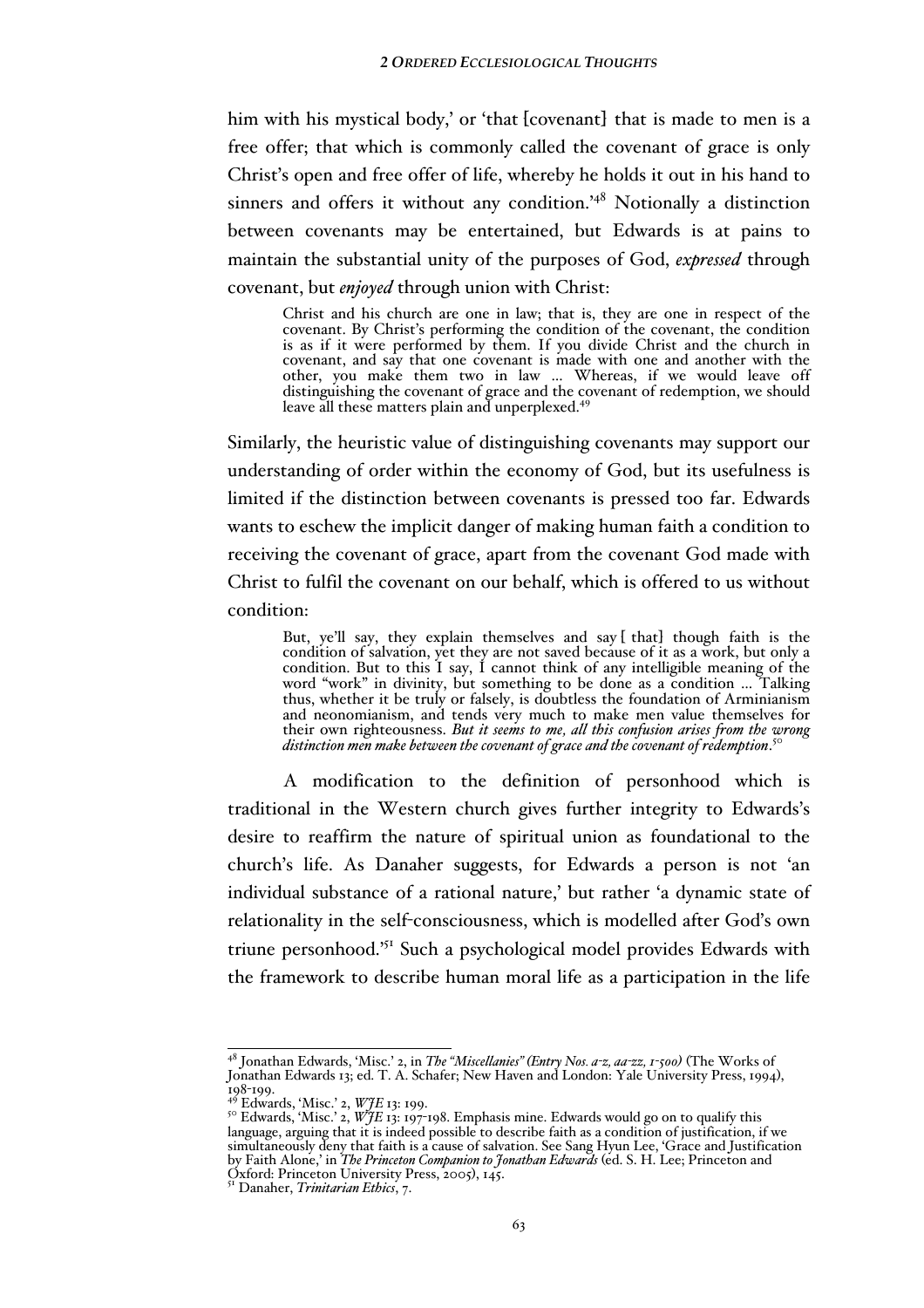of God through the Spirit, known as *divinisation* or *theosis*, supported by the social model's description of the Godhead's interpersonal love.<sup>52</sup>

The church is in spiritual union with Christ as the body to the head. Though members of that body receive Christ severally, the body of Christ as a metaphor for the church orders the diverse expressions of grace and gifts into a unitary whole. Covenant language in these texts is applied primarily to Christ as head over the church, and only secondarily to 'Christ mystical.'53 The Spirit brings grace to individual lives, and thereby derivatively forms a community. The church appears as a corporate instrument to give expression to the prior work of God in individuals' lives and, as we shall see, to order the work of grace for glory. Cherry summarises such a progression:

Covenant theology was most valuable to Edwards for a description of the nature of the saints' relation to God in faith, and his church-covenant principles were ramifications of this primary use of the theology.<sup>54</sup>

The covenant between the *individual* and the *church*, though ultimately a foreground issue in later debates surrounding qualifications for full membership and Edwards's dismissal, are essentially secondary in Edwards's thinking. It is the Christian's *participation in Christ through the Spirit*, for which the covenant language of redemption and of grace is chiefly a defensive epithet, and a strategy warning against crude theories of divine absorption.

### *The Trinity as Defence against the Implosion of the Church*

Edwards has attempted to retool the fundamental doctrine of the Trinity to make it more robust in debates of the eighteenth century which would otherwise discredit it as superstitious remnants of earlier philosophical platforms. In so doing, Edwards bears intellectual arms against those labelled 'Arminians,' an amorphous group which highlighted not only the positive role humans can perform in achieving salvation, but also the liberal notion that individuals are the indivisible unit of society.<sup>55</sup> A complex web of theological (Arminianising), philosophical (liberalising), and political (individualising) trends conflate to become an enemy in Edwards's apologias. The Arminian foe is in the end an ecclesiological

<sup>&</sup>lt;del>52</del><br>53 Danaher, *Trinitarian Ethics*, 6-7.<br>53 Edwards, 'Misc.' 1062, *WJE* 20: 442.<br><sup>54</sup> Conrad Cherry, *The Theology of Jonathan Edwards: A Reappraisal* (Bloomington: Indiana

University Press, 1990), 109. Cherry makes significant efforts here to demonstrate the importance

of covenant imagery to Edwards, given Perry Miller's claims against just such a position.<br><sup>55</sup> Henry F. May, *The Enlightenment in America* (New York: Oxford University Press, 1976), 14.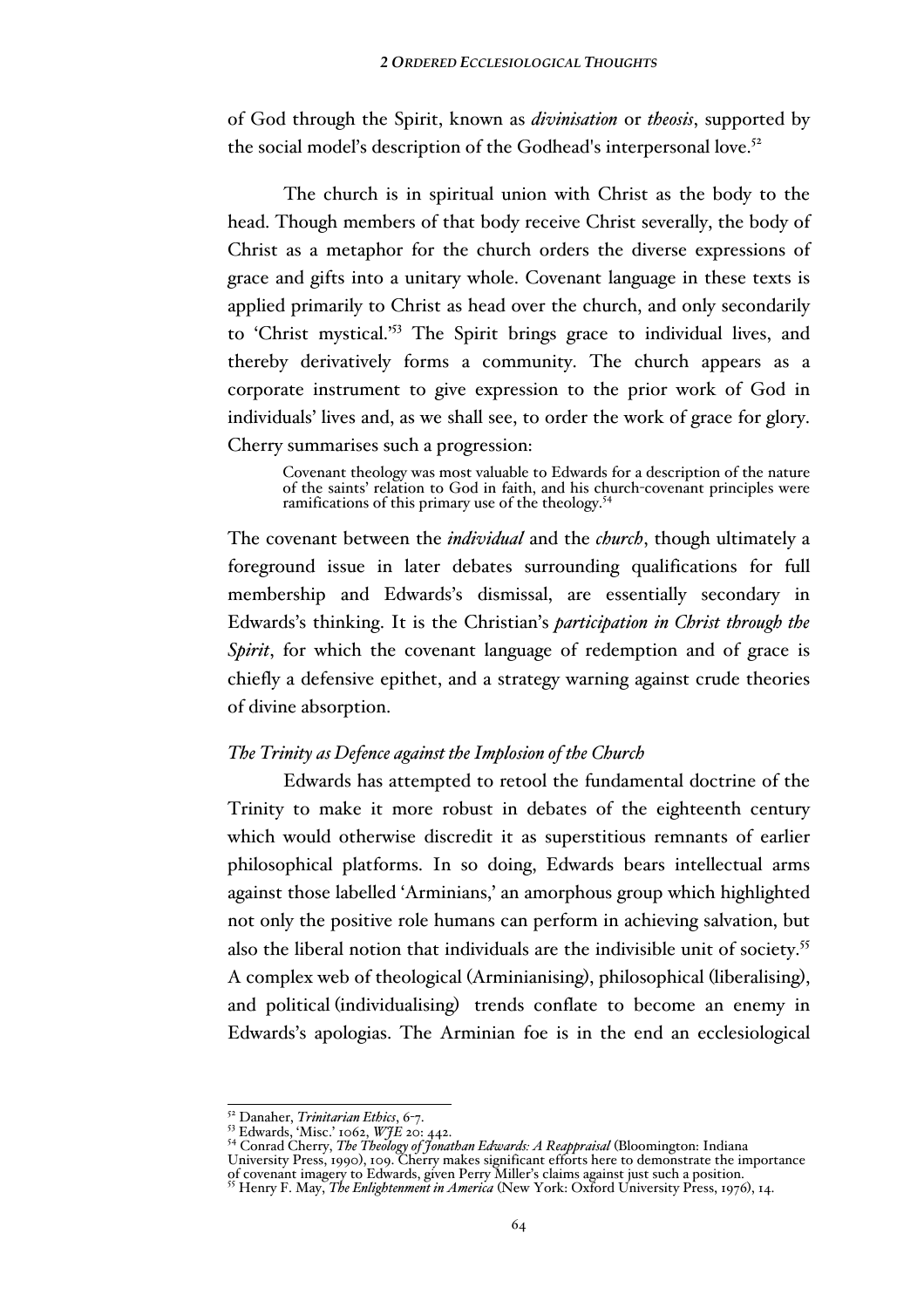foe, who asserts that the ultimate locus of authority is the individual believer, in contrast to the body of Christ. As Jenson asserts:

But what, univocally, was "Arminianism"? It was Protestantism without the Reformation. It was the assimilation of Protestant protest against spiritual bondage to Enlightenment protest against religious authority … "Arminianism" was "Protestant principle" mustered not on behalf of threatened "catholic substance" but rather for the further mitigation of its offensive promises and demands.

Liberalism's refusal to regard communities as primary historical agencies, and its need to keep God out of the action, are closely linked phenomena.<sup>56</sup>

Edwards's doctrine of the Trinity provides positive ecclesiological definition to counteract such philosophical pressures. The very Spirit who unites Father to Son, who equals the cost of redemption and purchases life for believers, is the one who brings individuals under the authority of the Father and who knits together those believers as a spouse for the Son. The outcome of emphasis on the sociality of the Godhead is not only to provide individuals with access to this triune life through the indwelling Spirit, but also to present the church with the opportunity of defining itself in relation to this triunity and of modelling itself to some degree on the triune life. Though not explicitly argued in the 'Discourse,' such trinitarianism is outlined as necessarily exercising ecclesiological shape in the mind of Krister Sairsingh:

Since the love which binds the Trinity together is the same love which binds the church to the Son and the saints to each other, we can rightly conclude that the structure of relationship which constitutes the glory of God or God's internal fullness is the same structure which constitutes the reality of the church … The re-presentation of the societal and relational structure of God's trinitarian life in the community of the saints, is, in a manner of speaking, the visibility of God in the world.<sup>57</sup>

Trinitarianism keeps corporate and therefore ecclesiological expectations alive. The divine glory *ad intra* and *ad extra*, expressed in the Son and through the Spirit, is a model of order and not of confusion, appealing to philosophical rigour and not superstition, visible in God's work in the church. Edwards's conflation of the themes of the immanent and the economic Trinity, which becomes a 'hallmark of Edwards's theology,"<sup>8</sup> serves our understanding of his ecclesiology well. His dynamic and ordered conception of Trinitarian relations has its echo in the dynamic yet ordered life of the church in the world.

<sup>56</sup> Robert W. Jenson, *America's Theologian: A Recommendation of Jonathan Edwards* (New

York/Oxford: Oxford University Press, 1988), 54-55, 100.<br><sup>57</sup> Krister Sairsingh, Jonathan Edwards and the Idea of Divine Glory: His Foundational

Trinitarianism and its Ecclesial Import (Unpublished doctoral dissertation; Cambridge: Harvard University, 1986), 208-209. <sup>58</sup> Lee, 'Editor's Introduction,' *WJE* 21: 31.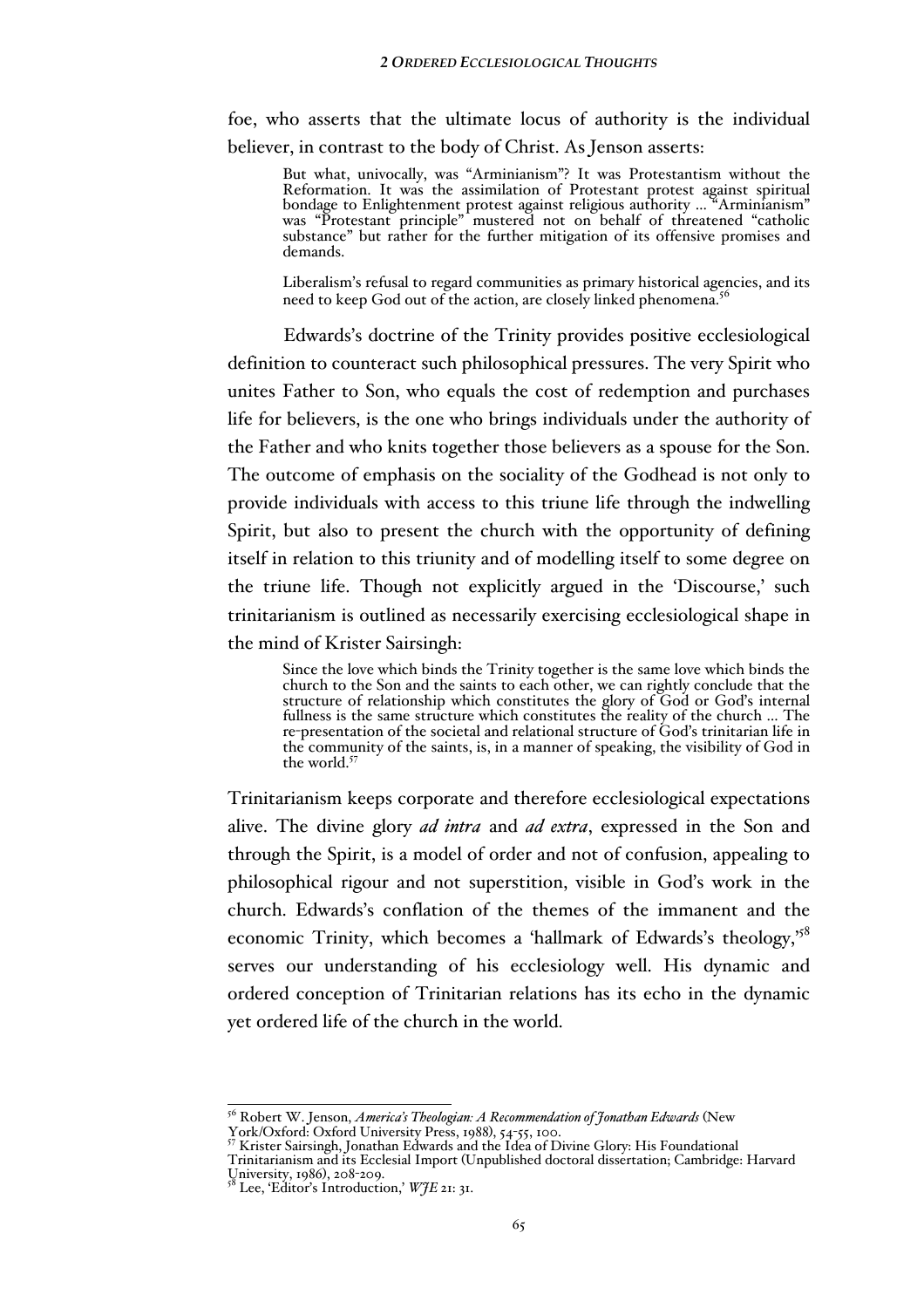### 3.1 THE REVIVED CHURCH AND *THE FAITHFUL NARRATIVE*

*Our public assemblies were then beautiful: the congregation was alive in God's service, everyone earnestly intent on the public worship.* (*WJE* 4: 151)

Edwards's assumption of leadership in Northampton in 1729 coincided with unprecedented economic and social challenges in Western Massachusetts, which involved changes to traditional family structure, the sufficiency of local production and desire for manufactured goods from elsewhere, and radical ruptures in received authority.<sup>I</sup> Traditional models of vital piety therefore appeared to many as a retardant against expeditious social transformation. More immediately, Edwards also had to provide confidence to those in the church that his leadership would perpetuate the emphases of his vaunted predecessor. Revivals, known locally as 'harvests,' had been a visible feature of Stoddard's long ministry, an expectation of which the grandson inherited along with the pulpit, font and table. Edwards was to be responsible for the church in vastly different circumstances.

Revivals, expected yet surprising, reshaped the social order in unforeseen ways as they generated further instability in already labile times. Indeed, for Edwards to write publicly in the mid to late 1730s about those revivals of 1734-1735 parallels the experiment conducted on Schrödinger's cat: the observation itself changes the very phenomenon observed. Edwards's letter of May 30, 1735 to Benjamin Coleman in Boston relating events in Northampton, and its subsequent publication with greater detail and length in London in 1737 under the title *The Faithful Narrative*, shapes as much as describes the expressions of revival, whether intentionally or not.<sup>2</sup> This tract gives us some of Edwards's first written thoughts on the nature of a revived church, which begins to draw together theological themes and ecclesiological concerns which had confronted him in the formative years of the 1720s. He must now decide

<sup>1</sup> Catherine A. Brekus, 'Children of Wrath, Children of Grace: Jonathan Edwards and the Puritan Culture of Child Rearing,' in *The Child in Christian Thought* (ed. M. J. Bunge; Grand Rapids:

Eerdmans, 2001), 306.<br><sup>2</sup> See Jonathan Edwards, 'Unpublished Letter of May 30, 1735,' in *The Great Awakening* (The Works of Jonathan Edwards 4; ed. C. C. Goen; New Haven and London: Yale University Press, 1972). The historiography of the Great Awakening has been addressed recently by Thomas Kidd, who argues persuasively that rather than being an interpretative fiction, the events of the mid to late eighteenth century in North America contain sufficient commonalities even without the branding of Whitefield and his unifying peregrinations. See Thomas S. Kidd, *The Great Awakening: The Roots*<br>*of Evangelical Christianity in Colonial America* (New Haven and London: Yale University Press, 2007), especially xviii-xix. A summary of recent debate is found in Bruce Hindmarsh, 'The Great Awakening Revisited,' *Evangelical Studies Bulletin* 68 (2008): 1-5. These views are contrasted with Frank Lambert, *Inventing the "Great Awakening"* (Princeton: Princeton University Press, 1999), and Jon Butler, 'Enthusiasm Described and Decried: The Great Awakening as Interpretative Fiction,' *Journal of American history* 69/2 (1982): 305-325.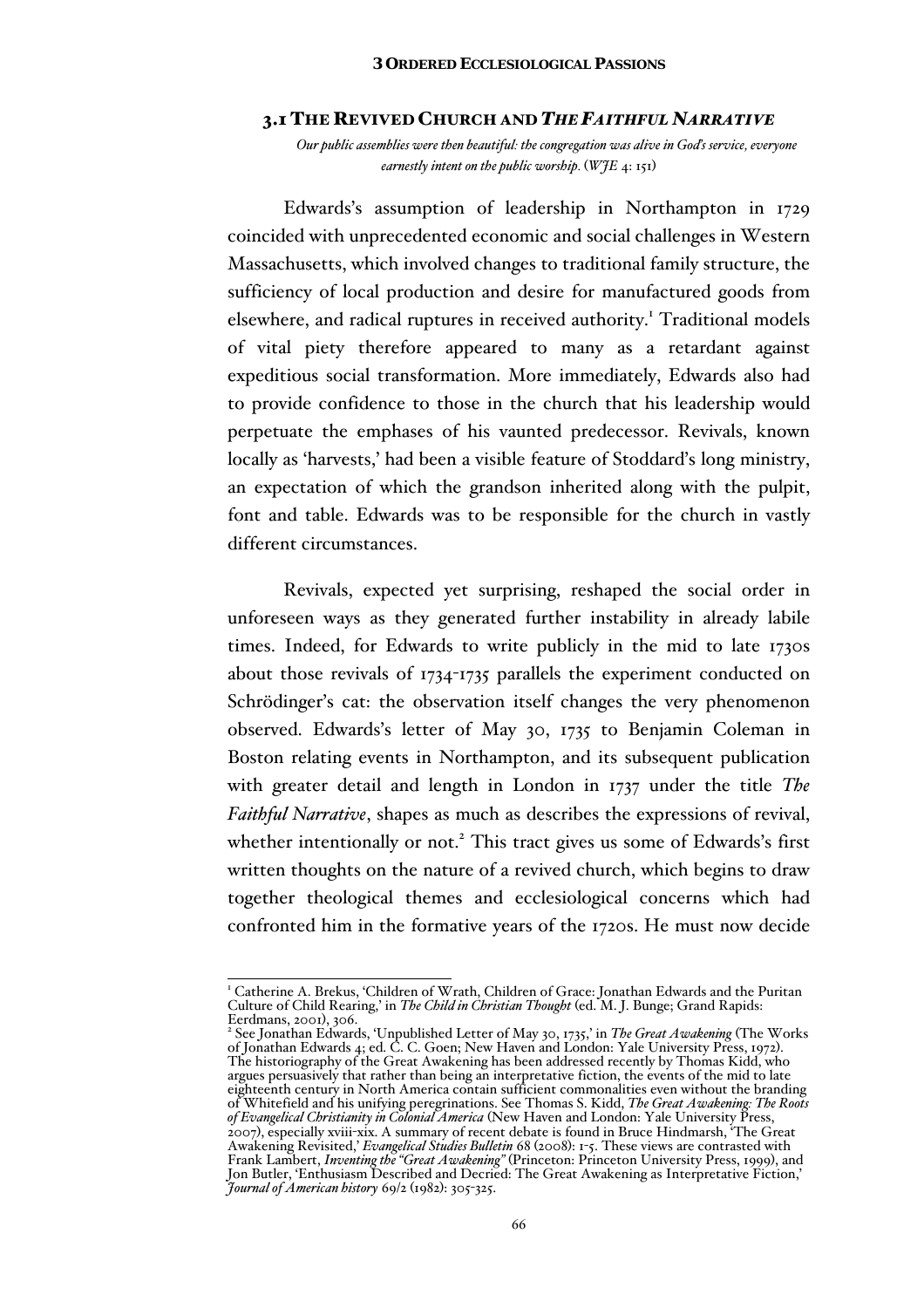whether his revised model of church life is sufficiently robust to bear the weight of revivalist corporate renewal.

*The Faithful Narrative* is essentially a defence of the events of the period of revival in Northampton from 1733 to 1735. It begins with the spiritual state of the town, proceeding then to an outline of the 'surprising work of God' or the nature of the awakening within that compressed period in the Connecticut River Valley, followed by an appraisal of the variety of conversions in Northampton itself, concluding with two notable case studies and some final observations. Though presented as a *narrative,*<sup>3</sup> what is unexpected is that perhaps one third of the account is given over to more intentional theological interaction with the nature of preparation for conversion in the appraisal section. Edwards seeks as his goal not merely to provide encouragement to those readers outside of Northampton to pray and work for revival. He essentially seeks to make a theological case for his understanding of conversion, itself a locus of debate in New England. He takes this opportunity to submit to public scrutiny his arguments against the threats of Arminianism and Antinomianism, which stress respectively either the merits of preparationism or the value of unmediated experience of God. This work is certainly occasional, but it is not thereby accidentally theological or responsive only to the events portrayed. Edwards's constructive ecclesiology is located in the importance attached to divine freedom, local authority, and international concern, which revival in the church magnifies. How contingent the church is, given new perspectives and pressures, is the question facing Edwards.

### *Revival as an Antidote to Arminian Challenges*

The Rand and Breck affairs were the focus of much energy and grief in Massachusetts in the early to mid 1730s. William Rand (1700 - 1779) and Robert Breck (1713 -1784) were both Harvard graduates, whose apparently heterodox opinions had won them notoriety in Hampshire county, the former for instigating in Sunderland 'the great noise which was in this part of the country about Arminianism,<sup>4</sup> and the latter for the

 $\frac{1}{3}$  The title of the piece was not of Edwards's choice, but rather was assigned by his English editors, Isaac Watts and John Guyse, with whom Edwards had several editorial disagreements. See Clarence C. Goen, 'Editor's Introduction,' in *The Great Awakening* (The Works of Jonathan Edwards 4; ed. C. C. Goen; New Haven and London: Yale University Press, 1972), 37, 42. <sup>4</sup> Edwards, 'Faithful Narrative,' *WJE* 4: 148. Goen points out (Goen, 'Editor's Introduction,' *WJE*

<sup>4: 9, 17</sup>-18) the false conclusion of Goodwin that the 'great noise' referred to the Breck rather than the Rand affair; in Goen's estimation the Breck affair post-dated the writing of the 'Faithful Narrative.' See Goen, 'Editor's Introduction,' 7-8, and Gerald J. Goodwin, 'The Myth of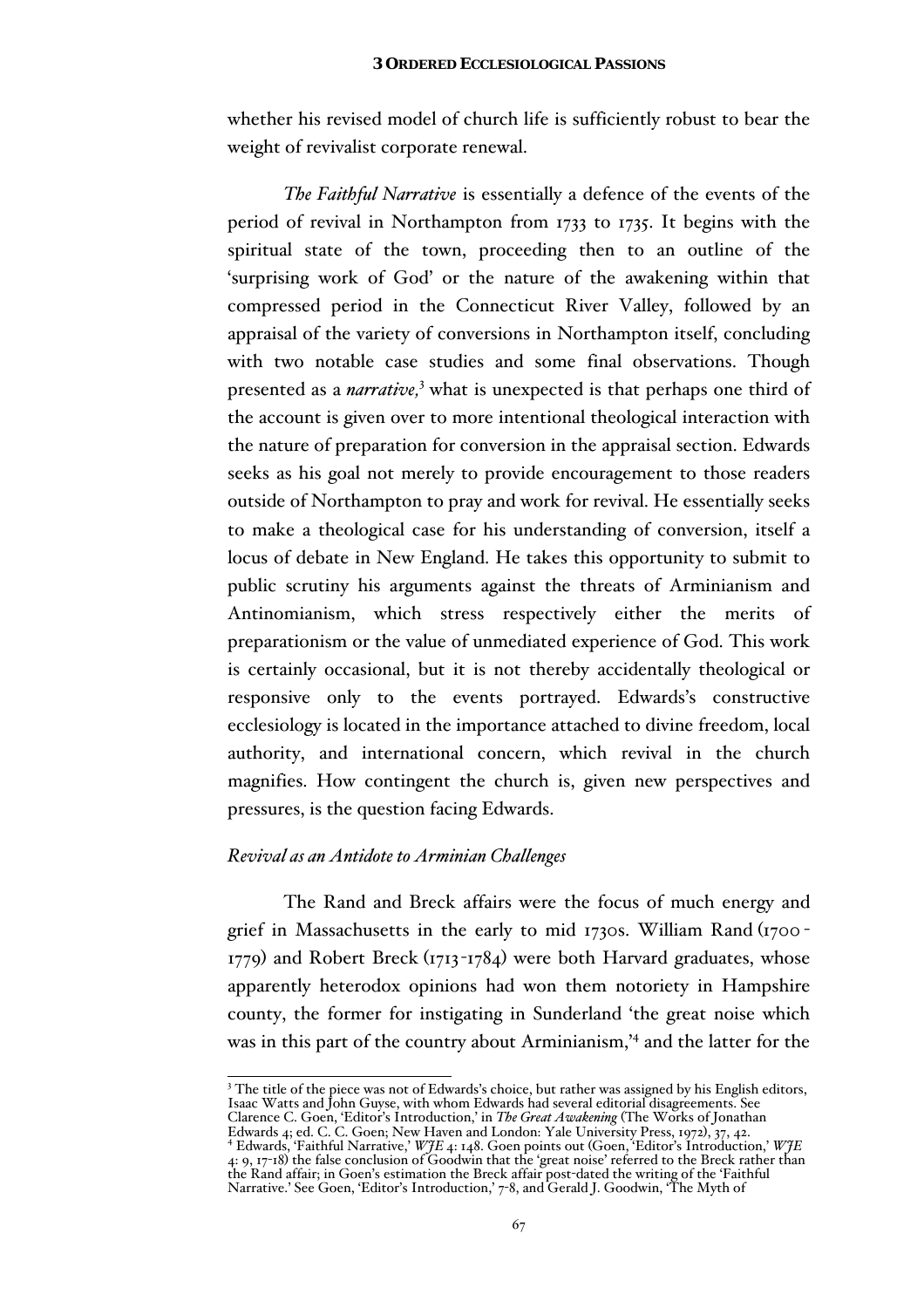'late lamentable Springfield contention.<sup>5</sup> Breck was to have accepted a ministerial settlement in Springfield, though his Arminian beliefs divided the congregation and caused unrest amongst local clergy before his eventual ordination on January 26, 1736. Though these cases may appear to be minor irritants rather than substantial causes, for Edwards they were quickly connected to the incident in Yale in 1722 when leading Congregationalists defected to Anglicanism, and reflected a broader change of mood, in which

for at least half a century the whole basis of church life in New England had been shifting imperceptibly to human effort and moral striving, so that quite unawares many orthodox ministers were encouraging a subtle form of salvation by works. Indeed, this is what "Arminianism" meant in mid-eighteenth-century New England: it had less to do with Jacobus Arminius (1560-1609), the Dutch theologian from whom it took its name, than with a mood of rising confidence in man's ability to gain some purchase of the divine favor by human endeavor.<sup>6</sup>

Breck's ordination, upheld on appeal to the Massachusetts General Assembly, not only represented local threats to the traditional *theological* order, it also flagged for Edwards and those of his ministerial association the rights of the congregation being affirmed at the expense of the learned opinion of the clergy. The label 'Arminian' implied a threat to the *ecclesiastical* order as well.<sup>7</sup>

The question remains in what ways the Connecticut River revival of 1733-1735, and the description of it in the *Faithful Narrative*, maintain a stand against Arminian threats of the same period. To make this case, it must be shown that in Edwards's writing, these revivals are attested by explanation and examples of conversion, which allow for no human contribution to salvation, and which do not disintegrate into disorderly enthusiasm and opposition to the means of grace. Indeed, in the 'Preface to the First Edition,' the editors make clear that 'such blessed instances of the success of the Gospel' are attached to traditional doctrine 'without stretching towards the Antinomians on the one side, or the Arminians on the other.<sup>8</sup> An outline of the preparationist debate in which Edwards finds himself can determine whether covenant terminology implicitly imports works righteousness into salvation. We are fundamentally asking questions of the ways in which God's grace works within the natural order, without breaching the created givenness of the church.

1

<sup>&</sup>quot;Arminian-Calvinism" in Eighteenth-Century New England,' *New England Quarterly 41*/2 (1968):<br>213-237, especially 221.<br><sup>5</sup> Edwards, 'Faithful Narrative,' *WJE 4*: 145.<br><sup>6</sup> Goen, 'Editor's Introduction,' *WJE 4*: 10.<br>7 Will

*the Surprising Work of God,*' *Tennessee Studies in Literature* 18 (1973): 79-89. <sup>8</sup> Edwards, 'Faithful Narrative,' *WJE* 4: 132.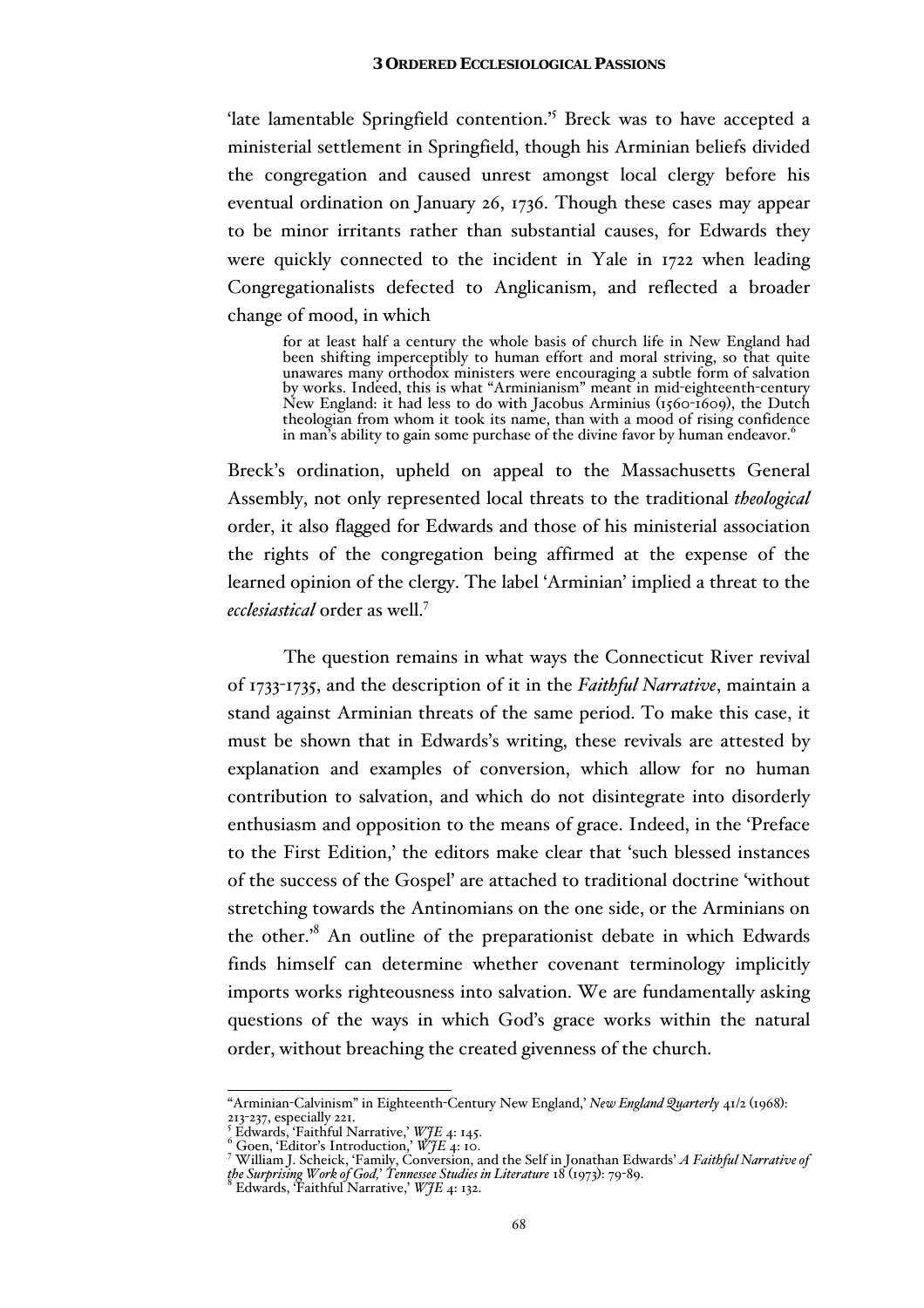Edwards distances himself from the preparationist stream of Puritan piety by acknowledging the variety of ways in which human appropriation of grace occurs. 'Legal awakening,' or the individual's recognition of one's true status before God, can come quickly or slowly, but in either case ought not to be confused with the experience of salvation itself:

I therefore proceed to give an account of the manner of persons being wrought upon: and here there is a vast variety, perhaps as manifold as the subjects of the operation; but yet in many things there is a great analogy in all. Persons are first awakened with a sense of their miserable condition by nature, the danger they are in of perishing eternally … Some are more suddenly seized with convictions … Others have awakenings that come upon them more gradually … Others that, before this wonderful time, had been something religious and concerned for their salvation, have been awakened in a new manner, and made sensible that their slack and dull way of seeking was never like to attain their purpose … These awakenings when they have first seized on persons have had two effects: one was, they have brought them immediately to quit their sinful practices … And the other effect was, that it put them on earnest application to the means of salvation.<sup>9</sup>

While Edwards does of course allow for a human experience of movement towards God, he is at pains to make clear that God is free to exercise his power to redeem without applying one method in particular. One ought to be modest in one's description of Christian beginnings in Edwards's estimation:

God has of late abundantly shown, that he don't need to wait to have men convinced by long and often repeated fruitless trials; for in multitudes of instances he has made a shorter work of it … There have been some who have not had great terrors, but have had a very quick work. Some of those that han't had so deep a conviction of these things before their conversion have, it may be, much more of it afterwards. God has appeared far from limiting himself to any certain method in his proceedings with sinners under legal convictions. In some instances it seems easy for our reasoning powers to discern the methods of divine wisdom, in his dealings with the soul under awakenings; in others his footsteps can't be traced, and his ways are past finding out: and some that are less distinctly wrought upon, in what is preparatory to grace, appear no less eminent in gracious experience afterwards. There is in nothing a greater difference, in different persons, than with respect to the time of their being under trouble.<sup>10</sup>

Interestingly, such 'legal convictions' are not consistently attached to exposure to the law, but might well result from comparison with the assurance of others, the inability of strong pious affections to subdue anxieties, or through an apprehension of personal helplessness.<sup>11</sup>

Similarly, the moment of conversion itself might be experienced through a variety of categories: as a sudden 'glorious brightness' or the gradual 'dawning of the day,' through the Spirit bringing 'Scripture to the mind,' being persuaded of the 'truth of the Gospel in general' or 'some

<sup>&</sup>lt;sup>9</sup> Edwards, 'Faithful Narrative,' *WJE* 4: 160-161.<br><sup>10</sup> Edwards, 'Faithful Narrative,' *WJE* 4: 166-167.<br><sup>11</sup> Edwards, 'Faithful Narrative,' *WJE* 4: 160, 164, 170.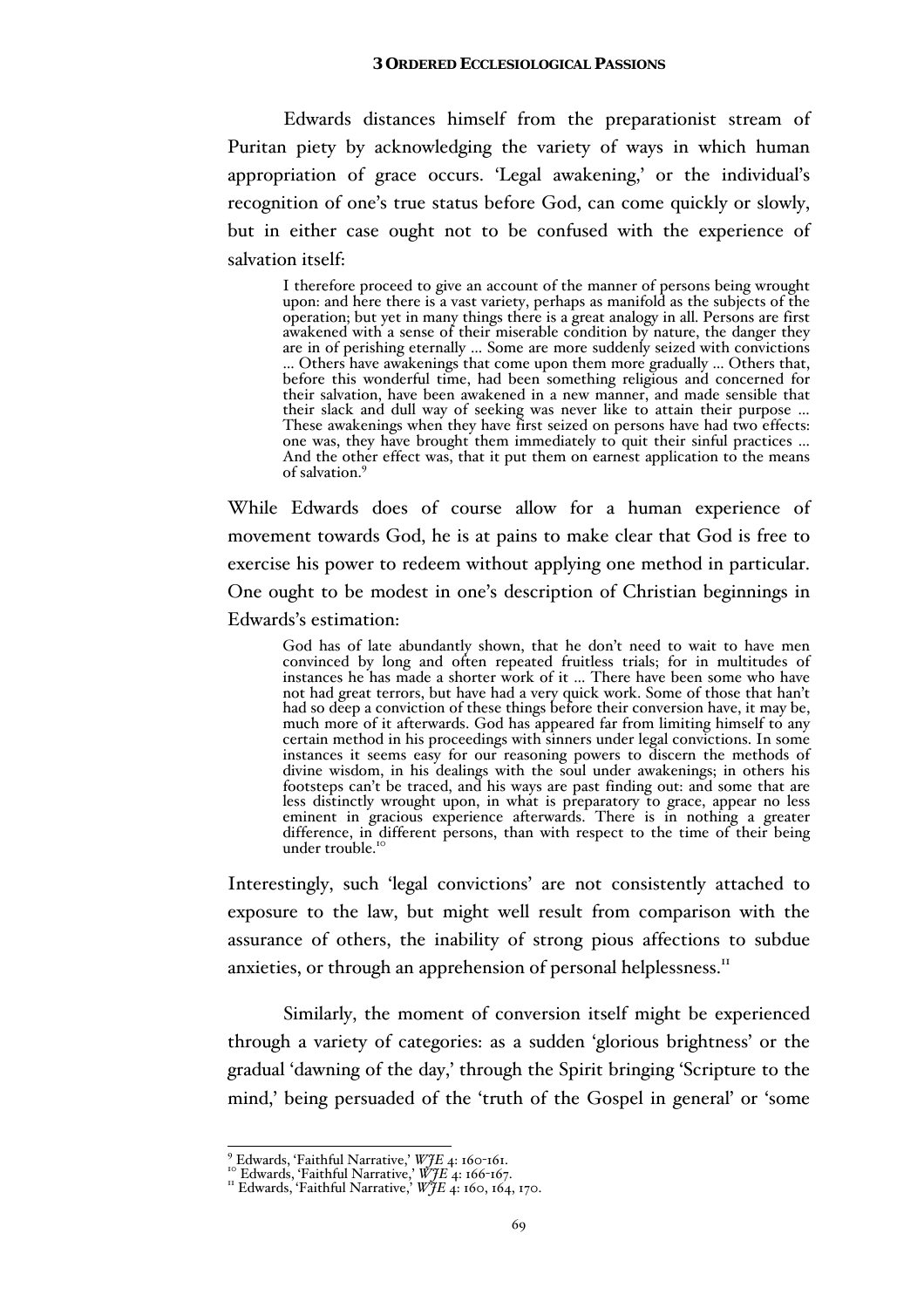particular great doctrine of the Gospel."<sup>2</sup> Edwards wants to protect those who are of tender conscience, who by comparison with others or through preparationist teaching, deny themselves a genuine experience of grace:

There is an endless variety in the particular manner and circumstances in which persons are wrought upon, and an opportunity of seeing so much of such a work of God will shew that God is further from confining himself to certain steps, and a particular method, in his work on souls, than it may be some do imagine. I believe it has occasioned some good people amongst us, that were before too ready to make their own experiences a rule to others, to be less censorious and more extended in their charity.<sup>13</sup>

Edwards recognises the departure from the majority opinion that such a view represents, and this coming from a person relatively inexperienced in the ministry. He therefore validates his present ministry by association with the ministry and harvests of Stoddard:

I am sensible the practice [of judging experiences of grace] would have been safer in the hands of one of a riper judgment and greater experience; but yet there has seemed to be an absolute necessity of it on the forementioned accounts … The work that has now been wrought on souls is evidently the same that was wrought in my venerable predecessor's days; as I have had abundant opportunity to know, having been in the ministry here two years with him, and so conversed with a considerable number that my grandfather thought to be savingly converted in that time ... And I know no one of them, that in the least doubts of its being the same spirit and the same work.<sup>14</sup>

Edwards appears to sit loose to a commitment to a rigorous theological description of Christian beginnings, which had been characteristic of his Puritan predecessors. What gives assurance is not the ability to discern the first stirrings of grace in human experience ( though this might be possible), but rather the outworking of grace in practical piety:

By the "sense of the heart" he meant the ability to promote and cherish grace, not the ability to discern its first invasion in the soul. Thus religious sorrow and brokeness [sic] of heart were not, in his mind, preliminary steps to conversion but distinguishing marks in the character of a Saint. Where the earliest Puritan divines had looked to "conversion" as the beginning of "hope," as the start of a process leading toward possible assurance of election, Edwards saw conversion as one of the many "signs" of election. In brief, he distinguished between the nature of true piety and the process whereby that piety is revealed.<sup>15</sup>

Edwards does not advocate the abolition of the language of preparation, and he does not deny God's freedom to use human psychology, experiences or circumstances to achieve his own salvific ends. However, he is in this way presenting a picture of God, in which God is free to take 'the work into his own hands,' and thereby acknowledges that 'there was as much done in a day or two as at ordinary times.'16 God's grace might use natural processes more gradually to redeem individuals, but there is also a case to support God's more decisive intervention.

<sup>&</sup>lt;sup>12</sup> Edwards, 'Faithful Narrative,' *WJE 4*: 177-179.<br><sup>13</sup> Edwards, 'Faithful Narrative,' *WJE 4*: 185.<br><sup>14</sup> Edwards, 'Faithful Narrative,' *WJE 4*: 176, 190.<br><sup>15</sup> Norman Pettit, *The Heart Prepared: Grace and Conversion i* 

Middletown: Wesleyan University Press, 1989), 210. <sup>16</sup> Edwards, 'Faithful Narrative,' *WJE* 4: 159.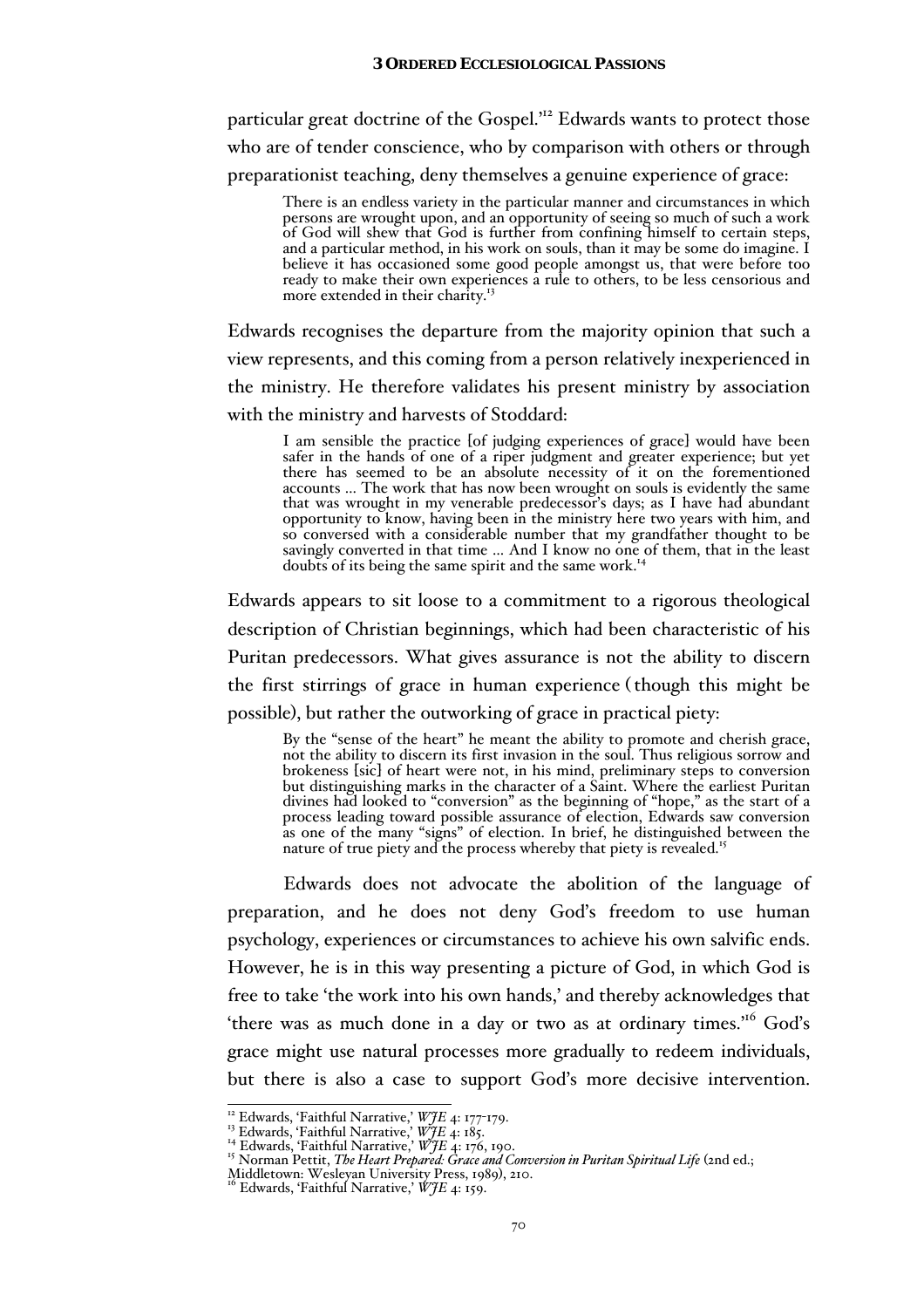Edwards's mediating position is significant, especially since he does not use the language of *covenant* in this work to express such a view. Essentially, he pushes back the notion of conversion to include those stages which formerly had been viewed as preparatory, and in so doing gives less room for any notion of human contribution to salvation.<sup>17</sup>

# *Revival as the reordering of social relationships*

The process of revival had a significant impact on the social world of the eighteenth century English colonies of North America. In New England, the role of families, settled ministerial authority, the ministry of women, and the place of children and youth were all impacted by this new work of God, as *A Faithful Narrative* relates. Edwards's account describes the reordering of social relationships in ways which both affirm and challenge his own status quo as God's clerical representative.

A new approach to youth ministry was the impetus for the 1733-35 revival in Northampton. It had been a constant expectation of Puritan family life that parents had the responsibility to inculcate Christian faith in their children, both through private instruction and through public lessons in a school or church. Education to instruct the mind as much as to constrain the soul were means of grace eagerly adopted by Puritan divines.<sup>18</sup> Common assumptions about the covenant of grace, under which the children of Puritans were in some sense privileged, provided the categories in which family, society and church could be coordinated.19 It was confronting therefore for Edwards to acknowledge a decline in this traditional order, which had been underway for some years. Edwards describes the degeneracy he faced after Stoddard's death:

[I]t seemed to be a time of extraordinary dullness in religion: licentiousness for some years greatly prevailed among the youth of the town; they were many of them very much addicted to night-walking, and frequenting the tavern, and lewd practices, wherein some, by their example exceedingly corrupted others. It was their manner very frequently to get together in conventions of both sexes, for mirth and jollity, which they called frolics; and they would often spend the greater part of the night in them, without regard to any order in the families they belonged to: and indeed family government did too much fail in the town.<sup>20</sup>

Though the family was understood as the commonwealth writ small, the pressures it faced in an increasingly dynamic economic setting impacted

<sup>17</sup> Scheick, 'Family, Conversion and Self,' 85. <sup>18</sup> Edmund S. Morgan, *The Puritan Family: Religion and Domestic Relations in Seventeenth-Century New England* (New, revised and enlarged ed.; New York: Harper & Row, 1966), 87-95.<br><sup>19</sup> Scheick, 'Family, Conversion and Self,' 80.<br><sup>20</sup> Edwards, 'Faithful Narrative,' *WJE* 4: 146.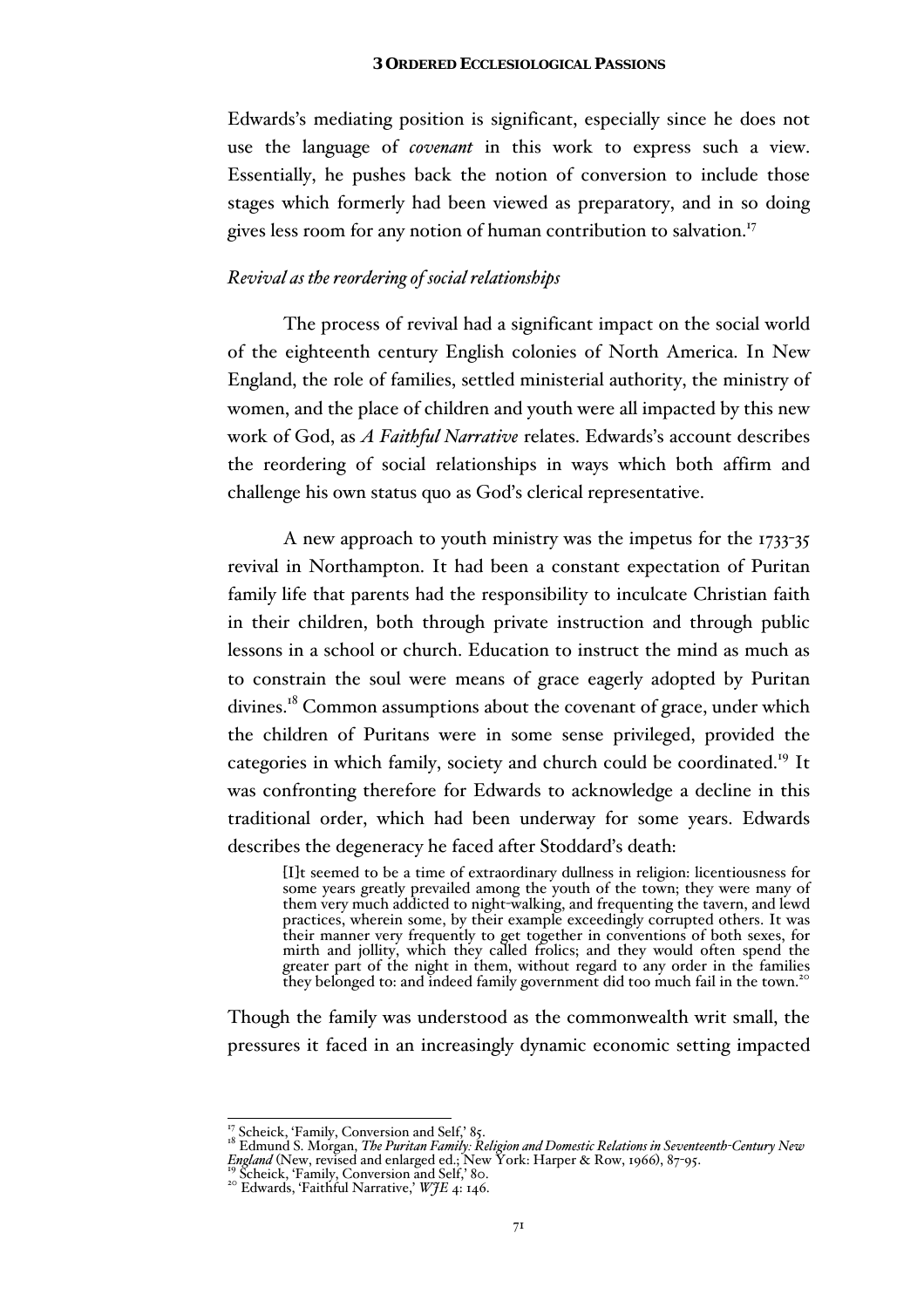its capacity to maintain its previous functions. Brekus exposes the developments which Edwards might only have vaguely perceived:

[M]en began to lose authority over the family. Because of widespread land shortages, many fathers could no longer provide farms for their sons, and because of the growth of a new market-oriented economy, they lost control of children who moved away from home in search of greater economic opportunities. Although they still tried to influence whom their children would marry, they had little success.<sup>21</sup>

Edwards's response to this declension was remarkable for its day: he would target the demographic which needed a timely word. He began a new 'service,' which included preaching, to address specific issues for the youth, organised neighbourhood meetings of parents to discuss the matter, and encouraged those same heads of families to assert once again coordinated discipline. He had some reason for optimism, as the youth had responded well during previous harvests in Northampton. As it turned out, the youth decided through the preaching to modify their behaviour, though serious local incidents had certainly prepared the ground. The death of 'a young man in the bloom of his youth' from pleurisy, and the death of a young woman after a lengthy illness with assurance of salvation being expressed at the last, $22$  along with the conversion of a young woman 'who had been one of the greatest company-keepers in the whole town,<sup>23</sup> function in any age as spiritually sobering, not least to youth. This phenomenon was reported not only from Northampton, but from surrounding towns as well.<sup>24</sup> The youth themselves began to meet in small groups for fellowship and discussion, which in turn the elder people imitated.<sup>25</sup>

The most striking examples given to validate the revival come at the end of the narrative. The conversion of a woman, Abigail Hutchinson, and of a girl, Phebe Bartlett, are fulsomely recounted. The former, a quiet person who worked in a shop, was not known for enthusiastic expressions of piety. Yet, despite the illness which soon took her life, she demonstrated extraordinary humility, assurance of salvation, commitment to the conversion of others, and love of the fellowship.<sup>26</sup> The process leading to her conversion was itself swift, taking place within a week, and while it does display some elements of method, for example the sensation of terror as a result of 'a flash of lightning' followed by a 'lively sense of

<sup>&</sup>lt;sup>21</sup> Brekus, 'Children of Wrath, Children of Grace,' 307-308.<br>
<sup>22</sup> Edwards, 'Faithful Narrative,' *WJE* 4: 147-148.<br>
<sup>23</sup> Edwards, 'Faithful Narrative,' *WJE* 4: 149.<br>
<sup>24</sup> Edwards, 'Faithful Narrative,' *WJE* 4: 152-159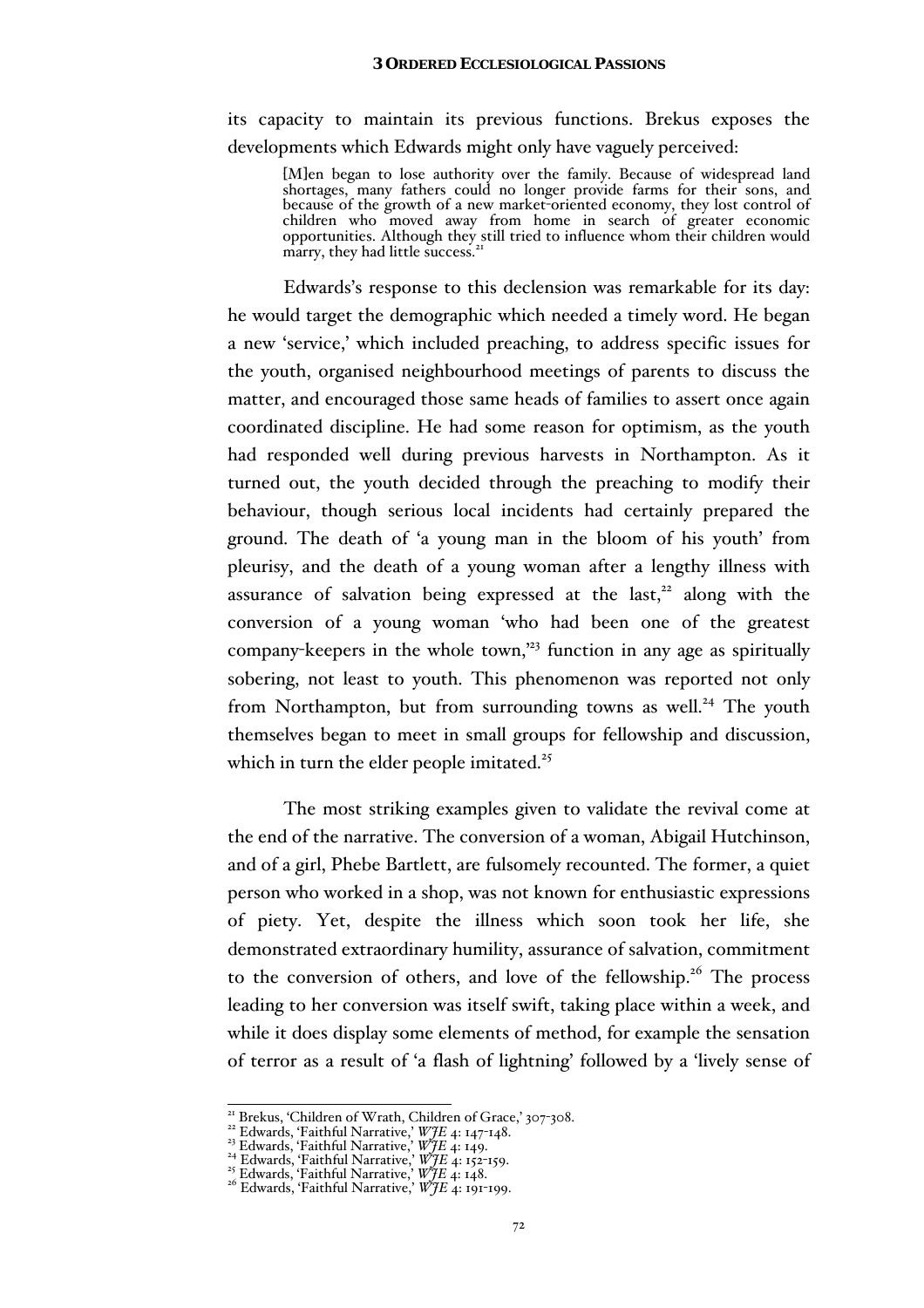the excellency of Christ, and his sufficiency to satisfy for the sins of the whole world,<sup>27</sup> what is most evident is the variety of means appropriated by her to win and sustain a personal relation to Christ. She heard her brother speak of the importance of 'seeking regenerating grace,' she resolved to read through the entire Bible starting at the beginning, and engaged in 'reading, prayer and other religious exercises.<sup>28</sup> Her friends provided her with regular counsel, and she was concerned to 'go to the minister hoping to find some relief [from her spiritual anxiety] there.<sup>29</sup> She spoke of having visions of Christ, though Edwards editorialises with the parenthetical remark that she had seen Christ 'in realizing views by faith.'30 Words resounded spontaneously within her mind, while on other occasions she attended meetings and desired to be instructed further in the faith.<sup>31</sup> Her heart was so aligned with God that she wanted to doorknock the streets to speak of the sweetness of Christ, or simply to pull others near her that they might be saved.<sup>32</sup> Her painful death reinforced in her a desire to be with Christ, where grace would flow unimpeded. While reference is made here to the ministry of Edwards, church services, and sermons, it is patently true that the means God used to advance grace in Abigail's life were diverse and dispersed. This youth reasserted her own filial piety towards her parents, and at one stage contemplated taking up residence in the Edwards' manse for further formation in the faith,<sup>33</sup> but on balance the ordering of spiritual experience for Abigail was provided chiefly through non-hierarchically defined means.

The case with Phebe Bartlett was different. As a four year old, she had limited opportunities to avail herself of means of grace outside of normal weekly meetings, though the catechism, the visit of a neighbouring minister, and texts of Scripture play a role in her spiritual improvement. What is of most value for our purposes is the ways in which Phebe inverted normal family roles and set an agenda in piety for her parents and siblings. It was her eleven year old brother, and apparently not her parents, who first introduced Phebe to the 'great

<sup>&</sup>lt;sup>27</sup> Edwards, 'Faithful Narrative,' *WJE* 4: 192-193.<br><sup>28</sup> Edwards, 'Faithful Narrative,' *WJE* 4: 192.<br><sup>29</sup> Edwards, 'Faithful Narrative,' *WJE* 4: 193.<br><sup>30</sup> Edwards, 'Faithful Narrative,' *WJE* 4: 193-194. Edwards elsewh might be understood as 'ideas strongly impressed, and as it were, lively pictures in their minds,' using categories of sensation, which highlight human passivity and divine immanence: Edwards, 'Faithful Narrative,' *WJE* 4: 188.<br><sup>31</sup> Edwards, 'Faithful Narrative,' *WJE* 4: 194-195.<br><sup>32</sup> Edwards, 'Faithful Narrative,' *WJE* 4: 196.<br><sup>33</sup> It has been pointed out that it was not unusual for the children of Puritan f

away to live in other families, either for work or for education, or simply to avoid excessive doting from parents. See Morgan, *Puritan Family,* 77.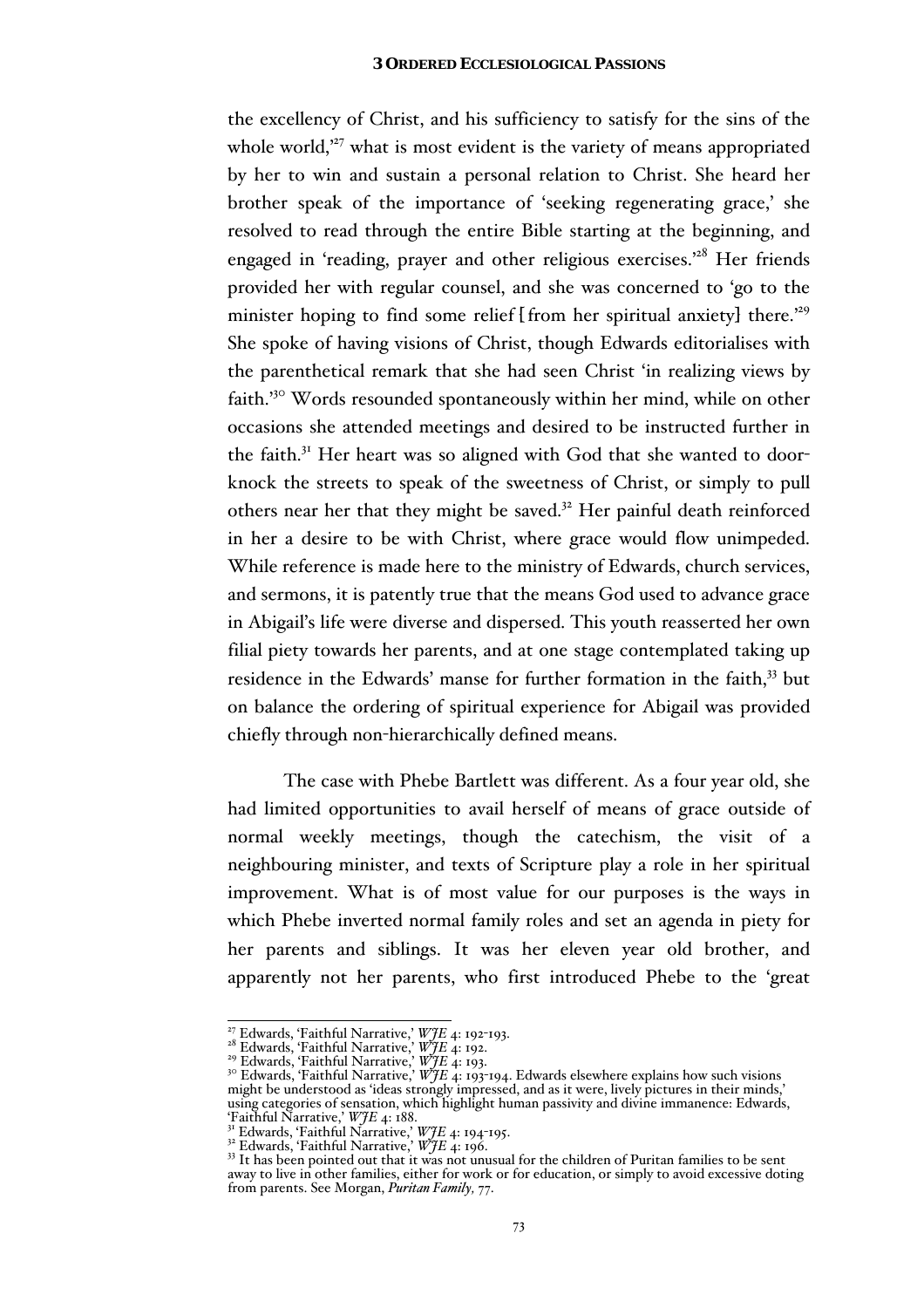things of religion.'34 Indeed, her mother tried to inhibit Phebe from personal devotions 'in her closet,<sup>35</sup> and refused to pray with another daughter, Amy, despite Phebe's importunate pleas.<sup>36</sup> Her mother in no way encouraged Phebe to believe in the possibility of assurance, but instead exhorted her merely to hope.37 Phebe acknowledged that she loved God more than parents or siblings!<sup>38</sup> The child was full of remorse when she discovered that taking some plums from a neighbour's yard without permission was stealing, and was only pacified when a child was sent to the neighbour to make good the sin.<sup>39</sup> Her tender conscience was in evidence when she discovered that a local poor man had lost his cow: she begged her father (the only time he appears in the account) to give a cow to the man, or to let the man's family come and live with them.<sup>40</sup> Finally, somewhat precociously, she longed to hear Edwards preach, and was thrilled when he returned to Northampton:

She had manifested great love to her minister: particularly when I [Edwards] returned from my long journey for my health, the last fall, when she heard of it, she appeared very joyful at the news, and told the children of it, with an elevated voice, as the most joyful tidings; repeating it over and over, "Mr. Edwards is come home! Mr. Edwards is come home!"41

While Edwards is obviously pleased with Phebe's exclamations of delight, and the respect for his position that it entailed, what is most interesting in this account (and in the story of Abigail Hutchinson) is that traditional piety is established at the expense of received social and familial structures. Edwards's ministry in kindling revival actually serves to change the structures of Puritan culture which it had been assumed were generative of fresh expressions of piety, but which in these accounts appear to have held them back. Tracy suggests that Edwards inadvertently undermined traditional social order through his targeted ministry:

The problem in Northampton, as Edwards himself defined it in the *Narrative*, was the failure of family government. But while decrying the decline of parental authority, Edwards ironically eroded part of what was left of it by appealing directly to the adolescents and intervening between child and parent in significant ways … The story of Edwards's last fifteen years in Northampton might be summed up as his own holding fast to an ideal vision of community life and ministerial influence that seemingly became a reality in 1734-35, while the

<sup>&</sup>lt;sup>34</sup> Edwards, 'Faithful Narrative,' *WJE* 4: 199. Morgan points out that the family is the basic unit of church and society, deriving from the creation account. See Morgan, *Puritan Family*, 135-136.

church and society, deriving from the creation account. See Morgan, *Puritan Family*, 135-136.<br><sup>35</sup> Edwards, 'Faithful Narrative,' *WJE* 4: 199.<br><sup>36</sup> Edwards, 'Faithful Narrative,' *WJE* 4: 204.<br><sup>37</sup> Edwards, 'Faithful Nar of charity, thereby illustrating the powerful redefinition of social roles through revival: see Leigh E. Schmidt, *Holy Fairs: Scotland and the Making of American Revivalism* (2nd ed.; Grand Rapids: Eerdmans, 1989), 107. <sup>41</sup> Edwards, 'Faithful Narrative,' *WJE* 4: 205.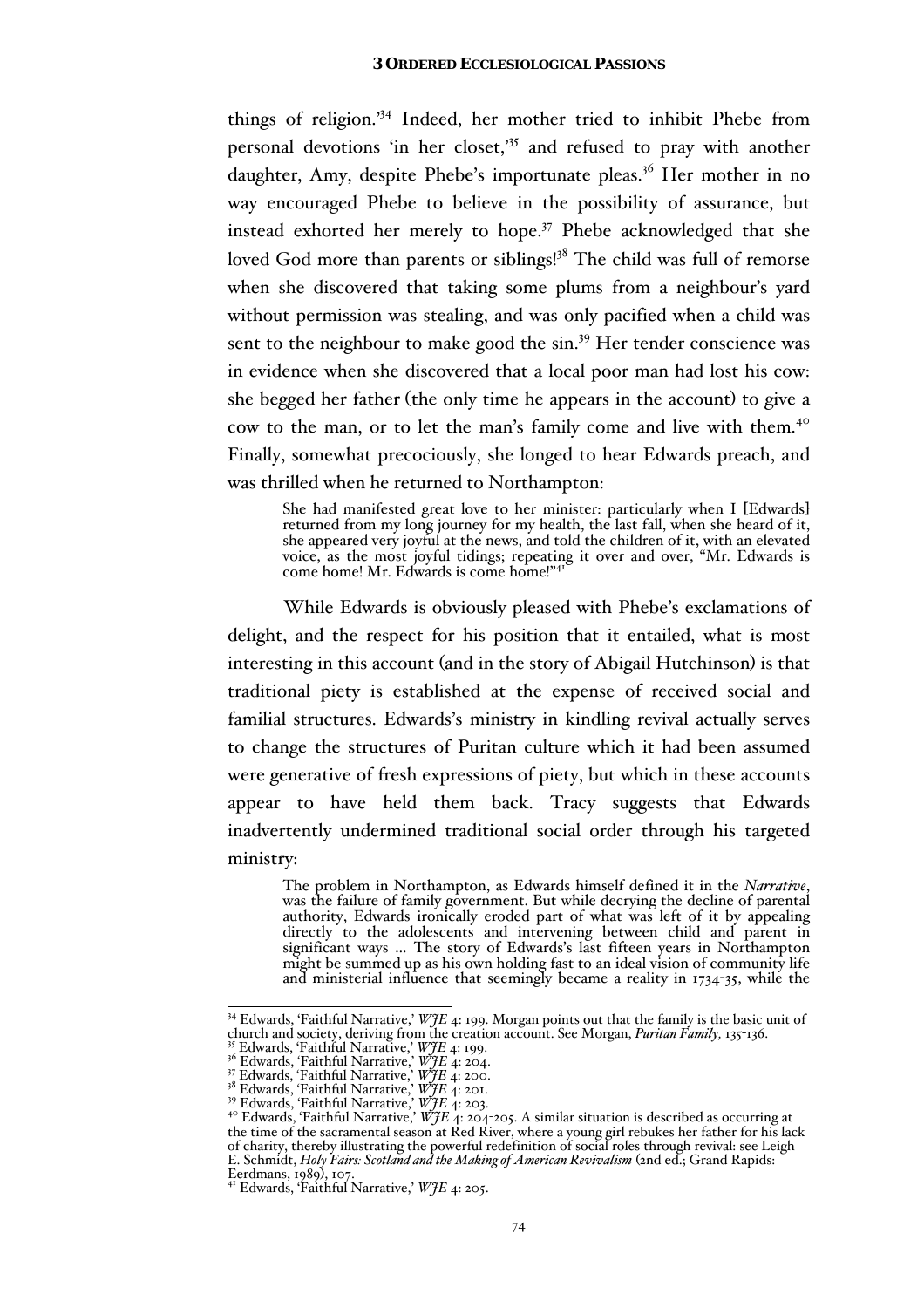community continued to grow economically and socially away from the ability or the desire to participate in such a mode of life.<sup>42</sup>

It is of course true that Edwards began the *Faithful Narrative* with a critique of families that 'did too much fail in the town,'43 and thereupon made attempts to coordinate their efforts at discipline, but we are not given the impression in this piece that Edwards wants to reinstate or advocate a model of social life which had proved inadequate to the needs of the day. His models of piety are not adults who resume former practices successfully, but young women who promote a new kind of religious devotion despite the dead weight of inert family norms. In fact, order has been provided not by the reimposition of familial hierarchy, but rather:

God has so ordered the manner of the work in many respects, as very signally and remarkably to shew it to be his own peculiar and immediate work, and to secure the glory of it wholly to his almighty power and sovereign grace.<sup>4</sup>

It may be justifiable for Tracy to eschew the interpretation that Edwards was brilliant while his congregation was stupid,<sup>45</sup> but her danger is to overplay the opposite contingency: that Edwards was naïve in his stewardship of the Northampton revival and ended up sponsoring the demise of Puritan structures of patriarchy from which his power base had benefited. He may well have been concerned about the excesses of the revival, and situated the account of Hawley's suicide in non-chronological order in the *Narrative* to highlight the revival's positive achievements, but this account in no sense disparages the newness of relations in Northampton, except to bemoan their untimely end. Edwards appears to value the diversity of means of grace which the revival engendered and which God had subsequently brought to order. It is not Edwards's ordination, nor his education, but his readiness for innovation which accredits his leadership in this piece.<sup>46</sup>

#### *Revival as the solution to tribalist concerns*

The construction of regional identity in New England appealed to the terminology of covenant, which functioned as the grand unifying theory for social life. Its theoretical capacity to produce cohesive relations between individuals, families, churches and the nation was

<sup>&</sup>lt;sup>42</sup> Patricia J. Tracy, Jonathan Edwards, Pastor: Religion and Society in Eighteenth-Century Northampton<br>
(The Jonathan Edwards Classic Studies Series; Eugene: Wipf & Stock, 2006), 111, 122.<br>
<sup>43</sup> Edwards, 'Faithful Narra

<sup>46</sup> E. Brooks Holifield, *God's Ambassadors: A History of the Christian Clergy in America* (Pulpit & Pew; Grand Rapids: Eerdmans, 2007), 1-9.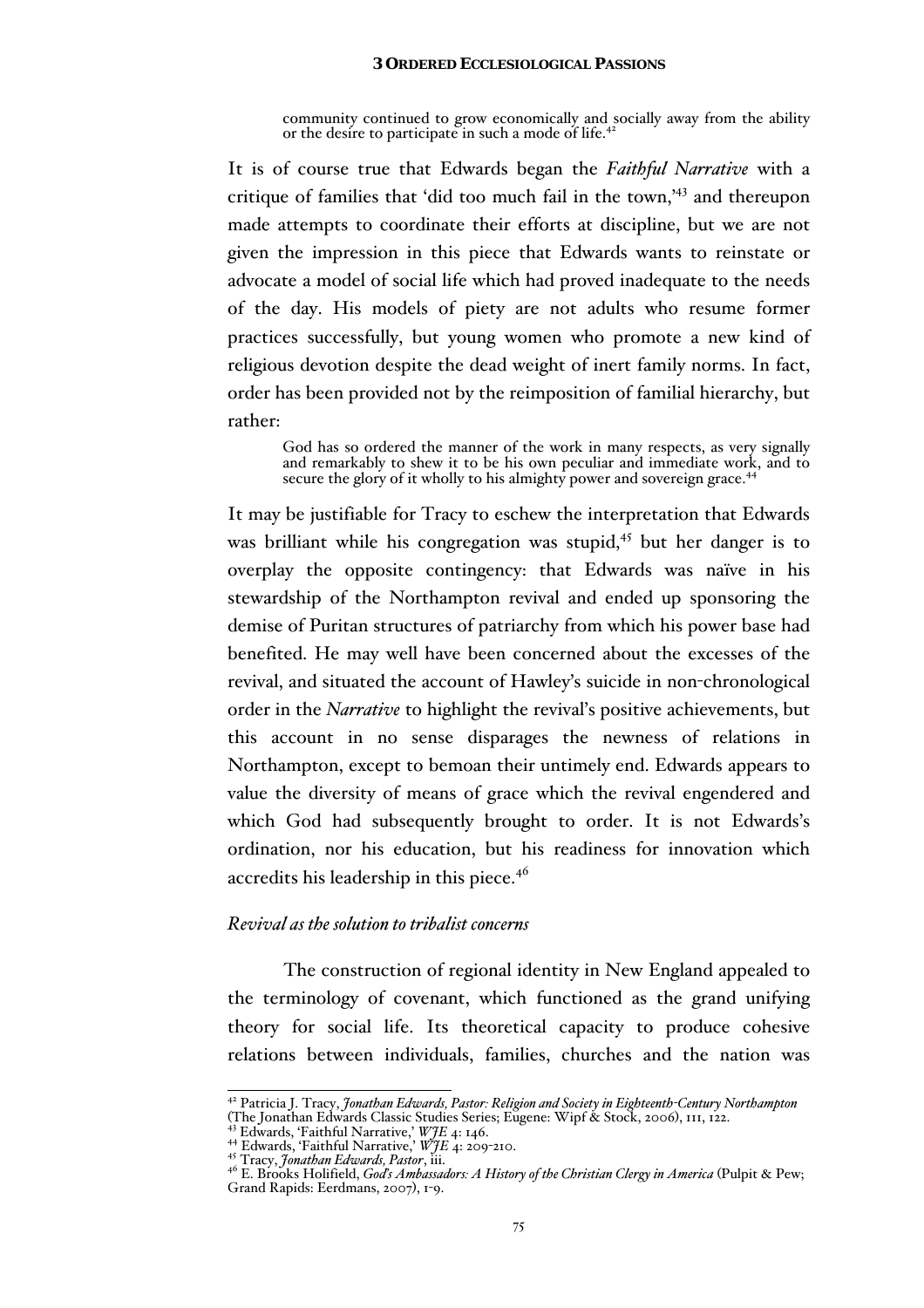prodigious. Indeed, though some commentators have suggested that the language of covenant applied to the nation was in decline in Edwards's time, others have reminded us that occasional sermons rather than the regular Sunday preachments may be the place to locate the ongoing power of the ideology of the national covenant.47 The inherent sociological danger of New England viewing itself as the new Israel, in covenant with God, was tribalism, or protecting impervious boundaries between local life and movements elsewhere. Indeed, Morgan argues that Puritans succumbed to tribalism in several ways:

Puritans of course thought of their God as the one God of the universe; but they made him so much their own, in the guise of making themselves his, that eventually and at times he took on the character of a tribal deity … In the first generation men like John Winthrop and Thomas Hooker held in check the tribal spirit in Puritanism and strove to make New England a beacon to the world, not a refuge from it. But later generations, losing sight of the errand on which the founders had come, succumbed more and more to tribalism ... The Puritan system failed because the Puritans relied upon their children to provide the church with members and the state with citizens. $4^{\circ}$ 

Janice Knight identifies this trajectory in particular with that party of Puritans, including Hooker and Shepard, who privileged pastoral discipline, preparationist views of conversion and local church autonomy:

[A] growing tribalism among the New England divines emerged in tandem with the rhetoric of preparationism. Their original devotion to pure church ordinances prompted these men to focus first on reform of their own hearts and then on the New England churches. Little energy or interest was left over for the millennial dreams that absorbed English radicals, to whom the preparationist emphasis on local purity may have seemed self-absorbed … The truths of the faith now became the secrets of the tribe … in general, they subscribed to a premillennialist reading of history, modeling their utopian ecclesiology on Old Testament precedent. While countering arguments for the importance of a general millennial fervor, this primitivist pattern supports claims of increasing tribalism based on congregational localism and<br>preparationist individualism.<sup>49</sup>

The contours of the church presented in the *Faithful Narrative* are at odds with this prevailing ecclesiology. The very composition of this document attests an international concern and breadth. Edwards first conceives the idea of relating the events of the Connecticut River revival after Benjamin Colman, pastor of the Brattle Street Church in Boston and would-be editor, had solicited such news from him. Edwards writes:

47 See Mark A. Noll, *America's God: From Jonathan Edwards to Abraham Lincoln* (Oxford: University Press, 2002), 45, 48. It should be pointed out, however, that Noll does not say that the covenant had no role for Edwards, only that its totalising value was no longer necessary. Noll writes: 'In his two published works, Edwards's key move was to repudiate a long history of New England thought by shifting emphasis on covenant away from the complex nexus of person, church and society to a simpler bond between the converted individual and the church … To make the covenant more powerful for the church, Edwards was willing to relinquish its all-purpose functions for society.'<br>Noll here echoes earlier scholarship, which argued that Edwards surrendered the language of<br>covenant in its social applicat Harry S. Stout, 'The Puritans and Edwards,' in *The Princeton Companion to Jonathan Edwards* (ed. S. H. Lee; Princeton: Princeton University Press, 2005), 288. <sup>48</sup> Morgan, *Puritan Family,* 168, 173, 185. <sup>49</sup> Knight, *Orthodoxies in Massachusetts*, 166-167.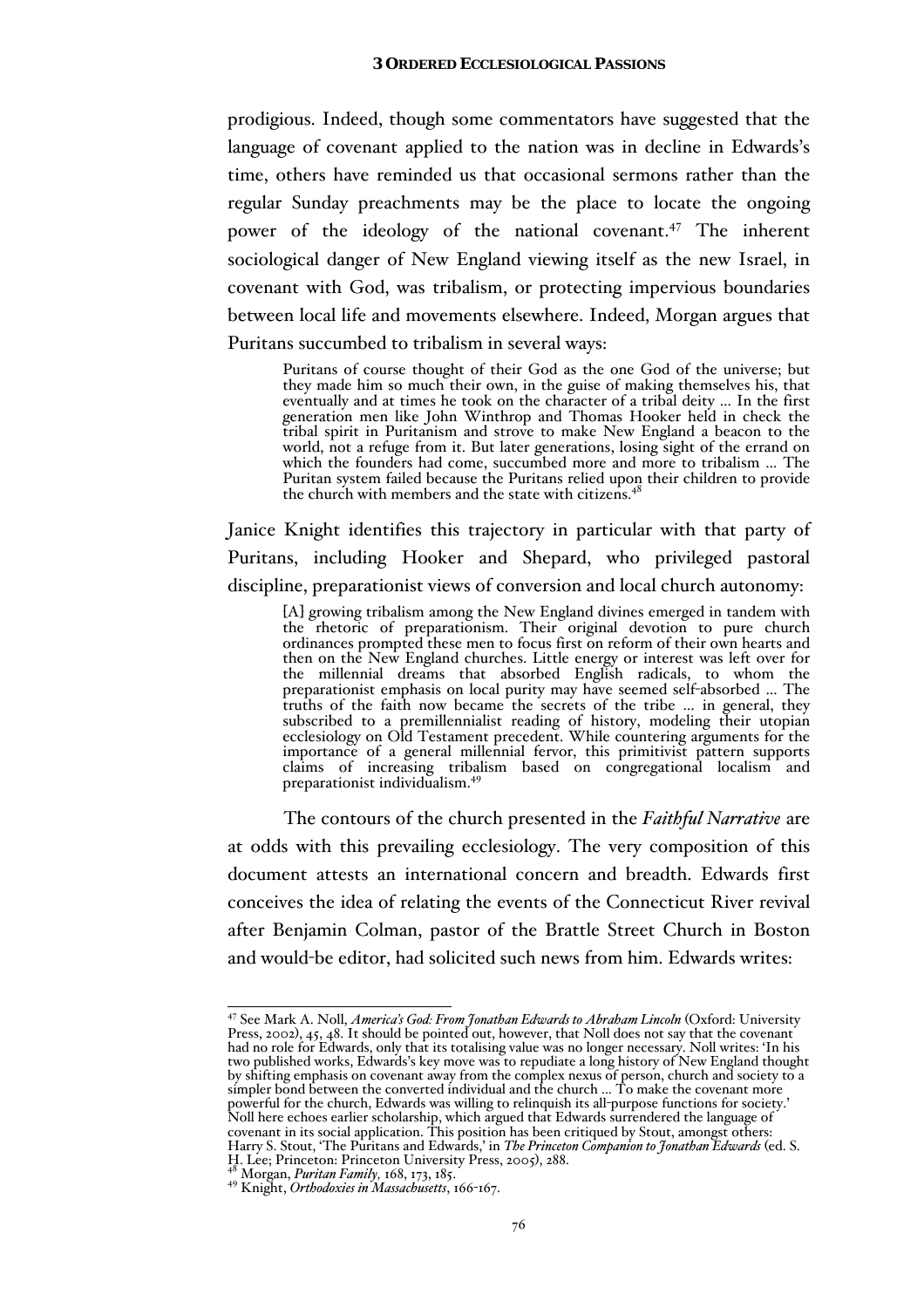Northampton, May 30, 1735 Dear Sir:

In answer to your desire, I here send you a particular account of the present extraordinary circumstances of this town, and the neighboring towns with respect to religion.<sup>50</sup>

This letter was in time expanded and appended, though only as an excerpt, to a small volume of sermons by William Williams and published in Boston in November 1736. The first complete edition of Edwards's account was published in London in 1737, the second, also in London, in 1738, and finally a version with errors expunged appeared in Boston in 1738. The account of the revivals held great interest from the earliest days not only in New England but in the metropolitan world of London too. An incidental feature of the first edition, which betokens the international reach of its content, can be found in the error on the title page. This *Faithful Narrative* was putatively set amongst the towns and villages of 'New Hampshire in New-England.' The 1738 edition overcorrected this geographical clumsiness by identifying more adequately that it took place in 'the County of Hampshire, in the Province of the Massachusetts-Bay in New-England.<sup>51</sup> International concern is no assurance of typographical accuracy. Such collaborative efforts in publication registered the speed and nature of the republic of letters in the eighteenth century trans-Atlantic world. $52$ 

Indeed, it was becoming increasingly clear that not only would revival spill over into neighbouring communities, but the pressures which Northampton faced were not to be isolated from concerns being faced elsewhere. The incident of Joseph Hawley's suicide appeared to create copy-cat aspirations amongst 'multitudes in this and other towns.'53 The nature of events in Northampton had become known in many places, prompting jealous and unfair reports of God's work elsewhere.<sup>54</sup> Edwards even used the interest of Watts and Guyse as a strategy to incite his own congregation to greater faithfulness, as he recounted to them such international exposure in a discourse on the picture from Matthew's Gospel of the city on a hill.<sup>55</sup> This is itself significant, as it reflects Edwards's dream of the local revived congregation taking over the responsibility from the colony to become the model of the transformed

<sup>&</sup>lt;sup>50</sup> Edwards, 'Unpublished Letter of May 30, 1735,' *WJE* 4: 99.<br><sup>51</sup> Edwards, 'Faithful Narrative,' *WJE* 4: 128-129.<br><sup>52</sup> Susan O'Brien, 'A Transatlantic Community of Saints: The Great Awakening and the First<br>Community o Evangelical Network, 1735-1755, American Historical Review 91/4 (1986): 811-832.<br>
<sup>53</sup> Edwards, Faithful Narrative, *WJE* 4: 206.<br>
<sup>54</sup> Edwards, Faithful Narrative, *WJE* 4: 206.<br>
<sup>54</sup> Edwards, Faithful Narrative, *WJE* 4: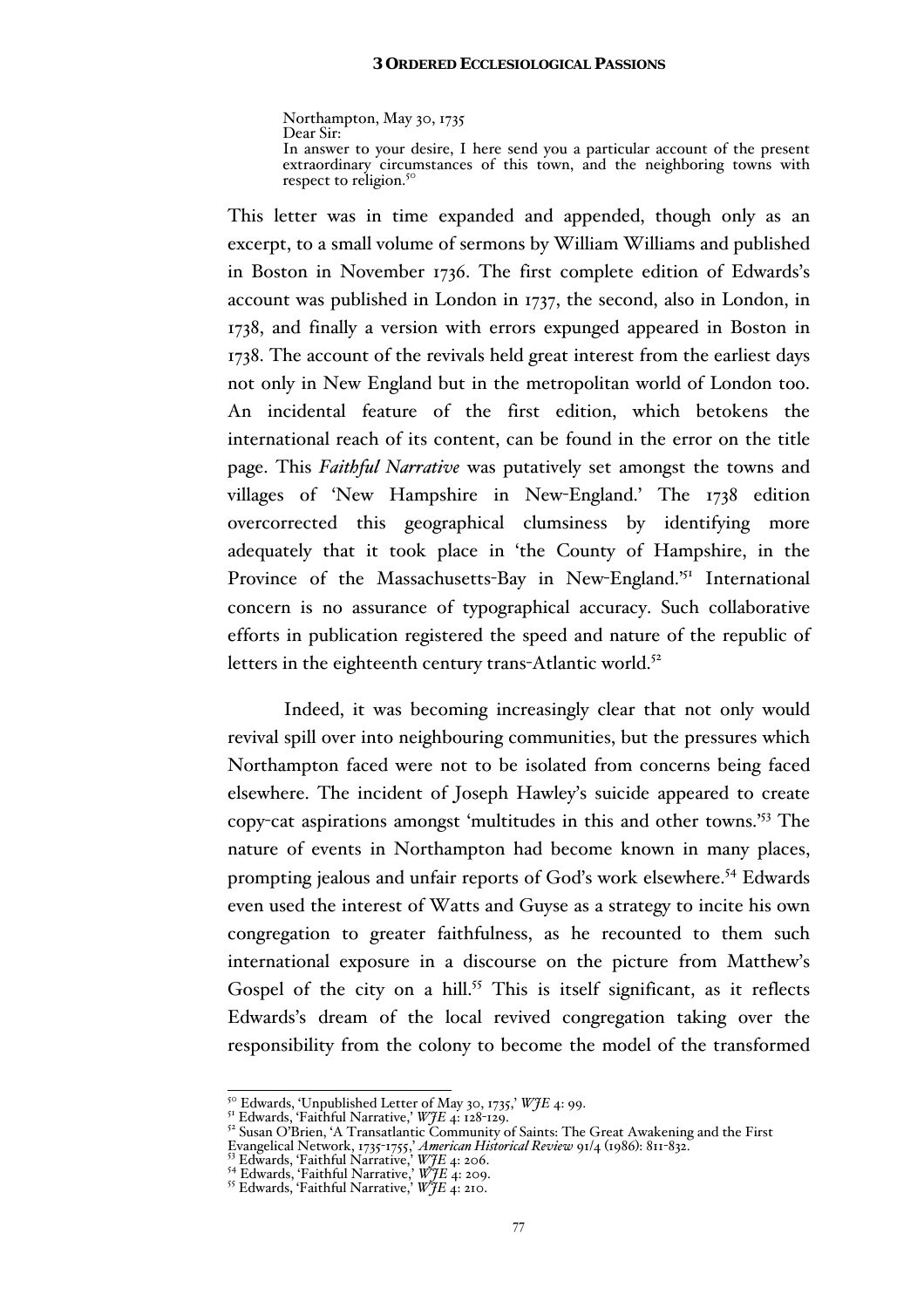community which others must imitate. Edwards's scope here is nothing less than revivals as precursors to the dawning of the new world, with churches that world's most visible actualisation.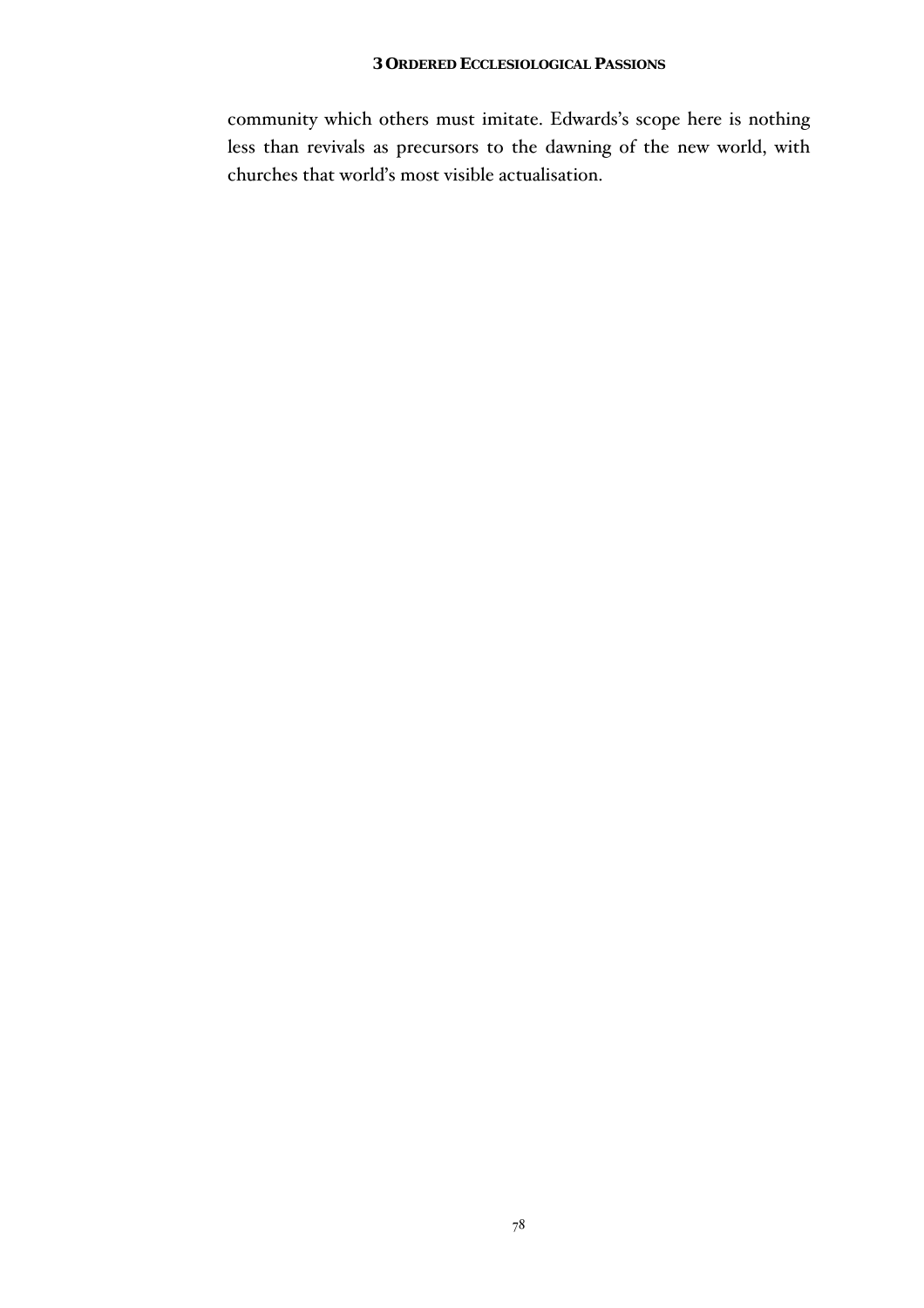# 3.2 THE PILGRIM CHURCH IN *CHARITY AND ITS FRUITS*

*The love of God flows out towards Christ the Head, and through him to all his members.* (*WJE* 8: 373)

At the same time that Edwards and his Northampton church were receiving international notoriety through publication of *A Faithful Narrative* in 1737, Edwards himself was becoming increasingly agitated by the lack of long-term fruit displayed in the lives of those so affected locally. Instead of improvement in social and spiritual relations, Edwards witnessed deterioration, both formally and anecdotally. The second meeting-house on the Northampton site had been abandoned upon the collapse of its gallery in March 1737, whereupon the design and construction of the new meeting-house, dedicated in January 1738, drew out party spirit, dissensions, and callous disregard for others. Instead of the previous model of seating arranged with deference to age, the new floor plan gave priority to the wealth and family status of church members.<sup>1</sup> Husbands and wives could now sit together in family boxed pews, with those of higher status seated towards the middle. The youth, if not with their parents, would sit upstairs. The old style architecture was adapted to new tastes: in line with contemporary English fashion, a steeple was added, making it look less like a meeting-house and more like a church. Town meetings were now accommodated in a purpose-built town house. Preservation of Puritan ideals was not of chief concern, nor was charity for one's neighbour. The church's fellowship was in need of sustained ethical revival.

Edwards consequently undertook in the late 1730s three most significant sermon series to remedy the growing spiritual malaise in the town. These series, though paying formal homage to traditional Puritan homiletic conventions, were for Edwards himself unusual, as they worked with smaller portions of the Biblical text in sequence over a sustained period. The *first* of these was based on the parable of the ten virgins (Matthew 25:1-13), outlining the folly of indiscriminate and hasty recognition of the true church.<sup>2</sup> The *last* of these series in 1739, known as the *History of the Work of Redemption*, to be dealt with in the next section of this thesis, tried to resuscitate ailing spiritual health by locating the church of Northampton in the flow of redemptive history. The *middle* series, a sequence of sermons subsequently labelled *Charity and its Fruits*

<sup>1</sup> Marsden, *A Life,* <sup>184</sup>-189. <sup>2</sup>

See further Ava Chamberlain, 'Brides of Christ and Signs of Grace: Edwards's Sermon Series on the Parable of the Wise and Foolish Virgins,' in *Jonathan Edwards's Writings: Text, Context, Interpretation* (ed. S. J. Stein; Bloomington and Indianapolis: Indiana University Press, 1996), 3-18.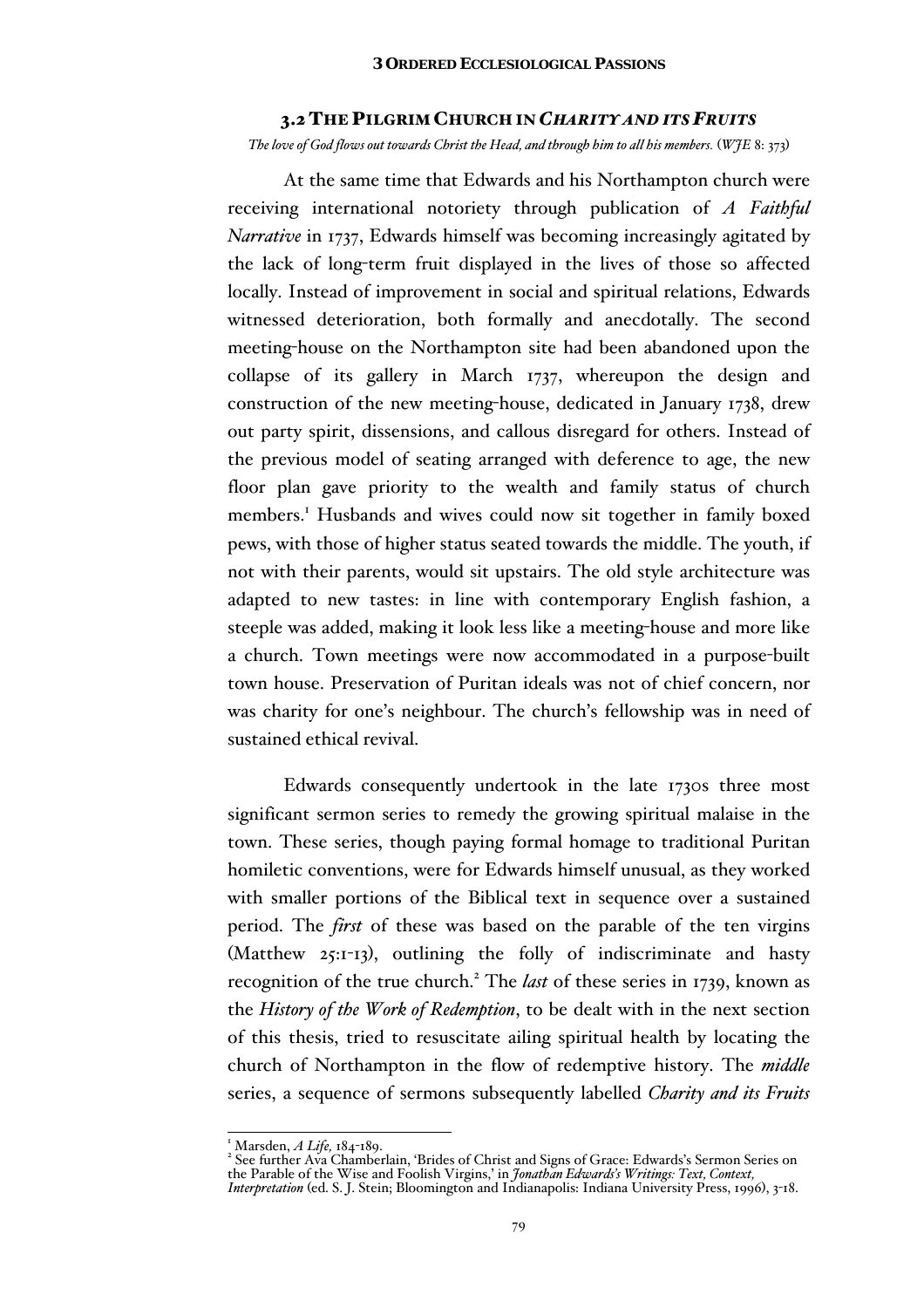and based on Paul's hymn to love in 1 Corinthians 13, consisted of fifteen preachments delivered in 1738. Like the other series, this one on the nature of sanctification in the Christian life had as its overall goal to provoke church-goers to more serious Christian obedience, through exposition of love's moral psychology and its corporate eschatology. Though the beginnings of the Christian walk were grounded in union with God, there was nevertheless a journey to be undertaken. His own summary of the series appears at the end of the last sermon: 'As heaven is a world of love, so the way to heaven is the way of love.'3 Our *corporate hope* ought to have along the road to heaven an *ecclesiastical reflex*. We are a pilgrim people.

#### *The Way of Love: The Church Militant*

A pilgrim people must grow in love, not presuming to have reached perfection. These sermons therefore contain exhortations, motivations, and warnings, so that the past experiences of a revived church are consummated in godly order, and not chaotic presumption. Love is binding. Edwards *exhorted* his congregation to repent of their sin and to practise love. He questioned their inward intentions when he mused, 'There are many here present who make a profession and show of religion, and it may be some who seem to do considerable things in religion … But let us inquire whether we have sincerity of heart.'4 More pointedly he named the *sin of gossip*, much in evidence in the town: 'The iniquity which is committed by men in all our taverns by what they say of one another behind their backs is beyond account. Some injure others by making and spreading false reports of others, and so slandering them.'5 *Economic sins* are likewise addressed:

And they are of a spirit and practice … who will take all opportunities to get all they possibly can of their neighbors in their dealings with them, asking more for what they sell to their neighbor or do for him than the thing is worth, squeezing and extorting to the utmost out of him.<sup>6</sup>

It has even been the case that such wrangling has been brought into relationships within the church: 'There has been much anger in times past in this town on public occasions, and you or many of you here present are

 $\frac{1}{3}$  Jonathan Edwards, 'Charity and its Fruits,' in *Ethical Writings* (The Works of Jonathan Edwards 8; ed. P. Ramsay; New Haven and London: Yale University Press, 1989), 396.

Edwards, 'Charity,' *WJE* 8: 181. <sup>5</sup>

Edwards, 'Charity,' *WJE* 8: 187. <sup>6</sup> Edwards, 'Charity,' *WJE* 8: 214.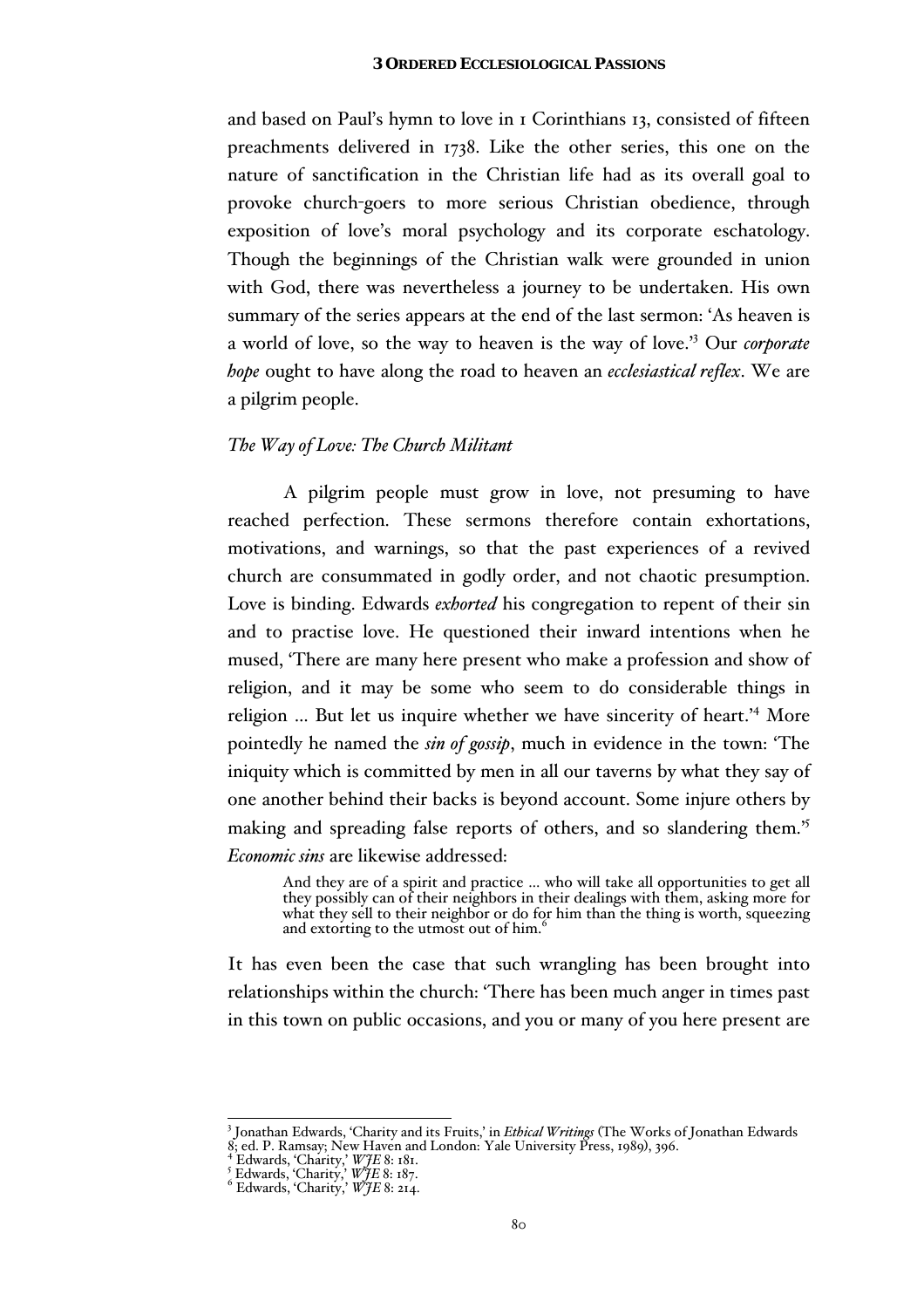those in whose bosoms *this anger* has rested. Examine this anger.'<sup>7</sup> Edwards's seventh sermon concludes with the peroration:

We in this land are trained up from generation to generation in a too niggardly, selfish spirit and practice; and notwithstanding all our professions of religion, and though there are many good things done which are worthy to be commended, yet without doubt we do in general come vastly short of what is required of Christians in the New Testament.<sup>8</sup>

These sermons, however, do more than just exhort to love. Edwards's own perceptive distinctions within the realm of moral psychology lend to this series a constructive function, providing *reasoned incentives to obey*. In fact, the first sermon, 'The Sum of all virtue,' demonstrates its doctrine by outlining 'what *reason* teaches of the nature of love.'9 Using language of eighteenth century moral theory, Edwards goes on in sermon four to make a further contrast between types of love: 'as it respects the good enjoyed or to be enjoyed *by* the beloved, it is called love of benevolence; and as it respects good to be enjoyed *in* the beloved, it is called love of complacence.<sup>10</sup> The associated trinitarian foundations of love are summarised in the fifteenth sermon:

The infinite essential love of God is, as it were, an infinite and eternal mutual holy energy between the Father and the Son, a pure, holy act whereby the Deity becomes nothing but an infinite and unchangeable act of love, which proceeds from both the Father and the Son.<sup>11</sup>

For Edwards, love is simply captured in the 'disposition or affection by which one is dear to another,"<sup>22</sup> and this in turn for Christians is both a participation in the 'Spirit influencing the heart,'13 and an imitation of 'the eternal love and grace of God, and the dying love of Christ.'14 Our responsibility to practise love makes the church authentically Christian.

It must also be acknowledged that *entirely disinterested love* is, according to Edwards, not something which the Scriptures enjoin on believers.15 In fact, he fully expects some elements of *self-love* in those who are growing in sanctification, as he writes in the seventh sermon entitled 'Charity contrary to a selfish spirit' that:

It is not a thing contrary to Christianity that a man should love himself; or what is the same thing, that he should love his own happiness. Christianity does not

<sup>-&</sup>lt;br>7 <sup>7</sup> Edwards, 'Charity,' *WJE* 8: 280. Emphasis mine.<br><sup>8</sup> Edwards, 'Charity,' *WJE* 8: 271.<br><sup>9</sup> Edwards, 'Charity,' *W*7E 8: 224. Emphasis mine.

<sup>&</sup>lt;sup>9</sup> Edwards, 'Charity,' *WJE* 8: 134. Emphasis mine.<br><sup>10</sup> Edwards, 'Charity,' *WJE* 8: 212-213. Danaher points out the ways in which the traditional language of *agape*, *philia* and *eros* relate to Edwards's contemporary labelling of the language of love.

See Danaher, *Trinitarian Etbics,* 245.<br><sup>11</sup> Edwards, 'Charity,' WJE 8: 373.<br><sup>12</sup> Edwards, 'Charity,' WJE 8: 129.<br><sup>13</sup> Edwards, 'Charity,' WJE 8: 132.<br><sup>14</sup> Edwards, 'Charity,' WJE 8: 213.<br><sup>14</sup> He is in fact thereby critiqu <sup>15</sup> He is in fact thereby critiquing the British school of moral sense philosophy, which espoused this position to create a foundation for ethics outside of revealed religion. See Zakai, *Jonathan Edwards's Philosophy of History,* 38.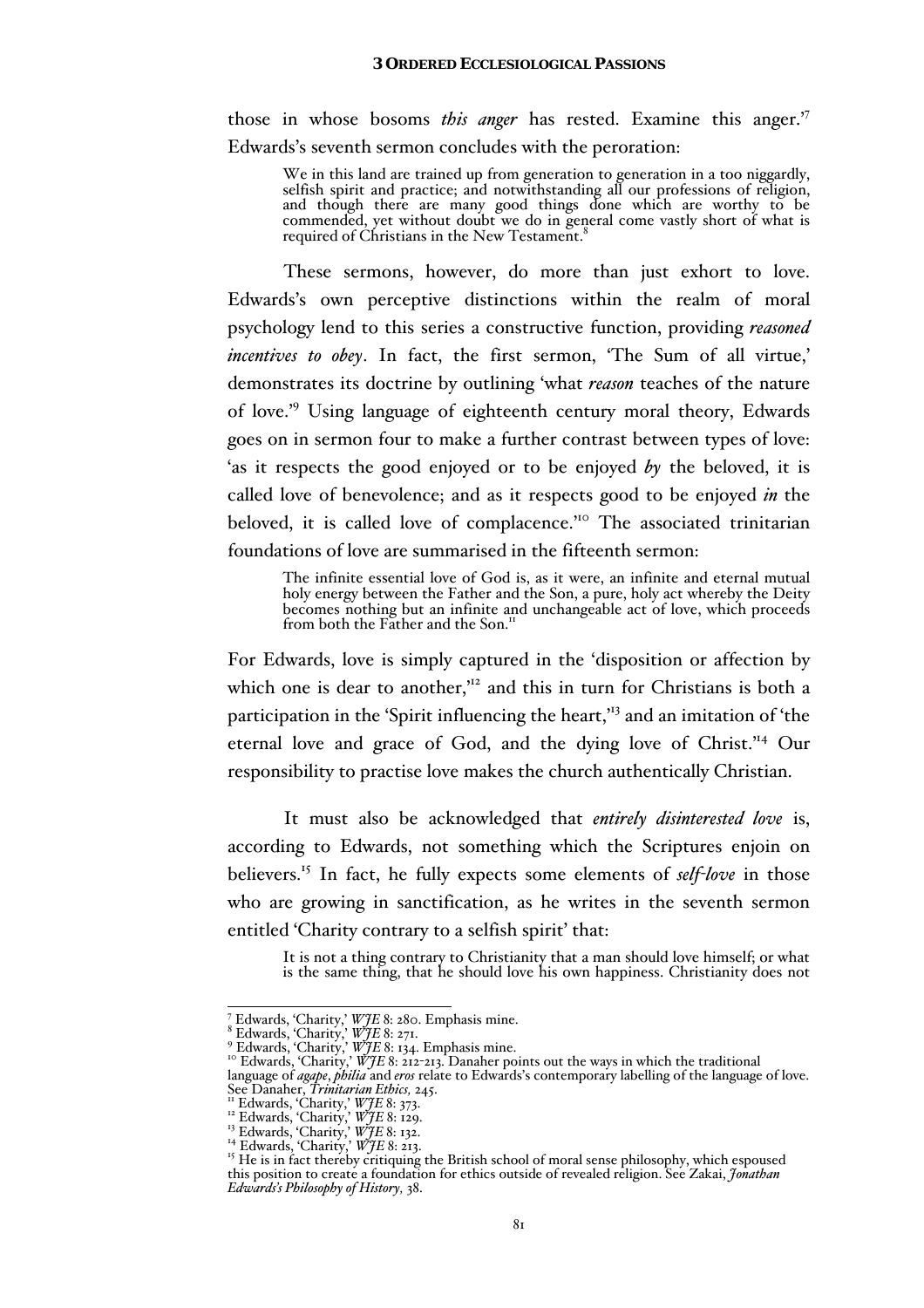tend to destroy a man's love to his own happiness; it would therein tend to destroy the humanity. Christianity is not destructive of humanity.<sup>1</sup>

The assumption in Edwards's reckoning is that as God diffuses his love and happiness to the creature, so we best promote our own happiness by seeking what God would give us. He does however qualify his argument by denying the possibility of 'an inordinate self-love' in the believer.<sup>17</sup> The experiential turning-point in a believer's life at conversion is to be understood as a refocusing of our self-love rather than its extirpation:

The alteration which is made in a man when he is converted and sanctified is not by diminishing his love to happiness, but only by regulating it with respect to its exercises and influence, and the objects to which it leads ... And so when a saint increases in grace, he is made still more happy.<sup>18</sup>

Such ethical deliberation has, of course, its roots in the diffusive love of God, but also serves contextually to distance Edwards from those of his peers who maintained that to love God disinterestedly is to make space for self-destruction in order to increase the glory of God.<sup>19</sup> Edwards avers that '[i]n some respects wicked men do not love themselves enough. They do not love themselves so much as the godly do. They do not love that which is their true happiness.<sup>20</sup> Edwards instead provides emotional boundaries for those of tender conscience, who, like his uncle Joseph Hawley, might be tempted to take their own life as a response to melancholy; and provides strategic boundaries for those who would disparage the revivals because of their propensity to extremism. Such abhorrent self-negation was exposed as lacking in sanctified grace in Edwards's mind through his moderate espousal of self-love. Stephen Post makes the case that:

Edwards's suspicion of exaggerated demands for self-denial can be related to more than a respect for Puritan orthodoxy. Practical interests also persuaded him that proper self-regard must be included in the Christian ethic.<sup>2</sup>

Edwards also had to work against the tendency amongst the revived to judgmentalism. They could pursue self-abnegation as a kind of self-judgment, or in similar fashion judge *others* through a censorious spirit, to which he devotes an entire sermon, the ninth in the series. 'Thinking evil of others,' against which 1 Corinthians 13:5 warns, tends to

<sup>&</sup>lt;sup>16</sup> Edwards, 'Charity,' *WJE* 8: 254.<br><sup>17</sup> Edwards, 'Charity,' *WJE* 8: 255.<br><sup>18</sup> Edwards, 'Charity,' *WJE* 8: 255.<br><sup>19</sup> Edwards's disciples, and in particular Samuel Hopkins, are responsible for distorting this view,<br><sup>19</sup> amongst the elect. See David C. Brand, *Profile of the Last Puritan: Jonathan Edwards, Self-love, and the Dawn of the Beatific* (American Academy of Religion Academy Series; Atlanta: Scholars Press, 1991), 72, 125.<br><sup>20</sup> Edwards, 'Charity,' *WJE* 8: 257.<br><sup>21</sup> Stephen Post, 'Disinterested Benevolence: An American Debate over the Nature of Christian

Love,' *Journal of Religious Ethics* 14 (1986): 356-368.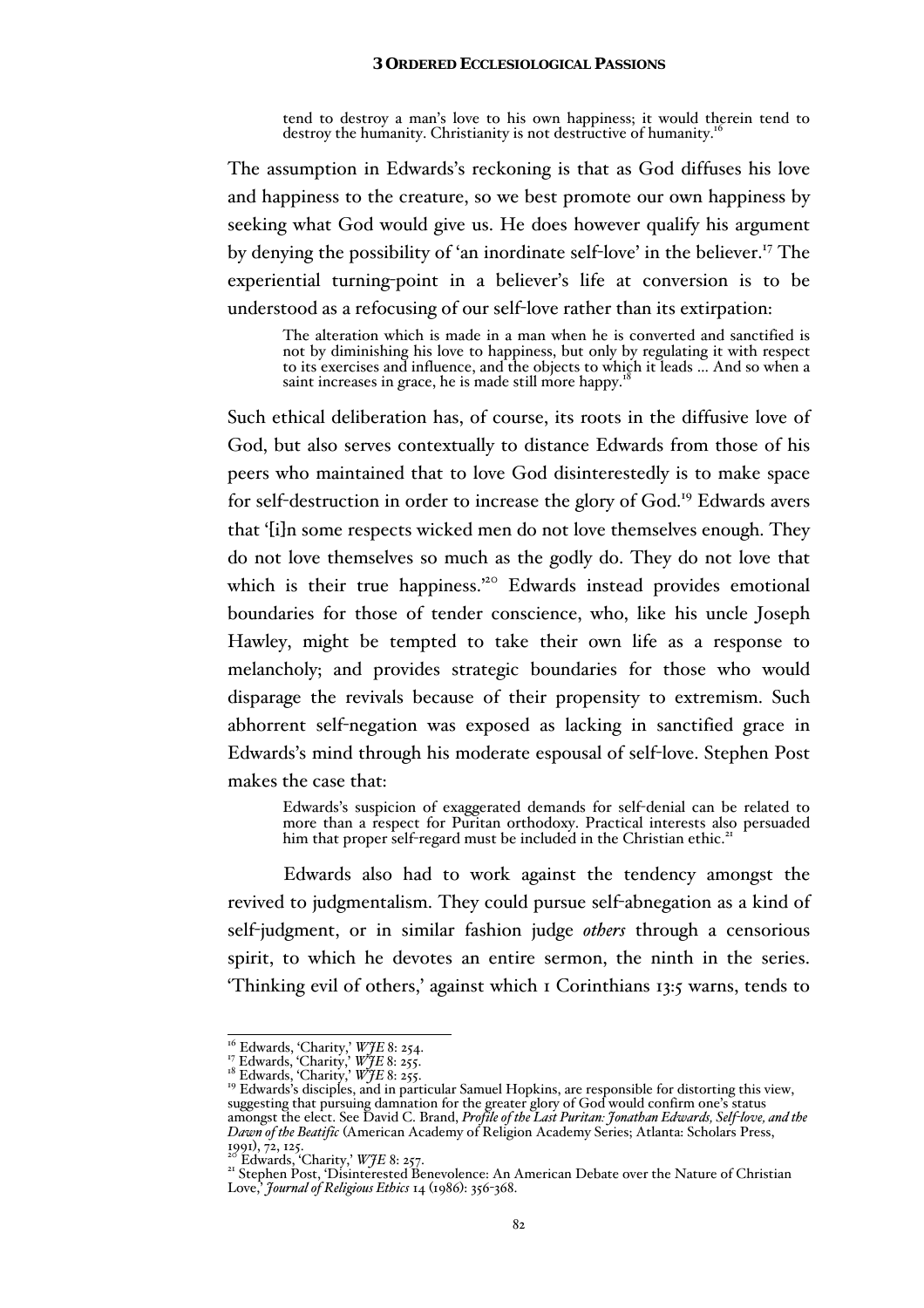fracture relationships and ultimately the church. While there is a responsible form of judging, for example that exercised by 'judges in civil societies and churches, who are impartially to judge of the actions of others that properly fall under their cognisance, whether good or bad,<sup>22</sup> Edwards is more concerned in this sermon with that type of irresponsible judging which extends beyond the subject's competencies:

A censorious spirit appears in a forwardness to judge ill of others' states. That is, to pass a censure upon those who are professors of religion, and to condemn them as hypocrites. Extremes here are to be avoided ... God seems to have reserved the positive determination of men's state in his own mind, as the only searcher of the heart, and trier of the reins of the children of men. Persons are guilty of censoriousness in condemning others' state when they will do it from things which are no evidence of their being in a bad estate. $23$ 

God alone can judge the heart, according to Edwards in the late 1730s. His position here affirms the importance of the practice of charity in adjudicating church disputes, though ecclesiastical discipline is not inconsistent with this. $^{24}$  The church maintains boundaries, though they are necessarily provisional. In another place, Edwards acknowledges the mixed inclinations of any heart:

Though there be a great deal of hypocrisy, yet if there be any sincerity, that little sincerity shall not be rejected because there is so much hypocrisy with it.<sup>25</sup>

Ramsay notes that here 'Jonathan Edwards's discussion of the mixture of sincerity and hypocrisy remaining in the heart (the seat of both) shows that he did not expect "purity of heart" in this life. The "little sincerity" acceptable to God means that the Christian life was always *in via* toward holiness.'<sup>26</sup>

Spiritual gifts are a major theme of Edwards in several sermons in this series. With appeal to egregious displays of power by enthusiast leaders of the Connecticut River revivals, much damage had been done in Edwards's estimation to the cause of the Gospel.<sup>27</sup> Sermon two, entitled

<sup>&</sup>lt;sup>22</sup> Edwards, 'Charity,' *WJE* 8: 286.<br><sup>23</sup> Edwards, 'Charity,' *WJE* 8: 284.<br><sup>24</sup> Not long after preaching 'Charity,' Edwards excommunicated from the church a drunkard, Mrs Bridgman, after repeated and appropriate warnings, which he outlined in a sermon where, unusually for Edwards, the individual is named: Jonathan Edwards, '482. Sermon on Deut. 29:18-21 (July 1738),' in *Sermons, Series II, 1738, and Undated, 1734-1738* (The Works of Jonathan Edwards Online Volume 53; Jonathan Edwards Center at Yale University, 2008). Excommunication had been an uncommon practice in Northampton, this being the first occasion since 1711. He argues in a sermon shortly after in July 1739 that though excommunicants are rightly cut off, significantly this does not mean total disconnection from love: 'They are cut off from being the objects of that charity of God's people that is due to Christian brethren. *They ben't cut off from all charity of God's people*, for they ought to love all men. There is a love of God's people due to the heathen and others that are not in the visible church of Christ.' See Jonathan Edwards, 'The Means and Ends of Excommunication,' in *Sermons and Discourses, 1739-1742* (The Works of Jonathan Edwards 22; eds. H. S. Stout, N. O. Hatch and K. P. Farley; New Haven and London: Yale University Press, 2003), 71. Emphasis mine.

<sup>&</sup>lt;sup>25</sup> Edwards, 'Charity,' *WJE* 8: 181.<br><sup>26</sup> Edwards, 'Charity,' *WJE* 8: 182, n. 8.<br><sup>27</sup> See his references to extremes of experience later in this sermon: Edwards, 'Charity,' *WJE* 8: 168-169.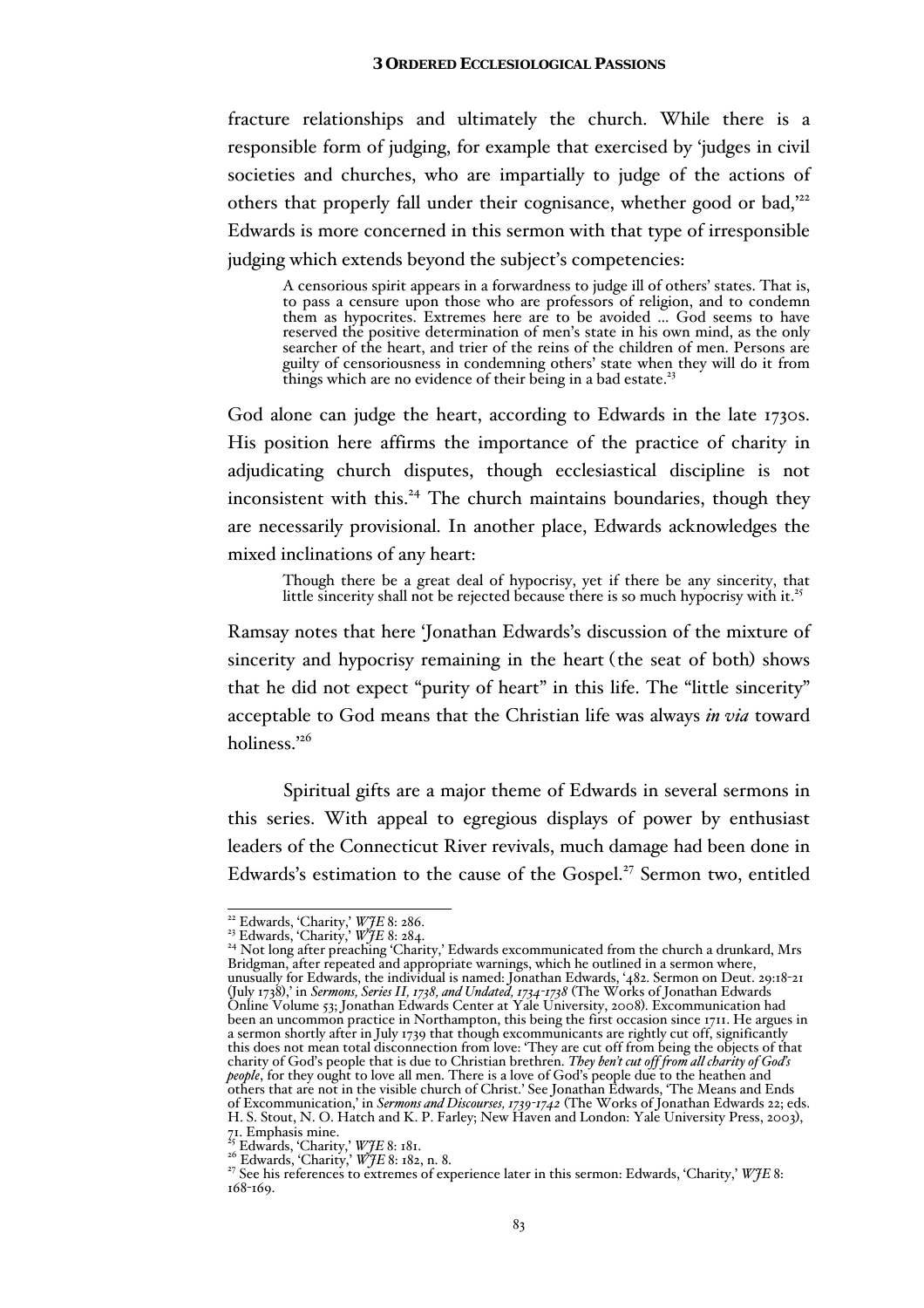'Love more excellent than extraordinary gifts of the Spirit,' presents the argument, foreshadowing later developments in *Religious Affections*, that while spiritual gifts are a great privilege and were used with extraordinary results in the time of the apostles, nevertheless

the ordinary influences of the Spirit of God working grace in the heart is a far greater privilege than any of them; a greater privilege than the spirit of prophecy, or the gift of tongues, or working miracles even to the moving of mountains.<sup>28</sup>

The way of love as described in 1 Corinthians 13 is book-ended with descriptions in 1 Corinthians 12 and 14 of the value yet limitations of gifts, which are not necessarily the result of the Spirit abiding in the heart or mind:

The Spirit of God communicates itself much more in bestowing saving grace than in bestowing those extraordinary gifts ... The Spirit of God may produce effects on many things to which it does not communicate itself … Yea, grace is as it were the holy nature of the Spirit of God imparted to the soul.<sup>29</sup>

Such spiritual gifts are merely the temporary means to some more noble ends, notably the spread of the Gospel, the diffusion of grace, and the promotion of holiness, which lasts into eternity.<sup>30</sup> Edwards's cessationist position further amplifies his ethical aspirations for the distinctiveness of the post-apostolic church. $3<sup>I</sup>$ 

Love for Edwards promotes *order*, rather than chaos, in the *church* and in society. Watchful of spiritual danger or material dearth, the magistrate and the minister together secure protection and provisions for their community, as expressions of charity, and of course are in need of it for themselves as well:

Especially will a Christian spirit dispose those who stand in a public capacity, such as ministers and magistrates and all public officers, to seek the public good. It will dispose magistrates to act as the fathers of the commonwealth with that care and concern for the public good that the father of a family has for the family, watchful against any public dangers, forward to improve their power to promote the public benefit, not being governed by selfish views in their administrations … a Christian spirit will dispose them [ministers] mainly to seek the good of their flock, to feed their souls as a good shepherd feeds his flock, and carefully watches over it, to lead it to good pasture, and defend it from wolves and other beasts of prey.<sup>32</sup>

A deferential society is presumed in such a model, whereby the duty of the flock is not merely to receive ministrations, but to submit to the one offering them:

28 Edwards, 'Charity,' *WJE* 8: 157. This sermonic thesis comes after the accumulation of positive examples of spiritually gifted believers from all dispensations, attesting the rhetorical skills of<br>Edwards in leading his listeners towards a climax, only to pull the rug out from under their feet at

the last.<br><sup>29</sup> Edwards, 'Charity,' *WJE* 8: 158.<br><sup>30</sup> Edwards, 'Charity,' *WJE* 8: 162, 166.<br><sup>31</sup> Michael A. G. Haykin, *Jonathan Edwards: The Holy Spirit in Revival: The Lasting Influence of the Holy Spirit in the Heart of Man* (Emmaus; Darlington: Evangelical Press, 2005), 59-73. 32 Edwards, 'Charity,' *WJE* 8: 261-262.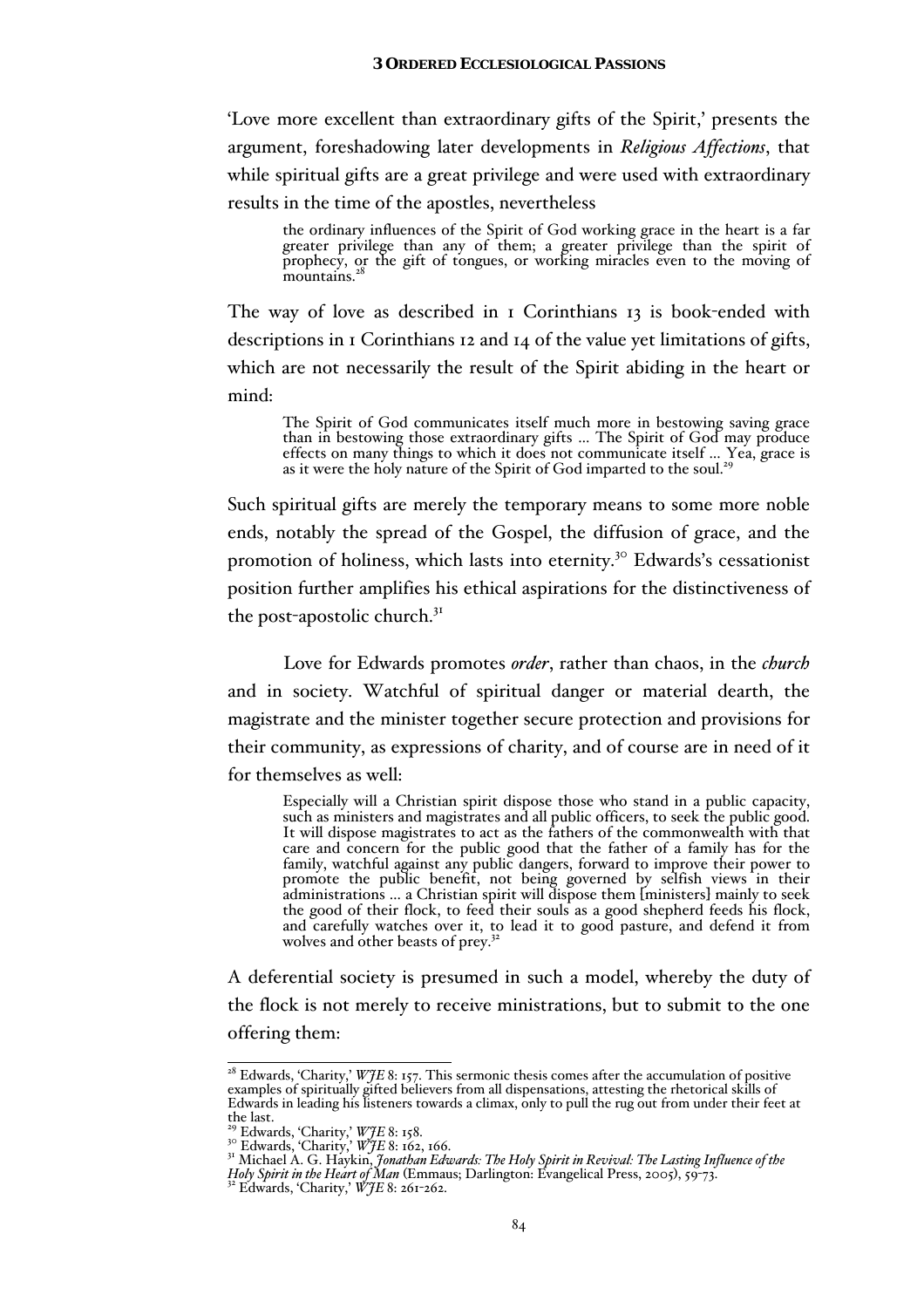Love would dispose to those duties which they owe one another in their several places and relations ... It would dispose a people to all proper duty to their ministers, to hearken to their instructions and counsels, and submit to them in the house of God, and will to support them.<sup>33</sup>

Remarkably, Edwards reminds his audience that the virtue of humility will 'prevent a leveling behavior,' as it discourages grasping at another's station:

They who are under the influence of a humble spirit will not be opposite to giving to others the honor which is due to them. They will be willing that their superiors should be known and acknowledged in their place, and it will not seem hard to them. They will not desire that all should be upon a level; for they know it is best that some should be above others and should be honoured and submitted to as such, and therefore they are willing to comply with it agreeable to those precepts.<sup>34</sup>

Though Edwards sets before his listeners and readers high moral demands with both intellectually taxing and personally challenging justifications, these sermons nevertheless exemplify moderating influences in the mid-eighteenth century. He is resolutely not an advocate for a church of sinless perfection, nor for one in which confession is disconnected from charity. Summarily, the church militant ought not to consist of superior officers alone, for there would be no one to fight on the front line, nor on the other hand should the church relax recruitment standards in such a way that disciplined victory becomes unattainable. Love marks the way for the individual as for the fellowship, as the above exhortations show. Holiness is not to be understood in terms of liberation from the world, but in terms of our obligations within it.<sup>35</sup> The church in Edwards's view plays a key role in *moral formation*, just as the pursuit of love sustains the *social plausibility* of the pilgrim church. I concur with Danaher that in 'Charity and its Fruits' Edwards makes the transformed life of the church a central theme. $3^6$ 

#### *The World of Love: The Church Triumphant*

Such transformed life is constructed not just by philosophical or ethical conceptualities, but significantly through teleological vision. Edwards builds on assumptions concerning *protology*, when he states that '[t]he love of God flows out towards Christ the Head, and through him to all his members, in whom they were beloved before the foundation of the world.'37 However, he goes beyond this to position discussion of love within *eschatology*, when he suggests at the beginning of sermon fifteen,

<sup>&</sup>lt;sup>33</sup> Edwards, 'Charity,' *WJE* 8: 136.<br><sup>34</sup> Edwards, 'Charity,' *WJE* 8: 242.<br><sup>35</sup> Murray, *Jonathan Edwards*, 150-151.<br><sup>36</sup> Danaher, *Trinitarian Ethics*, 202, 235.<br><sup>37</sup> Edwards, 'Charity,' *WJE* 8: 373.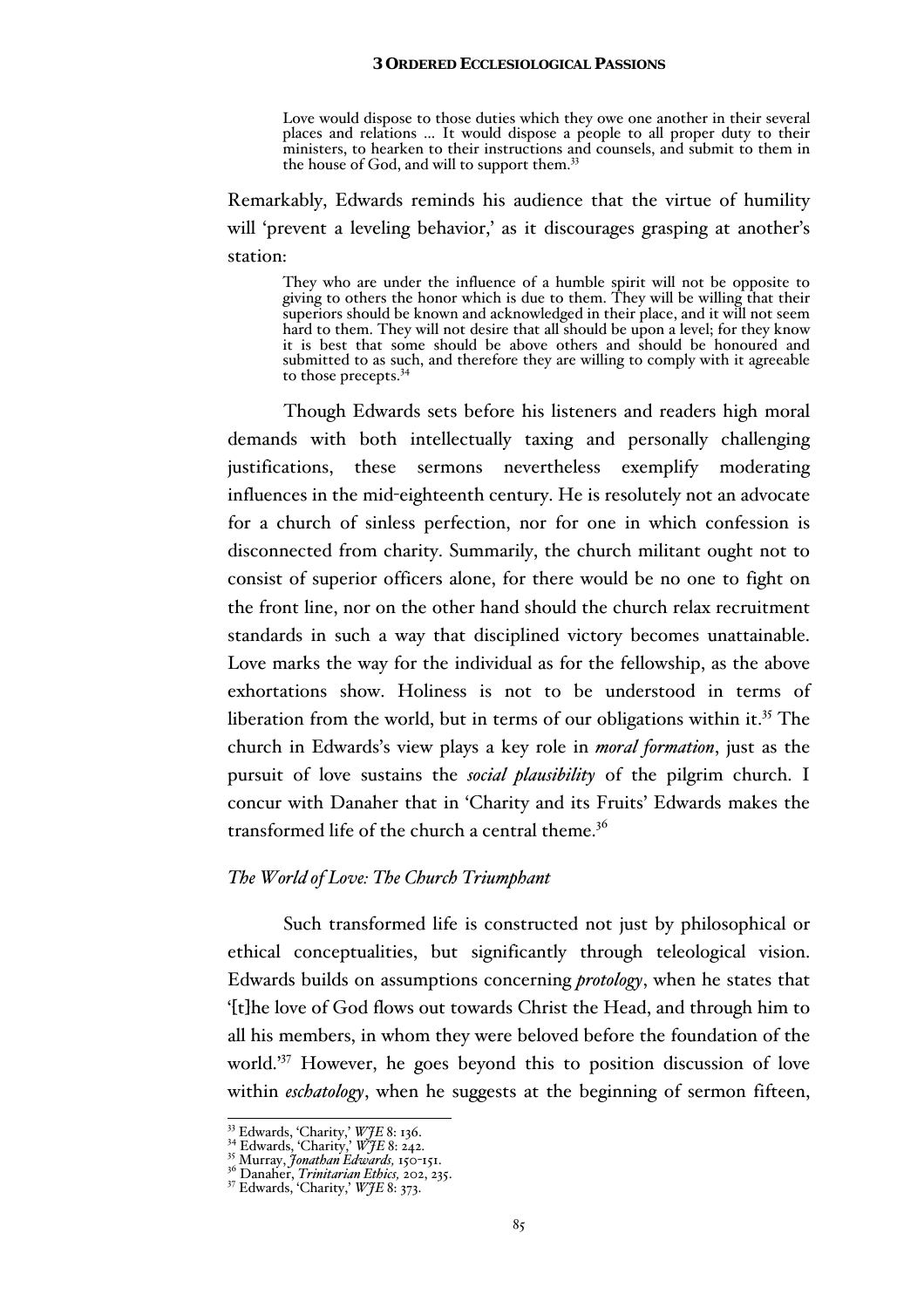called 'Heaven is a world of love,' that the church militant on earth is 'in an imperfect state, a kind of state of childhood in comparison with what it will be in the elder and latter ages of the church, when it will be in a state of manhood, or a perfect state in comparison with what it was in the first ages.'38 Edwards uses organic language to describe how the church matures, or is in progress, a sign of which is leaving behind gifts which properly belong to infancy:

Prophecy and miracles argue the imperfection of the state of the church, rather than the perfection … When the Christian church first began after Christ's ascension, that was the infancy of the church, and then it needed miracles and prophecies to establish it. But being once established, and the canon of Scripture completed, they ceased ... The Apostle seems to call these gifts ...<br>childish things in comparison with that nobler fruit of the Spirit, divine love.<sup>39</sup>

Negatively, similar organic language extends to inform us that in heaven there is no 'deformity of any kind,'40 which would be a 'monster, wherein many essential parts are wanting.<sup>'41</sup> There is growth in the life of the church within this age (as gifts' usefulness is superseded), just as there is positive growth in the life of the church between this age and the next. The way of love and the world of love are continuous, an ecclesiologically unitary vision of the pilgrim church. $42$ 

Indeed, drawing from the assertion that love endures all things (1 Corinthians 13:7), and in order to teach us the nature of perseverance along the pilgrim way, Edwards makes the remarkable parallel between the presence of the Spirit in an individual's life and the presence of the people of God in the world:

It is very much with grace in the heart of a Christian, as it is in the church of God in the world. It is God's post and it is but small, and great opposition is made against it by innumerable enemies … So grace in the heart is like the church of Israel in Egypt, and in the Red Sea and the wilderness … Thus as the gates of hell can never prevail against the church of Christ, so neither can they prevail against grace in the heart.<sup>43</sup>

Here we witness not just a movement from the church militant to the church triumphant, we also see the mechanism for Edwards which connects the grace-bearing believer with the survival of the church in this world and for the next. Astoundingly, the model by which to understand the church is the regenerate Christian. God sets up 'Christ's kingdom in

<sup>&</sup>lt;sup>38</sup> Edwards, 'Charity,' *WJE* 8: 366.<br><sup>39</sup> Edwards, 'Charity,' *WJE* 8: 362.<br><sup>40</sup> Edwards, 'Charity,' *WJE* 8: 371.<br><sup>41</sup> Edwards, 'Charity,' *WJE* 8: 338.<br><sup>42</sup> Spohn makes clear the ways in which Edwards's approach to vir Edwards does not fall prey to the mistake of bypassing 'the world of social relations and institutions in the pursuit of the sacred,' nor of using 'spiritual practices instrumentally for personal benefit.' See William C. Spohn, 'Spirituality and its Discontents: Practices in Jonathan Edwards's *Charity and its Fruits,*' *Journal of Religious Ethics* 31/2 (2003): 253-276, especially 271. 43 Edwards, 'Charity,' *WJE* 8: 342-343.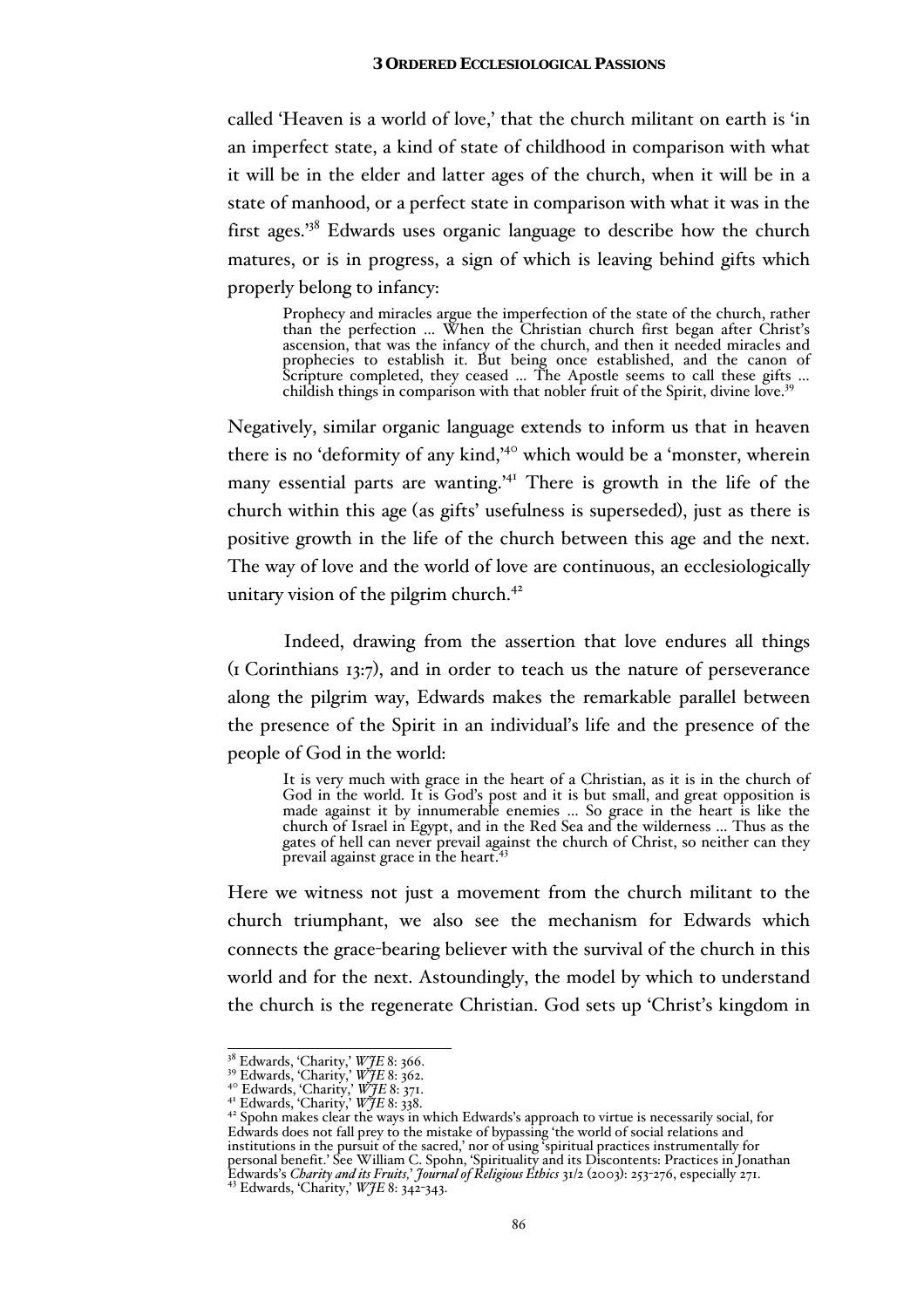men's hearts,'44 which will be perfected in the lives of individuals upon their death, and in the 'church of Christ collectively as a body.'45 The experience of grace working itself out in an individual's life begins a chain reaction which ignites God's work in the congregation. To defend God's engagement with the world in the philosophical context of deist attempts to remove him, Edwards attempted 'to transport the dynamism revealed in saving grace from the inner sphere of the soul into the whole realm of history.<sup>246</sup> Edwards applies most moving imagery to persuade his audience that harmony in the coming world of love begins with the individual now, which thence permeates the world around:

And at the end of the world, when the church of Christ shall be settled in its last and most complete and eternal state … yet then divine love shall not fail, but be brought to its most glorious perfection in every individual member of the whole elect church: when in every heart that love, which was but a spark, shall be blown up to a flame, and every holy soul shall be as it were all a flame of divine love … Every saint is as a flower in the garden of God, and holy love is the fragrancy and sweet odor which they all send forth, and with which they fill that paradise. Every saint there is as a note in a concert of music which sweetly harmonizes with every other note, and all together employed wholly in praising God and the Lamb.<sup>47</sup>

A similar progression is implicit in much of the structure of this sermon series. Though expounding love, Edwards repeatedly connects this one virtue to a list of others which find their supreme expression in charity. Love alone abides, but it is in his estimation not to be understood monistically. There is a plurality within the nature of love, for which the expressive word 'concatenation' is its distillation:

the graces of Christianity are all linked together or united one to another and within one another, as the links of a chain; one does, as it were, hang on another from one end of the chain to the other, so that if one link be broken, all falls; the whole ceases to be of any effect.<sup>4</sup>

There is one source of grace in the Spirit, and one end towards which all graces tend. The pivotal experience of conversion is the point at which the Spirit joins the individual to the cosmic destination of love.49 The singularity of conversion betokens a singularity of purpose. It is of great concern to Edwards to demonstrate that all virtues must be engaged with all others holistically, allowing none expression without the concomitant presence of others of their kind, for no person can claim to honour God in their lives while selectively accentuating some virtues without others. Love brings order to diverse buddings of grace. Ramsay makes the comment:

<sup>&</sup>lt;sup>44</sup> Edwards, 'Charity,' *WHE* 8: 360.<br><sup>45</sup> Edwards, 'Charity,' *WHE* 8: 359.<br><sup>46</sup> Zakai, *Jonathan Edwards's Philosophy of History*, 151.<br><sup>47</sup> Edwards, 'Charity,' *WHE* 8: 359, 386.<br><sup>48</sup> Edwards, 'Charity,' *WHE* 8: 327-3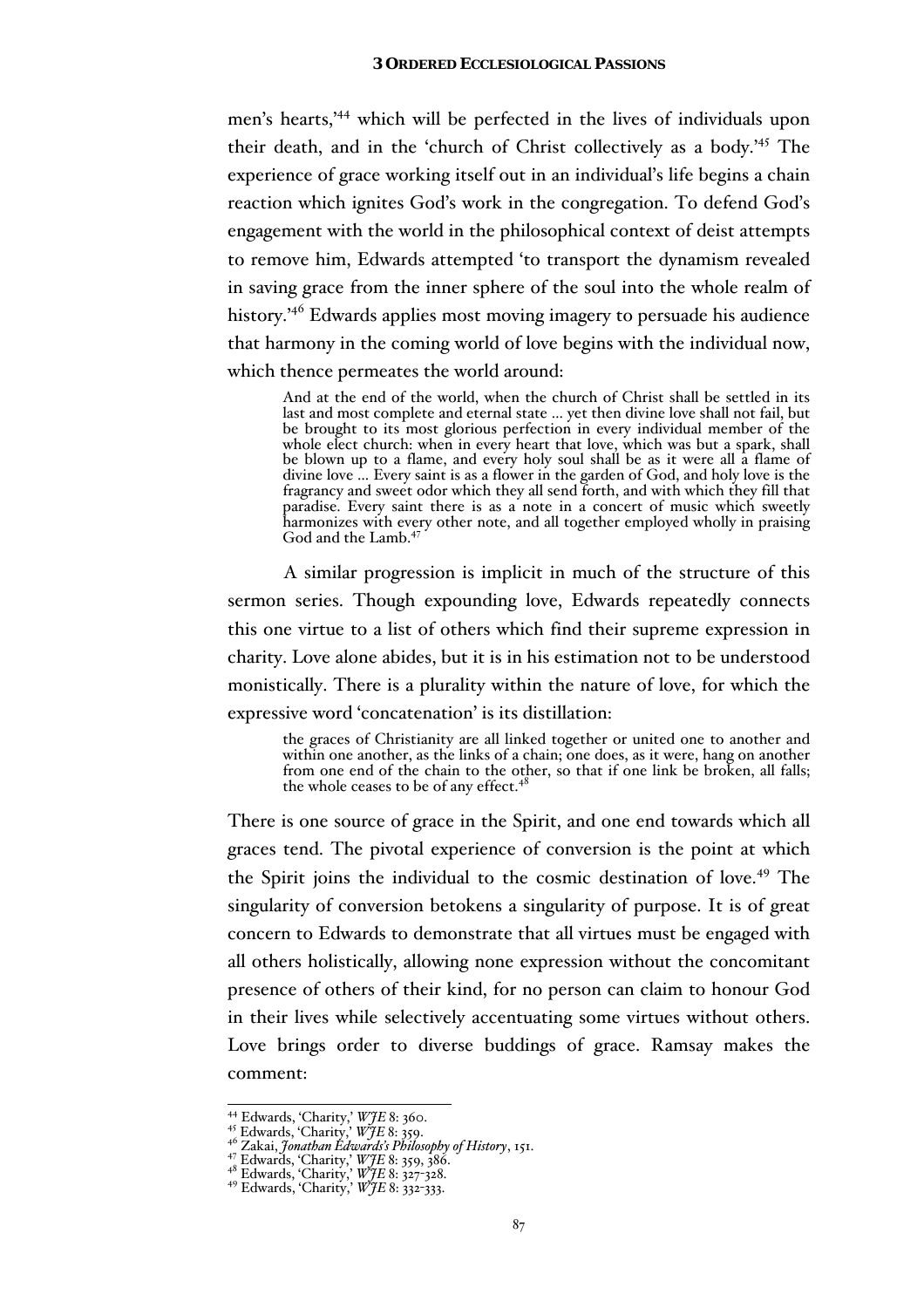A beautiful symmetry and uniformity – the concatenation of all the graces – is the "aesthetic" element in Jonathan Edwards's understanding of the Christian moral life. $5^\circ$ 

Ramsay also argues that this whole series of sermons reflects a greater narrative arc, in as far as the idea of progress or growth in holiness of the individual, and the idea of perfection or maturity in the life of the church, is confirmed eschatologically throughout the preaching units as they tell the story of the work of God in the world. Redemption is the theme of this series, not finally moral psychology *tout court*. Edwards is at pains to situate his understanding of virtue on a broader theological canvas. The first sermons deal with charity in terms of its place within interpersonal relationships, while the latter sermons introduce into their titles the language of 'grace' and the 'divine.' By inverting the traditional order of the tables of the law (placing duties towards humankind before our duties towards God), Edwards can both surprise his audience with a counter-intuitive approach to ethics, as well as highlight the goal towards which our ethical responsibilities tend. As I Corinthians 13 begins with activity that is without love, so the chapter ends with the fulfilment in Christ of all loving aspiration. Ramsay summarises:

We shall look at … some important moral progressions corresponding to the Christological-eschatological movement in the chapter … From the beginning of the sermon series, the movement has been from God manward and returning to him. This is Edwards's master image or root metaphor.<sup>51</sup>

The way of love is a pilgrimage, which finds its destination in the world of love, which is heaven. Reprising earlier Puritan rhetoric, Edwards exhorts his audience to press on toward that 'glorious city of light and love … on the top of an high hill … and there is no arriving there without traveling uphill.<sup>'52</sup> The view becomes better and better the higher a saint ascends. The convergence of individuals walking in love towards a common destination makes for a community overflowing in love, as Christ's love 'flows out to his whole church there, and to every individual member of it.'53 As the Spirit perfects the church, so the Son unites the church, fitting it to be his bride.<sup>54</sup> The world of love is being rehearsed even now, as the church militant both within and without shapes its environment for good:

[T]he ethos of the church is transformative of the surrounding society … For Edwards, the church is not merely a vehicle for moral formation … but establishes the *telos* for the moral life. That is to say, Edwards believes that the

<sup>&</sup>lt;sup>50</sup> Edwards, 'Charity,' *WJE* 8: 331, n. 3.<br><sup>51</sup> Paul Ramsay, 'Editor's Introduction,' in *Ethical Writings* (The Works of Jonathan Edwards 8; ed.<br>P. Ramsay; New Haven and London: Yale University Press, 1989), 93.<br><sup>52</sup> Ed

P. Ramsay; New Haven and London: Yale University Press, 1989), 93. 52 Edwards, 'Charity,' *WJE* 8: 395. 53 Edwards, 'Charity,' *WJE* 8: 374. 54 Edwards, 'Charity,' *WJE* 8: 368, 374, 371.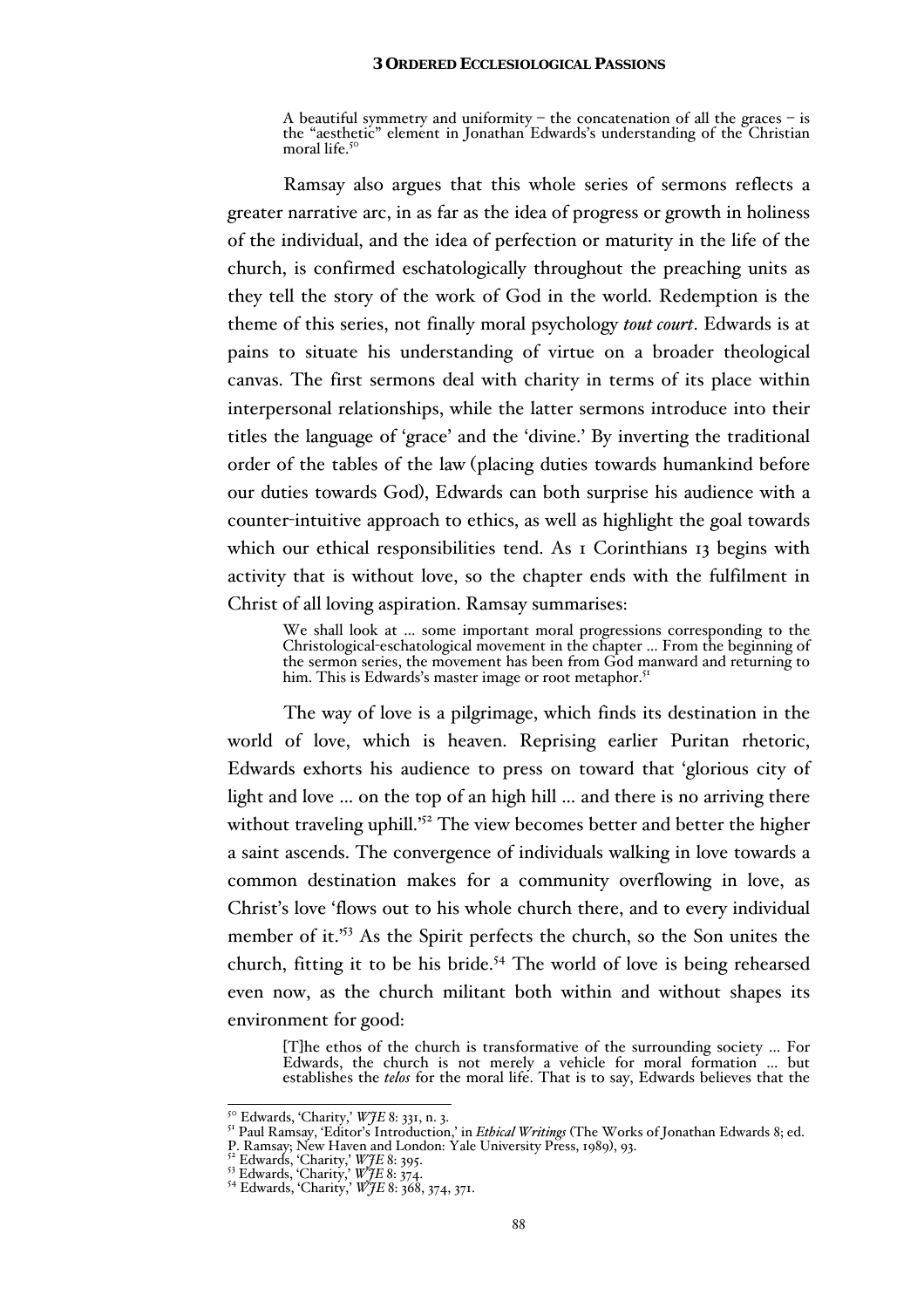church's eschatological communion with the Trinity orders all our interpersonal relationships. To participate in the life of the church is to recognize that mutuality and self-giving are normative in all human relationships, for in the triune God, mutual love among persons is supreme.<sup>55</sup>

The church is the *body* of Christ, where mutual interdependence is exercised between *members*, where selfishness has no place, and our horizontal responsibilities are encouraged. Elsewhere, the image of the body highlights not the horizontal but the vertical: it is the body of *Christ*, who is its Head and from whom the church's life is derived.<sup>56</sup> Using theological vocabulary which unites the mundane with the mystical, Edwards provides another Biblical avenue to strengthen the relationship between ethics and eschatology. The journey and the destination are cut from the same cloth, just as our oneness in Christ means for Christians that 'all things shall be yours.'57 Edwards's preaching on love itself formed a vital strategy in repristinating Reformed theology in the eighteenth century, and gifted to traditional presentations of redemption new emphases.<sup>58</sup> It awaits discussion in the next section of this thesis exactly what kind of experiences within *redemptive history* the pilgrim people of God ought to expect.

<sup>&</sup>lt;sup>55</sup> Danaher, *Trinitarian Ethics,* 237, 253-254.<br><sup>56</sup> Edwards, 'Charity,' *WJE* 8: 270. Edwards assembles a list of Biblical references to the spiritual body in the application of sermon seven to illustrate this point. 57 Edwards, 'Charity,' *WJE* 8: 270. 58 Marsden, *A Life,* 191-192.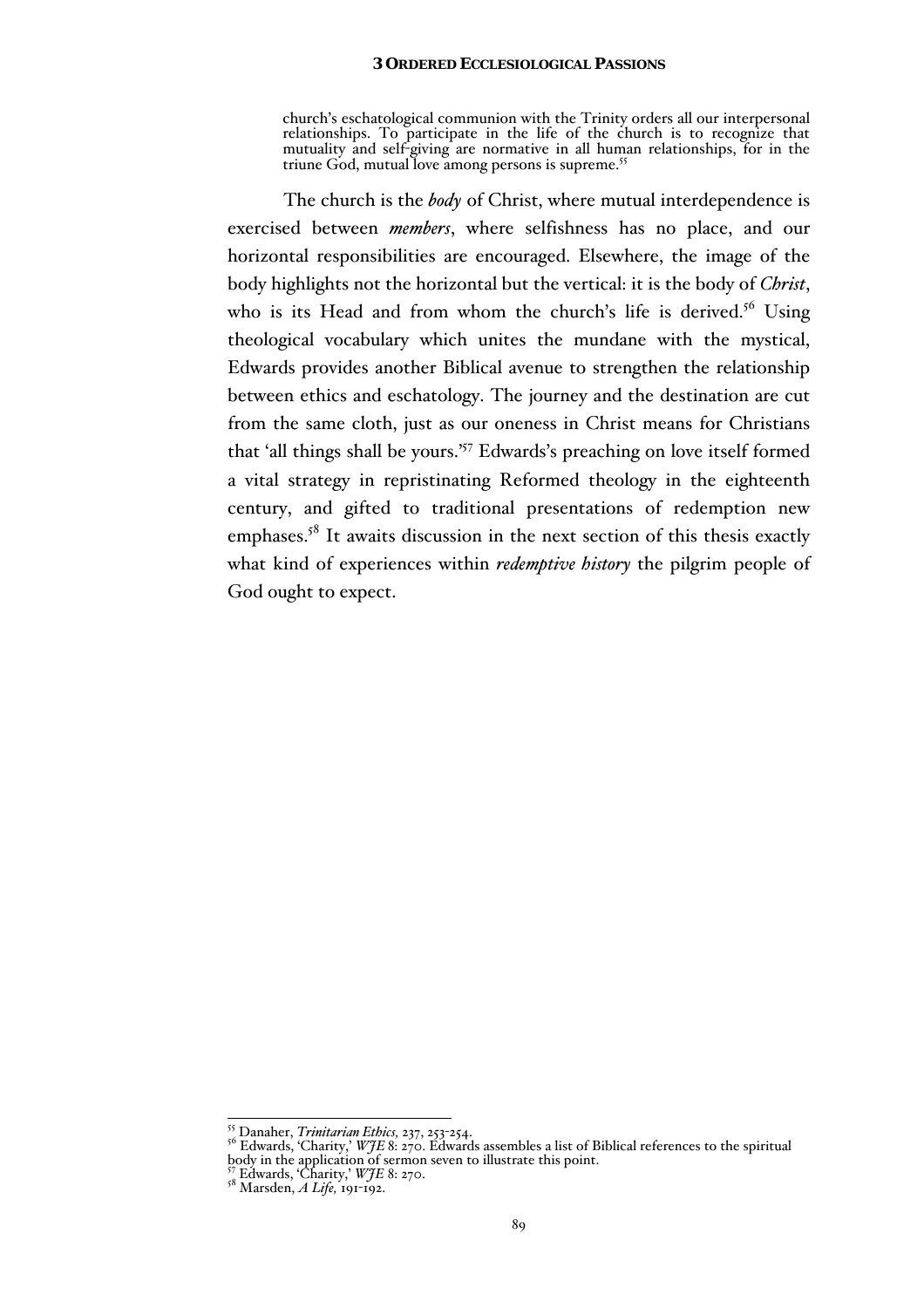# 3.3 THE PURPOSEFUL CHURCH IN *A HISTORY OF THE WORK OF REDEMPTION*

*How happy a society the church of Christ is: for all this great work is for them.* (*WJE* 9: 526*)*

From its opening line, it is clear that a guiding theme of Edwards's discourse *A History of the Work of Redemption*, based on a sermon series of March to August 1739, is the doctrine of the church, for he begins with the hope that his preaching will 'comfort the church under her sufferings and persecutions of her enemies." Innovatively, he preaches this entire series under one single Biblical banner, namely Isaiah 51:8: 'For the moth shall eat them up like a garment, and the worm shall eat them like wool: but my righteousness shall be forever, and my salvation from generation to generation.' While in the previous year Edwards had constructed a whole sermon series by expounding 1 Corinthians 13 a verse at a time, here the longer sequence of thirty sermons is based not on a chapter but on a single verse. The scope of this discourse, finally published posthumously in 1774,<sup>2</sup> is conceived on a more narrow footing but with a more expansive vision: to expound the purpose of the church in the world.

Purporting to recount the work of God 'from the fall of man to the end of the world,' as outlined repeatedly in the doctrinal heading of the sermons, this series describes in three overarching parts first of all the preparation for the incarnation in the nation of Israel, then the life and ministry of the Lord Jesus himself, concluding with the history of the people of God after the ascension until the last judgment. Edwards uses the language of redemption not merely as a synonym for the doctrine of the atonement, but to present the story of salvation history.<sup>3</sup> The 'work of redemption' functions as shorthand for the outworkings of the 'covenant of redemption' made pre-temporally between the Father and the Son, achieved in time and space through the earthly ministry of Christ, and applied to human lives through the work of the Spirit.<sup>4</sup> Brown suggests that for Edwards the terminology of the work of redemption 'makes reference to the whole of God's work *ad extra*, and thus to the whole of

<sup>1</sup> Jonathan Edwards, *A History of the Work of Redemption* (The Works of Jonathan Edwards 9; New Haven and London: Yale University Press, 1989), 113.<br><sup>2</sup> Edwards's son, Jonathan Edwards, Jr., presented this published edition to the printers with

amendments to the original, which disguised its sermonic origins and pastoral intentions. There was little interest in publishing the work in revolutionary America, so it was taken up by John<br>Erskine in Scotland and published in Edinburgh instead. See John F. Wilson, 'Editor's Introduction,' in *A History of the Work of Redemption* (The Works of Jonathan Edwards 9; ed. J. F. Wilson; New Haven and London: Yale University Press, 1989), 20-25. <sup>3</sup> Edwards, *WJE* 9: 117. <sup>4</sup> Edwards, *WJE* 9: 118.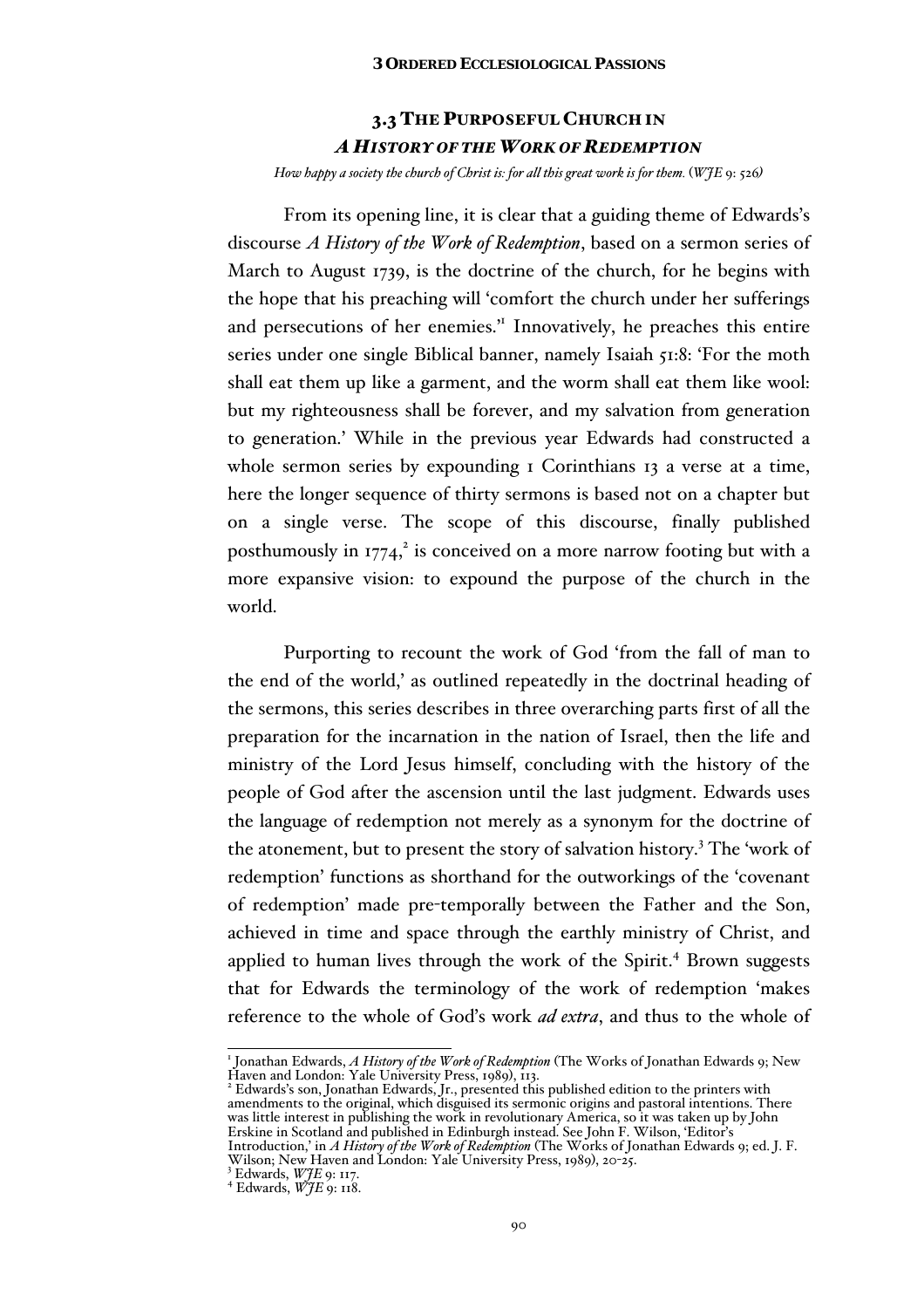those doctrines relating to this work.<sup>5</sup> It is most significant that Edwards visualises redemption on such a sweeping vista, for this situates his ecclesiology in this work as an essential feature of divine operations.

The church in this discourse, both local and universal, functions as the unifying thematic subject (indeed the collision point between God's beneficence and Satan's malice), as well as the object of Edwards's apologetic attempts to define his theological programme over and against that of his deist opponents. Edwards is reconfiguring a defence of divine engagement in the world using history and the church's place within it as his bulwark.<sup>6</sup> The church will be preserved by God 'from generation to generation,' while those who oppose God's design, in former days or even contemporaneously with Edwards, will perish, just as 'a moth shall eat them up like a garment, and the worm shall eat them like wool.' Despite their elevated tone, Edwards preached these sermons to his own congregation in Northampton, and by using the method of historical development to teach centrally important doctrines of Christian faith, he makes clear that these particular auditors are part of God's developing economy in the world. This chapter demonstrates, from the 'Redemption' discourse, first the nature of the church's *instrumentality*, then its *growth* and finally its *purpose*, with an eye to the philosophical challenges and local declension which Edwards witnessed.

# *The Instrumentality of the Church and the Doctrine of Redemption*

When Edwards speaks of the church, he is making claims for God's ongoing commitment to, and involvement with, the material order. His schematic history of God's work in the world, carried by the language of redemption, is a sharp critique of deist thought in the early to mid eighteenth century. Edwards insisted upon God's intervention in the world and not God's distance from the world, not universality of access to God but rather the particularity of access to God through events where God makes himself known. For deists, the power of rationality, or universal reason, was the 'candle of the Lord' which illuminated insights gleaned from observation of the natural world – Christianity 'either added nothing at all to "natural religion" or contained foolish and false elements, and hence must be purged, reinterpreted or rejected.'<sup>7</sup> In terms of their

<sup>5</sup> Brown, *Edwards and the Bible*, 172. <sup>6</sup> Brown, *Edwards and the Bible,* <sup>164</sup>-166, 178. <sup>7</sup> Porter, *Enlightenment,* 112.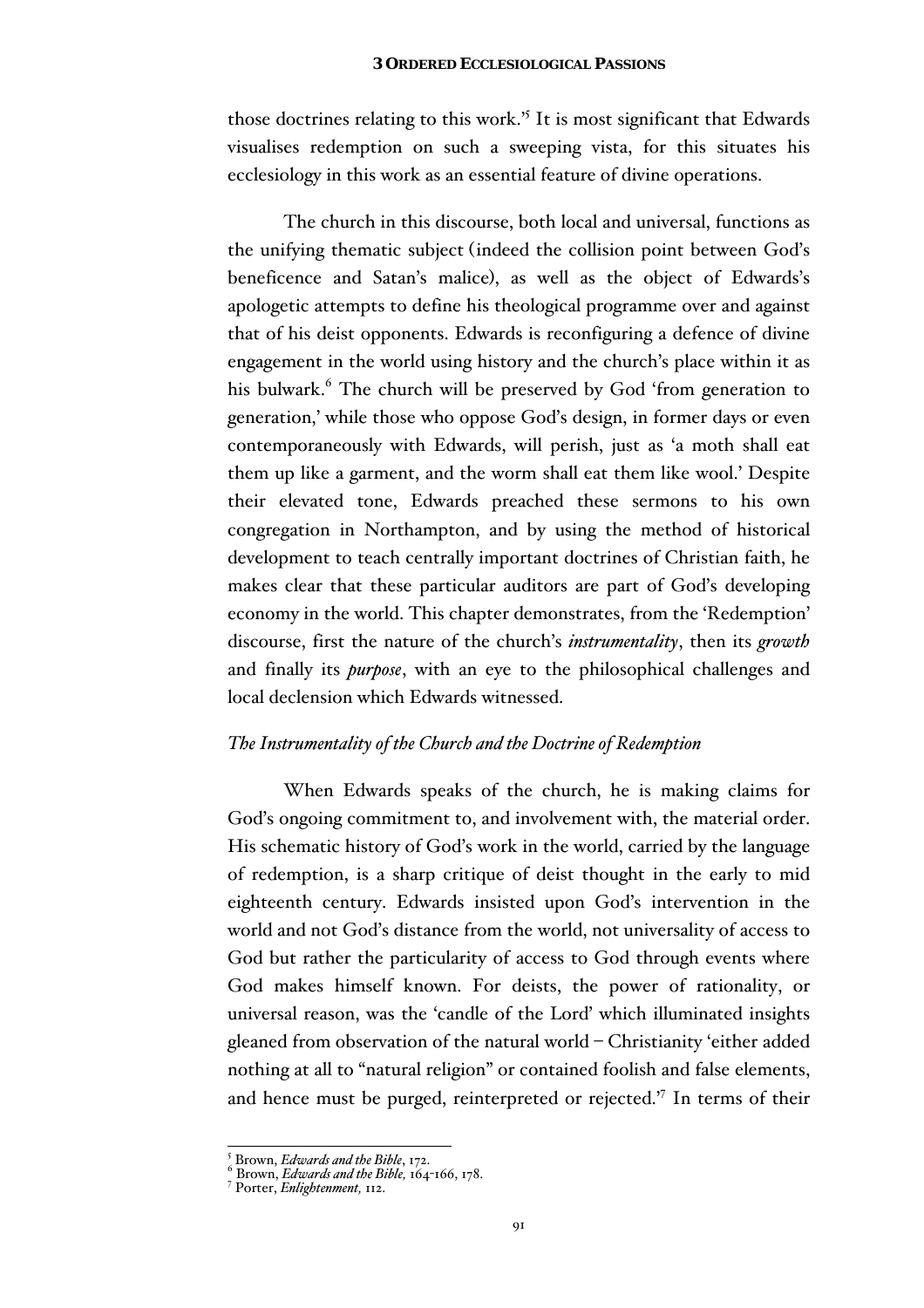logic, deists applied *deductive reasoning* to the theological issues at hand in order to bring *order* to ostensibly disparate religious convictions and practices. They asserted *individual autonomy* rather than traditional authority (whether it be the Scriptures, clergy or ecclesiastical forms) and held that the 'purpose of religion is *morality*.'8 Essentially, the self-evident truths of creation were ranked more highly than the suspect claims of revealed religion:

God and true religion were thought to be absolutely invariable since the beginning of history. In this sense, deism was a-historical. Deists were adamant about the *static* nature of both God and religion because they rejected *particularity*. Since they had decided a priori that revelation must have always been available equally to all human beings from the very beginning of history, and that to admit anything otherwise would be to conceive an unjust and malevolent God, they found it necessary to insist on the unchanging character of both true religion and its deity … For the deists, then, true religion has no history and little or no relation to culture. All religions connected to history are necessarily suspect and products of an arbitrary god who is not God. All changes in history are unrelated to religious or even philosophical truth. $^9$ 

Edwards makes clear in this discourse that the threat posed by the deists is inimical to Christian faith:

[A]nother thing that has of late exceedingly prevailed among Protestants, and especially in England, is deism. The deists wholly cast off the Christian religion, and are professed infidels … Indeed, they own the being of God but deny that Christ was the son of God, and say he was a mere cheat, and so they say all the prophets and apostles were. And they deny the whole Scripture; they deny that any of it is the word of God. They deny any revealed religion, or any word of God at all, and say that God has given mankind no other light to walk by but his own reason.<sup>10</sup>

He also asserts in sermon twenty-one that it is indeed *a kind of particularity*, that of the Gospel, which has led to the successes of the Christian religion within history generally, and to the triumphs of the church in the age of Constantine more notably:

From what has been said we have a strong argument of the truth of the Christian religion, and that the Gospel of Jesus Christ really is from God. This wonderful success of it that has been spoken of, and with those circumstances that have been mentioned, are a strong argument of it … The very deists themselves acknowledge that it can be demonstrated that there is one God, and but one, that only he has made and governs the world. But now 'tis evident that 'tis the Gospel, and that only, that has actually been the means to bring the knowledge of this truth."

For Edwards, God is presently active in the world, exercising divine power in historically contingent ways. He moves beyond the facile contrast between the doctrine of redemption and the deists' emphasis on creation, for he actually appeals to the purpose of the creation even when subordinating it to the goal of redemption. He takes the position that God expresses his glory penultimately through the world's creation, while

<sup>&</sup>lt;sup>8</sup> McDermott, *Jonathan Edwards Confronts the Gods*, 18-22. Emphasis mine.<br><sup>9</sup> McDermott, *Jonathan Edwards Confronts the Gods*, 28-29. Emphasis mine.<br><sup>10</sup> Edwards, *WJE* 9: 398-399.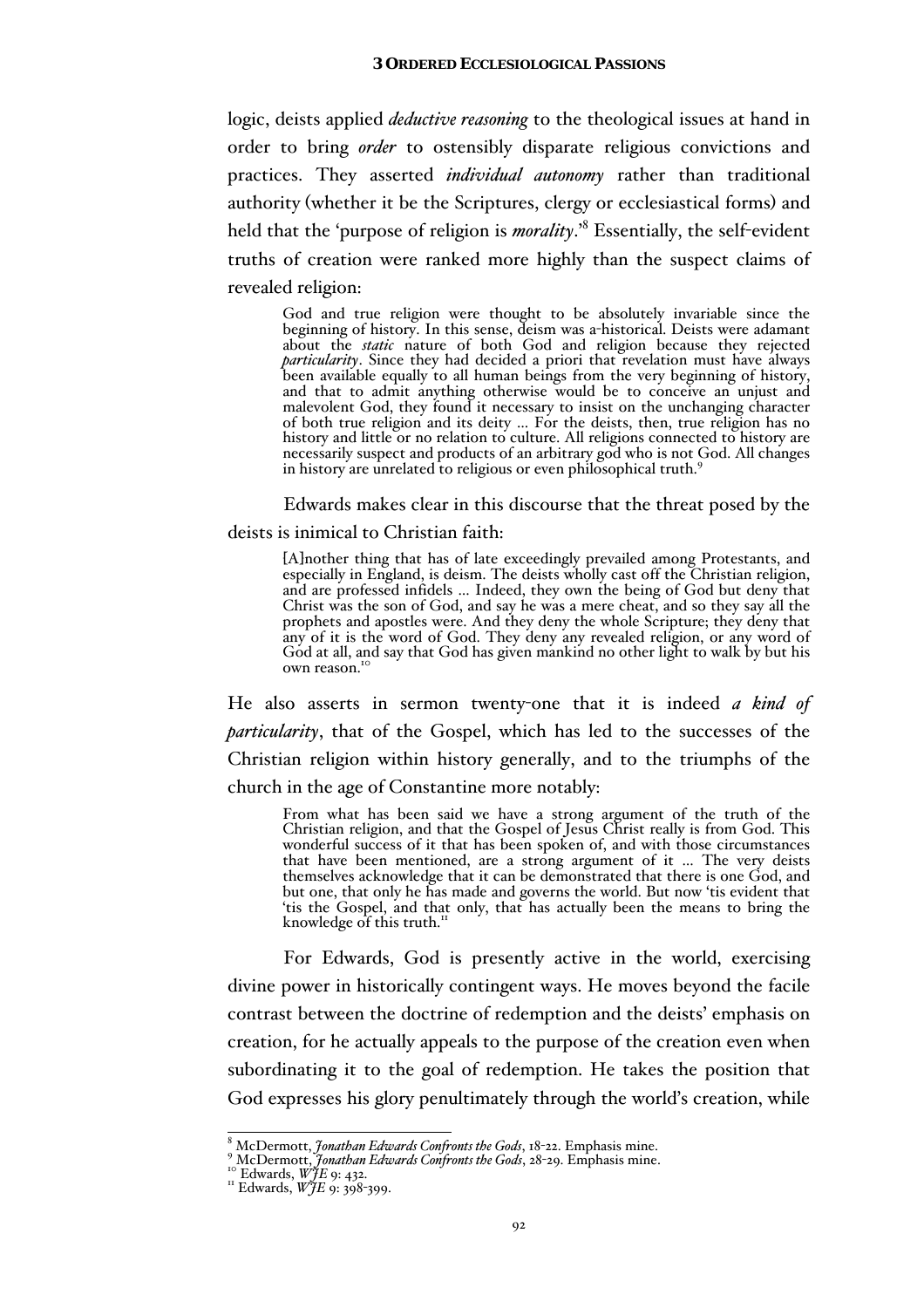the ultimate diffusion of his glory is planned for the divine work of redemption, which was 'if possible, even more fundamental than its [the world's] creation.'12 To make from the creation a 'spouse and kingdom for his Son' is an audacious desire, enabled through the trinitarian redemptive plan of God from the beginning of time:

[T]he Work of Redemption is, as it were, the sum of God's works of providence. This shows us how much greater the Work of Redemption is than the work of creation, for I have several times observed before that the work of providence is greater than the work of creation because 'tis the end of it, as the use of an house is the end of the building of an house … This Work of Redemption is so much the greatest of all the works of God, that all other works are to be looked upon either as part of it, or appendages to it, or are some way reducible to it. And so all the decrees of God do some way or other belong to that eternal covenant of redemption that was between the Father and the Son before the foundation of the world; every decree of God is some way or other reducible to that covenant … for the Work of Redemption is the great subject of the whole Bible.<sup>13</sup>

While the work of redemption itself, according to Edwards's doctrine, is carried on from the '*fall of man* to the end of the world,' Edwards is keen to nuance this with the explanation that there were 'many things done in order to the Work of Redemption … *before the world was created*, yea from all eternity,<sup>14</sup> though decrees to allow the fall or to pursue reprobation are not here made explicit. He stops short of espousing supralapsarianism *tout court*.

In as far as Edwards describes such a work of redemption and the church's place within it in historically objective terms, he is subtly reshaping the Puritan approach. He of course still passionately echoes the Puritan concern for the *subjective* appropriation of grace in the life of an individual. 'Charity and its Fruits,' preached a year earlier, amply demonstrates this concern, as do several loci in the 'Redemption' discourse, which draw a parallel between the soul's pilgrimage from conversion to glory and the progress of the church.<sup>15</sup> However, Edwards also demonstrates his Puritan, indeed premodern, historical sensibilities, when he requires that the *objective* course of redemption history has meaning only in as far as it is provided through a prophetic voice from outside the creation. Prophets decipher the ambiguity of earthly reality.<sup>16</sup>

<sup>&</sup>lt;sup>12</sup> John F. Wilson, 'History,' in *The Princeton Companion to Jonathan Edwards* (ed. S. H. Lee; Princeton: Princeton University Press, 2005), 215.

Princeton: Princeton University Press, 2005), 215.<br><sup>13</sup> Edwards, *WJE* 9: 513-514.<br><sup>14</sup> Edwards, *WJE* 9: 118. Emphasis mine. See also discussion of this in Edwards, 'Misc.' 1062, *WJE* 20: 430-443, where Edwards describes the work of the Trinity before the creation of the world in establishing the covenant of redemption.

<sup>&</sup>lt;sup>15</sup> For example Edwards, *WJE* 9: 144.<br><sup>16</sup> See John F. Wilson, 'Jonathan Edwards as Historian,' *Church History* 46/1 (1977): 5-18, and William J. Scheick, *The Writings of Jonathan Edwards: Theme, Motif and Style* (College Station: Texas A & M University Press, 1975), 65, for arguments concerning Edwards's historical method. Wilson critiques the views of both Peter Gay and Perry Miller, the former who makes of Edwards an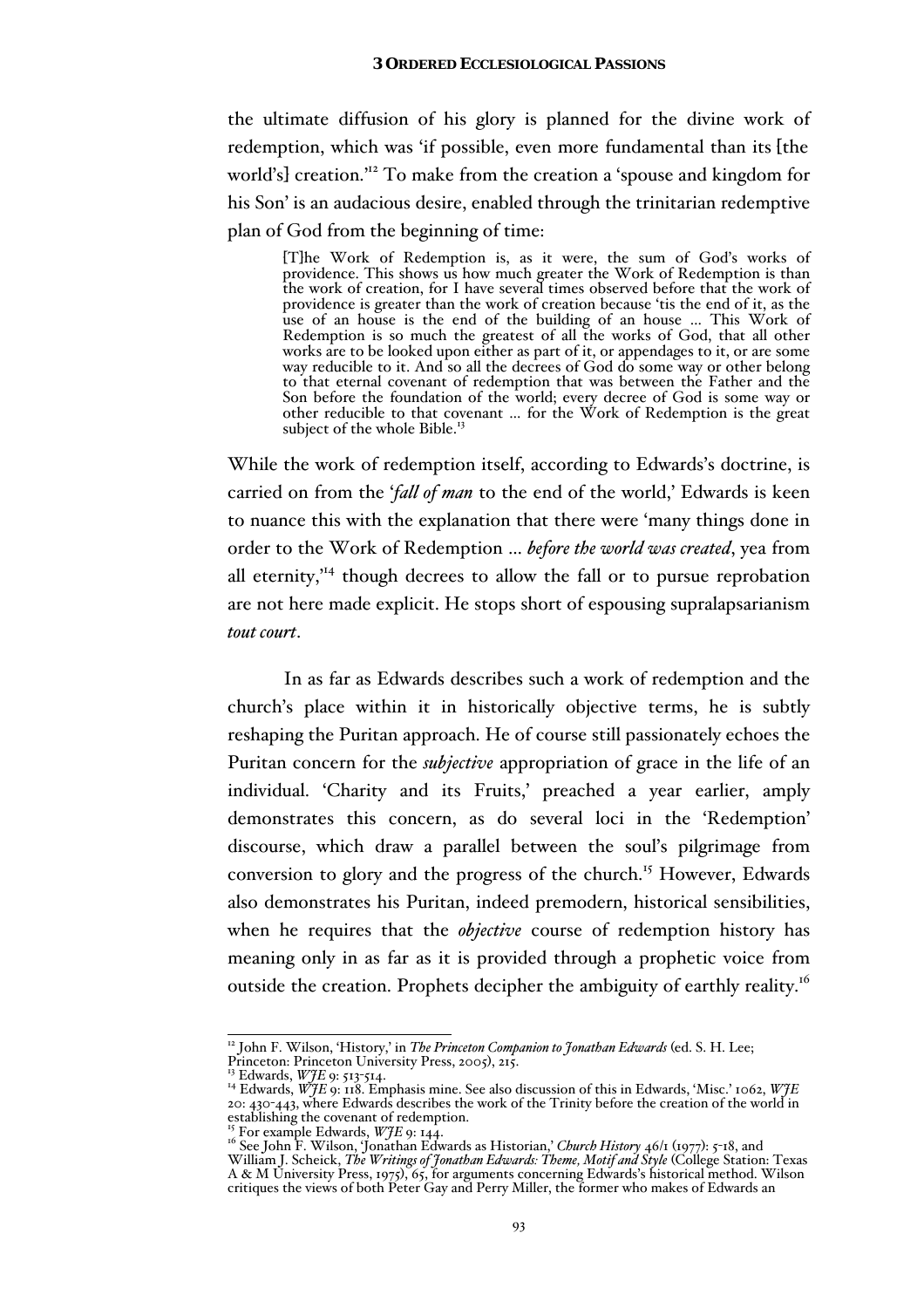Enlightened thinkers of Edwards's day would insist that history ought only to be understood on its own terms, explained from within the observable world, disallowing any recourse to the transcendent to ascertain human or ecclesiological purpose.

The 'Redemption' discourse is therefore distinctively new in terms of its concrete description of the historical connections between creation and redemption leading to the consummation of the world. Each stage builds upon the divine purpose embedded in previous historical achievement, giving to the overall shape an eschatological or cosmic trajectory. God's glory is the end for which God's creation and redemption are the means. Wilson highlights the importance:

As important as it is to observe that Edwards's concern for redemption as the most basic religious category was carrying forward a prominent strand of New England culture, we must note that he also turned these concerns in a different direction entirely. Here he proposed systematic attention to the "objective" side of the issue: redemption seen in relationship to the whole of creation as the means to comprehend the relationship of the world to God … In effect, Edwards's argument was, so to speak, that if creation is a stage, the purpose of which is to permit the drama of redemption to be played out, the outcome of the drama (and thus the reason for creation) is God's self-glorification.<sup>17</sup>

In short, God's ordered relationship with the world can be understood in terms of deliberate and identifiable steps ( at least in retrospect). While we have earlier seen that Edwards might better be described as a voluntarist with regard to conversion morphology, highlighting the freedom of God to work in surprising ways within the life of the individual, $18$ <sup>8</sup> when it comes to assessing the life of the church writ large, Edwards is just as likely to highlight the regularities and continuities to be found between design within history and in the church and so be described as an intellectualist. While the Spirit's work in the individual adheres to a minimum of stages, the church brings order to the Spirit's work in as far as it conforms to numerous successive dispensations of God.19 As a consequence of the redemptive design being incorporated into the material creation, the church as the redeemed part of the created order occupies a dignified and exalted place.

<sup>1</sup> anachronism, and the latter who presents Edwards as modern without remainder. Neither position for Wilson can remain uncontested.

<sup>&</sup>lt;sup>17</sup> Wilson, 'Editor's Introduction,' *WJE* 9: 31-32.<br><sup>18</sup> Brand draws our attention to writers for whom Edwards's Augustinian and voluntarist heritage is<br>essential to understanding his soteriology. See Brand, *Profile of* incarnation, the period of Christ's humiliation, then the reign of Christ in heaven after his

exaltation. Within this schema, the last dispensation is further subdivided into the era until the fall of Jerusalem, then until the conversion of the Empire under Constantine, then until the Fall of Antichrist at the Reformation, then until the Day of Judgment. These periodisations are structured for Edwards around different 'comings of Christ.' See Edwards, *WJE* 9: 351.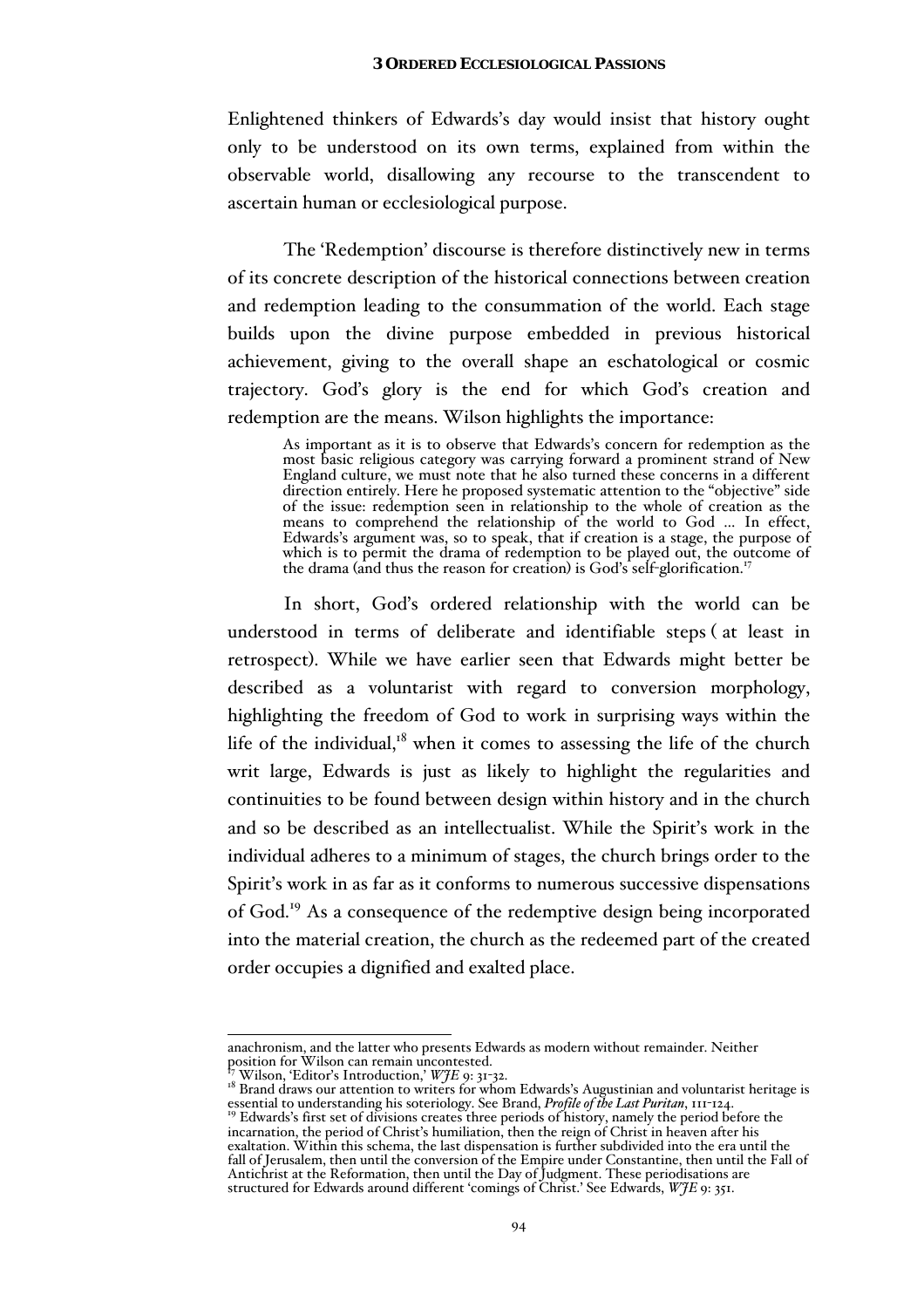The work of redemption is fundamentally a unifying work of God, despite the disparate historical contingencies it must inhabit. It must be recognised however that this unity is not the equivalent of universalism, in which all are saved. For the church to be redeemed leaves others without such a redemption, and leads to opposition for the people of God in the world. After all, the theme of the 'Redemption' discourse is to provide comfort to the church in its dangerous pilgrimage and in its own battles with Satan. Not only does the lead text from Isaiah 51:8 imply the existence and eventual destruction of opposition, we have it expressed in more explicit terms in the first sermon: 'the sufferings and the persecutions of her enemies,' 'the happiness of the church of God is set forth by comparing it with the contrary fate of his enemies that oppose her,' 'how shortlived the power and prosperity of the church's enemies is.'20 Indeed, such sufferings begin to define the church's experience in history:

Seeing that God has so ordered it in his providence that his church should for so long a time, for the bigger part of so many ages, be in a suffering state, yea and often in a state of such extreme suffering, we may conclude that the spirit of the true church is a suffering spirit. Otherwise God never would have ordered so much suffering for the church; for doubtless God accommodates the state and circumstances of the church to the spirit that he has given them.<sup>2</sup>

This is of great significance not only pastorally for Edwards's readers, but also for his philosophy of history, which is driven most fundamentally by the redemption provided by God for the church since her fall and against her enemies. The contest within history between the forces of good and evil is the *sine qua non* of the whole discourse, and the underlying and unifying reality of all history. McClymond locates such a narrative within the apocalyptic traditions of Christian thought:

Strife between the righteous and the wicked is the driving force of world history … Behind the various events and circumstances of religious persecution is the invisible power of Satan, animating and activating the human agencies of evil … Since one of the dominant characteristics of apocalyptic literature is the sharp demarcation of good and evil and their cataclysmic conflict with one another, one concludes that Edwards portrayed all of history, and not merely its consummation, in apocalyptic terms … The true believers seem to be a tiny huddle surrounded by a hostile mob; thus Edwards's conception of the church shows the sectarian tendency common to apocalyptic writing.<sup>2</sup>

God's activity to interpose is indeed fundamental to Edwards's conception of history, and the duality between good and evil is part of an apocalyptic worldview. However, Edwards's model is not one of occasional and spectacular divine intrusion, but rather continuous

<sup>&</sup>lt;sup>20</sup> Edwards, *WJE* 9: 113.<br><sup>21</sup> Edwards, *WJE* 9: 453.<br><sup>22</sup> Michael J. McClymond, *Encounters with God: An Approach to the Theology of Jonathan Edwards* (New York: Oxford University Press, 1998), 70-71.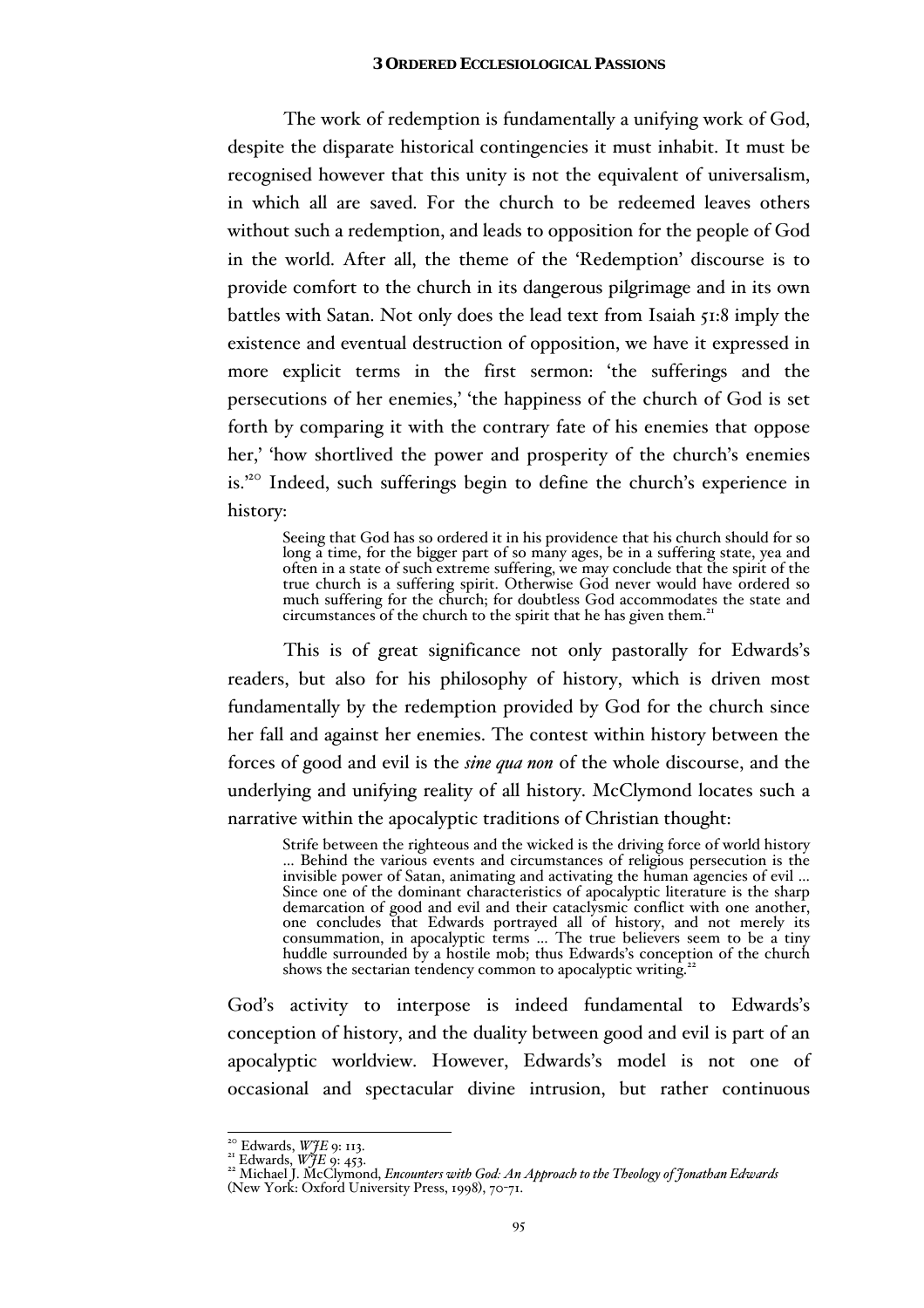involvement with periodic recalibrations. The continuities between creation, redemption and consummation suggest that instead of an *apocalyptic* model, a *prophetic* model describes better Edwards's philosophy of history, in which God through human instruments provides necessary corrections and appeals to return to previously revealed ways. The church is not a defensive remnant but the victorious beneficiary of Christ's resurrection.<sup>23</sup>

Avihu Zakai is a most insightful commentator on Edwards's philosophy of history. He first wants to assert that it was a distinctive characteristic of *Protestant* historiography more generally to locate eschatological and apocalyptic developments within the time and space continuum. The Reformers had rejected the Augustinian framework of God's ultimate triumph beyond history, which had rendered static the historical experience. With this denial Edwards would of course concur.<sup>24</sup> However, Zakai also asseverates that traditional *Puritan* eschatology, based on the model of the Exodus from Egypt, which appealed to apocalyptic rupture as the rationale for leaving England had been relativised in New England and was now conceived in more nuanced terms. Edwards was distancing himself from more recent Protestant apocalyptic interpretation:

Edwards's philosophy of history shows that he was true heir of sixteenth- and seventeenth-century Protestant and Puritan historiography, which was founded upon an apocalyptic interpretation of history, although he radically transformed some of its basic assumptions. Edwards inherited the quest to establish the closest possible link between prophecy and history … Yet, in contrast to the Protestant assumption that the historical process is based ultimately on social, political, and ecclesiastical changes, such as the struggle against the Church of Rome, Edwards held that the principal source governing the historical process is God's redemptive plan.<sup>25</sup>

A battle within history between the people of God and all who oppose her might be understood in apocalyptic terms; however Edwards does not tie the victory of God's people to cataclysmic intervention. Christ does not reign on the earth in unmediated glory in the millennium.<sup>26</sup> Rather than a 'tiny huddle surrounded by a hostile mob,"<sup>27</sup> the church of God is a prosperous society, though for a brief time possibly experiencing apostasy.<sup>28</sup> On the other hand, Edwards does not go so far as to collapse God's will entirely into the historical process without remainder. He disavows a cyclical pattern of history that in the end makes no progress.

<sup>&</sup>lt;sup>23</sup> See for example Edwards, *WJE* 9: 360-361.<br><sup>24</sup> Zakai, *Exile and Kingdom*, 22-24.<br><sup>25</sup> Zakai, *Jonatban Edwards's Philosophy of History*, 161-162.<br><sup>26</sup> Zakai, *Jonatban Edwards's Philosophy of History*, 269-270.<br><sup>27</sup>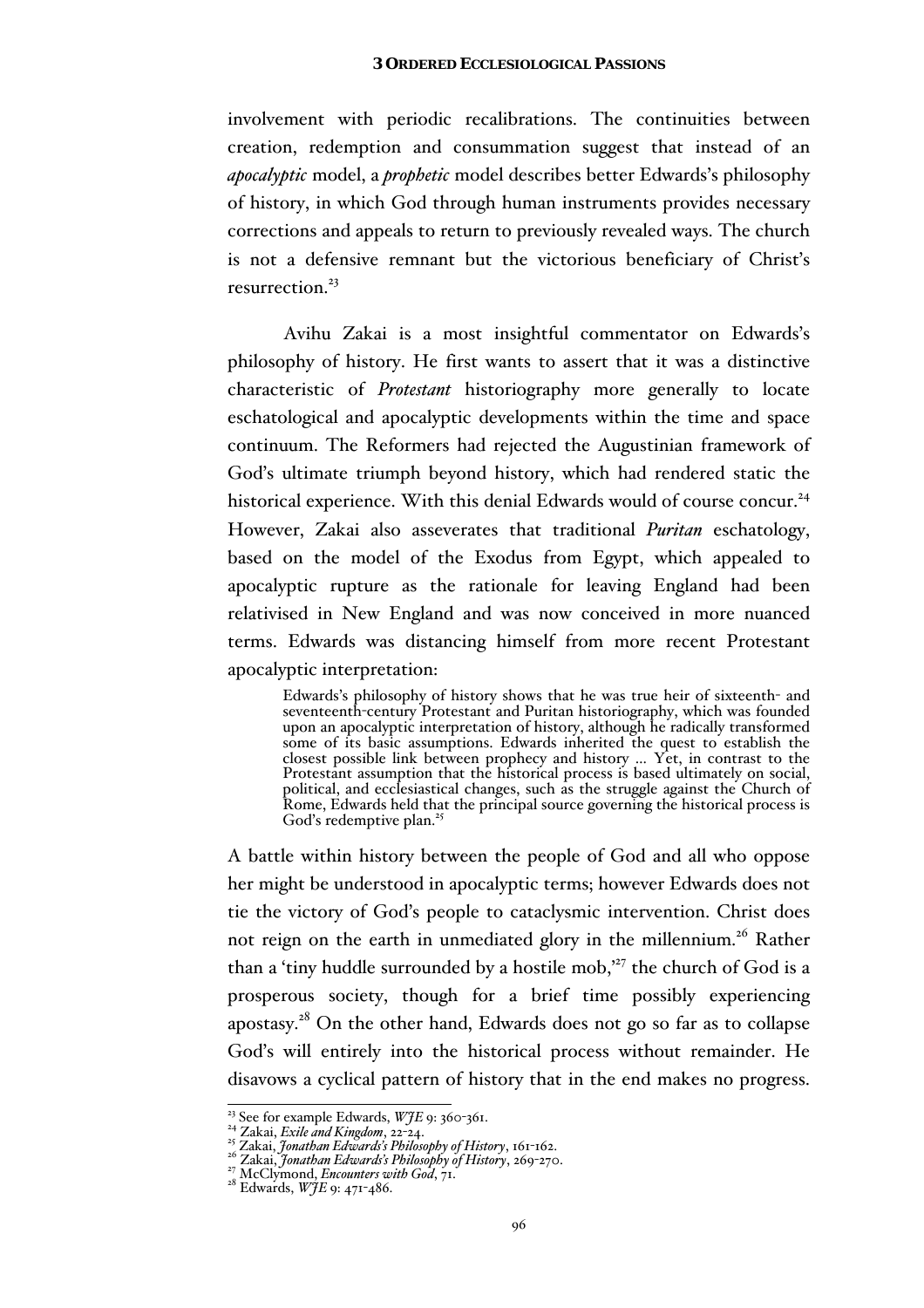Such a position, 'analogous to the life cycle of the individual organism,<sup>29</sup> would be to fail to acknowledge any millennial structure in Edwards's thought.

With the church as case study, it becomes evident that Edwards baptises neither the abstract rationalism of the deists, which would permit of no historical particularity, nor the erratic or wholly arbitrary ministry of the enthusiasts, which tended towards the impossibility of determining historical order.<sup>30</sup> McClymond suggests that Edwards takes a mediating position, acknowledging both the continuities between creation and redemption, and the possibility of the new in an individual's life. It may be characterised as a 'graduated supernaturalism whose dominant characteristic was the blurring of any sharp line between the natural and the supernatural.<sup>31</sup> The church is theologically as well as practically situated to engender this collocation as an *instrument* of divine agency.

Edwards has frequently been named the American Augustine, $3<sup>2</sup>$ and *A History of the Work of Redemption* certainly fulfils the role, similar to that of the *City of God* in the fifth century, of interpreting his own times, now in relation to the revivals, and answering objections to the claims of Christian faith in philosophically cogent ways. Both works describe the war in which believers are engaged in history. Edwards's discourse, however, does more than acknowledge the difficulties facing the people of God in their pilgrimage in this world, or allow for the usefulness of the church in waging that war. He makes a positive case to describe the progress that is made during their historical sojourn.<sup>33</sup> The verifiably real progress of the church is the theme of the next section of this chapter.

# *The Progress of the Church and the Use of Typology*

The redeemed church is not just valiantly defending her toehold in a world opposed to the claims of Christ: she is actually making valiant though often unrecognised progress despite her adversaries. Edwards appropriates a typological strategy to demonstrate such progress, and to deny the deist assumption that any change within the historical order

<sup>29</sup> Stow Persons, 'The Cyclical Theory of History in Eighteenth Century America,' *American* 

*Quarterly* 6/2 (1954): 147-163. <sup>30</sup> H. Richard Niebuhr, *The Kingdom of God in America* (First Wesleyan ed.; Middletown: Wesleyan University Press, 1988), 55.<br>University Press, 1988), 55.<br><sup>32</sup> See for example Zakai, *Jonathan Edwards's Philosophy of History*, 334.<br><sup>32</sup> See for example Zakai, *Jonathan Edwards's Philosophy of History*, 334.<br><sup>33</sup> Marsd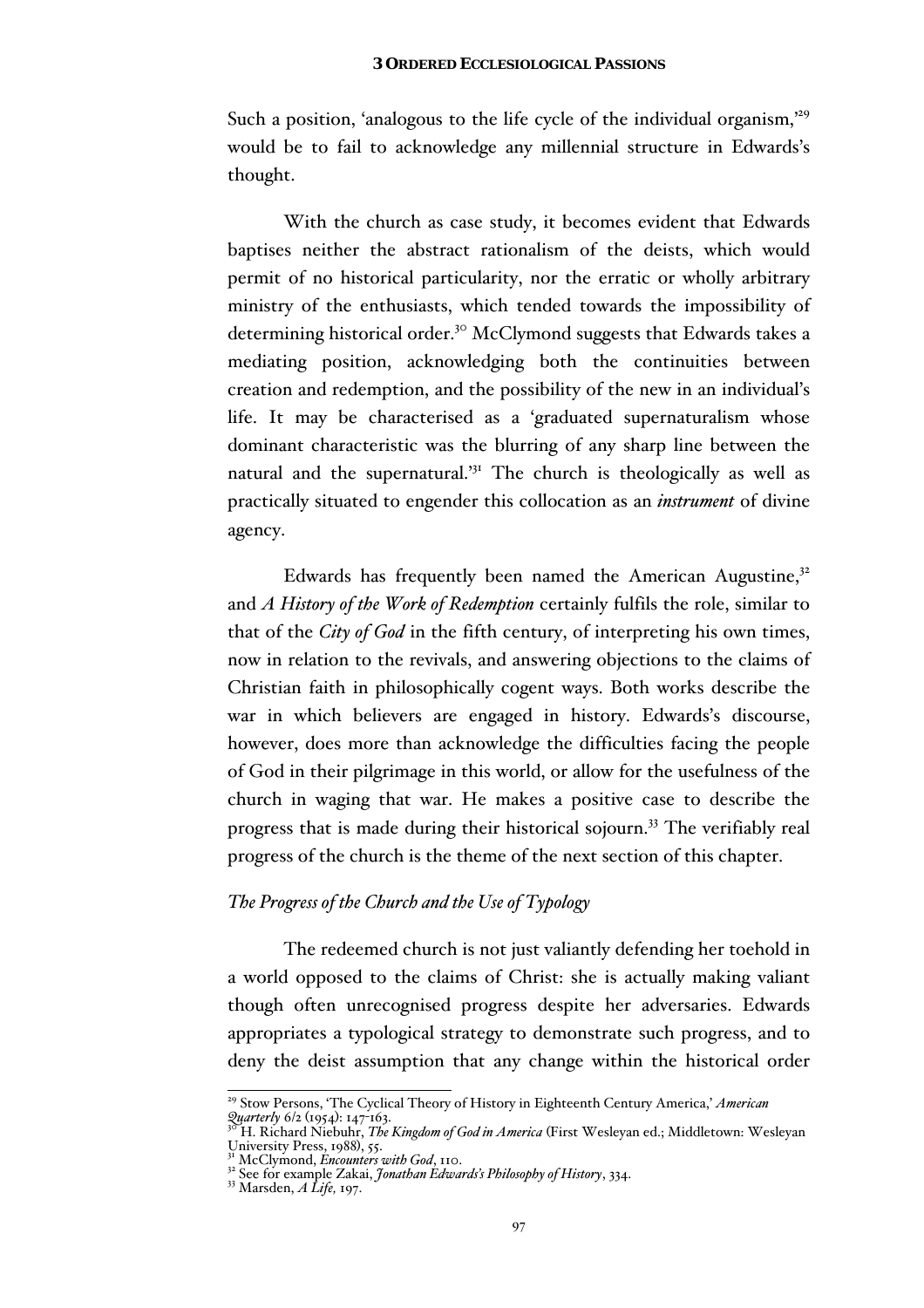must necessarily be degenerative. Typology provides cohesion in Biblical interpretation, and brings order to literature commonly seen as unreliable because it is disparate in form and matter. It became an increasingly important methodology in several areas: to interpret difficult portions of Scripture, like the Song of Songs or the book of Revelation; to maintain the relevance of the Old Testament to the Puritans' New England situation, despite rejection of, for instance, the Old Testament sacrificial system;<sup>34</sup> and to allow a providentialist view of history in the days after the closing of the New Testament canon.<sup>35</sup> When faced with persecution, it was most tempting through typological exegesis to connect present experience with Scriptural texts that admitted of a common shape to the adversity experienced, even if its details varied.<sup>36</sup> While redemption provided a unifying soteriology, typology provided a unifying epistemology in Edwards's search for ecclesiological progress.

Typology is the hermeneutical strategy which connects an earlier event or achievement in history with one that comes after it, lending to the latter exemplar some of the theological value which adhered to the earlier model. Unlike allegory, which takes a concrete historical instance and relates it to a suprahistorical idea or concept, the structure of *type* (the earlier instance) and *antitype* (the latter instance) maintains historical checks and balances and disallows fanciful, perhaps Platonic, interpretation. Puritans were not averse to seeking communication from God in historical events both within and without the Biblical revelation: they simply had to establish a rigorous correspondence in the mind of the divine author between the parts to establish their case.<sup>37</sup> Edwards further grounds this hermeneutical device not just in the divine mind but in the divine character. He maintains that an essential attribute of God is the desire to communicate his glory in creation and in history, wherefore phenomena in all the world can function as means of communication. In opposition to deist assumptions about the retreat of God from this world, Edwards is theologically predisposed to hear God 'through many and diverse media.'<sup>38</sup>

<sup>&</sup>lt;sup>34</sup> While typology might provide a case for historical development, appeal to the Old Testament at all for validation of New England's ecclesiastical settlement could have the opposite effect, namely to remind Puritans of decline from a primitivist purity of design and execution. See Bozeman, *To*  Live Ancient Lives, 17. Edwards's ecclesiology is contrasted here with such a 'first is best' mindset.<br><sup>35</sup> Mason I. Lowance, Jr., *The Language of Canaan: Metaphor and Symbol in New England from the<br>Puritans to the Transc* 

University Press, 2006), 145. <sup>37</sup> Lowance, *Language of Canaan*, 4-5. <sup>38</sup> McDermott, *Jonathan Edwards Confronts the Gods*, 43, 225.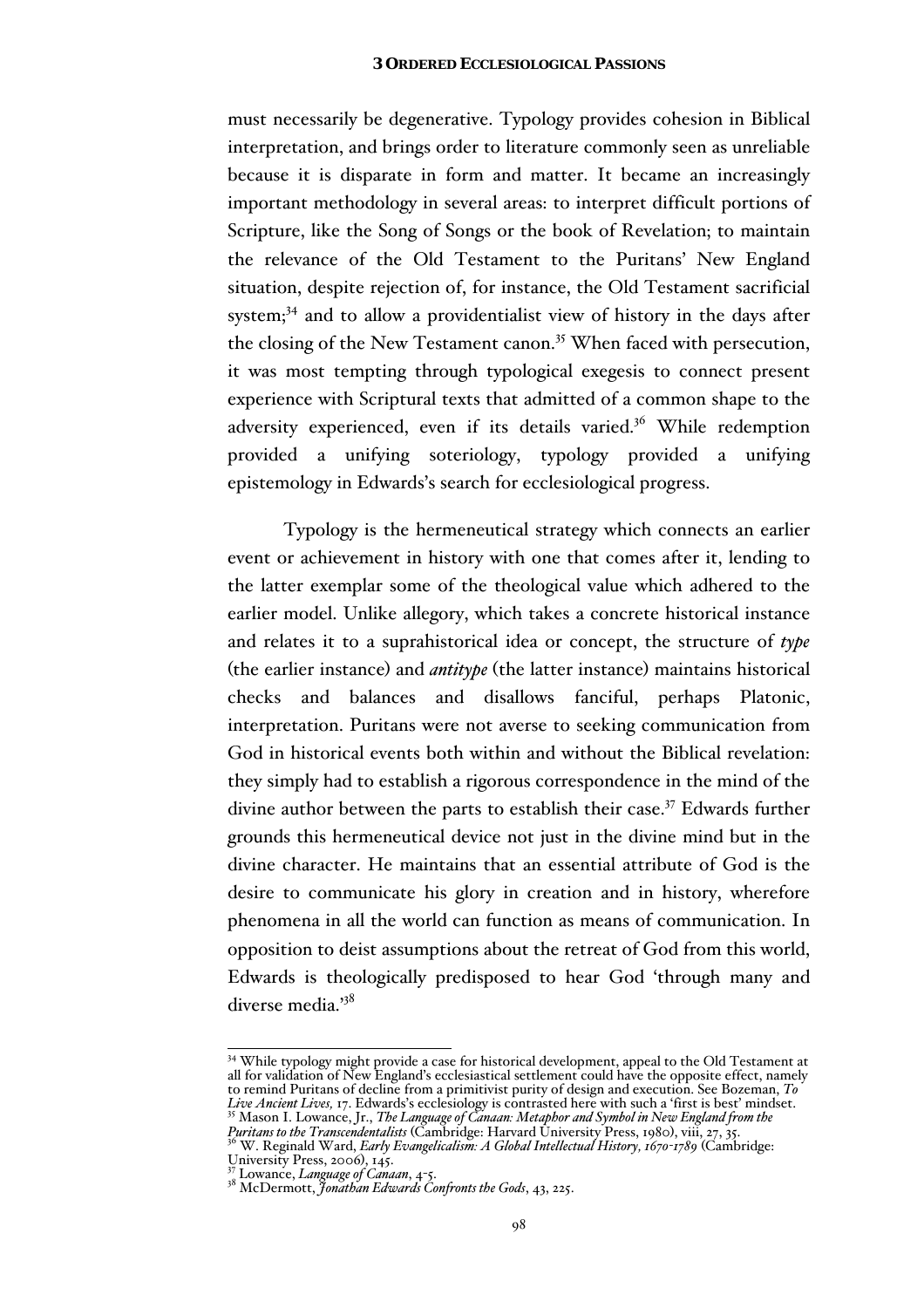For Edwards, typology demonstrates both divine oversight of history, and divine interpretation of history. Old Testament types, whether institutions, providences, or persons, $39$  essentially point forward to, and teach about, Christ: the exodus from Egypt is 'the greatest type of Christ's redemption of any providential event whatsoever,' the details of Israel's legal code were together designed to show 'that the whole nation by this law was as it were constituted in a typical state,' the judges are understood as 'types of the great redeemer and deliverer of his church,' and supremely David was presented as 'the greatest personal type of Christ of all under the Old Testament.'40 To establish a typical relationship between historical events or institutions within the narrative of the Bible was relatively conventional, for Christological typology in the New Testament provided a 'strong unifying tendency' between the testaments.41 Such connections could be expressed both through propositional *prophecy*, or figurative *types*:

We observed before that the light that the church enjoyed from the fall of man till Christ came was like the light which we enjoy in the night, not the light of the sun directly but as reflected from the moon and stars, which light did foreshadow Christ to come, the sun of righteousness hereafter to arise. This light of the sun of righteousness to come they had chiefly two ways. One was by *predictions* of Christ to come whereby his coming was *foretold and promised*, and another was by *types and shadows* of Christ whereby his coming and redemption was a preferent of the state of the state of the state of the state of the state of the state of the state of the state of the state of the sta were *prefigured*.

Edwards, however, more radically, is also prepared to see typical relationships between extracanonical historical events and the life of the church.43 Somewhat predictably, the tabernacle is presented in sermon eight as the multivalent type for 'the human nature of Christ, and of the church of Christ, and of heaven.'44 Remarkably, on the other hand, the parallel is drawn between the conversion of the pagan Roman Empire under Constantine's leadership, a kind of 'coming of Christ' as interpreted from Revelation 6:12-17, with the ultimate 'coming of Christ' at the Last Judgement, working essentially from antitype back to type.<sup>45</sup> He also extravagantly describes the Constantinian achievement as 'the greatest revolution and change in the face of things on the face of the earth that ever came to pass in the world since the flood.<sup>'46</sup> Though

<sup>&</sup>lt;sup>39</sup> Edwards, *WJE* 9: 204.<br><sup>40</sup> Edwards, *WJE* 9: 175, 182, 196, 204.<br><sup>41</sup> McClymond, *Encounters with God*, 68. Note for example the recurrent use of the word τυπος in

The Caymond, *Elitables 8thb* 6th, 6th 6th Cample the recurrent use of the word tends in<br>1 Corinthians 10 to extract moral lessons from the Law.<br><sup>42</sup> Edwards, *WJE* 9: 136. Emphasis mine.<br><sup>43</sup> Edwards, *WJE* 9: 270. Edward without 'Scripture history to guide us.' <sup>44</sup> Edwards, *WJE* 9: 224. <sup>45</sup> Edwards, *WJE* 9: 351, 397. <sup>46</sup> Edwards, *WJE* 9: 396.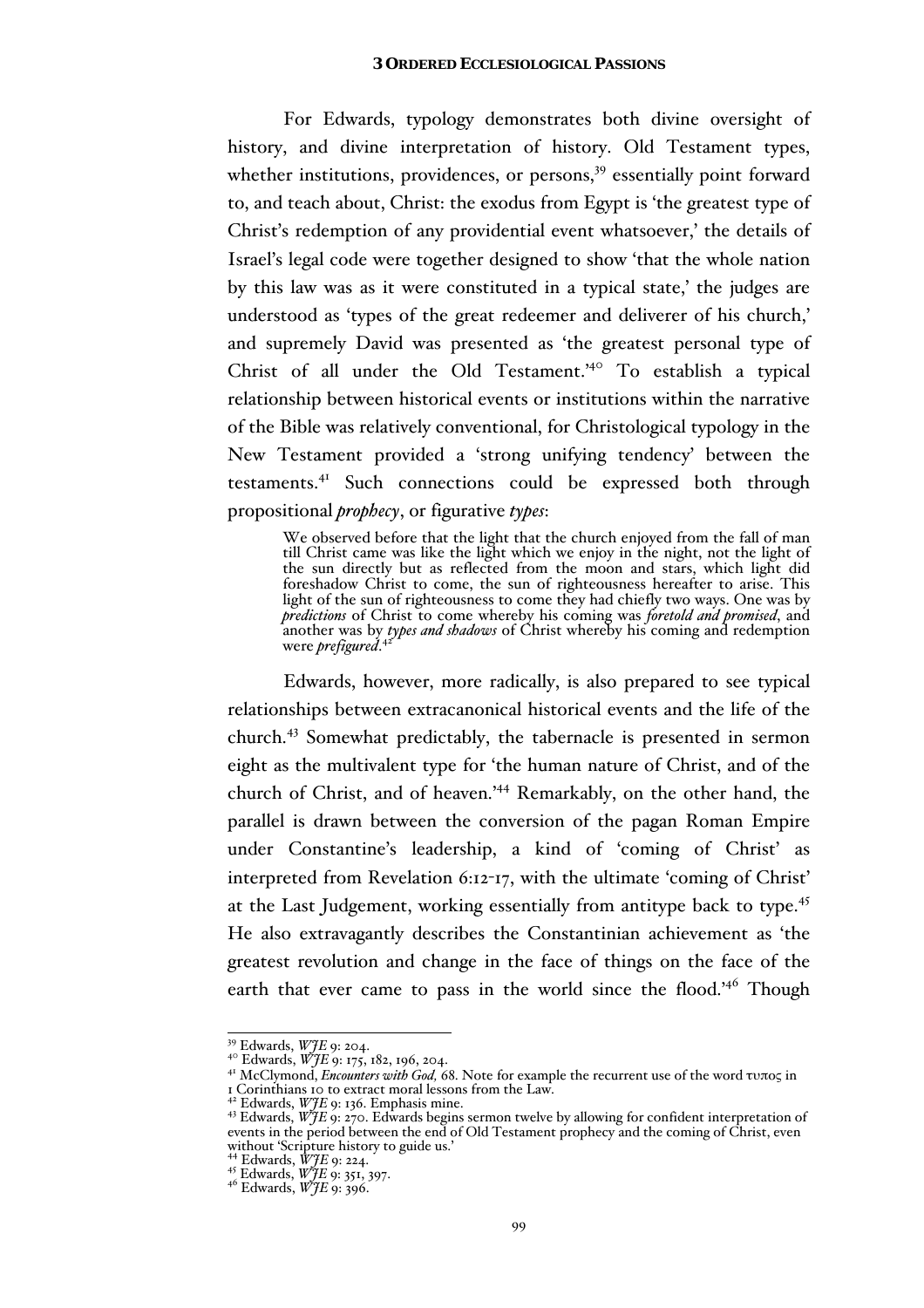noticeably lacking in the 'Redemption' discourse, in his typology notebooks Edwards also endorses 'a system of types in nature,' 47 bordering on allegory, which would relate the contours of natural phenomena to spiritual lessons. In *Images of Divine Things*, he can imaginatively assert that ecclesiology can be drawn out of botany:

99. … The church in different ages is lively represented by the growth and progress of a tree; and the church in the same age, in Christ its head and stock, is like a tree. The various changes of a tree in different seasons, and what comes to pass in its leaves, flowers and fruit in innumerable instances that might be mentioned, is a lively image of what is to be seen in the church … A tree also is many ways a lively image of a particular Christian, with regard to the new man, and is so spoken of in Scripture. *Corol*. Hence it may be argued that infants do belong to the church.<sup>4</sup>

In surrounding entries, Edwards extracts lessons for the prosperity of the church from the vicissitudes of daily weather patterns, and teaches that the erect posture of human beings signifies 'that he was made to have heaven in his eye.'49 Wilson sees this trajectory as a departure from conservative Puritan exegesis, thus allowing Edwards a more dynamic interpretation of history and Christian experience than was recently possible. Wilson's claim that 'the discourse became as much a celebration of the God of nature as a hymn to the Lord of history' is, however, to overreach.50 Observations on nature are distinctly not at the heart of the 'Redemption' discourse.

One of the most pregnant uses of typology for ecclesiological purposes in this discourse is the hportrayal of Christ as prophet, priest and prince.51 Those occupying these three mediatorial offices in the Old Testament had in common an anointing, which presaged the commissioning of Christ in his baptism for divine service. Immediately after the fall, the Son began his work mediating between the Father and sinful humanity: 'He undertook henceforward to teach mankind in the exercise of his prophetic office and to intercede for fallen man in the <exercise of the> priestly <office> and he took on him as it were the care and burden of the government of the church and of the world.<sup>52</sup> The priestly role is fulfilled through Christ's purchase of redemption and his pleading of the merits of his purchase before the throne of grace. The kingly role describes victory by God through Christ over his enemies and

<sup>&</sup>lt;sup>47</sup> McDermott, *Jonathan Edwards Confronts the Gods*, 113.<br><sup>48</sup> Jonathan Edwards, *Typological Writings* (The Works of Jonathan Edwards 11. Edited by Wallace<br>E. Anderson, Mason I. Lowance, Jr., and David H. Watters; New H

University Press, 1993), 89.<br><sup>49</sup> Edwards, *WJE* 11: 88-89.<br><sup>50</sup> Wilson, 'Editor's Introduction,' *WJE* 9: 50.<br><sup>51</sup> Edwards, *WJE* 9: 218.<br><sup>52</sup> Edwards, *WJE* 9: 130. Words in angle brackets represent Edwards's own words, the original as interlinear additions.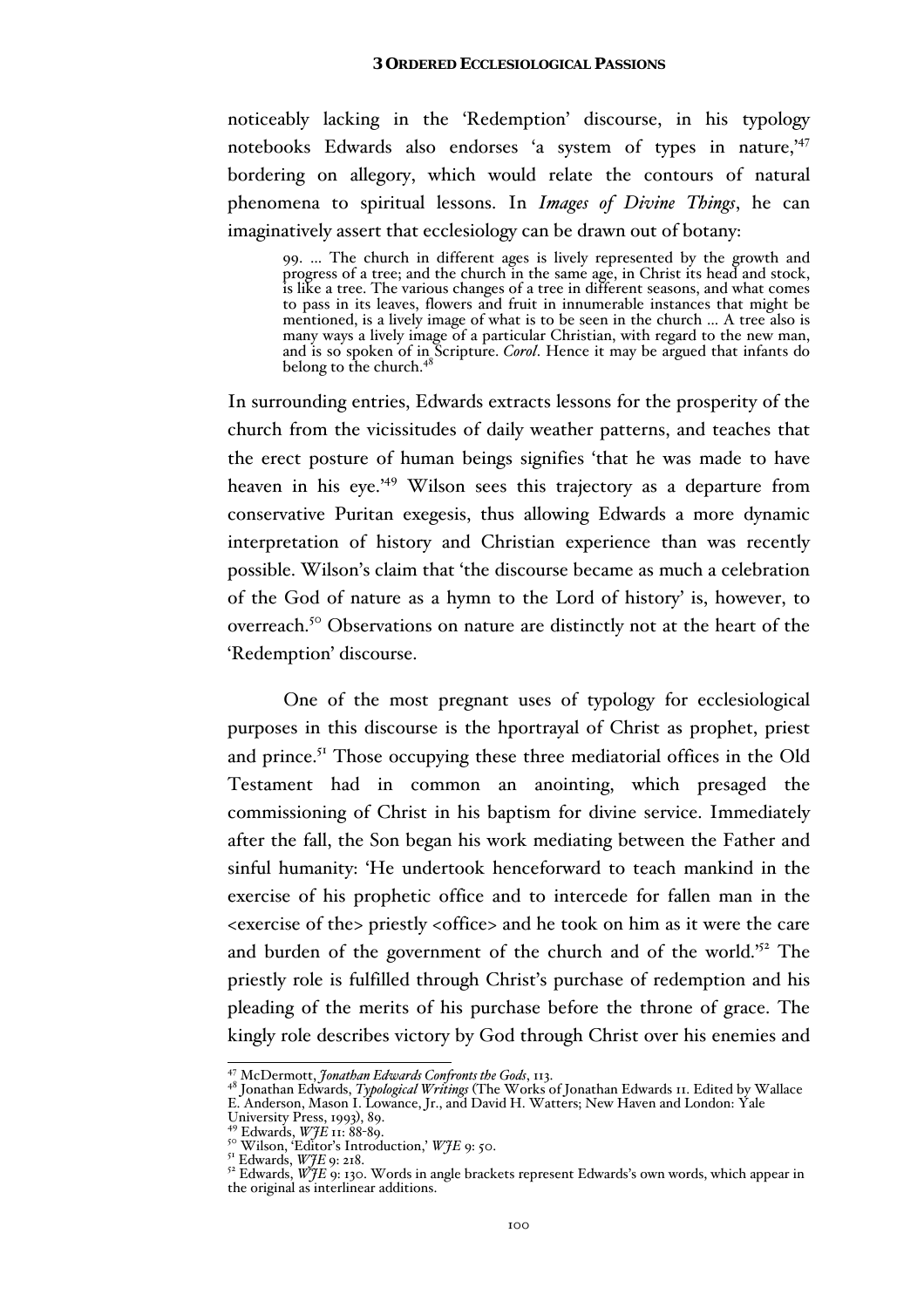the distribution of blessings thereby won. The prophetic role, more importantly for us, suggests ecclesiological dynamism.

Christ as prophet reveals the Gospel, makes promises, predicts the future, inspires divine songs, makes clear the mind of God, and silences in the end the typical prophets when his own time for approach arrived. Christ allowed other kinds of teachers of philosophy in order that, by contrast with him, the limitations of human wisdom might be perceived.<sup>53</sup> The construction of successive stages of history, expounding the story of redemption in the world, using the language of types, lends itself to the privileging of the office of prophet to describe the work of Christ, for the historical development of the life and structures of the church requires continual explanation, as does the coordination of direct prediction with figural foretelling. Christ's priestly work of atonement may be chronologically the centre of the history of the work of redemption, but Christ's prophetic work of revelation functions as the epistemological web capturing the church's varying stages into a unified whole.

To present the church in such developmental terms, as making progress within the course of history, was significant for pastoral and apologetic reasons in Edwards's own day. It must be remembered that this discourse was, unlike similar compendia of church history, not written for academic purposes in the first instance.<sup>54</sup> Indeed, this series had as its first auditory the people of Northampton, for whom these thirty sermons should locate New England in the progress of salvation history, and function as a reality check given their recent but now waning experience of revival. The immediate goals of this subsequently misnamed 'discourse' were to provide cosmic perspective on their mundane squabbles, and to provide encouragement to persevere in their spiritual labours. One of the few explicit mentions of Northampton in this text places it at the end of a line of God's works throughout the world, making this western Massachusetts town tantamount to the climax of redemption history thus far:

Another thing that it would be ungrateful for us not to take notice of, is that remarkable pouring out of the Spirit of God which has been in this part of New England, of which we in this town have had such a share. But it is needless for me particularly to describe it, it being what you have so lately been eyewitnesses to, and I hope multitudes of you sensible of the benefit of.<sup>55</sup>

<sup>53</sup> Edwards, *WJE* 9: 137, 318, 358; 187, 358; 134, 137, 187, 315, 209, 269, 278. 54 See further Zakai, *Jonathan Edwards's Philosophy of History*, 235. <sup>55</sup> Edwards, *WJE* 9: 436.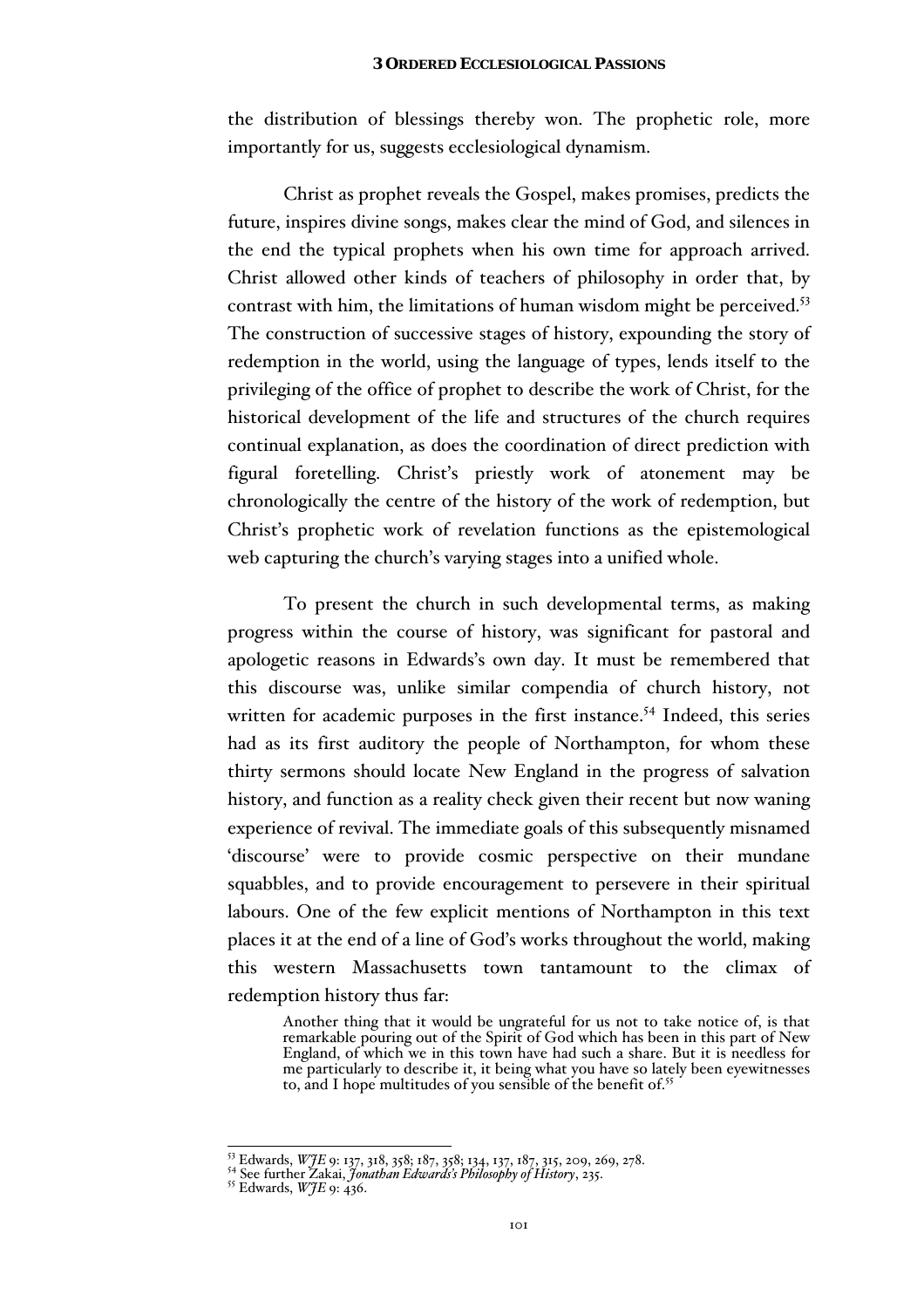The tone of this remark does not inspire confidence that the townsfolk of Northampton, whose concerns it appeared were growing more worldly, were eager to own the ongoing work of the Spirit. The recent separation of church meeting-house from town meeting-house did not bode well for integrated Christian living, dividing godly from secular affairs, as Northampton's growing regional status had necessitated larger spaces for both. Edwards's pulpit became a more exalted platform from which to exercise his expanding spiritual influence beyond the Connecticut River valley, despite the very localised spiritual declension of church members and the pain it caused him. Even though Edwards situated motors to drive the history of world in revivals and not in a particular monarch or nation, Northampton clearly had a role to play in exemplifying God's purposes. Perry Miller senses such an aspiration: '[T]he book definitely embodies Edwards's time and place; it is the history of Northampton writ large.'56

This discourse further reflects Edwards's historical location in as far as it reasserts classic Christian theism in face of eighteenth century deist denials of God's immanence in the created order. The deists' antagonism towards Christian claims to historical particularity was countered by Edwards in part by asserting the reality of divine redemptive intervention, but significantly also by asserting not just the reality of the redeemed people of God but their development within history. Typology insists upon intentional progress:

God was pleased now wonderfully to represent the progress of his redeemed church through the world to their eternal inheritance by the journey of the children of Israel through the wilderness from Egypt to Canaan. Here all the various steps of the redemption of the church of Christ was represented, from the beginning of it to its consummation in glory.<sup>57</sup>

Such dynamism is reflected further in the images which Edwards appoints to reinforce the framework of progress. He can write of the diurnal course of the sun in sermon nineteen:

Thus we see how the light of the gospel which began to dawn immediately after the fall, and gradually grew and increased through all the ages of the Old Testament, as we observed as we went along, is now come to the light of perfect day, and the brightness of the sun shining forth in his unveiled glory.<sup>5</sup>

In a remarkable paragraph in sermon thirty, Edwards concatenates various images, all of which reinforce the dynamism of history and the relationship between its parts. The tropes of river, wheel and chain, taken

<sup>56</sup> Miller, *Jonathan Edwards*, 315. <sup>57</sup> Edwards, *WJE* 9: 183-184. <sup>58</sup> Edwards, *WJE* 9: 367.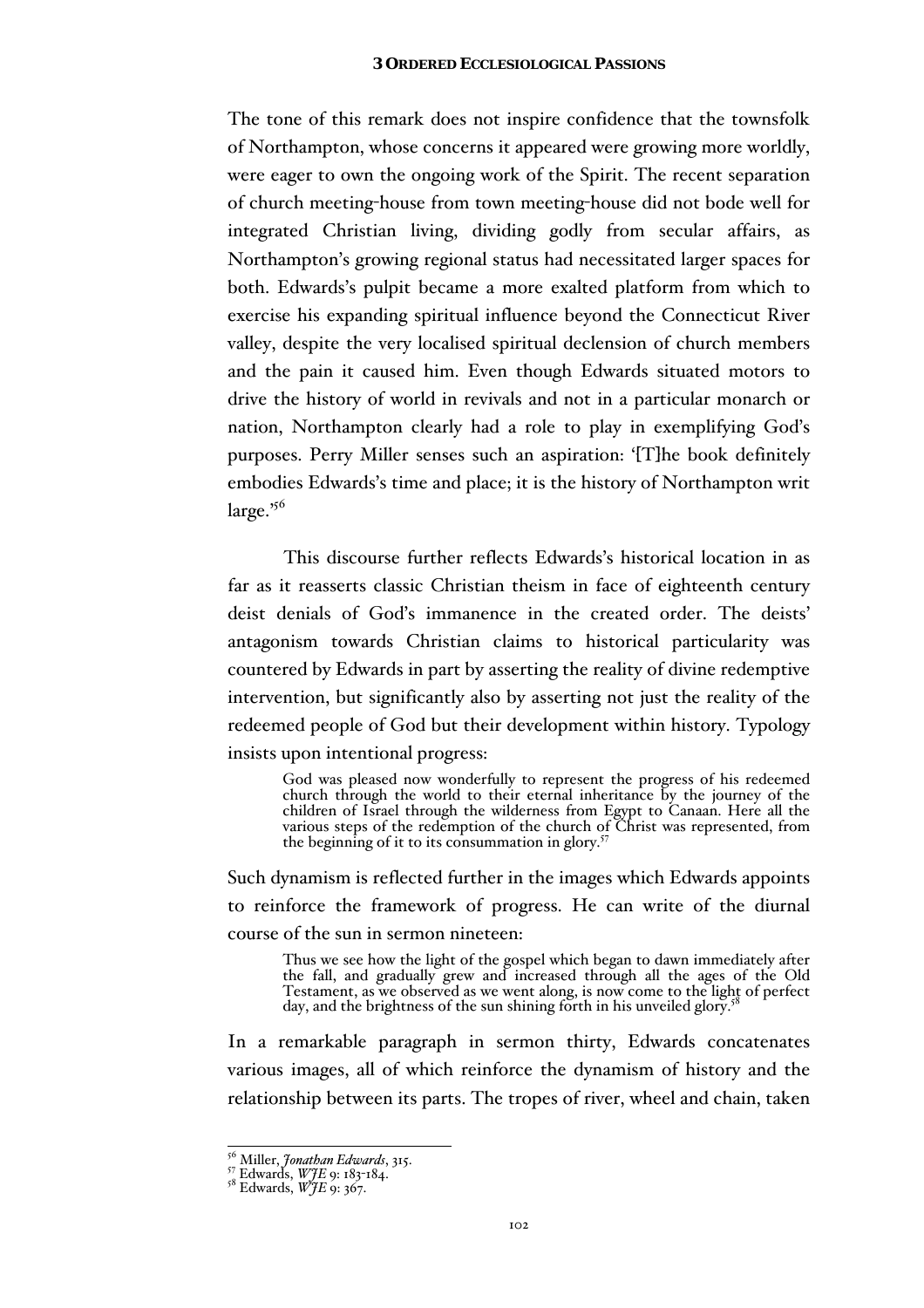# from nature and industry, militate against a static conception of time and its deist reflex that change necessitates deterioration:

We began at the head of the stream of divine providence, and we have followed it and traced it through its various windings and turnings till we are come to the end of it, and we see where it issues: as it began in God, so it ends in God. God is the infinite ocean into which it empties itself. Providence is like a mighty wheel whose ring or circumference is so high that it is dreadful with the glory of the God of Israel above upon it … We have seen the revolution of this wheel, and how that as it was from God so its return has been to God again. All the events of divine providence are like the links of a chain, the first link is from God and the last is to him.<sup>5</sup>

Deists wanted to level the epistemological playing field and give all human beings access to divine truth through the universalising dictates of reason, making historical contingencies anathema. In their minds, this had become especially urgent with discoveries of new lands and new peoples, mediated through popular travel writings, in which were described nations without Christian witness and led by pagan mystagogues. Despite his appeals to the *prisca theologia*, the contention that all peoples had some vestige of revealed truth available to them passed down from Noah and his sons even if received in compromised form, Edwards still insisted on the overall positive growth of the church within history. History was Edwards's ally, not his adversary. McDermott comments:

Deists generally had little sense of history. Most posited an original Golden Age of natural religion that was subsequently corrupted by priests for their own gain. Deterioration or degeneration, then, was the paramount principle of what little historiography they had. A similar principle of degeneration can be seen in the *prisca theologia* and Edwards's use of it … Edwards also rejected deist and Enlightenment notions of God and religion as static and unhistorical. For Edwards, humanity, religion and even the deity are in development as they enlarge and progress. Hence theology cannot be understood apart from consideration of its historical development.<sup>60</sup>

Edwards's respect for the essence of history reflects his commitment to the gradualness of God's work of redemption. God makes typological preparations for the comings of Christ in grace and in glory, which function as a pedagogical strategy, adapting God's communication to human capacity to understand.<sup>61</sup> As illustration, Edwards provides the story of preparations made for the coming of an important person to a town to suggest the emotional impact of steps and planning for a future event.<sup>62</sup> Stages of redemptive history ought to be expected as the norm:

There is not reason from God's Word to think any other than that this great Work of God will be gradually wrought, though very swiftly, yet gradually … But this is a work that will be accomplished by means, by the preaching of the

<sup>&</sup>lt;sup>59</sup> Edwards, *WJE* 9: 517-518.<br><sup>60</sup> McDermott, *Jonathan Edwards Confronts the Gods*, 96, 108.<br><sup>61</sup> McDermott, *Jonathan Edwards Confronts the Gods*, 116-117.<br><sup>62</sup> Edwards, *WJE* 9: 292.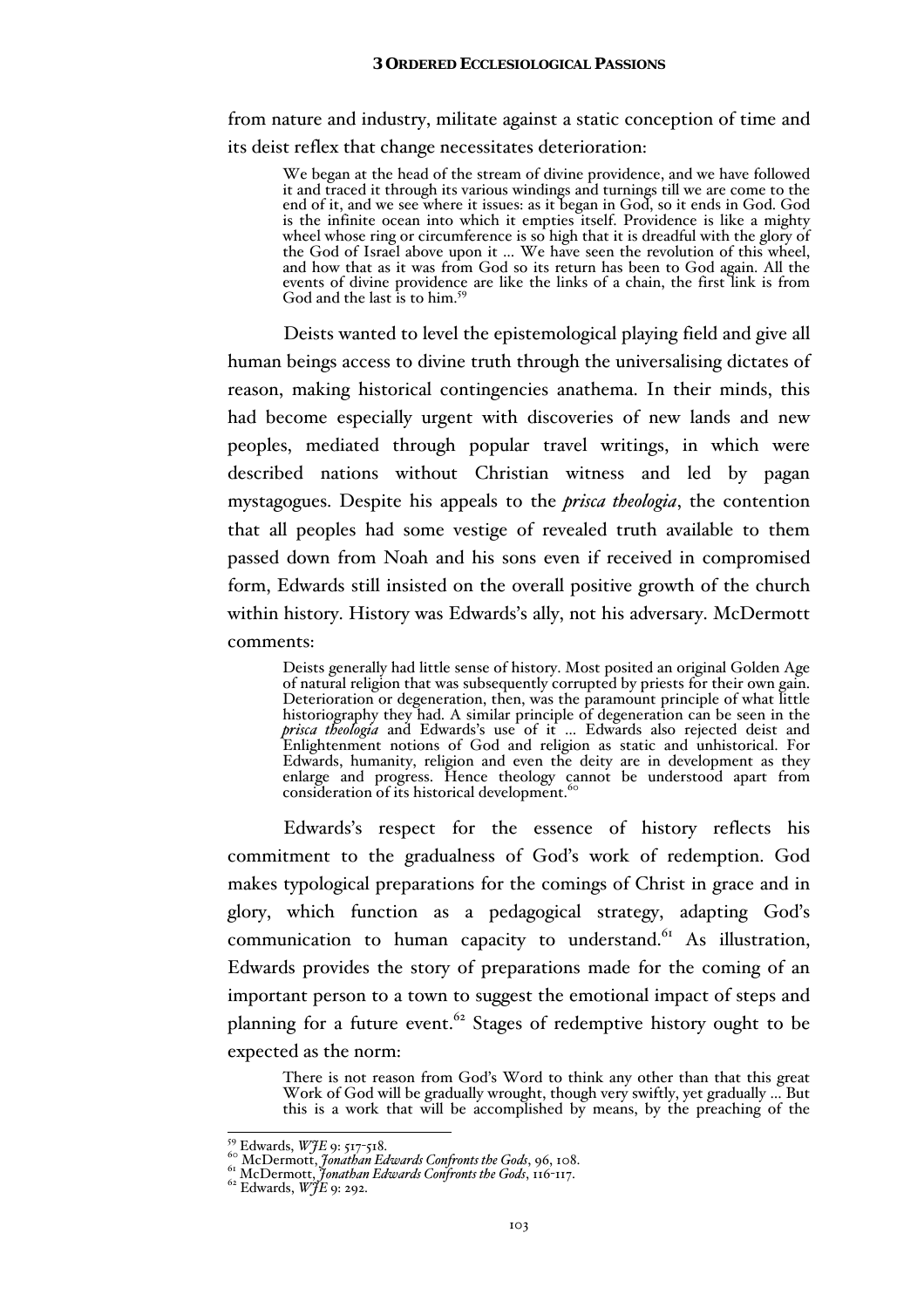gospel, and the use of the ordinary means of grace, and so shall be gradually brought to pass … The Scriptures hold forth as though there should be several successive great and glorious events by which this glorious work shall be accomplished.<sup>63</sup>

Edwards's distance from personal preparationism contrariwise amplifies the kind of preparationism inherent in history.<sup>64</sup> When the parallels are made between the individual and the history of the world, then it is not the stages of conversion that are Edwards's interest, but instead the stages of the Christian's life in the church post-conversion which reflect and reinforce the gradualism of history.<sup>65</sup> Edwards is refashioning his Puritan patrimony. His focus is not on the complexity of Christian beginnings, but rather on the movement towards Christian ends. The introspective tendency of much previous Puritan thought is replaced by an expansive vision of the church's cosmic role. Conversions will take place until the end of time, so the work of redemption is to be understood cumulatively and as a corporate phenomenon:

And then will come the time when all the elect shall be gathered in; that work of conversion that has gone from the beginning of the church after the fall, through all these ages, shall be carried on no more. There shall never another soul be converted. Every one of those many millions, whose names were written in the book of life before the foundation of the world, shall be brought out; not one soul shall be left. And the mystical body of Christ, which has been growing ever since it first began in the days of Adam, will now be complete as to number of parts, having every one of its members; in this respect the Work of Redemption will be now finished.<sup>66</sup>

Types point to their antitypical fulfilment in Christ, the head of the church, and by implication in Edwards's mind types also point to the mystical body of Christ, which evermore completes Christ.<sup>67</sup> The very use of figural, more specifically typological, as opposed to propositional communication strategies was both a traditional and corporate literary conceit.68 Just as the work of redemption is given Scriptural consistency in the use of typology, typology gives the church an essential role in the plans and purposes of God. What exactly that design is will be treated in what follows.

<sup>&</sup>lt;sup>63</sup> Edwards, *WJE* 9: 458-459.<br><sup>64</sup> William J. Scheick makes this a central contention. See William J. Scheick, 'The Grand Design: Jonathan Edwards' *History of the Work of Redemption,*' in *Critical Essays on Jonathan Edwards* (ed. W.

J. Scheick; Boston: G. K. Hall & Co, 1980), 183.<br><sup>65</sup> Edwards, *WJE* 9: 144.<br><sup>66</sup> Edwards, *WJE* 9: 492.<br><sup>67</sup> McDermott, *Jonathan Edwards Confronts the Gods*, 101.<br><sup>68</sup> John F. Wilson, 'History, Redemption, and the Millen Fuwarus, *w J* L 9: 492.<br><sup>67</sup> McDermott, *Jonathan Edwards Confronts the Gods*, 101.<br><sup>68</sup> John F. Wilson, 'History, Redemption, and the Millennium,' in *Jonathan Edwards and the American Experience* (eds. N. O. Hatch and

<sup>138.</sup>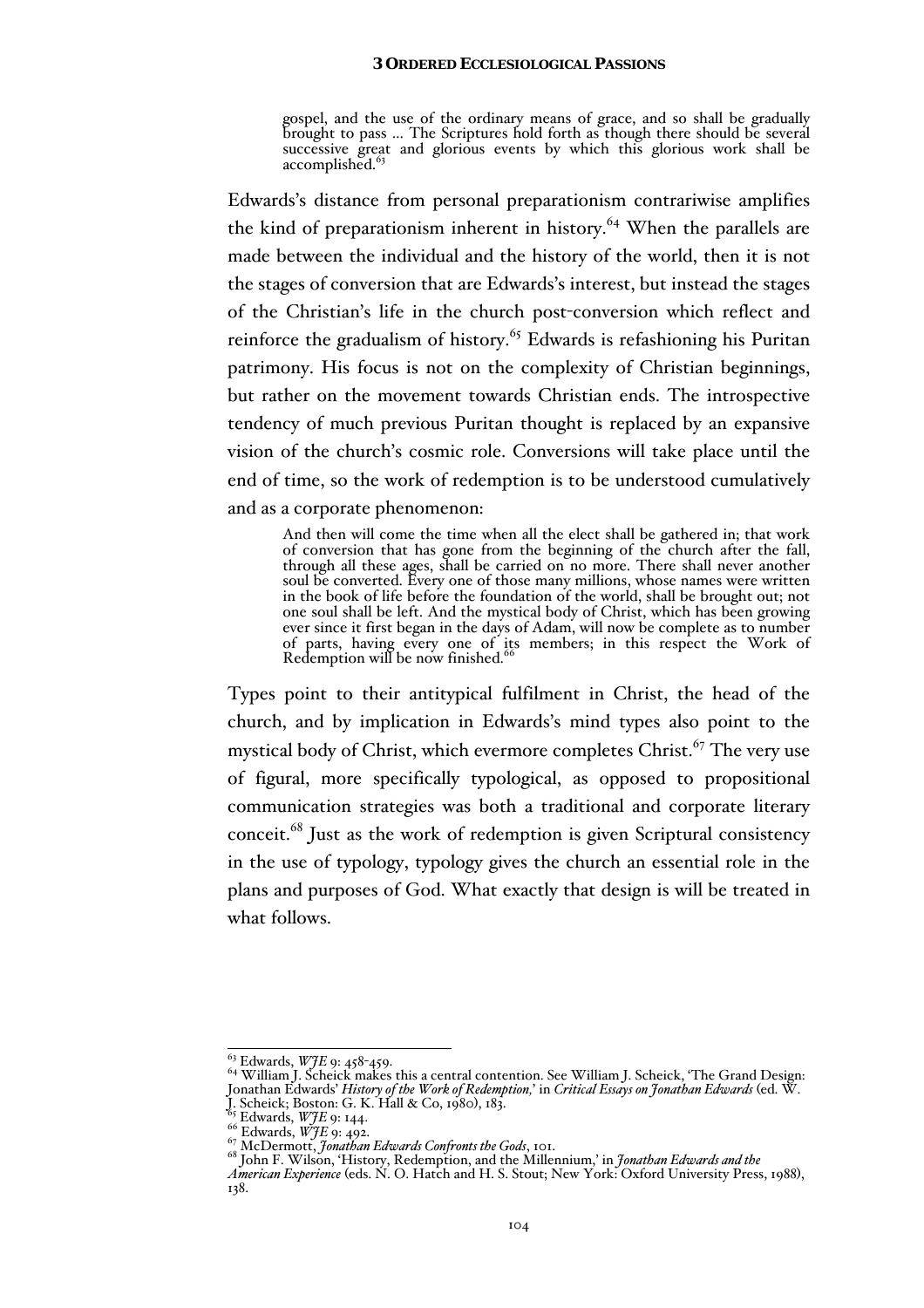## *The Purpose of the Church and the Revivals of Piety*

For Edwards, history is teleological. It is not just that history and the church located within it are dynamic, which could imply random or disorganised movement. The church rather progresses towards a particular and exalted goal. It is not just that, using the image of the wheel, history mechanistically turns, or completes one or several revolutions (which in Edwards's day did not yet signify political upheaval but rather repetition and constancy). The 'Redemption' discourse makes clear that the dynamism of the church in history has divinely appointed ends. God is not distant, nor is he impotent to change the course of history. God brings order to the creation,<sup>69</sup> and demonstrates that order proleptically through the church, which gathers in the fruits of periodic revivals, themselves the engines of transformation. History has a unity, and the church provides evidence for the case, even if the progress of the church in the world is not easy to identify or does not always track a constantly upward trajectory.

The periodic revival of vital piety is central to Edwards's view of order in history, because such an occurrence presupposes the possibility of declension due to evil and sin, and recognises the need of a distinct work of God to overcome opposition or laxity. Cyclical spirituality furthermore has Scriptural warrant in as far as Old Testament narratives present the recurring rise and fall of Israel, draw on agricultural or seasonal imagery, $7^\circ$  divide time into repeating patterns, for example the Sabbath day of rest or the year of Jubilee, or present miracles as concentrated within certain periods, and not always forthcoming. To insert surprising revivals into an already evolving work of divine redemption within history is to create a dynamism which is not innate but contingent upon the work of God, and is to render unpredictable that same work. The life of the church is organic and unique, and not merely mechanistic or predictable. It is the Spirit which makes the difference:

'Tis observable that it has been God's manner in every remarkable new establishment of the state of his visible church, to give a remarkable outpouring of his Spirit.<sup>71</sup>

Furthermore, such growth is complicated through the presence of random evil. For example, Edwards outlines in sermon twenty various steps that God has enacted through the pouring out of the Spirit,

<sup>69</sup> Scheick, *The Writings of Jonathan Edwards*, 50-53, 141. <sup>70</sup> Schmidt, *Holy Fairs,* 156. <sup>71</sup> Edwards, *WJE* 9: 266.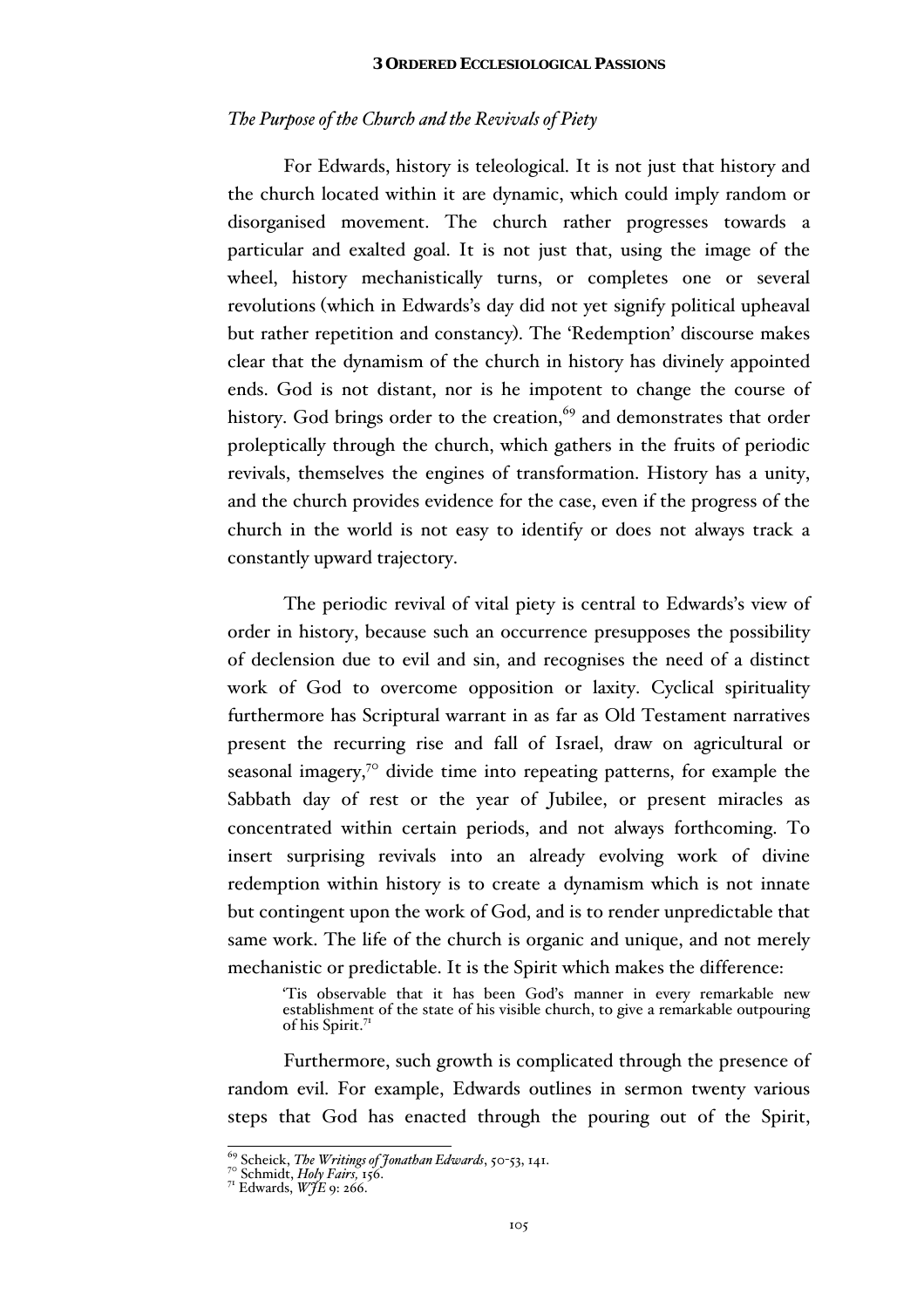whether it be on the day of Pentecost, in the mission to the Samaritans, in the city of Ephesus, or to the Gentiles, to achieve great numbers of converts.72 Such growth is then met with opposition, as Satan, 'seeing Christ's kingdom make such amazing progress such as never had been before, we may conclude he was filled with the greatest confusion and astonishment, and hell seemed to be effectively alarmed by it to make the most violent opposition against it.'73 This pattern would recur through history, with the pertinent illustration used often by Edwards of the darkness being heaviest immediately before the dawn:

As the moon from the time of its full is approaching nearer and nearer to her conjunction with the sun, her light is still more and more decreasing, till at length when the conjunction comes, it is wholly swallowed up in the light of the sun … Thus God began gloriously to revive his church again and advance the kingdom of his Son after such a dismal night of darkness as had been before from the rise of Antichrist to that time [of the sixteenth century Reformation]. There had been many endeavors used by the witnesses for the truth of the reformation before, but now when God's appointed time was come, his work brake forth and went on with a swift and wonderful progress.<sup>74</sup>

One can allow that overall redemptive progress is being made while at the same time acknowledging that this is not a steady achievement. The church may mark advances and suffer retreats, if at the end of the day her forward line is better positioned for her next redemptive success.<sup>75</sup> Alongside the image of night and day, Edwards also uses the picture of a building which slowly rises to completion, though its construction may be intermittent:

After this [the reign of Solomon] the glory of the Jewish church gradually declined more and more till Christ came, though not so [much] but that the Work of Redemption still went on; whatever failed or declined, God still carried on this work from age to age, this building was still advancing higher and higher … And now the whole Work of Redemption is finished … Now the topstone of the building is laid. In the progress of the discourse on this subject we have followed the church of God in all the great changes, all her tossings to and fro that [she] is subject to in all the storms and tempests through the many ages of the world, till at length we have seen an end to all these storms.<sup>76</sup>

Rather than it being an embarrassment for Edwards to acknowledge the vicissitudes of the life of the church, such a confession rather suits his overall purpose. The work of redemption is applied in the first instance to the experience of individuals, who face the crisis of conversion by imitating Christ in his death and resurrection. The church, too, reflects this spiritual shape, according to Edwards, in as far as its own

<sup>7&</sup>lt;sup>2</sup> Edwards, *WJE* 9: 371-386.<br><sup>73</sup> Edwards, *WJE* 9: 381.<br><sup>74</sup> Edwards, *WJE* 9: 229, 422.<br><sup>75</sup> Kenneth Scott Latourette, *A History of Christianity* (London: Eyre & Spottiswoode, 1954), 1471. Bosch suggests that Latourette has been the name most closely associated with this model, in which the 'pattern of expansion … had been like seven successive waves of an incoming tide. The crest of each wave was higher than the crest that had preceded it, and the trough of each wave receded less than the one before it.' See David J. Bosch, *Transforming Mission: Paradigm Shifts in Theology of Mission* (American Society of Missiology Series; Maryknoll: Orbis Books, 2003), 334. <sup>76</sup> Edwards, *WJE* 9: 228, 508.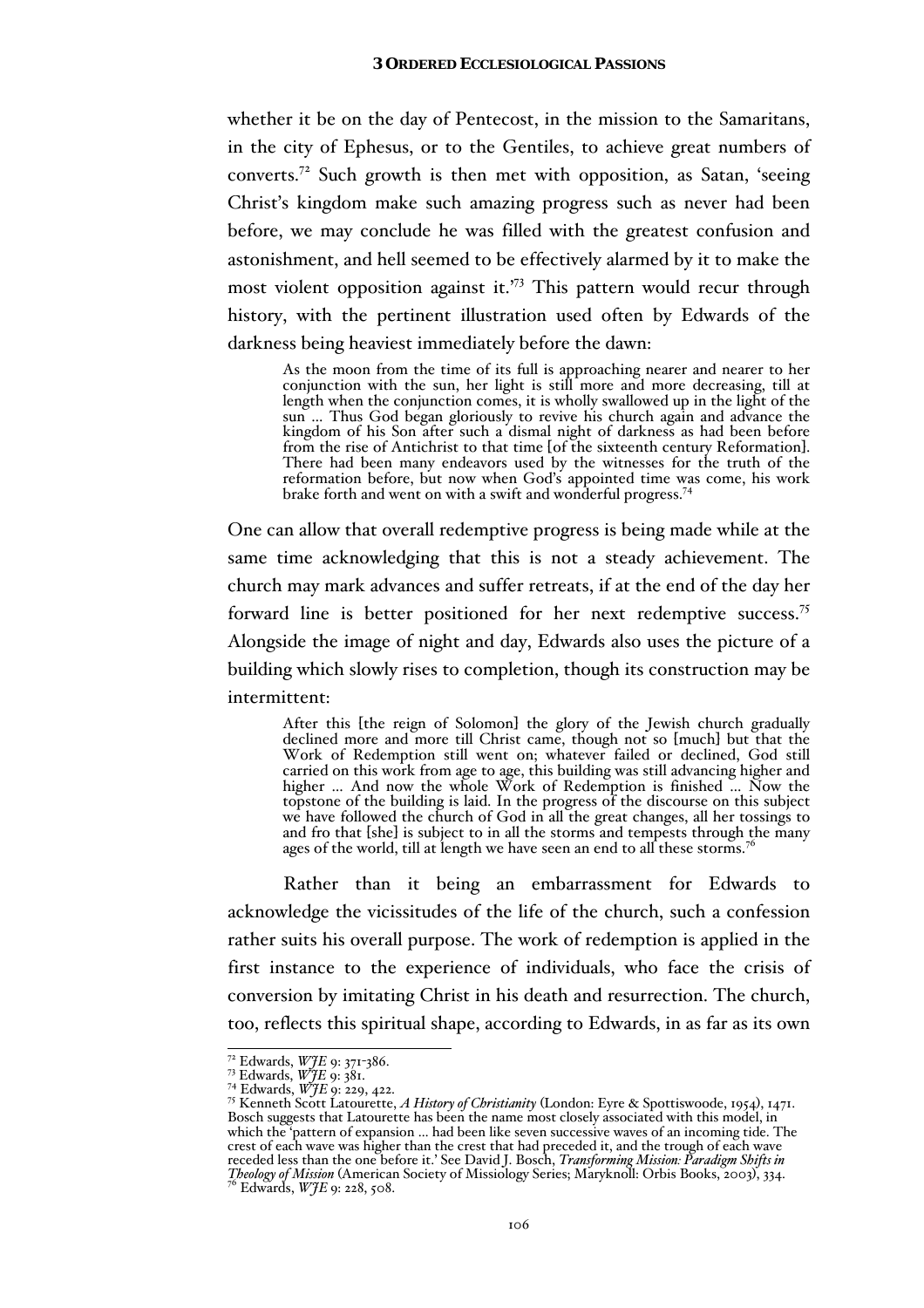journey in the world is constituted by the experience of judgement or conflict, with preservation and growth. Opposition to the church is cathartically written into its storyline. While individuals may experience radical discontinuities leading to conversion, without predictable stages or expectations, and churches on the other hand experience more gradual growth or decline, both the individual and the church have in common what Davidson refers to as the model of *afflictive progress*. It is a psychological model writ large in history:

The millennial perspective of New Englanders … focused not on a utopian model of social perfection but on a history which catalogues events, past and future, leading to the final triumph of Christ's kingdom. Preoccupation was not with the millennium itself (Edwards's *History of Redemption* devoted only four pages out of 220 to the subject) but with the pattern of God's actions within history which shaped the struggle between the Lamb and the beast. And the pattern which both consciously and unconsciously gave the drama its form was that of an individual's conversion.<sup>77</sup>

The church will triumph despite adversity. Sacred history has at its heart the work of redemption concentrated in periods of revival, which ecclesial life watches over and sustains until the consummation.<sup>78</sup> The reign of the church on earth through the saints during the millennium is not expansively described by Edwards, for that would be to place the church in the driving seat. The unfortunate yet frequent association of Edwards with incipient American nationalism, generated by misreadings of 'Some Thoughts concerning the Present Revival' (1742) 79 and the place of the millennium in American history, finds no support in the 'Redemption' discourse.<sup>80</sup> The millennium is significant in Edwards's cause for hope, but is not at the heart of Edwards's conception of history.

Of note as well is the fact that clerical ministry is not a prominent theme in the discourse. Ministry can be validated through appeals to ordination, learning, or charismatic gifting; however none of these gives authority to the church here, perhaps at least in part because clericalism had become such a contested theme in eighteenth century debates over traditional authority. Sermon nineteen relates the origins of gospel ministry to Christ's commission to the apostles in Matthew 28 to preach to the nations, which exists as model to all later ministers or elders. The

<sup>77</sup> Davidson, *The Logic of Millennial Thought,* <sup>216</sup>-217. See pages 137-138 for further explanation of the

connection between conversion, afflictive progress and the millennial state of the church.<br><sup>78</sup> See comments on Zakai's views in R. Bryan Bademan, 'The Edwards of History and the Edwards<br>of Faith,' *Reviews in American His* 

Works of Jonathan Edwards 4; ed. C. C. Goen; New Haven and London: Yale Univeristy Press,

<sup>1972), 353.&</sup>lt;br><sup>80</sup> Gerald R. McDermott, *One Holy and Happy Society: The Public Theology of Jonathan Edwards* (University Park: Pennsylvania State University Press, 1992), 42-43.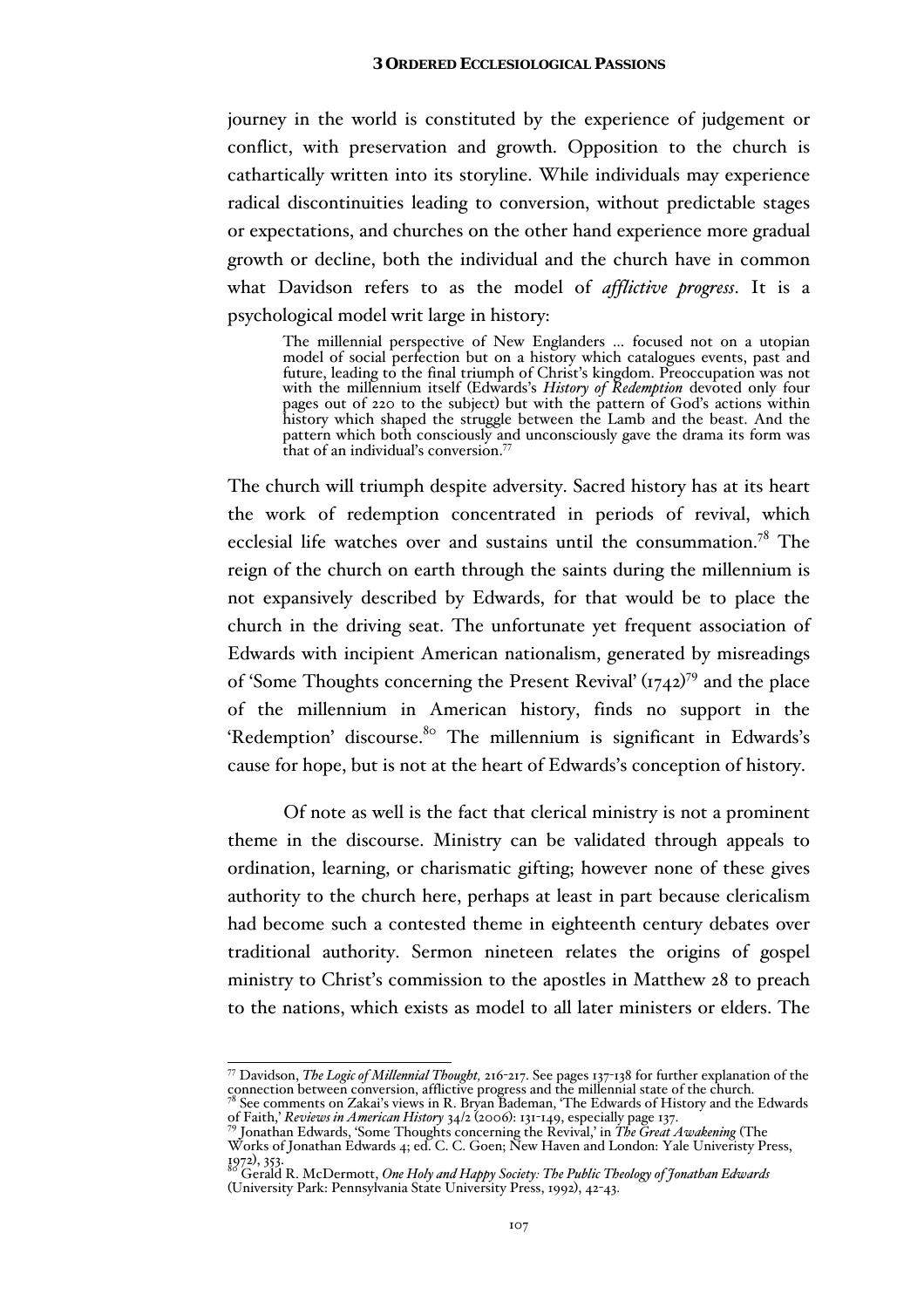role is one which facilitates the church's expansion.<sup>81</sup> Edwards briefly recognises the role of councils of the church to bring order from both theological and organisational divisions.<sup>82</sup> Ministers are referenced in sermon twenty-seven to placard the harmony that will exist between them and their people in the future times of peace and love! $83$  However, ministerial distinctives shall be relativised at that time:

A time of excellent order in the church discipline and government [shall] be settled in his church; all the world [shall then be] as one church, one orderly, regular, beautiful society, one body, all the members in beautiful proportion.<sup>84</sup>

His vision for the future of the church was not concerned with the *prerogatives* and *privileges* of the clerical caste, as this discourse makes plain, even if he does maintain that the pastor must answer to the Judge for the conduct of his ministerial *responsibilities*. 85 Like his Puritan forebears, he understood ministry as a conscious repudiation of sacramentally centred Roman Catholicism, and a kind of Protestantism which gave significant space to lay piety and ministrations, especially at the beginning of the New England experiment,  $86$  but unlike his deist interlocutors, he would not have espoused the position that clericalism was at the heart of social degeneration. $87$  Ministerial authority is rather harnessed by God for his purposes in revival.

Edwards's vision of the future of the church functions polemically and modestly to demonstrate that order is part of the Christian interpretation of history. While deists might assume historical entropy, and the primitivist necessity therefore of recapturing the pristine kernels of revelation implanted in the creation, Edwards gives no credence to their assumptions. He succeeds in formulating an account of history which allows for both diversity and unpredictability, with unity and purpose. He purports to provide a more satisfactory explanation of the events of history than his philosophical adversaries. Sermon thirty is infused with the language of teleology to draw together the above themes:

The consideration of what has been may greatly serve to show us the consistence, order, and beauty of God's works of providence. If we behold the events of providence in any other view than that in which it has been set before us, it will all look like confusion, like a number of jumbled events coming to pass without any order or method, like the tossing of the waves of the sea. Things will look as though one confused revolution came to pass after another merely by blind chance, without any regular design or certain end … 'Tis with God's

<sup>&</sup>lt;sup>81</sup> Edwards, *WJE 9:* 364.<br><sup>82</sup> Edwards, *WJE 9:* 368.<br><sup>83</sup> Edwards, *WJE 9:* 483.<br><sup>84</sup> Edwards, *WJE 9:* 484.<br><sup>85</sup> As I shall later show, Edwards's 'Farewell Sermon' deals with this very issue of both ministerial and congregational responsibility when Christ returns to judge. <sup>86</sup> McClymond, *Encounters with God,* 39, 82. <sup>87</sup> McDermott, *Jonathan Edwards Confronts the Gods*, 24.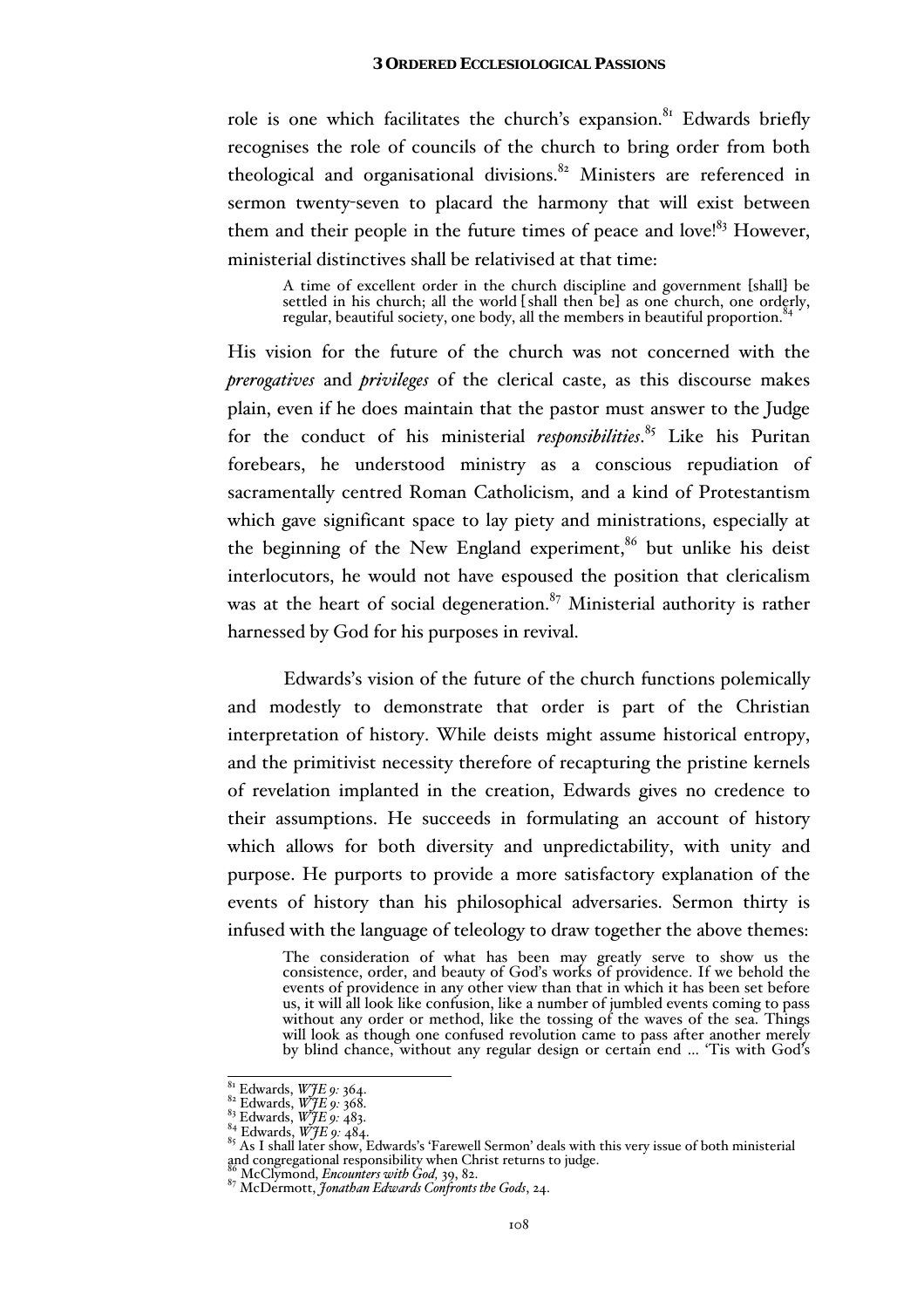work of providence as it is with his work of creation: 'tis but one work. … God's works of providence ben't disunited and jumbled, without connection or dependence. But all are united.<sup>8</sup>

The diversity of contributions towards the common aim can occasionally suggest that there is no design or end. This Edwards guards against, in as far as he puts the case that any onlooker at a building site would be hard pressed to accurately imagine the ultimate design of the project, though the architect has just such a plan, from which to work.<sup>89</sup> The church was bound to triumph eventually in the coming millennial kingdom of Christ, though the focus was not the local ecclesiastical tribe, but the divine universal perspective.<sup>90</sup> The contours of the church in the 'Redemption' discourse are ever expanding to correspond to the new order of the new creation. While Solomon Stoddard could be content that a revival demonstrated God's pleasure with New England, his grandson had loftier visions of revival demonstrating the inevitable victory of God in the world.<sup>91</sup>

Though McClymond is cautious of Edwards's attempts to make providential history lie on an eschatologically taut Procrustean bed, he nevertheless concurs with Perry Miller that the unity of history is Edwards's philosophical aim in this discourse, with revival as the engine of history and the church as the ripe fruit of its progress.<sup>92</sup> Both deist ahistoricism and the suspicion of contamination of revelation in the course of history are impotent criticisms of theism in Edwards's apologia. The scandal of particularity that they prosecute finds itself without witnesses in the stand. Edwards's attempts to defend divine engagement with the world without rendering experience chaotic or arbitrary is the philosophical underpinning for the 'Redemption' discourse, as much as the ordering role of the church is its polemical centre. Edwards adapts his Puritan patrimony by objectifying the work of redemption and highlighting historical process driven by periods of revival in which the church features prominently and purposefully.

<sup>&</sup>lt;sup>88</sup> Edwards, *WJE 9*: 519.<br><sup>89</sup> Edwards, *WJE 9*: 122-123.<br><sup>90</sup> Zakai, Jonathan Edwards's Philosophy of History, 247.<br><sup>91</sup> Michael Crawford, Seasons of Grace: Colonial New England's Revival Tradition in its British Contex

<sup>(</sup>New York: Oxford University Press, 1991), 134. <sup>92</sup> McClymond, *Encounters with God*, 104.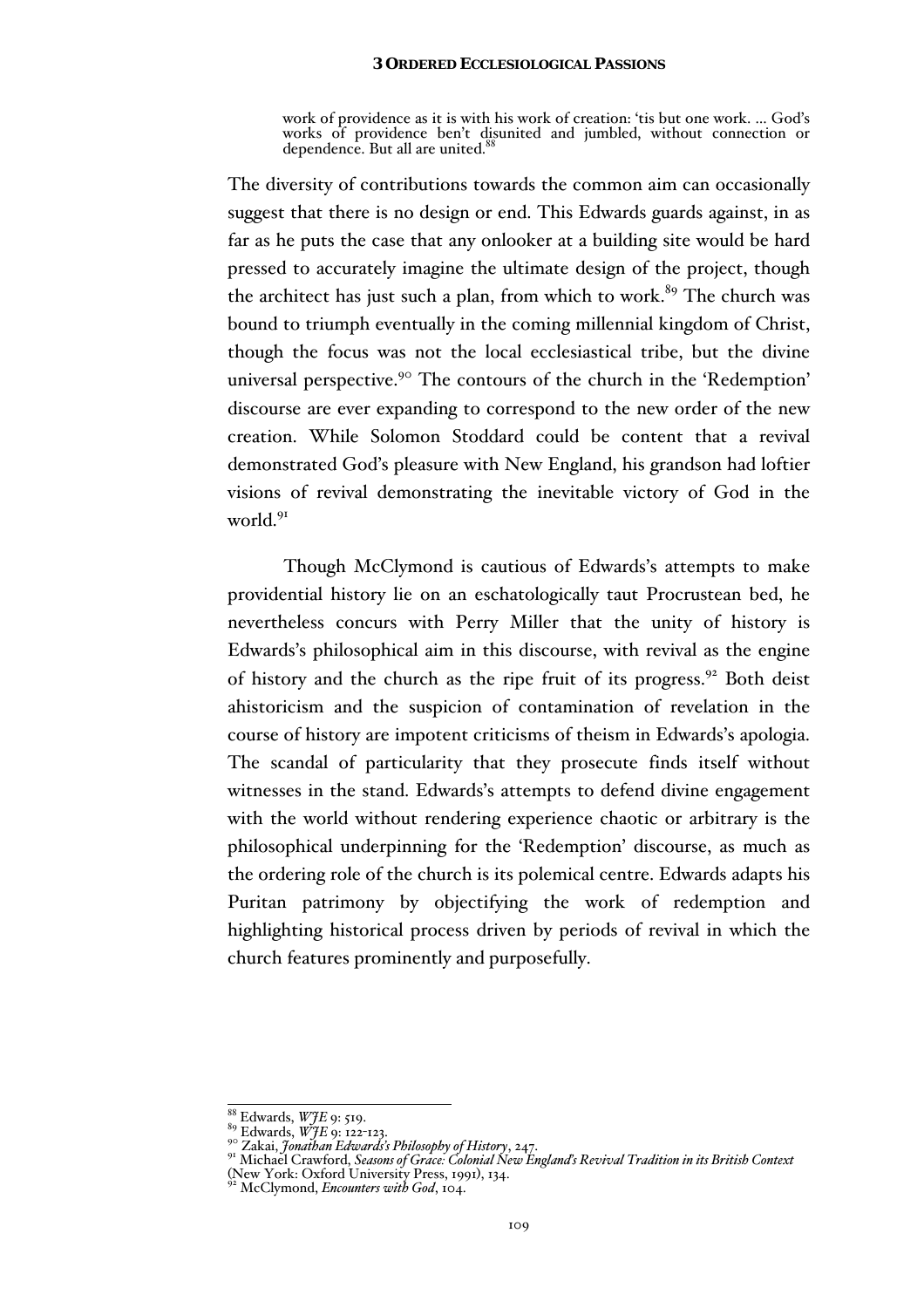# 3.4 THE STRUCTURED CHURCH AND *SOME THOUGHTS CONCERNING THE REVIVAL*

*Order is one of the most necessary of all external means of the spiritual good of God's church.* (*WJE* 4: 455)

A short time following Whitefield's triumphant tour of the colonies in 1740, and Northampton's own experience of the flames of revival, Edwards preached in July 1741 a sermon subsequently entitled 'Sinners in the Hands of an Angry God,' at Enfield, Massachusetts (later Connecticut) while supplying the pulpit for a pastoral colleague. Though the awakening response, consisting of cries, faintings, and shrieks, marked Edwards himself as a revivalist of note, such notoriety was moderate compared with the ministry of James Davenport (1716-1757), whose itinerations and bizarre manifestations of the Spirit generated vociferous opposition, and challenged traditional patterns of Christian experience and ministry in the New England.<sup>1</sup> Edwards the theologian, jockeying psychologically for preeminence over Edwards the revivalist, condemned the extreme antics of Davenport, and consequently Edwards positioned himself as the spokesman for the Great Awakening, both as practitioner and theoretician. Edwards's own positive attitude towards moderate enthusiasm plied a mediating position between *ecclesial structures* and *movements for revived faith*.

Edwards's reflections on the revival, voiced in a lecture at the Yale Commencement exercises in 1741 and published under the title 'The Distinguishing Marks,' were subsequently presented to the printers in 1742, to be distributed in the form of a discourse known as 'Some Thoughts Concerning the Revival,' and were made available to the public in 1743. In Gura's words, Edwards in this writing wanted to win 'support for the ongoing awakening among those still confused by the events' untoward direction.<sup>2</sup> Wholesale opposition, not just to the form but to the content of the revivals was gaining ground. Edwards's metropolitan interlocutor, Charles Chauncy (1705 -1787), of Boston's First Church, preached against such revivalist frenzies in 1742, published later under the title 'Enthusiasm Described and Cautioned Against.'<sup>3</sup> His own implacable disdain for the revivals pushed Edwards increasingly into the middle

-<br>1

Though of excellent Puritan pedigree, Davenport's antics, for example street-singing, overthrowing clerical privilege and igniting a 'bonfire of the vanities' in New London on March 6,

<sup>1743,</sup> polarised reaction to the nascent movement for revival. Singing in the streets appeared to

cloud distinctions between public and ecclesiastical spheres.<br><sup>2</sup> Philip F. Gura, *Jonathan Edwards: America's Evangelical* (New York: Hill & Wang, 2005), 124.<br><sup>3</sup> Goen, 'Editor's Introduction,' *WJE* 4: 56-65.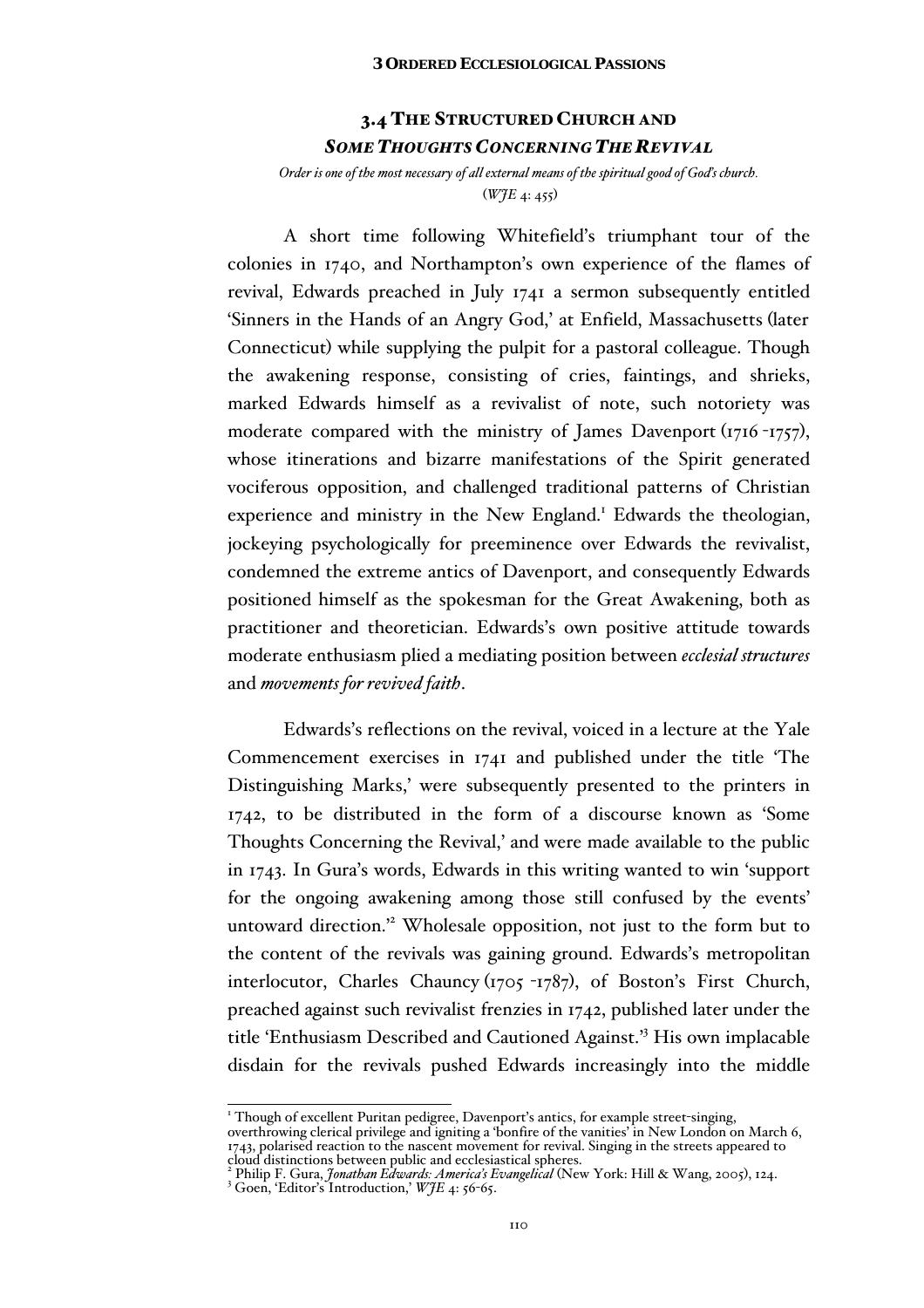ground. The revivals and their fruits were splintering the clergy into a number of parties with varying ideological responses.<sup>4</sup>

The purpose of Edwards's discourse is to correct any errors in interpreting the movement for revival, irrespective of the origin of those misunderstandings, and in doing so to set up appreciation for structural innovations and to prosper the 'happy state of [God's] church on earth.'5 In his preface, Edwards outlines a critical methodology, committing himself to accepting the truth of a claim 'wherever I see it, though held forth by a child or an enemy.<sup>'6</sup> He divides the work into five sections. In the first part, he nails his colours to the mast and asserts that the revival is indeed to be received as a genuine work of God, adducing philosophical, scriptural and logical arguments for its authenticity. Notably, he also presents the case study of a significant believer, known to us as Sarah Edwards but never mentioned by name in the text, who successfully treads the fine line between extravagant and excessive Christian experience and becomes thereby a model to others.

Part two presents reasons why believers must not only recognise God's work in the revival but also advance that work for 'there is no such thing as being neuters.'7 Responsibilities of magistrates, ministers and the laity are itemised. Next, in the third part, Edwards defends more specifically those promoters of revival who have experienced calumny, while in the fourth part those selfsame revivalists are critiqued, in order to salvage from the movement positive achievements of the Holy Spirit. The concluding section makes application of the foregoing analysis by suggesting ways to further prosper revivalist energy. Edwards wants to promote revival *and* social decorum.<sup>8</sup>

At heart, the discourse does not insist upon the separation of reason, will and affections as the cause of disorder, but rather addresses misunderstandings of the revivals based 'in the understanding, and not in the disposition.'9 Edwards makes clear from the outset that the revival

4 Kidd nuances the traditional categories of 'Old Lights' and 'New Lights,' by examining the Great Awakening from the perspective of anti-revivalists, moderate evangelicals, and radical evangelicals.

See Kidd, The Great Awakening, xiv.<br>
See Kidd, The Great Awakening, xiv.<br>
See Kidd, The Great Awakening, xiv.<br>
See Kidd, The Great Awakening, xiv.<br>
See Kidd, The Great Awakening, xiv.<br>
See Kidd, The Great Awakening, xiv.<br> itself.

<sup>&</sup>lt;sup>7</sup> Edwards, 'Some Thoughts,' *WJE* 4: 349.<br><sup>8</sup> Hall, *Contested Boundaries*, 93. Social decorum might not have been very different from obedience to the church. <sup>9</sup> Edwards, 'Some Thoughts,' *WJE* 4: 297 cf 293.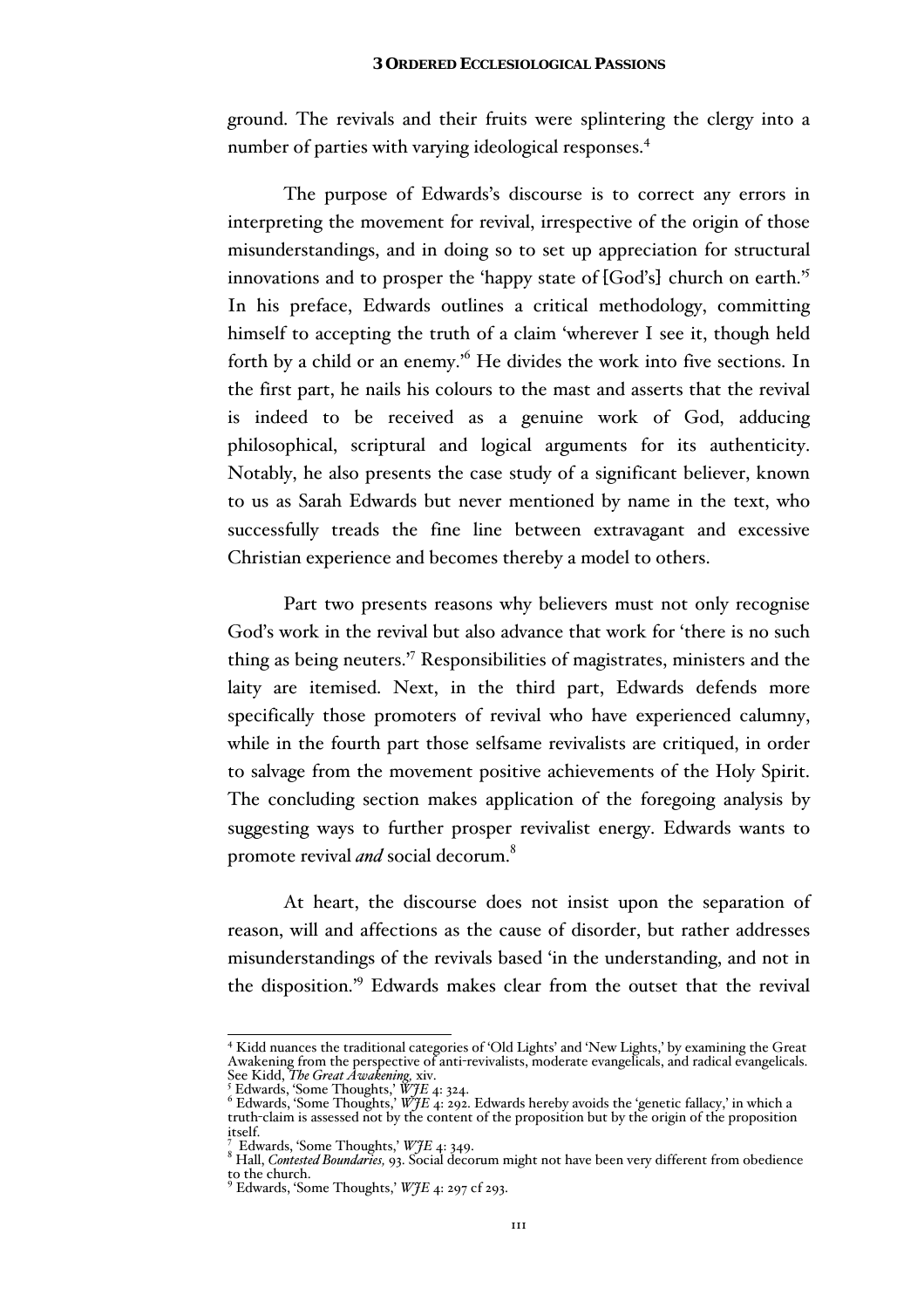must be judged not by looking *a priori* to its beginnings, instruments or methods. The psychology of its proponents will always contain both noble and ignoble elements, and its means will be sullied by compromised motivations. Rather he insists that the outcomes of the revival over time are a more substantial way of ascertaining the extent to which the Spirit of God has been part of the movement. He appeals to *a posteriori* evidence to adjudicate the case.10 In so doing, he allows for the presence of disorder as a concomitant to the work of the Spirit, or at least he does not presume to dismiss the genuineness of the work merely on account of the presence of some presenting disorder, which may be expressed in terms of gender, class or race.<sup>11</sup> Edwards's own commitment to philosophical occasionalism provides space for secondary causation, even if this makes turbid the waters of propriety. In short, one cannot argue 'the nature of the cause from the nature of the effect, or vice versa.'12

The church as it is presented in this discourse is described in relation to a narrow band of themes. Edwards does not address here in any detail the attributes of God in relation to the world, nor is there any sustained reflection on ecclesiastical polity, the sacraments, or questions of the morphology of conversion. This work does, however, contribute to our understanding of Edwards's ecclesiology, as we see him address issues concerning the rise of itinerancy, the ministry of the laity, and the authority of the clergy, all modalities of divine operation in the context of the local congregation. The efficient cause of the church occupies our attention in this piece. New religious experience is acknowledged by Edwards, and, alongside this, new ecclesiastical forms are affirmed, but these are never simply the outcome of pragmatic pressures or social developments. Edwards is deliberately adapting structures to new theological insights.

### *The Rise of Itinerancy and the Fear of Social Disorder*

One of the most significant challenges to both social and ecclesiastical order in the eighteenth century was the rise of itinerancy. While travelling preachers had been part of the Christian landscape since the days of the apostles, in the Middle Ages and in the early modern

<sup>-&</sup>lt;br><sup>10</sup> Edwards, 'Some Thoughts,' *WJE* 4: 293. This position is summarised in Lambert, *Inventing the*<br>"*Great Awakening*," 189-190.<br><sup>11</sup> For examples of such disorder, see Erik R. Seeman, *Pious Persuasions: Laity and Cle* 

*Eighteenth-Century New England* (Early America: History, Context, Culture; Baltimore and London: Johns Hopkins University Press, 1999), 158, 172.<br><sup>12</sup> Goen, 'Editor's Introduction,' *WJE* 4: 67.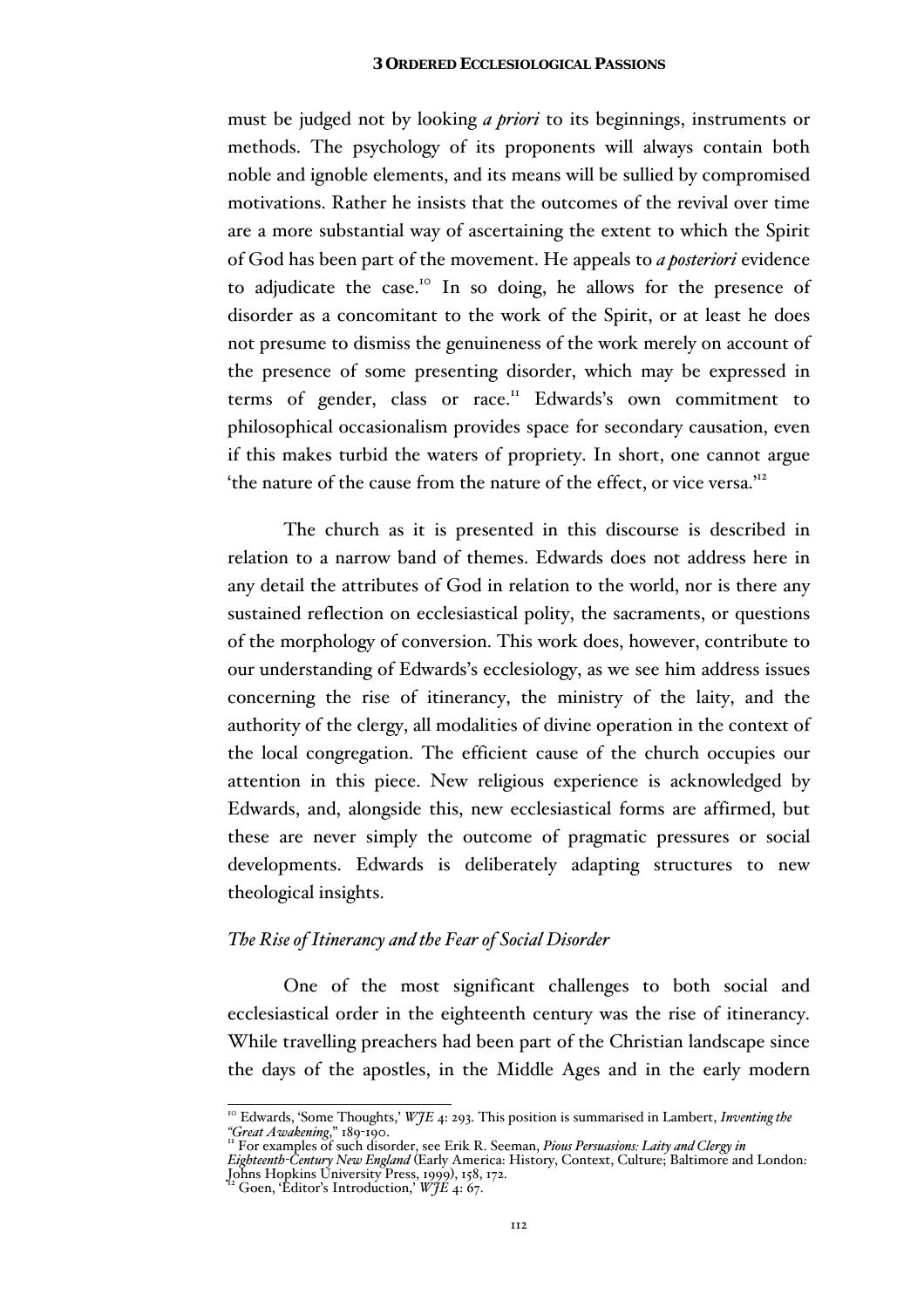period their role had been to itinerate where no settled parochial ministry was present.<sup>13</sup> Despite the growing oppositional character of Puritan aspirations during the reigns of James I and Charles I, the Puritans on new soil in North America still maintained the structure of established churches by recreating a parish-like system in order to maintain social as well as churchly authority.<sup>14</sup> By the time of George Whitefield's visit to America in 1740, however, new social and economic pressures had placed this system under great stress: migration towards the frontier, the pluralism of ethnic and denominational groupings, commercial exchange, and the development of communications, all undercut the adequacy, or indeed the ability, of settled ministry to serve local interests.<sup>15</sup> Mobility fractured inherited static models of authority.<sup>16</sup> The conceptual world of those living in times of rapid change was expanding, dealing to itinerancy a powerful and (for social conservatives) threatening hand, supporting an emerging dynamic social order. Focussed on Whitefield,

the new itinerancy … had broken out of its religious confines to make seemingly irreparable breaches in the local, deferential, patriarchal social order symbolized by the parish. Critics leapt to the defense [sic] of that traditional order by attacking itinerancy. In so doing, they elevated it to the status of a conceptual category.

Whitefield and other itinerants further rubbed salt into the wound of non-itinerating clergy, when they dared to suggest that many of those ministers, in whose parishes they preached, were not regenerate in the first place, necessitating their itinerancy and raising the thorny question of who was 'better qualified to interpret the word of God.<sup>18</sup> Gilbert Tennent's sermon 'The Danger of an Unconverted Ministry,' delivered on March 8, 1740, concentrated the mind of his clerical brethren, though Whitefield had pioneered the breach.<sup>19</sup> Jones makes the salient point that the 'Arminians warned of the dangers of an uneducated ministry; the evangelicals warned of the danger of an unconverted ministry.<sup>20</sup>

Furthermore, the itinerants preached importunately for the experience of new birth, and the possibility of immediate assurance, something that Puritans of a previous generation had generally resisted. Such immediacy was in itself a threat to order, for in some eyes it was viewed as antithetical to growth in obedience and commitment to social

<sup>&</sup>lt;sup>13</sup> Hall, *Contested Boundaries*, 17-23.<br><sup>14</sup> Hall, *Contested Boundaries*, 24.<br><sup>15</sup> Bonomi, *Under the Cope of Heaven*, 132.<br><sup>16</sup> Hart, 'Community of the Word,' 38.<br><sup>17</sup> Hall, *Contested Boundaries*, 39.<br><sup>18</sup> Bonomi, *U*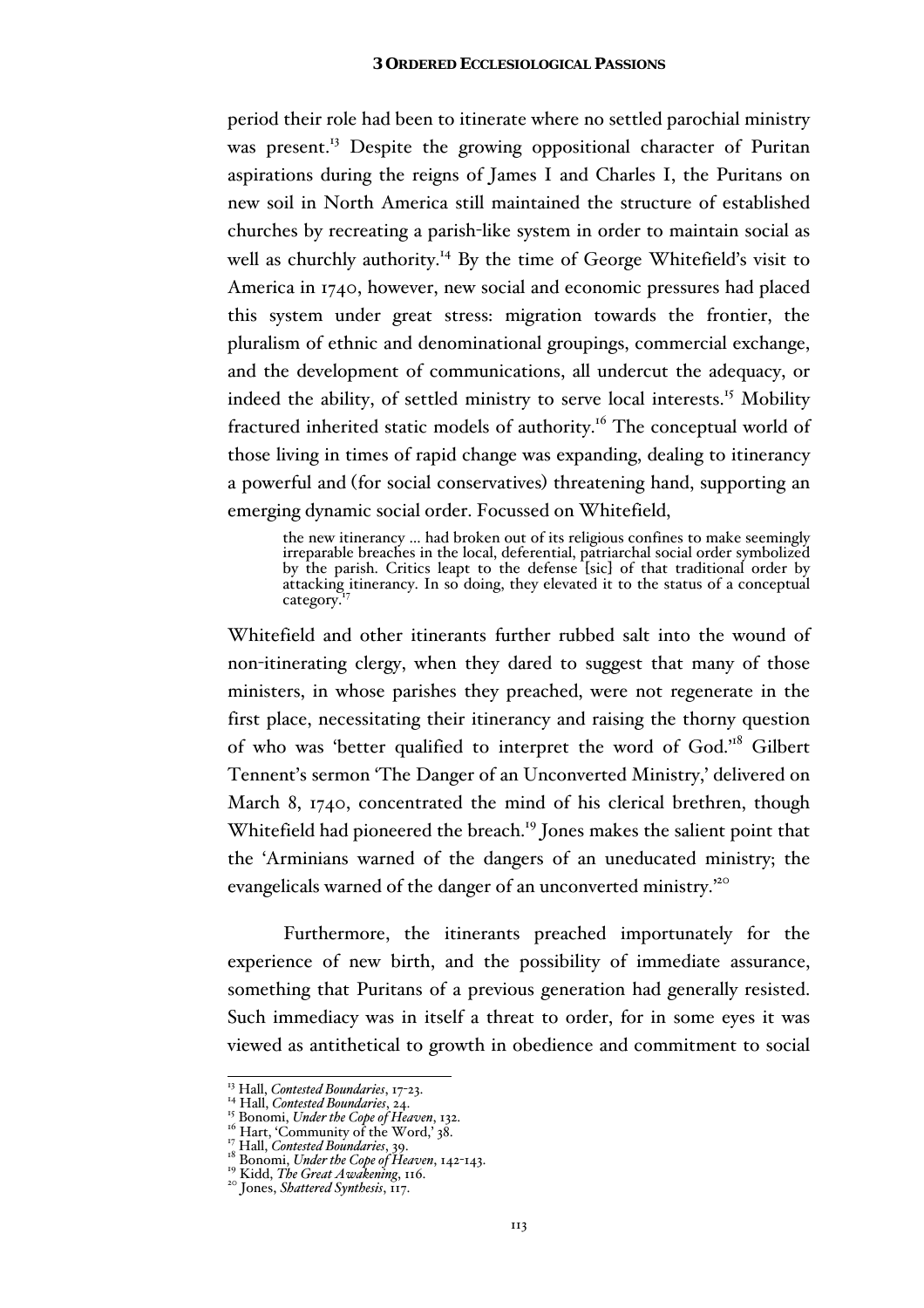norms, and was labelled 'Antinomianism.' It reminded of the disorder in the period of early New England settlement when Anne Hutchinson forsook the established authorities of Bible and tradition, and pursued instead immediate spiritual discernment as governing authority. This fear was not the preserve of one party alone:

Both Arminian and Reformed opposers worried that by appearing to divorce the knowledge of a person's conversion from her or his outward behavior, the doctrine of inward assurance undermined Christianity's role in the preservation of that person's place and the place of every other person within the deferential, elite-brokered social order.<sup>21</sup>

A rising internationalism amongst believers was both the observable means and the ultimate ends of such itinerancy, which 'offered a new model of the church and its social world: a mobile, dynamic, expansive, potentially unbounded community held together voluntarily by a common spirit among individual members of every locale.<sup>322</sup>

Significantly, Edwards was a supporter of itinerancy in the context of the Great Awakening. In a letter drafted in the early phase of the revival, before writing 'Some Thoughts,' Edwards describes itinerants in positive though to some degree guarded terms:

As to the ministers that go about the country to preach, I believe most of the clamor that is made against them must needs be from some other principle than a regard to the interest of religion … As to ministers that ride about the country, I can't say how the case is circumstanced with all of 'em, but I believe they are exceedingly misrepresented.<sup>23</sup>

While Edwards was quick to distance the revived spirituality of his wife from the itinerant ministrations of George Whitefield,<sup>24</sup> he nevertheless speaks glowingly of Whitefield and his impact in the colonies:

And the great things that Mr. Whitefield had done everywhere, as he has run through the British dominions ( so far as they are owing to means), are very much owing to the appearance of these things [zeal and resolution], which he is eminently possessed of. When the people see these things apparently in a person, and to a great degree, it awes them, and has a commanding influence upon their minds … oftentimes it has been that when anything very considerable that is new is proposed to be done for the advancement of religion, or the public good, many difficulties are found out that are in the way, and a great many objections are started, and it may be, it is put off from one to another; but nobody does anything. And after this manner good designs or proposals have oftentimes failed, and have sunk as soon as proposed. Whenas, if we had but Mr. Whitefield's zeal and courage, what could we not do, with such a blessing as we might expect?<sup>25</sup>

<sup>&</sup>lt;sup>21</sup> Hall, *Contested Boundaries*, 54.<br><sup>22</sup> Hall, *Contested Boundaries*, 7.<br><sup>23</sup> Edwards, 'To Deacon Lyman,' *WJE* 4: 533-534.<br><sup>24</sup> Edwards, 'Some Thoughts,' *WJE* 4: 333.<br><sup>25</sup> Edwards, 'Some Thoughts,' *WJE* 4: 509.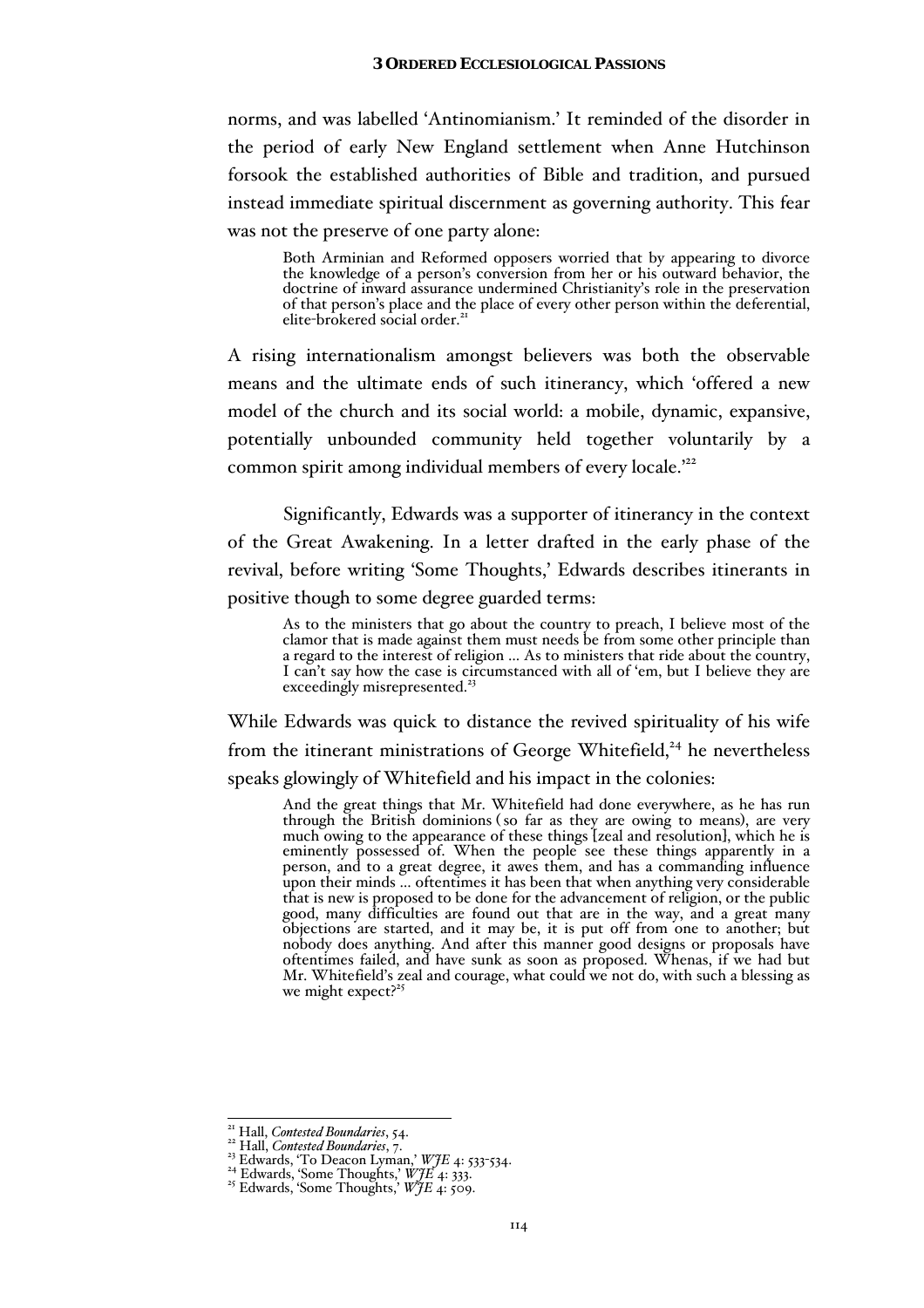A caveat is however offered. Though mightily used of God, it is the chief temptation of travelling preachers to succumb to arrogance,<sup>26</sup> which betokens the ultimate sinful subversion of godly order:

There ought to be the utmost watchfulness against all such appearances of spiritual pride, in all that profess to have been the subjects of this work, and especially in the promoters of it, but above all in itinerant preachers: the most eminent gifts, and highest tokens of God's favor and blessing will not excuse them. Alas!<sup>27</sup>

On the larger canvas, though itinerancy could undermine the standing order, Edwards is patient with expressions of disorder, knowing that there exist other means to constrain it. After a long litany of 'errors and irregularities' attending this powerful work of the Spirit, he can aver that:

[t]he end of the influences of God's Spirit is to make men spiritually knowing, wise to salvation, which is the most excellent wisdom; and he has also appointed means for our gaining such degrees of other knowledge as we need, to conduct ourselves regularly, which means should be carefully used: but the end of the influence of the Spirit of God is not to increase men's natural capacities, nor has God obliged himself immediately to increase civil prudence in proportion to the<br>degrees of spiritual light.<sup>28</sup>

Indeed, Edwards is so positive concerning this disruptive work of the Spirit, that he ties it into a positive future for the world and the prosperity of the church. Millennial expectations for the people of God are nurtured in response to this 'dawning' or 'prelude' of that later work of God which 'shall renew the world of mankind.'29 This loosening of the social order is affirmed and encouraged; in fact, it would be, in Edwards's mind, 'dangerous ... to forbear so to do.'<sup>30</sup> Such cosmic perspective lends to the revivals an international frame of reference, transcending local contingencies and relationships of deference, and replacing them with a 'dynamic, expansive, potentially global religious orientation,' in which Christians could experience 'permeable boundaries and long-distance, affective ties.'<sup>31</sup> Seeman notes contrariwise that the laity had little capacity to reflect eschatologically on events that they witnessed, though in Edwards's case this could not be due to a deficit of pulpit exposition on the millennial themes. $32$  Edwards's openness to itinerancy reflects a concomitant openness to a redefinition of order as the pastoral

<sup>26&</sup>lt;br><sup>26</sup> Bonomi, *Under the Cope of Heaven*, 144.<br><sup>27</sup> Edwards, 'Some Thoughts,' *WJE* 4: 323. I take it that the 'civil prudence' spoken of equates to

the appreciation of public order, which includes relationships of deference.<br><sup>29</sup> Edwards, 'Some Thoughts,' *WJE* 4: 353. The issue of America's role in this coming millennial<br>reign of Christ is highly contested, though it Edwards, 'Some Thoughts,' *WJE* 4: 356.<br>
America is the 'meanest, youngest and weakest part' that she fulfils such a vaunted position; see<br>
Edwards, 'Some Thoughts,' *WJE* 4: 356.<br>
<sup>31</sup> Hall, *Contested Boundaries*, 82, 10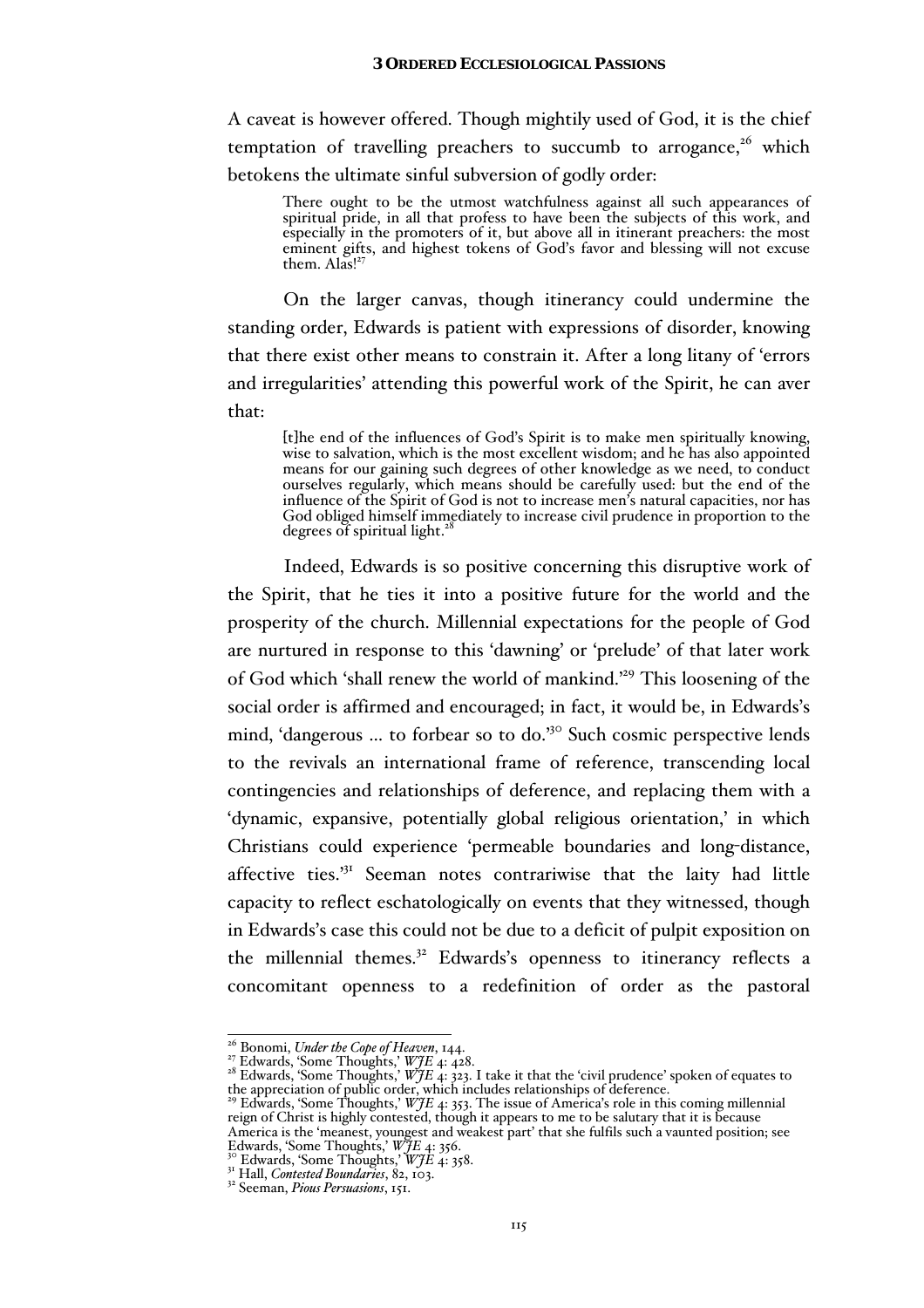relationship between minister and people was redefined, as was the assumption of those listening when not in the socially controlled environment of a church building. However, Edwards's approval is not without qualification.

# *The Ministry of the Laity and the Challenge to Clerical Order*

Tensions between clergy and laity were not swept away by the enthusiasm of the mid-century revivals either. Increasing clericalisation had been part of New England life since the turn of the century, not least in Connecticut supported by the Saybrook Platform (1708) . More recently, ministerial associations had gained in authority, whether as part of the Anglicising ethos of the era which tried to circumscribe lay congregational control, in response to Enlightenment streams to rationalise social structures, or as a kind of professional development structure for clerical support and learning. Most notably, ordinations were no longer conducted by laymen, but rather fellow clergy from neighbouring parishes performed the rite.<sup>33</sup> The clergy grew further away from the laity in terms of worldview as well, for the latter were more likely to interpret history providentially, reading off from historical events signs of God's pleasure or wrath.<sup>34</sup> Such divergences between the clergy and the laity were neither caused by the Great Awakening, nor resolved by it, but were part of a larger cultural development which had been running its course through the first half of the eighteenth century.<sup>35</sup>

Edwards gives high status to lay ministry. He notes that 'every Christian family is a little church, and the heads of it are its authoritative teachers and governors.<sup>36</sup> He praises those people, young and old, men and women, who have gathered together voluntarily to practise the spiritual disciplines on days other than the Sabbath. $37$  Edwards even allows that, *in extremis*, women and children might exhort as a kind of warning, or to express their own spiritual convictions, for example if one lies dying or has been struck by lightning!<sup>38</sup> He also exhorts civil rulers to fulfil their own duties to God as part of their Christian obedience as

<sup>&</sup>lt;sup>33</sup> Youngs, *God's Messengers*, 32.<br><sup>34</sup> Seeman, *Pious Persuasions*, 7.<br><sup>35</sup> The thesis of Seeman's book makes this very point well, pointing to reading habits, death-bed testimonies, the writing of personal histories, and attitudes towards the Lord's Supper to substantiate his claims that divergence of opinions between clergy and laity was endemic to the culture.

<sup>36</sup> Edwards, 'Some Thoughts,' *WJE* 4: 487. <sup>37</sup> Edwards, 'Some Thoughts,' *WJE* 4: 519. <sup>38</sup> Edwards, 'Some Thoughts,' *WJE* 4: 486.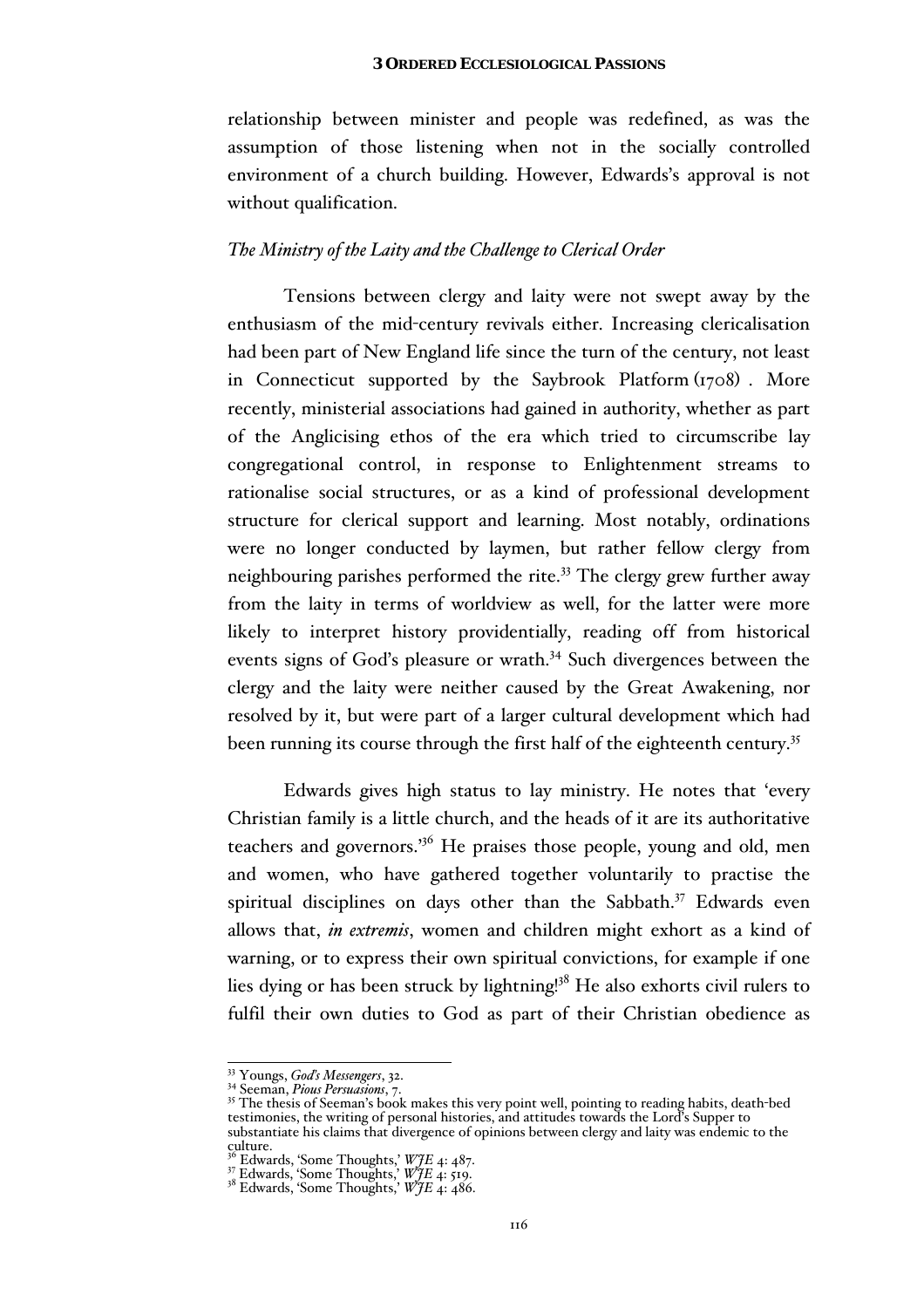laymen: they should take a lead for the rest of the community in expressing their own acknowledgement, indeed approval, of the work of revival that they witness. Edwards ennobles the work of civil magistracy when he chastises them for failures to strengthen the present work of the Spirit:

And I humbly desire that it may be considered, whether we han't reason to fear that God is provoked with this land, that no more notice has been taken of this glorious work of the Lord that has been lately carried on, by the civil authority; that there has no more been done by them, as a public acknowledgement of God in this work, and no more improvement of their authority to promote it, either by appointing a day of public thanksgiving to God for so unspeakable a mercy, or a day of fasting and prayer, to humble ourselves before God for our past deadness and unprofitableness under the means of grace.<sup>39</sup>

To illustrate his point, Edwards describes those situations when 'a new king comes to the throne' or when 'a new governor comes into a province,' and the local authority shows deference.<sup>40</sup> The assumption here is that the revivals represent proleptically God's own coming to reign unopposed, in consequence of which civil authorities must 'manifest their loyalty, by some open and visible token of respect,' lest they be 'struck down' as the King passes.41 The question of divine authority is conceived to be at the heart of the revivals from Edwards's perspective, highlighting not just ministerial accountability, but the responsibilities of godly laity as well.

Beyond the magistracy, Edwards challenges 'every living soul' to do as they are able to promote the work of the Spirit. Drawing on the account of building the tabernacle in the wilderness, Edwards reminds his readers that all contributed as they were able, some offering 'gold or silver,' while yet others brought 'goats' hair.<sup> $142$ </sup> He highlights the onus which lies on the very wealthy to give generously to the work of the Lord:

One would think that our rich men, that call themselves Christians, might devise some notable things to do with their money, to advance the kingdom of their professed Redeemer, and the prosperity of the souls of men, at this time of such extraordinary advantage for it … If some of our rich men would give onequarter of their estates to promote this work, they would act a little as if they were destined for the kingdom of heaven, and a little as rich men will act by and by, that shall be partakers of the spiritual wealth and glories of that kingdom.<sup>43</sup>

He has a particularly strong word for those of his lay readers whose work was publishing, for they have an important role in helping or hindering the revival's spread. While some Boston publishers were great supporters of the work, others needed to be warned of their spiritual state:

<sup>&</sup>lt;sup>39</sup> Edwards, 'Some Thoughts,' *WJE* 4: 372-373.<br><sup>40</sup> Edwards, 'Some Thoughts,' *WJE* 4: 370, 373.<br><sup>41</sup> Edwards, 'Some Thoughts,' *WJE* 4: 371.<br><sup>42</sup> Edwards, 'Some Thoughts,' *WJE* 4: 379.<br><sup>43</sup> Edwards, 'Some Thoughts,'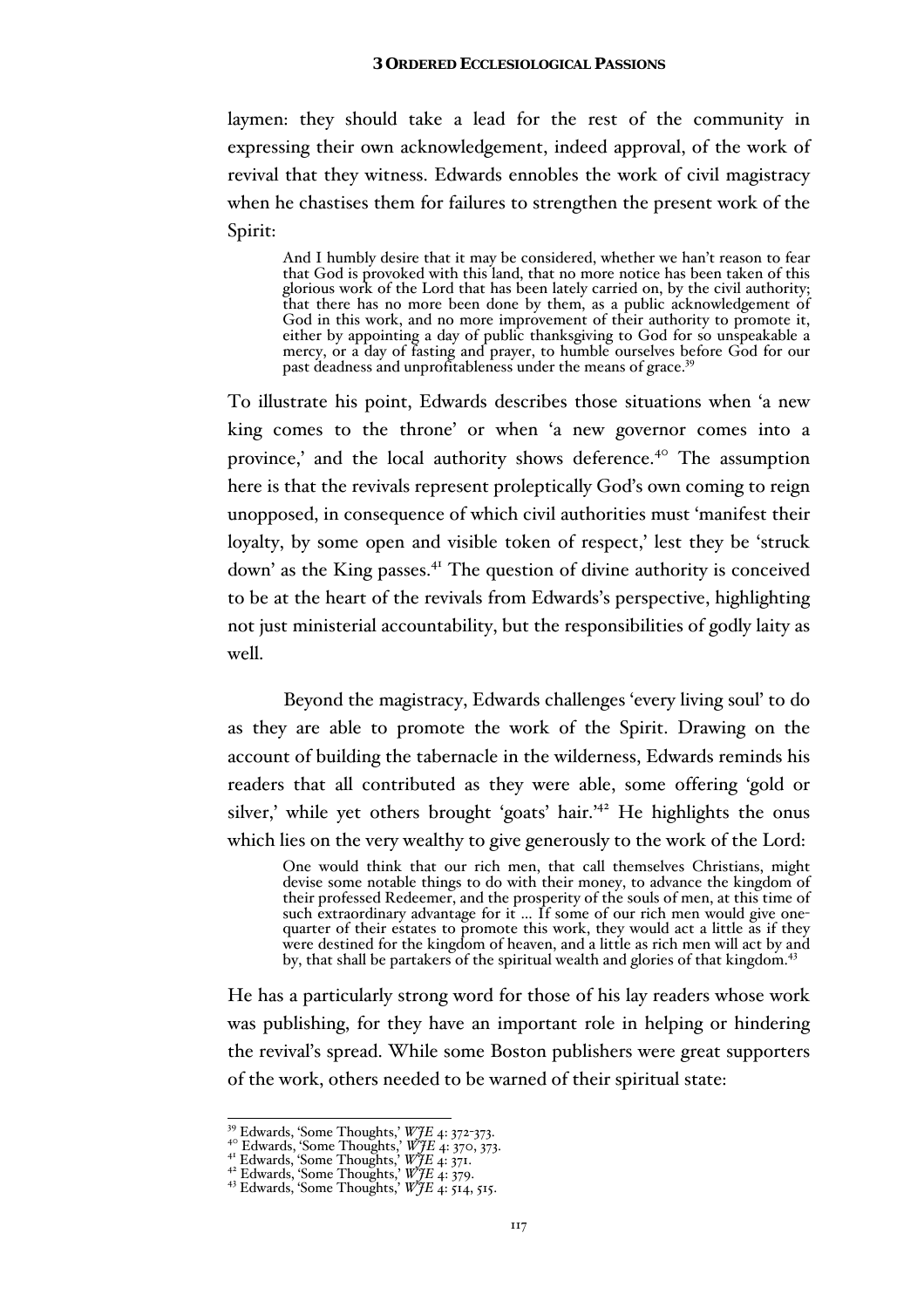Those therefore that publish pamphlets to the disadvantage of this work, and tending either directly or indirectly to bring it under suspicion and to discourage or hinder it, would do well thoroughly to consider whether this be not indeed the work of God; and whether if it be, 'tis not likely that God will go forth as fire, to consume all that stands in his way, and so burn up those pamphlets; and whether there be not danger that the fire that is kindled in them, will scorch the authors.<sup>44</sup>

The Puritan assumption, that just as all are saved equally, so therefore all must serve with equal devotion, is in evidence here. All human activity could be distinguished as worship.<sup>45</sup>

Edwards even acknowledges that there is a case to be made for lay ministry of the Word, though this had proved divisive, with much 'disputing, jangling, and contention.'46 He has no objection to someone preaching loudly, within earshot of a great number, nor even if such proclamation were to occur in the meetinghouse when the divine service has ended.<sup>47</sup> However he insists that such be described as fraternal exhortation, and that no one allows the impression to be received that authority is being claimed. His concern is not how people learn, but rather that both the attitude of the one teaching and the response of those being taught do not incite insubordination:

But then may a man be said to set up himself as a public teacher, when he in a set speech, of design, directs himself to a multitude, either in the meetinghouse or elsewhere, as looking that they should compose themselves to attend to what he has to say; and much more when this is a contrived and premeditated thing, without anything like a constraint, by any extraordinary sense or affection that he is then under; and more still, when meetings are appointed on purpose to hear lay persons exhort, and they take it as their business to be speakers, while they expect that others should come, and compose themselves, and attend as hearers; when private Christians take it upon them in private meetings to act as the masters or presidents of the assembly, and accordingly from time to time to teach and exhort the rest, this has the appearance of authoritative teaching.<sup>4</sup>

These guidelines seek to constrain lay ministry through interpretation of contextual factors. Such a nuanced and subjective rationale attests Edwards's limited permission-giving approach, responsive to new conditions, while at the same time preserving some degree of clerical privilege.<sup>49</sup>

A comparable situation is described when Edwards adjudicates the propriety of street-singing. He of course rejoices that spontaneous praise has erupted from God's people in response to the work of the Spirit, while demurring that such activity can be disruptive, or even harmful, if

<sup>&</sup>lt;sup>44</sup> Edwards, 'Some Thoughts,' *WJE* 4: 381.<br><sup>45</sup> Youngs, *God's Messengers*, 2-3.<br><sup>46</sup> Edwards, 'Some Thoughts,' *WJE* 4: 483.<br><sup>47</sup> Edwards, 'Some Thoughts,' *WJE* 4: 485-486.<br><sup>48</sup> Edwards, 'Some Thoughts,' *WJE* 4: 486.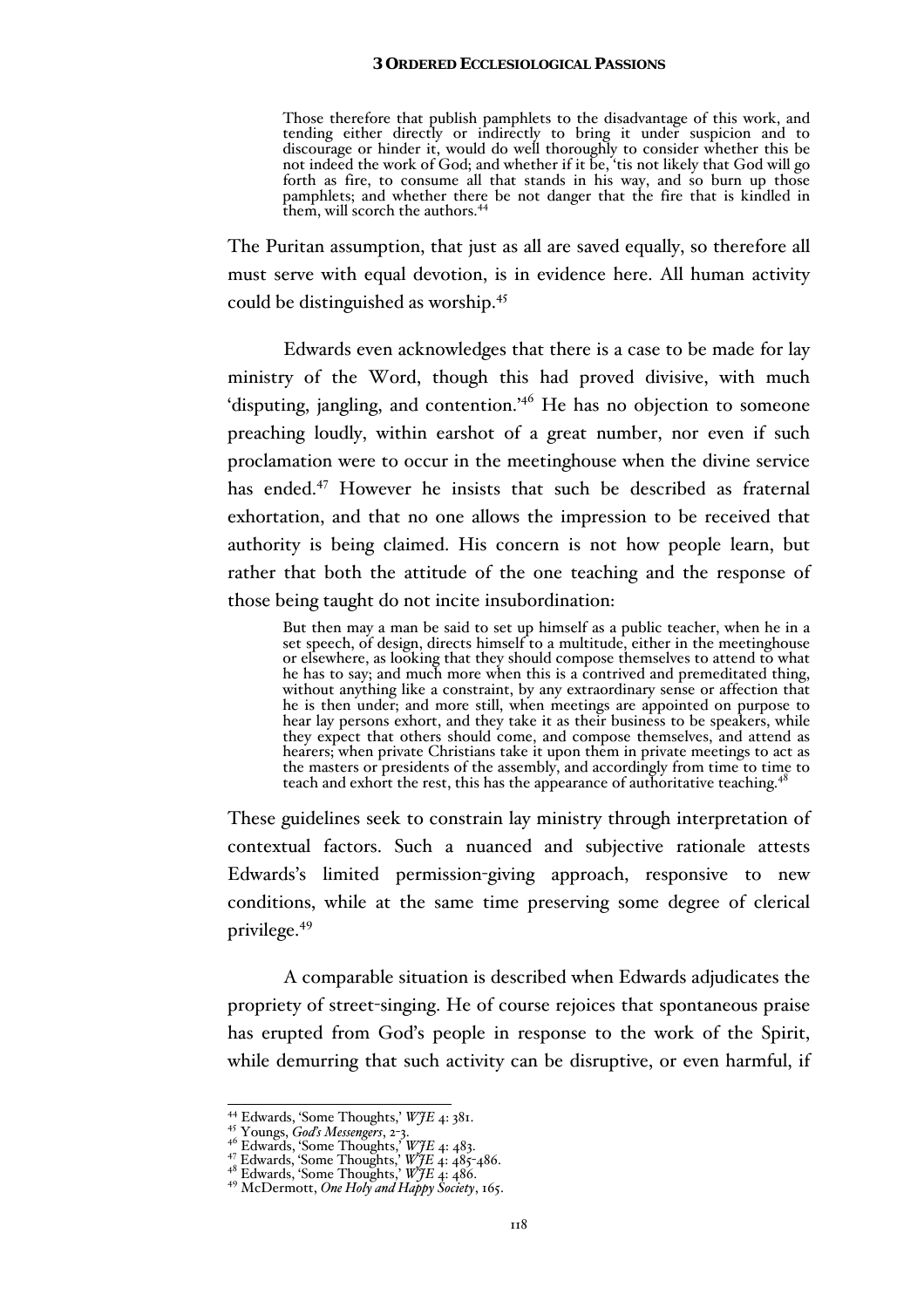practised in ways that fail to account for the slowness of some to embrace new forms. He does not suggest that street-singers wait until no objections are raised, but rather that the fruit not be picked 'before 'tis ripe,' 50 demonstrating his proclivity to social gradualism. In the end, after due process both in respect of the congregation's fragility and his own theological reflection, he writes that 'I cannot find any valid objection against it.<sup>'51</sup>

His reasoning makes much of the distinction between what is private and what is public, and concludes that an individual singing on the street would transgress Christ's command not to use piety to impress, but a group of worshippers making their way to church would not. The group extends public worship outside of the meetinghouse, but compels none to participate, which would be the case if a private society were to behave in a similar fashion. Comparable to the practice of preaching out of doors, Edwards allows for the innovation of singing God's praises 'in the open air, and not in a close place,' 'moving as well as standing still.'<sup>52</sup> With respect to public praise:

'Tis fit that God's honor should not be concealed, but made known in the great congregation, and proclaimed before the sun, and upon the housetops, before kings and all nations, and that his praises should be heard to the utmost ends of the earth.<sup>53</sup>

It is less clear to me how he can justify the practice of *lay singing* in relation to its results, while the practice of *lay preaching*, though attaining similar outcomes, is more suspect. The argument that the difference consists in the nature of the perception of the activity's threat to traditional authority is, while logically tenable, highly subjective and prone to misuse. It appears that the godly propriety of an activity was constituted less by its location, whether meetinghouse or street, or by the results of the words, than by the particular traditional authority which that activity threatened. To interpret the subtle distinctions, clergy were still needed.

# *The Work of the Clergy and the Appeal to Traditional Order*

The revivals constituted a threat to the received order of New England towns and churches, but especially to the clergy who worked to stimulate revival, and oversaw its results. The danger of formalism was

<sup>5&</sup>lt;sup>0</sup> Edwards, 'Some Thoughts,' *WJE* 4: 490.<br><sup>51</sup> Edwards, 'Some Thoughts,' *WJE* 4: 491.<br><sup>52</sup> Edwards, 'Some Thoughts,' *WJE* 4: 492. It is noteworthy that part of Davenport's retractions

concerned advocacy of singing out of doors. See Hall, *Contested Boundaries,* 96. <sup>53</sup> Edwards, 'Some Thoughts,' *WJE* 4: 492.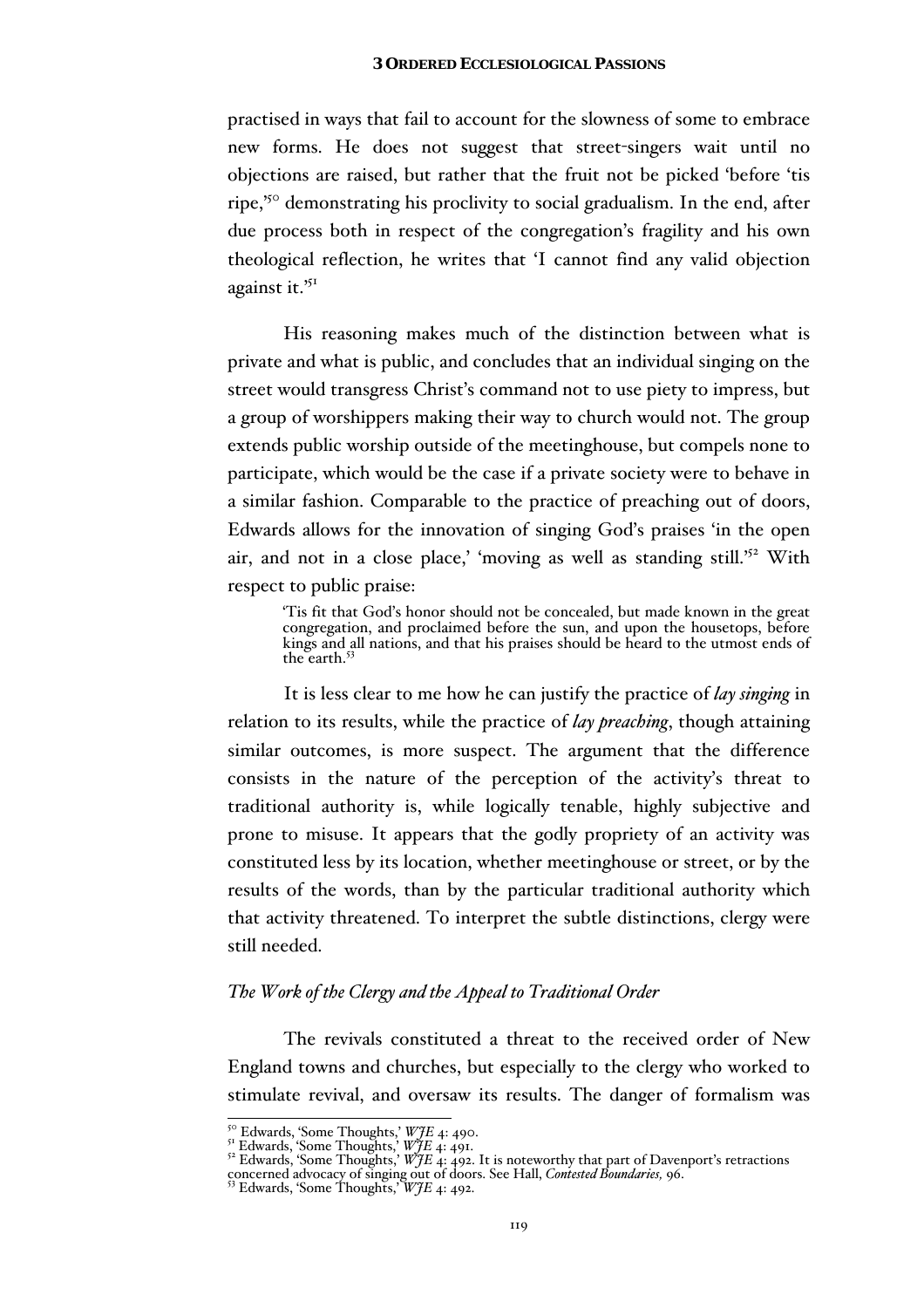combated by preaching to stir hearts and minds, leading to the connected danger of insubordination, exacerbating the tensions between laity and clergy already felt in the first half of the eighteenth century. The power of the laity in the congregational model had been further encouraged through revivalist empowerment, against which some leaders would rail. The question of the qualifications for ministry focus the questions concerning authority and order amongst those experiencing revival.

Edwards expounds his vision for the ordained ministry in 'Some Thoughts' with reference to various metaphors for ministry. In one particularly concentrated passage, Edwards describes ministers as stewards, husbandmen, wise builders, architects, traders, merchants, fishermen and soldiers, using Scriptural texts for support.<sup>54</sup> Chiefly, however, Edwards highlights the role of ambassadors or messengers of God, for it is this occupation which trades in words, as delegated from some higher authority, and secures clerical rights.<sup>55</sup> The authority of the ministerial caste is an extension of Christ's princely authority, just as the church is the anteroom for heavenly felicitude:

Ministers are those, that the King of the church has appointed to have the charge of the gate at which his people enter into the kingdom of heaven, there to be entertained and satisfied with an eternal feast; ministers have the charge of the house of God, which is the gate of heaven.<sup>56</sup>

The authority of the gatekeeper therefore must have that kind of preparation or training which best accords with such a ministry:

If once it should become a custom, or a thing generally approved and allowed of, to admit persons to the work of the ministry that have had no education for it, because of their remarkable experiences, and being persons of good understanding, how many lay persons would soon appear as candidates for the work of the ministry? … The opening a door for the admission of unlearned men to the work of the ministry, though they should be persons of extraordinary experience, would on some accounts be especially prejudicial at such a day as this<sup>5</sup>

The act of ordination itself is not made the basis of Edwards's appeal, nor is gifting or godliness. In the above section, Edwards goes on to acknowledge that there may be some laymen who are indeed more gifted, or clergy who ought not to have been ordained after all, for want of learning despite academic degrees. It is rather the power of education to make authority orderly rather than disruptive, due to its own gradual acquisition, that forms the basis of Edwards's argument. Such training

<sup>54</sup> Edwards, 'Some Thoughts,' *WJE* 4: 445.<br><sup>55</sup> Hall, 'The New England Background', 71. With this model, the clergy stand outside of the<br>congregation. See the later chapter on a 'Farewell Sermon' for this view expanded.

<sup>&</sup>lt;sup>56</sup> Edwards, 'Some Thoughts,' *WHE* 4: 377.<br><sup>57</sup> Edwards, 'Some Thoughts,' *WHE* 4: 456-457. See also Edwards's paraphrase of Zechariah 13:5, which stresses the gradual and natural means God employed to make a prophet: Edwards, 'Some Thoughts,' *WJE* 4: 434.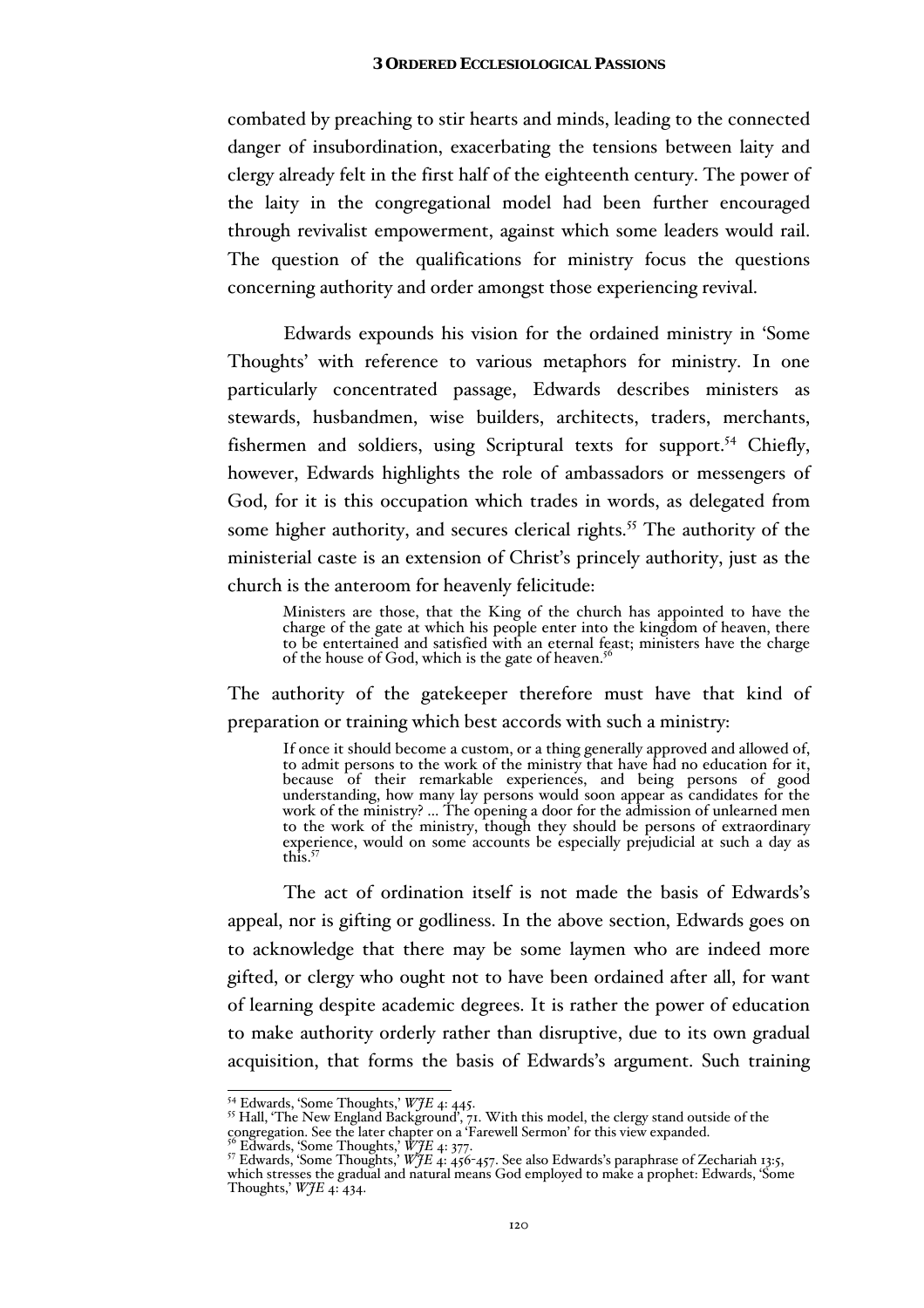ought to provide not just learning but formation in personal Christian godliness as well. Edwards's comments ought to be understood as an implicit critique of his experiences of Yale, where he had been student and tutor:

There is a great deal of pains taken to teach the scholars human learning; there ought to be as much, and more care, thoroughly to educate 'em in religion, and lead 'em to true and eminent holiness. If the main design of these nurseries is to bring up persons to teach Christ, then it is of greatest importance that there should be care and pains taken to bring those that are there educated, to the knowledge of Christ. It has been common in our public prayers to call these societies "the schools of the prophets;" and if they are schools to train up young men to be prophets, certainly there ought to be extraordinary care there taken to train 'em up to be Christians.<sup>58</sup>

#### Youngs summarises:

In sanctifying the position of men whose real qualification for the ministry was educational preparation, it was natural for the ministers to believe that God's movement in the world was rational and predictable.<sup>59</sup>

The ordering capacity of the ordained clergy was seen not just in their training, but in the liturgies which it was their responsibility to conduct. Although Edwards does not in this treatise give much attention to the celebration of the Lord's Supper (an issue which was to occupy him more in the years ahead), after refusing to enter into the debate concerning the requisite 'relation of grace' to be presented before the congregation, he does seem to advocate a consistent policy, such that once a person is admitted to the communion they ought not to be later rejected. He wants to protect against the dangers of a censorious spirit.<sup>60</sup> He does, however, express his commitment to the external worship of God as being a duty incumbent upon those who profess his name, and encourages his readers to partake of the Lord's Supper more often than was at that time the custom. Interestingly, he describes the whole season of revival using language imported from the Communion, lending to the discrete and potentially disorderly events a unifying coordination through ministerial supervision:

There has been of late a great increase of preaching the Word, and a great increase of social prayer, and a great increase of singing praises. These external duties of religion are attended much more frequently than they used to be; yet I can't understand that there is any increase of the administration of the Lord's Supper, or that God's people do any more frequently commemorate the dying love of their Redeemer in this sacred memorial of it, than they used to do: though I don't see why an increase of love to Christ should not dispose Christians as much to increase in this as in those other duties; or why it is not as

<sup>58</sup> Edwards, 'Some Thoughts,' *WJE* 4: 511-512. At this point, Edwards echoes the appeal made by Philipp Jakob Spener (1635-1705), whose own 'pious desires' included the provision of theological education by regenerate professors, and attention to the moral as well as academic formation of students. See Philip Jacob Spener, *Pia Desideria*, trans. T. G. Tappert (Seminar Editions; Philadelphia: Fortress Press, 1964), 103-115. Edwards himself trained clergy by means of the apprenticeship model, when for example he took Samuel Hopkins into his home to share his ministry with him: McDermott, *One Holy and Happy Society*, 115.<br><sup>59</sup> Youngs, *God's Messengers*, 78-79.<br><sup>60</sup> Edwards, 'Some Thoughts,' *WJE* 4: 480, 481.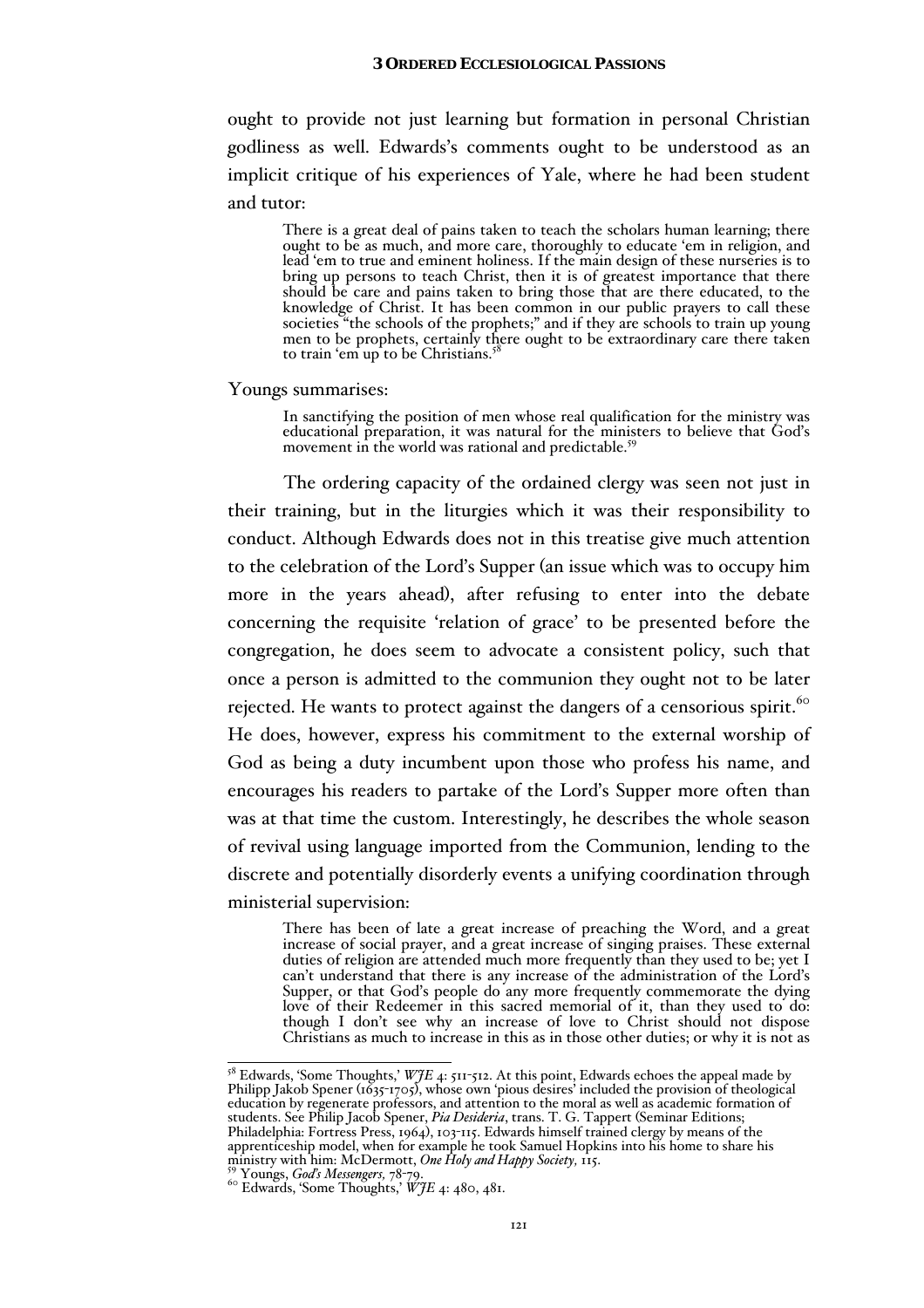proper that Christ's disciples should abound in this duty*, in this joyful season, which is spiritually supper time, a feast day with God's saints*, wherein Christ is so abundantly manifesting his dying love to souls … And whether we attend this holy and sweet ordinance so often now or no, yet I can't but think it would become us, at such a time as this, to attend it much oftener than is commonly done in the land.<sup>6</sup>

Edwards is concerned about the lack of regard for the Lord's Supper. He sees it as a means by which individuals might express their devotion and by which the community might be brought together. However it is Seeman's contention that the communion was in the eighteenth century more prone to community disruption than community creation, suggesting already at the beginning of the 1740s a disconnection between Edwards and his people on the power of this rite. $62$ 

Clerical authority is again defended when Edwards comes to describe the habit of some to allow mutual censoring within the congregation. He chastises those who would maintain the 'worthlessness of external order,' or who deny that responsibility for judging within the congregation should be 'reserved in the hands of particular persons, or consistories appointed thereto, but ought to be left at large for anybody that pleases to take it upon them, or that think themselves fit for it.<sup>'63</sup> However, such an appeal to the necessary order within the local fellowship must be balanced by Edwards's later appeal to clergy and laity alike not to fall prey to a spirit of censoriousness, which is endemic in times of revival. Taking up the argument outlined in 'Distinguishing Marks,' he criticises those who claimed to discern whether a particular clergyman was converted or not, no doubt in response to the preaching of Tennent and Whitefield on this topic.<sup>64</sup> Notably, it did not belong to the preaching of his venerable grandfather, Solomon Stoddard, to undertake such witchhunts. It is not that Edwards believed that all clergy were converted; rather it does not lie within the bailiwick of another minister to make such a judgement. He would himself not presume to make such a discerning claim:

Indeed it appears to me probable that the time is coming, when awful judgments will be executed on unfaithful ministers, and that no sort of men in the world will be so much exposed to divine judgments; but then we should leave that work to Christ, who is the Searcher of hearts, and to whom vengeance belongs; and not, without warrant, take the scourge out of his hand into our own … For my part, though I believe no sort of men on earth are so exposed to spiritual judgments as wicked ministers, yet I feel no disposition to treat any minister as if I supposed that he was finally rejected of God.<sup>65</sup>

<sup>61</sup> Edwards, 'Some Thoughts,' *WJE* 4: 522. Emphasis mine. <sup>62</sup> Seeman, *Pious Persuasions*, 81.

<sup>63</sup> Edwards, 'Some Thoughts,' *WJE* 4: 455. 64 See Edwards, 'Distinguishing Marks,' *WJE* 4: 283-287. <sup>65</sup> Edwards, 'Some Thoughts,' *WJE* 4: 475, 476.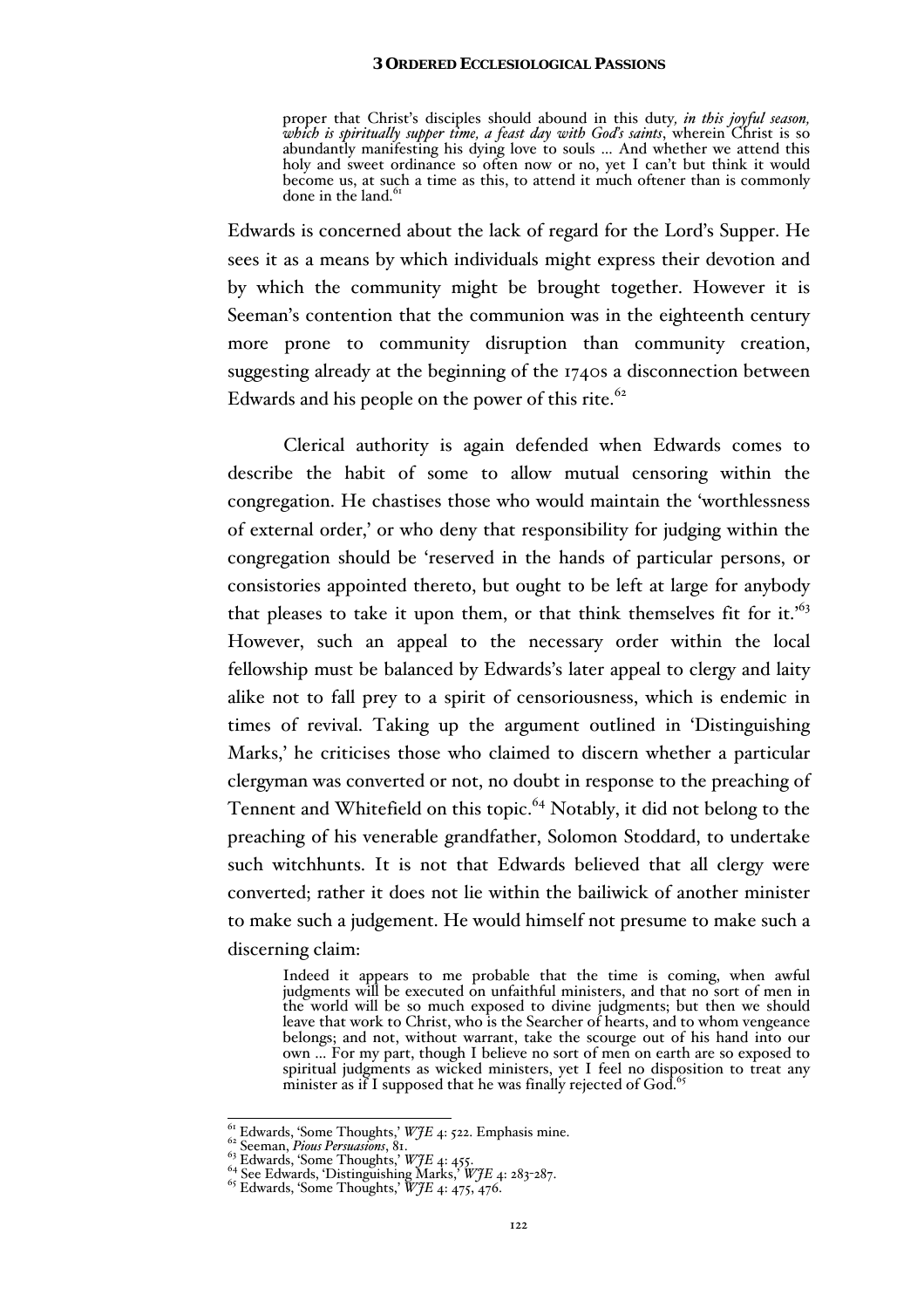The background argument which Edwards alludes to here establishes that a believer may not presume to have access into another's soul, and thereby discriminate. Public charity insists that it is only by virtue of visible behaviour that any distinction can be made between those claiming to follow Christ.<sup>66</sup> Clerical authority for Edwards, then, is a necessary attribute of ecclesiastical life, and at the same time it is limited in its capacity to make judgements to that which is visibly discerned, again treading a fine line between clergy's distinct powers and those common to all Christian believers.<sup>67</sup>

It appears to me that on balance Edwards is not so much denying clerical authority or advancing the rights of the laymen in his church, but instead is positioning all human authority, clerical or lay, as subsidiary means of ordering the work of the Spirit, and in response to that surprising work of God. While some scholars argue that the notion of revival was conceived by colonial clergy to revive moribund churches and thereby to aggrandise ministerial authority, $68$  the overall intention of 'Some Thoughts' is to allow for the rise of new practices and conventions, without destroying the received order of the church. This is not so much the reactionary defence of Puritan polity or order, as it is the creative adaptation of that order to new exigencies. God's new work requires both laity and clergy to accommodate revised structures of ministry, whether that means relinquishing authority or exercising it without readily discernible precedent. Ardour and order embrace.

<sup>&</sup>lt;sup>66</sup> Edwards, 'Distinguishing Marks,' *WJE* 4: 286.<br><sup>67</sup> Edwards speaks strongly in 'Misc.' 689, one of the few written during the Connecticut River revivals, concerning the authority of ministers, as 'officers of the church,' to exercise a ministry of the keys. God is of course the head of the visible church, but deputises this authority to human leaders, who search hearts provisionally, and whose judgement is then accepted by God 'on presumption of their sincerity and faithfulness.' See Jonathan Edwards, 'Misc.' 689, in *The "Miscellanies" (Entry Nos. 501-832)* (The Works of Jonathan Edwards 18; ed. A. Chamberlain; New Haven and London: Yale University Press, 2000), 251-252. This is one of the few miscellanies furthermore written in the 1730s expressly to deal with the nature of the church. <sup>68</sup> Seeman, *Pious Persuasions*, 148.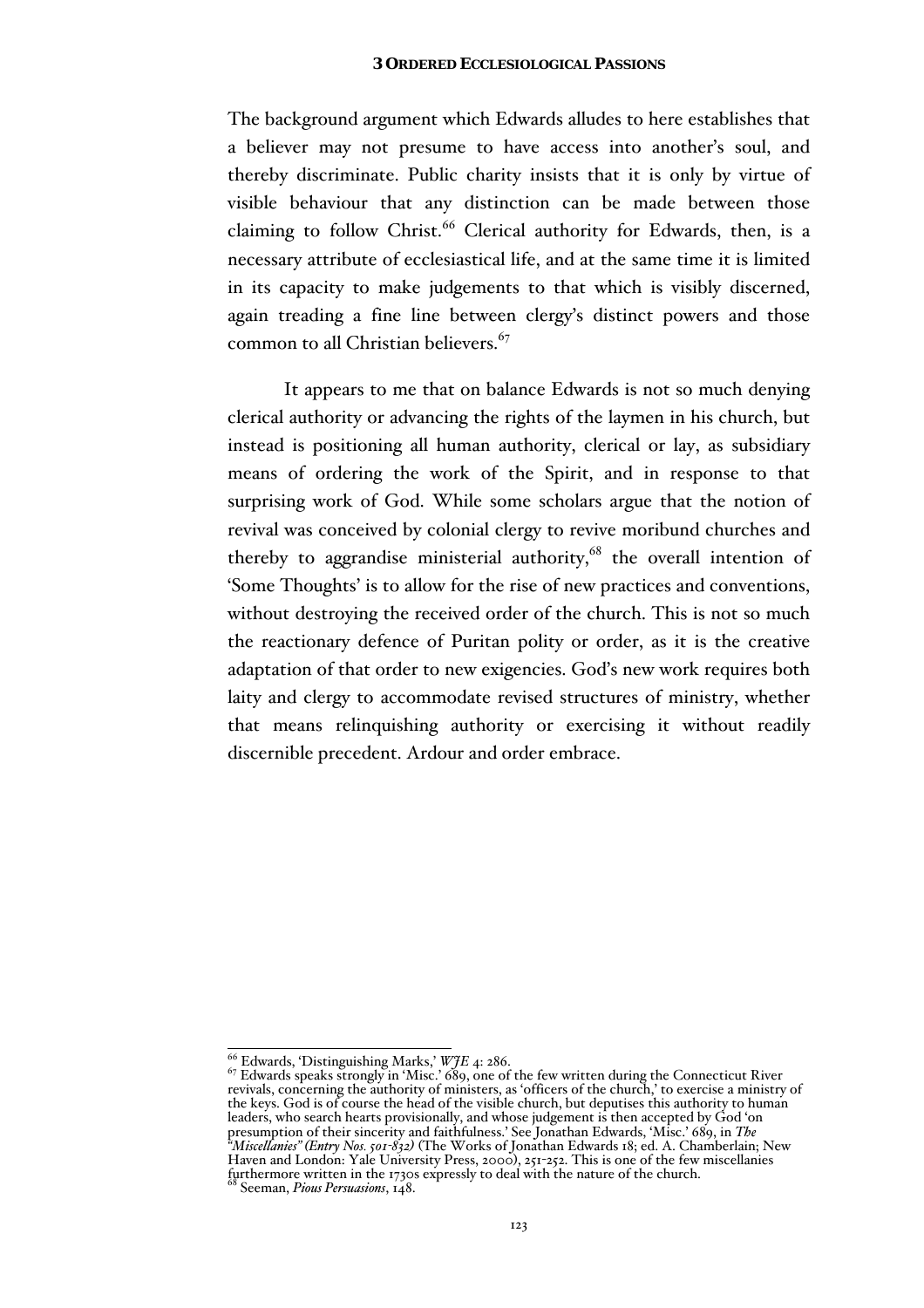# 3.5 THE ACCOUNTABLE CHURCH AND *THE TREATISE CONCERNING RELIGIOUS AFFECTIONS*

*A fair and beautiful profession, and golden fruits accompanying one another, are the amiable ornaments of the true church of Christ.* (*WJE* 2: 400*)*

Ava Chamberlain well notes that 'Jonathan Edwards was a polemicist,'1 writing not abstractly as a detached academic but in the cut and thrust of pastoral and revivalist challenges. Indeed, the *Treatise concerning Religious Affections* (1746), which reads as a discourse on the nature of religious psychology and has spawned a multitude of commentaries on human anthropology and spiritual experience,<sup>2</sup> was originally conceived as a sermon series, preached in 1742-43 in Northampton, and took aim at theological adversaries who would undermine the integrity of the revivals as a genuine work of God. It is true that while rationalist critics as well as enthusiastic exponents approached the revivals from differing perspectives, in Edwards's estimation they could both inadvertently sponsor the same destructive ends: thwarting appreciation of the active involvement of God in human affairs. Edwards composes this now classic treatise on Christian experience to provide criteria for discerning true regeneration, establishing public accountability within the congregation, and thereby sustaining the fruit of the revivals in corporate life. It was contested theories of *psychology*, which had the power to illuminate tensions within *ecclesiology* during the Great Awakening.3

Edwards built his case under the banner of 1 Peter 1:8. He expounded the nature of true religion as revealed through trials, which make it visible. True religion is also expressed in love and joy, which anticipate God's glory yet to be revealed.<sup>4</sup> Such confidence is ultimately based on 'spiritual sight," for the passage assumes an eschatological context in which persecution teaches us to look beyond our present situation. Trials and their purifying temper provide assurance of salvation,

<sup>&</sup>lt;sup>1</sup> Ava Chamberlain, 'Self-Deception as a Theological Problem in Jonathan Edwards's "Treatise concerning Religious Affections,"' *Church History* 63/4 (1994): 541-556. <sup>2</sup> See for example James Hoopes, 'Jonathan Edwards's Religious Psychology,' *Journal of American* 

*History* 69/4 (1983): 849-865, or Michael J. McClymond, 'Spiritual Perception in Jonathan Edwards,' *The Journal of Religion* 77/2 (1997): 195-216, or Miklos Vetö, 'Spiritual Knowledge according to Jonathan Edwards (translated by Michael J. McClymond),' *Calvin Theological Journal* 31/1 (1996): 161-181, or David R. Williams, 'Horses, Pigeons, and the Therapy of Conversion: a<br>Psychological Reading of Jonathan Edwards's Theology,' *Harvard Theological Review* 74/4 (1981):

Psychological Reading of Jonathan Edwards's Theology,' *Harvard Theological Review* 74/4 (1981):<br>337-352.<br><sup>3</sup> Fiering, 'Will and Intellect,' 558. Fiering goes so far as to locate the central disagreement during<br>the revival

<sup>4</sup> Jonathan Edwards, *Religious Affections* (The Works of Jonathan Edwards 2. Edited by John E Smith; New Haven and London: Yale University Press, 1969), 93-96.<br><sup>5</sup> John E. Smith, 'Editor's Introduction,' in *Religious Affections* (The Works of Jonathan Edwards 2;

ed. J. E. Smith; New Haven and London: Yale University Press, 1959), 12.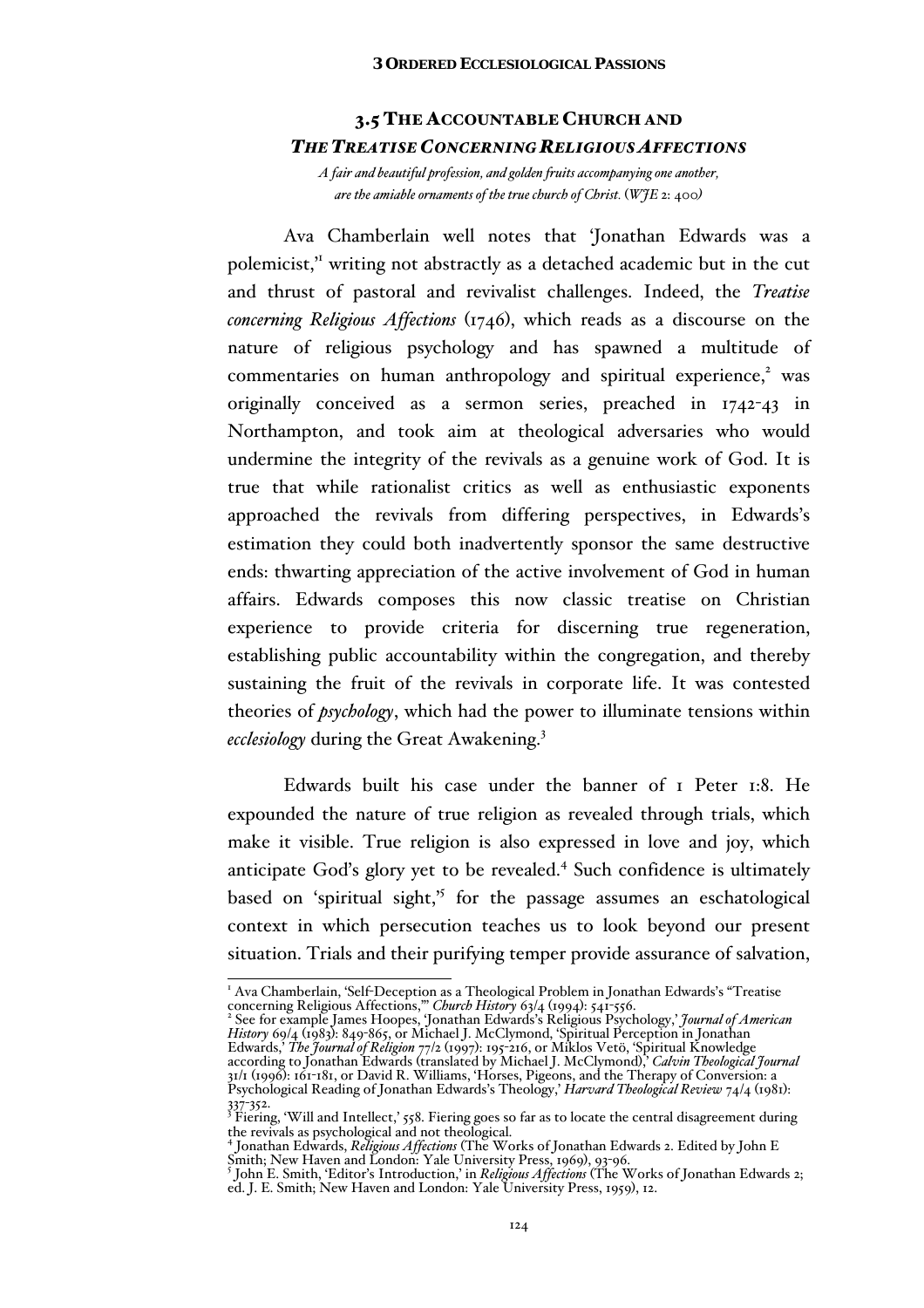for the resultant virtue is increasingly apparent and confirms the believer in their 'true religion.' Edwards's opening exposition on 1 Peter most poignantly concludes that 'True religion, in great part, consists in holy affections.<sup>,6</sup> His aim in this work is not to differentiate between the operations of the Spirit which are of a saving nature, and those which are not, for this was his intention in the previous treatise 'Distinguishing Marks.' 7 In *Religious Affections*, Edwards was originally not so much speaking to those outside the camp, as to those within the church who were unsure how to assay their experience. He guides those who need to reassess where they stand *coram deo* by describing and critiquing experiences which may or may not give adequate insights into a person's spiritual state.<sup>8</sup> The issues addressed concern personal assurance and presumption, as much as external antagonism towards the faith. His own preface alerts us to this pastoral motivation:

There is no question whatsoever, that is of greater importance to mankind, and that it more concerns every individual person to be well resolved in, than this, what are the distinguishing qualifications of those that are in favor with God, and entitled to his eternal rewards? Or, which comes to the same thing, What is the nature of true religion?<sup>9</sup>

Edwards's desire to ascertain 'qualifications' and to establish 'true religion' lead to pertinent ecclesiological implications in this work, for personal experience is held accountable to necessary social outcomes. No private religion is private without remainder. 'True religion,' in a Reformed framework, can allow for no human contribution to salvation, whether it be from the human subject of election or from those charged with pastoral responsibility for the flock, but it does expect human consequences.10 Edwards is at pains to use the *personal experience of revival* to underwrite the *ecclesial expectation of renewal*, even if in the years immediately following the publication of the *Religious Affections*, such an unswerving commitment was to have momentous consequences for Edwards himself. Indeed, the risks of unmediated experience, for which

<sup>6</sup> Edwards, *WJE* 2: 95. After this opening elucidation of 1 Peter 1:8, Edwards presents in Part II twelve signs, present in the revivals, which are no certain signs of grace, while in Part III he presents the positive case of twelves signs which do attest gracious affections, 'their source, their nature and their results.' See Stephen R. Holmes, *God of Grace and God of Glory: An Account of the* 

*Theology of Jonathan Edwards (*Edinburgh: T&T Clark, 2000), 176.<br><sup>7</sup> Jonathan Edwards, *Religious Affections (*The Works of Jonathan Edwards 2. Edited by John E. Smith; New Haven and London: Yale University Press, 1969), 89. Such a distinction was intended to silence the detractors of the revivals, who regarded the whole as profoundly misguided.<br> $8\text{ It is most interesting to note that Edwards points to the variable in Part I as having a range of the system.}$ 

It is most instructive to note that Edwards points to the revivals in Part I as having appeared in 'the late extraordinary season.' This temporal reference betokens his own emotional distance from the events, facing as he does the pastoral fact that 'religious affections are grown out of credit.' See<br>Edwards, *WJE* 2: 119. Marsden sees the New Light threat as Edwards's focus here, while Cherry<br>sees no difference bet composition: see Marsden, *A Life*, 285, and Cherry, *Theology*, 170.<br><sup>9</sup> Edwards, *WTE* a. 84

<sup>&</sup>lt;sup>9</sup> Edwards, *WJE* 2: 84.<br><sup>10</sup> See McClymond, 'Spiritual Perception in Jonathan Edwards,' 201, where tensions within the Augustinian-Calvinist inheritance of Edwards are acknowledged.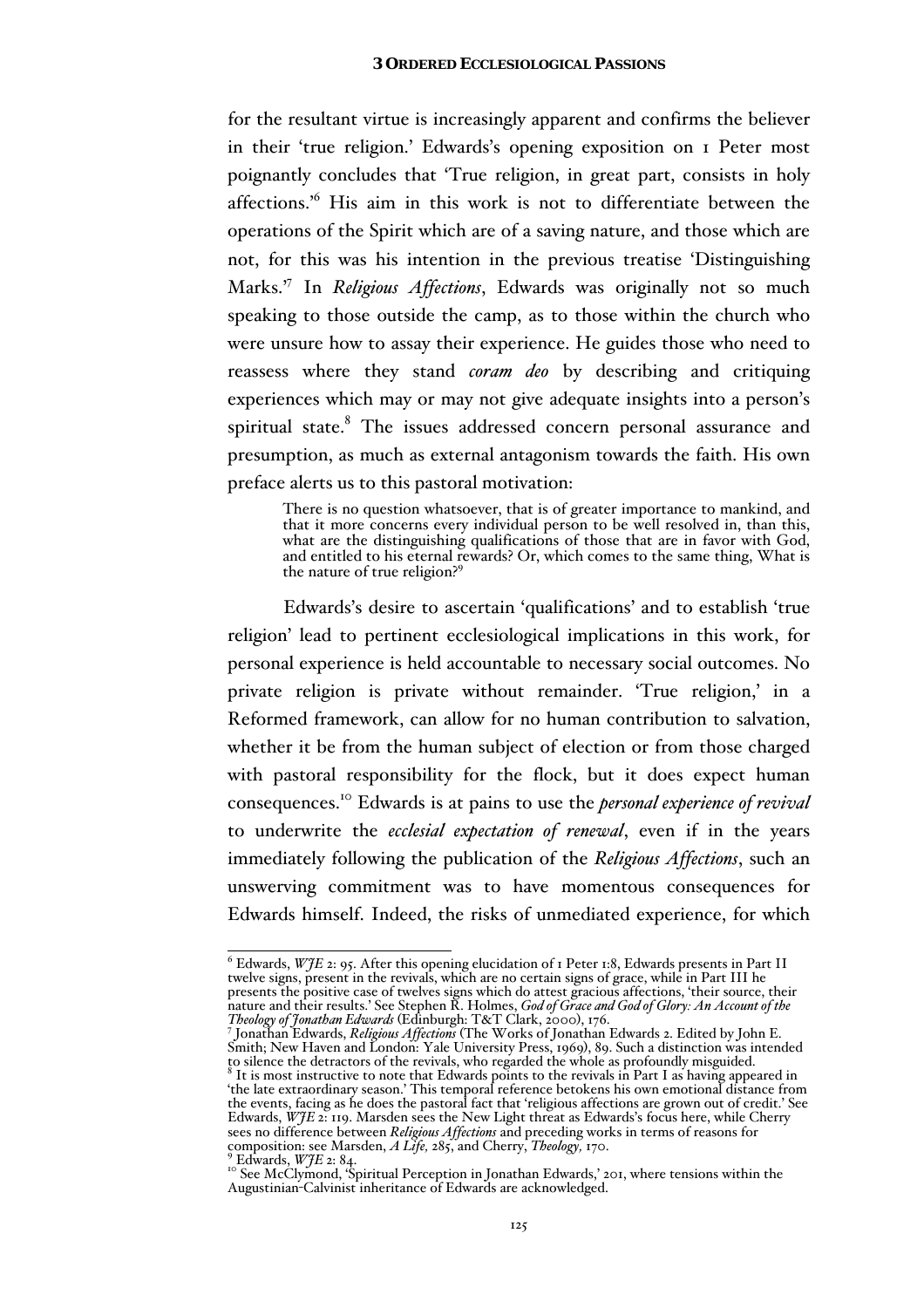Edwards had some sympathy, make all the more important the pursuant security which the church provides.

# *Pure Experience: The Church and Beginnings*

During the revivals, the experiential nature of the Spirit's work to save and to sanctify are scrupulously examined to discern whether and how they promote freedom and order, that is how they subvert or support life in the church. Antinomian or extreme New Light attempts to locate conversion in direct inspiration of the Spirit without mediation of the Word were reviled by others as dangerously anarchic, and Arminian or Old Light attempts to position conversion in the intellect without reference to any power for godliness were similarly rejected as mere form.11 Questions concerning Christian experience, its origins and outcomes, are profoundly *ecclesiological* because they beg questions concerning freedom and order, which are themselves *structural* concerns. One of the most foundational distinctives of Protestant ecclesiology is its determination to see the church and its order as a product of, and subservient to, the Word of divine initiative which brings freedom, and not the progenitor of that freedom.<sup>12</sup> The Word precedes the Church. Historically, *matters of faith* ( or responses to the Word) were the gravitational centre of Reformation Protestantism, while *matters of order* (and the authority of the church) were given a more significant place in Roman Catholic conceptions of ecclesiastical exclusivity.<sup>13</sup>

Edwards is at pains first of all to defend the priority of unmediated experience of grace by expounding his Augustinian and voluntarist notion of the beginnings of religious affections in the soul, even when that

<sup>11</sup> William Breitenbach, 'Piety *and* Moralism: Edwards and the New Divinity,' in *Jonathan Edwards and the American Experience* (eds. N. O. Hatch and H. S. Stout; New York/Oxford: Oxford University Press, 1988), 179-182. These concerns have been present in the writings of Edwards from his earliest years in Northampton. In his sermon 'A Divine and Supernatural Light,' preached in 1733, Edwards distances himself from both Antinomians and Old Light rationalists. He first of all defends the immediacy of the Spirit's work, appealing to the rights of the Creator to continue to be actively and intimately involved in the creation. Having said this, he also defends the use of means, especially here the Word of God, while disclaiming that the Word is not a second cause, for 'it don't operate by any natural force in it.' He likewise makes clear that rationality has no power to create a new 'sense of the heart.' He avers: 'Reason's work is to perceive truth, and not excellency.' See Jonathan Edwards, 'A Divine and Supernatural Light,' in *Sermons and Discourses, 1730-1733* (The Works of Jonathan Edwards 17; ed. M. Valeri; New Haven and London: Yale University Press, 1999), 421, 416, 423, 422. It is concluded by Carr that this sermon contained a 'vision for renewal of the church.' See Kevin C. Carr, 'Jonathan Edwards and *A Divine and* 

Supernatural Light,' Puritan Reformed Journal 2/2 (2010): 187-209, especially 207.<br><sup>12</sup> Veli-Matti Kärkkäinen, *An Introduction to Ecclesiology: Ecumenical, Historical and Global Perspectives*<br>(Downers Grove: IVP, 2002), 4

<sup>36/2</sup> (1967): 107-121. Von Rohr asserts that this contrast does not hold for the Congregationalism of the early seventeenth century, which inverted the traditional understanding and made matters of faith dependent on matters of order and polity, see especially 107 cf 117.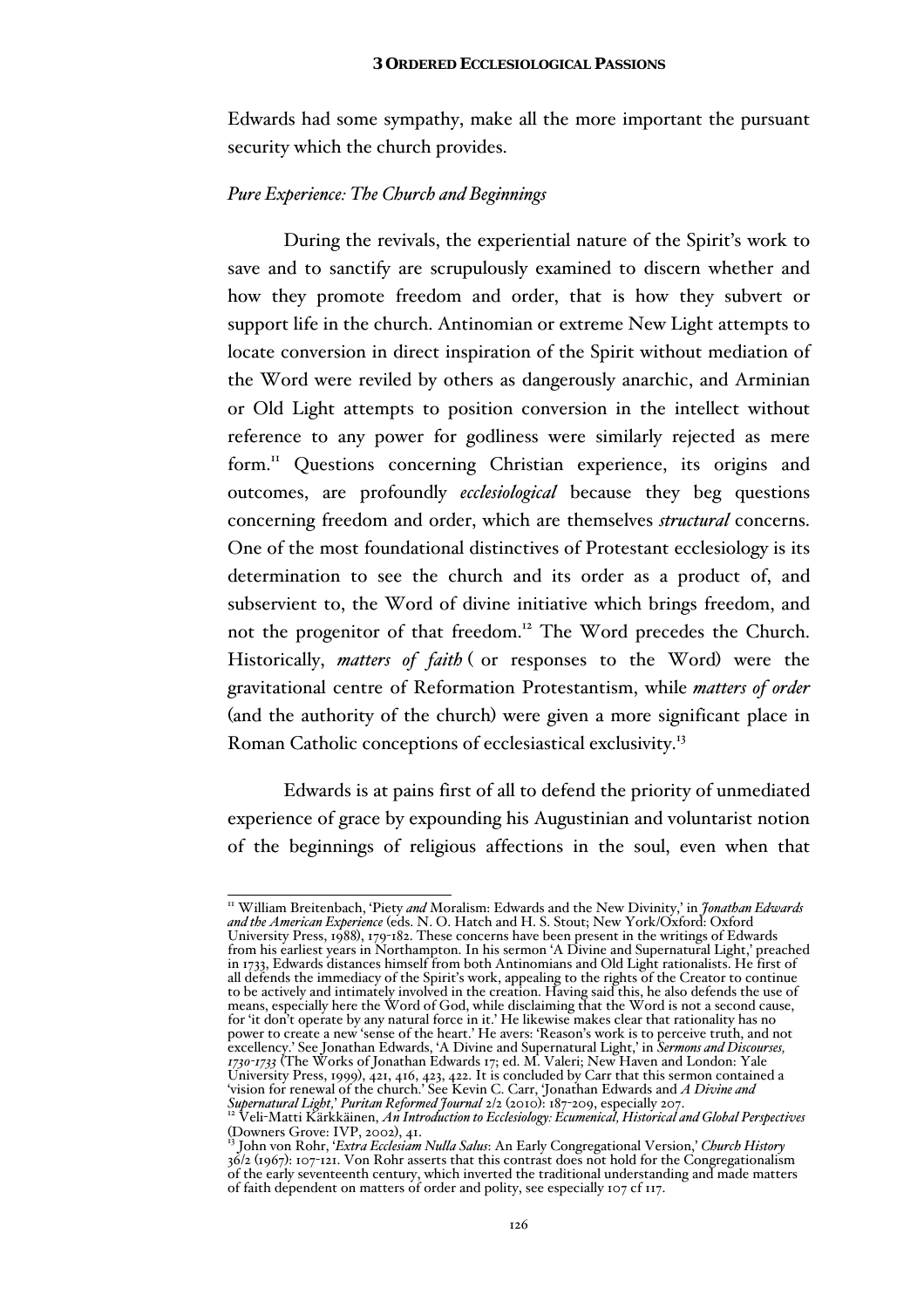appears to give too much ground to extremists.<sup>14</sup> He presents the regenerate person as unitary, without a hierarchy of faculties which had been common in previous systems of anthropology.<sup>15</sup> God's grace does not begin with one faculty and then proceed in stages to affect another, introducing intermediate experiences between God and the soul. While different words are used in the Scriptures and in theological discourse to represent different features of human psychology, these in Edwards's estimation describe the intensity of the soul's relationship to the world rather than distinct powers:

[T]he affections are no other, than the more vigorous and sensible exercises of the inclination and will of the soul … The will, and the affections of the soul, are not two faculties; the affections are not essentially distinct from the will, nor do they differ from the mere actings of the will and inclination of the soul, but only in the liveliness and sensibleness of exercise.<sup>16</sup>

The fragmentation of the self by virtue of sin is overcome with the reordering work of the Holy Spirit.<sup>17</sup> The unity of soul with body is likewise affirmed, acknowledging the impact that each has on the other.<sup>18</sup> Such an approach to anthropology serves not only Edwards's immediate pastoral argument that preparationism may be inadequate to describe Christian beginnings, but also disallows any notion that one part of human psychology might be isolated from the taint of sin, a theological platform 'amenable to the very Arminianism that Edwards was seeking to refute<sup>,19</sup>

When Edwards does concede dual capacities within the soul, he does so by describing on the one hand *doctrinal knowledge* or *speculative notions,* which allow perception and judgement, and on the other *inclinations* or *affections* which reflect attraction or repulsion towards the object being perceived.<sup>20</sup> Inclinations imply weighting and partiality, not neutrality, and make use of that knowledge or notions which is their capacity to focus on their object, rather than being an impediment to the

 $\frac{1}{14}$  This is in line with the trajectory of much spirituality in the seventeenth and eighteenth century, as noted by Geoffrey F. Nuttall, *The Holy Spirit in Puritan Faith and Experience* (Oxford: Basil

Blackwell, 1947), 91-92.<br><sup>15</sup> It was assumed in Greek philosophy, for example, that reason's role was to make base animal passions submissive. See John E. Smith, 'Religious Affections and the "Sense of the Heart,"' in *The Princeton Companion to Jonathan Edwards* (ed. S. H. Lee; Princeton and Oxford: Princeton

University Press, 2005), 104; Marsden, *A Life,* 281-282.<br><sup>16</sup> Edwards, *WJE* 2: 96, 97.<br><sup>17</sup> Roger Ward, 'The Philosophical Structure of Jonathan Edwards's *Religious Affections,' Christian Scholar's Review 2*9/4 (2000): 745-768, see especially 753, 758.<br><sup>18</sup> Edwards, *WJE 2*: 98.<br><sup>19</sup> K. Scott Oliphint, 'Jonathan Edwards on Apologetics: Reason and the Noetic Effects of Sin,' in

*The Legacy of Jonathan Edwards and the Evangelical Tradition* (eds. D. G. Hart, S. M. Lucas and S. J. Nichols; Grand Rapids: Baker Academic, 2003), 135.<br><sup>20</sup> Smith avers that this taxonomy allows for distinction without opposition. See Smith, 'Religious

Affections and the "Sense of the Heart,"' 105.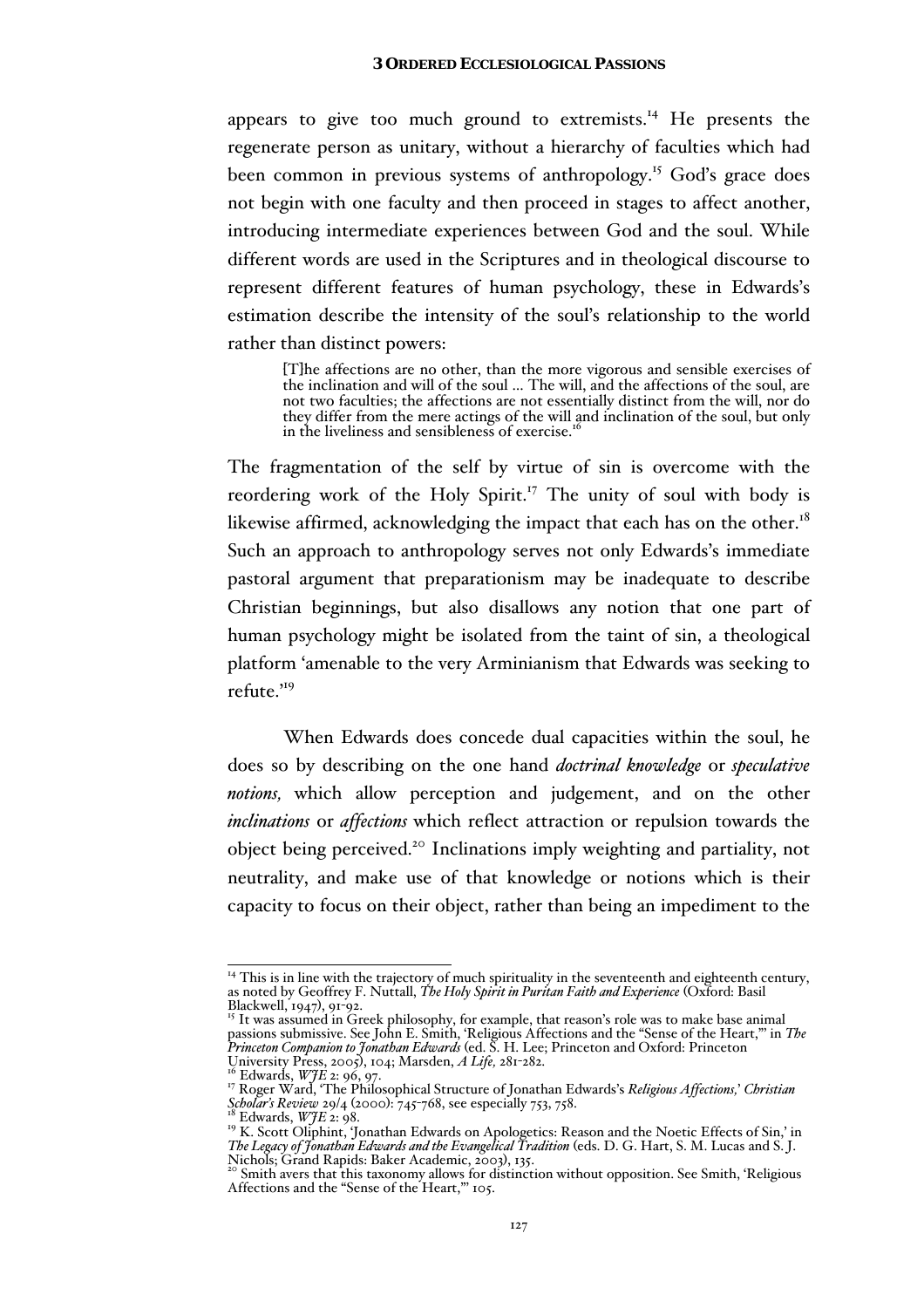view to be overcome.<sup>21</sup> Using categories of relationship, attraction or movement, which reminded of Newtonian ontology, Edwards defines religious affections as those 'vigorous lively actings of the will or inclination,' distinct from basic human reason or passions, which powerfully draw us towards an object or repel us:

As all the exercises of the inclination and will, are either in approving and liking, or disapproving and rejecting; so the affections are of two sorts; they are those by which the soul is carried out to what is in view, cleaving to it, or seeking it; or those by which it is averse from it, and opposes it.<sup>22</sup>

And when it comes to the great matter of the Gospel, Edwards can see no place for disinterested assent, or 'weak, dull and lifeless wouldings, raising us but a little above a state of indifference', but only those responses 'such as running, wrestling or agonizing for a great prize of crown' which attest the power and liveliness of true religion in personal experience.<sup>23</sup>

Edwards furthermore encourages the unmediated character of grace through repeated appeals to the sense of taste, particularly the taste of honey, as emblematic of *immediate apprehension* of divine or spiritual truth. No one is able adequately to convey the experience of tasting honey, no matter how much instruction a person has had concerning it. $^{24}$ The immediacy, perhaps intimacy, of putting something in one's mouth that the other senses of sight or hearing or smelling would observe from a distance, is powerfully evocative, in terms of its imagery and philosophical implications:

I have shown that spiritual knowledge primarily consists in a taste or relish of the amiableness and beauty of that which is truly good and holy: this holy relish is a thing that discerns and distinguishes between good and evil, between holy and unholy, without being at the trouble of a train of reasoning … He that has a rectified palate, knows what is good food, as soon as he tastes it, without the reasoning of a physician about it … Thus a holy person is led by the Spirit … and judges what is right, as it were spontaneously, and of himself, without a particular deduction, by any other arguments than the beauty that is seen, and goodness that is tasted. $25$ 

A common trope in eighteenth century moral discourse, Edwards goes on to cite an entry from the Chambers's *Cyclopedia* concerning taste to support his case. $26$ 

Immediacy was a contested category in theological debates surrounding the revivals for several reasons. For rationalists in the Aristotelian tradition like Charles Chauncy of the Old South Church in

<sup>&</sup>lt;sup>21</sup> Smith, 'Religious Affections and the "Sense of the Heart,"' 104.<br><sup>22</sup> Edwards, *WJE* 2: 98.<br><sup>23</sup> Edwards, *WJE* 2: 99, 100. See also Smith, 'Religious Affections and the "Sense of the Heart,"'

<sup>107.&</sup>lt;br><sup>24</sup> Edwards, *WJE* 2: 272.<br><sup>25</sup> Edwards, *WJE* 2: 281-282.<br><sup>26</sup> Edwards, *WJE* 2: 282-283.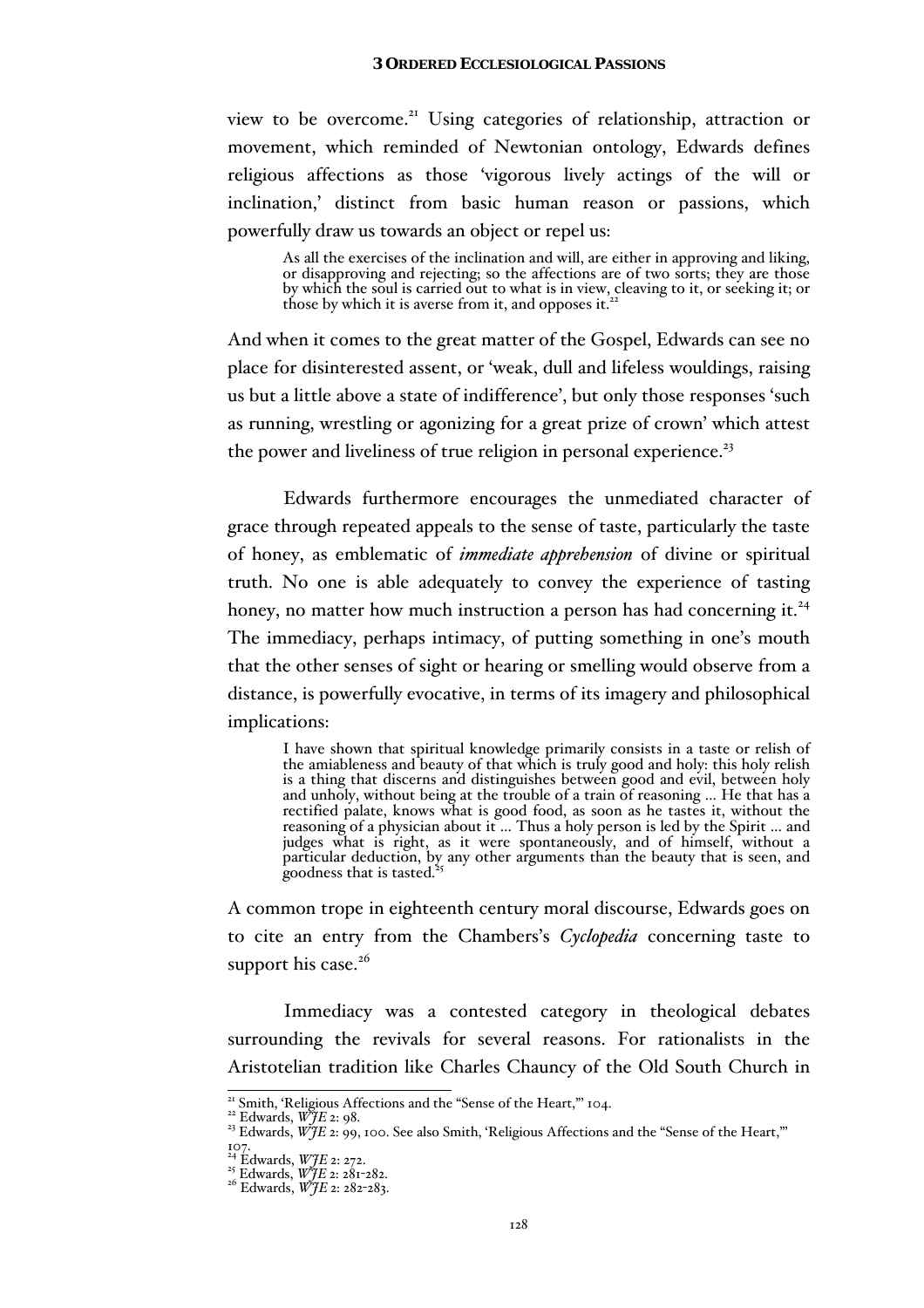Boston, the dangers of anarchy arising from the decentring of reason as the ordering principle of religious psychology and of church life were immense. It is of course true that Edwards is critical of merely speculative notions, for as James reminds us, even the devils can believe (James 2:19). However, Edwards does not expect our experience to be at odds with our reason, or to be expressed without reason's involvement; it is just that reason has no essential priority in the life of the soul. The affections in Edwards are 'expressions of inclination *through the mind*' according to Smith.<sup>27</sup> Vetö notes that immediate apprehension of spiritual things does not negate critical awareness:

As the synthesis of an immediate sensation and an instantaneous judgment, the sense of the taste has an ethical and supernatural application.<sup>2</sup>

Immediacy must also be disentangled from misconceptions concerning the potentially overpowering collision of God's grace with human nature. While there has been much discussion concerning the relationship between Edwards's 'new sense' and those five senses which human beings enjoy by virtue of their creation, the point here is to demonstrate the ways in which grace for Edwards perfects nature rather than annihilates it.<sup>29</sup> Hoopes usefully draws out the distinction that a new *sense* but not a new *sensation* is given to the believer in conversion.<sup>30</sup> Conrad Cherry is securely within this school of interpretation when he avers that:

new faculties are not given in illumination, but a new basis is given to the mind from which the natural faculties operate in a new way … Furthermore, the Spirit in illumination never becomes a human "possession" that is manageable by<br>human mental powers.<sup>31</sup>

In McClymond's mind, Edwards wisely resorts to the conceptuality of *participation* to express distinction between the human and the divine role

<sup>&</sup>lt;sup>27</sup> Smith, 'Editor's Introduction,' *WHE* 2: 13. A similar point is made by Helen Westra as she summarises Edwards's preaching in the 1730s and 1740s: Helen P. Westra, 'Jonathan Edwards and "What Reason Teaches,"' *Journal of the Evangelical Theological Society* 34/4 (1991): 495-503, see

especially 501 for interaction with the *Religious Affections.*<br><sup>28</sup> Vetö, 'Spiritual Knowledge,' 171.<br><sup>29</sup> Edwards, *WJE* 2: 206. Edwards defends such immediacy, it should be recalled, as an apologetic strategy against attacks of deism, but recognises nevertheless that when grace cooperates with nature as secondary causation it does so because those means have no power within themselves.

See Smith, 'Religious Affections and the "Sense of the Heart," 108.<br>
See Smith, 'Religious Affections and the "Sense of the Heart," 108.<br>
<sup>30</sup> Hoopes, 'Jonathan Edwards's Religious Psychology,' 859. The argument outlining among others, built upon a less nuanced interpretation of the putatively Lockean phrase 'a new simple idea' (*WJE* 2: 205). McClymond acknowledges the verbal similarity, but suggests that Edwards is using this language and infusing it with new content, and thereby presents the new sense as operative within the capacity of our natural five. There is no sixth sense. See McClymond, 'Spiritual Perception in Jonathan Edwards,' <sup>198</sup>-205. <sup>31</sup> Cherry, *Theology,* 30.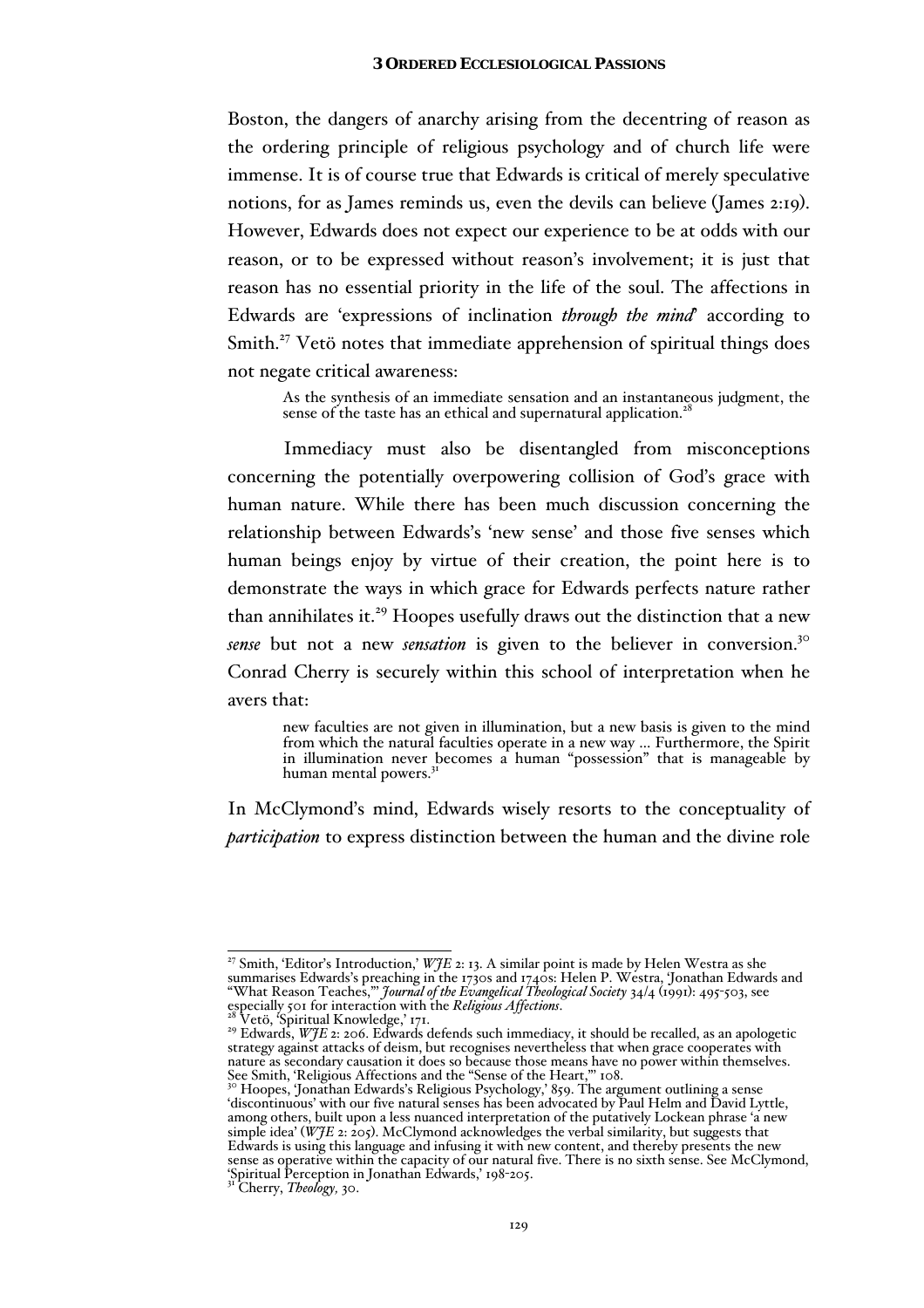in spiritual perception, without allowing absorption of the human into the divine, or annihilation of the human by the divine. $32$ 

Such a defence of immediacy not only distances Edwards from those churches which preached rationalist interpretation of religious psychology, but it significantly distances him as well from the intricate Puritan morphology of conversion which required ecclesiastical involvement throughout the fourfold process of conviction, compunction, humiliation, and faith.<sup>33</sup> We note the denials regarding steps or stages in Edwards's description of public profession of the faith:

But in order to persons making a proper profession of Christianity, such as the Scripture directs to, and such as the followers of Christ should require, in order to the acceptance of the professors with full charity, as of their society; 'tis not necessary they should give an account of the particular steps and methods, by which the Holy Spirit, sensibly to them, wrought and brought about those great essential things of Christianity in their hearts.<sup>3</sup>

The *ordo salutis* inherited from his Puritan roots is critiqued, and thereby the seeds are sown for a new appreciation of the powers of individual ownership of the experience of conversion, $35$  without oversight of the process by clergy which had previously dominated. Indeed, the sovereignty of the Spirit of God to blow how he will, relativises any 'ordinary' patterns. Conversion is nothing else than a 'personal, revelatory experience' of grace, over which no traditional, familial, social or ecclesiastical authority has any control. $3^6$  Stout sees in this development an instantiation of the democratising of religious sentiment which accelerates after the Revolution. It is not just that negatively some social sectors lose control; Edwards's approach to religious affections positively empowers others in significant ways:

The social and spiritual implications of Edwards's treatises on the affections were momentous. As long as the sources of true enthusiasm lay within the grasp of natural man, then the true enthusiast was the person of superior breeding and refined sensibilities. But if the source of true enthusiasm came from without – as Edwards insisted it did – then *anyone* was a potential candidate for remaking, and distinctions of learning or breeding lost their significance … he cut a doorway to an assertive lay piety that would open far wider than he ever

<sup>32</sup> McClymond, 'Spiritual Perception in Jonathan Edwards,' 201. This coheres well with the premise of Reg Ward that a defining feature of renewal movements of the seventeenth and eighteenth century is its anti-Aristotelianism, or the desire to subvert systems. Scholastic theology, which was 'orientated to Aristotle, moved the understanding only and had no power to move the heart,' while the second kind of theology 'which had its seat in the will implanted by God, is all experience, reality and practice.' Ward, *Early Evangelicalism,* 13.<br><sup>33</sup> This breakdown was the particular nomenclature of Thomas Shepard, though its logic was

widespread, even when the vocabulary differed. See David Kobrin, 'The Expansion of the Visible Church in New England: 1629-1650,' *Church History* 36/2 (1967): 189-209, especially 192-193.<br><sup>34</sup> Edwards, *WJE* 2: 416.<br><sup>35</sup> Ward, 'Philosophical Structure of *Religious Affections*,' 763. The only possible pattern of pr

the Hebrews after the Exodus: first terror, or convictions of conscience, then relief or joy, though even this sequence can be feigned. This argument constitutes the eighth negative sign of Part II. See Edwards, *WJE* 2: 151-163. <sup>36</sup> Ward, 'Philosophical Structure of *Religious Affections*,' 765.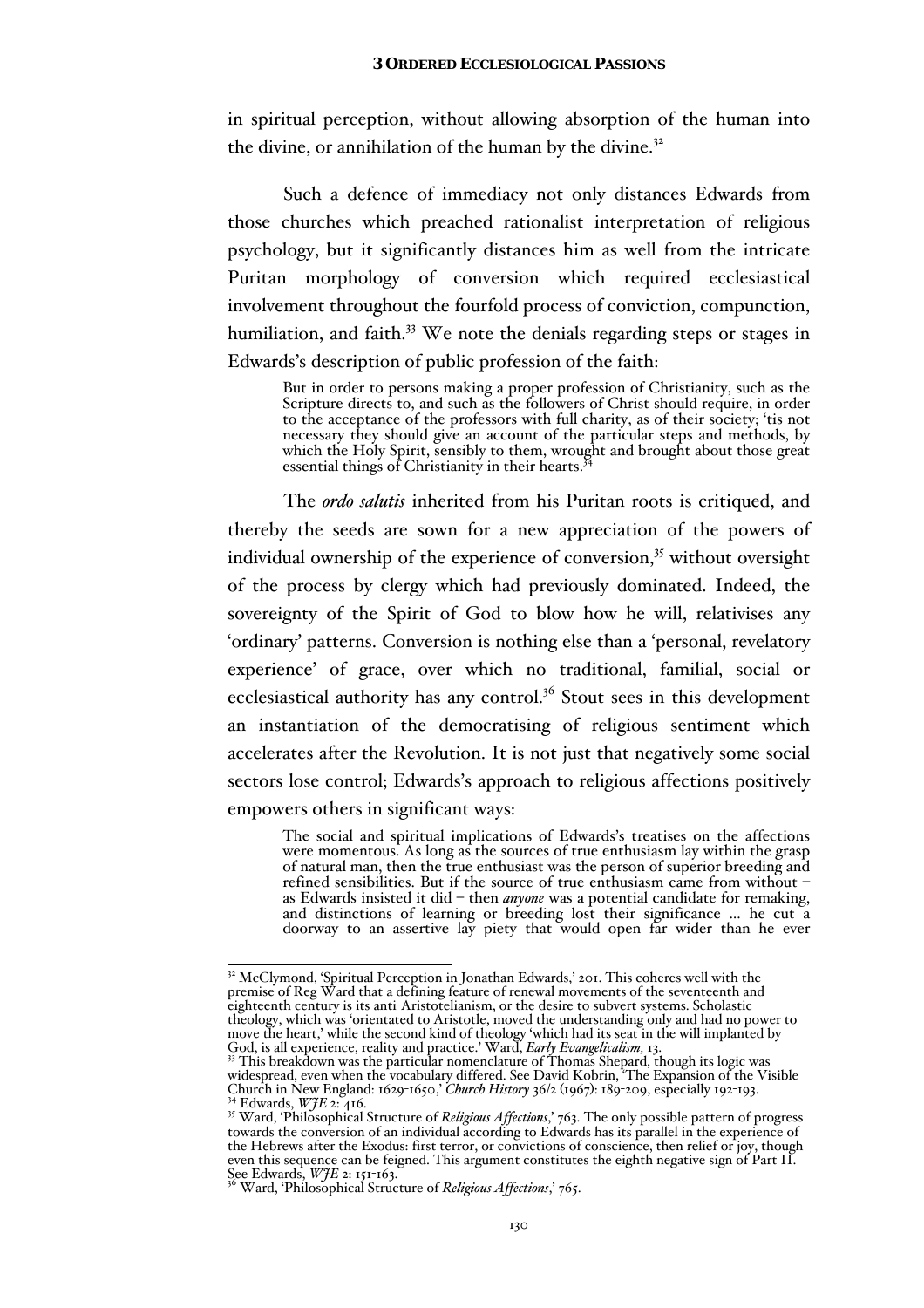imagined and that would permanently alter the relations between pastors and congregations in more democratic directions.<sup>37</sup>

Furthermore, the immediacy of the Spirit's work provided resources to define assurance in subjective terms. Like the seal used by princes to demonstrate ownership, so the Holy Spirit provides 'clear evidence to the conscience, that the subject of it is the child of God,' and is 'enstamped in so fair and clear a manner, as to be plain to the eye of conscience.'38 Boldly, Edwards says that he allows for:

intuitive knowledge of the divinity of the things exhibited in the gospel … without any argument or deduction at all; but it is without any long chain of arguments; the argument is but one, and the evidence direct; the mind ascends to the truth of the gospel but by one step.<sup>39</sup>

Knowing our own adoption as children by our Heavenly Father is the privilege of all who have been saved, and one which the Holy Spirit with the human spirit attests, not being able to be imitated by Satan. Edwards holds that the inner testimony of the Spirit is not one to produce revelations, but does produce the love of a child in place of the fear of the slave.40 Edwards is not embarrassed by appeal to the inner testimony.41 While such a witness may not represent the 'highest level of assurance,' it nevertheless served an important role as '[i]t was both temporally immediate … and also functionally immediate … imparting to the saint the experience of being loved, and conveying the acceptance of sonship.'42 Cherry judiciously allows for distinct spheres, of which the inner must not be neglected:

Edwards does not deny that the Spirit of God works within the heart of a saint for the benefit of that saint's assurance; but he does maintain that when the heart is worked upon, the will is changed. When the will is changed, that change is discernible in practice wherein the willing has both an inside and an outside … the "signs of godliness" may be divided into those predominantly inward and those predominantly outward.<sup>43</sup>

<sup>&</sup>lt;sup>37</sup> Stout, *The New England Soul*, 207.<br><sup>38</sup> Edwards, *WJE* 2: 232, 233.<br><sup>39</sup> Edwards, *WJE* 2: 298-299 ,and also *WJE* 2: 303.<br><sup>40</sup> Edwards, *WJE* 2: 238.<br><sup>41</sup> Murray, *Jonathan Edwards*, 265.

Edwards and Barthian Correctives,' *Scottish Journal of Theology* 63/4 (2010): 437-455, especially 440. Hastings goes on to argue that the doctrine of assurance in Edwards is unstable, due to its pneumatological rather than Christological foundation, even when the useful corrective of social controls are introduced. Williams is surely right nevertheless to highlight the difference between Wesley and Edwards when it comes to discussion of inner testimony, for Edwards will not appeal to imagination alone, which can be replicated by the Devil: Garry J. Williams, 'Enlightenment Epistemology and Eighteenth-Century Evangelical Doctrines of Assurance,' in *The Emergence of Evangelicalism: Exploring Historical Continuities* (eds. M. A. G. Haykin and K. J. Stewart; Nottingham: Apollos, 2008), 361-363. <sup>43</sup> Cherry, *Theology,* 145.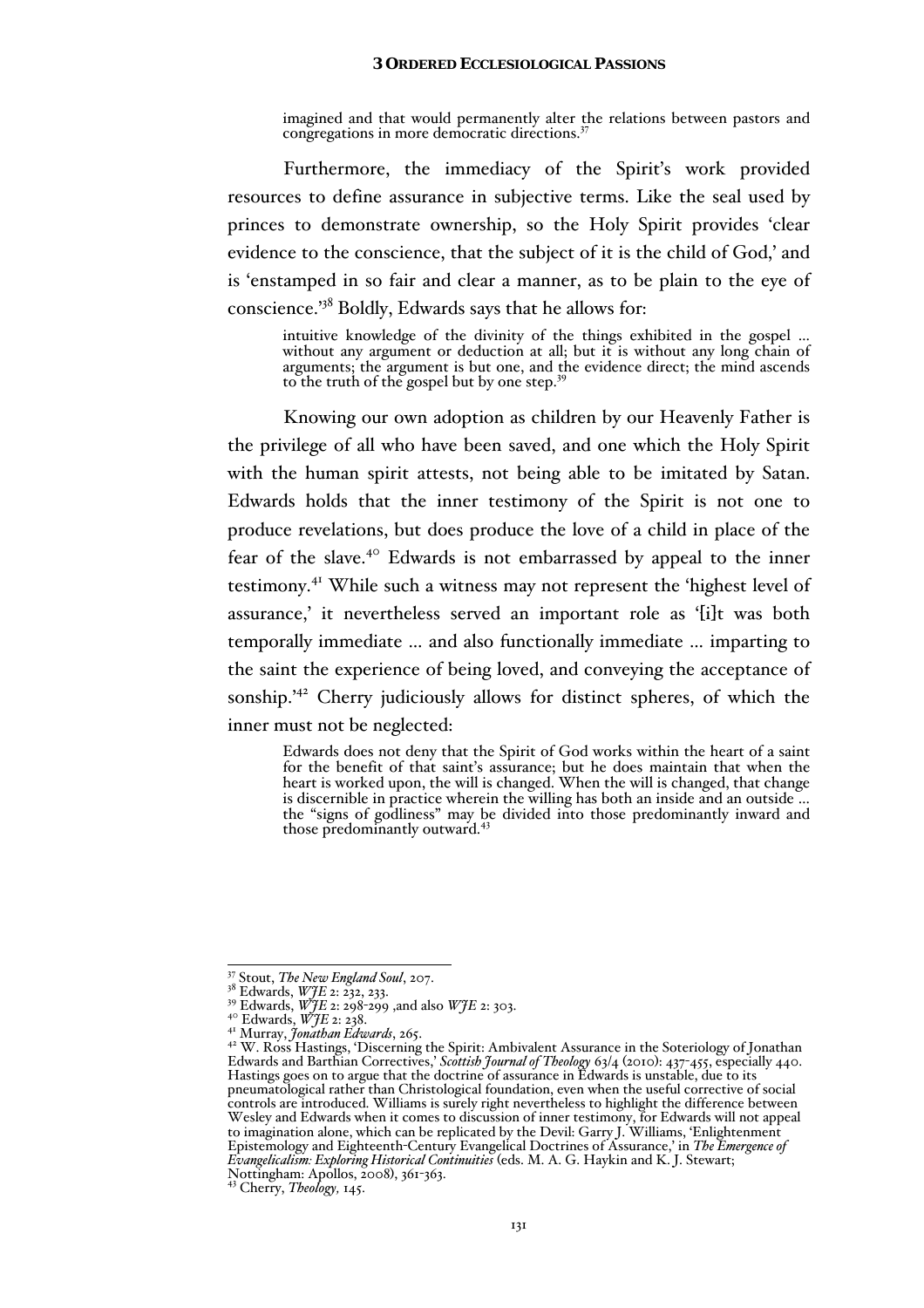Edwards's view on the immediacy of experience in salvation is, however, currently under review.<sup>44</sup> In reaction to the Bebbington thesis, that assurance and therefore activism are the distinguishing features of evangelicalism as it broke away from Puritanism, several scholars are wanting to complicate the description of seventeenth century Puritanism to allow for greater recognition of assurance towards the beginning of the Christian walk, and early attempts at mission.<sup>45</sup> Conversely, Edwards is shown to be open to ongoing struggle to secure assurance, and his theological legacy is shown to generate structures for mission only slowly.46 Despite these disclaimers and their underlying historiographical agenda that the *continuities* between Puritanism and evangelicalism are more substantial than their *discontinuities*, any nervousness on the part of these scholars concerning assurance of salvation is marginalised when we make room for Edwards's own ecclesiological framework, which creates theological continuity at a still deeper level.

God assures us of his favourable disposition in different ways. While Edwards's language of immediacy or directness quite literally speaks of God addressing the soul without intermediaries, it is not hard to see that his audience could misunderstand his intentions and assume him to say that as one begins the Christian life, so one goes on without order or structure. For Edwards contrariwise, just as justification is by grace through faith, though issuing forth in works, so the immediacy of grace is for Edwards necessarily expressed in material ways. Edwards's depiction of conversion might marginalise the church's responsibility as a necessary agent of Christian beginnings, though he does not detract from the responsibility of the church as an instrument of Christian proclamation or personal maturation, as the following section will show. To magnify the immediacy and potential disorder of God in conversion is matched very quickly by the power of the church to bring order to Christian experience.

44 This topic functions as a *Leitmotif* in the recent compilation of essays discussing the merits of Bebbington's quadrilateral. See Michael A. G. Haykin and Kenneth J. Stewart, eds., *The Emergence<br>of Ev<i>angelicalism: Exploring Historical Continuities* (Nottingham: Apollos, 2008).<br><sup>45</sup> John Coffey, 'Puritanism, Evangelic

*Emergence of Evangelicalism: Exploring Historical Continuities* (eds. M. A. G. Haykin and K. J. Stewart; Nottingham: Apollos, 2008), 252-277.<br><sup>46</sup> See Michael A. G. Haykin, 'Evangelicalism and the Enlightenment: A Reassessment,' in *The* 

*Emergence of Evangelicalism: Exploring Historical Continuities* (eds. M. A. G. Haykin and K. J. Stewart; Nottingham: Apollos, 2008), Williams, 'Enlightenment Epistemology,' 345-374.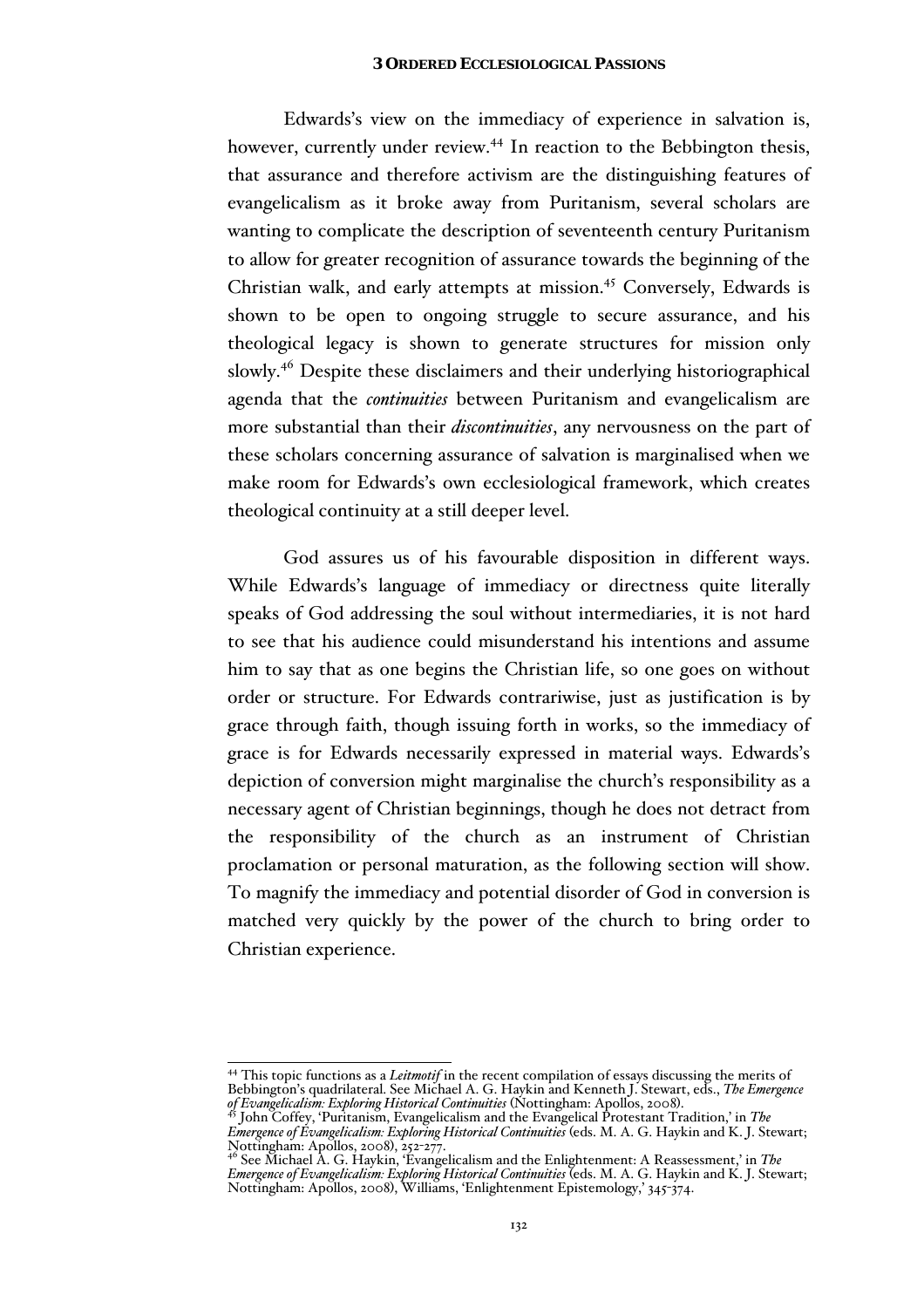### *Proven Experience: The Church and Means*

Edwards's defence of unitary anthropology, and the affections which denote regenerate life, were an implicit critique of nonexperimental Calvinism, and the Puritan polity which supported it. There was however another, perhaps greater, fear in the New England psyche: namely Antinomianism, or enthusiasm, which had bedevilled the colonies since the Hutchinsonian crisis of the  $1630s.^{47}$  Claims to direct illumination of the Spirit had occasionally led to social disorder, theological anarchy, and family breakdown. Worrying for those in positions of clerical authority, given the high esteem in which Edwards held such religious affections, was the possible implication that there was no place for a learned ministry amongst those who pursued such immediate and arbitrary experiences of grace. $48$  Edwards squarely faces these objections in drafting the *Religious Affections*.

The bulk of the *Religious Affections* is structured around two sets of twelves signs, the first set describing experiences which may not assuredly be signs of a regenerate life, and the second set presenting attributes of the believer which most certainly do attest gracious affections, or true religion. The sign described in most detail is the twelfth in the second series, which places love as the most persuasive sign of a regenerate life. While arguments dealing with the *subjective* assurances of salvation appear intermittently throughout the treatise, it is salient to note that discussion concerning the *objective* signs of true religion form the very framework of the entire piece. Edwards is not here chiefly concerned with rationalists like Chauncy, but builds his entire case against those like Davenport who are satisfied with less than sustained moral transformation in the redeemed.49 If it is irrefragable signs of the Spirit's presence that are contested, then it is visible tokens, public tests, proven experience, objective criteria, which Edwards will in turn demonstrate as necessary in the life of the regenerate.<sup>50</sup>

47 See David D. Hall, ed. *The Antinomian Controversy, 1636-1638: A Documentary History* (2nd ed.; Durham: Duke University Press, 1990), 3-23.<br><sup>48</sup> Bainton, *Yale and the Ministry*, 34.<br><sup>49</sup> Chamberlain, 'Self-Deception as a Theological Problem,' 546. Other itinerants who pursued

extravagant expression were Eleazar Wheelock, Samuel Buell and Benjamin Pomeroy, to name the

extravagant capitssion were measured.<br>
more prominent. See Marsden, *A Life*, 269.<br>
<sup>50</sup> McClymond notes the anti-Kantian perspective in Edwards's works, in as far as Edwards wants to ground objective reality not principally in the perception of the subject, but in God who is the perceived object. See McClymond, 'Spiritual Perception in Jonathan Edwards,' 206, cf Edwards, *WJE* 2: 240.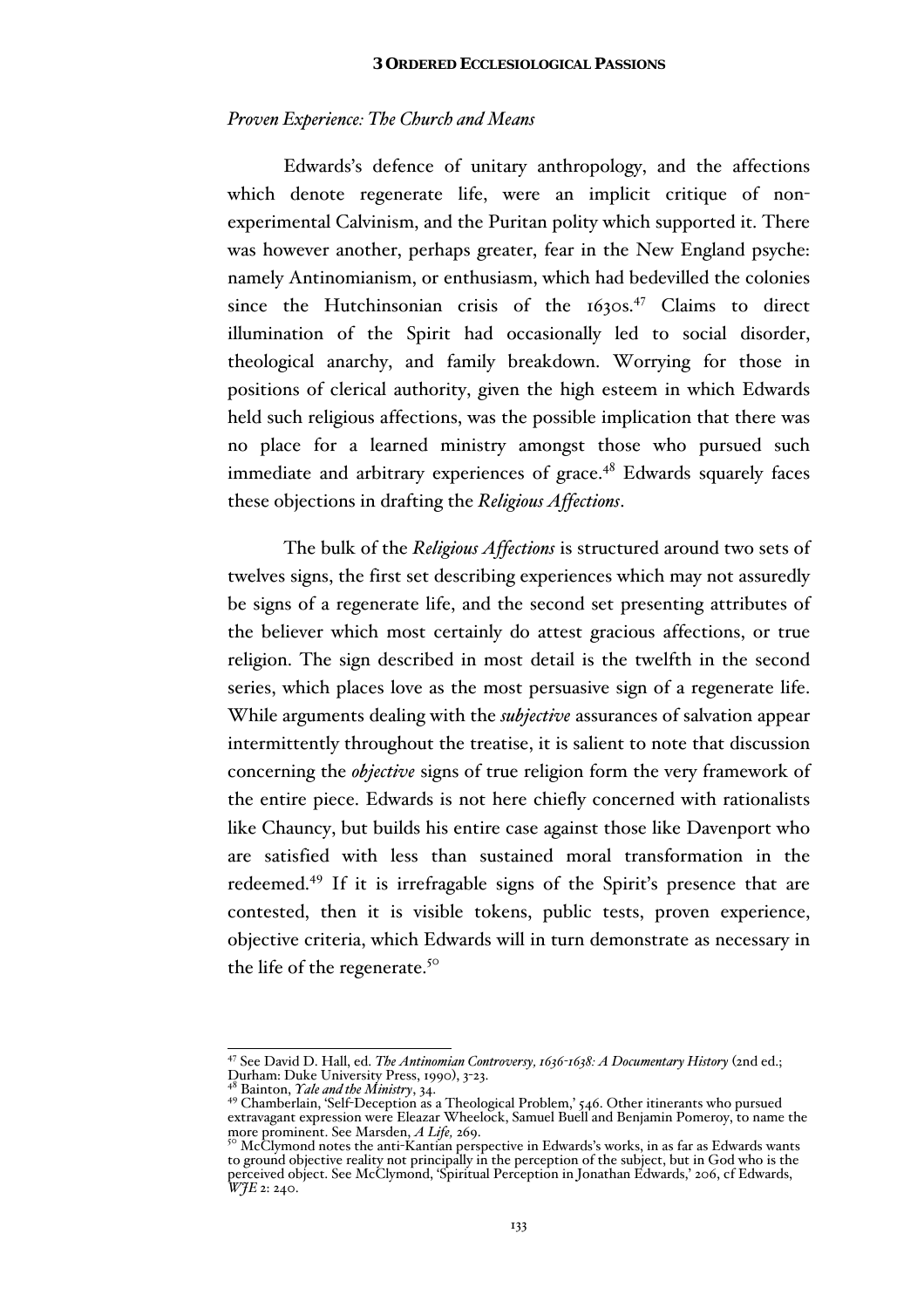Edwards is not content with enthusiastic warmth of heart generated by the light of the Spirit, if it is not consonant with the gift of Christian revelation previously given.<sup>51</sup> The Word of the Gospel is 'as a glass, by which this light is conveyed to us,<sup>52</sup> just as sunlight uses a magnifying glass to concentrate its rays to create a spark at close range to the kindling. This does not render the Spirit's work any less immediate, but rather the Spirit focuses the truth of the Word in the heart. Claims that an individual has received personal revelations or inspiration are particularly odious to teachers of Edwards's Reformed convictions, for they presuppose that the Spirit brings content as well as conviction. Using the nomenclature of Thomas Shepard  $(1605 - 49)$ , Edwards distinguishes between *legal* and *evangelical* hypocrites, meaning those believers who are deceived by the evidences of morality on the one hand or are deceived by the evidences of their own ecstatic experiences or discoveries on the other.<sup>53</sup> Subjective assurance is desirable, but must be a correlate of an objective offer of salvation.<sup>54</sup>

Grace must be made visible as a valid way of testing true religious affections, for, Edwards writes, 'grace is of the nature of light, and brings truth to view.'55 He makes the link between the subjective and objective facets of the impact of light when he asserts:

Godliness is as it were a light that shines in the soul: Christ directs that this light should not only *shine within*, but that it should *shine out* before men, that they may see it. But which way shall this be? 'Tis by our good works.<sup>56</sup>

Smith perceptively remarks that such highlighting of activity is not what we may have expected in a treatise bearing the word *affections* in its title. Indeed, he asseverates that at this point Edwards breaks from his own tradition, by insisting that 'Protestantism's sacred domain – the inner life – … be subjected to a public test.' While personal appropriation of grace through faith had become a Protestant slogan, and the Puritans had further internalised the faith when socio-political hurdles had impeded ongoing reform in England,<sup>57</sup> here Edwards takes 'a large step in the direction of making action a center of attention,' and all this without leaving himself open to the accusation of salvation by works. $5^8$ 

<sup>&</sup>lt;sup>51</sup> Edwards, *WJE* 2: 120, 266.<br><sup>52</sup> Edwards, 'Divine and Supernatural Light,' *WJE* 17: 416.<br><sup>53</sup> Edwards, *WJE* 2: 173.<br><sup>54</sup> Cherry, *Theology*, 155.<br><sup>55</sup> Edwards, *WJE* 2: 235.<br><sup>56</sup> Edwards, *WJE* 2: 407-408. Emphasis

University Press, 1986), 272, and Brauer, 'Conversion,' especially 239. <sup>58</sup> Smith, 'Editor's Introduction,' *WJE* 2: 42-43.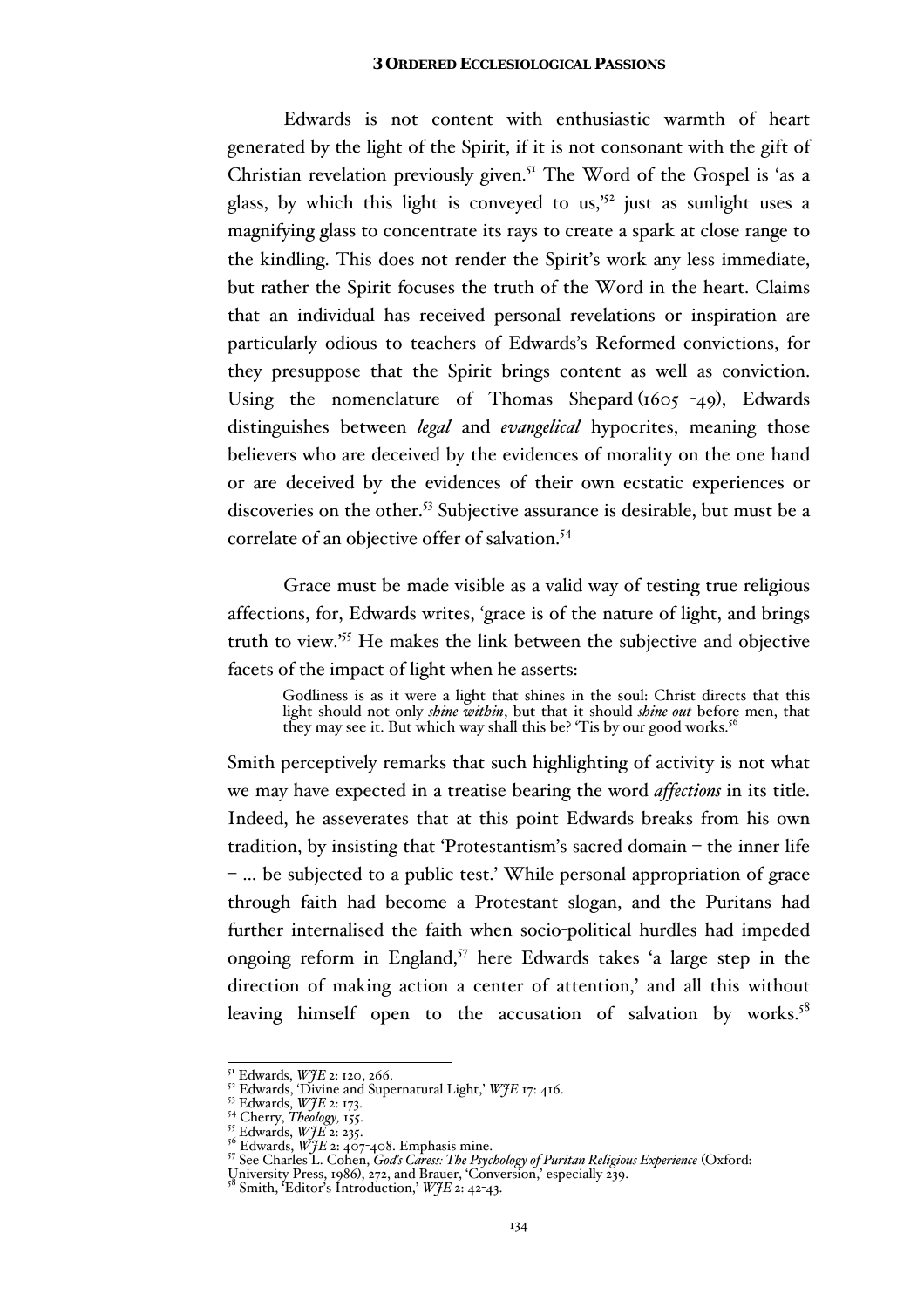McDermott rightly contextualises the *Religious Affections* as a production of Edwards's despondency after the evident inadequacies of the revivals, and has no hesitation in implying motive to their composition:

Edwards has lost confidence in subjective forms of consciousness, which could be sources of self-deception. Now only publicly manifested Christian practice could be relied upon as a test of true religious experience.<sup>59</sup>

Noll succinctly sharpens our conclusion when he states that religious affections make the church visible: 'Edwards's ecclesiology reflected his belief that the effects of true grace were tangible, visible, and reliably discernible.<sup>'60</sup> Religious affections have necessary ecclesiological entailments, for they cannot be explained with reference to subjective heat or private experience alone. Objective light must generate them, and public reception must welcome them, both of which the life of the church supports. Importantly, Edwards is relativising the traditional means of grace to give religious affections a more determining role in the ecclesial life.

Religious affections, because their fruit are visible to public scrutiny, require furthermore public and moral appraisal. Indeed, this treatise at heart presents the evidential value of love in Christian experience, and thereby demands 'the complex and subtle language of character and moral assessment,' when investigating either first person or third person cases.<sup>61</sup> Edwards recognises that the church is a mixed community, and its purity will always be a pious desire as much as a present reality, and therefore falling within the bailiwick of corporate scrutiny. Individual human capacity to determine one's own spiritual state is limited, but determining that of others is more difficult still.<sup>62</sup> The Antinomian enthusiasts were prone to conflate assurance with the act of belief itself, which built in no checks and balances, nor did it adequately allow for the possibility of self-deception as an outworking of sin. Edwards wants to distinguish faith from assurance, and he can achieve this by relativising the evidential value of experiences *connected with conversion* in order to highlight the evidential value of experiences *connected to moral development*:

The Scripture represents faith, as that by which men are *brought into* a good estate; and therefore it can't be the same thing, as believing that they are *already*

<sup>59&</sup>lt;br><sup>59</sup> McDermott, *One Holy and Happy Society*, 113.<br><sup>60</sup> Noll, *America's God*, 45.<br><sup>61</sup> Wayne Proudfoot, 'Perception and Love in *Religious Affections,*' in *Jonathan Edwards's Writings: Text, Context, Interpretation* (ed. S. J. Stein; Bloomington and Indianapolis: Indiana University Press, 1996), 125, 132. Proudfoot goes further to suggest that third person moral appraisal, exemplified in Edwards, is a vital methodology in religious psychology. <sup>62</sup> Cherry, *Theology,* 157.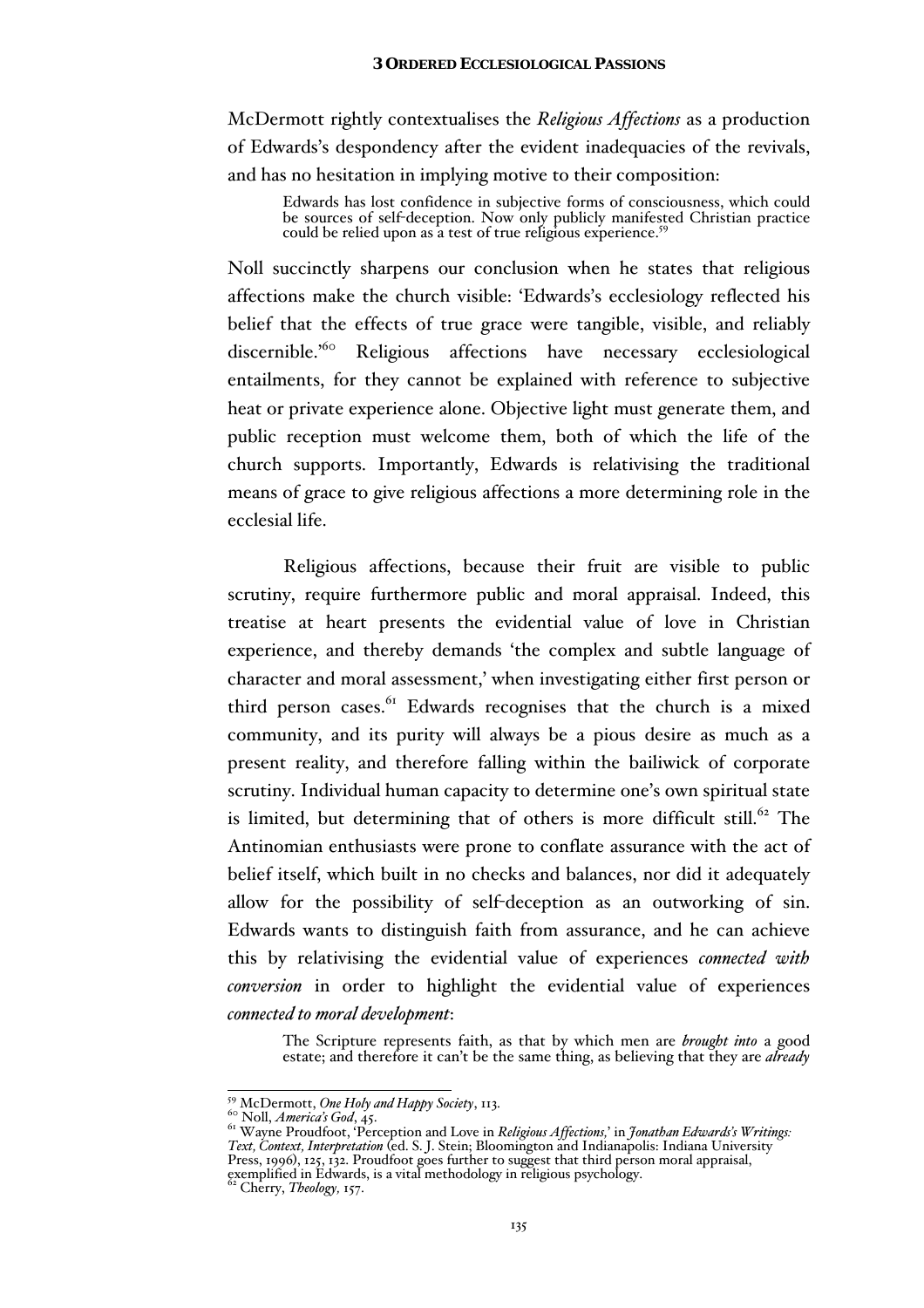in a good estate. To suppose that faith consists in persons believing that they are in a good estate, is in effect the same thing, as to suppose that faith consists<br>in a person's believing that he has faith, or in believing that he believes.<sup>63</sup>

Evaluation of Christian practice has more potential for objective verification than mere appraisal of Christian sentiment, whether one's own or someone else's. As Chamberlain suggests, Edwards affirms external tests, not only to critique the claims of the enthusiasts, but to provide surer knowledge:

In *Religious Affections*, therefore, he both insisted upon the centrality of the affections in the religious life and rejected immediate experience as a solution to the epistemological problem concerning the nature and means of assurance. To minimize the potential for self-deception, he advocated a life of persevering Christian practice as the only sound foundation on which to build a hope of salvation.

The church therefore plays an important role for Edwards in prosecuting such measures as are designed to prove religious affections. It is not just the inquiry into relations of grace whereby the church can exercise its judgement of charity, but more generally it is empowered to provide outside affirmation and encouragement to those who doubt. Edwards affirms as well the role of the sacraments when he asserts 'that they should be, as it were, exhibited to our view, in sensible representations … the more to affect us with them.'65 Similarly, the 'duty of singing praises to God' fulfils the function of prompting our affections. The Ministry of the Word expressed through preaching was also designed to be different from the use of books or commentaries so as primarily and affectively to impress upon human hearts the application of the  $Word<sub>66</sub>$ and to convince sinners of the misery of their state before God and the remedy of their sickness through Christ.<sup>67</sup> This ministry in turn was the preserve of the ordained, and not open to laymen, even those of otherwise godly disposition.<sup>68</sup> These ecclesiological helps could sustain

<sup>&</sup>lt;sup>63</sup> Edwards, *WJE* 2: 178.<br><sup>64</sup> Chamberlain, 'Self-Deception as a Theological Problem,' 555.<br><sup>65</sup> Edwards, *WJE* 2: 115. Nuttall furthermore presents a range of Puritan authors who affirm the ordinances as Scripturally mandated instruments of the Spirit's work, recognising also Puritan hesitation towards material helps: Nuttall, *Holy Spirit,* 91. Chamberlain reminds us that it was a peculiarity of Antinomian perfectionism to deny the efficacy of the ordinances, for immediacy would disdain the use of means: Chamberlain, 'Self-Deception as a Theological Problem,' 551.<br>
<sup>66</sup> Marsden, *A Life*, 282.

<sup>&</sup>lt;sup>67</sup> Edwards, *WJE* 2: 115. Interestingly in this description of means, there is no scrutiny of how it is that the Spirit avails himself of such means for affectional ends. The link between the Word and the Spirit is not so tight that Edwards can't distinguish affections which 'arise on *occasion* of the Scripture, and not *properly come from* the Scripture, as the genuine fruit of the Scripture, and by a right use of it; but from an abuse of it.' Edwards, *WJE* 2: 143. He does not posit an *ex opere operato* impact of preaching. Conversely, preaching is not the only means, argues Ward, that can be used by God to bring a sinner to comprehend the condition of his soul: Ward, 'Philosophical Structure of *Religious Affections*,' 764. <sup>68</sup> Edwards, 'To Moses Lyman,' *WJE* 16: 101-103.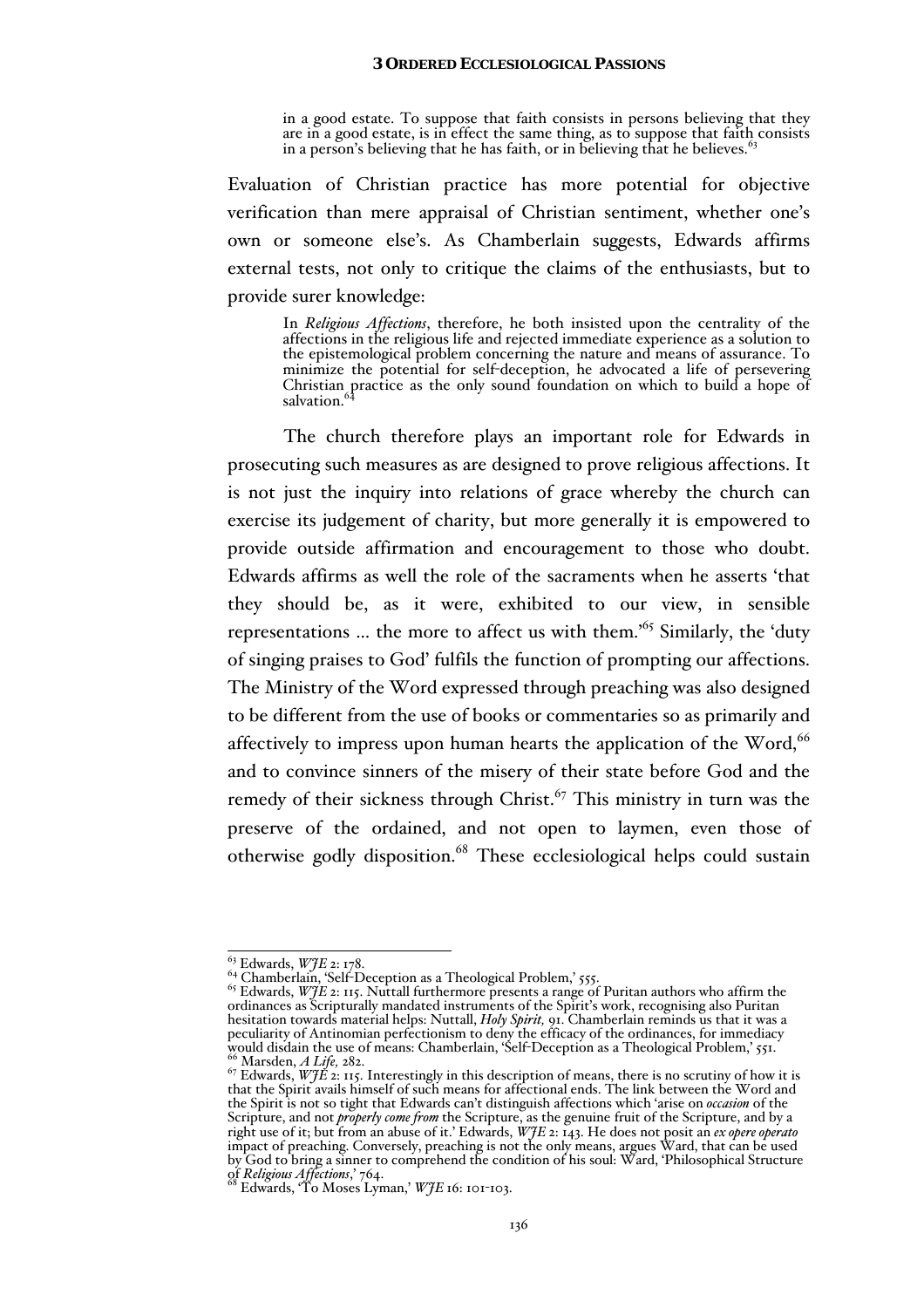the Christian's affective discipleship, which had been part of New England ecclesiology since its founding.<sup>69</sup>

Indeed, part of the church's role was to confirm wavering assurance in its members, even if judgments made were conditionally. Edwards does not want to arrogate to himself or to any of the clerical caste the irrefragable right of indubitable discernment. He maintains that God alone can definitively separate the sheep from the goats.<sup>70</sup> In the meantime, the church is given the task not of declaring without error who is regenerate, but of building confidence in their election, for:

'tis agreeable to Christ's designs, and the contrived ordering and disposition Christ makes of things in his church, that there should be sufficient and abundant provision made, that his saints might have full assurance of their future glory … And the nature of the covenant of grace, and God's declared ends in the appointment and constitution of things in that covenant, do plainly show it to be God's design to make ample provision for the saints having an assured hope of eternal life, while living here upon earth. For so are all things ordered and contrived in that covenant … It further appears that assurance is not only attainable in some very extraordinary cases, that *all* Christians are directed to give all diligence to make their calling and election sure.<sup>71</sup>

Edwards, in this eleventh sign of no certain grace, is attempting to disconnect the affections from the necessity to produce assurance. He is rebuking pride which grows out of strong affections. He is suggesting that the remedy for wavering confidence is not strong or violent emotion, but rather the regular and orderly ministrations of the church or covenant.<sup>72</sup> Assurance is for all, but will not necessarily be present in all evenly or immediately. Antinomian claims to private validation of spiritual graces are denied.

Significantly, Edwards both affirms the centrality of religious affections to Christian experience and relativises their subjective reality in the life of the church. Religious affections are a coordinating category for the individual, drawing together all faculties towards the one end of love for God and neighbour, yet they are inadequate without reference to further criteria to establish assurance for life in the world. Religious affections may be experienced as an intensive crisis, yet their outworkings

<sup>69</sup> Kobrin, 'The Expansion of the Visible Church in New England,' 190, 195. In earlier times the church provided support for the *completion* of the process of salvation (given the regnant conversion morphology of the 1630s and 1640s). In Edwards's day it was no less true that the church was given to improve the spiritual confidence of its members, though now conversion was more often understood as a compressed movement with the church providing *confirmation* of the salvation attained.

<sup>&</sup>lt;sup>70</sup> Edwards, *WHE* 2: 193. Whether Edwards relinquishes the judgement of charity assumed here in the later crisis around his dismissal will be dealt with in my chapter on the 'Humble Inquiry.'<br><sup>71</sup> Edwards, *WHE* 2: 168,

Edwards,  $w_j L$  2. 100, 109.<br><sup>72</sup> As we shall have reason to pursue later, Tracy interprets such ministerial interventions as essentially motivated by desire for control, and is sceptical of the role of the clergy to appra moral development. See Tracy, *Jonathan Edwards, Pastor,* 144, 173.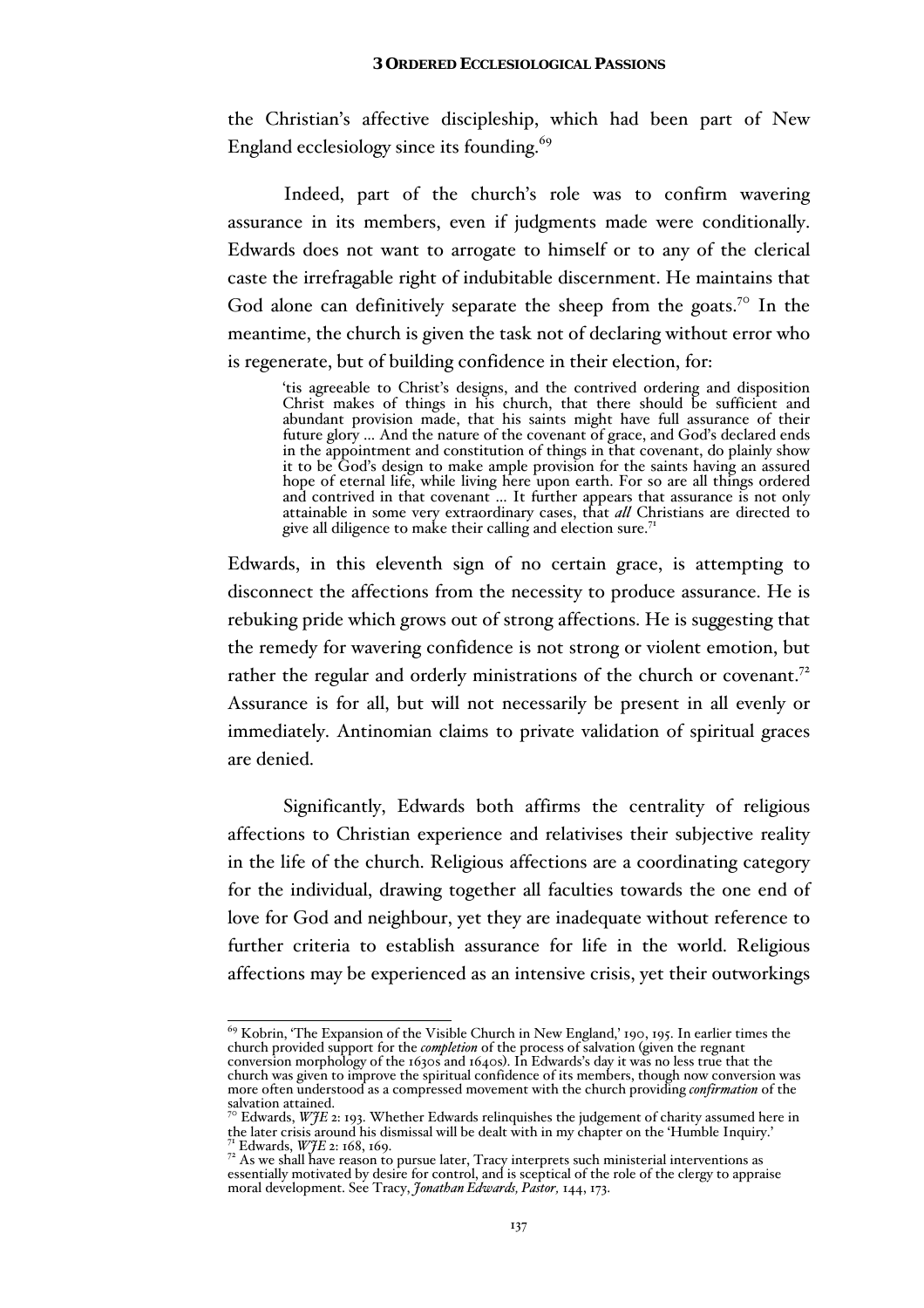need to be cultivated gradually and extensively and with due consideration of means. Religious affections are not merely for the individual's assurance, but their expression and validation do function as positive witnesses both to the individual and to the church at large.

# *Purposeful Experience: The Church and Ends*

Religious affections, in Edwards's estimation, are a sign of regenerate life, which requires however external attestation for the assurance of those who believe. Such affections bring critique to both Arminians, who stressed rationality in Christian experience, and to Antinomians, whose immediate apprehension of the Spirit did not necessarily coordinate with moral transformation. The affections are furthermore an implicit challenge to the immediate audience of these sermons or arguments, namely the lax who were seated Sunday by Sunday in the meetinghouse in Northampton, who may have agreed with Edwards's critique of excessive enthusiasm and speculative preaching, but who nevertheless were not engaged with Edwards's programme for social transformation.73 Edwards, albeit more obliquely, addresses public concerns in this treatise, not merely privatistic piety.

Edwards is of the conviction that true religious affections must necessarily be expressed in public ways, for their nature is to move towards their object, namely other human beings or God. Indeed, one of the marks which distinguishes true from counterfeit piety is its capacity to act in the interest of the object without any benefit accruing to the subject of the affections. He recognises that in appearance a disinterested action and a self-seeking one can look similar, but he nevertheless prizes the true expression of affective faith:

It was before observed, that the affection of love is as it were the fountain of all affection; and particularly, that Christian love is the fountain of all gracious affections: now the divine excellency and glory of God, and Jesus Christ, the Word of God, the works of God, and the ways of God, etc. is the primary reason, why a true saint loves these things; and not any supposed interest that he has in them, or any conceived benefit that he has received from them, or shall receive from them, or any such imagined relation which they bear to his interest, that self-love can properly be said to be the first foundation of his love to these things.<sup>74</sup>

<sup>73</sup> William K. B. Stoever, 'The Godly Will's Discerning: Shepard, Edwards, and the Identification of True Godliness,' in *Jonathan Edwards's Writings: Text, Context, Interpretation* (ed. S. J. Stein; Bloomington and Indianapolis: Indiana University Press, 1996), 96. We encounter instances within *Religious Affections* of applications directed towards very particular social situations, for example the use of fine apparel or ornamentation: Edwards, *WJE* 2: 335. David Hall purports to see references to the 'Bad Book Affair' as another example of social declension lying behind Edwards's remonstrations. See David D. Hall, 'Editor's Introduction,' in *Ecclesiastical Writings* (The Works of Jonathan Edwards 12; ed. D. D. Hall; New Haven and London: Yale University Press, 1994), 58. <sup>74</sup> Edwards, *WJE* 2: 240.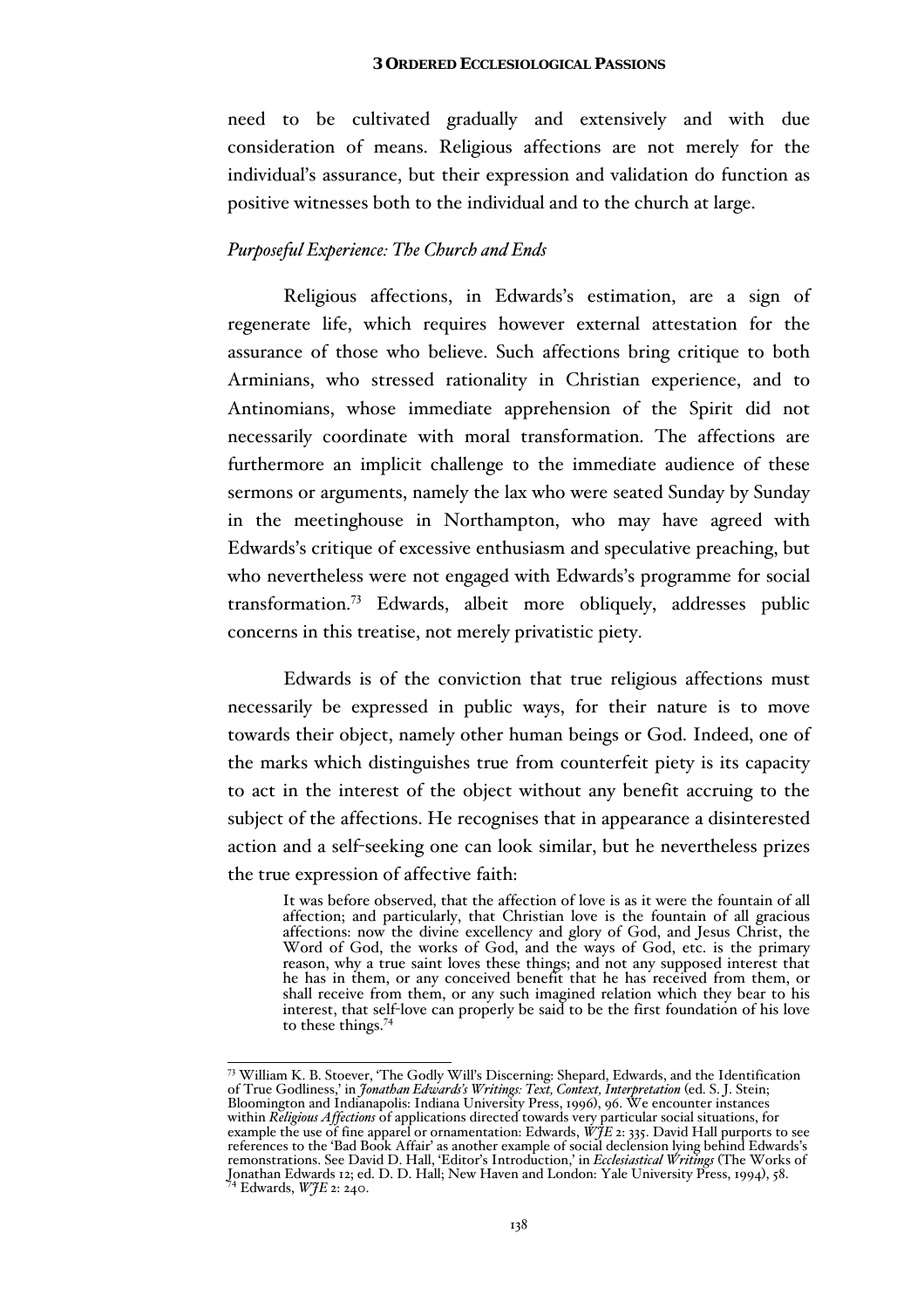Furthermore, such love becomes the steady practice of true believers, in such a way that a life of strenuous activity in the world results.75 Action in turn provides a kind of confidence in the soul of the believer that one is of the elect:

'Tis not God's design that men should obtain assurance in any other way, than by mortifying corruption, and increasing in grace, and obtaining the lively exercises of it. And although self-examination be a duty of great use and importance, and by no means to be neglected; yet it is not the principal means, by which the saints do get satisfaction of their good estate. Assurance is not to be obtained so much by self-examination, as by action.<sup>76</sup>

Edwards reminds his audience of the practical significance of that kind of ministry, which served the physical needs of others, and which was exemplified in the active and compassionate life of Christ.<sup>77</sup>

The place which Edwards assigns to exertion in Christian experience has often been contested. Cohen makes much of the dynamic of activism within Puritan spirituality generally, in which great anxiety is met by great relief from great action (though he is justly critical of details of Max Weber's analysis of Calvinist activism). He asserts that activism is a correlate of conversion, even if works righteousness is formally denied by Puritan teachers.78 Smith is most adamant that piety is not to be divorced from practice in understanding Edwards's ethics:

Religion, much as it concerns the heart in Edwards' view, is not to be confined to an internal feeling or state of mind. Religion, though it is ultimately an intangible relationship between the individual and God, must express itself objectively and thus assume public shape. In order for this to take place, changes must be wrought in the surrounding universe. If it is true that a man must not only be in right relations with God, but also show this through an outward and visible form of life, then the entire social order must ultimately be affected.<sup>79</sup>

Heimert energetically states that the '*Religious Affections* … was an exhortation to Edwards' readers to be up and doing, and to the ministers of the colonies to urge their people on their way.'80 Hall reiterates the importance of recognising that Edwards's writings of the 1740s, due to disappointment with the revivals, have a public reflex: Edwards wants the movement of the Spirit to have a longer, lasting impact on social forms. Bebbington sees Edwards's doctrine of assurance being responsible for a keen activism in the nascent evangelical movement.<sup>81</sup> Writings coming

<sup>&</sup>lt;sup>75</sup> Edwards, *WJE* 2: 398.<br><sup>76</sup> Edwards, *WJE* 2: 195.<br><sup>77</sup> Edwards, *WJE* 2: 195.<br><sup>78</sup> Cohen, God's Caress, 22, 109-10, 272.<br><sup>79</sup> John E. Smith, 'Jonathan Edwards: Piety and Practice in the American Character,' *The Jour* 

Jonathan Edwards Classic Studies Series; Eugene: Wipf & Stock, 2006), 132.<br><sup>81</sup> David W. Bebbington, *Evangelicalism in Modern Britain: A History from the 1730s to the 1980s* 

<sup>(</sup>London: Unwin Hyman, 1989), 47.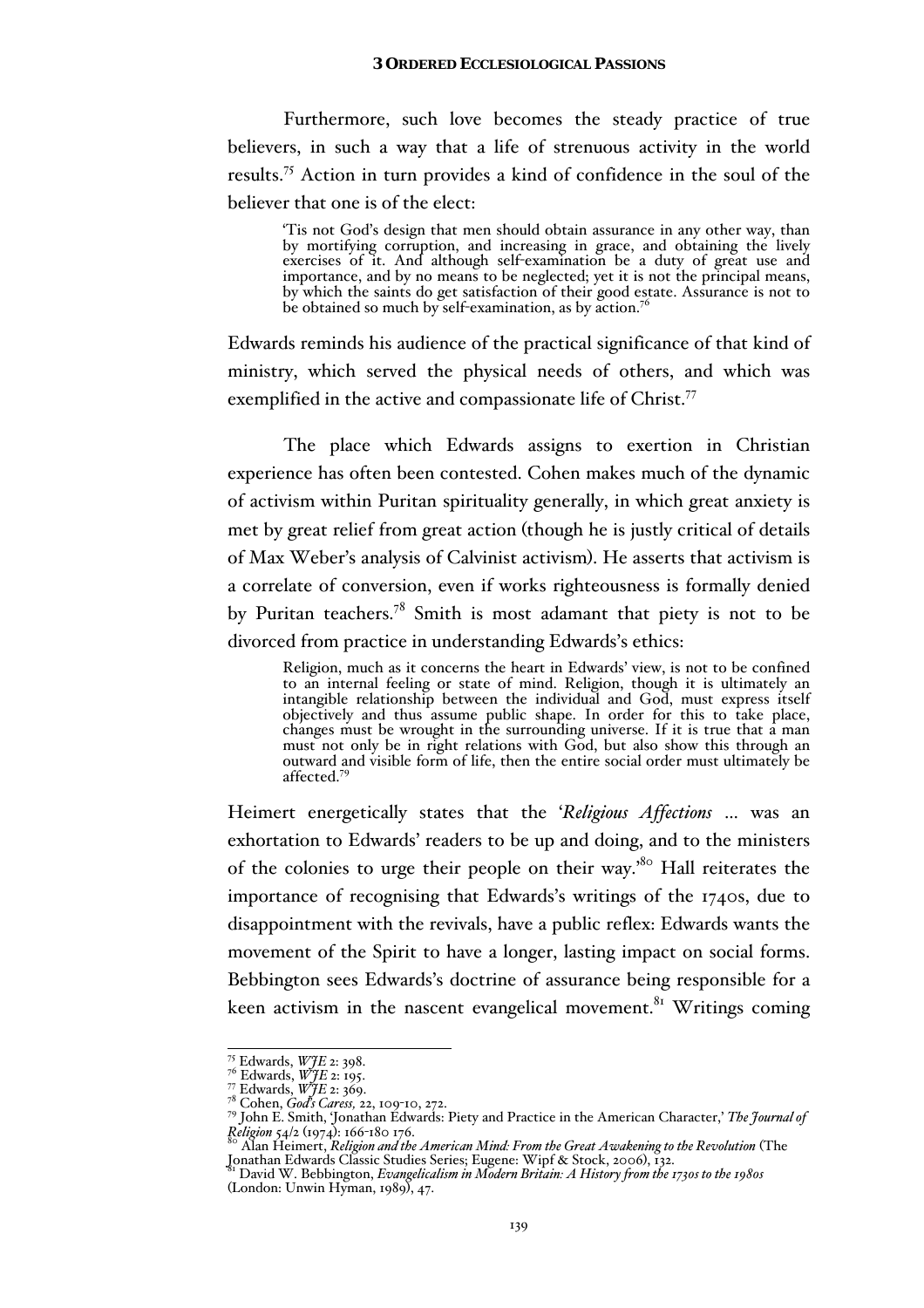after *Religious Affections* are an application of the dynamic activism embodied in that seminal work of  $1746$ .<sup>82</sup>

From a broader theological perspective, we ought not to be surprised that Edwards's piety is not quietistic but has its expression in the world of social or ecclesiological forms. His theology of conversion absorbs much of the crisis-oriented themes of the New Testament, leaving the process-oriented material its due application in matters of church and eschatology. The *immediacy of conversion crisis* needs the *gradualness of church life* to provide orientation and direction. The growing tendency amongst reform-minded believers in the seventeenth century to adjourn the return of the Lord, or to expect it not immediately but in the middle distance, funded both the immediacy of apocalyptic presentations of conversion, and openness to worldly commitments while waiting for the parousia. While the authority of many amongst the clergy had benefited from preaching the imminent return of Christ, providing as it did urgency and points of leverage over the congregation, to preach the expectation of a longer-range return empowered the laity to see their place and responsibility within the historical order, not least as this was expressed in adjudicating the affections of those seeking admission.<sup>83</sup> The outcome of the revival of true religion might be disorderly and apparently anti-social in the short term, but Edwards's own belief in the ultimately stable purposes of God in history made from these affections an essential ingredient in the reconstitution of the present order. Both individuals and society would be impacted by the exercise of affections.<sup>84</sup>

Whether such lofty expectations of social transformation were realistic, will better be understood with reference to the reaction of the parishioners of Northampton to Edwards's espousal of this notion of the affections. Though he is already flagging here the relative unimportance of precise order or method in recounting one's conversion experience,<sup>85</sup> there is nonetheless still the requirement that an account be publicly rendered:

<sup>&</sup>lt;sup>82</sup> Richard Hall surveys the attitude of commentators towards Edwards's depiction of piety and practice. While there have been a number of writers who portray Edwards as quietistic (for example Mead, Alexis and De Jong), Hall, along with Heimert and Smith, sees the social reflex latent in Edwards's conception of religious affections. See Richard A. S. Hall, *The Neglected Northampton Texts of Jonathan Edwards: Edwards on Society and Politics* (Studies in American Religion<br>52; Lewiston: Edwin Mellen, 1990), 25-28, 58, 150.<br><sup>83</sup> Ward traces this development back to the influence of Spener's

*Affections*,' 761, where he connects the exercise of the fruit of the Spirit with the saint's desire for harmony, perfection or completion in the external world. <sup>85</sup> McClymond, *Encounters with God*, 42.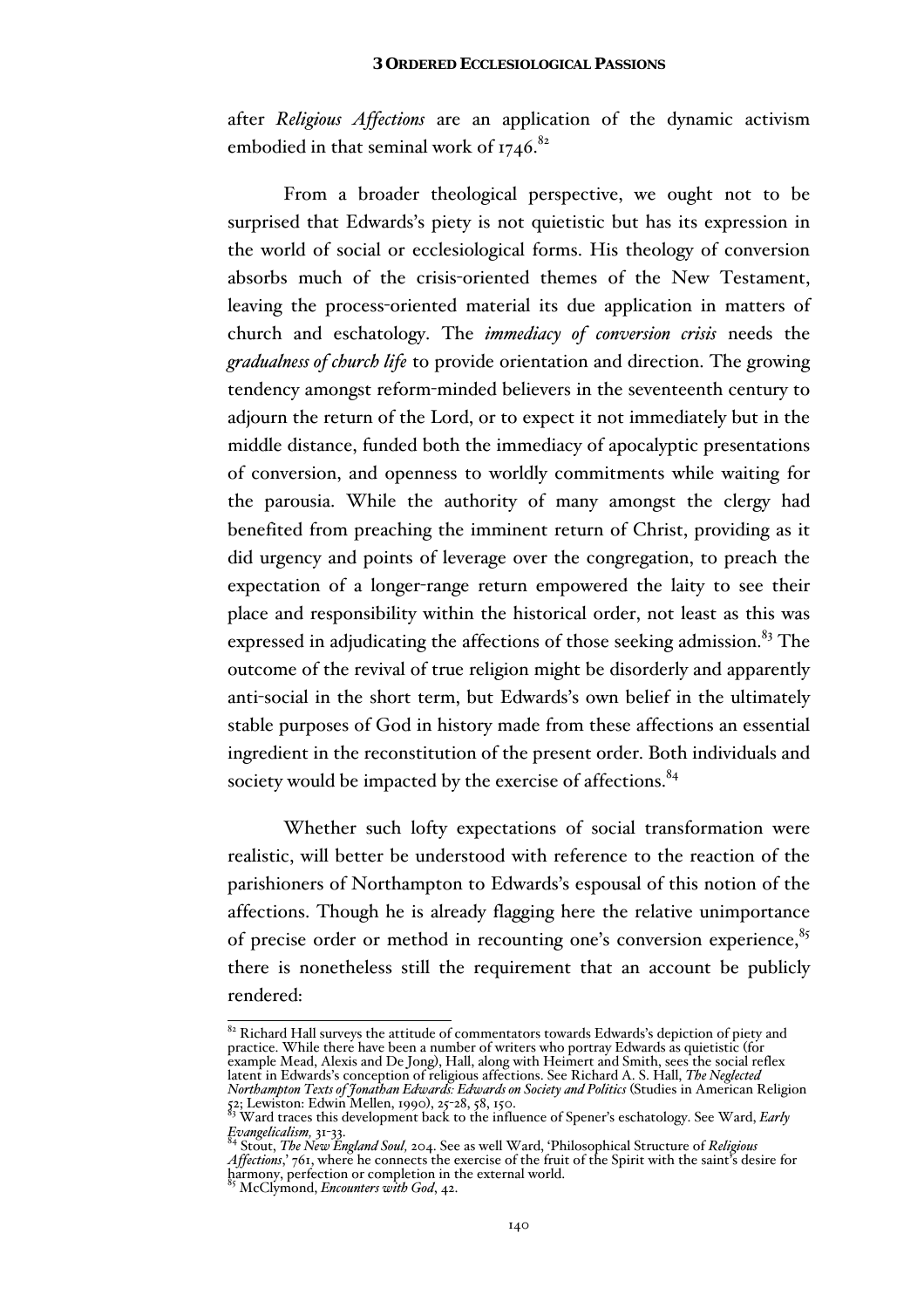'tis not necessary they should give an account of the particular steps and method, by which the Holy Spirit, sensibly to them, wrought and brought about those great essential things of Christianity in their hearts … I am far from saying that it is not requisite that persons should give any sort of account of their experiences to their brethren. For persons to profess those things wherein the essence of Christianity lies, is the same thing as to profess that they experience those things. $86$ 

He wants to emphasise as well that to be able to give a formal relation of grace is relativised by the ability of those around to testify to the presence of love in the named person.<sup>87</sup> A church comprising an expectation of converted saints is necessarily more demanding than a congregation of the nurtured, though any judgement arrived at after the relation of grace is necessarily provisional, for no one can ascertain with absolute precision the state of another's soul:

[N]othing that appears to them in their neighbor, can be sufficient to beget an absolute certainty concerning the state of his soul: for they see not his heart, nor can they see all his external behavior; for much of it is in secret, and hid from the eye of the world: and 'tis impossible certainly to determine, how far a man may go in many external appearances and imitations of grace, from other principles.<sup>88</sup>

This determination contains both the high hope of genuine transformed lives and the gritty realism that our best efforts at appraising are still only our best efforts. In all likelihood the denizens of Northampton heard the former hope loudly, and had little time for clerical disclaimers. The appeal to religious affections was evidently received as an appeal to lift their game, one which they almost instinctively chose to resist, itself reflecting an attitude of confidence in ecclesiological if not pneumatological status.<sup>89</sup> Though several years would pass before Edwards's dismissal, the contours of his theological approach to pastoral expectations were clearly now open to scrutiny. The purpose of the church would be a matter of dispute between pastor and people.

<sup>&</sup>lt;sup>86</sup> Edwards, *WJE* 2: 416.<br><sup>87</sup> Edwards, *WJE* 2: 418, 420.<br><sup>89</sup> See Stoever, 'The Godly Will's Discerning,' 96.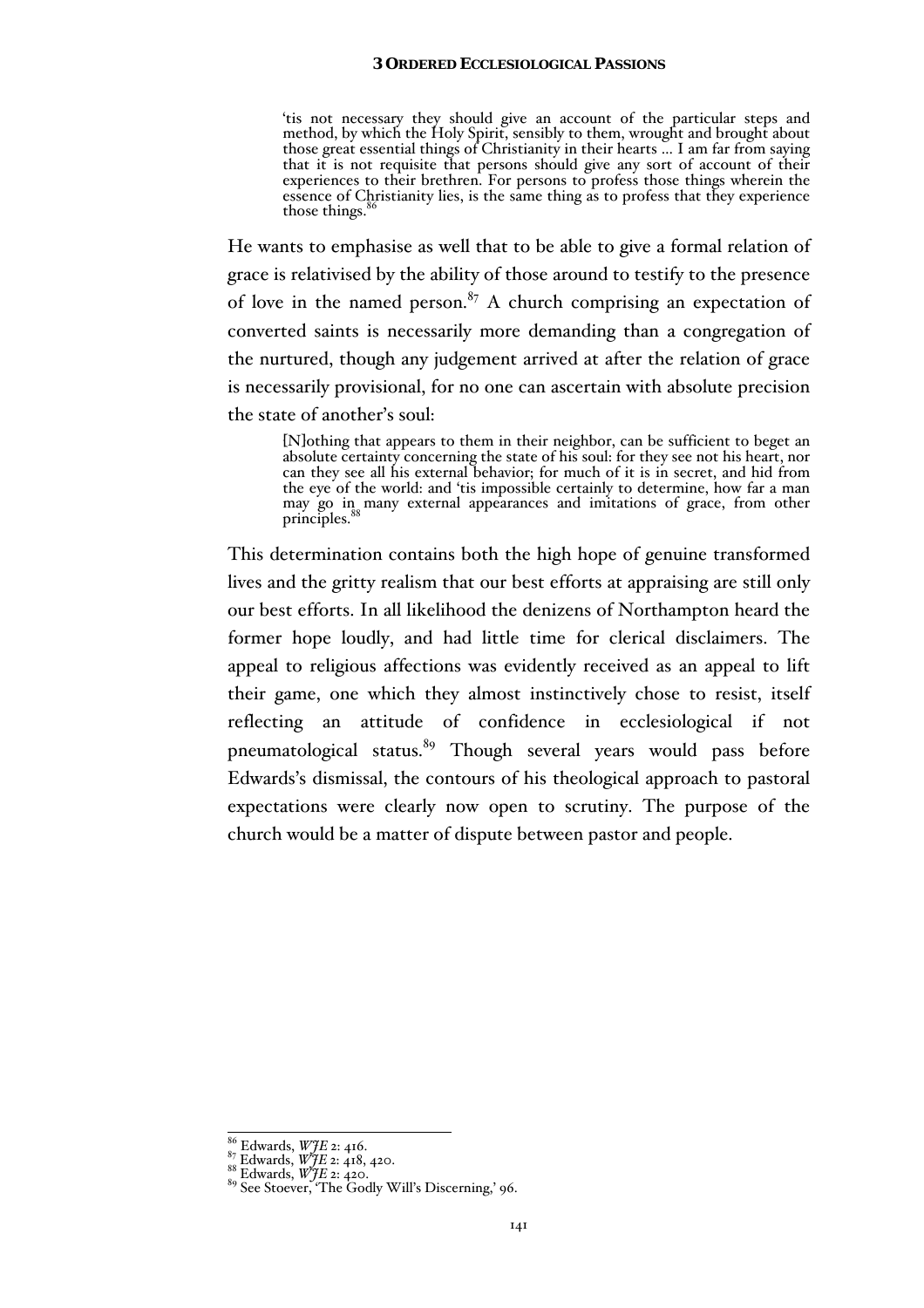## 4.1 THE CHURCH'S MILLENNIAL HOPE IN *AN HUMBLE ATTEMPT*

*And how lamentable is the moral and religious state of these American colonies? Of New England in particular? How much is that kind of religion, that was professed and much experienced and practiced, in the first, and apparently the best times of New England, grown and growing out of credit? What fierce and violent contentions have been of late among ministers and people, about things of a religious nature? How much is the gospel ministry grown into contempt, and the work of the ministry, in many respects, laid under uncommon difficulties, and even in danger of sinking amongst us? … Church discipline weakened, and ordinances less and less regarded? … How strong and*  deeply rooted and general are the prejudices that prevail against vital religion and the power of<br>godliness, and almost everything that appertains to it or tends to it?<sup>1</sup>

Edwards recognised that the second half of the 1740s was a difficult time for the church, of which he was a leader. He devoted himself therefore to formulating a renewed vision, theologically defined and concretely applied, of the place of the church in the world. Disappointments from *local* revivals and their ensuing pastoral and experiential dilemmas were displaced by new aspirations for the *global* expansion of the Kingdom of Christ. Richard Hall argues that Edwards's writings of the later 1740s demonstrate a new social agenda, which broke open ecclesiological concerns with greater determination.<sup>2</sup> It is my contention that Edwards's doctrine of the church lies at the heart of the treatise calling believers to united prayer, and published in 1748, under the laborious title 'An Humble Attempt to Promote Explicit Agreement and Visible Union of God's People in Extraordinary Prayer for the Revival of Religion and the Advancement of Christ's Kingdom on Earth, Pursuant to Scripture-promises and Prophecies concerning the Last Time.'<sup>3</sup> The very first sentence demonstrates Edwards's intentions: 'In this chapter we have a prophecy of a future glorious advancement of the church of God.'<sup>4</sup>

Combined efforts in corporate prayer were in themselves the embodiment of new kinds of Christian union.<sup>5</sup> Of course, Puritans had previously been great exponents of the life of prayer, either through manuals of piety or through personal exhortation,<sup>6</sup> but now Christian leaders began to challenge those in their care to meet for 'extraordinary prayer' at times and in places other than during the Sunday gathering or in household groupings. Such calls to prayer reflected a broader

<sup>1</sup> Jonathan Edwards, 'An Humble Attempt to Promote Explicit Agreement and Visible Union of God's People in Extraordinary Prayer for the Revival of Religion and the Advancement of Christ's Kingdom on Earth, Pursuant to Scripture-Promises and Prophecies Concerning the Last Time,' in *Apocalyptic Writings* (The Works of Jonathan Edwards 5; ed. S. J. Stein; New Haven and London:

Yale University Press, 1977), 357-358.<br><sup>2</sup> Robert Hall notes the relative ignorance of the writings of Edwards from the late 1740s despite their value in understanding Edwards's ecclesiological and social agenda, and their importance in an ecclesiological vision larger than the church in Northampton, which has disappointed him. See

Hall, *Neglected Northampton Texts,* 46, 58, 63. <sup>3</sup> Edwards, 'Humble Attempt,' *WJE* 5: 308. <sup>4</sup>

<sup>&</sup>lt;sup>4</sup> Edwards, Humble Attempt,' WJE 5: 312.<br><sup>5</sup> Crawford, *Seasons of Grace,* 229.<br><sup>6</sup> Haykin, *Holy Spirit in Revival*, 137-138.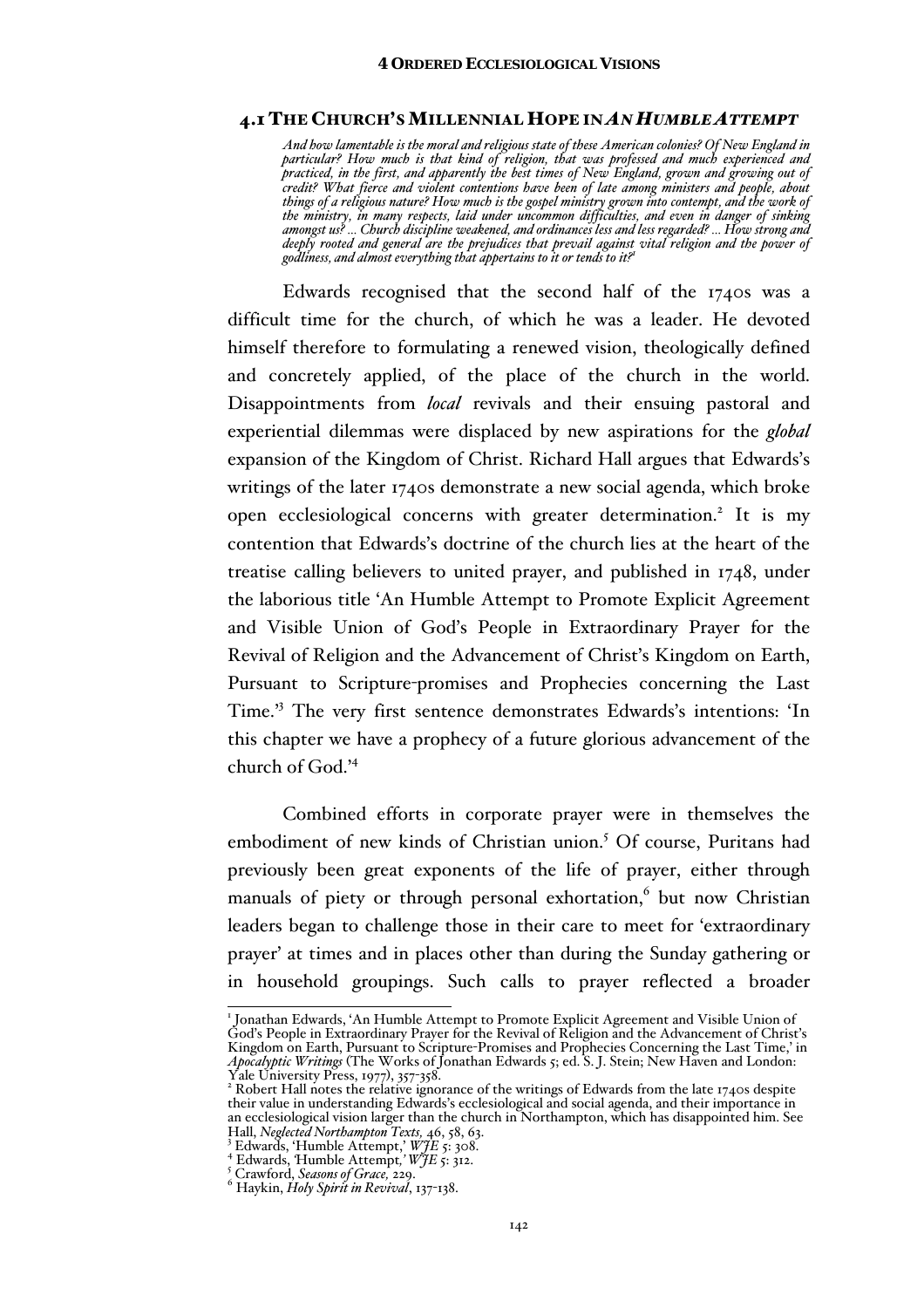impatience with the state of the church in the mid eighteenth century.<sup>7</sup> Edwards's appeal to constitute a movement of prayer meetings in New England, in connection with Concerts of Prayer elsewhere, is just such an example of encouragement for new ecclesial models of the church. His own unique contribution to this movement is to be found in his steps of logic between energised prayer and the expansion of the Kingdom, which give significant signposts to his ecclesiological vision: the theological connections between missions, the millennium and ministerial role in this 'Humble Attempt' give us insight into the ways Edwards was reconceiving human agency and historical contingency for the sake of the church's impact in the world.

### *Edwards as Ecclesial Entrepreneur*

A certain 'Memorial' had been sent by 'a number of ministers' from Scotland outlining their hopes and rationale for an international prayer meeting.<sup>8</sup> Though the call to concerted prayer did not originate with Edwards, he included within the 'Humble Attempt' a summary of this background to his own request, presented the Memorial substantially as it was printed in *The Christian Monthly History* and reprinted in Historical Collections, and added his own theological motivations.<sup>9</sup> The Memorial sets out the hope that ministers will encourage their parishioners to meet every week for a prayer concert, either on Saturday night or Sunday morning, and further on the first Tuesday of each quarter, with due acknowledgement that circumstances in different places may necessitate changes to this schedule.10 The invitation is open to all who have 'at heart the interest of vital Christianity and the power of godliness,'11 irrespective of their denominational or party background.

<sup>-&</sup>lt;br>7 <sup>7</sup> Count Ludwig von Zinzendorf, for example, had promoted prayer through his Order of the Grain of Mustard Seed, which was expressed in the round-the-clock and one hundred years-long prayer meeting on his estate in Upper Lusatia. Praying Societies in the Scottish lowlands had been constituted, which had a significant bearing on the development of associate presbyteries and revival there in the 1730s. John Wesley himself used Edwards's treatise, albeit expurgated of Calvinist colouration, to encourage his Methodists to pray. In less organised ways, children had *spontaneously* devoted themselves to prayer as well, both on the estates of the Moravians but also amongst children in Silesia. See Ward, *The Protestant Evangelical Awakening*, 127.<br><sup>8</sup> Edwards, Humble Attempt (*WIE 5*, 220

Edwards, *'*Humble Attempt*,' WJE* 5: 320 <sup>9</sup>

<sup>&</sup>lt;sup>9</sup> Edwards, 'Humble Attempt,*' WJE 5*: 321-328.<br><sup>10</sup> The proposal was made that this prayer movement be continued for seven years, perhaps longer, building on an earlier network for prayer begun in 1744. Such precise recommendations made Edwards vulnerable to the accusation of pharisaicism, which demanded works of piety beyond those prescribed by the law. He responds to such accusations in Part III of the treatise, and thereby gives us some insight into the suspicion that introduction of new means for the sake of

the church's advance aroused. 11 Edwards, *'*Humble Attempt*,' WJE* 5: 326.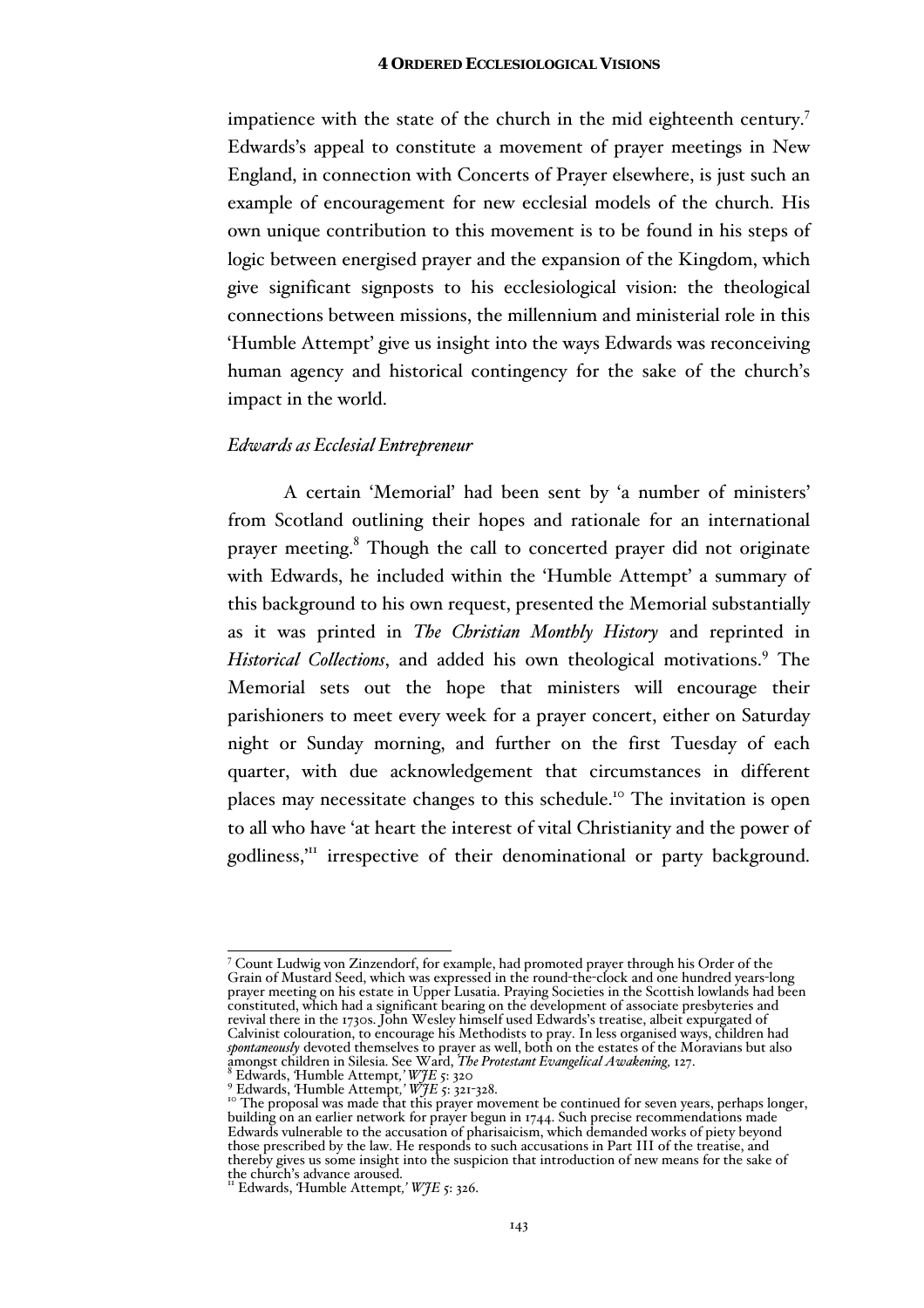The proposal was ecumenically inclusive, and designed to heal divisions resulting from the earlier revivals.<sup>12</sup>

Edwards longed for the latter-day glory of the church of God that would sweep over the world.<sup>13</sup> Taking as his primary text the prophecy of Zechariah 8:20-22 concerning the future 'accession of Gentile nations to the church of God,<sup>114</sup> Edwards expounds this vision by highlighting how it might be achieved through the *practice of prayer*: vast numbers of nations will come together to pray intentionally that God might bestow his presence and blessing on their common life. He argued that believers have a 'duty of prayer,' at heart a thirsting for God himself, which will be expressed amongst many nations when they join together in a 'visible union … explicit agreement, a joint resolution,' performed with willing alacrity, which brings great honour to  $God.^{15}$ . The inflow of the nations is further supported by appeal to Isaiah 60:2-4, where the light of God in this world acts centripetally to draw together those who were previously in darkness.<sup>16</sup> The treatise is replete with Scriptural references, often from the Old Testament, outlining the ways in which God will fulfil glorious promises as yet only partially realised. It is not just that Edwards is encouraging people to pray; he is also encouraging his readers to pray with the particular hope that their praying will bring a consummation to God's work in history.

Indeed it is Edwards's use of apocalyptic in justifying prayer, missions and revival, which makes his work so distinct. The Boston sponsors for this treatise ( Joseph Sewall, Thomas Prince, John Webb, Thomas Foxcroft, and Joshua Gee) provide a preface which not only affirmed the intentions of Edwards, but also drew attention to the novelty of some of his views:

To promote the increase, concurrency and constancy of these acceptable prayers, is the great intention both of the pious Memorial of our reverend and dear brethren in Scotland, and of the worthy author of this exciting essay. And this design we can't but recommend to all who desire the coming of that blissful kingdom in its promised extent and glory, in this wretched world. As to the author's ingenious observations on the prophecies, we entirely leave them to the reader's judgment.<sup>17</sup>

<sup>&</sup>lt;u>...</u><br><sup>12</sup> Hall, *Neglected Northampton Texts*, 57.<br><sup>13</sup> Using another frame of reference from Isaiah 11:9, Edwards awaits the moment when the

knowledge of God will be known everywhere, just as 'the waters cover the sea.' Edwards, *'*Humble Attempt, *WJE 5*: 332.<br><sup>14</sup> Edwards, 'Humble Attempt,' *WJE 5*: 312.<br><sup>15</sup> Edwards, 'Humble Attempt,' *WJE 5*: 314, 316, 317, 318, 319, 320.<br><sup>16</sup> Edwards, 'Humble Attempt,' *WJE 5*: 313.<br><sup>17</sup> Edwards, 'Humble Attempt,' *WJE*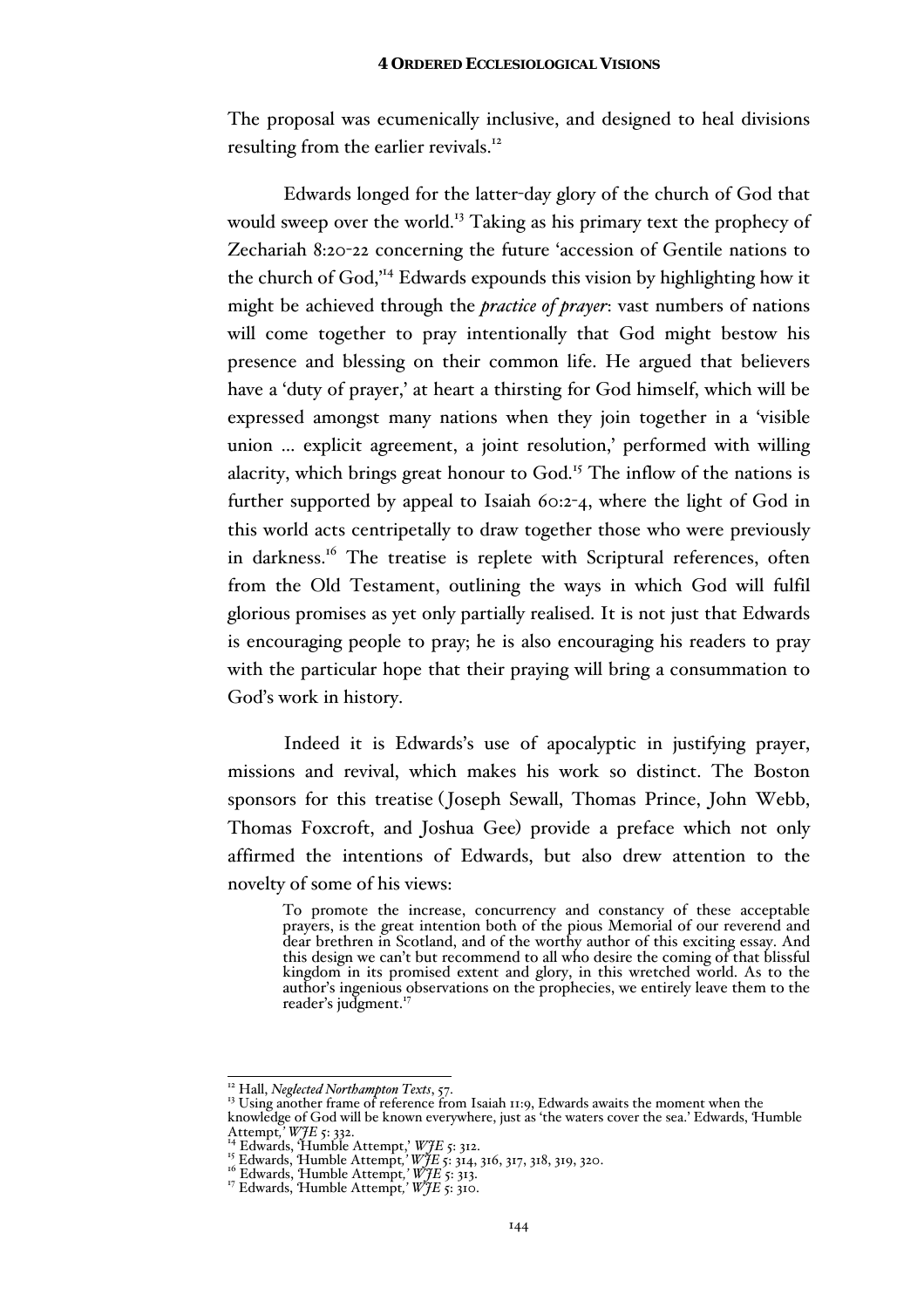Edwards attempts to call people to pray, and calls them to pray in earnest for the revival of religion on the basis of an eschatological timetable, albeit with some reservations on the part of his backers. Even after his dismissal from the Northampton church, Edwards still maintained the value of the Concert of Prayer as a means of encouraging revival.<sup>18</sup>

### *Edwards as Ecclesial Internationalist*

It would be too easy to isolate the cooling of revivalist sentiment in New England and to begin to question whether there had been a Great Awakening at all. Recent historiography on the period has moved beyond the particularities of New England to suggest that the context of Edwards's thought must be painted more broadly,<sup>19</sup> paying due respect to its regional and international commonalities.<sup>20</sup> Significantly, the prayer movement, of which Edwards is a sponsor, highlights a most remarkable feature of the eighteenth century revivals: namely how they were either established, coordinated, or encouraged through a network of correspondence, not just within Europe or within North America, but between them as well,<sup>21</sup> with their results published and circulated widely. Indeed, the Memorial inserted into the 'Humble Attempt' argues that private correspondence requesting support for the Concert of Prayer will prove more powerful than other means:

As the first printed account of this concert was not a proposal of it, as a thing then to begin, but a narration of it, as a design already set on foot, which had been brought about with much harmony, by means of private letters; so the farther continuance, and, 'tis hoped, the farther spreading of it seems in a promising way of being promoted by the same means; as importunate desires of the renewing the concert have been transmitted already from a very distant corner abroad, where the regard to it has of late increased: but notwithstanding of what may be done by private letters, it is humbly expected, that a Memorial spread in this manner, may, by God's blessing, farther promote the good ends in view; as it may be usefully referred to in letters, and may reach where they will not. $2^{2}$ 

The culture of letter-writing, described from time to time as 'the republic of letters,' crossed denominational as well as geographical boundaries. George Whitefield, an Anglican Calvinist, who became a focal point of the revivals, in North America as well as in England, Scotland and Wales, used correspondence to publicise his campaigns.

<sup>18</sup> Jonathan Edwards, 'To the Reverend John Erskine, July 5, 1750,' in *Letters and Personal Writings* (The Works of Jonathan Edwards 16; ed. G. S. Claghorn; New Haven and London: Yale

University Press, 1998), 350.<br><sup>19</sup> O'Brien, 'Transatlantic Community of Saints,' 832.<br><sup>20</sup> For Kidd's recent historical defence of the 'Great Awakening' in relation to the writing of Jon Butler, see footnote 2 on page 66.<br><sup>21</sup> Ward, *Awakening*, 2. It has been estimated that August Hermann Francke of Halle in Prussia

had around 5000 correspondents! 22 Edwards, *'*Humble Attempt*,' WJE* 5: 327.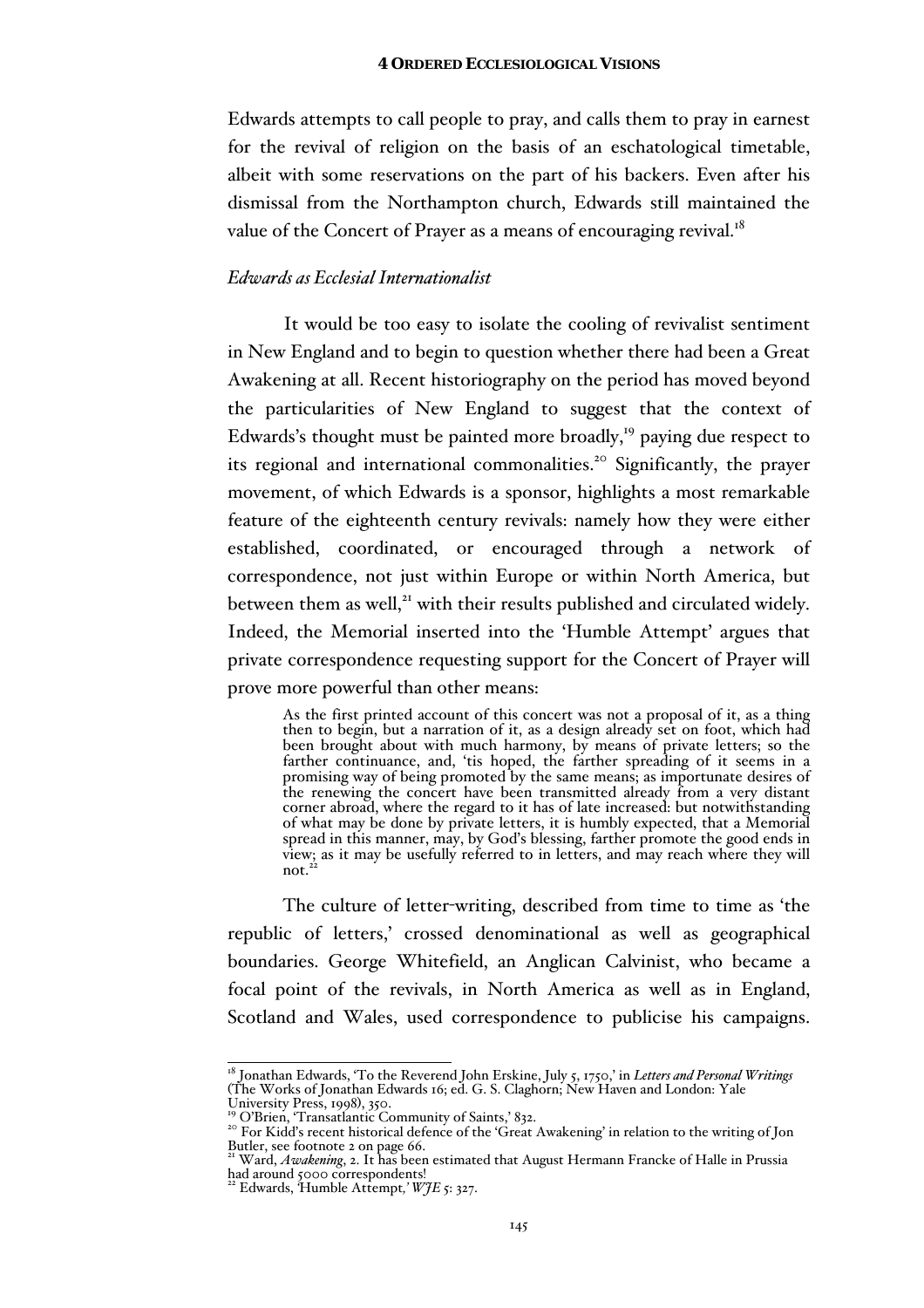John Guyse and Isaac Watts, both Dissenting ministers in Northamptonshire in Old England, learned of events in America through correspondence and encouraged the publication of Edwards's works in London. Edwards requested news of the revivals amongst the Dutch Reformed in the Netherlands from his Presbyterian correspondent in Scotland, likely to be John McLaurin of Glasgow.<sup>23</sup> The correspondence not only existed between clergy, but laymen of different denominations also promoted the revival through their own money and letters.<sup>24</sup> The 'Humble Attempt' reflects more than the importance of a prayer meeting. Its organisation reinforced relationships beyond denominational or regional associations:

The new community created by international correspondence was, in part a continuation of the seventeenth-century Puritan letter-writing community, but its spirit of evangelism marked a point of departure. Evidence suggests that revival correspondence was not only of personal significance to those involved but that it also served evangelical functions. Although letters between neighboring ministers were often of a practical nature – making arrangements for meetings and the exchange of pulpits, for example – those between distant and especially between international correspondents could be a means to convert the unconverted. In addition, because ministers discussed revival issues in their letters, their correspondence also helped to shape their attitudes to evangelism.<sup>25</sup>

Indeed, while constructing this treatise, Edwards's family was playing host to a great example of healthy revivalist piety, David Brainerd, whose moderate success ministering amongst the indigenous Indian populations at the Forks of the Delaware and along the Susquehanna River<sup>26</sup> was an eloquent testimony to trans-Atlantic networking described in a letter by Edwards to a Scottish correspondent:

Besides those things that have a favourable aspect on the interest of religion in these parts, among the English, and other inhabitants of European extract, Mr. Brainerd, a missionary employed by The Society in Scotland for Propagating Christian Knowledge, to preach to the Indians, has lately had more success than ever. This Mr. Brainerd is a young gentleman of very distinguishing qualifications, remarkable for his piety, and eminent zeal for the good of souls, and his knowledge in divinity, and solidity of his judgment, and prudence of conduct.<sup>27</sup>

While some older interpretations of this treatise give prominence to a vision of a great American future,<sup>28</sup> Edwards's internationalism militates against any narrowly sectarian millenarianism.

<sup>&</sup>lt;sup>23</sup> Edwards, 'Letter to a Correspondent in Scotland,' *WHE* 5: 444.<br><sup>24</sup> O'Brien, 'Transatlantic Community of Saints,' 819.<br><sup>25</sup> O'Brien, 'Transatlantic Community of Saints,' 820.<br><sup>26</sup> Ward, *The Protestant Evangelical A*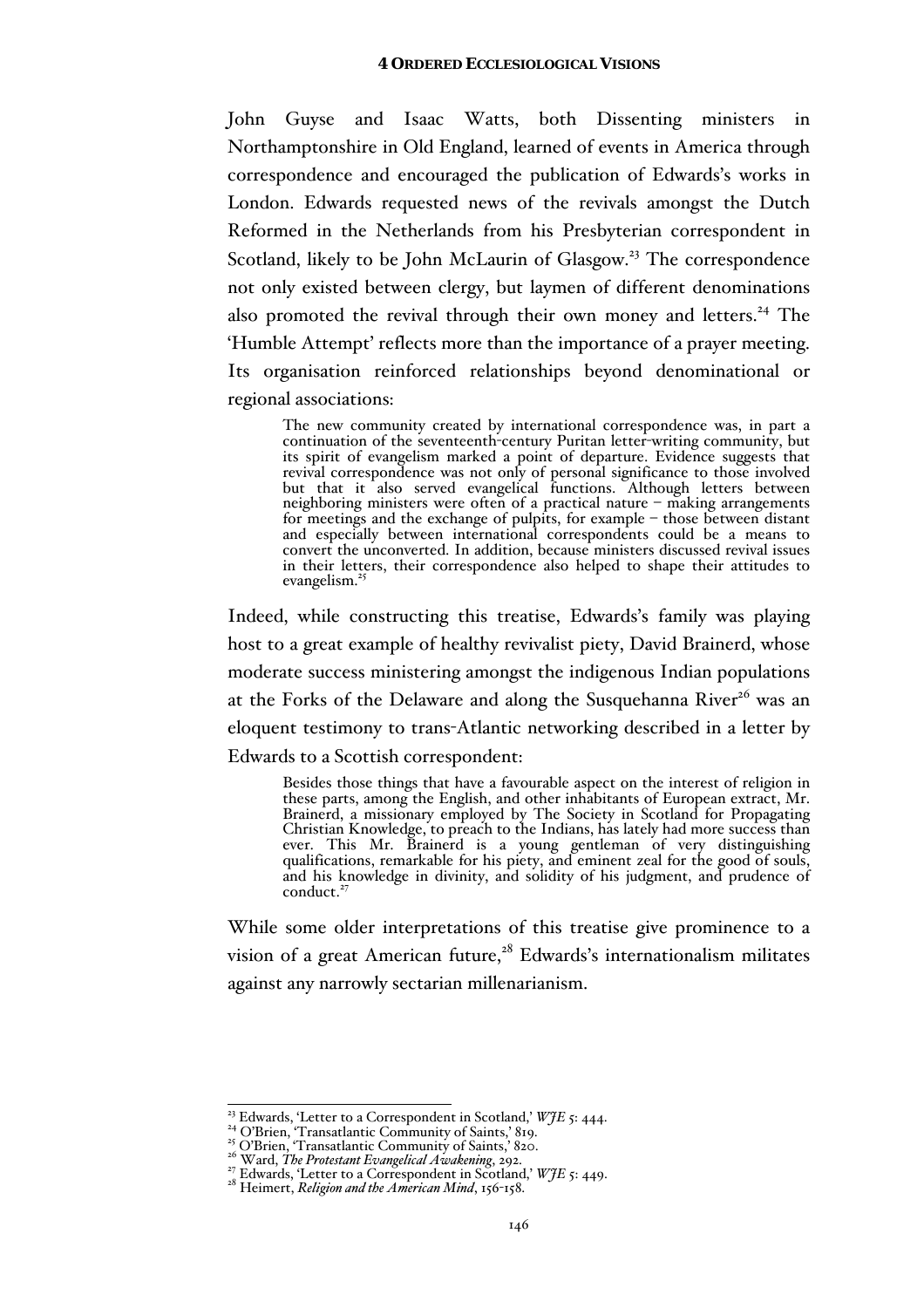## *Edwards as Ecclesial Millennialist*

Edwards believed that prayer changes history. As his supporters pointed out in their preface,<sup>29</sup> the link between prayer and the glory of the latter days of the church was integral to the vision of Zechariah 8:20- 22, with which he began the 'Humble Attempt.' Edwards went on to expound another apocalyptic passage from the book of Revelation, which bears on prayer and its impact on the course of history:

God has respect to the prayers of his saints in all his government of the world; as we may observe by the representation made, Rev. 8, at the beginning. There we read of seven angels standing before the throne of God, and receiving of him seven trumpets, at the sounding of which, great and mighty changes were to be brought to pass in the world, through many successive ages. But when these angels had received their trumpets, they must stand still, and all must be in silence, not one of 'em must be allowed to sound, till the "prayers of the saints" are attended to [v. 4].<sup>30</sup>

Furthermore, Edwards appeals to the Lord's Prayer in Luke 11, which expressly links the activity of praying for the Kingdom to come on earth as it is in heaven with the pouring out of the Spirit, for the paragraph following the Lord's Prayer promises the Holy Spirit to those who ask. The various petitions of the prayer, which Jesus gave us as a model, are then effectively the equivalent of asking for the greatest of God's blessings, his Spirit himself.<sup>31</sup> Prayer which encourages the pouring out of the Spirit changes the course of history, not infrequently for Edwards through revival.<sup>32</sup> This connection allows Edwards to suggest:

The Scriptures don't only direct and encourage us in general to pray for the Holy Spirit above all things else but it is the expressly revealed will of God, that his church should be very much in prayer for that glorious outpouring of the Spirit that is to be in the latter days.<sup>33</sup>

#### Kidd summarises the period:

For provincial New Englanders, among whom Edwards was only the most articulate, prayer became in its most ambitious form a tool to hasten the course of redemptive history and the return of Christ … This increased sense of urgency resulted largely from one of the most distinctive theological developments of the period: an increased emphasis on the Holy Spirit's workings.<sup>34</sup>

While a renewed commitment to prayer coupled with the pouring out of the Spirit are highlighted as means used of God to enlarge and strengthen his people, the paradigm that Edwards used to summarise the result of this activity is the millennial kingdom of Christ, drawing from the

<sup>&</sup>lt;sup>29</sup> Edwards, *Humble Attempt,' WJE 5*: 310-311.<br><sup>30</sup> Edwards, *Humble Attempt,' WJE 5*: 353.<br><sup>31</sup> Marsden, *A Life,* 335. Hall points out how the blessing of the Spirit is an outworking of covenant<br><sup>32</sup> Crawford, *Shape o* 

Crawford, Seasons of Grace, 229.<br>
<sup>33</sup> Edwards, Humble Attempt, *WJE* 5: 348.<br>
<sup>34</sup> Thomas S. Kidd, "The Very Vital Breath of Christianity": Prayer and Revival in Provincial New England,' *Fides et Historia* 36/2 (2004): 19-33.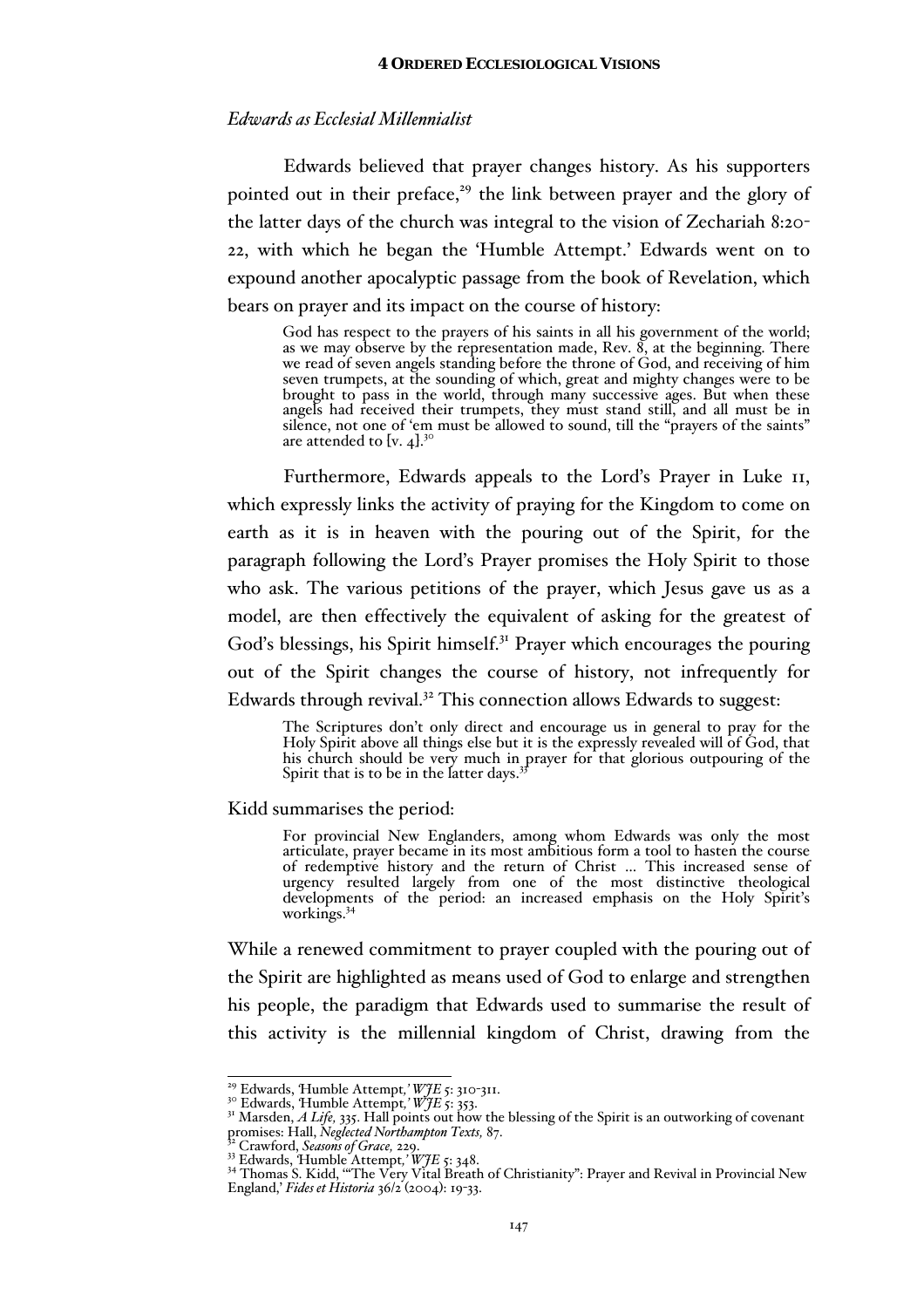timetable of Revelation. Such speculation was not new to Edwards, as it had been common to Puritan eschatology in the century before him.<sup>35</sup> However, Edwards takes those leading Puritan categories to build his own eschatological edifice in new ways.

Central to Edwards's interpretation of Revelation is the identity of the Pope with the Antichrist, a parallel constant since the Reformation.<sup>36</sup> Since the Protestant cause had grown since the sixteenth century, and the defenders of vital religion had not experienced the bleakness of days like those before the sixteenth century,<sup>37</sup> Edwards appealed most persistently to the accounts in Revelation 11 ( the slaying of the witnesses) and Revelation 16 ( the timing of the pouring out of the vials, in modern translations 'bowls') of the triumphs of the Antichrist, $3^8$  which he argued must refer to the period *before* the ministry of Luther and Calvin.<sup>39</sup> This position allowed Edwards to promote the Concert of Prayer with the positive expectation of glorious days for the church, and not with foreboding that prayer for revival would exacerbate the suffering of the church under the terrors of the Antichrist's impending rule. Prayer was ecclesiologically motivated.

Though Edwards pinpoints the decisive blow against the Antichrist in the ministry of the Reformers, he nevertheless acknowledges that the complete destruction of the Antichrist will only come gradually, through the patient proclamation of the Gospel attending the persistent prayers of the saints in the course of history. Just as the Exodus of the people of God from Egypt and the entry into the Promised Land involved stages,<sup>40</sup> so Edwards argued that it would be in vain to await an apocalyptic intervention of God to inaugurate the millennial reign of Christ:

And if I may be allowed humbly to offer what appears to me to be the truth with relation to the rise and fall of Antichrist; it is this. As the power of Antichrist, and the corruption of the apostate church, rose not at once, but by several notable steps and degrees; so it will in the like manner fall: and that divers steps and seasons of destruction to the spiritual Babylon, and revival and advancement of the true church, are prophesied of under one. Though it be true, that there is some particular event, that prevails above all others in the intention of the prophecy, some one remarkable season of the destruction of

<sup>&</sup>lt;sup>35</sup> Crawford points out the millennial commitments of Cotton Mather as motivation for concerted

Crawford points out the inheritial communities of Cotton Mather as motivation for concerted<br>prayer. See Crawford, Seasons of Grace, 229.<br><sup>37</sup> Edwards, Humble Attempt, *WHE* 5: 381.<br><sup>37</sup> Withrow, 'A Future of Hope: Jonathan

<sup>&</sup>lt;sup>39</sup> This is at odds with the opinions of Moses Lowman (1680-1752), whose *Paraphrase and Notes on*<br>the Revelation (first edition 1737) had been in Edwards's earlier reflections such an important model. 40 Edwards, *'*Humble Attempt*,' WJE* 5: 384.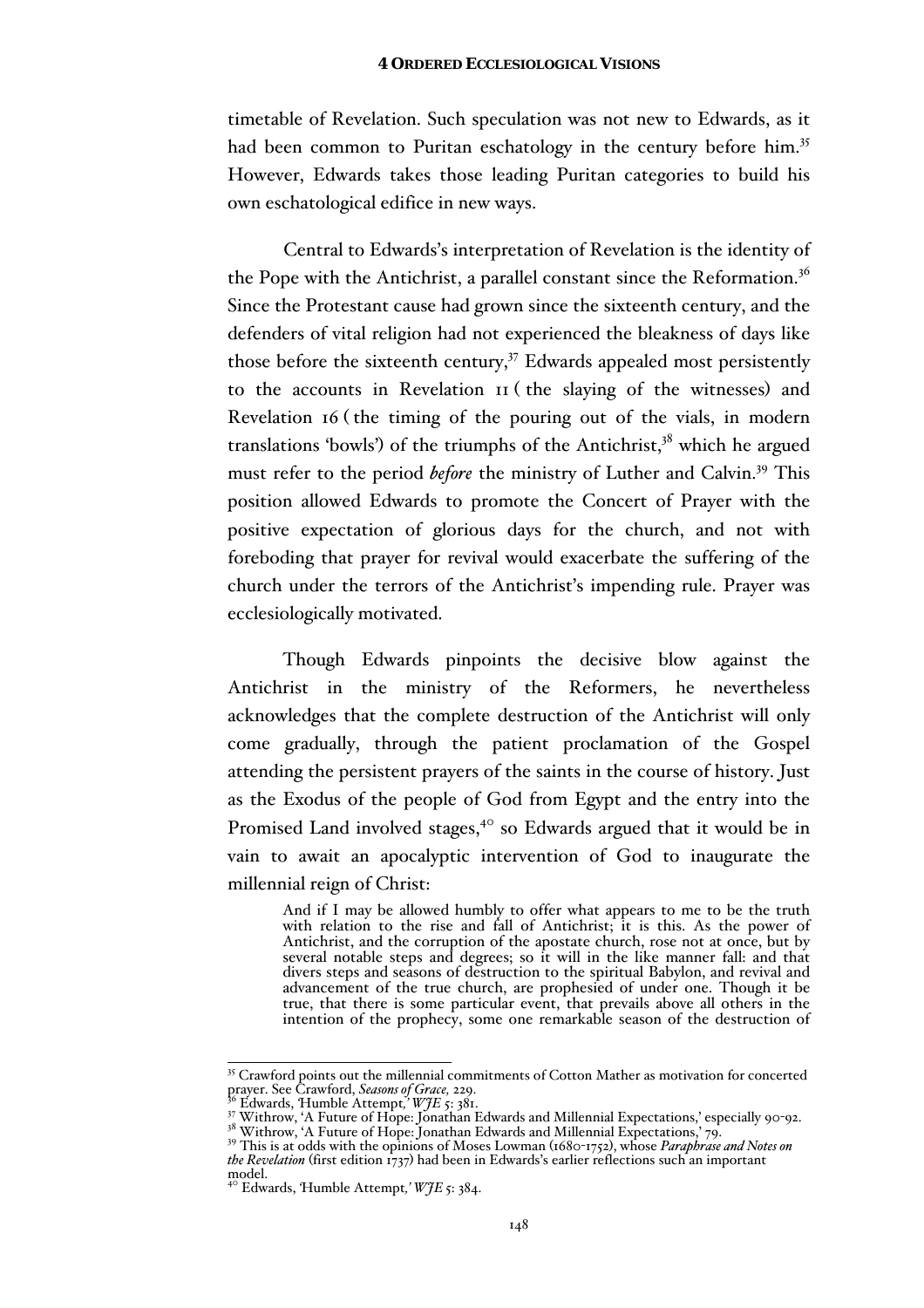the Church of Rome and papal power and corruption, and advancement of true religion, that the prophecies have a principal respect to.<sup>41</sup>

Often supported by international perspectives garnered through correspondence, political events in Europe and North America provided important background to the thought of Edwards in 'Humble Attempt' and further encouraged millennial speculation. The frequent military encounters between England and France in the eighteenth century, in the Caribbean, India, the South Pacific, Europe and North America, betokened a larger issue in Puritan minds concerning the suprahistorical battle between Christ and Satan, given concrete expression in English Protestantism and French Roman Catholicism. The urgency with which Edwards called his people to prayer must be read against the urgency generated through military conflict very close to home. Edwards experienced in his own family the results of French mobilisation in Canada, where his father was sent as chaplain.<sup>42</sup> Later French incursions into New England created the need for his home in Stockbridge to be palisaded, and drove many Indians as refugees into Massachusetts. There was even a recent reassertion of Roman Catholic claims to rule in the United Kingdom:

We have lately heard of the Pretender's eldest son his entering Scotland, and being joined there by a number of Highlanders. How far God may punish the nations of Great Britain by him, we cannot tell. We have not yet heard of the rebellion's being suppressed, but are ready to hope, by the aspect of affairs, from what we hear, that it is done before this time. It is a day of great commotion and tumult among the nations, and what the issue will be we know not: but it now becomes us, and the church of God everywhere, to cry to him, that he would overrule all for the advancement of the kingdom of Christ, and the bringing in on the expected peace and prosperity of Zion.<sup>43</sup>

Many of these threats to the Protestant character of New England were in time averted. In fact, the English in North America had witnessed some extraordinary turnarounds in their military fortunes. However, rather than these victories dampening the apocalyptic fervour of New Englanders, Edwards chief amongst them, the connection between these military feats and prayer actually incited still further confidence in the mighty works of God in history:

God don't only forbear to destroy us, notwithstanding all our provocations and their aggravations, which it would be endless to recount; but he has in the forementioned instances, wrought great things for us, wherein his hand has been most visible, and his arm made bare … And it is to my present purpose to observe, that God was pleased to do great things for us … in answer to extraordinary prayer. Such remarkable appearances of a spirit of prayer, on any particular public occasion, have not been in the land, at any time within my particular public occasion, have not been in the land, at any time within my observation and memory, as on occasion of the affair of Cape Breton. And 'tis worthy to be noted and remembered, that God sent that great storm on the

<sup>&</sup>lt;sup>41</sup> Edwards, *Humble Attempt*,' *WJE 5*: 407-408.<br><sup>42</sup> Stein, 'Editor's Introduction,' *WJE 5*: 9.<br><sup>43</sup> Edwards, 'Letter to a Correspondent,' *WJE 5*: 459-460.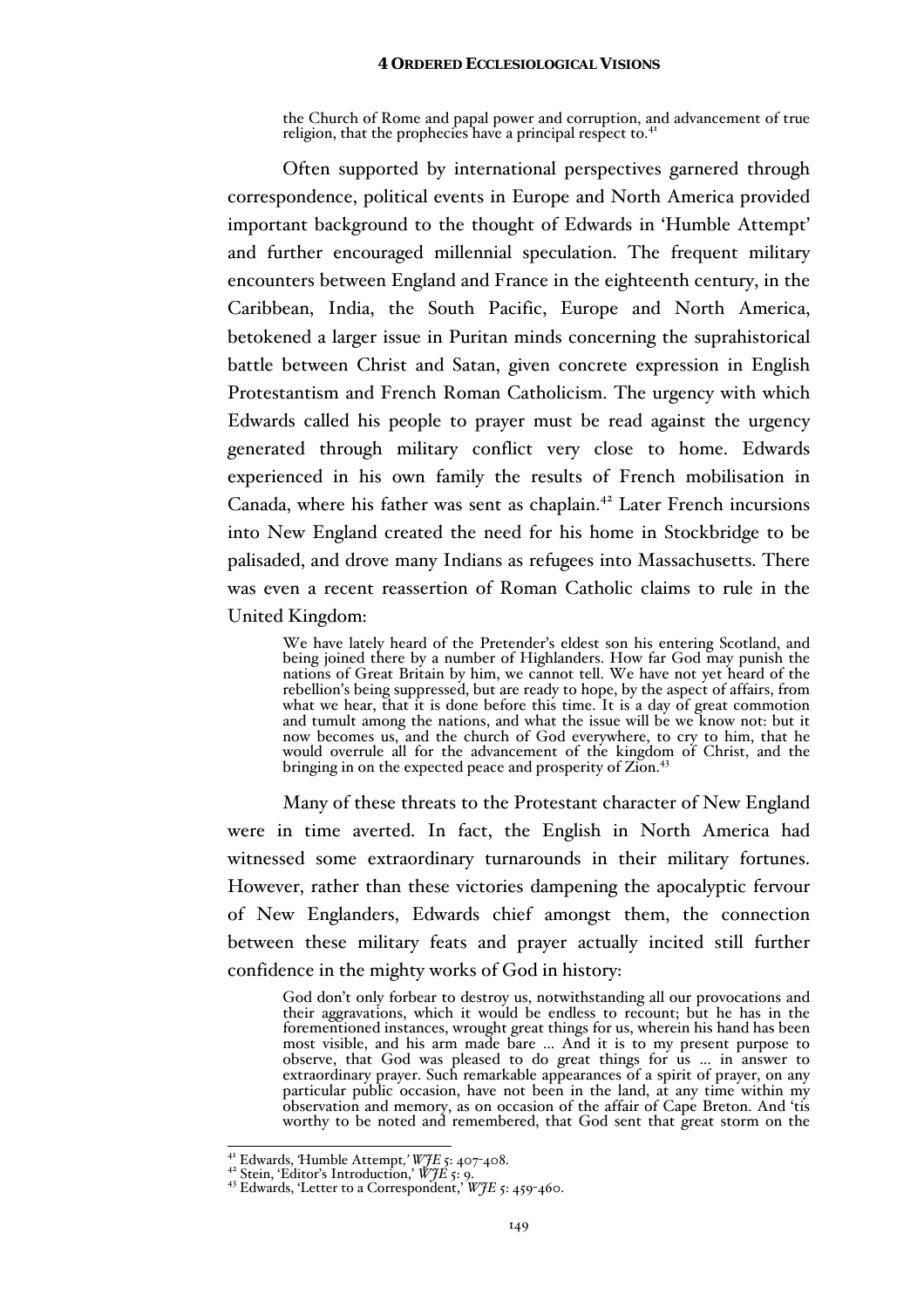fleet of our enemies the last year, that finally dispersed, and utterly confounded them, and caused them wholly to give over their designs against us, the very night after our day of public fasting and prayer, for our protection and their confusion.<sup>44</sup>

Indeed, the prospect of Antichrist's *gradual demise* encouraged concrete speculation about the *gradual advance* of Christ's Kingdom in the world.45 This schema encouraged adventurous missionary enterprise. It also defended the justice of God in a Calvinist worldview, as it allowed for the total number of the elect to be greater than those who are damned, given that the population of the world like that of New England was growing exponentially, and that the vast majority of people who would ever live and be converted were yet to be born.<sup>46</sup> The steady progress of the purposes of God would in time incorporate many peoples as yet untouched by the Gospel:

If the Spirit of God should be immediately poured out, and that great work of God's power and grace should now begin, which in its progress and issue should complete this glorious effect; there must be an amazing and unparalleled progress of the work and manifestation of divine power to bring so much to pass, by the year 2000. Would it not be a great thing, to be accomplished in one half century, that religion, in the power and purity of it, should so prevail, as to gain conquest over all those many things that stand in opposition to it among Protestants … ? And if in another, it should go on so to prevail, as to get the victory over all the opposition and strength of the kingdom of Antichrist … ? And if in a third half century, it should prevail and subdue the greater part of the Mahometan world, and bring in the Jewish nation … ? And then in the next whole century, the whole heathen world should be enlightened and converted to the Christian faith, throughout all parts of Africa, Asia, America and Terra Australis … I have thus distinguished what belongs to a bringing of the world from its present state, to the happy state of the millennium.<sup>47</sup>

It is the understanding of Edwards in this treatise that though Christ is Lord of history, his reign is exercised essentially through the church, and extended through the church's expansion. The millennium is that climax to the history of the church which witnesses Christ's rule with minimal opposition in the world, with the saints in heaven as corulers through the church militant on earth. $4^8$  Such a framework requires a church polity, with membership increasingly restricted to those who are unambiguously regenerate. Edwards highlighted the continuities of the historical process, and offered hope within history to his readers, as he expounded the relationship between the Kingdom of God and the kingdoms of this world:

It is natural and reasonable to suppose, that the whole world should finally be given to Christ, as one whose right it is to reign, as the proper heir of him, who is originally the king of all nations, and the possessor of heaven and earth: and

<sup>&</sup>lt;sup>44</sup> Edward, Humble Attempt,' *WJE 5*: 362.<br><sup>45</sup> Marsden, *A Life*, 337.<br><sup>46</sup> Edwards, Humble Attempt,' *WJE 5*: 343.<br><sup>47</sup> Edwards, Humble Attempt,' *WJE 5*: 411.<br><sup>48</sup> Reiner Smolinski, 'Apocalypticism in Colonial North Am

*Apocalypticism* (Volume 3: Apocalypticism in the Modern Period and the Contemporary Age; ed. S. J. Stein; New York: Continuum, 2003), 59.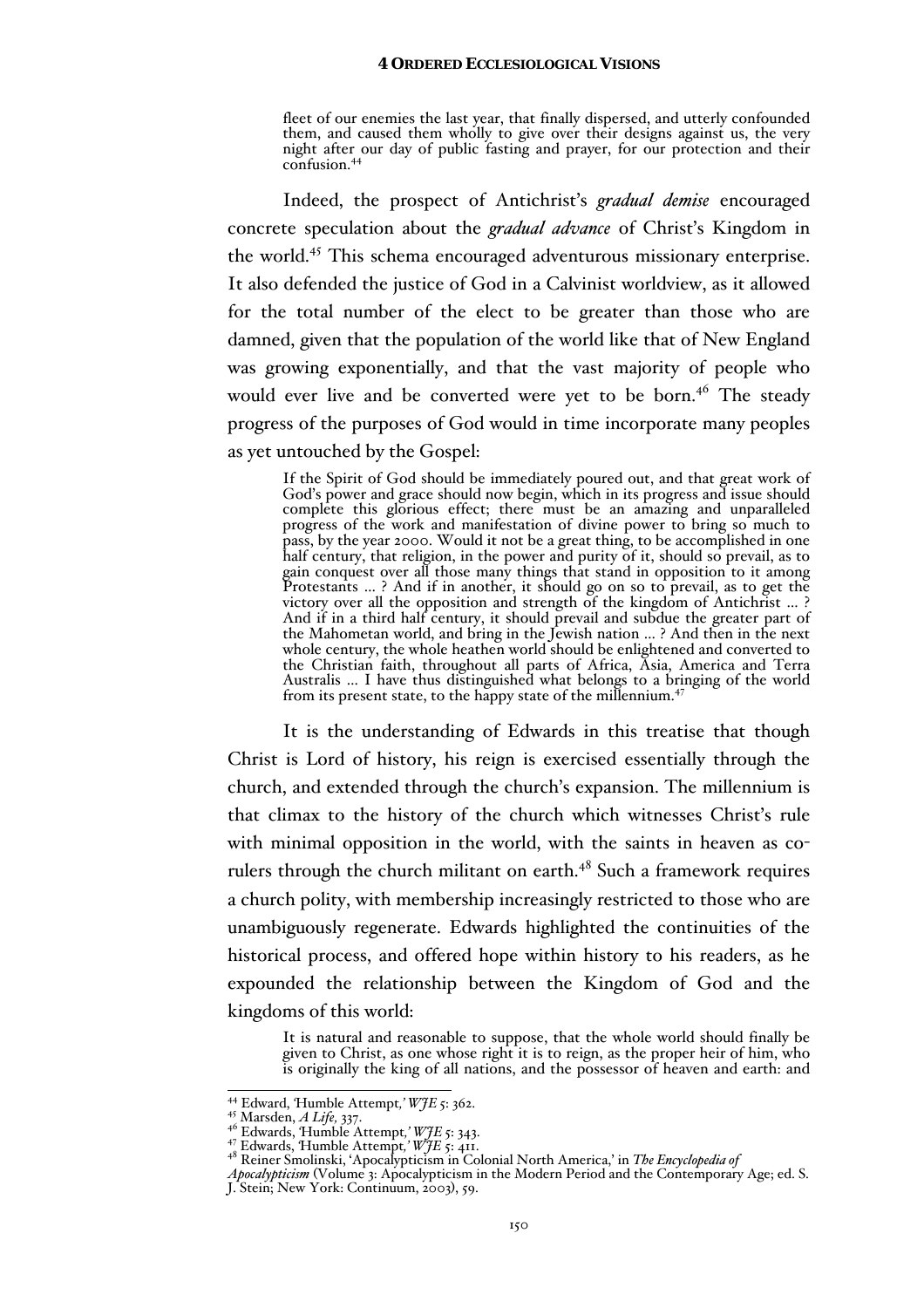the Scripture teaches us, that God the Father hath constituted his Son, as Godman, and in his kingdom of grace, or mediatorial kingdom, to be "the heir of the world" … For that promise [Gen. 22:18] is what the Apostle is speaking of: which shews, that God has appointed Christ to be heir of the world in his kingdom of grace, and to possess and reign over all nations, through the propagation of his gospel, and the power of his spirit communicating the blessings of it.<sup>49</sup>

Though this treatise discusses prayer, the means of revival and the millennium, and answers at length possible objections to Edwards's understanding, at its heart Edwards is actually writing about the church, its place in history, and hope for its expansion, providing Scriptural support for such millennial hopes. If Edwards's postmillennialism refers to the Kingdom's coming as 'emergent rather than supervenient upon history,' then it is the church which becomes the centre of the world's future.<sup>50</sup>

## *Edwards as Ecclesial Optimist*

While Edwards the altruist looks forward to greater days for the church on earth, he nonetheless has great regard in this treatise for the visible, perhaps mixed, church in daily experience. He spoke highly of the 'gospel ordinances' as means of grace,<sup>51</sup> valued the fellowship of God's people beyond the local congregation by promoting the 'welfare and happiness of the whole body of Christ,<sup>32</sup> and stressed the continuity between the Old and the New Testaments by describing the whole nation of the Jews in Esther's day as 'the church of God.'53 Like many Puritan supporters of the Christendom model of church-state relations before him, Edwards is prepared to affirm the Constantinian revolution of the fourth century as providentially engineered:

For Constantine … was a member of the Christian church, and set by God in the most eminent station in his church; and was honoured, above all other princes that ever had been in the world, as the great protector of his church, and her deliverer from the persecuting power of that cruel scarlet-colored beast … But more eminently was this glorious change in the empire owing to the power of God's Word, the prevalence of the glorious gospel, by which Constantine himself was converted, and so became the instrument of the overthrow of heathen empire in the East and West. $^{54}$ 

Despite this providential engineering, he does, however, recognise the need for God to address the decrepitude of the old church by reviving it in order to bless the world. We should be:

earnestly praying to him, that he would appear in his glory, and favor Zion, and manifest his compassion to the world of mankind, by an abundant effusion of

<sup>&</sup>lt;sup>49</sup> Edwards, Humble Attempt, *WJE* 5: 330.<br><sup>50</sup> Hall, *Neglected Northampton Texts*, 101.<br><sup>51</sup> Edwards, Humble Attempt, *WJE* 5: 322.<br><sup>52</sup> Edwards, Humble Attempt, *WJE* 5: 366.<br><sup>53</sup> Edwards, Humble Attempt, *WJE* 5: 367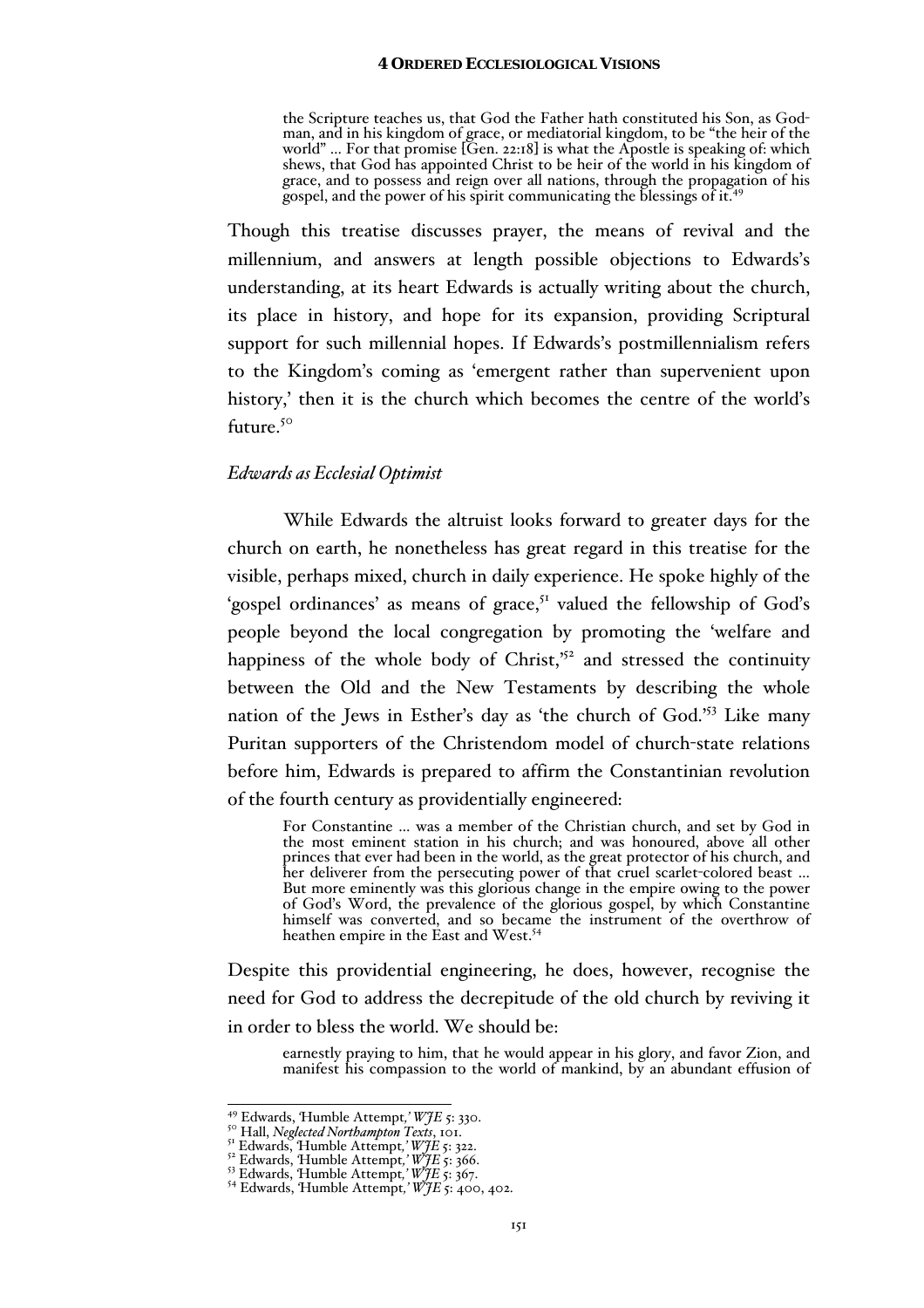his Holy Spirit on all the churches, and the whole habitable earth, to revive true religion in all parts of Christendom, and to deliver all nations from their great and manifold spiritual calamities and miseries, and bless them with the unspeakable benefits of the kingdom of our glorious Redeemer, and fill the whole earth with his glory.<sup>55</sup>

Most significantly, these blessings for the church are focussed on the conceptuality of 'union,' which becomes a *Leitmotiv* within Edwards's ecclesiology. Unity is the 'peculiar beauty of the church of Christ.'<sup>56</sup> Derivatively, the essentially personal and *invisible union,* which believers enjoy with God through the Spirit, is to be prized:

God himself is the great good desired and sought after; that the blessings pursued are God's gracious presence, the blessed manifestations of him, *union and intercourse with him*; in short, God's manifestations and communications of himself by his Holy Spirit.<sup>57</sup>

However, the union which Edwards particularly highlights in this treatise is a *visible union* amongst the regenerate, with participation in the Concert of Prayer as a valued expression and an example of the 'social embodiment' of revived piety.<sup>58</sup> Such explicit agreement in prayer is seen by Edwards as 'one of the most beautiful and happy things on earth, which indeed makes earth most like heaven'<sup>59</sup> and indeed brings heaven to earth.<sup>60</sup> In an extraordinary section in Part III (Objection II, Answer 2), Edwards uses cognates of the word *visible* twenty-six times to promote his argument that a universal movement of God's Spirit can be visibly manifested through the prayers of God's people offered *at the one and the same time*, though the gathering of God's people *in one place* is not possible.<sup>61</sup> Union amongst professing Christians is somehow inadequate without such concrete, visible expression:

As 'tis the glory of the church of Christ, that she, in all her members, however dispersed, is thus *one*, one holy society, one city, one family, one body; so it is very desirable, that this union should be manifested, and become visible; and so, that her distant members should act as one, in those things that concern the common interest of the whole body, and in those duties and exercises wherein they have to do with their common Lord and Head, as seeking of him the common prosperity.<sup>62</sup>

This union is embedded deeply in the knowing capacity of those participating. The harmony perceived in such a gathering for united

<sup>55</sup> Edwards, *'*Humble Attempt*,' WJE 5*: 321.<br><sup>56</sup> Edwards, 'Humble Attempt,' *WJE 5*: 365.<br><sup>57</sup> Edwards, *'*Humble Attempt*,' WJE 5*: 315. Emphasis mine.

<sup>58</sup> Hall, *Neglected Northampton Texts,* 58. See also James Carse, *Jonathan Edwards and the Visibility of God* (New York: Scribner's, 1967), 149, where Carse argues that the church was, for Edwards, 'the

most apparent good for the world.'<br><sup>59</sup> Edwards, Humble Attempt,' WJE 5: 365.<br><sup>60</sup> Crawford, *Seasons of Grace,* 230.<br><sup>61</sup> Edwards wrote to a Glasgow correspondent making this aspiration specific: 'though we dwell at a great distance, one from another here in this world, yet that we may meet together often at the *throne of grace here*, and have a joyful meeting and eternal co-habitation before the *throne of grace hereafter*.' Edwards, 'To the Reverend John MacLaurin,' *WJE* 16: 207. Emphasis mine. 62 Edwards, *'*Humble Attempt*,' WJE* 5: 365.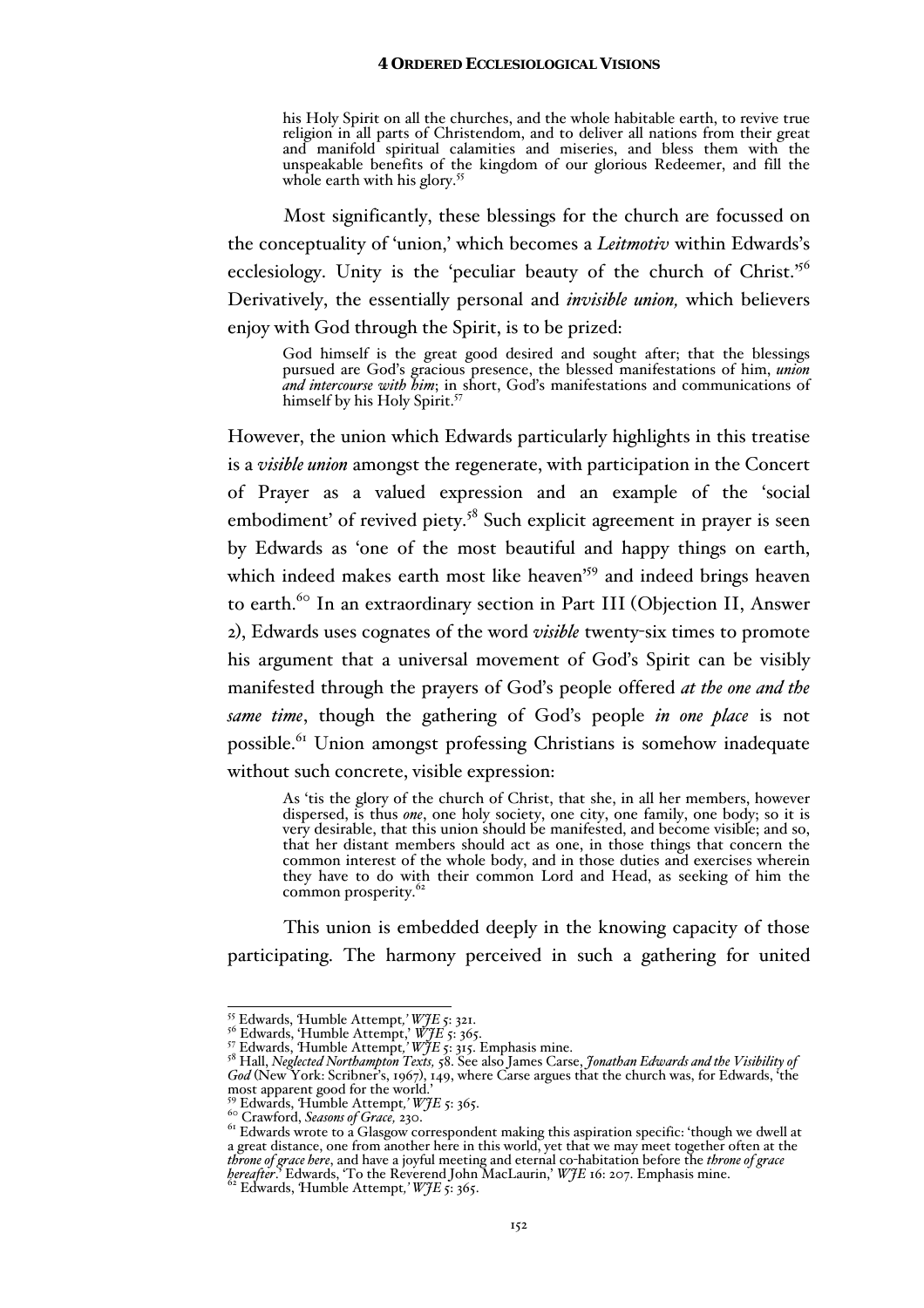prayer could inspire further attempts at beautiful union.<sup>63</sup> While sense perception is regularly presented positively by Edwards, here he nevertheless grounds this prayerful expression of unity in an ontologically realist perception of the mind:

The encouragement or help that one that joins with an assembly in worshiping God, has in his worship, by others being united with him, is not merely by anything that he immediately perceives by sight, or any other of the external senses (for union in worship is not a thing objected to the external senses), but by the notice or knowledge the mind has of that union, or the satisfaction the understanding has that others, at that time, have their minds engaged with him the same service.<sup>6</sup>

Later in the treatise, the practical significance of visibility becomes increasingly evident. Preparation for the coming of Christ in his kingdom (as distinct from his coming in his 'public ministry, in the days of his flesh<sup> $65$ </sup>) will be attended by 'the distinguishing between true religion and its false appearances, the detecting and exploding errors and corrupt principles, and the reforming the wicked lives of professors, which have been the chief stumbling blocks and obstacles that have hitherto hindered the progress of true religion.<sup>66</sup> Though Edwards is arguing gently for *ecclesiolae in ecclesiam*, he works hard to defend his proposal against the claims of the Old Light conservatives that his own views of the revival are tending towards separatism. The Concert of Prayer fulfils the function of the *collegia pietatis* in other schemes for the revival of the church. $67$  His defence against separatism is clear:

All open engaging in extraordinary exercises of religion, not expressly enjoined by institution, is not Pharisaism, nor has ever been so reputed in the Christian church … The ministers that make this proposal to us, are no separatists or schismatics, promoters of no public disorders, nor of any wildness or extravagance in matters of religion; but are quiet and peaceable members and ministers of the Church of Scotland, that have lamented the late divisions and breaches of that church.<sup>4</sup>

It is however true that Edwards's use of the word *visible* is somewhat of an innovation, and could lead to confusion. While Puritans before him made the distinction between the visible church (those who professed the creeds and participated in the sacraments, without scandalous living) and the invisible church (the elect known only to God mingling with those who are not elect during regular worship), Edwards applies the language of visibility to those who make themselves distinct from those mere professors, who are not necessarily regenerate. True

<sup>63</sup> Heimert, *Religion and the American Mind*, 115-116.

<sup>&</sup>lt;sup>64</sup> Edwards, Humble Attempt,' *WJE 5*: 374-375.<br>
<sup>64</sup> Edwards, Humble Attempt,' *WJE 5*: 374-375.<br>
<sup>65</sup> Edwards, Humble Attempt,' *WJE 5*: 426.<br>
<sup>66</sup> Edwards, Humble Attempt,' *WJE 5*: 426.<br>
<sup>66</sup> Edwards furthermore makes between 'pious and civil society' which is based on a conception of the former involving a form of beauty and therefore of consent. See Hall, *Neglected Northampton Texts,* <sup>317</sup>-318. 68 Edwards, *'*Humble Attempt*,' WJE* 5: 377, 433.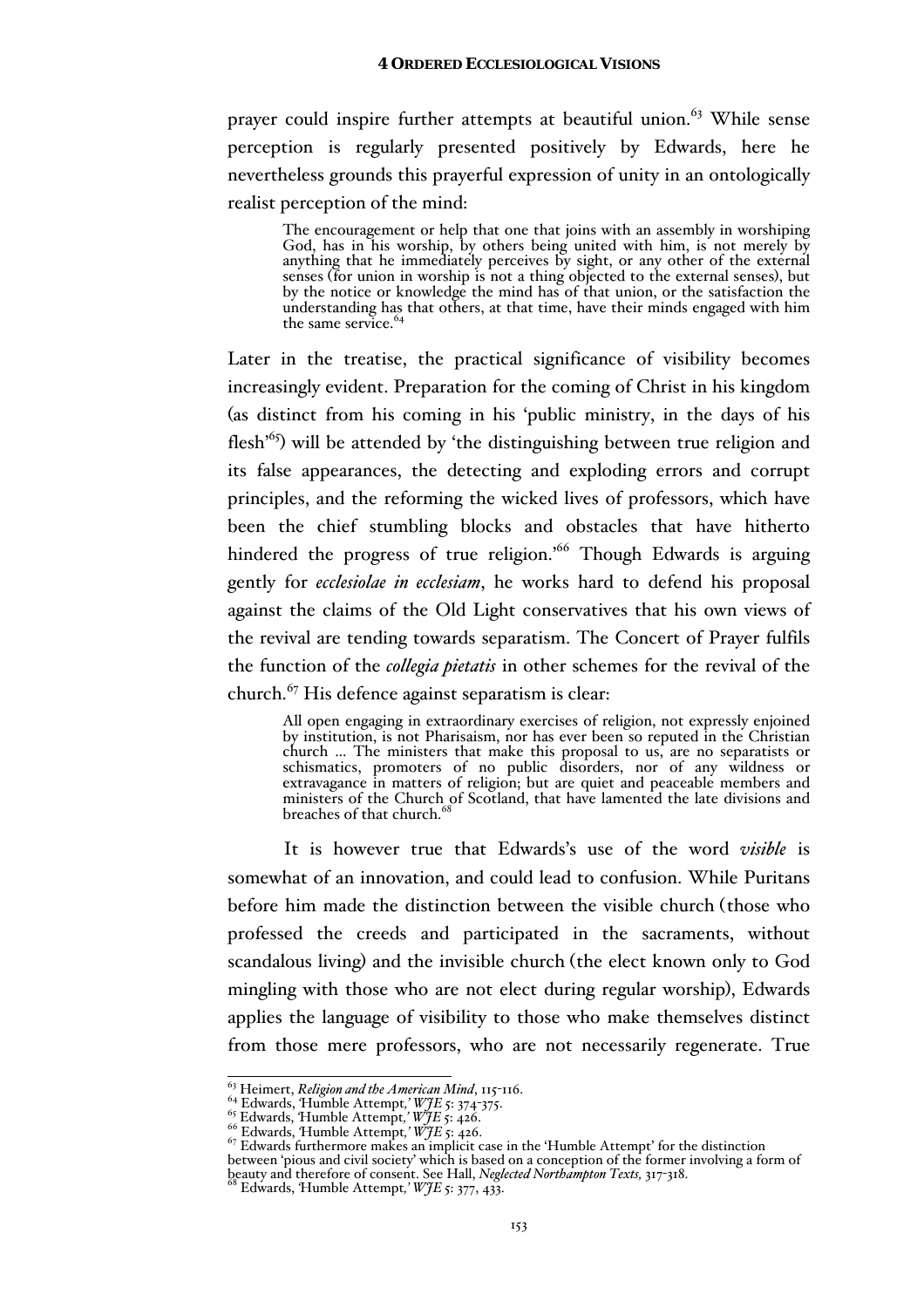members of Christ's body are described, in this appeal at least, as *visible*, not *invisible*. With renewed confidence in the work of God within history, renewed emphasis on regeneration and 'vital Christianity and the power of godliness,<sup>69</sup> and consequently the role of members of the church to be the means through which Christ's Kingdom is seen as glorious in the world, it is no wonder that Edwards's chief goal in writing the 'Humble Attempt' is to promote the visible unity of the true church of God:

There is a repeated use of the language of glory, and a repeated stress on not just on [sic] unity, but on its visibility. Edwards's great vision of these concerts of prayer is that the Church will be united and be seen to be united, and that is what God will use in part to answer the prayers of the Church, as others see this glorious unity and are drawn to God as a result … Given the radical difference that, according to Edwards, conversion makes to both knowledge and desires there is thus a need to seek to keep the church pure, however difficult this will inevitably prove in practice … Thus, unity, in the rich sense of communal consent, is essential to the very being of the Church. Equally, if God is to be glorified by this unity, it must be seen, and so the Church's necessary unity must be visible unity. $7$ 

This combination flags a new stage in ecclesiology. While the sixteenth century reformers built their doctrine of church, somewhat polemically, on the twin foundations of the faithful preaching of the Word and due administration of the sacraments, Edwards moves beyond this most clerical definition by presenting the fruits of regeneration expressed in visible unity as a necessary mark of the true church as well. $7<sup>T</sup>$ In proposing a Concert of Prayer, in negotiation with other ministers, he is of course still making the minister's authority central to the revival of the church:

Private Christians may have many advantages and opportunities for this [joining in united prayer]; but especially ministers, inasmuch as they not only are by office overseers of whole congregations of God's people, and their guides in matters of religion, but ordinarily have a far more extensive acquaintance and influence abroad, than private Christians in common have.<sup>72</sup>

At another level, however, he is levelling the ground on which both clergy and laity together stand, and in McDermott's estimation applied the Great Commission in new ways, with high regard for praying and 'only marginal place to preaching as the stimulus which prompts outpourings of the Holy Spirit upon the earth.'73 A common meeting, outside of the time assigned for regular prayer, preaching and sacraments, tends to the equality of those participating:

<sup>&</sup>lt;sup>69</sup> Edwards, *`Humble Attempt,' WJE 5*: 326.<br><sup>70</sup> Holmes, *God of Grace and God of Glory*, 193-194.<br><sup>71</sup> Calvin advises against presuming to be able to distinguish between the visible and the invisible church. See Calvin, *Institutes,* IV/1/ii, or IV/1/vii.<br><sup>72</sup> Edwards, 'Humble Attempt,' WJE 5: 435.<br><sup>73</sup> Gerald R. McDermott, 'Missions and Native Americans,' in *The Princeton Companion to Jonathan* 

*Edwards* (ed. S. H. Lee; Princeton: University Press, 2005), 259.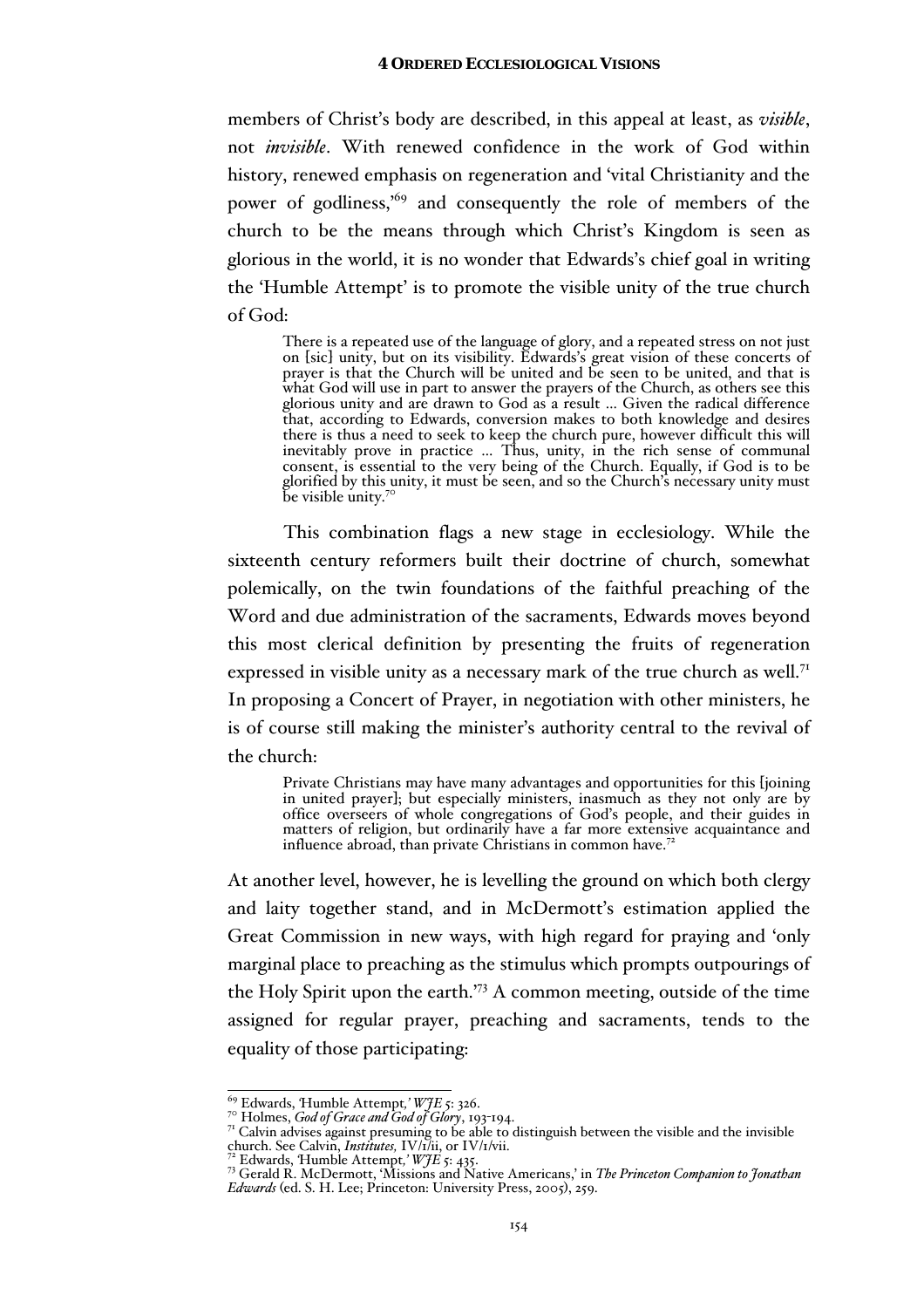And if ministers and people should, by particular agreement and joint resolution, set themselves, in a solemn and extraordinary manner, from time to time, to pray for the revival of religion in the world, it would naturally tend more to awaken in them a concern about things of this nature, and more of a desire after such a mercy … and in a particular manner, would it naturally tend to engage ministers (the business of whose lives it is, to seek the welfare of the church of Christ, and the advancement of his kingdom) to greater diligence and earnestness in their work: and it would have a tendency to the spiritual profit and advantage of each particular person. For persons to be thus engaged in extraordinarily praying for the reviving and flourishing of religion in the world, will naturally lead each one to reflect on himself, and consider how religion flourishes in his own heart, and how far his example contributes to the thing that he is praying for. $74$ 

A more organic model of church is on view. An apparently administrative appeal to participate in a prayer meeting has provided a window into Edwards's openness to innovate, his international credentials, his millennial expectations, and his break with more traditional Puritan categories of ecclesiology. For Edwards, the church of God ought increasingly to demonstrate visibly its universal reach, along with purity of lives and unity of faith, characteristics which reflect the being of God himself. The traditional marks of the church in the Apostles' Creed as catholic and holy are given new experiential loading. God uses concrete means to achieve his work in the world, and validates those means visibly through the work of his Spirit. The piety encouraged in 'An Humble Attempt' begins to redefine the purity and unity of the church. Crawford summarises:

Just as salvation comes to individual souls through the means administered by the church, so too the redemption of the world comes through the community of the saved.75

74 Edwards, *'*Humble Attempt*,' WJE* 5: 366. <sup>75</sup> Crawford, *Seasons of Grace,* 231.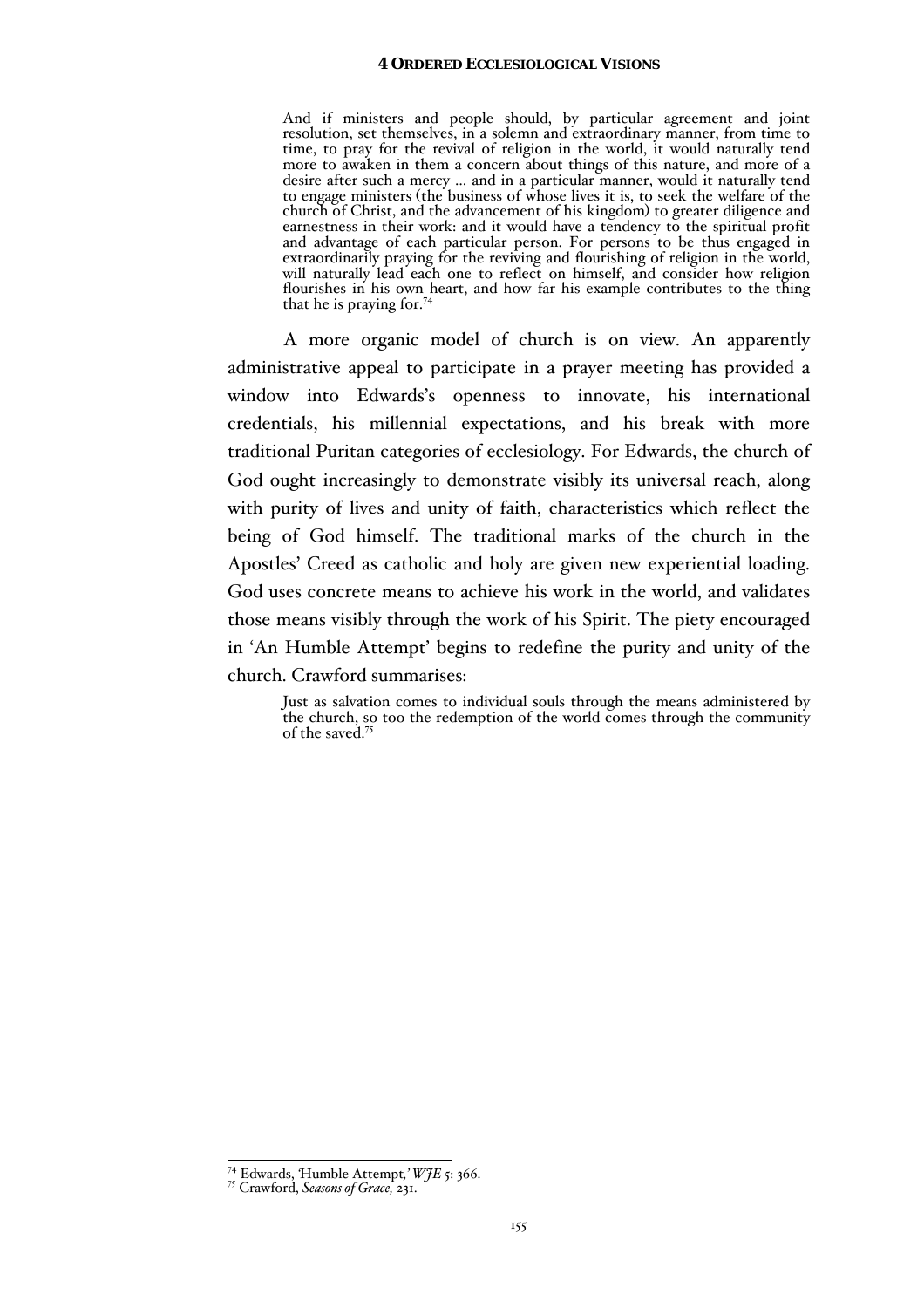# 4.2 THE CHURCH'S MISSIOLOGICAL CHALLENGE AND *THE LIFE OF BRAINERD*

*My soul was ardent in prayer, was enabled to wrestle ardently for myself, for Christian friends, and for the church of God.* (*WJE* 9: 226*)*

*The Life of Brainerd* (1749) is an edited compilation by Edwards of the diary and journal of the eighteenth century missionary to the North American Indians, David Brainerd (1718 -1747). It is a series of highly introspective, often depressing, yet always provocative entries by a man orphaned in his youth, suffering both from the physical effects of tuberculosis as well as the misguided remedies of eighteenth century medicine,<sup>1</sup> but who nevertheless perseveres in his task of bringing the Gospel to indigenous peoples, and sees some eighty converted. Brainerd's own youthful earnestness (he died at the age of 29), and the belief that a revival of religion amongst the indigenous peoples would accelerate the coming of the millennium and the return of Christ, motivated his mission.2 He almost accidentally pioneered a new way of ministering by living 'on terms set by the life of a society other than one's own,' which we would know as cross-cultural mission.<sup>3</sup>

Starting with Brainerd's ambiguous place in the Christendom model of ministry and his experiences *in extremis*, it is my contention in this chapter, that *The Life of Brainerd* presents not only *Brainerd's* private reflections on his own cross-cultural endeavours but also, through polemical drafting, provides *Edwards's* own commentary on the inadequacies of the Christendom model of ecclesial life, and strategies for repristinating the relationship between the church and its social setting.4 The liminal position of New England society brings into clear relief the

<sup>-&</sup>lt;br>1 <sup>1</sup> An example of such a misguided remedy was the advice that riding horseback over uneven ground could cure consumption by acting as an expectorant for coughing up blood! <sup>2</sup> Norman Pettitt, 'Editor's Introduction,' in *The Life of Brainerd* (The Works of Jonathan Edwards

<sup>7.</sup> Edited by Norman Pettitt; ed. N. Pettitt; New Haven and London: Yale University Press, 1985),

<sup>1-2.&</sup>lt;br><sup>3</sup> Andrew F. Walls, 'Missions and Historical Memory: Jonathan Edwards and David Brainerd,' in *Jonathan Edwards at Home and Abroad: Historical Memories, Cultural Movements, Global Horizons* (ed. D. W. Kling, Douglas A. Sweeney; Columbia: University of South Carolina Press, 2003), 256. <sup>4</sup> As examples of his editing, Edwards has left out altogether some of Brainerd's most private thoughts, and sifted Brainerd's entries through his own theological grid. Edwards added commentary to explain events, he changed particular words, and book-ended the material first with his own 'Author's Preface,' then with 'Some Further Remains of the Rev. Mr. David Brainerd,' 'An Appendix containing some Reflections and Observations on the Preceding Memoirs of Mr. Brainerd,' and 'A Sermon Preached on the Day of the Funeral of the Rev. Mr. David Brainerd.' The Yale edition then includes some correspondence related to Brainerd's ministry: Jonathan Edwards, *The Life of Brainerd* (The Works of Jonathan Edwards 7. Edited by Norman Pettitt; New Haven and London: Yale University Press, 1985). The interplay between<br>Brainerd's example and Edwards's commentary is in evidence on the title page when we contrast<br>the heading 'Account of the Life' in from his [Brainerd's] own Diary and other private writings, written for his own use.' This work is distinctly Edwardsean, though at first it was Brainerd and not Edwards who was regarded as the most important contributor to its content. For a reproduction of the title page, see Edwards, *WJE*  7: vii.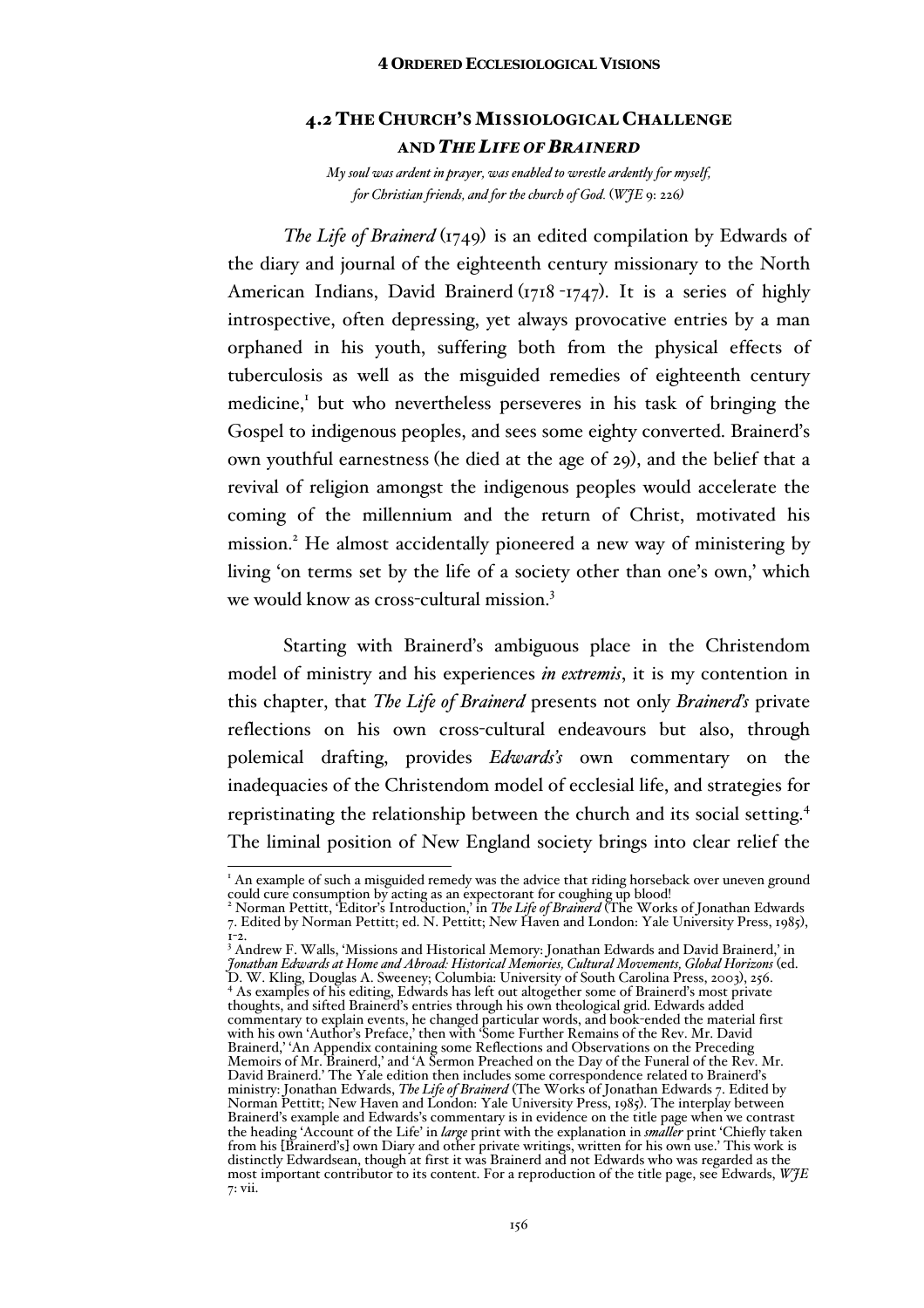changing fortunes of the Puritan project at the perimeter of the British dominions, and raises questions concerning the adequacy of territorial assumptions in ministry.<sup>5</sup> New impulses for understanding the church and its mission were generated not at the centre of Empire, but at its periphery, through cohabitation of a land with non-Christian peoples. *The Life of Brainerd* opens doors for understanding the life and ministry of the church in mid-eighteenth century New England, and gives recognition to Edwards's concern for new forms to defend received faith.

### *The Limits of Territorial Christianity and Brainerd's Vocation*

David Brainerd aspired to a settled pastoral ministry, the model for which was an accepted feature of New England life: one man, one church, one geographically defined ministry. The shape of such a pastoral charge was integral to the bigger conceptuality of Christendom, which 'consisted of contiguous territory ruled according to the law of Christ by Christian princes subject to the King of kings, with no public place for idolatry, or blasphemy, or heresy.<sup>56</sup> The Roman Catholic world had exemplified such a crusading, or Christendom, model of extra-European Christian expansion in the sixteenth century, $7$  which through the Jesuit order and the maritime experience of Portugal in particular had successfully prosecuted a missiological agenda; for example, Francis Xavier's endeavours in the East Indies, Japan and China.<sup>8</sup> Imperial expansion was an apt compatriot with territorial Christianity.

In New England, the theocratic ideal was a variation on this Christendom theme, although for the first time in a millennium, Christians were living as neighbours with unbelievers, not having to cross oceans to minister amongst them. The earlier established 'crusading' model of engagement with non-European peoples gradually gave way to a more missionary model of interaction and reciprocity.<sup>9</sup> With an attractional model of ministry as essential to the founding rhetoric of the

<sup>-&</sup>lt;br>5 See Andrew F. Walls, 'The Eighteenth-Century Protestant Missionary Awakening in Its European Context,' in *Christian Missions and the Enlightenment* (ed. B. Stanley; Grand Rapids: Eerdmans, 2001); Carpenter, 'New England Puritans,' 520-521; and Ward, *The Protestant Evangelical Awakening,* 78, who builds the case for resistance to imperial assimilation in Silesia or Moravia as factors contributing to revivals there. Suggestively, Sweeney sees in the early eighteenth century a transgression of 'the ethnic, geographical, and confessional zoning system that had long divided the citizens of Western Christendom – for the sake of promoting revival and conversion cooperatively.' See Douglas A. Sweeney, 'Evangelical Tradition in America,' in *The Cambridge Companion to Jonathan Edwards* (ed. S. J. Stein; Cambridge: University Press, 2007), 217.<br><sup>6</sup> Walls, 'Missions and Historical Memory,' 248.<br><sup>7</sup> Walls, 'Missions and Historical Memory,' 249.<br><sup>8</sup> Walls, 'The Eighteenth-Cent

especially 107.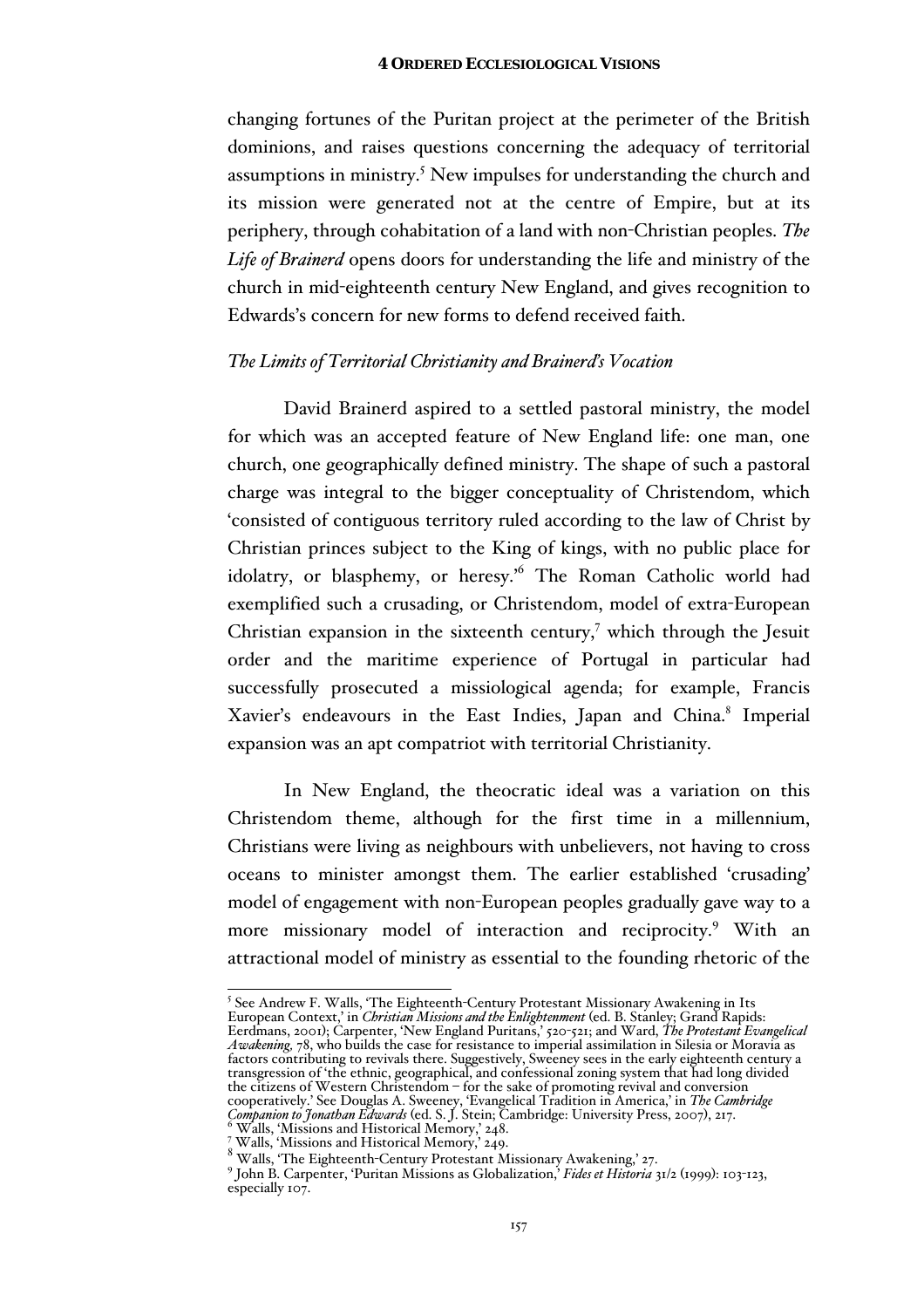'city on a hill,' the strategy to win American Indians to the cause of Christ was unlike the received imperial model, which assumed military conquest. Though not mandated in the New England vision of the Christian society, nevertheless skirmishes and battles with the indigenous tribes and clans of the north-east did regretfully eventuate: the King Philip's War (1675 -76) between the settlers and the Indians led by the Wampanoag chief Metacom, also known as Philip, made for all practical purposes the evangelistic mission of the Massachusetts colonists impossible.

Brainerd's early vocation was however interrupted by his expulsion from Yale in 1741-42 due to attendance at a revival meeting and to the private indiscretion of comparing a graceless chair with a graceless tutor. The College was determined to make an example of his enthusiasm, and to stop in its tracks revivalist fervour. The College's attitude in turn fuelled revivalist resentment towards the clerical establishment, for which it stood, and towards its understanding of the ministerial role.<sup>10</sup> Brainerd re-routed his vocation and became a preacher to Indians of Kaunaumeek, New York, Crossweeksung, New Jersey, and Susquehanna, Pennsylvania. Without the imprimatur of the established church hierarchy, he was strengthened in his ministry aspiration by the model of John Eliot ('Apostle to the Indians'), who in the seventeenth century had established fourteen 'Praying Towns' to provide protection, catechism and economic security for the native American population.<sup>11</sup>

Territorial Christianity functions as the key to grasp the significance to ecclesiology of Brainerd's ministry amongst the indigenous population. Competing spheres of Christian influence brought different experiences to the Indians contacted or converted by Europeans. It was not just that the Indians had to decide for the folk religion of the powwow or the Christian Gospel; they also had to decide between the rival claimants to Christian hegemony – the French Roman Catholic missionaries, traders and soldiers west of the Appalachians navigating south on the Mississippi, and the European Protestant (including English and Puritan) colonisers, landholders and educators along the Atlantic coastal plain.<sup>12</sup> Not surprisingly, these encounters generated moral

<sup>10</sup> Joseph Conforti, 'Jonathan Edwards's Most Popular Work: *The Life of David Brainerd* and Nineteenth-Century Evangelical Culture,' *Church History 54*/2 (1985): 188-201, especially 188.<br><sup>11</sup> Richard W. Cogley, 'John Eliot's Puritan Ministry,' *Fides et Historia 3*1/1 (1999): 1-18.<br><sup>12</sup> These Indian contacts wer

foothills of the Appalachian chain, forming the border between English and French spheres of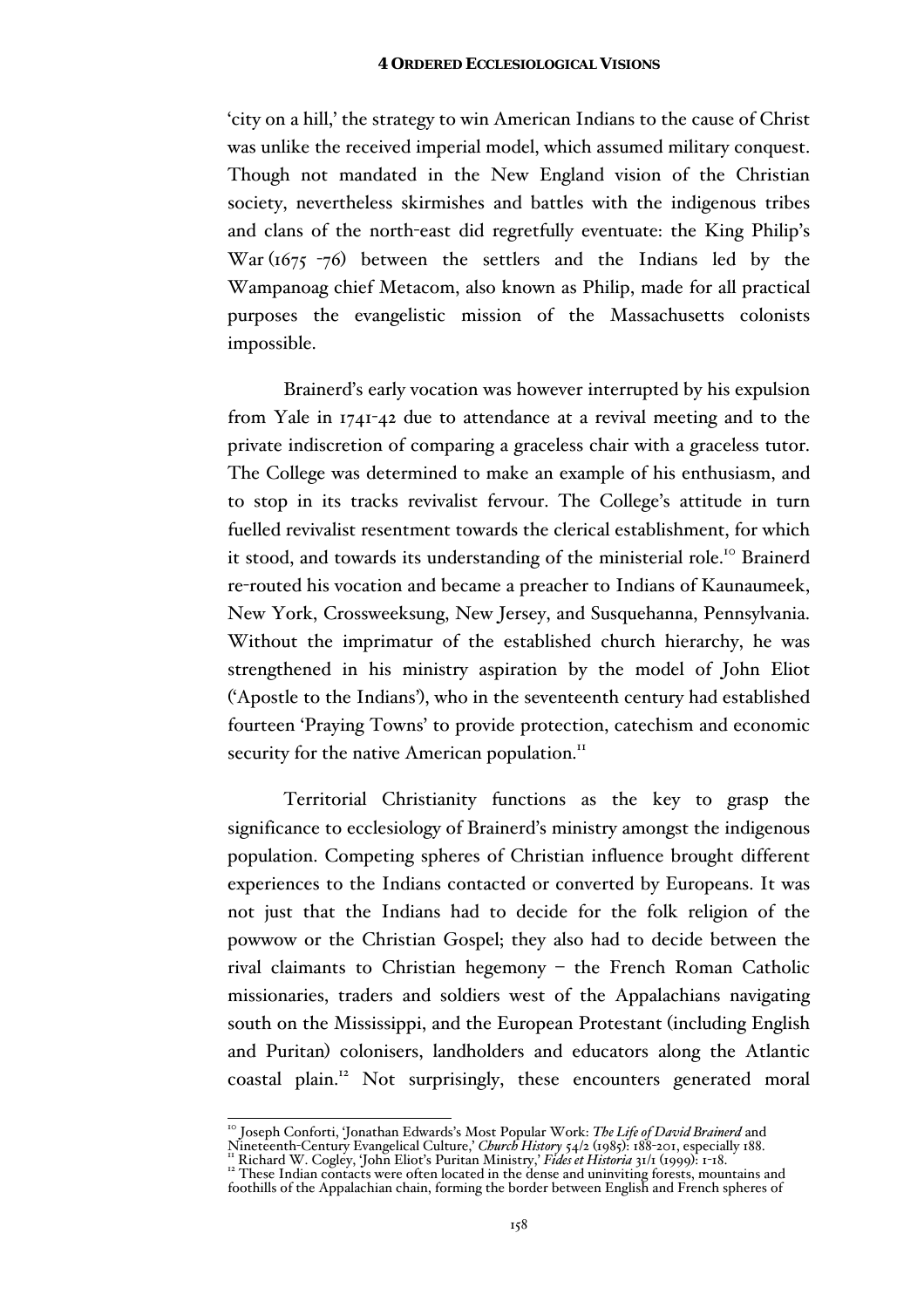dilemmas: entrepreneurs were encouraged to speak the Gospel as they travelled to find new markets or to source furs, food and labour, presenting a conflict of interests both to those offering and those receiving their ministrations. Bringing 'civilisation to the natives' might offer new economic and educational opportunities, but more often could destroy traditional cultures and languages, disperse tribes from their ancestral lands, and introduce disease, vice and anomie into village life. Brainerd ministered amongst Indians who had already been impacted by colonial pressures.

However, there was more to the attempts to bring the Gospel to the indigenous peoples of America than imperial motivation. Theological factors shaped the encounter as well. When the Puritans made efforts to preach the problem of human sinfulness and its solution in redemption only through the name of Christ, they were treating Indians with dignity and equality. Not to preach sin and salvation in this way would have been to deny that Indians were of the same stuff as the remainder of the human race.<sup>13</sup> The conversion of Indians demonstrated God's acceptance of them and the propriety of the revivals themselves.<sup>14</sup> Though there was the belief amongst some Christians that North American Indians had been trapped by the Devil in a continent as yet unreached by the Gospel, this did not obviate their need as men and women made in the image of God to hear Christian proclamation on the same basis and terms as the English themselves had heard it when still living in pagan darkness.<sup>15</sup> Puritan assumptions concerning the dignity of the native population were often at odds with those of political ideologies.

Alongside preaching, Puritans also expected that the Indians be treated as equals by including them under the laws of the land and its economic system, though not at the expense of their language and survival. In the minds of the English, encouraging the Indians to pursue a vocation would be a way to help them avoid mischief and to inculcate discipline for the sake of sanctification.<sup>16</sup> Brainerd's model of living amongst the Indians but not expecting the Indians to settle in the midst

1

influence, which between 1756 and 1763 would explode into colonial fighting known as the Seven Years' War (to the Europeans) or the French and Indian Wars (to the Americans). From a European perspective, winning the Indians was strategic militarily, as James Fenimore Cooper's *The Last of the Mohicans* makes so clear.<br><sup>13</sup> Rachel Wheeler, '"Friends to Your Souls": Jonathan Edwards' Indian Pastorate and the Doctrine

of Original Sin,' *Church History* 72/4 (2003): 736-765, especially 759, where reference is made to the doctrine of original sin as guarantor of spiritual equality.<br><sup>14</sup> Ward, *The Protestant Evangelical Awakening*, 272.<br><sup>15</sup> Carpenter, 'New England Puritans,' 524.<br><sup>16</sup> Carpenter, 'New England Puritans,' 524.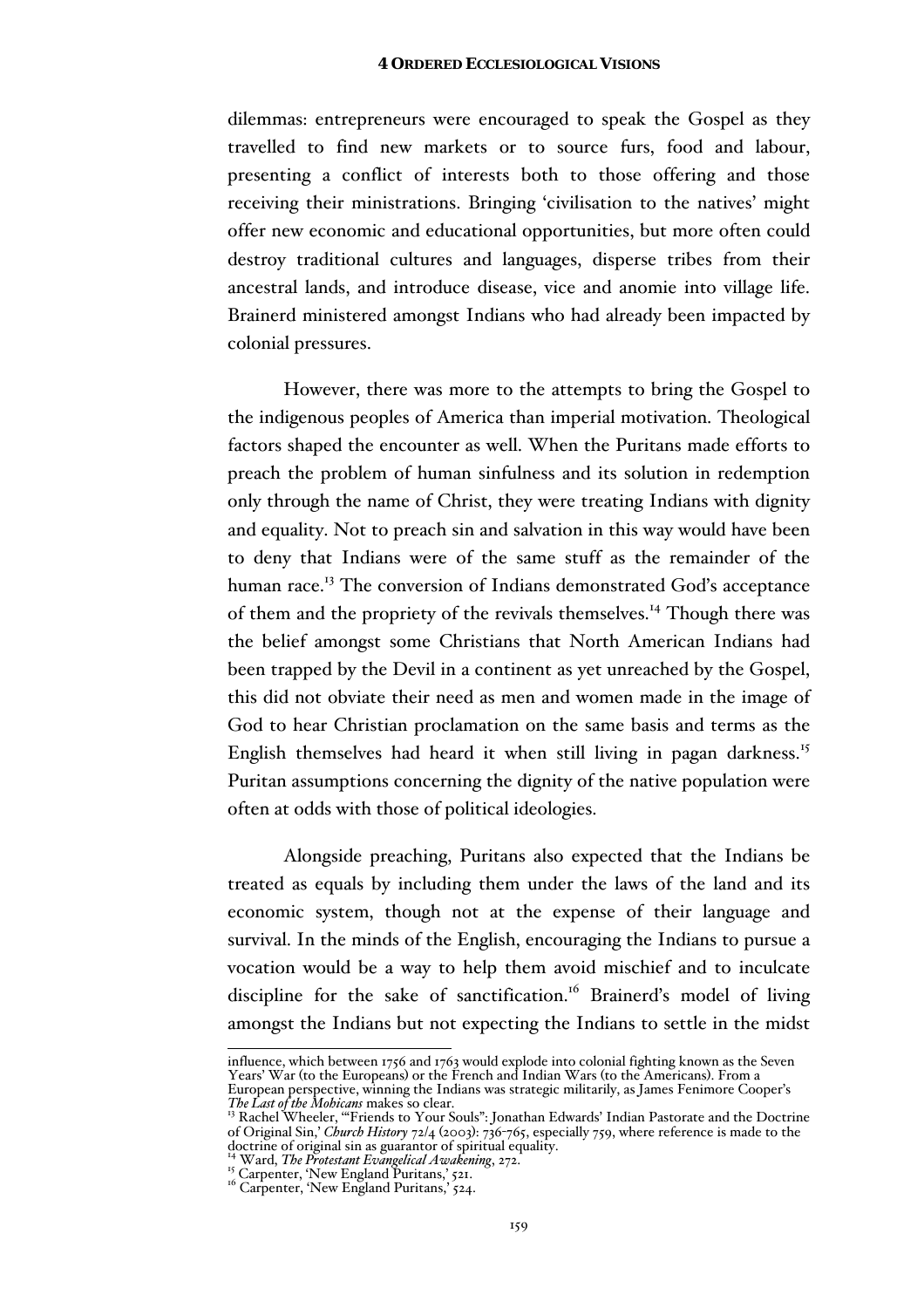of Europeans attests his desire to affirm a distinct method of Christian outreach. Encouraging a township to grow around his own cottage equated with the belief that to receive civilisation in the European cities was no necessary preparation for Christian conversion:

December 31 [1746]. Spent some hours this day in visiting my people from house to house, and conversing with them about their spiritual concerns; endeavouring to press upon Christless souls the necessity of a renovation of the heart: And scarce left a house without leaving some or other of its inhabitants in tears, appearing solicitously engaged to obtain an interest in Christ. The Indians are now gathered together from all quarters to this place, and have built them little cottages, so that more than twenty families live within a quarter of a mile of me. A very convenient situation in regard both of public and private instruction.<sup>17</sup>

This was not evangelism by absorption into white culture, but separation from both traditional and European forms for the sake of spiritual independence. The Christendom model was inadequate, in as far as it would use *coercion* to deny Indians any ongoing cultural or linguistic distinctives and expect clear allegiance to one European system or another. Brainerd rather used *persuasion*, expressed through an interpreter named Moses Tinda, to pursue the cause of Christ in his part-sedentary, part-itinerating ministry. Brainerd's ministry at the edge of the known world was reshaping pastoral vocation.

Brainerd's remunerative network was also innovative. Structures which had been created to serve different social settings were redefined, and their modus operandi reconfigured. For example, organisations like the Society in Scotland for Propagating Christian Knowledge (organised in 1701 and chartered by Queen Anne in 1709) or the Society in London for Propagating the Gospel in New England and Parts, which were originally incorporated to support a traditional model of parochial ministry, were now raising money for Brainerd's work outside of the parochial structure. His contractual association with these societies in the broader church creates a trans-Atlantic layer of responsibility, yet his distance from accountability highlights to all intents and purposes his individual autonomy. His outreach amongst the Indians of the Six Nations was neither territorially constrained nor clerically defined, but internationally inspired and underwritten. *The Life of Brainerd* was even promptly translated into German, and was published first by Fresenius and then by Steinmetz as tokens of its appeal beyond British borders.<sup>18</sup>

<sup>&</sup>lt;sup>17</sup> Edwards, *WJE* 7: 350-351.<br><sup>18</sup> Ward, *The Protestant Evangelical Awakening*, 275.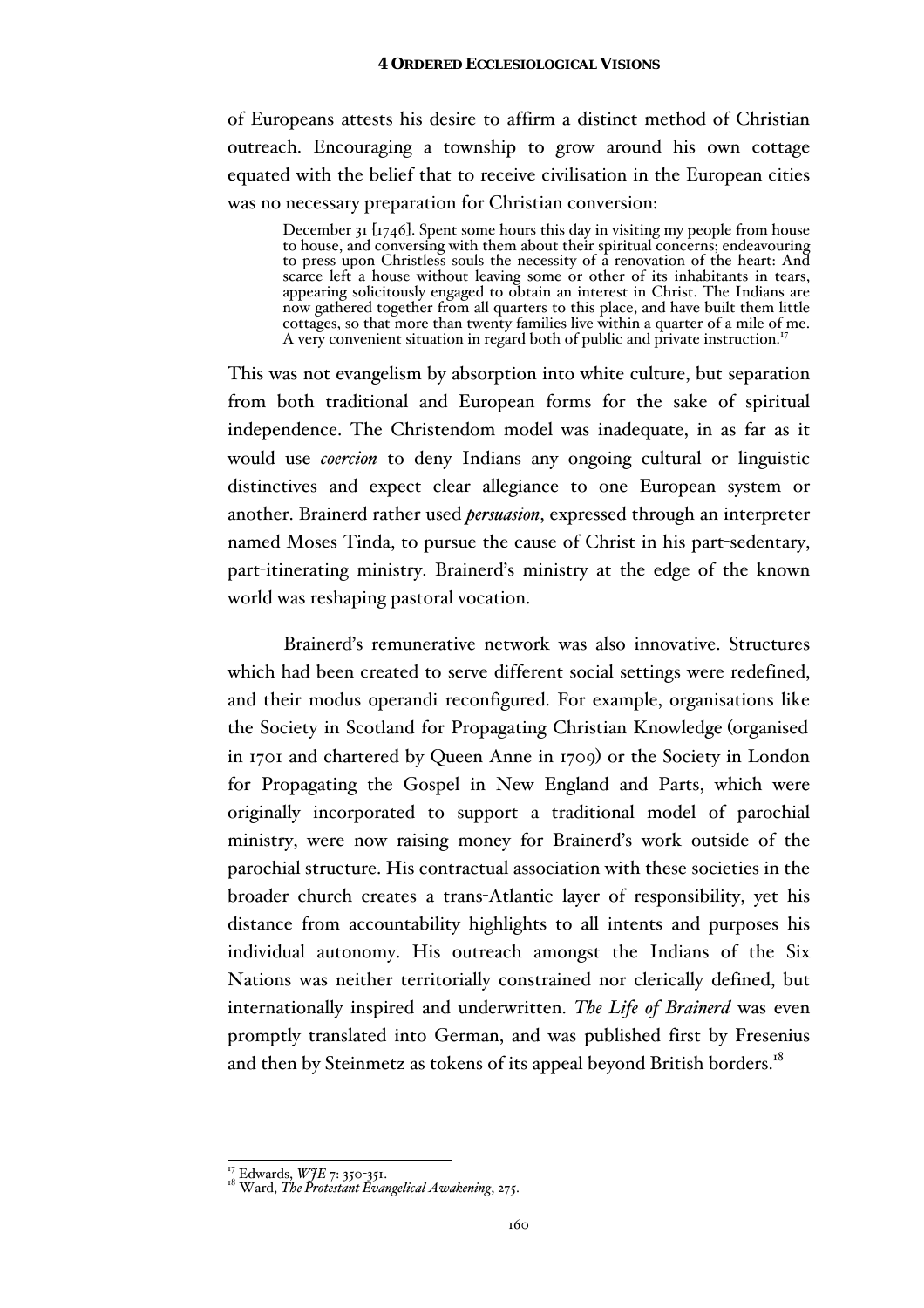His personal support network is another striking feature of Brainerd's diary. The number of friends and ministerial colleagues with whom he remains in contact, or with whom he stays and seeks the opportunity of recuperation in his many sicknesses is prodigious. He frequently returns to New York, Long Island, or Boston to consult with his sponsors, to seek aid, and to refresh his ailing body and spirit. Indeed, Pettitt, in his introduction to the Yale edition of *Brainerd*, enumerates these figures under the headings 'Family,' 'Evangelists,' 'Adversaries,' 'Friends,' 'Associates,' and 'Confidants.'19 It is a dizzying constellation. It is not just that Brainerd seeks their company, but also covets their prayers, both while he is with them and when he is away. Edwards's 'Humble Attempt,' published a year earlier, had described the links between prayer, revival and mission which Brainerd now exemplifies as an appropriate preparation and support of missionaries in the field. New means for new opportunities were accepted.<sup>20</sup> Edwards sees these convergences as something worthy of emulation, and broadens the purpose of the church to include missionary expectation:

As there is much in Mr. Brainerd's life to encourage Christians to seek the advancement of Christ's kingdom in general; so there is, in particular, to pray for the conversion of the Indians *on this continent*, and to *exert themselves in the use of proper means* for its accomplishment … I think we have reason to hope that the wonderful things which God wrought among them by him are but a forerunner of something yet much more glorious and extensive of that kind; and thus may justly be an encouragement to well-disposed charitable persons to "honour the Lord with their substance" [Prov. 3:9] by *contributing as they are able*, to promote the spreading of the Gospel among them; and this also may incite and encourage gentlemen who are incorporated and entrusted with the care and disposal of those liberal benefactions which have already been made by pious persons to that end; and likewise the missionaries themselves that are or may be employed; and it may be of direction unto both as to the *proper qualifications* of missionaries and the *proper measure* to be taken in order to their success.<sup>21</sup>

Such renewal in structures was decidedly however not an ends in itself, but a means to the arrival of the millennial kingdom. The conversion of the Indians was the most proximate step towards the defeat of the Antichrist, and all that held back the coming of the kingdom. Christendom was not just inadequate to modern conditions, it also inadequately subserved a more cosmic ideal. Marsden situates their ministry eschatologically:

Brainerd's self-sacrificing missionary zeal and Edwards's wider activism must be understood in the context of their earthly optimism. Edwards's theology was not simply philosophical reflections growing out of his contemplations of God

<sup>&</sup>lt;sup>19</sup> Pettitt, 'Editor's Introduction,'  $32-71$ .<br><sup>20</sup> Hindmarsh suggests that just as roads enabled mission in the early church, and the printing  $\frac{20}{3}$ press multiplied the effects of the Reformation, so the Awakenings appropriated new methods, focused in individual agency. Bruce Hindmarsh, 'Is Evangelical Ecclesiology an Oxymoron? A Historical Perspective,' in *Evangelical Ecclesiology: Reality or Illusion?* (ed. J. G. Stackhouse, Jr.; Grand Rapids: Baker Academic, 2003), 29.<br><sup>21</sup> Edwards, *WJE* 7: 533. Emphasis mine.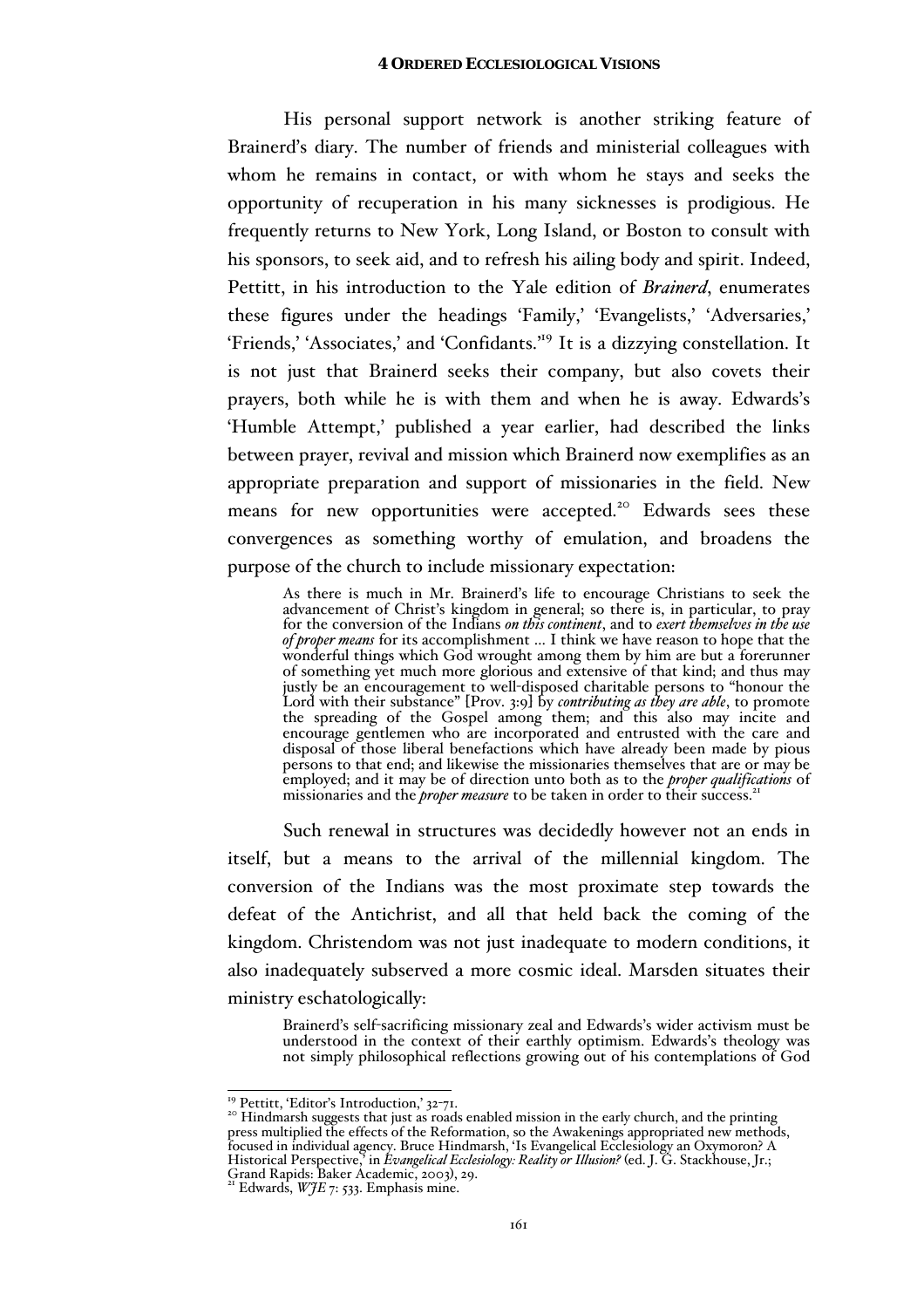and a heavenly eternity. Rather, since it was always refracted through Scripture, it was grounded in a breathtaking historical perspective that provided incentive for unflagging evangelical action … In reckoning the progress towards Christ's kingdom, Edwards did not draw any sharp line between the spiritual and the political. The work of David Brainerd, the Concert of Prayer, and the war with the French and their Indian allies were all of one piece. The spread of the Gospel was the pre-eminent goal, but he never doubted that one precondition was Protestant military success against "papal" regimes.<sup>2</sup>

Even political structures needed to be addressed in order to prosper the coming Kingdom.

However, despite the fact that the colonisation of New England had at least in part been driven by the missiological desire to evangelise the indigenous population, and to provide a model to Old England of a Christian commonwealth, early attempts at mission amongst the North American Indians had not been spectacularly successful. While John Eliot may have seen greater fruit for his labours than many of his contemporaries labouring amongst Europeans, his was the exception that proved the rule. As Carpenter points out:

Like most Protestants, the Puritans had not developed the church structures to carry out mission … Though they had the highest percentage of clergy to populace in the European world, they were handicapped by their assumption that a true minister must have a church … It is easy to look back and assume that Protestants should have intuitively known how to organize missions structures and go about the work; but in reality, the lessons we take for granted today had to be hard won.<sup>23</sup>

A new stage in missions was however dawning. The use of various and innovative *means* to reach the heathen was later to be emphasised by William Carey in his tract of 1792, though such a strategy had previously been pioneered, for example, in the exertions of the German Pietists in the Tranquebar mission in South India and by Brainerd himself. He exemplifies the value of creative modelling and the need for renewal of church life in a distinct and emerging New World ecclesiological context.

### *The Reversion to Totalising Christianity and Brainerd's Piety*

The nominalism of territorial Christianity was something which the Puritans could not abide, and was of course part of the reason for early migrations to New England to set up a new 'model of charity' in the words of Winthrop. While their assumptions did not focus on the need to crusade and conquer, they were nevertheless people of their own time, who perpetuated the Christendom model of church-state co-dependency to create a godly commonwealth ordered through covenantal gearing.

<sup>22</sup> Marsden, *A Life,* 334, 338. The contribution of the Concert of Prayer to ecclesiology was discussed in the last chapter. <sup>23</sup> Carpenter, 'New England Puritans,' 520-521.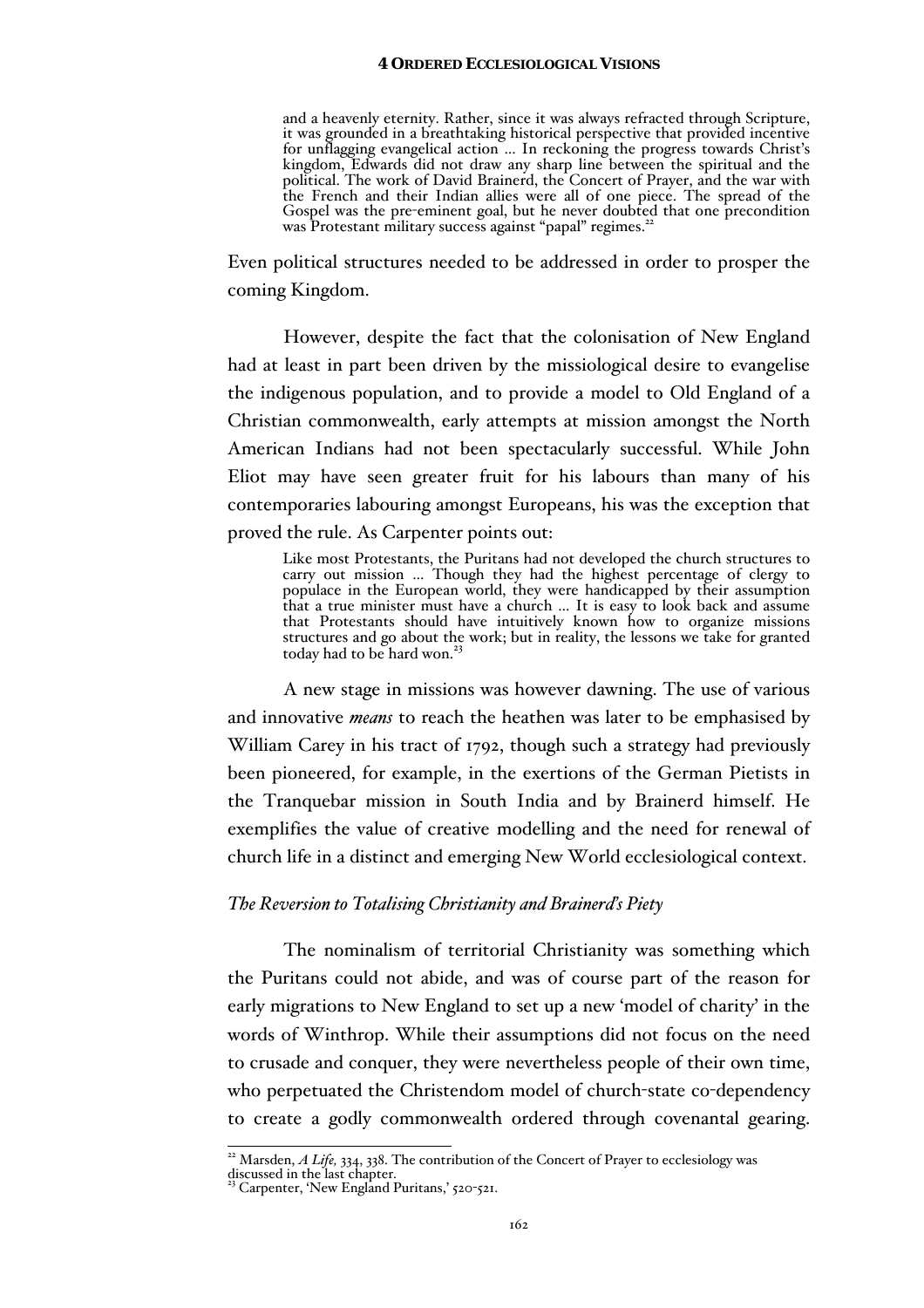They were, as Walls asserts, 'totalitarian Christians, those for whom the religious imperatives overcame the economic and political.<sup>24</sup> Each part of social life was connected to every other part, even when the church in the middle of community experience was conceived congregationally and not with presbyteral or episcopal coordination. Carpenter makes the point:

Mission for the Puritans required far more than a few missionaries; it demanded the transplantation of a whole social system. For Puritans, since missions was [sic] the extension of God's rule … it was more than church planting and certainly far more than individual conversions. They envisioned, since they assumed all people were made in the image of God, a united civil-ecclesial community. Of course, their holistic approach to mission opens up the Puritans to criticism for using religion for political ends.<sup>25</sup>

Brainerd's more traditional social assumptions, and his acceptance of Reformed patterns, can be seen where he catechises his Indian converts. He has high standards and great hopes for the Indians, their Christian obedience and sacramental observance. As quoted in his *Journal*, from which Edwards excerpts material regarded as significant to include in the *Life*, Brainerd writes:

Saturday, August 24 [1745] … Spent the forenoon in discoursing to some of the Indians, in order to their receiving the ordinance of baptism. When I had opened the nature of the ordinance, the obligations attending it, the duty of devoting ourselves to God in it, and the privilege of being in covenant with him, sundry of them seemed to be filled with love to God, and delighted with the thoughts of giving up themselves to him in that solemn and public manner, melted and refreshed with the hopes of enjoying the blessed Redeemer.<sup>26</sup> April 7 [1746]. Discoursed to my people at evening from 1 Cor. 11:23-26. And endeavoured to open to them the institution, nature, and ends of the Lord's Supper, as well as the qualifications and preparations necessary to the right participation of that ordinance. Sundry persons appeared much affected with the love of Christ manifested in his making this provision for the comfort of his people, at a season when himself was just entering upon his sharpest afflictions.<sup>27</sup>

Brainerd's expectation of Indian converts was not unlike what he would have desired for Anglo-American believers generally.<sup>28</sup> As Wall summarises:

Not surprisingly, the early Protestant movement, which was principally evangelical in character, initially brought to the non-Western world the same message and the same methods that it brought to the nominally Christian world which produced evangelical radicalism. And it expected the responses (and evangelicals had plenty of experience within Christendom of hostile or indifferent response) to be along the same lines.<sup>29</sup>

<sup>&</sup>lt;sup>24</sup> Walls, 'Missions and Historical Memory,' 249.<br><sup>25</sup> Carpenter, 'Puritan Missions as Globalization,' 110.<br><sup>26</sup> Edwards, *WJE* 7: 317.<br><sup>27</sup> Edwards, *WJE* 7: 381.<br><sup>28</sup> It is easy to draw attention to the blind-spots of perhaps less easy to acknowledge our own prejudices towards *the Puritans*: 'To assume that their [seventeenth century Puritans'] behavior toward Native Americans was simply motivated by hypocrisy, cynicism, and greed is to fail to take on board the historical and cultural context, the hypocrisy, cynicism, and greed is to fail to take on board the historical and cultural context, the<br>structure of belief, which they inhabited – in other words, to be as blinkered in relation to them as they in turn were in relation to the Native Americans.' See Richard Francis, *Judge Sewall's Apology: The Salem Witch Trials and the Forming of an American Conscience* (New York: Harper Perennial, 2005), 16-17.<br><sup>29</sup> Walls, 'Missions and Historical Memory,' 258.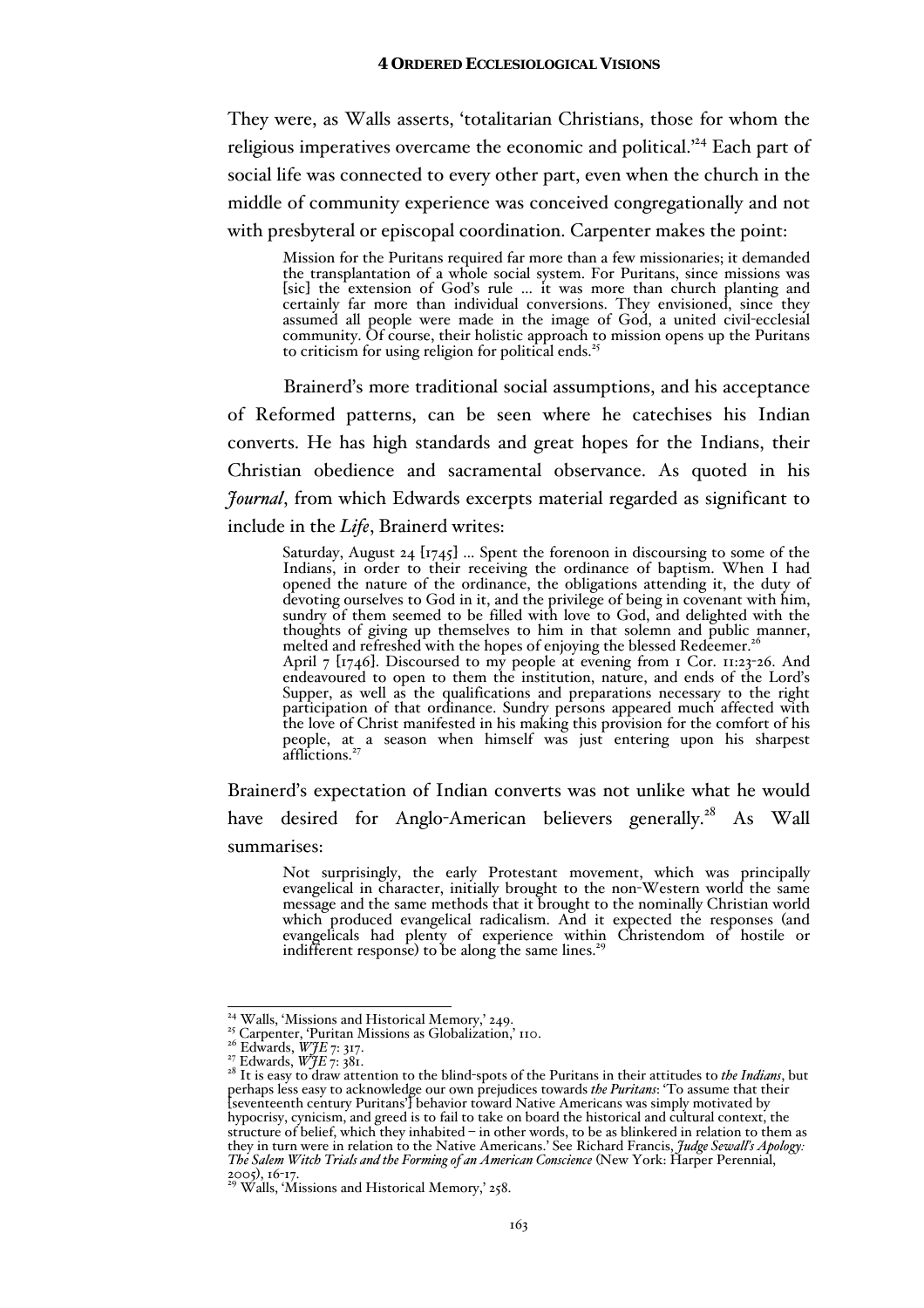It is important to understand however that the essential narrative arc of *Brainerd* is driven not by external events but by internal reactions to the conditions of life and mission which he faces. This work presents a *model of piety*, not so much a *programme of ecclesiastical reform* or a *platform for church growth*. The disinterested benevolence which became the hallmark of virtue for Christians engaged in mission in the nineteenth century can at times appear here like self-absorbed malevolence with *introspection* rather than *inculturation* the theme. The progress of his own godly character becomes for Brainerd an important source of assurance of salvation. Edwards alerts us in his 'Appendix' to the way that Brainerd prized personal piety above ecstatic or revivalist experiences:

I find no one instance of a strong impression on his imagination through his whole life: no instance of a strongly impressed idea of any external glory or brightness, of any bodily form or shape, any beautiful majestic countenance: no imaginary sight of Christ hanging on the cross with blood streaming from his wounds; or seated in heaven on a bright throne with angels and saints bowing before him; or with a countenance smiling on him; or arms open to embrace him … But the way he was satisfied of his own good estate, even to the entire abolishing of fear, was by feeling within himself the lively actings of a holy temper and heavenly disposition, the vigorous exercises of that divine love which casts out fear: This was the way he had full satisfaction soon after his conversion ... And we find no other way of satisfaction through his whole life afterward.<sup>30</sup>

In setting up Brainerd as the prototype of regenerate piety in this way, Edwards wants to challenge nominal faith and a myopic vision of the Kingdom of Christ in its European guise, and not in the first instance to create a hero of someone who incidentally labours amongst Indians. Edwards presents Brainerd as a man of great perseverance despite incapacity, prayer despite doubt, self-sacrifice despite meagre resources. Brainerd embodied a generic evangelical piety.<sup>31</sup> Such character is the necessary ingredient to all renewal and reform amongst the clergy and within the church:

The foregoing account of Mr. Brainerd's life may afford matter of conviction that there is indeed such a thing as true experimental religion, arising from immediate divine influences … Is there not much in the preceding memoirs of Mr. Brainerd to teach, and to excite to duty, us who are called to the work of the ministry, and all that are candidates for that great work? $32$ 

Mission was regarded as the essential outworking of revived character and religious affections, which was Edwards's polemical intention in publishing these reflections:

<sup>&</sup>lt;sup>30</sup> Edwards, *WJE* 7: 503-504. Distance from 'blood and wounds' spirituality creates a contrast with the Moravians, especially Zinzendorf, for whom this particularly vivid imagery served regenerative ends. Their christomonistic mysticism demonstrated an aversion to doctrinal precisionism, Enlightenment categories, and engagement with structural reform. Edwards wants to maintain Brainerd's distance from this type of spirituality. Ward, *The Protestant Evangelical Awakening,* 116-

<sup>159.&</sup>lt;br><sup>31</sup> Sweeney, 'Evangelical Traditions,' 223.<br><sup>32</sup> Edwards, *WJE* 7: 520, 530.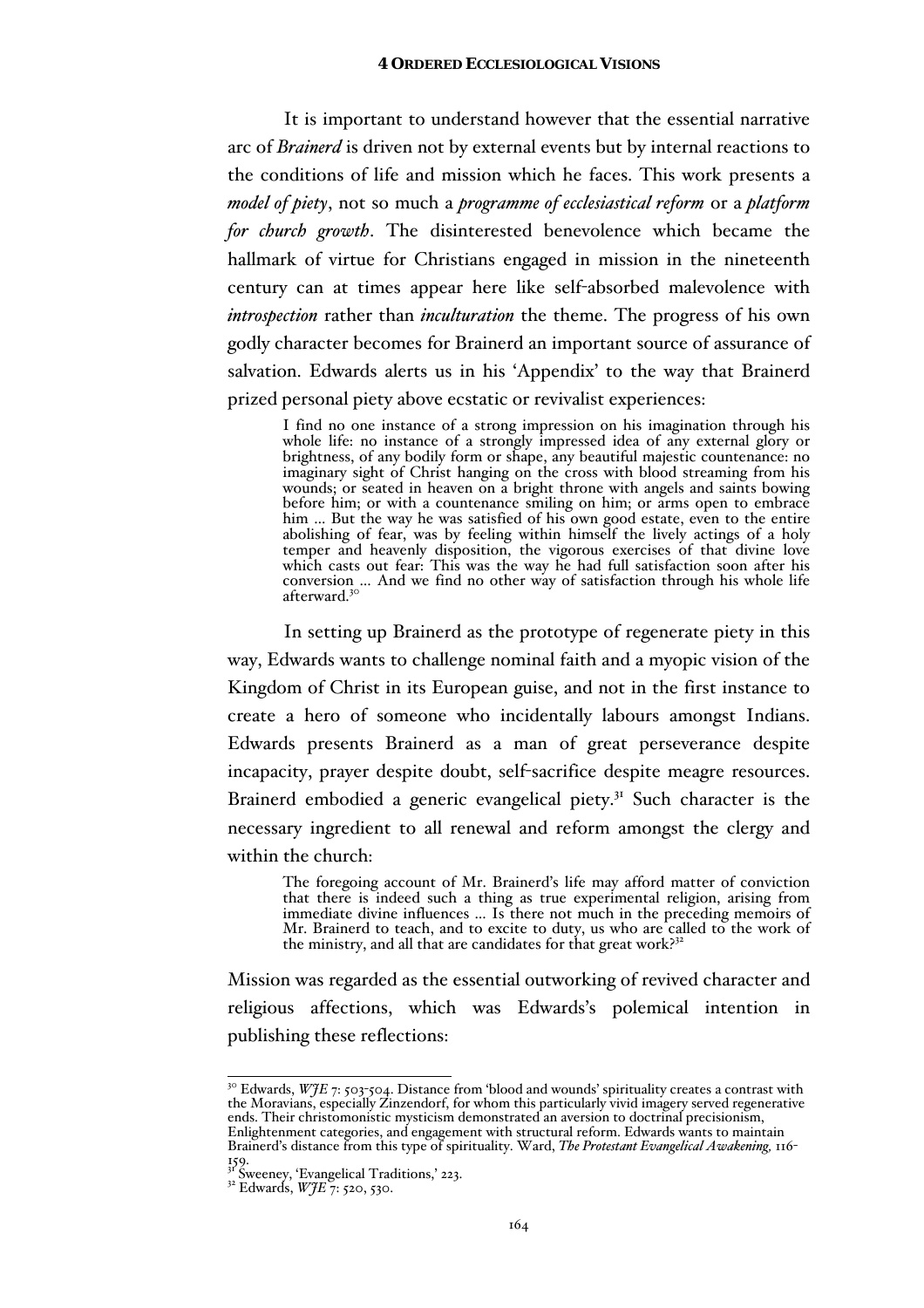For Edwards, who made that [Brainerd's] life known to the world, it was primarily a demonstration of the true character, authentic experience, and proper doctrine of a Christian minister … For Wesley … it [the expurgated version of *The Life*] was valuable not because it would call people to the mission field, but because it would teach them devotion and acceptance of harsh conditions in their service in England. For Wesley and Edwards alike, what we would call the cross-cultural aspect of Brainerd's work was coincidental.<sup>33</sup>

Brainerd is a potent sign that the revivals are neither moralistic, nor enthusiastic, but doctrinal and affective. His zeal 'ran off neither into pharisaism on the one hand nor antinomianism on the other.'34 Such a model of piety has not merely an impact on those who have not heard the Gospel, but serves to validate a theological agenda embedded in Western theological debates, and offers a plausibility structure for Edwards's own conception of religious affections:

His [Brainerd's] conversion was plainly founded in a clear, strong conviction, and undoubting persuasion, of the truth of those things appertaining to these doctrines which Arminians most object against, and which his own mind had contended most about … And if his conversion was any real conversion, or anything besides a mere whim, and if the religion of his life was anything else but a series of freaks of a whimsical mind, then this one grand principle, on which depends the whole difference between Calvinists and Arminians, is undeniable, viz., that the grace or virtue of truly good men not only differs from the virtue of others in degree, but even in nature and kind.<sup>35</sup>

It is a commonplace to see the theological distinctive of the eighteenth century revivals in their commitment to regeneration and the experience of sanctification. While a divine forensic declaration has no necessary visible outcome, the organic nature of the new birth must surely be witnessed through human senses. Indeed, *Brainerd* becomes the concrete and visible expression of the very principles which *Religious*  Affections teaches more abstractly.<sup>36</sup> Edwards's final prayer in the 'Appendix' makes not just of Brainerd's circumstances, but of his individual example as well, a means to inspire future mission and revival:

The Lord grant also that the foregoing account of Mr. Brainerd's life and death may be for the great spiritual benefit of all that shall read it, and prove a happy means of promoting the revival of true religion in these parts of the world. Amen.<sup>37</sup>

This theological agenda itself spawned a social vision, for Brainerd's piety confirmed orthodoxy and order, with a dynamic centre. The key to the renewal of the church, both doctrinally and structurally, and the extension of God's rule, in America as elsewhere, was the conversionist piety of its leadership. Conservative Calvinism may have,

<sup>&</sup>lt;sup>33</sup> Walls, 'Missions and Historical Memory,' 256.<br><sup>34</sup> Ward, *Early Evangelicalism*, 144.<br><sup>35</sup> Jonathan Edwards, 'An Appendix Containing some Reflections and Observations on the Preceding Memoirs of Mr Brainerd,' in *The Life of David Brainerd* (The Works of Jonathan Edwards 7; ed. N. Pettitt; New Haven and London: Yale University Press, 1985), 522-523. <sup>36</sup> Marsden, *A Life,* 331. <sup>37</sup> Edwards, *WJE* 7: 541.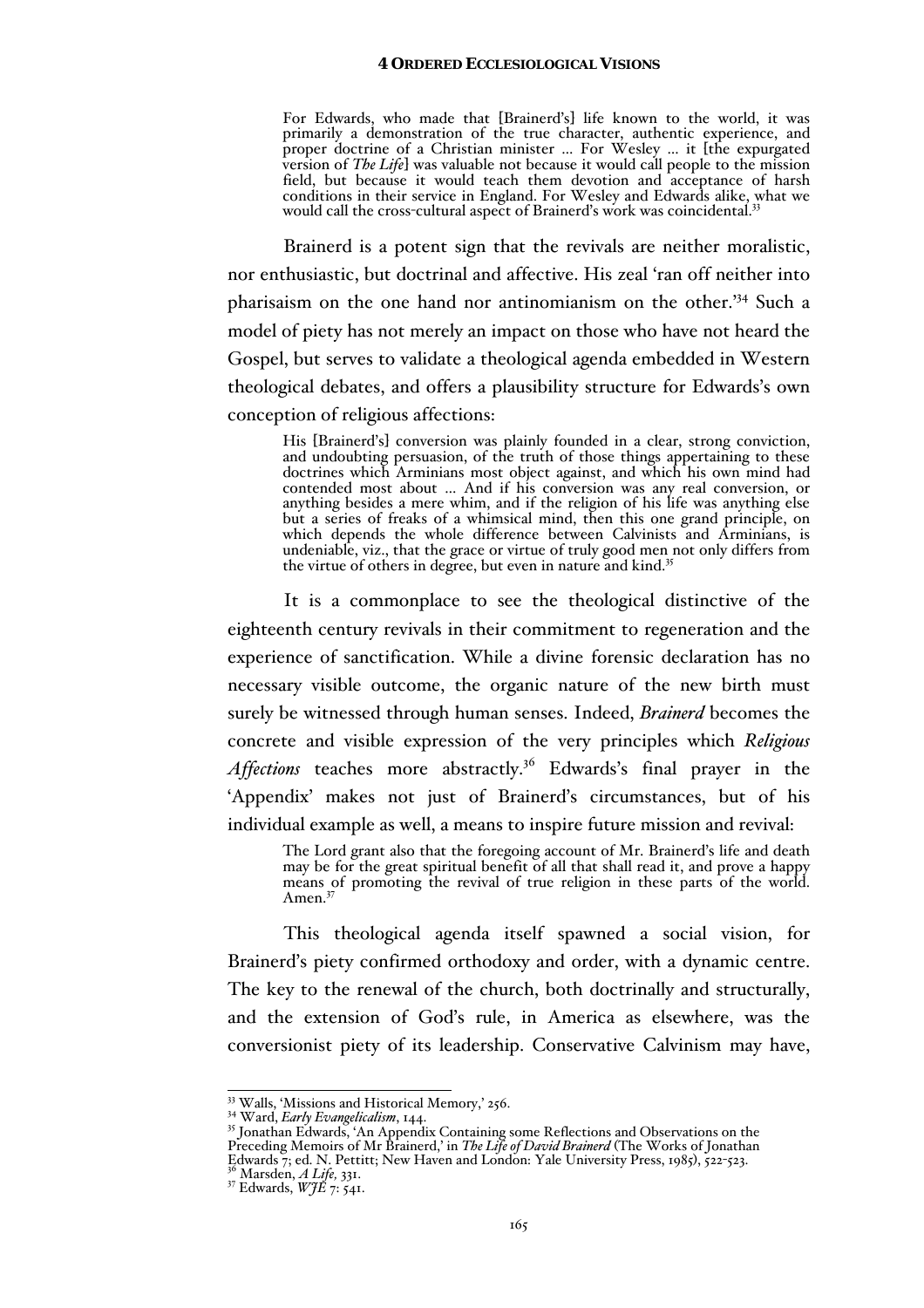inadvertently, discouraged exertion in the conversion of unbelievers or the awakening of the nominal, but Edwards wants to defend theological anti-Arminianism, while at the same time espousing evangelistic enterprise. For him, the sovereignty of God is the basis for mission, not its enemy.38 God would achieve his own ends with the aid of new material means,39 but those ends did not lead to the disembowelment of Christianised society, rather the radical recentering of such society in the personal piety of its representatives. This church did not yet prosper 'on others' terms,' but the fracture of Puritan social consensus in the revivals was nevertheless a harbinger of a world in which the church in New England would no longer occupy a privileged position.

The juxtaposition of missionary endeavours and autobiographical expression in the person and writings of Brainerd, as they are transmitted to us through the hand of Edwards, makes the point clear. We see from outside the paradigm more distinctly than from within that Edwards's agenda is to repristinate the local church through personal spiritual renewal, in order to shape the world for Christ. The territorially defined church is relativised without being marginalised. The church grows comfortable with a missionary edge, though missiological considerations do not yet drive ecclesiology. The ministry of David Brainerd provides an opportunity for us to approach missiology as a prism through which eighteenth century ecclesiology can be reconstructed.

 $\frac{1}{38}$  Carpenter, 'New England Puritans,' 527. The distinction between natural and moral ability, which empowers for mission, is a theme in Edwards's later writing. See Edwards, *WJE* 1: 156-159. <sup>39</sup> Carpenter, 'Puritan Missions as Globalization,' 119.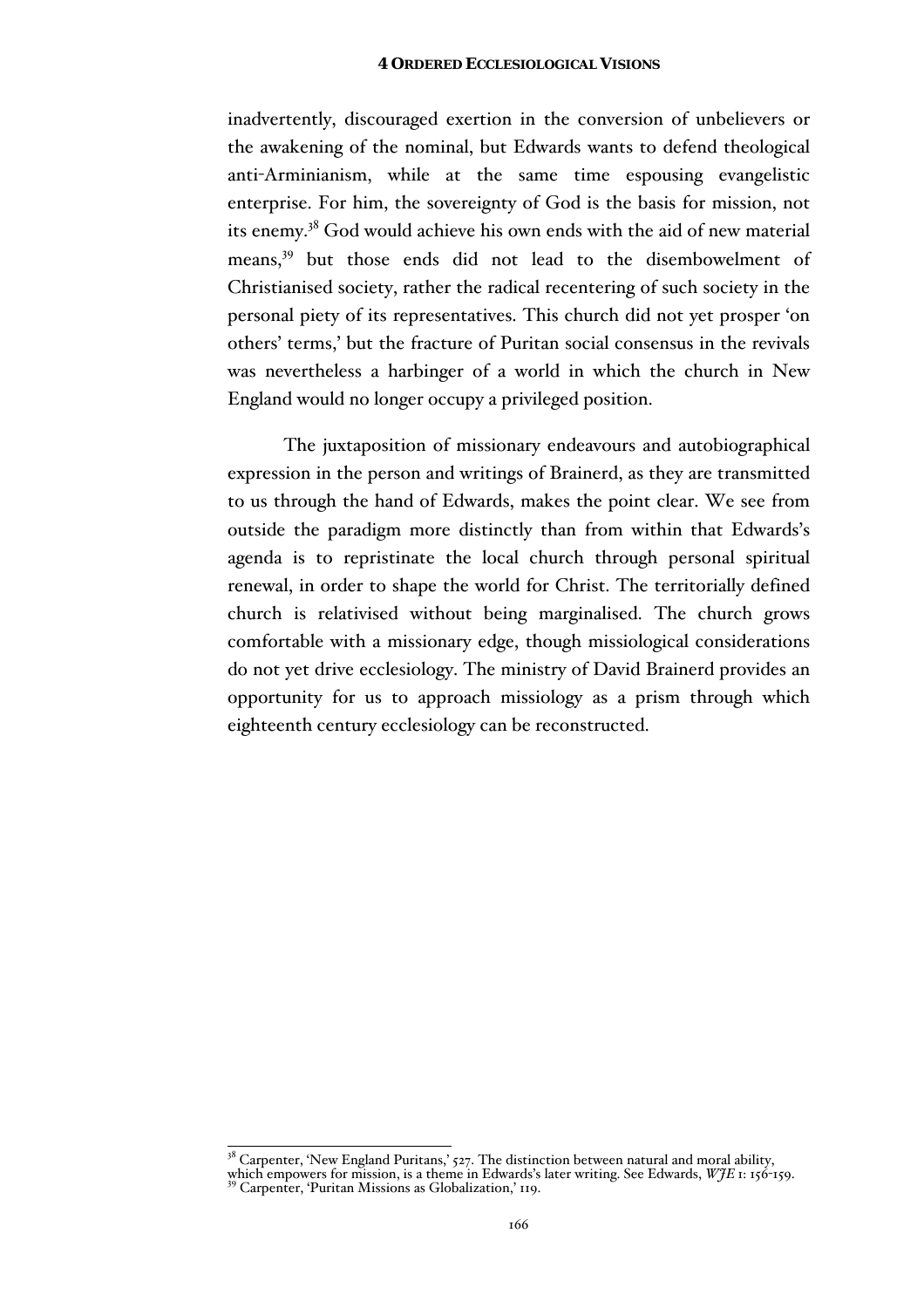## 4.3 THE CHURCH'S VISIBLE UNION IN *AN HUMBLE INQUIRY*

*The apostles, when speaking of … visible Christians, as a society … speak of it as visibly (ie in profession and reputation) a society of gracious persons.* (*WJE* 12: 247*)*

At the end of the 1740s, Edwards undertook a massive review of the nature of the Lord's Supper as it was experienced and practised in his congregation in Northampton. He wanted to expose assumptions concerning this ordinance tenaciously held by Solomon Stoddard and his supporters, both in Northampton and in surrounding towns in western Massachusetts, who had essentially practised a policy of open communion, disbarring from the sacrament only those who were notorious sinners. Edwards prompted a reconsideration of deeper contentions concerning the relationship between corporate and personal covenants, which in turn revisited the trajectory of New England theology, both sacramental and otherwise, and brought to the surface simmering pastoral tensions between him and his people.<sup>1</sup> In some minds in Northampton, being a citizen of a nation covenanted to God required participation in the Lord's Supper, irrespective of the presence of heightened religious sensibilities, such were the interlocking realities of the covenants.

The discourse which provoked the debate is 'An Humble Inquiry into the Rules of the Word of God, concerning the Qualifications Requisite to a Complete Standing and Full Communion in the Visible Christian Church.<sup>22</sup> Here Edwards wants to retrieve rules concerning admission to the sacrament from the Scriptures, rather than from the Congregational Way,<sup>3</sup> and to revise grandfather Stoddard's practice, by admitting to full communion only those who are 'in profession, and in the eye of the church's Christian judgment, godly or gracious persons.'4 Edwards would thereby create a distinction between groups within the local church, some confessedly in full communion, and others not.<sup>5</sup> This is a high stakes manoeuvre, which ultimately resulted in his dismissal from the church after twenty-three years service. The reasons why this

<sup>-&</sup>lt;br>1 See Ava Chamberlain, '"We have Procured on Rattlesnake": Jonathan Edwards and American Social History' (paper presented at the American Society of Church History Conference, Seattle, Washington, January 2005), 11, where Chamberlain outlines the growing importance of social history in understanding events like Edwards's dismissal.

<sup>&</sup>lt;sup>2</sup> Hereafter referred to in the text as the 'Humble Inquiry.' The first part of the discourse is a summary of the position being argued. The second part comprises eleven sub-points, elaborating on the thesis. The third part answers objections being raised against his views. <sup>3</sup> Hall, 'Editor's Introduction,' *WJE* 12: 68. <sup>4</sup> Jonathan Edwards, *Ecclesiastical Writings* (The Works of Jonathan Edwards 12. Edited by David

D. Hall; New Haven and London: Yale University Press, 1994), 174.<br><sup>5</sup> Edwards acknowledges the widespread practice of admitting 'to baptism on lower terms than to

the Lord's Supper,' although he confesses that regarding change to the criteria for baptism, 'there is scarce any hope of it.' See Edwards, 'To Thomas Foxcroft,' *WJE* 16: 283.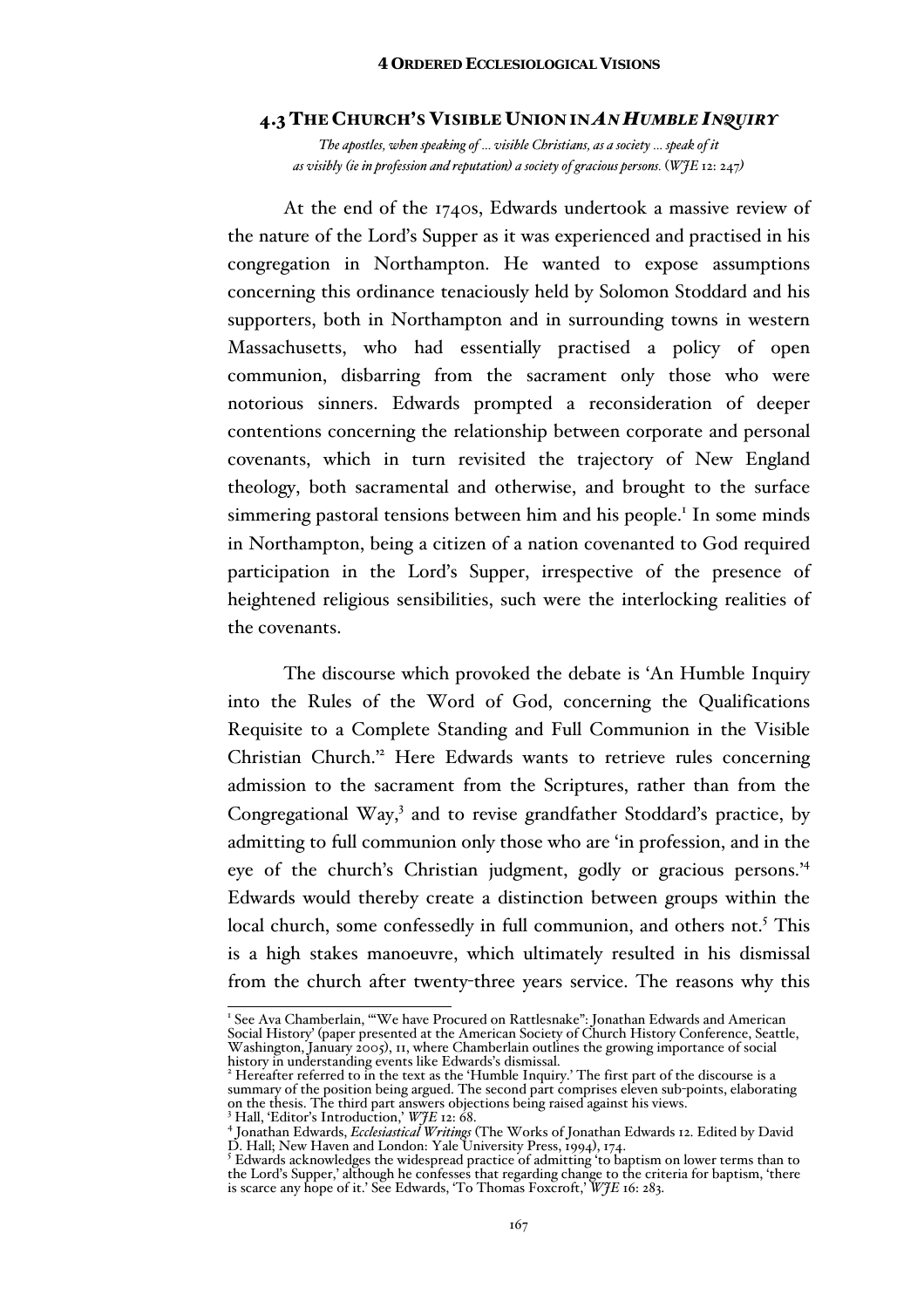particular dispute had such dire outcomes has been a persistent question in colonial American history, with an extraordinary variety of explanations.

It is of course true that Edwards handled a number of presenting pastoral issues in maladroit fashion in the years immediately preceding the dismissal. The *intrusive* Edwards has been described, who in 1744 mishandled the 'Bad Book Affair.' He not only named publicly those youths in the church who consulted a chap-book's midwifery diagrams (an eighteenth century version of seeking out pornography) and used the information gained to deride young women, but he also names without any qualification those who were *witnesses* but not *participants* in the episode. This, not surprisingly, infuriated families of good reputation in the town.<sup>6</sup> Ava Chamberlain has outlined these arguments to provide background to Edwards's surprising dismissal, presenting someone not entirely comfortable with recently renegotiated boundaries of sexual propriety.<sup>7</sup>

Simmering resentment surfaced when Edwards finally presented to the eldership of Northampton his desire to revisit communion qualifications, but only after salary negotiations had been finalised and subsequent to the death on June 19, 1748, of Colonel John Stoddard, an erstwhile supporter of Edwards but also fierce advocate of Solomon Stoddard's more inclusive policies on worthy participation in the Supper.<sup>8</sup> Clumsy responses by Edwards to actual incidents of sexual immorality were similarly incendiary: in 1749, after a council had been convened to hear the matter and despite Edwards's instruction, neither Lieutenant Elisha Hawley nor Thomas Wait would marry the women they had deflowered, respectively Martha Root and Jemima Miller. Edwards's authority was thereby challenged by some leading Northampton clans, the Hawleys and the Pomeroys, of whom a daughter was later to marry Lieutenant Hawley!<sup>9</sup> Some measure of pastoral ineptitude made turbid the waters of pastoral relations in Northampton, and further confirmed for many (men in particular) Edwards's intrusive style.<sup>10</sup>

Example 1 Sweeney, 'The Church,' 183-184.<br>
T Ava Chamberlain, 'Edwards and Social Issues,' in *The Cambridge Companion to Jonathan Edwards*<br>
(ed. S. J. Stein; Cambridge: University Press, 2007), especially 338.<br>
Strange,

*Edwards, Pastor,* 147-170, or in Marsden, *A Life,* 341-374. Minkema lays great weight on the demographic factors contributing to poisoned pastoral relationships and consequently the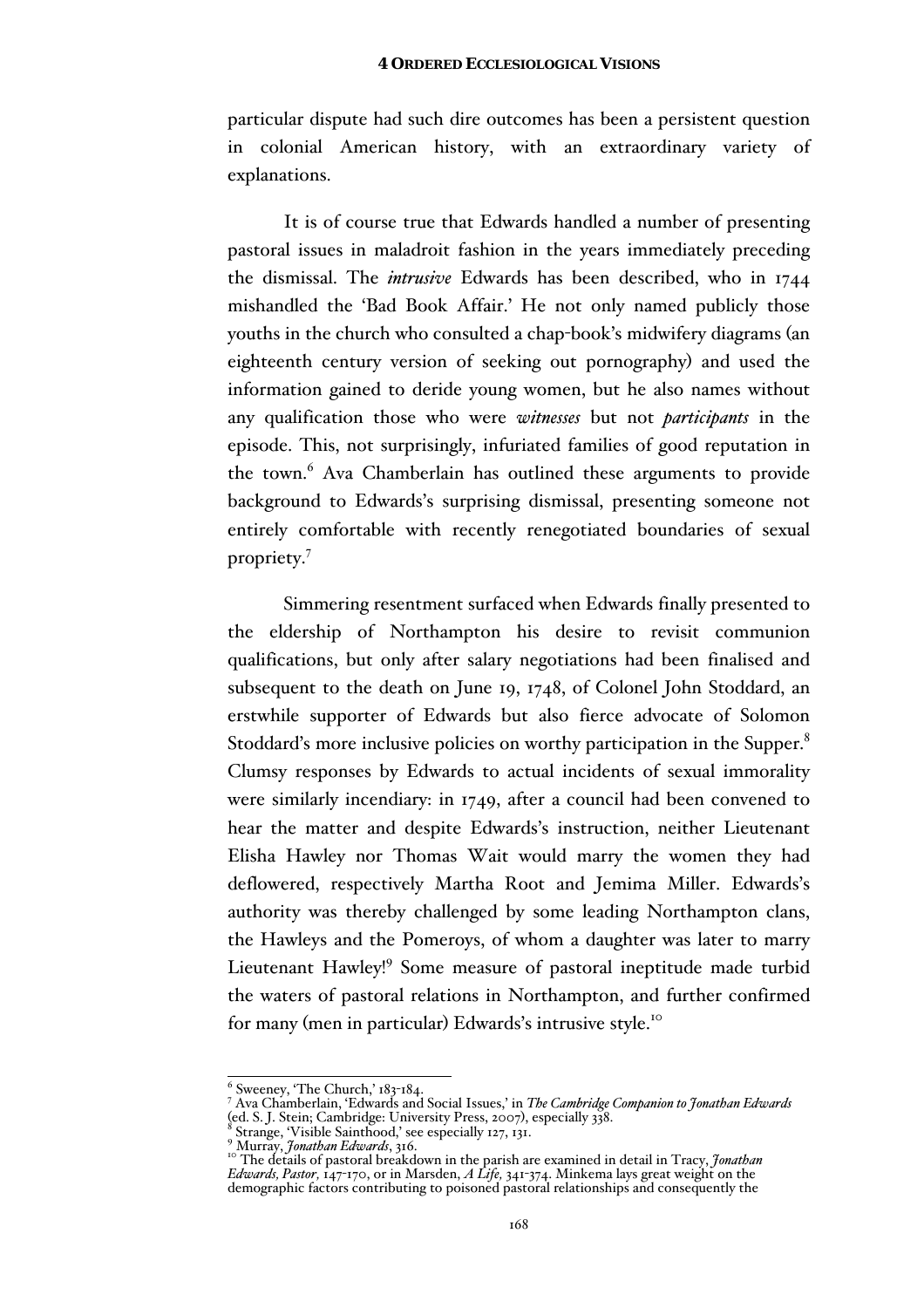Edwards is furthermore occasionally portrayed as socially *hostile*, for it is argued he had a long-running vendetta with the Williams clan, a wealthy and influential New England family, for whom tightening communion requirements represented an attack on their liberal or Arminian principles. This approach was advanced by Sereno Edwards Dwight (Jonathan's great-grandson) in the nineteenth century and more recently by Perry Miller, David Hall and Edwards Davidson.<sup>11</sup> Another theory presents the *naïve* Edwards, a victim of growing capitalist and democratic forces, which Edwards was unprepared to face. Self-assured exponents of the free market would broach no ministerial impediments to their reckless greed.<sup>12</sup> Captain Ephraim Williams wrote scathingly of Edwards: 'I am sorry that a head so full of divinity should be so empty of politics.'13 Ola Winslow popularised this theory in the 1940s. Coupled with this position were Edwards's ongoing grievances concerning 'settlement' or remuneration throughout the 1740s, which were frequently viewed by townsfolk as greedy and unrealistic, though such conflicts were not limited to Edwards and his relationship with the church in Northampton.<sup>14</sup>

Nor is the portrayal of the *frightened Edwards* adequate.<sup>15</sup> This interpretation supposes that Edwards, when backed into a corner, reverted to type and exercised an outmoded authoritarian leadership style better suited to the seventeenth century than the increasingly democratic structures of eighteenth century ministry. While it is true that Edwards was a keen observer of human religious psychology, and that he was also undoubtedly exasperated by the spiritual recalcitrance of members of his own congregation, and might justifiably be critiqued for dogged determination in an issue without consideration of long-term outcomes, he was not, most assuredly, merely reactionary. He was not without theological principles, nor was he unaware of the limitations of the New

<sup>1</sup> dismissal: Kenneth P. Minkema, 'Old Age and Religion in the Writings and Life of Jonathan

Edwards,' *Church History 70*/4 (2001): 674-704.<br><sup>11</sup> Hall, 'Editor's Introduction,' 84-85. A similar sentiment is expressed by Edward H. Davidson, *Jonathan Edwards: The Narrative of a Puritan Mind* (Cambridge: Harvard University Press, 1968),

<sup>127.</sup> 12 This model of interpretation is most famously expressed in the writings of Perry Miller; see

Miller, *Jonathan Edwards*, 218.<br><sup>13</sup> Wilson H. Kimnach, 'Preface to the Period,' in *Sermons and Discourses 1743-1758* (The Works of Jonathan Edwards 25; ed. W. H. Kimnach; New Haven and London: Yale University Press, 2006),<br>28, note 2.

<sup>&</sup>lt;sup>14</sup> James W. Schmotter, 'Ministerial Careers in Eighteenth-century New England: The Social Context, 1700-1760,' *Journal of Social History* 9/2 (1975): 249-267, especially 256. 15 For further espousal of this interpretation, see Tracy, *Jonathan Edwards, Pastor,* <sup>108</sup>-111, 183-188;

R. David Rightmire, 'The Sacramental Theology of Jonathan Edwards in the Context of Controversy,' *Fides et Historia* 21/1 (1989): 50-60, especially 53; Scheick, *The Writings of Jonathan Edwards,* 50.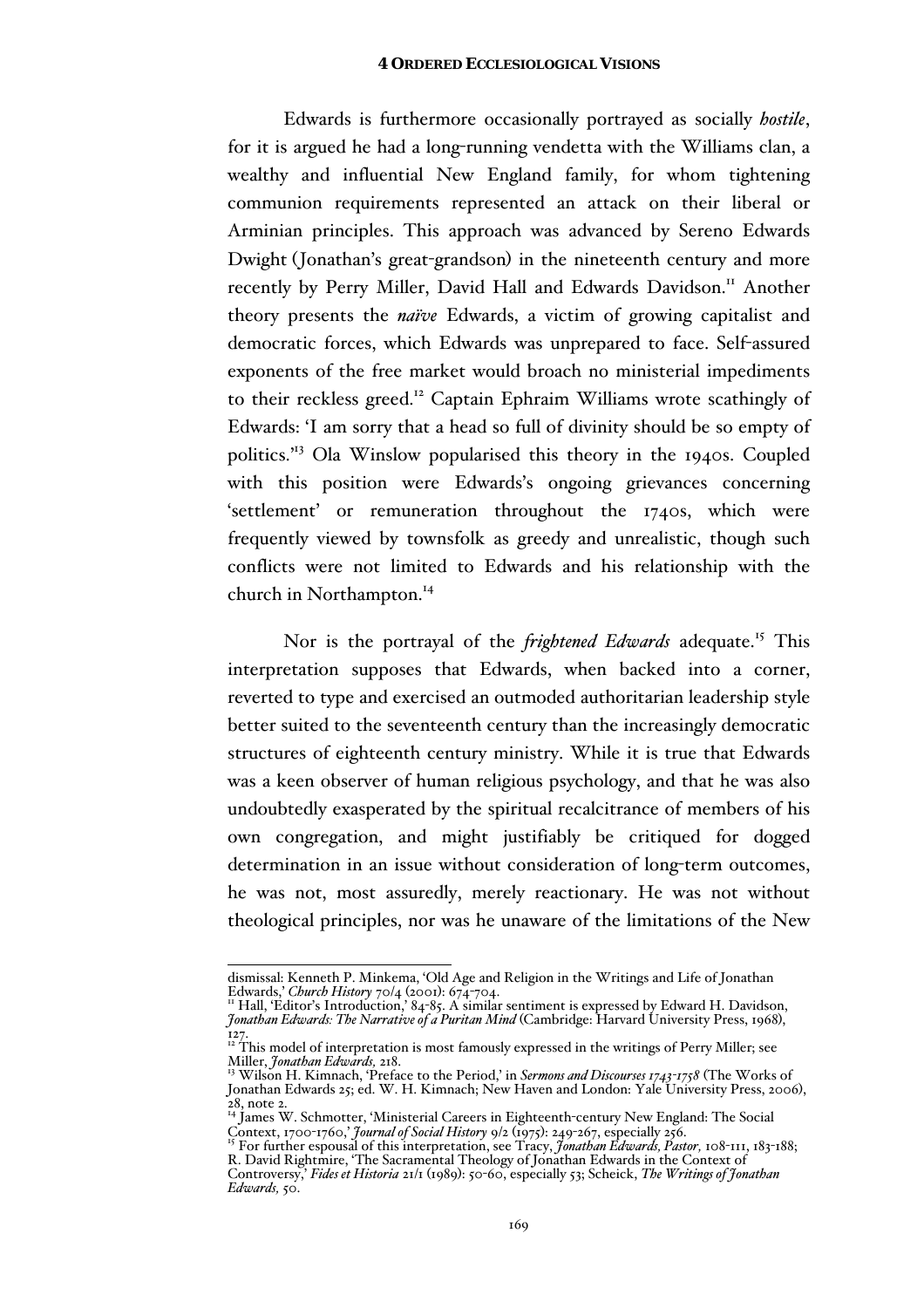England Way as he had inherited it. The positive theological concerns of Edwards and his ownership of innovation during the revivals, as highlighted in this thesis, give us reason to pause before we accuse him of changing the criteria for taking communion out of merely reactionary motives.

This chapter has as its aim not so much to reconstruct the reasons for Edwards's dismissal which were multifarious, as to analyse the theological contours of his sacramental thought, paying particular attention to their ramifications for, or their being framed by, his broader ecclesiology.<sup>16</sup> His 'Humble Inquiry' is the centrepiece of this investigation, though reference will also be made here to the later 'Misrepresentations Corrected,' and his 'Narrative' of the controversy.<sup>17</sup> Even if his revised sacramental views had not led to his separation from the parish, they would nevertheless be instructive for understanding theological conditions on the ground in eighteenth century Massachusetts. Relations within the parish were deteriorating so quickly that Edwards might well have been dismissed by members of the congregation appealing to some other provocation, even if he had not changed his mind concerning qualifications for complete standing and full communion.18 His ecclesiological beliefs are in sharpest relief in this controversy, and form a natural outlet to streams of ecclesiological thought previously adumbrated.

# *Suspicion of Separatism: Rejection of the Pure Church*

Present from the beginning of the New England experiment was the dream of the pure church.<sup>19</sup> Though the settlers of the Massachusetts Bay Colony were not themselves committed to a disestablished church which would maintain its purity through separation from the coercion of civil society, the colony at Plymouth, having been planted ten years earlier in 1620, did espouse a covenant which renounced state support and

<sup>&</sup>lt;sup>16</sup> Some of these factors are summarised in Marsden, *A Life*, 69-371.<br><sup>17</sup> These texts can be found in Edwards, *WJE* 12.<br><sup>18</sup> It appears that the actual content of his views was of little practical concern to his churc Indeed, Edwards makes repeated reference to the fact that his parishioners were not prepared to read his discourse 'Humble Inquiry*,'* and when he finally presented some weekday lectures on the contention at hand, few denizens of Northampton came, the lecture being at least half full of 'strangers,' or those from out of town, presently visiting Northampton for a meeting of the court. See Jonathan Edwards, 'Narrative of Communion Controversy,' in *Ecclesiastical Writings* (The Works of Jonathan Edwards 12; ed. D. D. Hall; New Haven and London: Yale University Press, 1994), 598. McDermott sees the communion controversy as the 'formal' though not 'material'

grounds for his dismissal: McDermott, *One Holy and Happy Society*, 167.<br><sup>19</sup> George M. Marsden, *A Short Life of Jonathan Edwards* (Library of Religious Biography; Grand Rapids: Eerdmans, 2008), 36.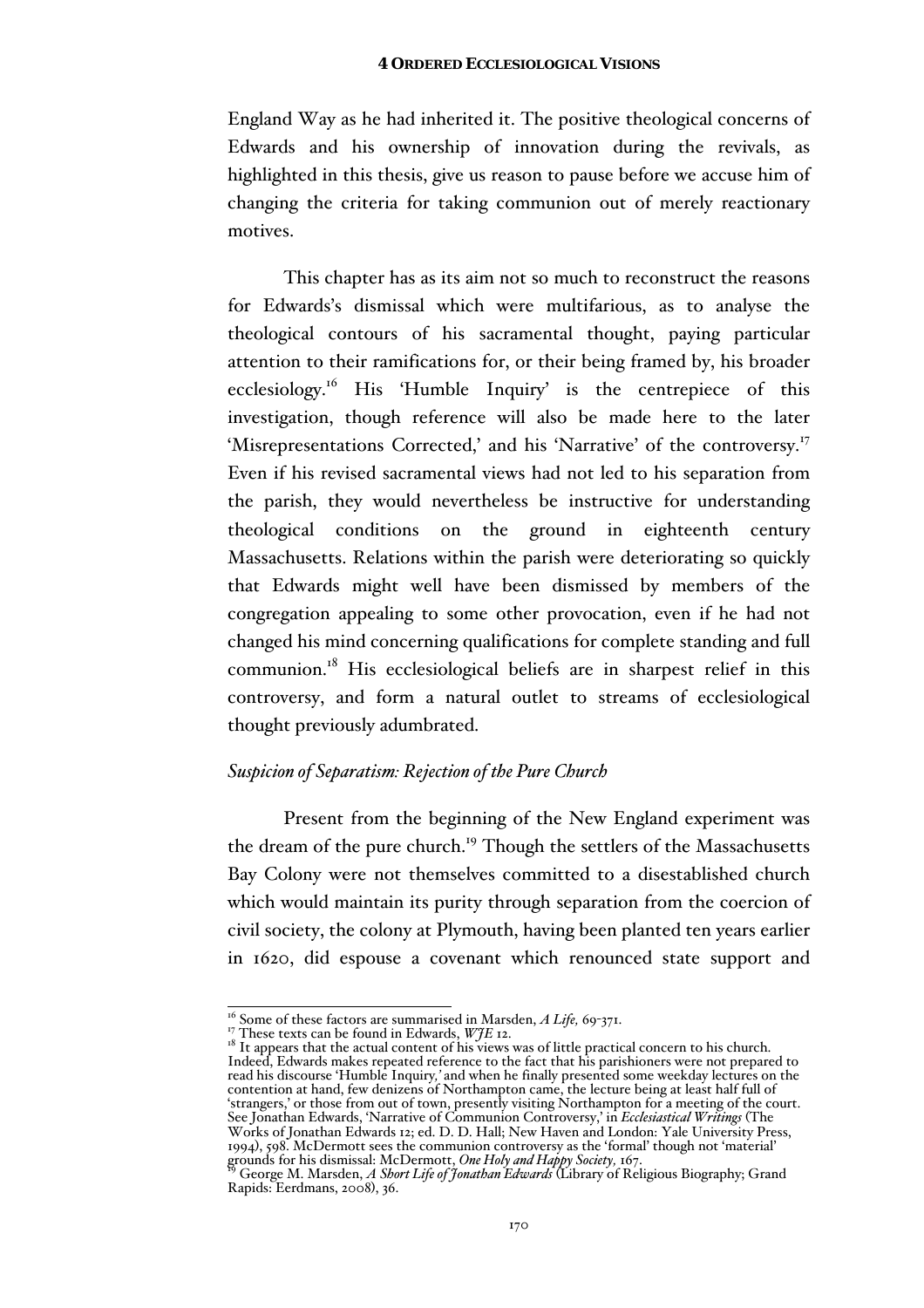affirmed the power of the congregation to adjudicate in all matters of dispute. Such a desire for freedom from state control and the purity of the fellowship were coordinate beliefs, for freedom provided them with the capacity to choose pure fellowship and a pure ministry.<sup>20</sup> Significantly, ideological support for separatism came from the marginalia printed alongside the text of the Scriptures in the Geneva Bible, and used widely by Christians, and especially those dissenting, in Britain.<sup>21</sup> Other settlers in Massachusetts, more concerned to establish social order in a chaotic New World, brought with them the Authorised Version, without marginalia but with the imprimatur of the monarch and the assumption that their errand in this wilderness was to create a civilisation founded on scriptural blueprint, which would in time reform the polity of Britain, towards whom they had only temporarily turned their backs.

The majority church in Massachusetts, centred in Boston, was concerned for purity, but was not prepared to define the nature of the church in terms of its subjective holiness. It tended instead towards a Calvinist conception of the church's responsibility to provide for the community pastorally, rather than the Anabaptist position, which saw the church's life as a gift almost exclusively to the redeemed.<sup>22</sup> English Puritans had struggled in the course of the seventeenth century to hold together both conceptions of the church; the fragility of the synthesis led to imminent instability under New World conditions. The Antinomian Crisis of the late 1630s was an attempt from within the Boston establishment to create a pure church through appeal to spiritual sensation or subjective illumination as arbiter of membership. The crisis which ensued, treated elsewhere in this dissertation, left a permanent mark on the psyche of New World settlers, for whom the preservation of external order, under constant threat from nature, the indigenous population, wars between European powers and theological disputation, was a reflexive desire, and its achievement a mark of progress.

The Congregational Way, exemplified in the New World, held the settled *order* of the gathered church to be of first importance in the polity of New England churches. While historically it was the Roman Catholic Church which preached true faith as dependent on true order, and

<sup>-&</sup>lt;br><sup>20</sup> David D. Hall, *The Faithful Shepherd: A History of New England Ministry in the Seventeenth Century*<br>(Chapel Hill: University of North Carolina Press, 1972), 39.<br><sup>21</sup> Harry S. Stout, 'Word and Order in Colonial New

*Cultural History* (eds. N. O. Hatch and M. A. Noll; New York/Oxford: Oxford University Press, <sup>1982</sup>), 25-26. <sup>22</sup> Hall, 'Editor's Introduction,' *WJE* 12: 21. See also Hall, *Neglected Northampton Texts,* 212.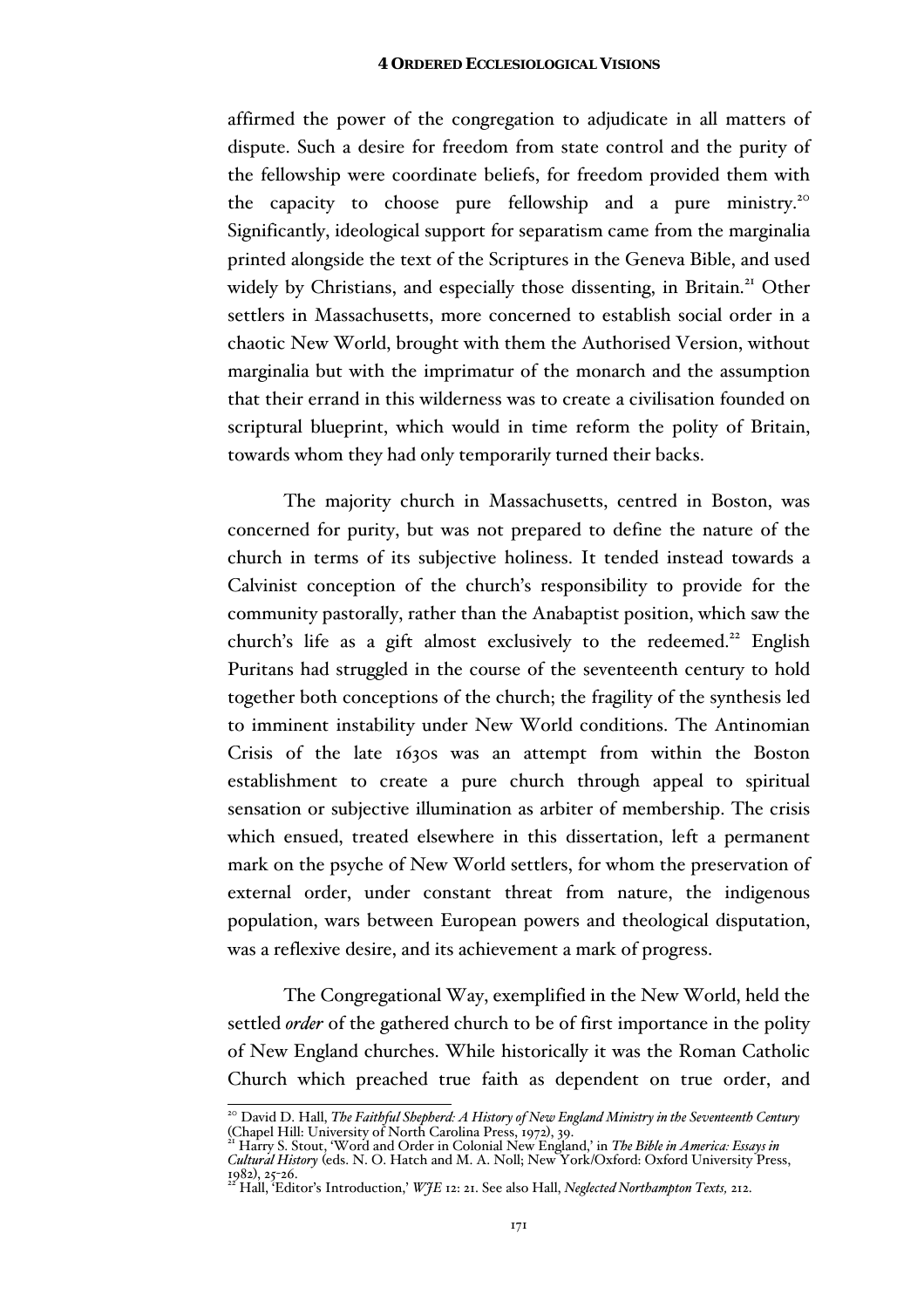Protestant denominations which had inverted the sequence, von Rohr regrets the development of something unusual amongst Congregationalists:

[I]n the dissenting movement in England in the late sixteenth and early seventeenth centuries a new Protestant pattern emerged. Church order again assumed a role of significance, even of centrality, as the commands of the Lord were understood to prescribe a particular form of ecclesiastical life and also of worship … It is only within the order which the Lord has prescribed that can arise the faith and continued faithfulness requisite for salvation. There is no question but that for these separatists the forms of ecclesiastical organization and government were no mere *adiaphora*, but were *fundamenta* in relation to God's plans for men's temporal and eternal destiny.<sup>23</sup>

While the New England churches had to make adjustments and modifications to their Congregational Way, by defining it more precisely in the Cambridge Platform  $(1648)^{24}$  by allowing for a more inclusive membership in the so-called Half-Way Covenant (1662) , or by acknowledging the merits of associational councils, particularly of the clergy, in the Saybrook Platform (1708), order remained a vital principle to guarantee the propriety of salvation, even when it was not precisely separatism of the Plymouth variety being demanded.

Jonathan Edwards was adamant that his attempts to regulate access to the Lord's Supper, by expecting prospective communicants to offer a profession of their faith rather than a relation of spiritual experience, $25$  was not motivated by a desire to create a pure, or separatistic, church, though this was the accusation levelled against him. He distances himself from such notions in the 'Author's Preface' to the 'Humble Inquiry,' when he avers:

One thing among others that caused me to go about this business with so much backwardness, was the fear of a bad improvement some ill-minded people might be ready, at this day, to make of the doctrine here defended: particularly that wild enthusiastical sort of people, who have of late gone into unjustifiable separations, even renouncing the ministers and churches of the land in general, under pretense [sic] of setting up a pure church … I have no better opinion of their notion of a pure church by means of a spirit of discerning, their censorious outcries against the standing ministers and churches in general, their lay ordinations, their lay preachings, and public exhortings, and administering sacraments … 'tis not unlikely, that some will still exclaim against my principles, as being of the same pernicious tendency with those of the Separatists: to such I can only by a solemn protestation aver the sincerity of my aims.<sup>26</sup>

His requirement of a profession of faith did not assume irrefragable claims to assurance based on internal illumination, nor did it deny any contribution of ministerial means for affirmation.<sup>27</sup> Of the two

<sup>&</sup>lt;sup>23</sup> von Rohr, '*Extra Ecclesiam Nulla Salus*,' see especially 107, 117.<br><sup>24</sup> Such a process of clarification was part of the work of the Westminster Assembly as well.<br><sup>25</sup> Hall, 'Editor's Introduction,' *WJE* 12: 61.

Frain, Europe 3 Interested for passing in the spiritual experiences claimed by revivalists: John F.<br>
<sup>27</sup> Jamieson describes the conundrum faced by Edwards in the 1730s concerning the criteria<br>
<sup>27</sup> Jamieson describes the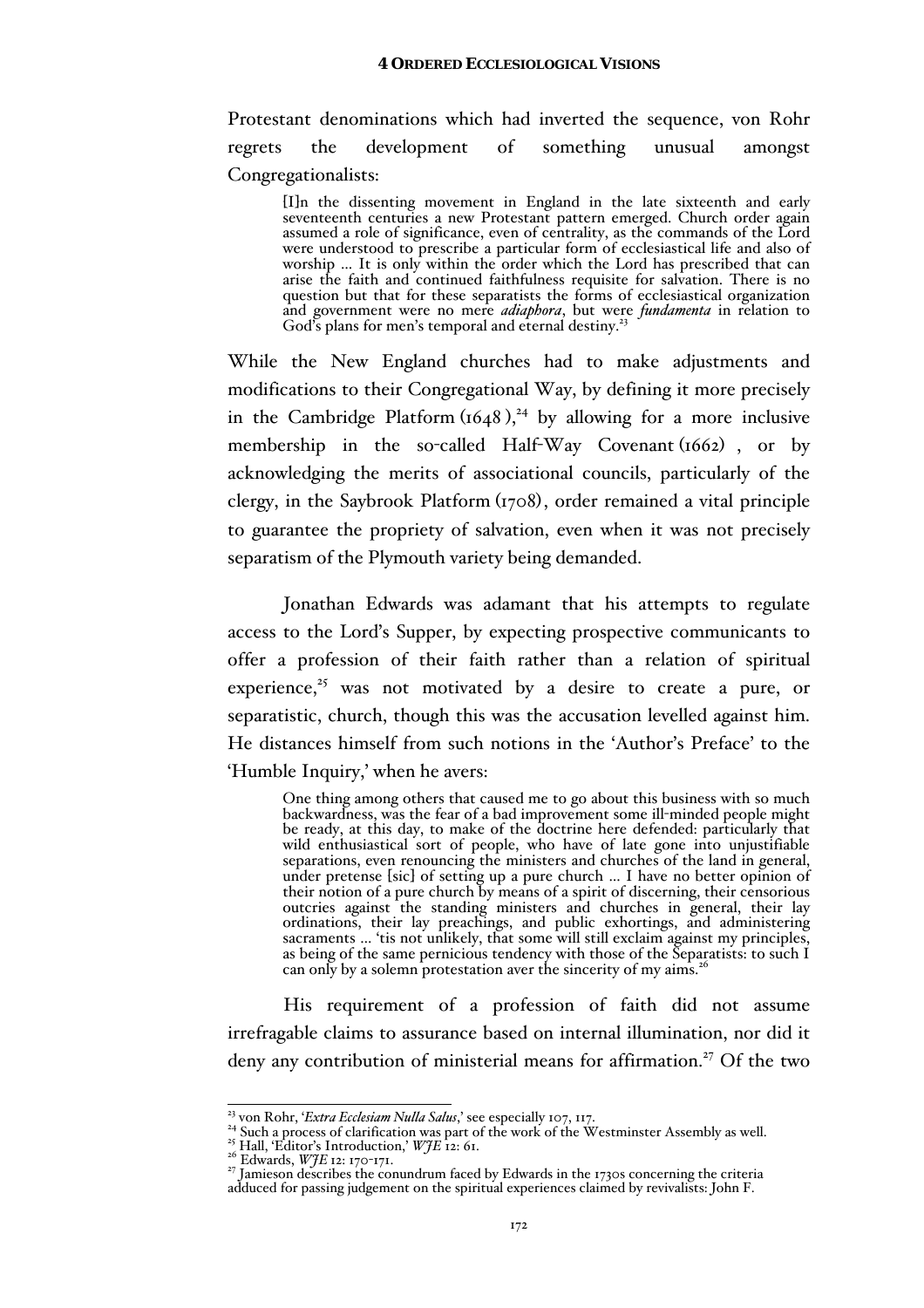sample professions which Edwards includes in 'Misrepresentations Corrected,' the first makes reference to baptism and covenant and obedience to the commandments of God, while the second omits reference to baptism and covenant, but repeats the singular importance of complying with the commandments and serving God 'with my body and my spirit.'28 Implicit in these professions is a denial of enthusiastic separatism which is generated by Antinomianism, disobedience and lawlessness, just as these professions also refute the necessity of immediate and intense feelings of assurance, given that each begins with the phrase 'I hope,  $I[do]$  truly find ...<sup>29</sup> Though writing 'Misrepresentations Corrected' in 1752, long after the dispute was determined and he had been dismissed, he argued that at stake in his challenge to reform requirements for communion was not the *manner* of profession or the precise formulation of words, but instead the *matter*  which was owned, namely gracious affections in the heart:

The controversy was, *Whether there was any need of making a credible profession of godliness, in order to persons' being admitted to full communion; whether they must profess saving faith, or whether a profession of common faith were not sufficient; whether persons must be esteemed truly godly, and must be taken in under that notion, or whether if they appeared morally sincere, that were not sufficient? …* It was wholly concerning the *matter* of profession, or the *thing* to be exhibited and made evident or visible; and not about the *manner* of professing, and the *degree* of evidence.<sup>30</sup>

At heart in the contentions concerning requirements for full communion is an understanding of the theological relationship between grace and nature, a fragile connection at best in separatist thinking. Edwards maintained that the secret workings of grace in the heart must have their outward and visible expression in lifestyle and community, that

<sup>1</sup> Jamieson, 'Jonathan Edwards's Change of Position on Stoddardeanism,' *Harvard Theological* 

*Review* 74/1 (1981): 79-99, especially 89.<br>
<sup>28</sup> Such a profession of faith described generically the experience of grace in one's life, while the earlier expectation of a narrative of grace differed in as far as it presented an orderly account of<br>the progress of grace leading to conversion. Edwards promotes neither formal doctrinal assent, nor the progress of grace leading to conversion. Edwards promotes neither formal doctrinal assent, nor the narrative of grace, as sufficient to permit complete membership: both potentially excused the believer from present engagement with God. See Strange, 'Visible Sainthood,' especially 109. The revised statement, a modest declaration when compared to the text of the 1742 covenant renewal (see Edwards, 'Letter to the Rev. Thomas Prince,' especially 550-554), can be found in Edwards,

<sup>&#</sup>x27;Misrepresentations Corrected,' *WJE* 12: 361. <sup>29</sup> Edwards, 'Misrepresentations Corrected,' *WJE* 12: 361. See also Strange, 'Visible Sainthood,' 134- 135, for further on Edwards's interactions with separatists on the nature of assurance. An example of separatist claims to certain knowledge of a saint's spiritual status is given through the words of Ebenezer Frothingham, a minister in Middletown, Connecticut, as cited in Hall, 'Editor's Introduction,' *WJE* 9: 47. Edwards's refusal to countenance experience of stages of conversion as essential to the profession left him open to the accusation that he, like separatists, saw the appropriation of grace as sudden and disorderly, rather than as gradual and orderly, though the very case which Edwards makes for distinction between partial and complete standing within the church reimposes the majority position in New England that assumed the church's role in aiding spiritual assurance and godly growth. See further Kobrin, 'The Expansion of the Visible Church in New England,' 193-194. Furthermore, highlighting the sacraments in a definition of the church was<br>unlikely to be held by a Separatist: E. Brooks Holifield, *The Covenant Sealed: The Development of*<br>*Puritan Sacramental The* Any early unintentional antinomianism in Edwards's thought was later corrected: Robert W. Caldwell, *Communion in the Spirit: The Holy Spirit as the Bond of Union in the Theology of Jonathan Edwards* (Studies in Evangelical History and Thought; Milton Keynes: Paternoster, 2006), 141. <sup>30</sup> Edwards, 'Misrepresentations Corrected,' *WJE* 12: 355-356, 357. Italics belong to Edwards.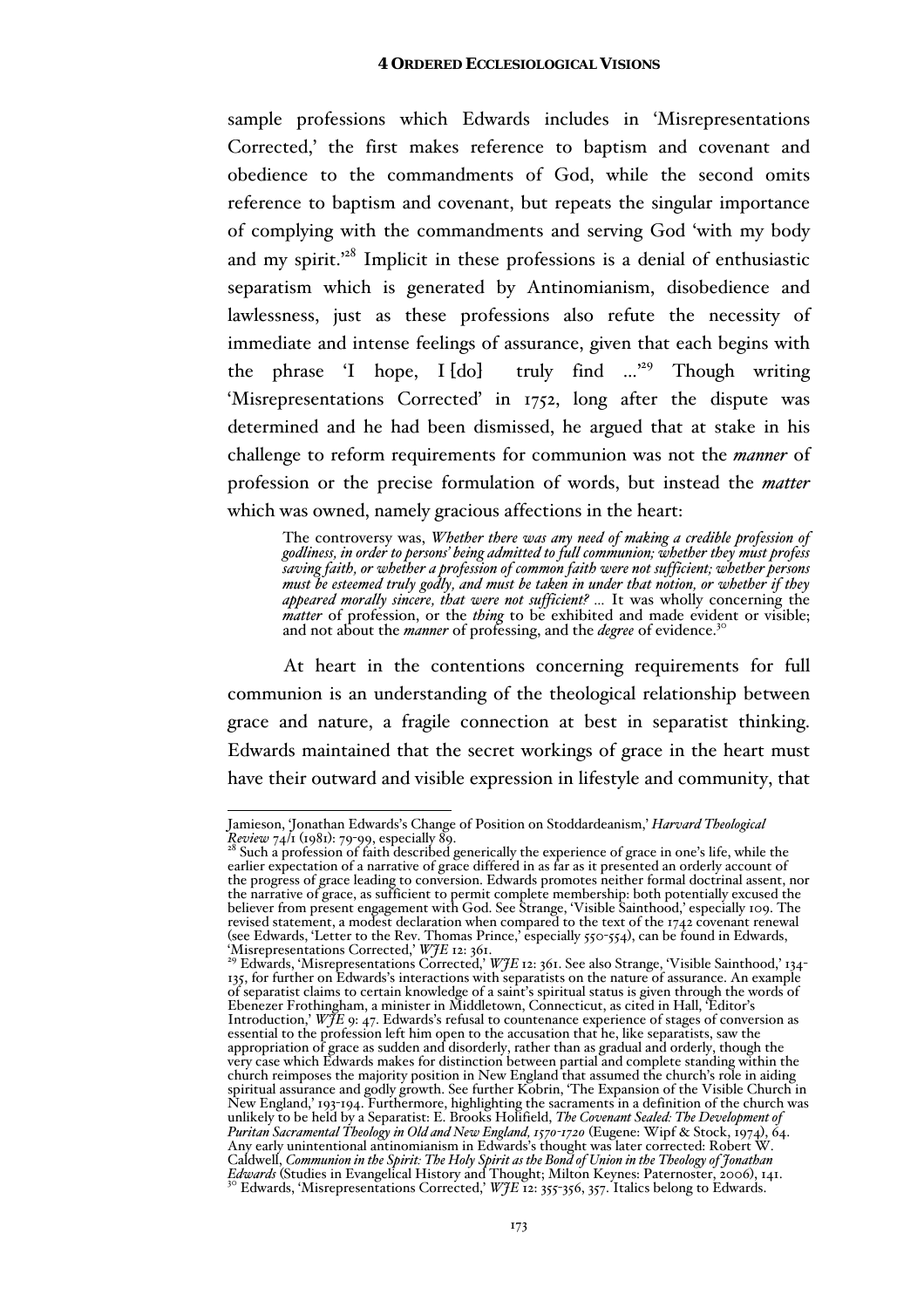is, in the regular patterns of natural life. Edwards was suspicious of the pride generated by separatist certainties growing out of their claimed clarity of personal experience. $3^1$  Separatists' rejection of the national covenant in order to highlight the purity of a voluntary church covenant was a denial of the responsibility 'even if only indirectly and incidentally, for the religious life of the larger part of the community.'32 The separatist agenda was at odds with the hegemonic and long-practised Puritan and Christendom model. Purity was secured in the separatists' model at the expense of social stability, a position Edwards rejected.

### *Protest against Formalism: Critique of the National Church*

Edwards's revised position on communion inadvertently appeared to connect him to Antinomians and Separatists, which he energetically repudiated. It was, however, not inadvertent that Edwards distanced himself from the practices of sacramental theology in Northampton, which he had inherited from Solomon Stoddard. Despite misgivings and the pain of public disagreement with Stoddard's legacy, Edwards protested his right to subject all church traditions to the scrutiny of Scripture through his preaching and writing.<sup>33</sup> In undertaking this 'Inquiry,' he not only critiqued local conditions, but also drew attention to larger national concerns, particularly the headway being made in New England theology and pulpits by Arminian moralism, which, underscored by popular religion, may well have secured stability in the commonwealth but more perniciously also weakened the distinctives of the local church. While a pure church may not be sociologically viable, a merely formal church could not be theologically plausible.

Provocative to his peers, Stoddard had abolished the necessity of a narrative of grace, opening participation in the Lord's Supper to all who were morally sincere, who gave assent to the doctrines of the church, and who were not notorious sinners. In Stoddard's estimation, the Lord's Supper functioned in a way commensurate with evangelistic preaching, namely to bring sinners to faith and to establish them in godliness.<sup>34</sup> It had a converting function. In his opinion, it was not possible to determine with any degree of certainty who were amongst the elect and

<sup>31</sup> Christopher Grasso, 'Misrepresentations Corrected: Jonathan Edwards and the Regulation of Religious Discourse,' in *Jonathan Edwards's Writings: Text, Context, Interpretation* (ed. S. J. Stein; Bloomington/Indianapolis: Indiana University Press, 1996), 26.<br><sup>32</sup> Kobrin, 'The Expansion of the Visible Church in New England,' 190.<br><sup>33</sup> Edwards, *WJE* 12: 167- 171.<br><sup>34</sup> The precise year of Stoddard's innovation is not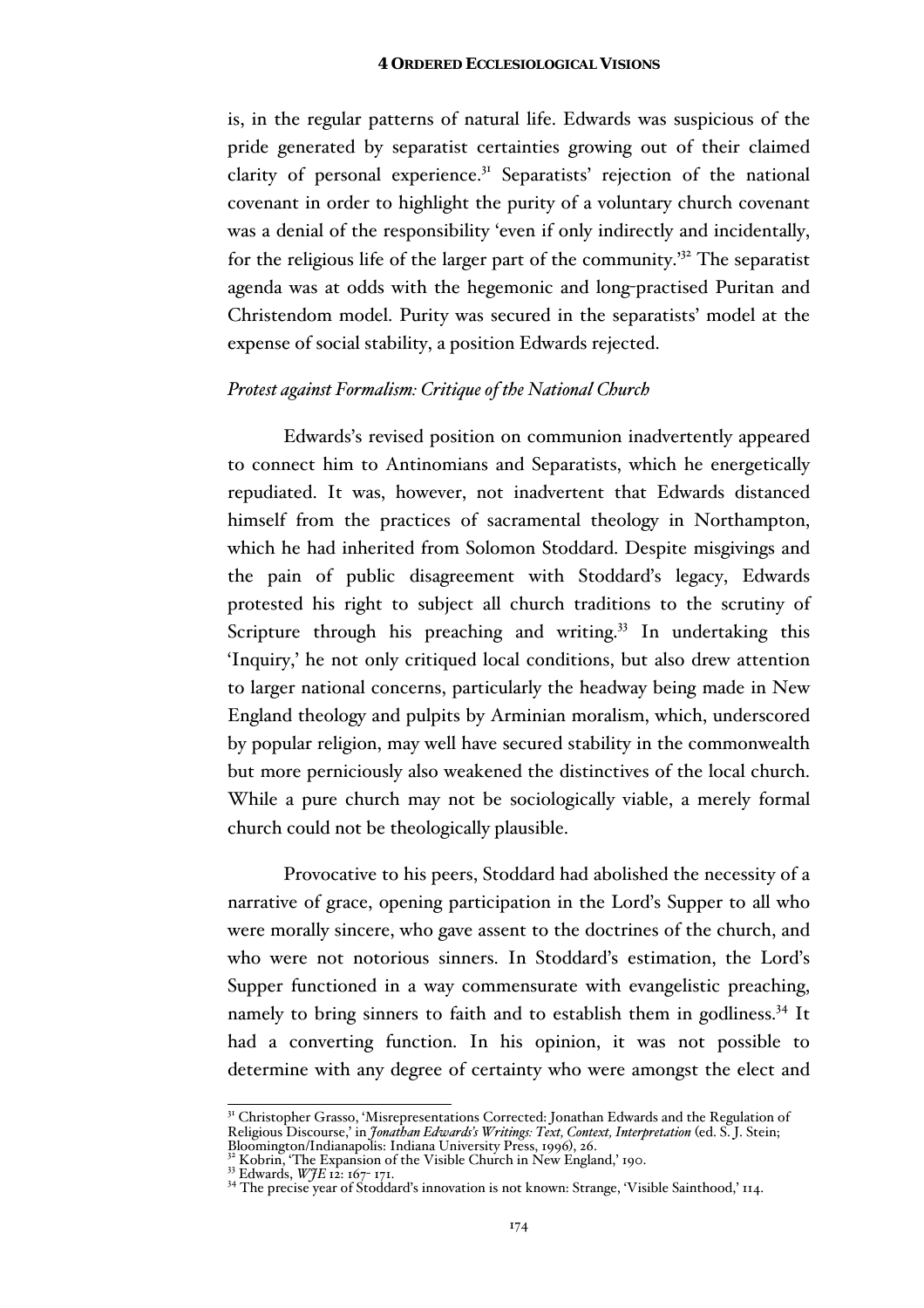who were not.<sup>35</sup> His position drew animosity from the Mathers of Boston, amongst others, who frequently maligned Stoddard's motivations for introducing a new conception of membership. He was not merely acquiescing to the demands of the lax, who, under the provisions of the Half-Way Covenant, could own the covenant of baptism for themselves or their children without attesting the work of God in their heart. He was more importantly acknowledging the spiritual confusion of many wouldbe communicants, who, due to heightened scrupulosity, refused to take the Lord's Supper for fear of inviting judgment on themselves, should they prove not to be of the elect. Stoddard 'was indeed attempting to remove existing barriers to membership, but he was also criticizing the laxity, as well as the rigor, of prevailing New England practices.'36 It was however easy to impute to him overriding concern not so much for the church's purity, as for the moral order of the community in which the church was located:

For Stoddard, the sacraments attested the temporal prosperity of a national Church rather than merely the spiritual blessings of a select community of regenerate saints … thus making it seem as if the sacrament sealed a social contract rather than a spiritual covenant.<sup>37</sup>

It was widely held that to maintain the integrity of a community established through covenantal obligations based in the churches, those selfsame churches had to accept more adherents into their midst, even if their own distinctives were compromised.<sup>38</sup>

Both Stoddard and Edwards preached for conversions, and neither man demurred against the priority of grace in the process of salvation.<sup>39</sup> It was however a lingering fear for Edwards that to take a position of extreme inclusivism on the sacraments was to aid and abet even unwittingly the growth of Arminian sentiment amongst the churches.<sup>40</sup> After his dismissal and removal to Stockbridge, Edwards wrote to the church in Northampton a letter to be appended to the tract 'Misrepresentations Corrected.' In it, he reminded his former parishioners ( perhaps in his own mind still imagined to be under his charge) that to embrace the views of his interlocutor, Solomon Williams, minister of Lebanon, Connecticut, was not merely to reject his own sacramental theology but more ominously to reject as well Stoddard's

<sup>&</sup>lt;sup>35</sup> Hall, 'Editor's Introduction,' *WJE* 12: 39.<br><sup>36</sup> Holifield, *The Covenant Sealed*, 210.<br><sup>37</sup> Holifield, *The Covenant Sealed*, 217.<br><sup>38</sup> Strange, 'Visible Sainthood,' 113.<br><sup>39</sup> Hall, *The Faithful Shepherd*, 257.<br><sup>4</sup>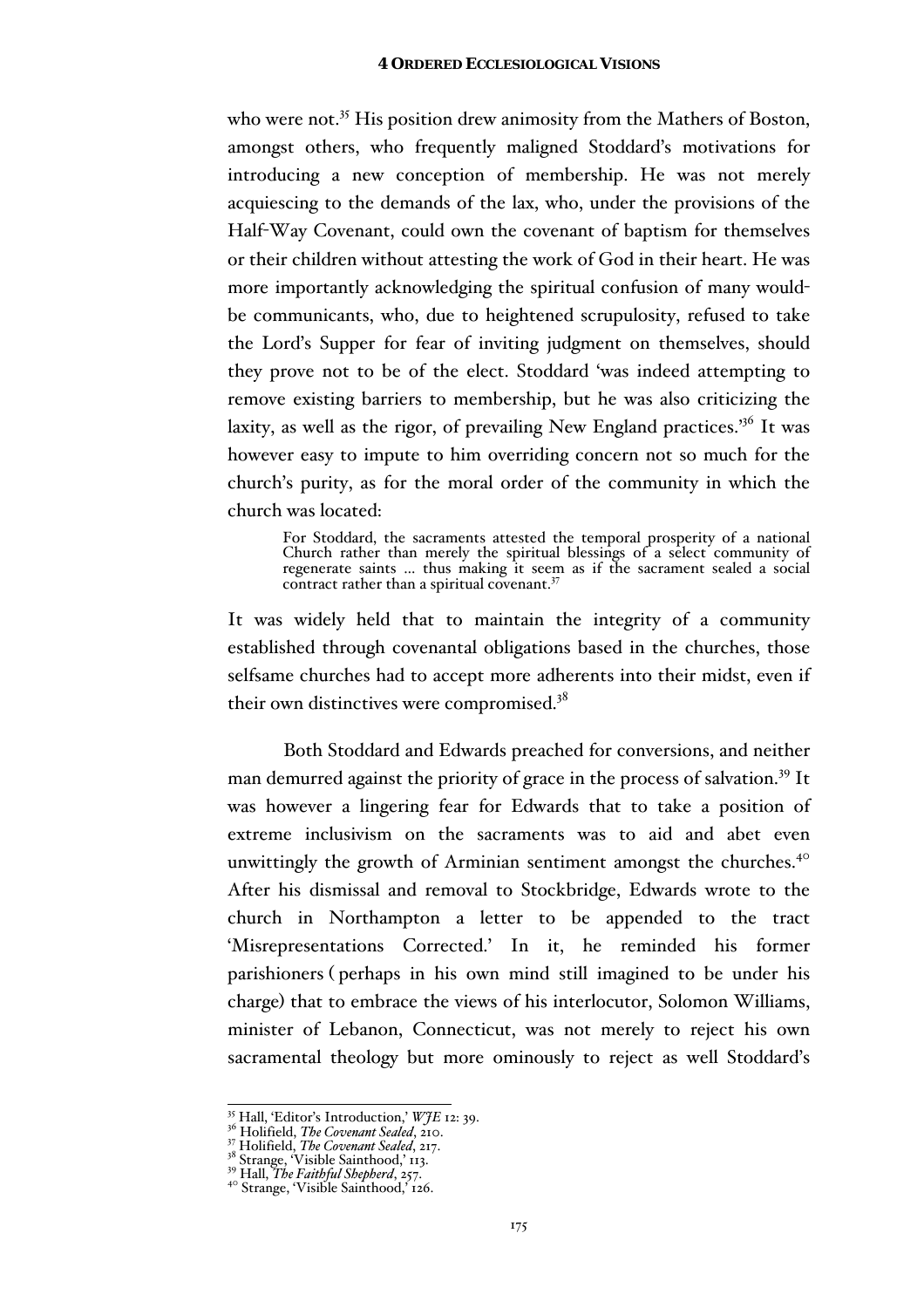## views of the nature of saving faith ( which both Edwards and Stoddard agreed upon):

If this book of Mr. Williams with all these things, is made much of by you, and recommended to your children, as of great importance to defend the principles of the town, how far has your zeal for that one tenet, respecting natural men's right to the Lord's Supper, transported you, and made you forget your value and concern for the more precious and important doctrines of Jesus Christ, taught you by Mr. Stoddard, which do most nearly concern the very vitals of religion! … Before I left you, it was very evident, that Arminianism, and other loose notions in religion … began to get some footing among you … Therefore let me entreat you to take the friendly warning I now give you, and stand on your guard against the encroaching evil. If you are not inclined to hearken to me, from any remaining affection to one whose voice and counsels you once heard with joy, and yielded to with great alacrity; yet let me desire you not to refuse, as you would act the part of friends to yourselves and your dear children.<sup>41</sup>

Edwards warned against evacuating Stoddard's position of Gospel content. Oliver Crisp summarises somewhat tersely: 'The Stoddardean conception of the sacrament would then be a sort of forerunner to the rather crass postmodern notion of "belonging, before believing".<sup>142</sup>

At first glance, Stoddard's practice in Northampton, continued by Edwards after him until repudiated in 1749, does appear inclusive and democratic, with Edwards's revised position as reactionary and aristocratic. In the older model, no degrees of access to the life of the church are maintained for those fulfilling the most moderate criteria, with epistemological modesty being applied in any case for judging. An objective definition of the church is assumed, in which the settled presence of means of grace determines the possibility of access to God, not the purity of life witnessed in those who believe. Equality amongst parishioners is purportedly displayed.

It is however a misleading representation, for the history of Puritanism in both the Old World and the New frequently oscillated between understanding the ministry as a prophetic calling to the redeemed people of God, and a sacerdotal calling which magnified the authority of the clergy and their role not only amongst the redeemed, but also in the wider community. Stoddard may have levelled distinctions amongst the laity, but reinforced his own authority and the authority of the ministerial caste as distinct from the laity:

Stoddard not only overthrew the concept of the gathered church; in repudiating the church covenant he also repudiated the congregational doctrine that the power of the keys belonged to the entire church.<sup>43</sup>

<sup>41</sup> Edwards, 'Misrepresentations Corrected,' *WJE* 12: 502-503.<br><sup>42</sup> Oliver D. Crisp, 'Jonathan Edwards and the Closing of the Table: Must the Eucharist be Open to All?' *Ecclesiology* 5/1 (2009): 48-68, see especially 66. <sup>43</sup> Hall, *The Faithful Shepherd*, 210.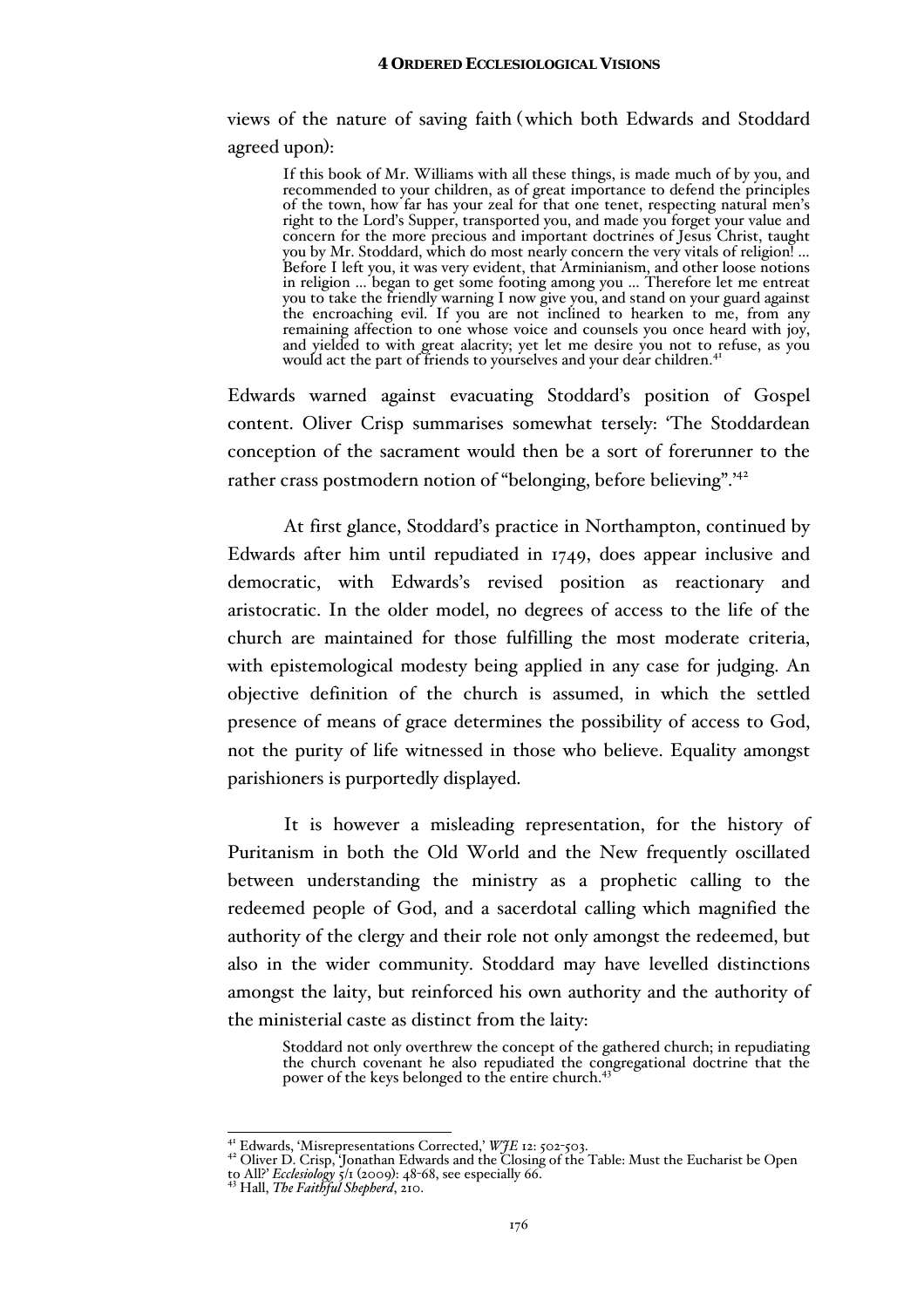Stoddard was effectively Presbyterian and not Congregational in his application of the rights of the clergy, $44$  and was known ironically as the Pope of the Connecticut River Valley for the imposing place he occupied in the local imagination. Democratic sentiment could easily be interpreted as anarchical, necessitating for example Stoddard's reflexive attempts to preserve and protect order. Inclusiveness with regard to the sacraments might justify claims to increased clerical oversight.

Just as Edwards is critical of the view of the Separatists that the spiritual state of a church member can be determined with certainty, so is he critical of the converse position espoused by those advocating a national church, that it is impossible to search into human souls and discover the workings of grace there. Edwards has more confidence in the powers of the congregation to determine the signs of spiritual life than Stoddard.<sup>45</sup> He does recognise that certainty is not attainable, but is nevertheless content with the possibility of a positive judgement:

I mean a positive judgment, founded on some positive appearance, or visibility, some outward manifestations that ordinarily render the thing probable. There is a difference between suspending our judgment, or forbearing to condemn, or having some hope that possibly the thing may be so, and so hoping the best; and a positive judgment in favor of a person … Though we can't know a man believes that Jesus is the Messiah, yet we expect some positive manifestation or visibility of it, to be a ground of our charitable judgment … I say "in the eye of the church's Christian judgment," because 'tis properly a visibility to the eye of public charity, and not of a private judgment, that gives a person a right to be received as a visible saint by the public.  $^{46}$ 

The judgment of charity had become commonplace in the churches of western Massachusetts, such that the onus for any modification fell to Edwards to demonstrate.<sup> $47$ </sup> He still intuitively reached for the language of charity to make his case, while articulating a position distinct from Stoddard or his own more immediate disputant, Solomon Williams.

It was also not enough in Edwards's view to make the easy parallel between the Old Testament theocracy which was inclusive of all the Hebrews, and the church order of New England. Although, he suggests, Stoddard did indeed apply criteria established for the Passover to the Lord's Supper, $48$  he points out the dangers from the Old Testament

<sup>&</sup>lt;sup>44</sup> Hall, *The Faithful Shepherd*, 206.<br><sup>45</sup> While his disputants would asseverate that Edwards was claiming the right to judge the state of an individual's heart, it would be more accurate to suggest that the minister together with full members of the congregation in Edwards's model had responsibility for a positive assessment of the presence of gracious affections in the heart. The issue at stake was not the distinction between the clergy and the laity as much as it was the distinction between the saved and the unsaved. See McDermott, *One Holy and Happy Society,* 170.<br><sup>46</sup> Edwards, *WJE 12: 178-179.*<br><sup>47</sup> Baird Tipson, 'Invisible Saints: The "Judgment of Charity" in the Early New England Churches,'

*Church History* 44/4 (1975): 460-471, especially 471. <sup>48</sup> Edwards, *WJE* 12: 276.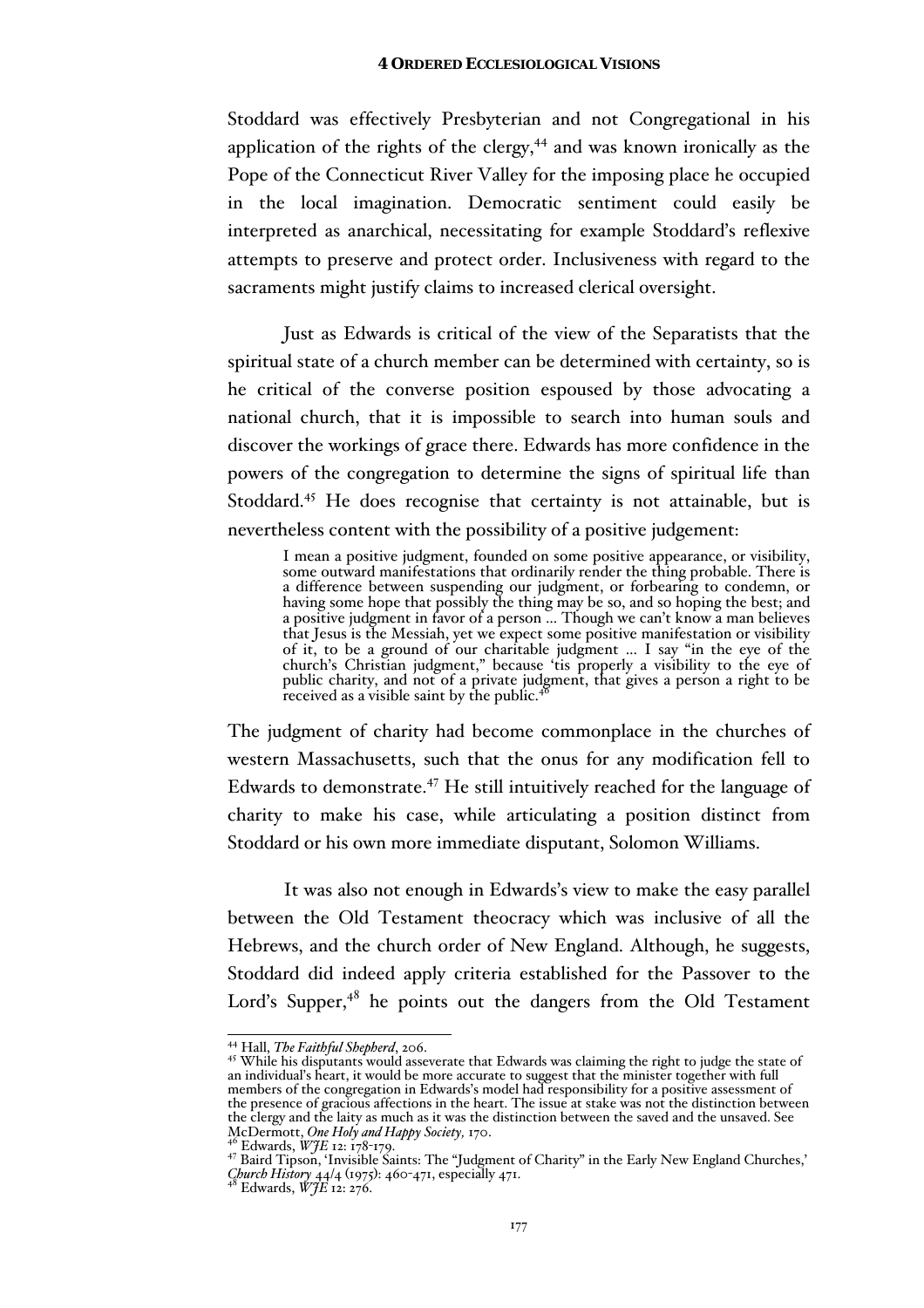Scriptures themselves of ways in which the 'covenanting or swearing into the name of the Lord degenerated into a matter of mere form and ceremony; even as subscribing religious articles seems to have done with the Church of England; and as, 'tis to be feared, owning the covenant, as 'tis called, has too much done in New England.'49 Interestingly, Edwards can use typology to justify his own approach to the God-drenched symbols of nature, but in the matter of the constitution of the church, he is much more coy:

We have no more occasion for going to search among the types, dark revelations, and carnal ordinances of the Old Testament, to find out whether this matter of fact concerning the constitution and order of the New Testament church be true, than we have occasion for going there to find out whether any other matter of fact, we have an account of in the New Testament, be true.<sup>5</sup>

In other places, Edwards makes abundantly clear that, unlike the Old Testament dispensation, the church should be understood as the congregation and not the broader community, and that the meeting of the church ought not to have the 'affairs of civil societies' falling within its bailiwick.<sup>51</sup> He shifted the debate towards New Testament conceptualities.

Such reconsideration of the relationship between the covenanted people of New England and the people of God under the Old Testament dispensation has led Grasso to aver that the communion controversy in Northampton was much more than a debate concerning a sacrament, but called into question the very ideological underpinnings of the Puritan experiment in the New World.<sup>52</sup> Edwards does indeed baulk at collapsing grace into nature, or assuming that God's work in the church is indistinguishable from his work in the world. Edwards wants to reassert their theological distinction, a perspective he feared to be lost through an inherited and impaired policy of communion and a rising tide of Enlightened anthropology washing up on the shores of New England in the form of Arminian heresy.<sup>53</sup>

#### *Incorporation of Revivalism: Repristination of the Mixed Church*

It is my contention that Edwards did not advocate a pure church, nor one in which the clergy ruled aristocratically without congregational

<sup>&</sup>lt;sup>49</sup> Edwards, *WJE* 12: 213.<br><sup>50</sup> Edwards, *WJE* 12: 279.<br><sup>51</sup> Edwards, *WJE* 12: 271, 519.<br><sup>52</sup> Grasso, 'Misrepresentations Corrected,' 20-21.<br><sup>53</sup> Grasso, 'Misrepresentations Corrected,' 32.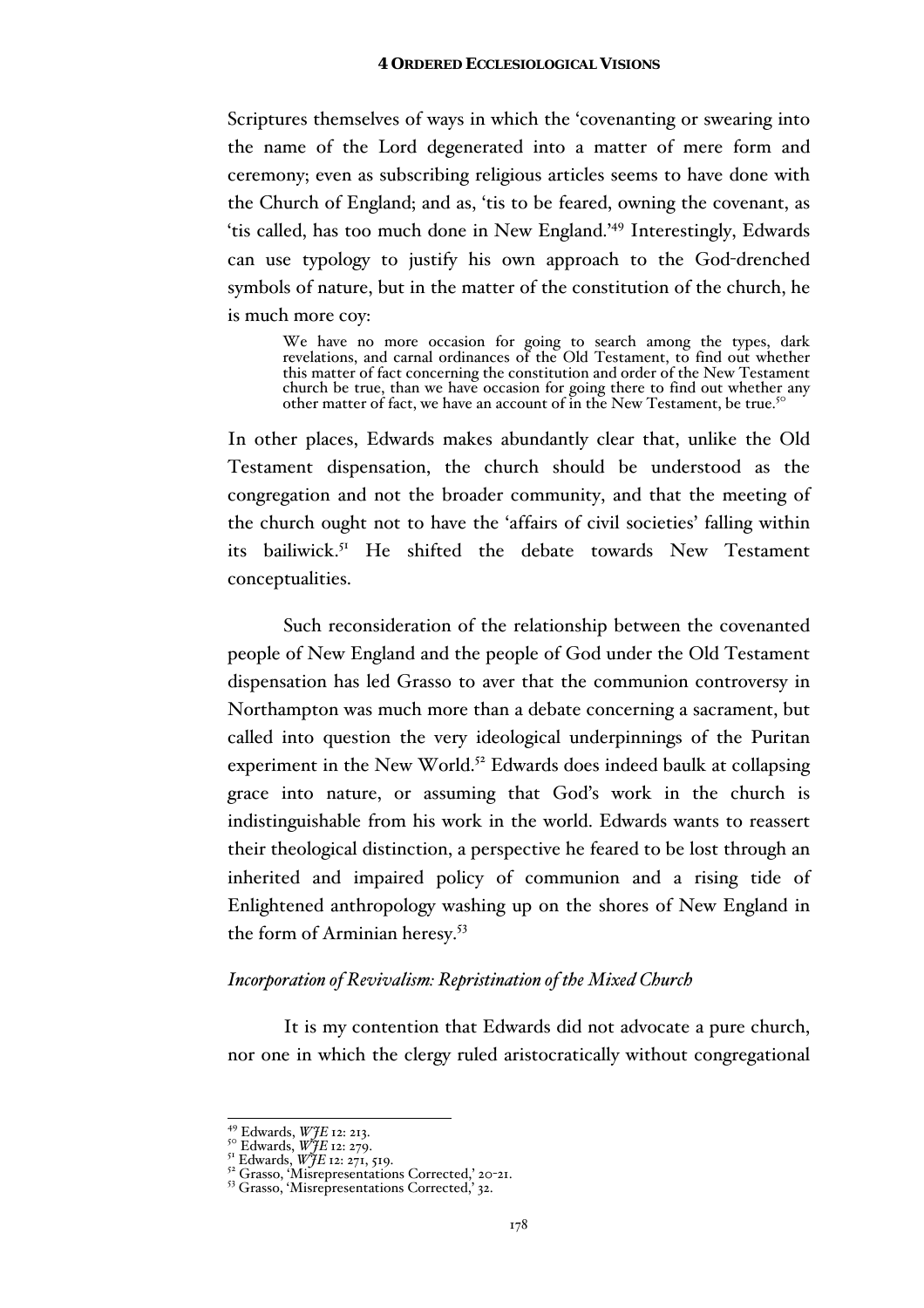consent.54 Edwards neither dismisses the language of covenant as applied to church or nation, nor does he build his ecclesiology monomaniacally upon such a core concept.<sup>55</sup> Instead, we see in the discourses and letters penned around the time of the communion controversy between 1749 and 1752 an approach to the doctrine of the church which manages delicately the tensions embedded within the Puritan constitution between the Reformed/comprehensive and Anabaptist/separatist streams of polity. New challenges, generated from within the revivals and provoking reconsideration of the state of the church, gave Edwards the opportunity to work creatively with his patrimony to repristinate an ossified church.

Edwards's ecclesiological standpoint attempts to hold together both objective ( ministry and means of grace) and subjective (affections and godliness) elements, as had been the assumption before the Great Awakening.<sup>56</sup> Like other theological debates which appeal to the notion of distinction without separation, so also in ecclesiology Edwards wants to connect the objective nature of God's consistent and regular offer of grace in the church with the subjective vicissitudes of an individual's regenerate life. To shape this synthesis, he turns to the language of *communion* as a bridging category, for this term suggests subjective participation in God without allowing for objective absorption into God.<sup>57</sup> It is Danaher's argument that the language of communion demonstrates Edwards's Puritan heritage while repristinating it in a new context:

Edwards still implicitly maintained two central concepts of Puritan covenant theology, the covenant of redemption and covenant of grace. The difference was that while seventeenth-century Puritans put covenant in the foreground and communion in the background, Edwards did the opposite.<sup>58</sup>

While Danaher draws his evidence from the sermonic corpus alongside the discourses of the communion controversy, in both cases he reflects upon the blending of the old and the new in Edwards's thought. Edwards's view of communion is moreover a blending of positions

54 Edwards repeatedly argues that the pastor is not a 'searcher of hearts' amongst his congregation,

for example Edwards, *WJE* 12: 312, 370, 394.<br><sup>55</sup> While earlier twentieth century interpreters of Edwards had assumed his rejection of covenant terminology altogether, especially in his teaching on social ethics and the place of New England in God's providential purposes, more recently the case has been made more winsomely that Edwards held to covenant conceptualities, even if the language of covenant was muted. See the summary of this debate in Noll, *America's God,* <sup>44</sup>-50. McDermott nuances Edwards's understanding of the national covenant, however, as 'neither tribalist nor provincial.' See McDermott, *One Holy and* 

*Happy Society,* 34. *S*<br>
<sup>56</sup> Brauer, 'Conversion,' especially 240.<br>
<sup>57</sup> This was central to Edwards's thought. See McDermott, *One Holy and Happy Society,* 73; Cherry, *Theology,* 88. <sup>58</sup> Danaher, 'By Sensible Signs Represented,' especially 269.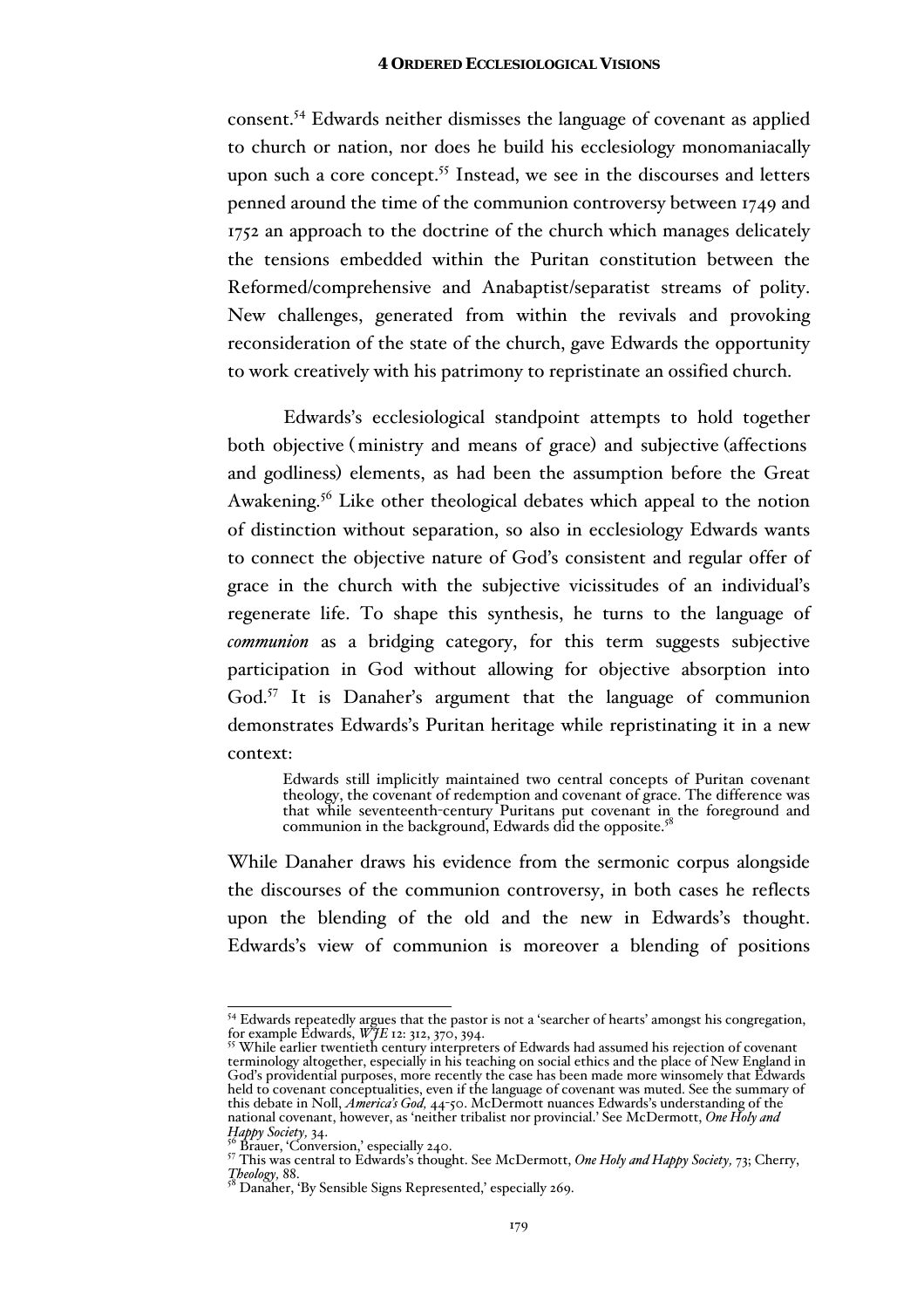deriving from Zwingli and Calvin, namely a memorial and a means of grace.<sup>59</sup> For instance, Edwards joins these together:

in the minister's offering the sacramental bread and wine to the communicants, Christ presents himself to the believing communicants … and by these outward signs confirms and seals his sincere engagements to be their Savior and food, and to impart to them all the benefits of his propitiation and salvation.<sup>60</sup>

Both Crisp and Caldwell likewise detect, lying behind the presenting debate concerning qualifications for communion, a metaphysical commitment by Edwards to the notion of union. Whether phrased as 'metaphysically real union,' or as 'invisible spiritual union,' the Lord's Supper confirms and enables a participation in Christ and his benefits.<sup>61</sup> While the language of covenant suggests an external or legal feature of the union, Edwards qualifies its substance, through proposition and illustration:

For the covenant, to be owned or professed, is God's covenant, which he has revealed as the method of our spiritual union with him, and our acceptance as the objects of his eternal favor … There is mutual profession in this affair, a profession on Christ's part, and a profession on our part; as it is in marriage … The transaction of that covenant is that of espousals to Christ; on our part, it is giving our souls to Christ as his spouse: there is no one thing, that the covenant of grace is so often compared to in Scripture, as the marriage covenant.

There are some duties of worship, that imply a profession of God's covenant: whose very nature and design is an exhibition of those vital active principles and inward exercises, wherein consists the condition of the covenant of grace, or that union of soul to God, which is the union between Christ and his spouse, entered into by an inward hearty consenting to that covenant.<sup>6</sup>

Such an understanding of union between the creature and the Creator, reappropriating the teaching of Calvin, assumes a purity of confession, an integrity connecting heart and mouth and life, but it reaches beyond the conceptualities of purity. The purpose for which the church has been formed is not purity *tout court* but rather union with God, of which subjective purity is an attestation. $^{63}$  Edwards broadens the conceptualities to re-educate his contemporaries. The language of covenant can highlight moral obligations expressed in obedience and purity. That same language when pressed into service can also highlight not just the possibility of human beings falling short, but the proximity to God which can be experienced and union with God which can be enjoyed by virtue of the covenant:

But the union, cleaving, or joining of that covenant is saving faith, the grand condition of the covenant of Christ, by which we are in Christ: this is what brings us into the Lord. For a person explicitly or professedly to enter into the

<sup>&</sup>lt;sup>59</sup> Danaher, 'By Sensible Signs Represented,' 262, 265.<br><sup>60</sup> Edwards, *WJE* 12: 256.<br><sup>61</sup> Crisp, 'Closing of the Table?' 58; Caldwell, *Communion in the Spirit*, 163.<br><sup>62</sup> Edwards, *WJE* 12: 205, 301.<br><sup>63</sup> The Apostle Pa and cleansing, so that she might be presented to him as the bride on the last day (see Ephesians 5:25-32).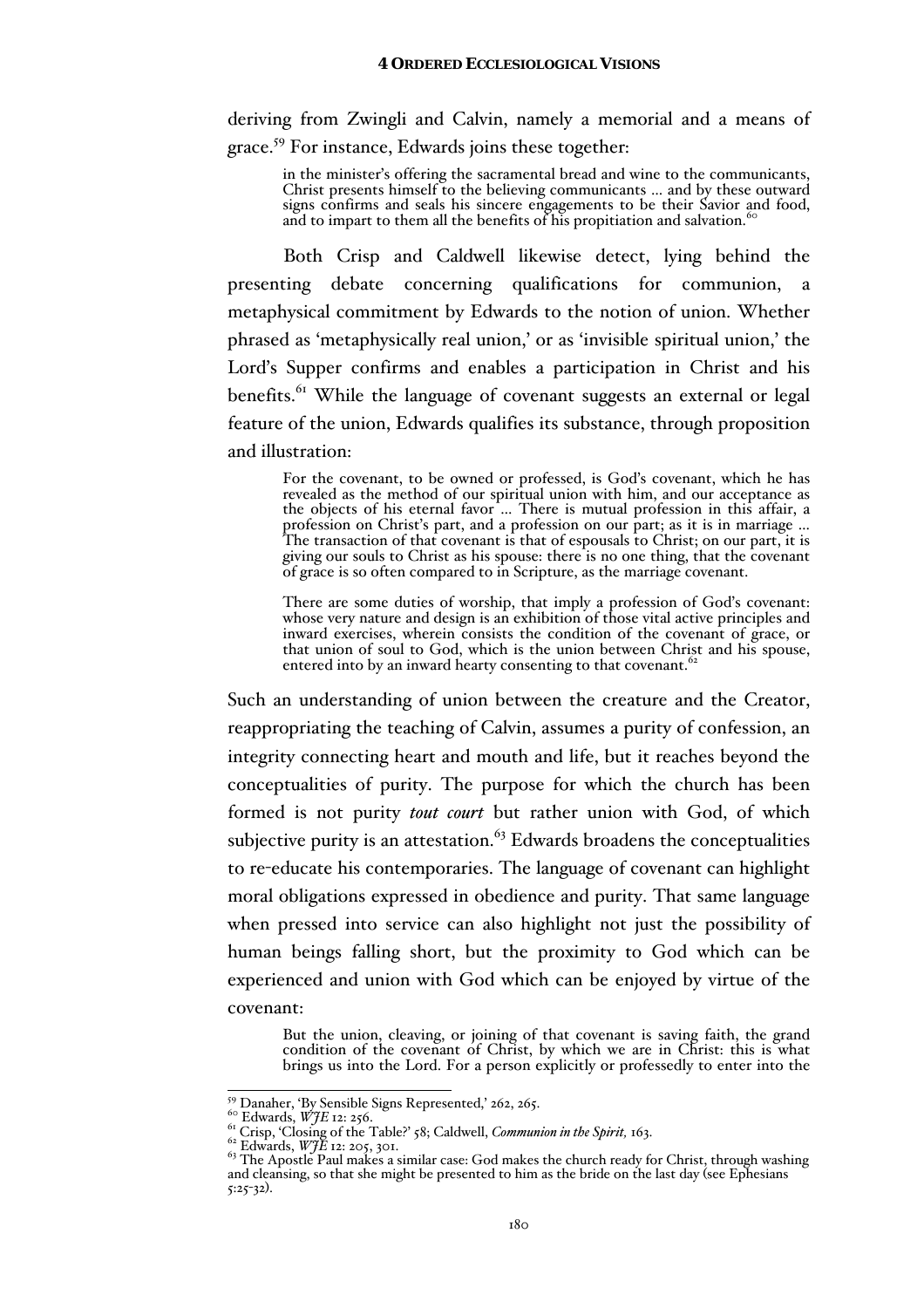union or relation of the covenant of grace with Christ, is the same as professedly to do that which on our part is the uniting act, and that is the act of faith. To profess the covenant of grace is to profess the covenant, not as a spectator, but as one immediately concerned in the affair.<sup>64</sup>

Edwards is not rejecting the language of covenant, but refreshes it to give priority to an experience of grace leading to intimate and immediate union with God, which the more traditional assumptions concerning covenant might have disguised.<sup>65</sup> Indeed, Danaher sees in this framework one of the chief innovations in Edwards's thought. While Edwards's forebears spoke of the sacrament of the Lord's Supper in terms of sealing a covenant formally adopted, itself a soteriological assumption, by contrast the language of union and communion bespeaks something more ontological and therefore more teleological. We experience salvation through a new way of knowing for a new way of being.<sup>66</sup>

In this as in other similar cases, Edwards is attempting to make explicit the relationship between the sign and the thing signified, or between the lexical label and its existential thrust, a relationship which had been incrementally sundered due to the sociological contingencies of the New World. $67$  Acerbically, he exposes the incoherence of Solomon Williams's position on the sacraments in 'Misrepresentations Corrected':

These sacramental actions all allow to be *significant* actions: they are a signification and profession of something: they are not actions without a meaning. And all allow, that these external actions signify something *inward* and *spiritual*. And if they signify anything spiritual, they doubtless signify those spiritual things which they *represent* … To say, that these significant actions are appointed to be a profession of something, but not to be a profession of the things they are appointed to signify, is as unreasonable as to say, that certain sounds or words are appointed to be a profession of something, but not to be a profession of the things signified by those words.<sup>68</sup>

If union as a theme in Christian theology, made possible by the Spirit and witnessed in the nature of the triune Godhead and in the incarnation of the Son, is to have its essential application to the individual believer, then communion in the Lord's Supper is 'a concentration of what normally occurs in the course of the Christian's spiritual experiences … The Lord's Supper for Edwards, thus powerfully weaves together and makes visible everything that is spiritually transacted in the Christian life.<sup>'69</sup> Edwards's focus is not on the sacrament as *converting* ( the headline position of

<sup>64</sup> Edwards, *WJE* 12: 206.

<sup>&</sup>lt;sup>65</sup> Torrance suggests that a benefit of the language of 'union with Christ' comes with faith being interpreted in non-contractual terms. See James B. Torrance, 'Covenant or Contract? A Study of<br>the Theological Background of Worship in Seventeenth-Century Scotland,' Scottish Journal of<br>Theology 23/1 (1970): 51-76, and es

Dananer, by sensible signs represented, 20%.<br>
The controversy centres on words used with double<br>
meanings, often intentionally: Edwards, 'Misrepresentations Corrected,' WHE 12: 389.<br>
<sup>68</sup> Edwards, 'Misrepresentations Corr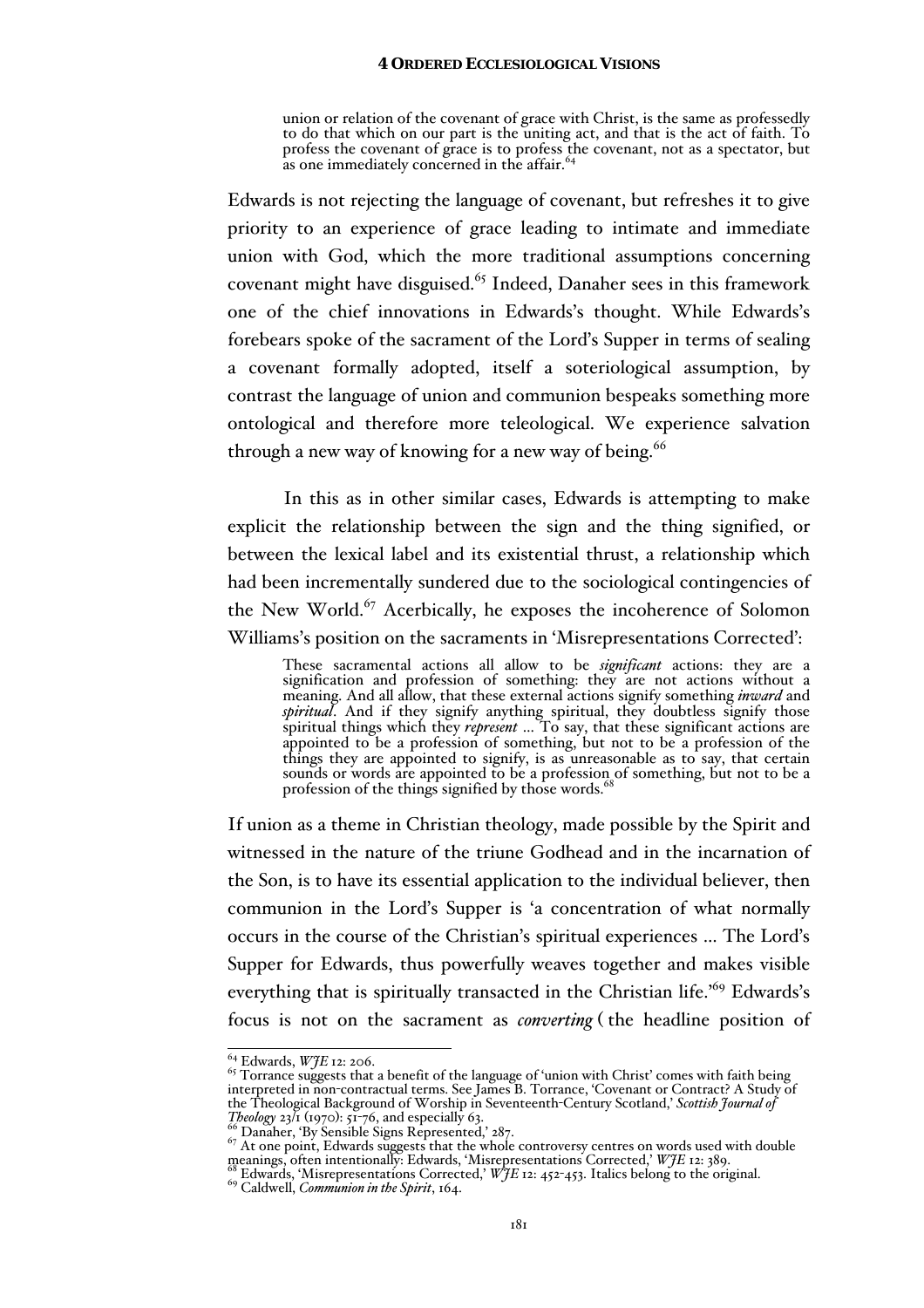Stoddard), nor on the sacrament as *covenant* seal,<sup>70</sup> but the sacrament as opportunity for *communion* with the Lord, both in the present and proleptically of the future. Edwards's revised policy of admission to the Lord's Supper is more concerned to avoid hypocritical inclusion than accidental exclusion, for the stakes are high when the issue at stake is *participation* in the Lord.<sup>71</sup>

The language of communion, based as it is on spatial imagery of proximity, or the personal imagery of intimacy, has funded extensive discussion of the eschatological implications of the 'Humble Inquiry.' Heimert connects Edwards's desire for a purified congregation to future millennial hopes, with the contemporary church as a type of the future antitype. Boldly he declares that the '*Humble Inquiry* was clearly cast in an eschatological framework.'72 Carse, more poetically, sees Edwards calling for 'the church to be a community of men who clearly understand their office in the world to be the vanguard, the first legion, in the long journey toward the ultimate society.'73 Richard Hall introduces his fine work on Edwards's writings of the late 1740s by asserting that the 'Humble Inquiry' presents 'the visible church as the earthly paradigm of a pious society and the prototype of millennial society.<sup>74</sup> The urgent desire for ecclesiastical reform of a worldly church is easily and logically projected onto the wider canvas of the heavenly purity of the church, or rather that future perfection gives hope to all earthly undertakings. Unbelievably, however, in none of these commentators do we find any quotation from the 'Humble Inquiry' to support their case, and indeed after extensive scrutiny, nor did I find any substantial eschatological material in these writings. Edwards's intentions are altogether different.

Of course, Edwards does acknowledge the existence of the coming Kingdom, and interprets the wedding garment expected of those invited to the feast as their appropriation of saving grace.<sup>75</sup> He uses the language of glory and Kingdom, and makes reference to self-examination to avoid eating judgement upon oneself when discussing  $\sigma$  Corinthians  $\sigma$ <sub>1.76</sub> What he expressly does not do is make the pitch that he is enjoining a more

<sup>&</sup>lt;sup>70</sup> Rightmire expands on the nature of the seal as assurance of authenticity: see Rightmire, 'The

<sup>&</sup>lt;sup>70</sup> Rightmire expands on the nature of the seal as assurance of authenticity: see Rightmire, "The Sacramental Theology of Jonathan Edwards," 57.<br><sup>71</sup> Holifield, *The Covenant Sealed*, 229. See also Edwards's own position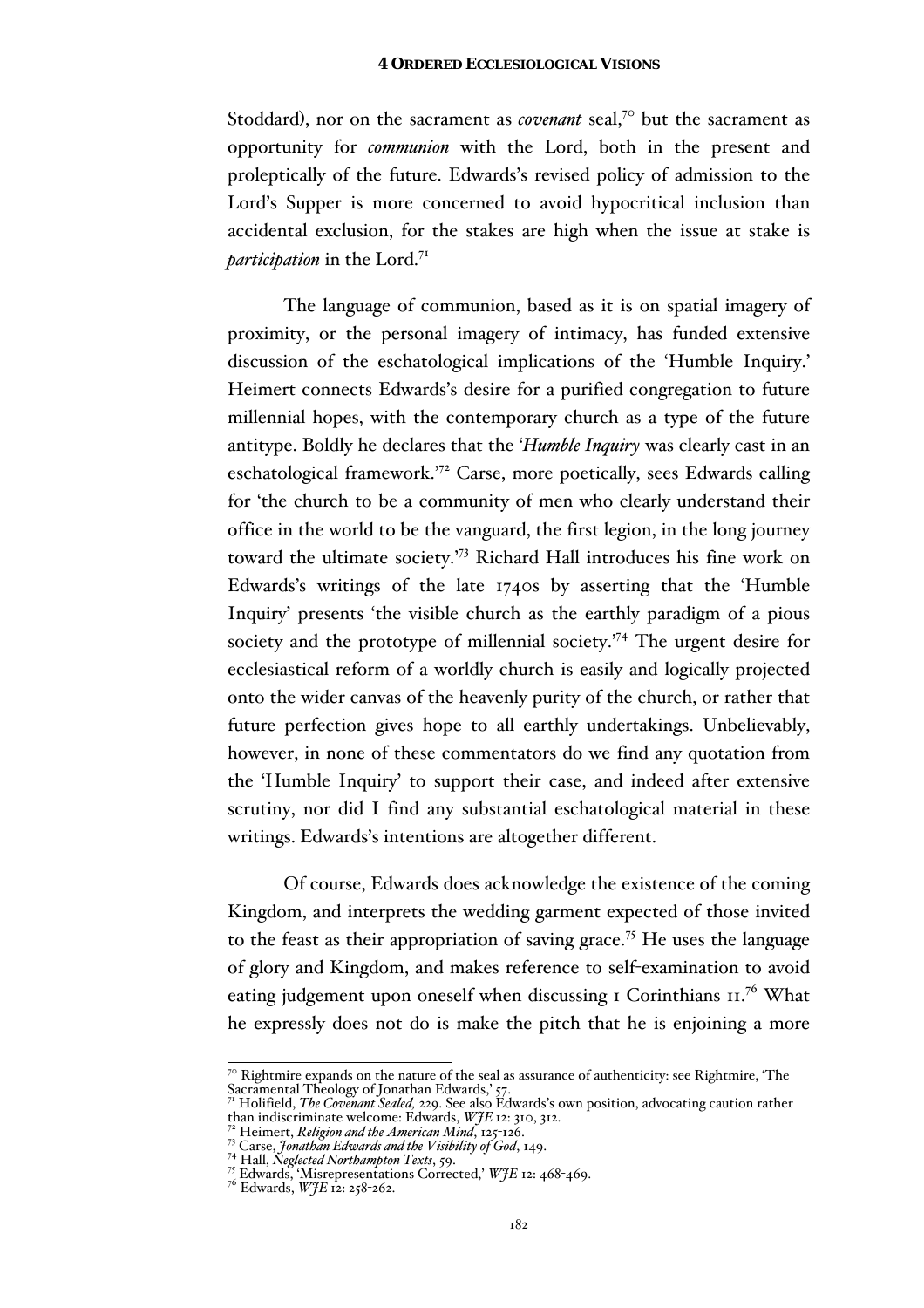rigorous expectation of purity upon the church to anticipate its eschatological future. This may be due to the stress in this discourse on the covenant of grace in the life of the individual, rather than the covenant of redemption as a plan for entire world order.<sup>77</sup> These documents certainly have a more practical and polemical flavour because they were written in the heat of debate as policy papers and not delivered in the first instance as pastorally driven sermons.<sup>78</sup> Danaher maintains that Edwards is putting forward an essentially negative case to deny sacramental access to some, and so starts out wrong-footed if he attempts to expound positive reasons for the practice of exclusion.79 My reflection on this unusual omission draws upon the legal and combative demands of the situation in which Edwards personally finds himself, the recent substantive exploration of eschatology in the 'Humble Attempt,' and most importantly the very present import of communing with the Lord. The Lord's Supper is not just a picture of the heavenly banquet which yet awaits us, nor is it merely a seal of a previously ratified covenant, but the birthright of the believer to enjoy Christ and his benefits *now*. Communion as the theme of these writings suggests a living experience of the Lord to savour and to protect, and a useful practice to conjoin objective and subjective, Reformed and Anabaptist, notions of the church.

Avoidance of the language of eschatology, and deliberate reconnection of the language and experience of covenant for the individual, do not, however, in Edwards's mind totally neglect social forms nor inevitably lead to social discord.<sup>80</sup> The covenant providing stability for the nation is attenuated, but the union with God, which the covenant of grace protects, assumes a framework, motivation, and power for social engagement in the very world we encounter. Epistemological assurance underwrites this treatise. Voluntary ownership of the covenant by presenting one's profession to the scrutiny of the congregation can encourage consciously active and deliberate engagement with the community around. $81$  Even if the order of society is not foremost in mind,

77 McDermott suggests that often in New England the language of eschatology was reserved for crises of magnitude and large-scale social critique rather than for everyday events: McDermott,

*One Holy and Happy Society,* 44, 91.<br><sup>78</sup> Rightmire, 'The Sacramental Theology of Jonathan Edwards,' 54.<br><sup>79</sup> Danaher, 'By Sensible Signs Represented,' 262.<br><sup>80</sup> Indeed, there are frequent and striking usages of the langu 'Misrepresentations Corrected.' The absence of eschatology makes room for other ordering conceptualities. See for example Edwards, 'Misrepresentations Corrected,' 385, 474, *inter alia.*<br><sup>81</sup> Lambert makes the useful point that a public account of experienced grace tends to objectivise

that which was previously subjective alone. See Lambert, *Inventing the "Great Awakening*,*"* 50.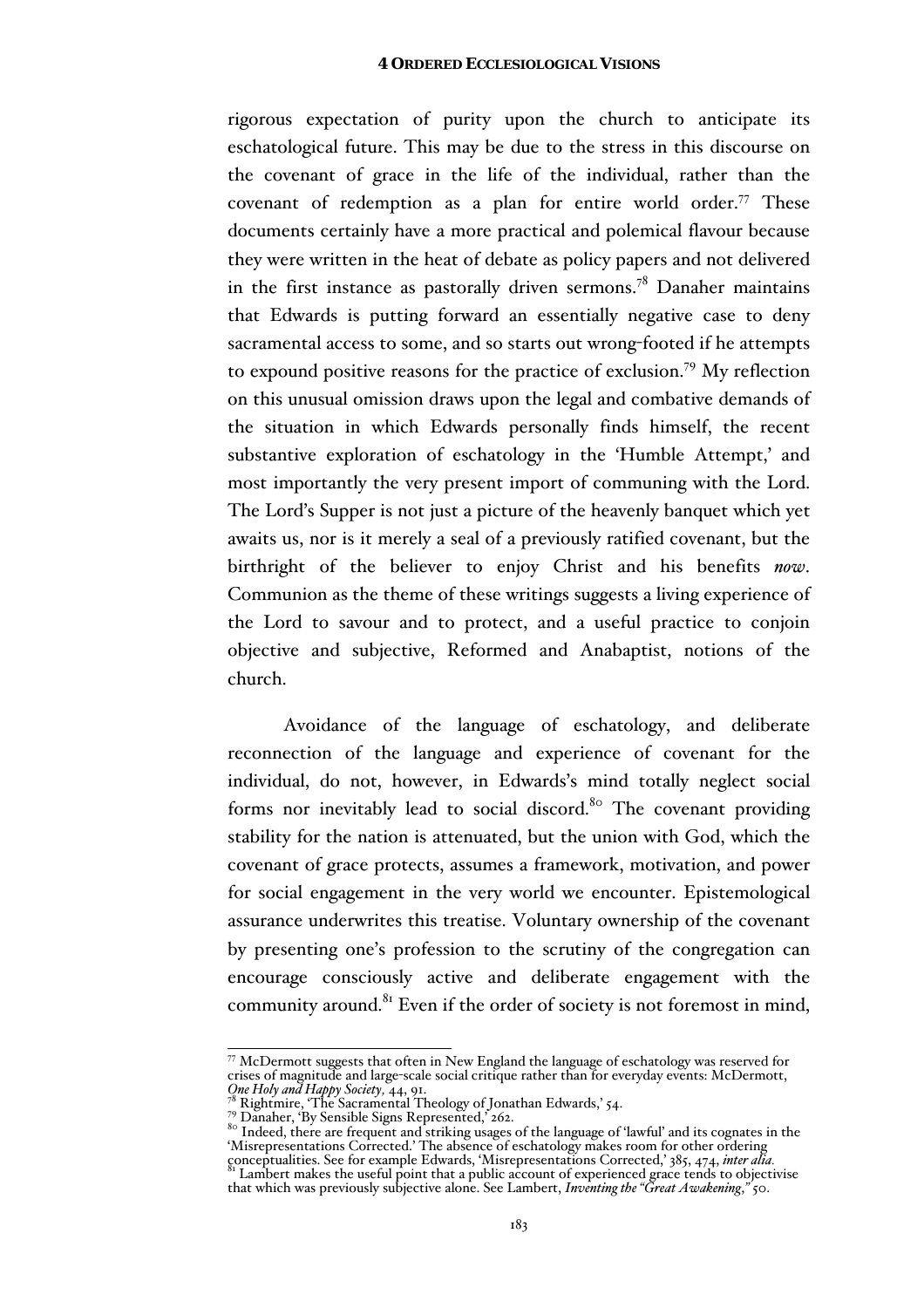a believer can contribute to its order not through coercion but through contrition, which itself is a way of reordering our desires, the better to honour God's intentions for the creation.<sup>82</sup> Even without explicit eschatological reflection, the mixed church in Edwards's depiction would not be reducible to the present order of the world, nor would it stand entirely outside of it, but act as a 'spiritual preservative that protected the wider society from ruin and decay.<sup>83</sup> The mixed church which Edwards espouses here allows for a dynamic conception of the church, as it must continually adjust itself to internal tensions, even when not eschatologically framed.

## *Orderly but not Ordinary: Dynamism of the Evangelical Church*

With a larger taxonomy in mind, Edwards's view of the church is well described as *pastoral*, in that it incorporates dynamic protest towards the received structures of ministry, such protest germinated in the revivals, while at the same time he expresses appreciation of traditional means of grace, and recognition of the social reality of the church. A *prophetic* model, drawing on the experience of the Anabaptists, presents the minister outside of the culture located within the pure church, and speaking into the world with words of judgment. This stream of Puritan polity was incubated in a world of Laudian persecution, but, finding themselves in the majority position in New England, such ministerial defiance had to be channelled increasingly towards concern for the whole community's survival.<sup>84</sup> Edwards is on occasions prepared, wearing the mantle of a prophet, to speak out against social vice and maintain a critical distance from the regnant political groupings of his day.<sup>85</sup>

The *priestly* model, on the other hand, assumed that clerical authority has wide powers in the church and responsibilities within the broader community. Such a hierarchical and potentially static model was funded from a more Reformed view of the ministry, which acknowledged the interdependence of the church with the ministry of the magistracy, and made space for the church's comprehension of the community.<sup>86</sup>

 $82$  Patricia Caldwell sees in the history of the conversion narrative in the New World a mechanism by which a centralised moral order might be established. See Caldwell, *Puritan Conversion Narrative,* 20, 35, 135-162. Charles Cohen acknowledges that they could bind communities in mutual regard: Cohen, *God's Caress,* 161.

<sup>&</sup>lt;sup>83</sup> Danaher, 'By Sensible Signs Represented,' 287.<br><sup>84</sup> Hall, *The Faithful Shepherd*, 271.<br><sup>85</sup> See McDermott, *One Holy and Happy Society,* chapters 3 and 4. Carse likewise presents Edwards as a prophet: Carse, *Jonathan Edwards and the Visibility of God,* 148.<br><sup>86</sup> Hall, *The Faithful Shepherd,* 19. The language of prophetic and priestly dimensions of ministry is

often applied with sociological rather than strictly theological overtones. Interestingly, Hall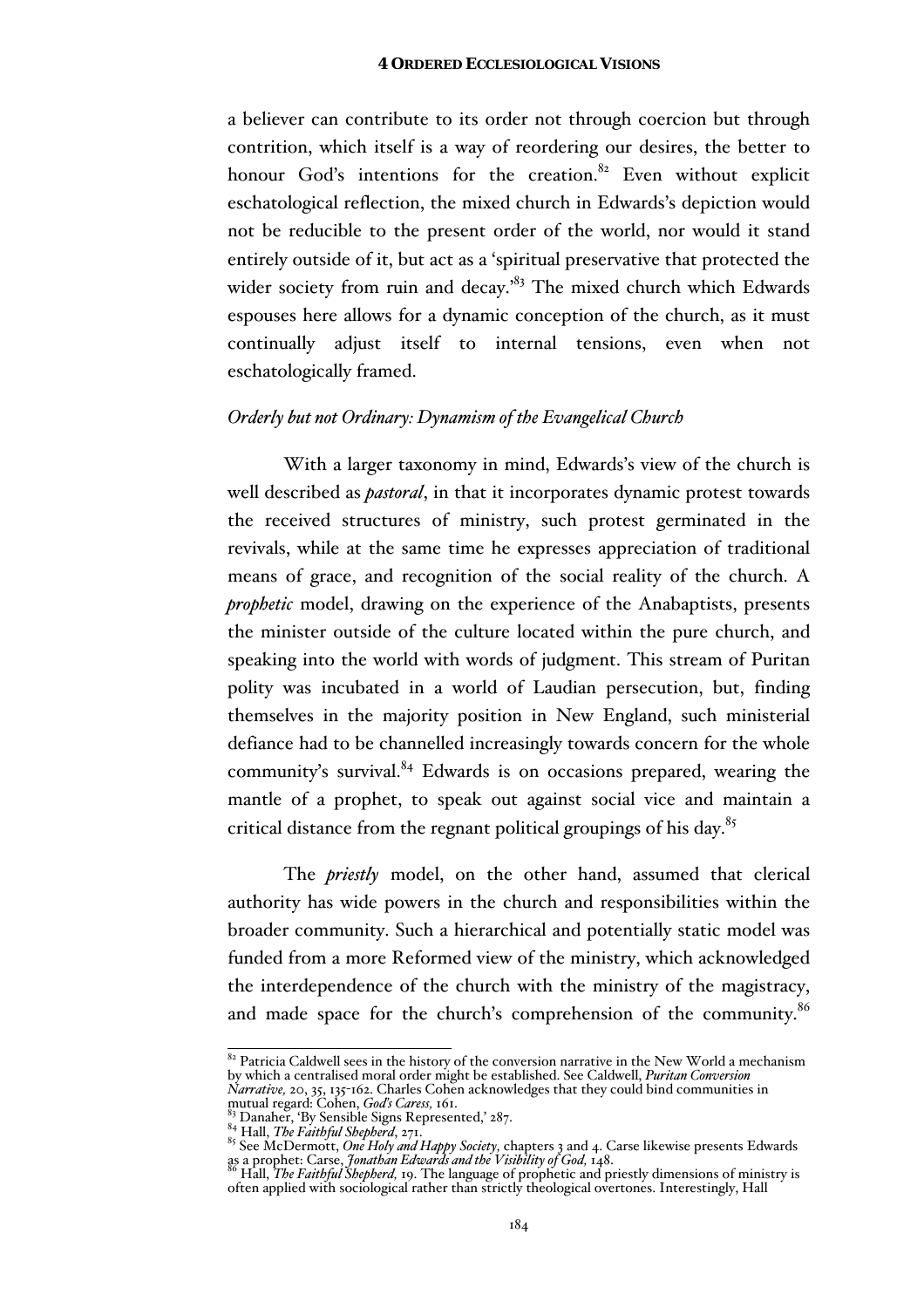Edwards has no hesitation in affirming some hierarchical authority for the clergy, and gives it disciplinary capacity within the church in the contentions around the qualifications for communion. His approach to the sacraments is not overly sacerdotal, however, for he does regard the ministry of the Word and the priesthood of all believers highly, as the context within which to understand sacramental concerns. Neither the prophetic nor the priestly option was pursued by Edwards exclusively.

Edwards takes a position concerning the nature of the church which is neither Antinomian nor Arminian, and likewise overturns both Stoddardeanism and the Half-Way Covenant, from which Stoddardeanism grew. $87$  However, he is not merely reasserting the values of the Congregational Way before 1662, for he is hesitant concerning the national covenant and gives space to those honouring the covenant of grace with their own voluntary profession. Indeed, he envisions a church which has a distinct form in the world, and which is yet also dynamically responsive to the concrete contingencies of the world in which it exists. His ecclesiology is elliptical, taking shape around the twin foci of Word and Spirit,<sup>88</sup> and is thereby classically orthodox in the Western tradition, neither beholden to form nor driven by content without expression in human lives. Edwards's evangelical view of the Lord's Supper is theologically integral, therefore, to the renewed church of which he dreamt,<sup>89</sup> in which orderly ministrations connect to extraordinary works of God's Spirit, to reorder lives and communities from below. The church is for Edwards the place where God's promise, presence and purpose are most clearly and predictably experienced, and in which Christian believers render their prayers and praise unto God.

The critical matter was not Edwards's theology of God, humanity, or salvation; it was rather what he held about the nature of the church and the relationship of the church to society that created a substantially new context for the writing of theology … As displayed sharply in *Humble Inquiry* and *Misrepresentations Corrected*, the covenant for Edwards no longer served as an all-embracing theological rationale. To make the covenant more powerful for the church, Edwards was willing to relinquish its all-purpose functions for society. It was

<sup>1</sup> contrasts the prophetic with the sacerdotal and suggests that the Reformed position lies between them and ought to be described as pastoral, though the hierarchical element is more often in Protestant writing referred to as the priestly than the sacerdotal. See also Martin E. Marty, 'Two Kinds of Two Kinds of Civil Religion,' in *American Civil Religion* (eds. D. G. Jones and R. E. Richey; San Francisco: Mellen Research University Press, 1990), and Davidson, *The Logic of*<br>*Millennial Thought,* 10, where Davidson recognises that ministry has traditionally appealed to both<br>priestly and prophetic, that

<sup>&</sup>lt;sup>87</sup> Strange, 'Visible Sainthood,' 126, 137.  $\frac{8}{100}$  of Jonathan Edwards,' 55-56.<br><sup>88</sup> Rightmire, 'The Sacramental Theology of Jonathan Edwards,' 55-56.<br><sup>89</sup> Just as this sacrament had been of paramount importance to earlier: see Schmidt, *Holy Fairs,* 49.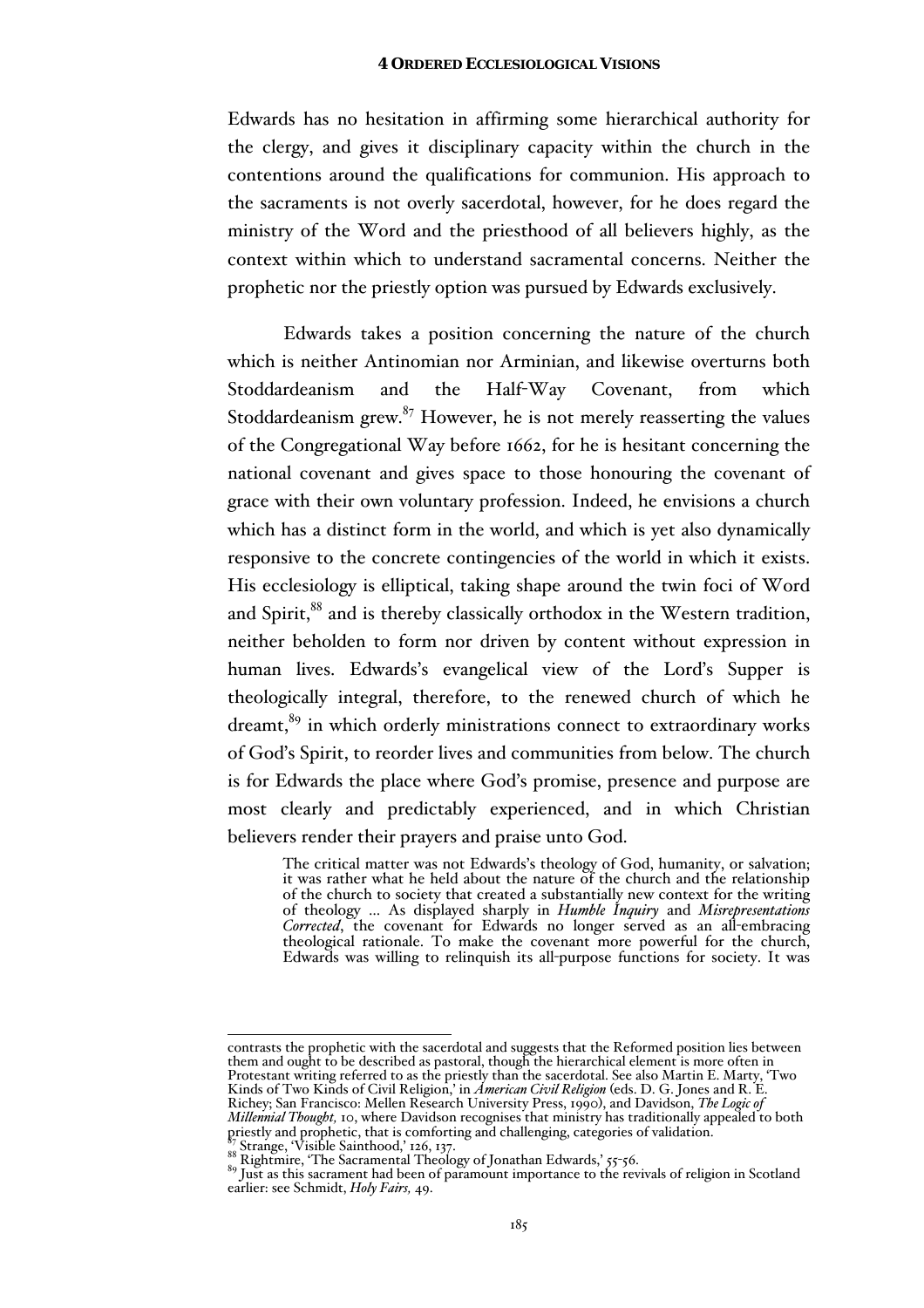precisely this move that also spelled the dissolution of Puritan theology as the all-purpose guardian of thought.<sup>90</sup>

The pervasive theory of the *frightened Edwards*, which accounts for his dismissal by describing a man who was not only naïve to new social forces but reactionary, attempting to turn back the clock and re-establish a seventeenth century model, in which the pastor represented aristocratic checks and balances against the 'democratic' forces of congregationalism, is simply inadequate.<sup>91</sup> Patricia Tracy has eloquently prosecuted this case, arguing that 'Edwards's fundamental problem was that he was much more like Stoddard ( and his authoritarianism) than the Northampton of 1750 was like the Northampton of 1700.<sup>'92</sup> To argue that Edwards reverted to type when under pressure and tried to impose an outmoded model of leadership on an unsuspecting congregation does not deal with the theological themes in his life and writing.

Edwards wants to reform an ossified Puritan ecclesiology, without shaking all social norms. He gets behind the assumptions of national covenant, and in the terms of the theology of union with God, a central platform in Calvin's thinking and subsequent Reformed faith, repristinates expectations of Christian life and thinking. He is radical in as far as he goes back to the roots of the movement and does not just reapply more recent New England forms. His own reflections on his dismissal and its aftermath in the 'Farewell Sermon' make abundantly clear, as we shall see in the next section, that the *prophetic* Edwards is a more sustainable model of reasons for espousing ecclesiological reform.

<sup>&</sup>lt;sup>90</sup> Noll, *America's God*, 44, 48. Noll here echoes earlier scholarship, which argued that Edwards surrendered the language of covenant in its social application. This position has been critiqued by Stout, amongst others: Stout, 'Puritans and Edwards,' 288.<br><sup>91</sup> 'The Cambridge Platform,' in *Creeds of the Churches: A Reader in Christian Doctrine from the Bible to* 

*the Present (*ed. J. H. Leith; Louisville: John Knox, 1982), Chapter X/3, 393.<br><sup>92</sup> Tracy*, Jonathan Edwards, Pastor*, 188.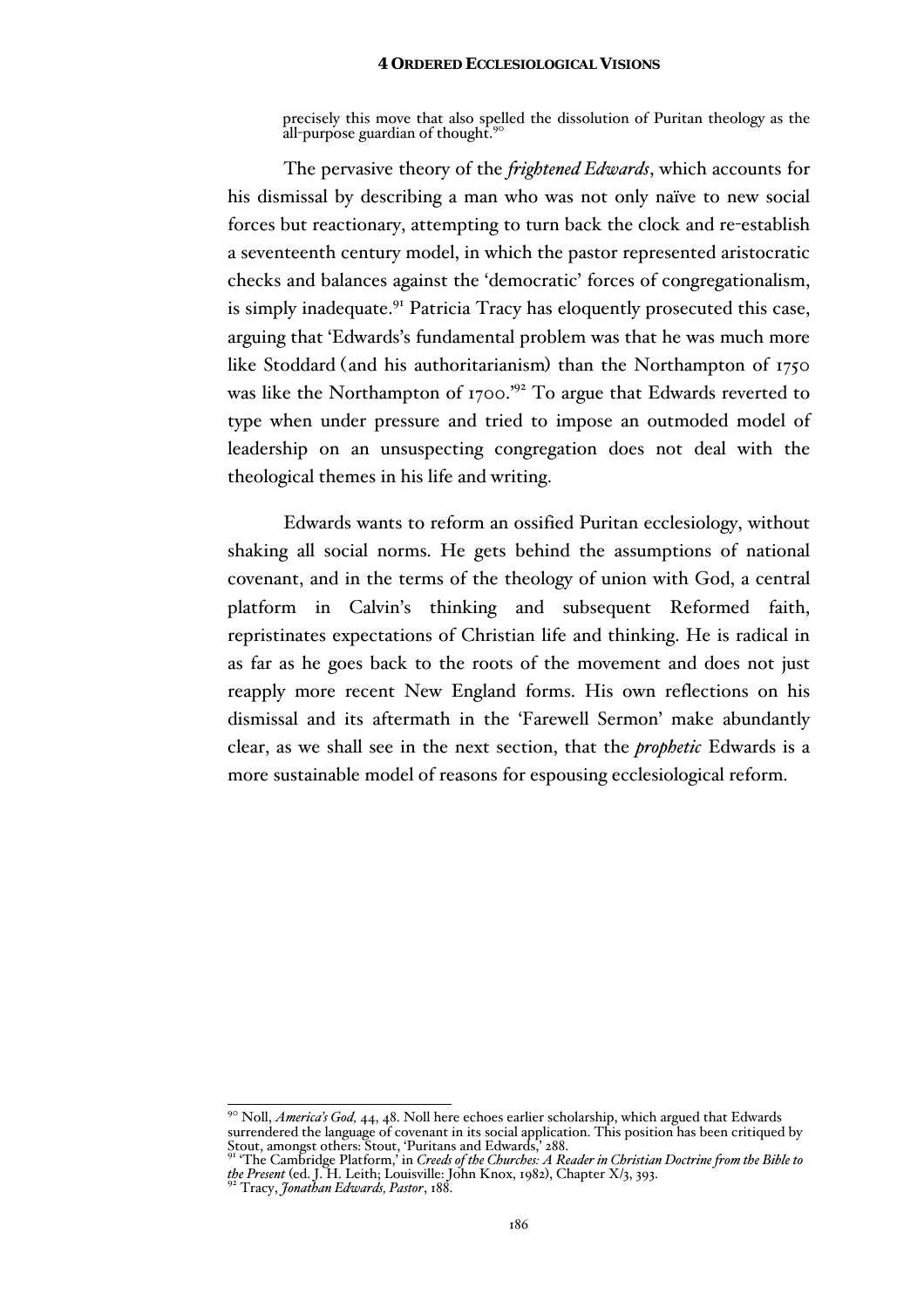# 4.4 THE CHURCH'S PROPHETIC MINISTRY IN *A FAREWELL SERMON*

*The mutual concerns of ministers and people have a most direct relation to the day of judgment, as the very design of the work of the ministry is the people's preparation for that day …* (*WJE* 25: 474*)*

Only nine days after the formal separation of pastor and people, on June 22, Edwards rose to address the congregation of Northampton in what he entitled 'A Farewell Sermon.' It was to be a significant statement of Edwards's self-understanding in ministry and the nature of the church which he served. Not surprisingly, therefore, this was the last sermon published during his lifetime, and was written not as a series of headings or 'pick up lines,' as Kimnach so evocatively suggests, but as a full text. While Edwards had more recently composed his sermons using two columns on a page, this sermon broke that pattern and was drafted with a single column. This was to be an unusually significant preachment for Edwards, for his congregation, and for posterity. While in one sense the sermon is a release for both pastor and people, Edwards stayed on for almost another year in Northampton to preach many other sermons, until the church had settled another pastor and Edwards had decided on another position.

In another way, this sermon is not really a farewell at all, for the substantive theme of the address was the reassembling of both pastor and people before the judgment seat of Christ at his second coming, for the Lord to adjudicate with justice the case brought against Edwards by the congregation. The text for the sermon was 2 Corinthians 1:14, 'As also ye have acknowledged us in part, that we are your rejoicing, even as ye also are ours, in the day of the Lord Jesus.' Edwards builds upon the verse, and indeed upon the theme of conflict between the Apostle Paul and the Corinthian believers, to establish the doctrine, or the thematic parameters of the sermon: 'Ministers and the people that have been under their care, must meet one another, before Christ's tribunal, at the day of judgment.<sup>31</sup> In the first section of the sermon, Edwards outlines the reasons for and nature of that meeting, giving particular emphasis to the responsibility of ministers to prepare their people for the Great Assize, and the responsibility of the people to heed the warnings of their

<sup>1</sup> Jonathan Edwards, 'A Farewell Sermon Preached at the First Precinct in Northampton, after the People's Public Rejection of their Minister ... on June 22, 1750,' in *Sermons and Discourses 1743-1758* (The Works of Jonathan Edwards 25; ed. W. H. Kimnach; New Haven and London: Yale University Press, 2006), 463.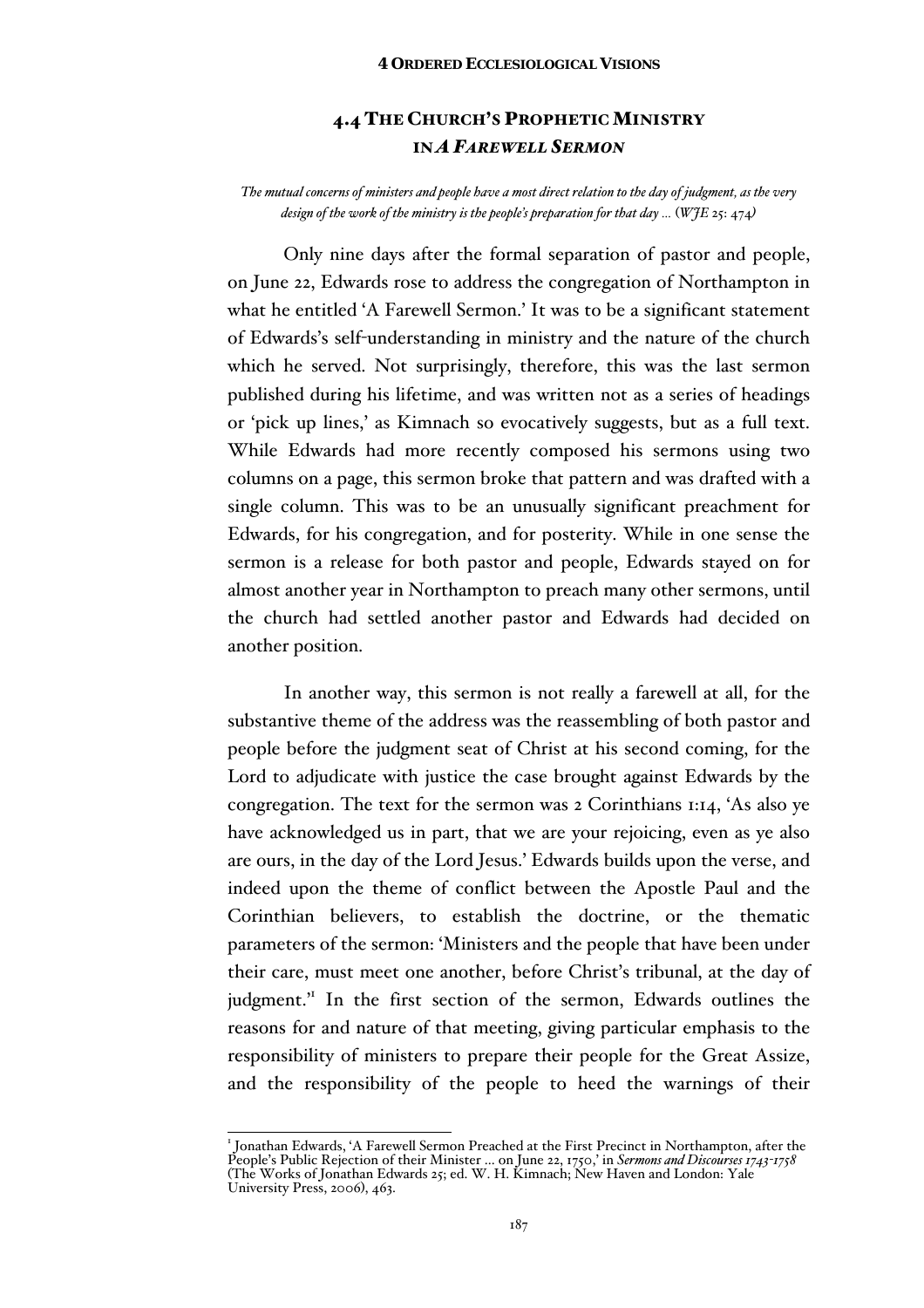teachers. In the Application section, Edwards provides some 'reflections' and 'some advice suitable to our present circumstances,' by addressing particular groups within the congregation serially.<sup>2</sup> He addresses 'professors of godliness,' those in a 'graceless condition,' those under 'some awakenings,' then the youth, and lastly the children. He concludes with more general warnings to maintain family order and social cohesion, to avoid Arminian heresy and prayerlessness, and to 'take great care with regard to the settlement of a minister.'<sup>3</sup> He does all this with precision in choice of words, suspenseful arrangement of ideas, and restrained emotional engagement. His final moving sentences resonate with the mood of the Apostle at the end of 2 Corinthians.4 Edwards writes: 'Having briefly mentioned these important articles of advice, nothing remains; but that I now take my leave of you, and bid you all, farewell.' Perhaps more ominously, he adds: 'And let us all remember, and never forget our future solemn meeting, on that great day of the Lord; the day of infallible decision, and of the everlasting and unalterable sentence, Amen.'5 The die had been cast. The eschatological accountability of the church and its members was in view.

### *When a Minister is more than a Pastor: Themes of the Sermon*

#### *(i) The objective character of ministerial authority*

For the purposes of our investigation, one of the most significant features of this sermon is the way in which it avoids the details of the communion controversy in Northampton altogether, and gives valuable insights into the deeper ideas concerning the nature of ministry, which generated the crisis, at least from Edwards's perspective.<sup>6</sup> He stands back from the questions of qualifications for communion, and presents instead the divine qualifications for the ministry. He does not speak of academic preparation for ordination, a substantial theme in the early eighteenth century, because professional concerns and competition had seen the ministry downgraded in social utility with a corresponding loss of clerical prestige.7 Nor does he make mention of charismatic gifting or enthusiastical marks for validation of authority.<sup>8</sup> It is instead the objective call and value of the ministry which he highlights. He is set over

<sup>&</sup>lt;sup>2</sup> Edwards, 'Farewell Sermon,' *WTE* 25: 474.<br>
<sup>3</sup> Edwards, 'Farewell Sermon,' *WTE* 25: 487.<br>
<sup>4</sup> Edwards, 'Farewell Sermon,' *WTE* 25: 485.<br>
<sup>5</sup> Edwards, 'Farewell Sermon,' *WTE* 25: 488.<br>
<sup>6</sup> Marsden, *A Life*, 361.

century New England,' especially 249.<br><sup>8</sup> These options for validating ministry are explored further in Holifield, *God's Ambassadors,* 1-9.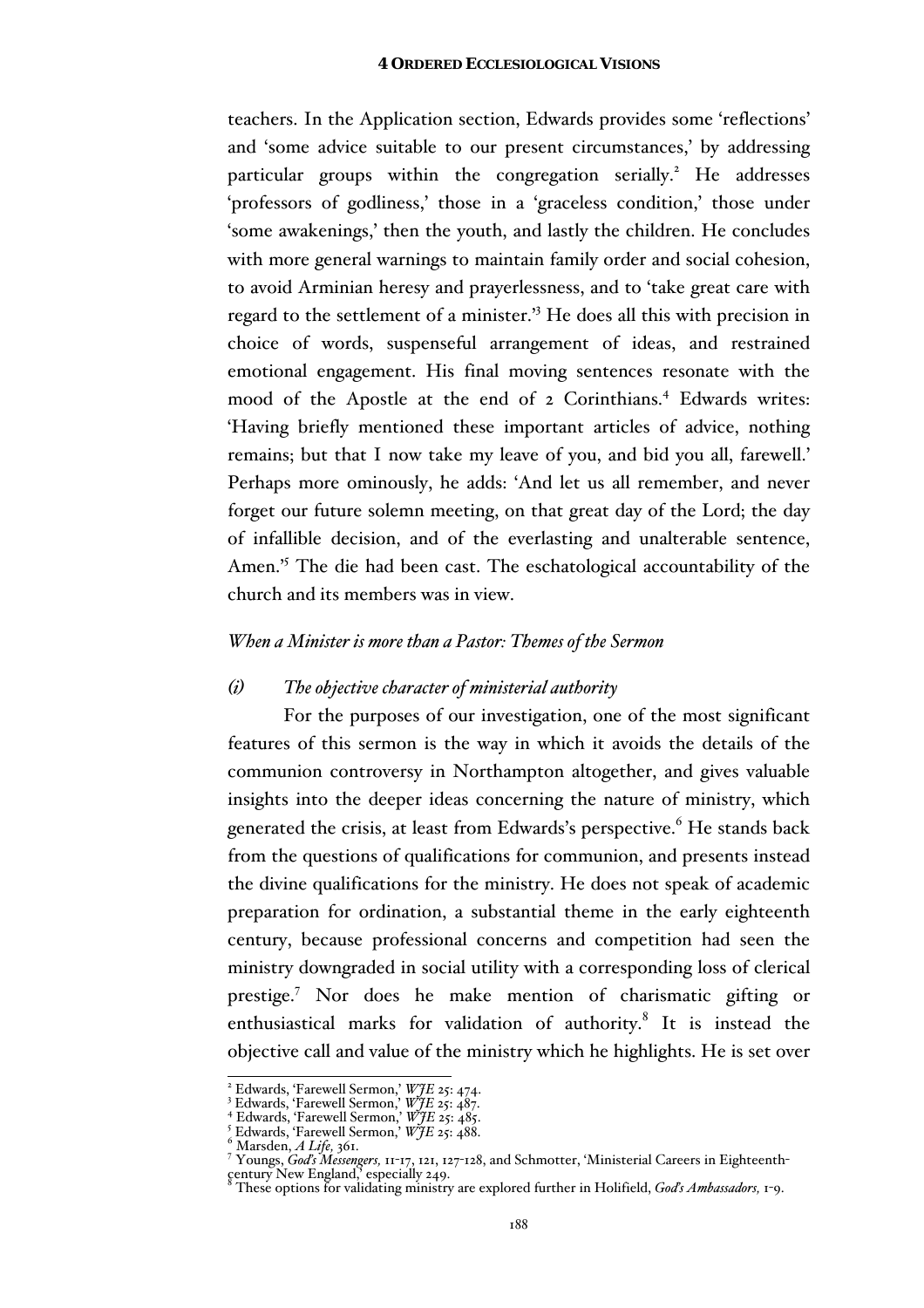# and against the congregation is as far as the minister is answerable to Christ alone for his service:

Ministers are sent forth by Christ to their people on his business, are his servants and messengers; and when they have finished their service, they must return to their master to give him an account of what they have done, and of the entertainment they have had in performing their ministry … Ministers are his [the Judge's] messengers, sent forth by him; and in their office and administrations among their people, represent his person, stand in his stead, as those that are sent to declare his mind, to do his work, and to speak and act in his name: and therefore 'tis especially fit that they should return to him, to give an account of their work and success.<sup>9</sup>

The minister in some sense stands outside the congregation, speaking into its life and concerns, representing the will and ways of God. In the course of the early eighteenth century, ordinations in New England were increasingly shaped liturgically to highlight the professional caste being entered, rather than to acknowledge the role of the laity in the ministerial call.10 Christ's ambassador provides objective, perhaps institutional, weight when engaged in disputes. The increased authority and energy of the laity as a result of the earlier revivals is not here highlighted, in as far as the clergy stand ultimately under dominical authorisation despite the activity or achievements of the congregation.<sup>11</sup>

Adding further provocation to the argument that the minister stands outside the congregation, Edwards uses the image of *light* to reinforce his case. He asserts, for example, that ministers 'are represented in Scripture as lights set up in the churches,' in order to 'enlighten and awaken the consciences of sinners.<sup>12</sup> In this way, the minister reflects something of the final day, when 'the infallible Judge, the infinite fountain of light, truth and justice, will judge between the contending parties.'13 With allusion to the churches of Revelation 2 and 3, Edwards wishes for the people of Northampton a new minister who will be 'truly a burning and shining light set up in this candlestick … and [for the people of Northampton to] be willing to rejoice in his light.'14 There had been a time when the whole Bible Commonwealth of Massachusetts Bay Colony had been described as a light on a hill, and later whole churches were referred to as New Lights (pro -revival) or Old Lights ( dismissive of revival), but now it was the minister alone who was the mediate source of

<sup>&</sup>lt;del>-</del><br><sup>9</sup> Edwards, 'Farewell Sermon,' *WJE 25*:470, 473.<br><sup>10</sup> James W. Schmotter, 'The Irony of Clerical Professionalism: New England's Congregational Ministers and the Great Awakening,' *American Quarterly 31*/2 (1979): 148-168, especially 155.<br><sup>11</sup> MacGregor makes the point that Calvin himself held this position (I*nstitutes* IV/iii/1) as a<br>strategy to defend God's own

*Church according to the Reformed Tradition* (London: Macmillan, 1959), 57.<br><sup>12</sup> Edwards, 'Farewell Sermon,' *WJE 25*: 466, 467.<br><sup>13</sup> Edwards, 'Farewell Sermon,' *WJE 25*: 471.<br><sup>14</sup> Edwards, 'Farewell Sermon,' *WJE 25*: 48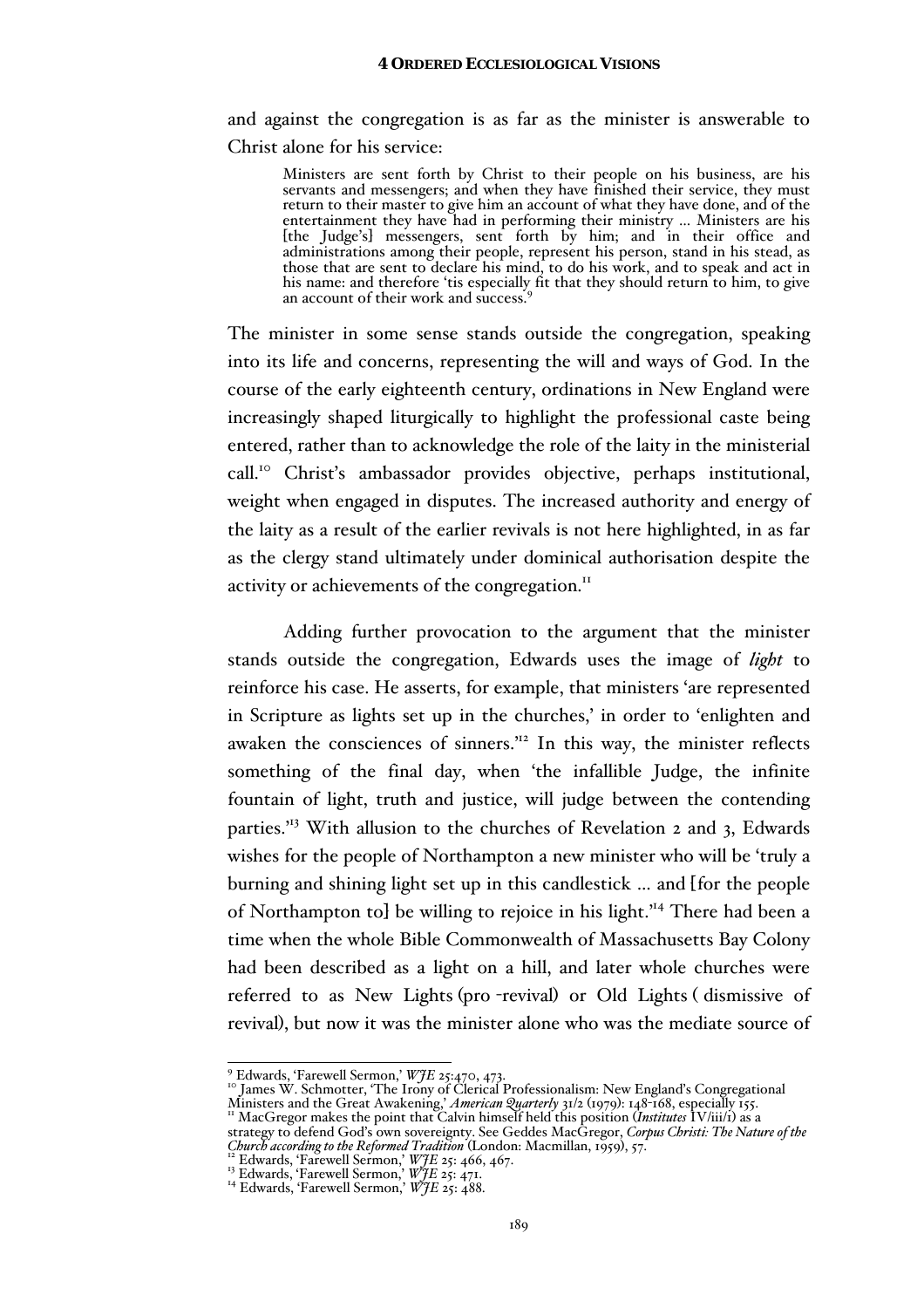light for the congregation and the world, a staggering claim.<sup>15</sup> Consequently, the progress of the church in the history of the world was no longer equated with the progress of light, as had been an earlier assumption. When Christ returns to judge the living and the dead, it will be not as a triumph at high noon, when the sun has reached its apex, but more sombrely Christ will appear at the dawning of the day, for 'the darkness of the night vanishes at the appearance of the rising sun.<sup>16</sup> An embattled minister adapts common cultural currency to his particular situation.

## *(ii) The local identification of the pastor and the people*

However, tantalisingly, the distinction of the pastor from the congregation is not all Edwards has to say concerning ministerial vocation. Indeed, the whole sermon has as its premise the fact that this disappointing 'separation' between pastor and people is only temporary, for the bonds which unite them are stronger than some provisional and local legal verdict. There will be an accounting for their conduct, one toward the other, at the Judgment, when separation or dissolution of the relationship is final. Edwards is realistic in speaking of separation in this world:

Ministers and the people that have been under their care, must be parted in this world, how well soever they have been united: if they are not separated before, they must be parted by death: and they may be separated while life is continued … Thus ministers and people, between whom there has been the greatest mutual regard and strictest union … may never have any more to do one with another in this world. But if it be so, there is one meeting more that they must have, and that is in the last great day of accounts.<sup>17</sup>

In another section Edwards repeatedly and sonorously notes the 'mutual concerns of ministers and their people, $18$  counting himself alongside them. Indeed, such mutual concerns are 'in many respects, of much greater moment than the temporal concerns of the greatest earthly monarchs, and their kingdoms or empires.<sup>19</sup> He points out just how much he has suffered on their behalf, not standing aloof from their lives but devoting himself to their welfare:

I have spent the prime of my life and strength in labors for your eternal welfare. You are my witnesses, that what strength I have had, I have not neglected in idleness, nor laid out in prosecuting worldly schemes, and managing temporal

<sup>&</sup>lt;sup>15</sup> Helen P. Westra, 'Divinity's Design: Edwards and the History of the Work of Revival,' in *Edwards in our Time: Jonathan Edwards and the Shaping of American Religion* (eds. S. H. Lee and A. C. Guelzo; Grand Rapids: Eerdmans, 1999), 153. A further example of the minister being described as the congregation's light is the central motif in the following: See Jonathan Edwards, 'Sons of Oil, Heavenly Lights,' in *Sermons and Discourses, 1743-1758* (The Works of Jonathan Edwards 25; ed. W. H. Kimnach; New Haven and London: Yale University Press, 2005), 257-274.<br><sup>16</sup> Edwards, 'Farewell Sermon,' *WJE* 25: 466.<br><sup>17</sup> Edwards, 'Farewell Sermon,' *WJE* 25: 463.<br><sup>18</sup> Edwards, 'Farewell Sermon,' *WJE* 25: 473-474.<br><sup></sup>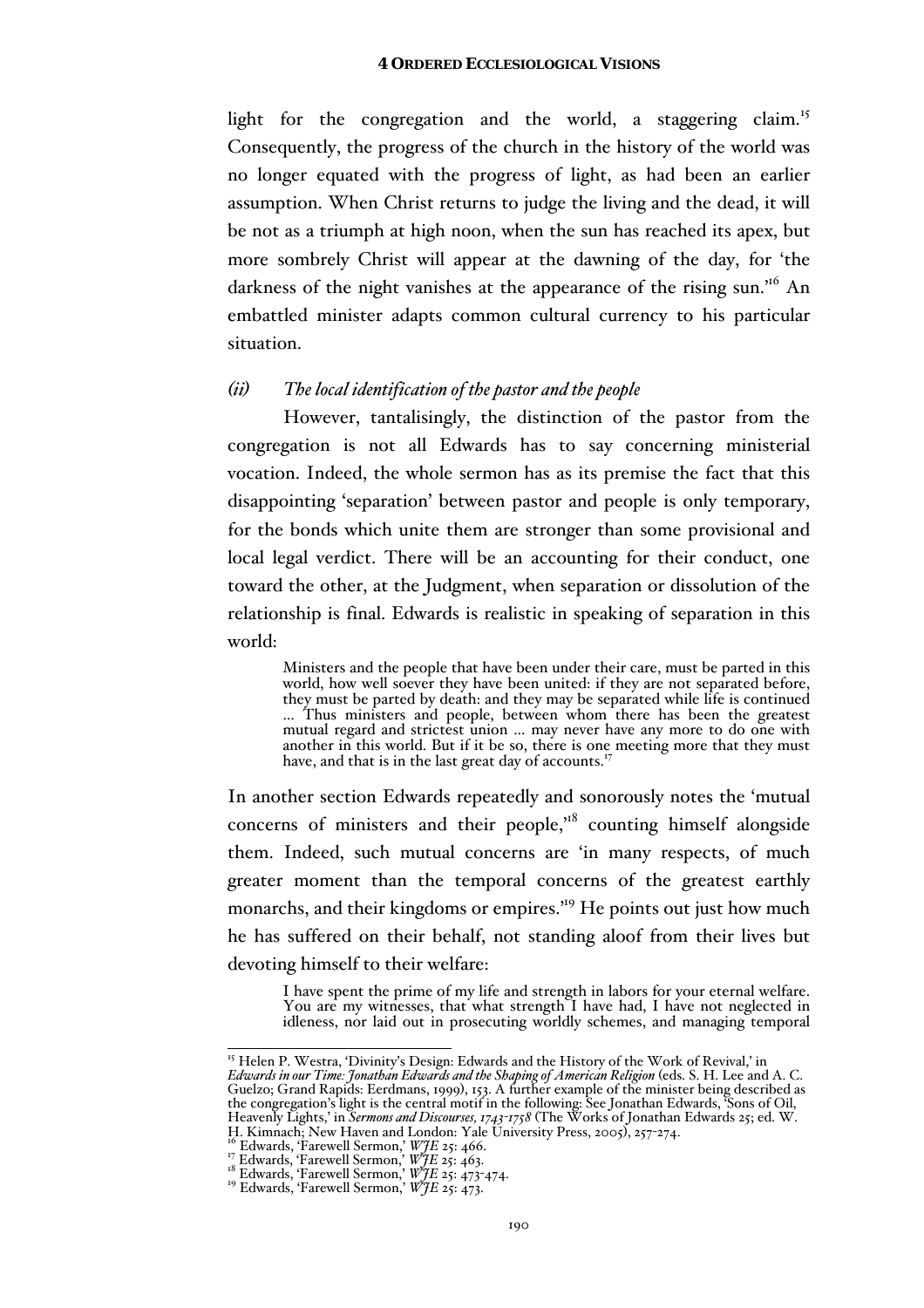affairs, for the advancement of my outward estate, and aggrandizing myself and and day, rising early and applying myself to this great business to which Christ appointed me. I have found the work of the ministry among you to be a great work indeed, a work of exceeding care, labor and difficulty: many have been the heavy burdens that I have borne in it, which my strength has been very unequal to. $20$ 

The nature of the connection between pastor and people is furthermore exemplified when Edwards draws upon familial imagery to express love and duty. He is their 'spiritual father' and the people of Northampton are his 'spiritual children.<sup>21</sup> Even allowing for puerile rebellion or parental negligence, such bonds are not easily severed.

## *(iii) The adoption of a prophetic framework for ministry*

Edwards, therefore, finds himself in an unenviable position. He labours within the congregation as a servant in the Master's vineyard, arriving early and staying late with inadequate recompense. However, he also labours as someone sent on a mission, to represent a landowner from a faraway land, to warn the tenants of the vineyard of their presumption and complacency, and the danger they face unless they bear fruit. He stands *with* the people and *against* the people. No wonder Edwards takes up the story of the prophet Jeremiah to describe and summarise his own ministry.<sup>22</sup>

Edwards has preached as Jeremiah did with little or no results. He has preached to revive the nation, but they would not listen. He has been spurned, which plunged him into 'an abyss of trouble and sorrow,"<sup>23</sup> not unlike the man of sorrows whom Jeremiah prefigures and Edwards follows. Remarkably, his own labours endured for twenty-three years just as Jeremiah says his own did ( Jeremiah 25:3). In fact, Edwards had originally planned to preach his farewell sermon from that very text, but changed his mind at the last to use the words of the Apostle Paul (to the same ends). Edwards is effectively locating his own ministry as a continuance of the ministry of the prophets, in identifying with the people and yet exposing and challenging their sins.<sup>24</sup> David Hall argues that being a divine ambassador is at the heart of the prophetic calling.<sup>25</sup> While Edwards had been accused by his adversaries in Northampton of the arrogance of *seeing into* others' souls, and thereby denying to some the

<sup>&</sup>lt;sup>20</sup> Edwards, 'Farewell Sermon,' *WTE 25*: 475.<br><sup>21</sup> Edwards, 'Farewell Sermon,' *WTE 25*: 479.<br><sup>22</sup> Edwards, 'Farewell Sermon,' *WTE 25*: 475.<br><sup>23</sup> Edwards, 'Farewell Sermon,' *WTE 25*: 477.<br><sup>24</sup> John E. Johnson, 'The Pro (2000): 61-81. <sup>25</sup> Hall, *The Faithful Shepherd*, 6, 49, 270.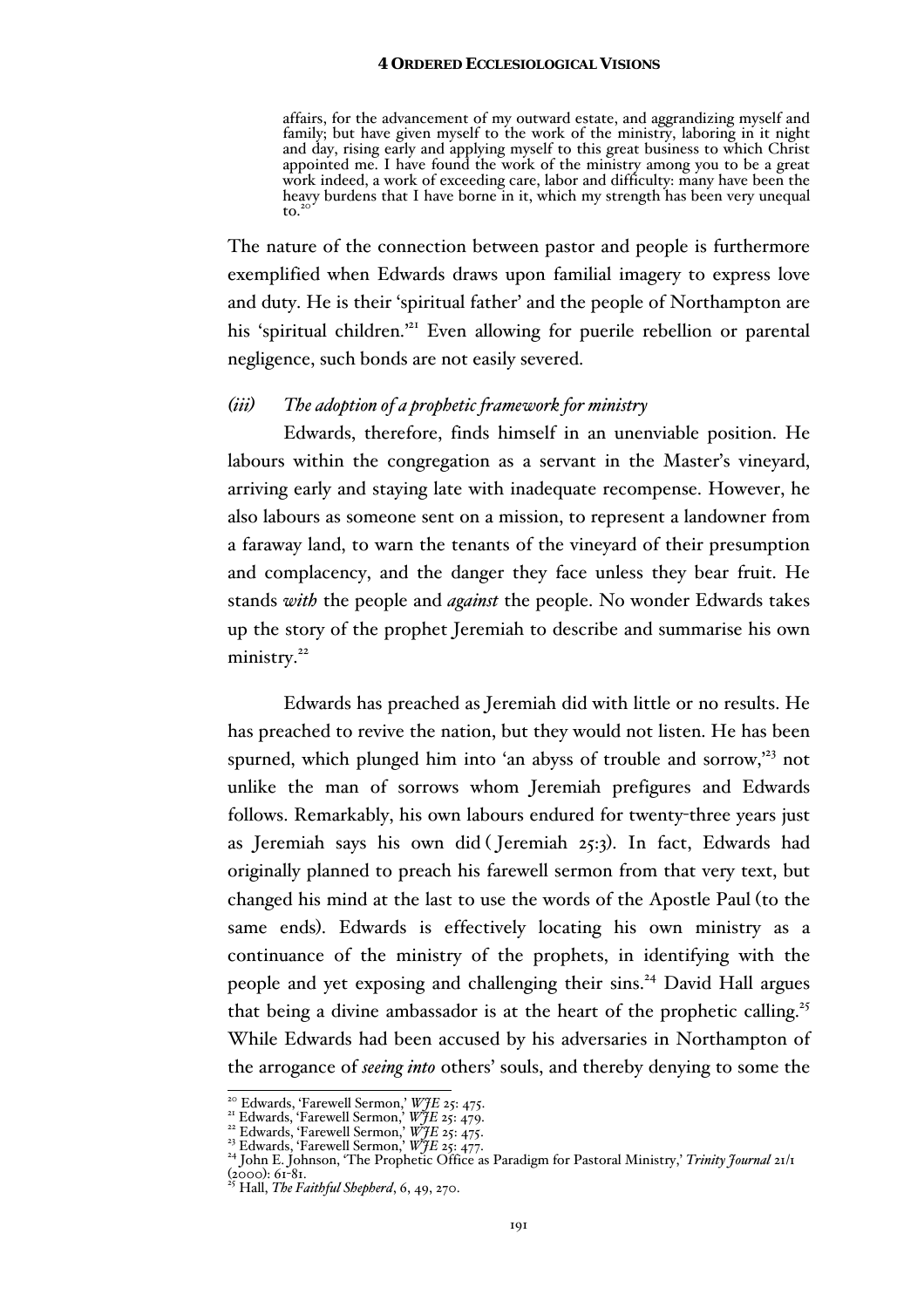opportunity for communion, it is more accurate to suggest that Edwards was dismissed for *speaking to* resistant souls, and challenging them to reconsider their relation to the Lord.

One further corollary is to be noted. Though a revivalist sensibility would normally stress the individual in his or her relation to God, the whole tenor of this sermon and its imagery highlights the corporate nature of reality. It will be the church alongside the minister who together face the light of the judgment. It is the minster as prophet who calls the congregation to prepare for that day. Moreover, Edwards sees the family as more foundational even than the church in inculcating piety in the believers. No one is simply an individual:

We have had great disputes how the church ought to be regulated; and indeed the subject of these disputes was of great importance: but the due regulation of your families is of no less, and in some respects, of much greater importance. Every Christian family ought to be as it were a little church … And family education and order are some of the chief of the means of grace.<sup>26</sup>

The particular application of the doctrine section of the sermon to various groups within the congregation, defined using spiritual or other demographic criteria, substantiates further the social nature of reality in Edwards's mind. Richard Hall suggests that Edwards is at odds with the atomism and mechanicism of much of eighteenth century thought at this point.27 Preaching with regard to the developmental needs of such groups as children or youth assumes social distinctions but also social solidarity; either way social concerns are evident.<sup>28</sup> The social reality of the church is affirmed $^{29}$ 

Edwards's approach to congregational life might thus be read as conservative social engineering, denying the individualising impetus present in the revivals as well as in much Enlightenment philosophy. When he reasserts expectations of filial piety, or ministerial authority, it can sound like heavy-handed reaction or corporatist conformity. In this regard it must be pointed out that while conserving the orders of creation, Edwards stands at the same time ready to transgress them, being fully aware of the dynamism, perhaps even instability, of the present order of things, and arrogating to himself the function of further destabilisation. If the people of Northampton had kicked against the providential ordering of their world by ignoring the warnings of the

<sup>&</sup>lt;sup>26</sup> Edwards, 'Farewell Sermon,' *WJE* 25: 484.<br><sup>27</sup> Hall, *Neglected Northampton Texts*, 287, 289.<br><sup>28</sup> Minkema, 'Old Age and Religion in the Writings and Life of Jonathan Edwards,' especially 703.<br><sup>28</sup> Indeed, it was ill

Chamberlain, 'Edwards and Social Issues,' 334.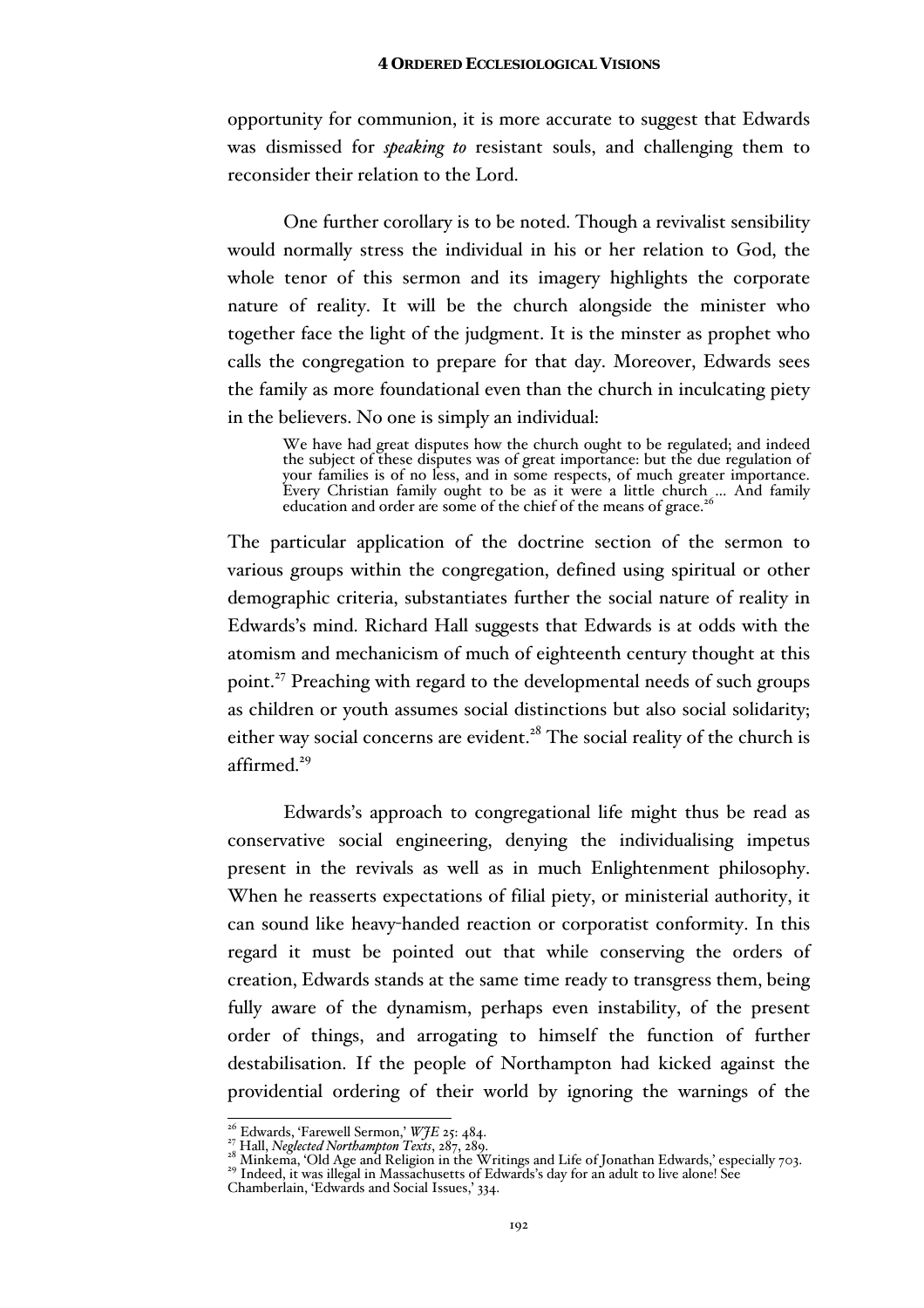minister, or failing to own their spiritual responsibilities as parents, $3^\circ$  so would the pastor disturb the temporal order to introduce the priorities of the coming world. He recognised that the times are changing:

We live in a world of change, where nothing is certain or stable; and where a little time, a few revolutions of the sun, brings to pass strange things, surprising alterations, in particular persons, in families, in towns and churches, in countries and nations.<sup>31</sup>

He therefore recognises his responsibility to inveigle his way into the life of families and address the spiritual concerns of the youth or the children, cutting out the mediate authority of parents or guardians. He acknowledged that this world is 'preparatory, mutable' and that the day of judgment would contrariwise 'fix' our everlasting state, so he intervenes.<sup>32</sup> He has directly warned against 'frolicking (as it is called) and some other liberties commonly taken by young people,' and has not overlooked the children: 'I have endeavoured to do the part of the faithful shepherd, in feeding the lambs as well as the sheep … you know, dear children, how I have instructed you, and warned you from time to time.<sup>33</sup> Social or ecclesiastical order are contingent, until the Lord returns.

Perhaps he had been unwise in expecting too much of the revivals to produce a harvest amongst youth and children. Perhaps he failed to expect Christian nurture through the creation good of family order. The reconstitution of rules governing complete membership, or who could take communion, likewise planed against the grain of family life, for to deny to some the ordinance of communion was potentially to deny to their progeny the right to be baptised, as Minkema suggests.<sup>34</sup> Edwards may have lacked the capacity to foresee some of the consequences of his actions. He may have been overly altruistic. However, appealing to the social and theological location of the prophets of Israel, he demonstrates his commitment to a form of social dynamism within the church, which can aptly be described as *prophetic ecclesiology*. 35 His own role has prophetic parallels, and the relationship of the church to its broader community furthermore owns the tension of being engaged though distinct. Even when the revivals are being institutionalised and their initial fervour is

<sup>&</sup>lt;sup>30</sup> Scheick, *The Writings of Jonathan Edwards*, 117.<br><sup>31</sup> Edwards, 'Farewell Sermon,' *WTE* 25: 463.<br><sup>32</sup> Edwards, 'Farewell Sermon,' *WTE* 25: 465, 474.<br><sup>33</sup> Edwards, 'Farewell Sermon,' *WTE* 25: 465, 474.<br><sup>34</sup> Mintkema prophetic modes, and situates Edwards clearly within the latter. See Marty, 'Two Kinds,' 147.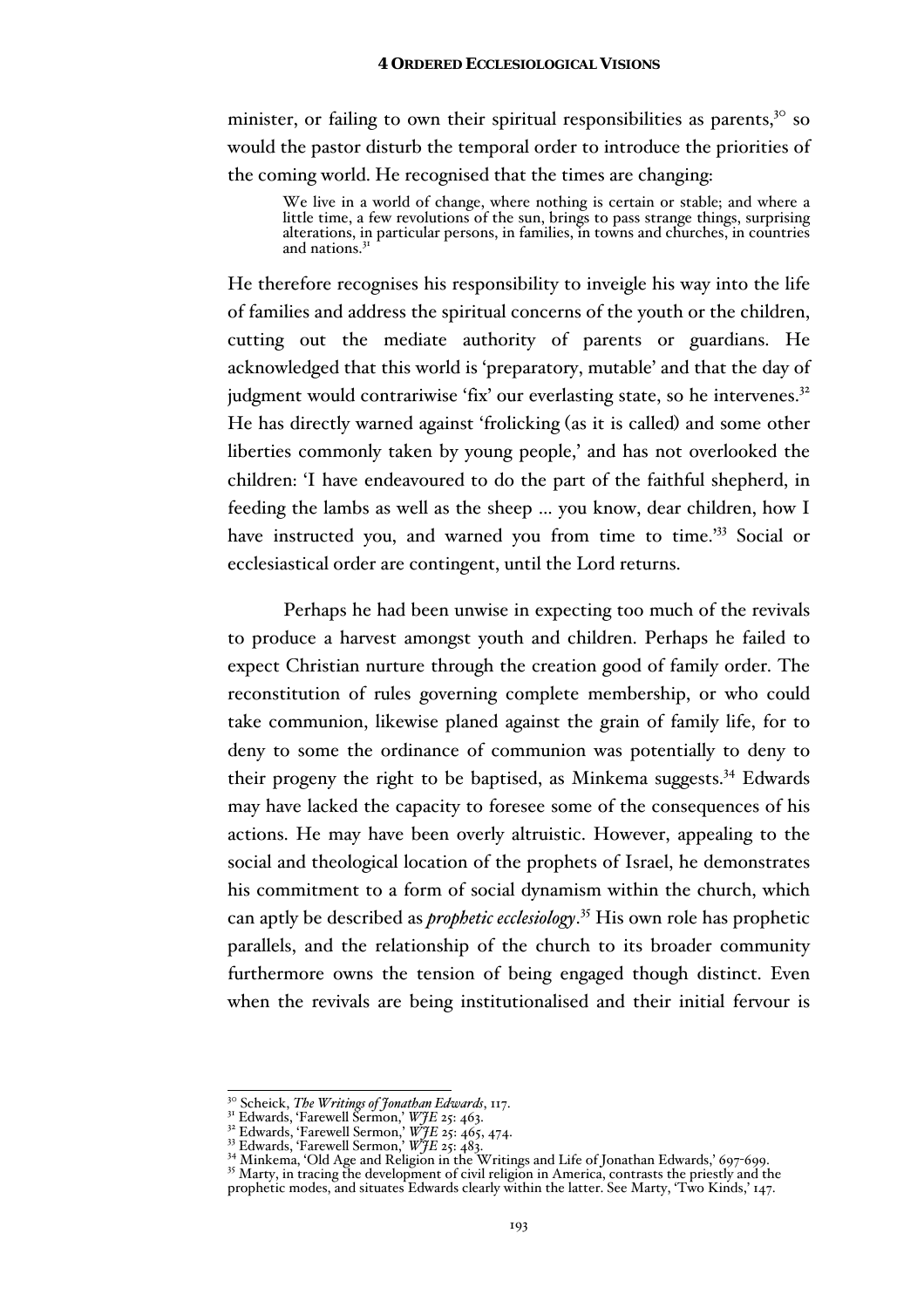dissipating, the *prophetic* Edwards has hope that his suffering will be generative of greater transformation.36

## *When a Church is more than a Structure: Aspirations for Transformation*

For Edwards, the church is unquestionably a social institution, both in terms of its corporate concerns as well as its material composition. It has a distinct form within the world, and is dynamically responsive to the concrete contingencies of the world. The church has a social location – it is a visible community.<sup>37</sup> However, Edwards suffers the humiliation of 'separation,' itself a spatially freighted term, because of his attempts to create some distance between this visible church in Northampton and the wider community through limiting participation in the Lord's Supper. The church here wasn't visible enough! Indeed much of the reality of the church in this world is veiled, and requires the penetrating gaze of God to strip back all dissembling and bring to light 'every specious pretense, every cavil, and all false reasoning.'38 Edwards does not here aspire to citizenship in the invisible church, but rather to life in the more visible church. The ultimate destination for believers is the beatific vision of God, to enjoy:

the most immediate sensible presence of this great God, Savior and Judge, appearing in the most plain, visible and open manner, with great glory, with all his holy angels, before them and the whole world.<sup>39</sup>

Justice will be done and will be seen to be done, for the purpose of that day is to make plain God's righteous judgments for minister and people alike.40 Though Edwards was wedded to the importance of the visible church, his ecclesiology was nevertheless aspirational, cognizant of an eschatological horizon, even though the revivalist and millennial themes so evident in earlier writings are muted here. Edwards's ecclesiology in his 'Farewell Sermon' honours the *orderly* processes of the created order, while holding out for *extraordinary* transformation in the congregation's life, if not in the now, then certainly in the not yet. Edwards is an advocate of *prophetic ecclesiology*, which is prepared to destabilise the church to create a distinction from the world, which nevertheless recognises the visible reality of the church within this world, and refuses to give in to a static conception of the structures of ministry as if beholden to present forms. The dynamism of the church is a function of

<sup>&</sup>lt;sup>36</sup> Kimnach, 'Preface,' *WJE* 25: 17.<br><sup>37</sup> Edwards, 'Farewell Sermon,' *WJE* 25: 477.<br><sup>38</sup> Edwards, 'Farewell Sermon,' *WJE* 25: 476.<br><sup>39</sup> Edwards, 'Farewell Sermon,' *WJE* 25: 469.<br><sup>40</sup> Edwards, 'Farewell Sermon,' *WJE*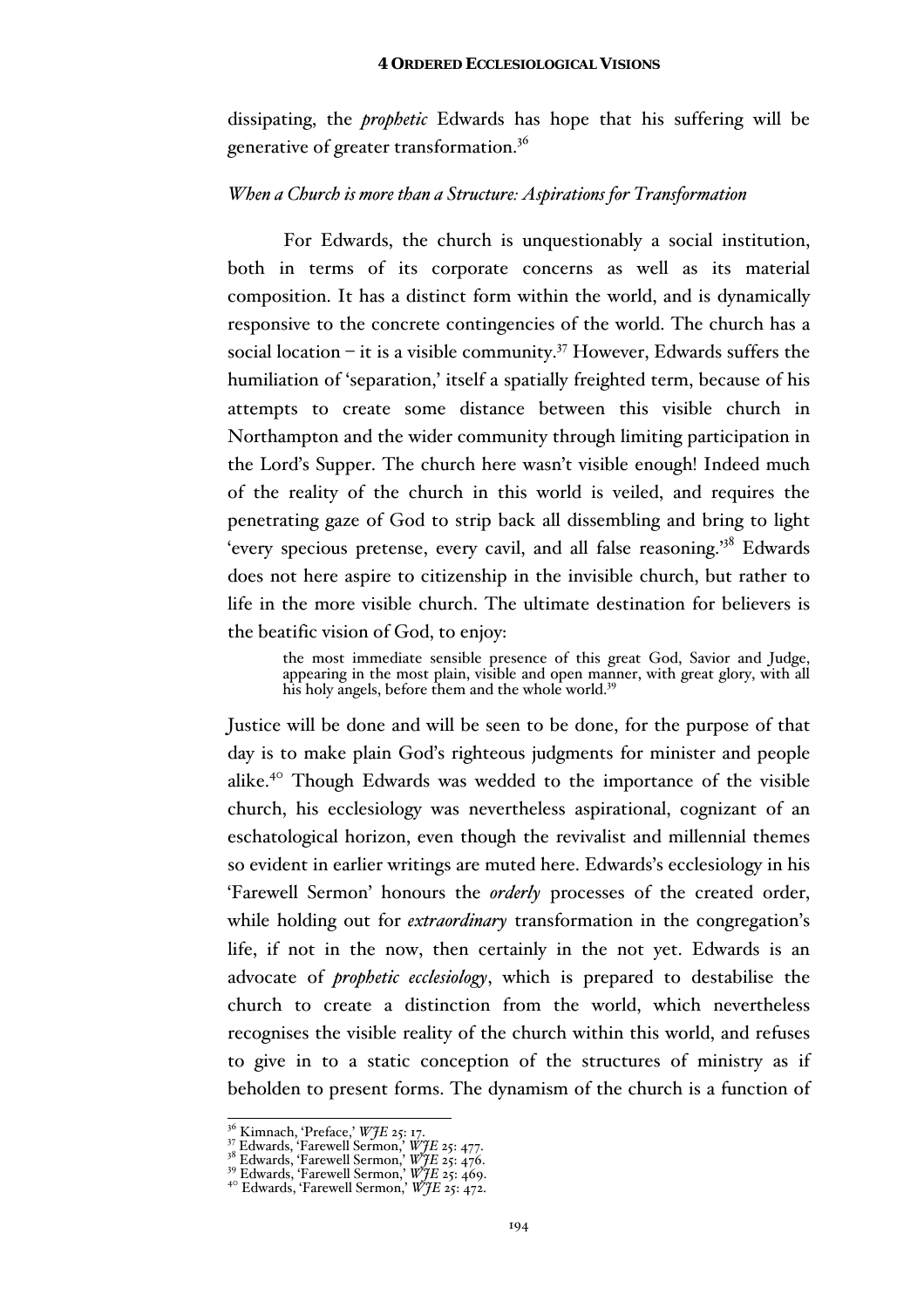the interaction between the promise, presence and purpose of God, in as far as God's gift of ministry represents these marks of ecclesial life. The church is an expression not just of pastoral or apocalyptic functions, but of prophetic aspirations too.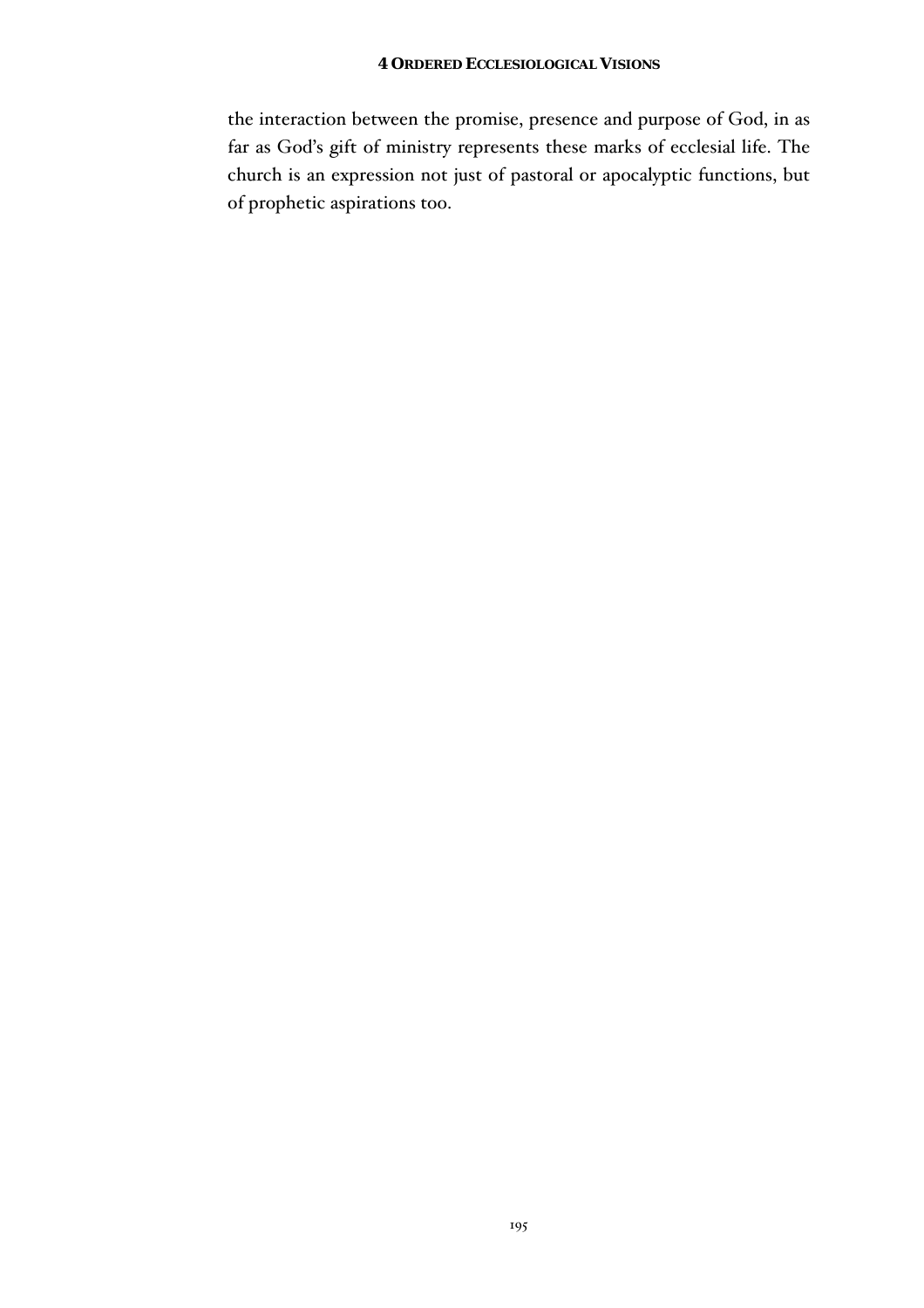# 4.5 THE CHURCH'S COSMIC CONTEXT IN THE STOCKBRIDGE TREATISES

*If by reason of the strictness of the union of a man and his family, their interest may be looked upon as one, how much more one is the interest of Christ and his church … if they be considered with regard to their eternal and increasing union.* (*WJE* 8: 535*)*

#### *The Stockbridge Period: Edwards's Ecclesiological Context*

It would be wrong to assume that in leaving Northampton with his family for life at the Stockbridge mission station, Edwards was turning his back on any interest in revivals or commitment to the church. It is true that in this period  $(1751 - 1758)$  Edwards wrote works which bear a philosophical cast, works for which he is best remembered like *Freedom of the Will*, *Original Sin*, *The End for which God Created the World*, and *True Virtue*, but he was not employed in Stockbridge as a philosopher in residence, or as an academic at all. He even resisted the invitation in 1757 to leave his missionary post in western Massachusetts to take up the position as third President of the College of New Jersey, later to be known as Princeton, for he did not consider himself suited to the life of institutional leader and scholar.<sup>1</sup> Indeed, his position in Stockbridge was formally a church minister and not a freelance missioner, whose sociological role was yet to be developed. Edwards led regular Sunday services, catechised the youth, and in time also acted as Principal of boarding schools for Indian boys and girls, though his schedule did allow him time to write. Edwards's ministry in Stockbridge was essentially *pastoral*, and not *academic*. 2

Furthermore, the context of this ministry of Edwards was persistently *revivalist*. The mission in Stockbridge had been established as recently as 1734/1735 as a result of the revivals in the Connecticut River valley, and the negotiations for the mission's foundation had involved Edwards from the earliest phase of planning.<sup>3</sup> He preached at Stockbridge for conversions, and worked to see men and women of the local Mahican tribe declare their confession of faith before the congregation, something

<sup>-&</sup>lt;br>1 See Jonathan Edwards, 'To the Trustees of the College of New Jersey, October 19, 1757,' in *Letters and Personal Writings* (The Works of Jonathan Edwards 16.; ed. G. S. Claghorn; New Haven and London: Yale Univerity Press, 1998), 725-730.<br><sup>2</sup> His pastoral heart at Stockbridge can further be gleaned from a letter to Sir William Pepperrell,

in which he advises that his progressive pedagogy includes the education of girls as well as boys, and the style of learning is not merely rote but Socratic. Edwards, 'To Sir William Pepperrell,'

*WJE* 16: 406-414.<br><sup>3</sup> Rachel Wheeler, 'Edwards as Missionary,' in *The Cambridge Companion to Jonathan Edwards* (ed. S. J. Stein; Cambridge: University Press, 2007), 197.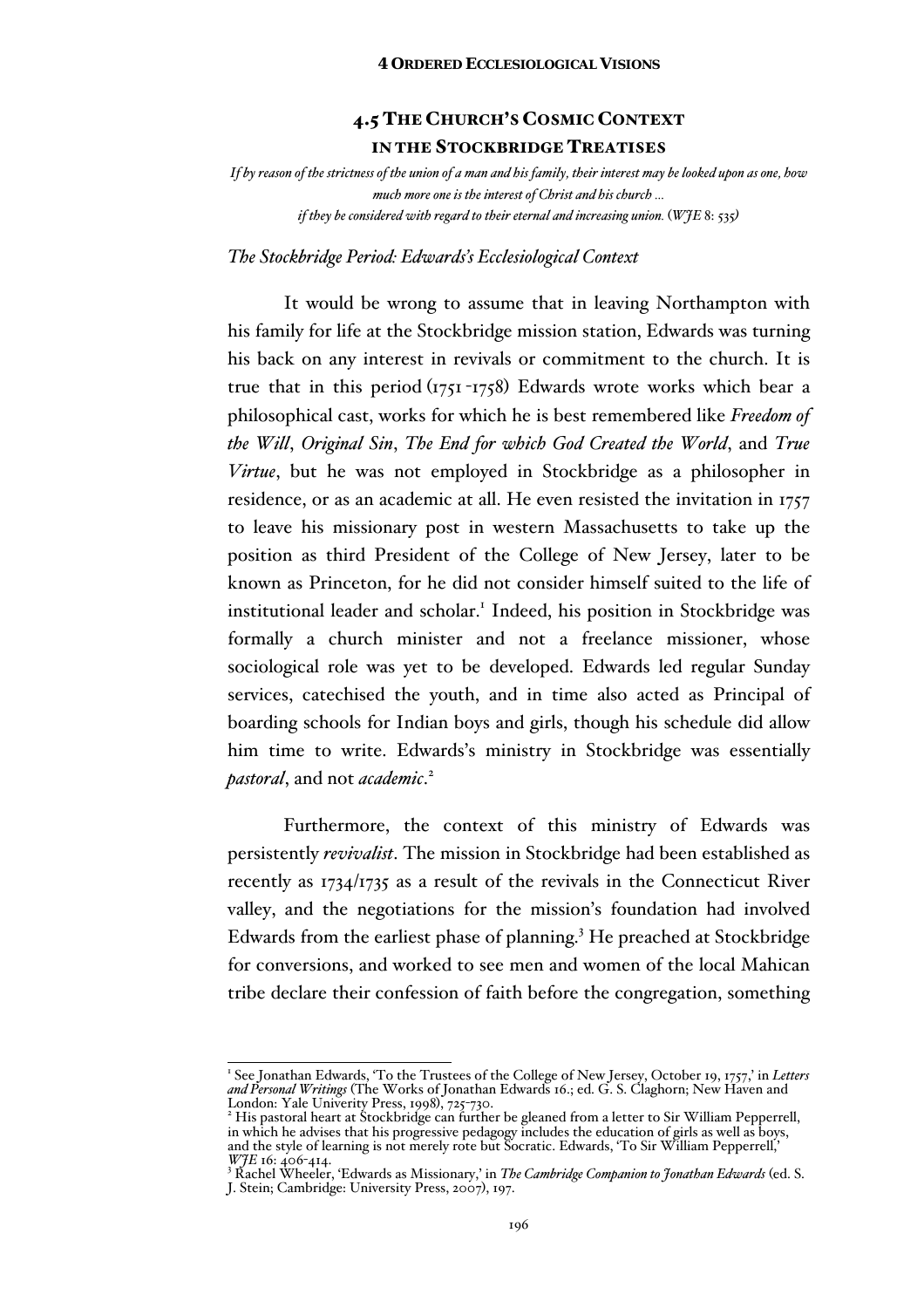which he had attempted at Northampton with disastrous consequences.<sup>4</sup> It must be said as well that Edwards took up the position in Stockbridge not because no other jobs were forthcoming: in correspondence with John Erskine, he had been alerted to ministerial positions in Scotland,<sup>5</sup> and two 'comfortable pulpits in New England' had also been on offer.<sup>6</sup> Edwards took the job as missionary to the Indians rather to give expression to his own optimistic, internationalist and revivalist mindset.<sup>7</sup> This was a positive decision to make good on the failures of much of the Puritan project to reach the Indians with the Gospel of Christ, though it was a positive engagement with enormous personal and familial costs: the Williams family, well represented in Stockbridge as they had been in Northampton only forty miles away, continued to cause Edwards much grief through their obstreperous opposition to his programmes and leadership.<sup>8</sup> Three of Edwards's daughters decided that marriage and life elsewhere was preferable to moving to the frontier!<sup>9</sup>

It should be acknowledged that Edwards's ministry at Stockbridge was also coloured by the *imperialist* context in which he lived: he was no neutral observer in writing or preaching. His service on the frontier was overshadowed by the French and Indian War between 1756 and 1763, in which British imperial aspirations clashed with French territorial expansion in North America, with many north-eastern Indian tribes being forced to decide which master to serve, in order better to resist assimilation or at least to choose the lesser of two evils. The Stockbridge mission played its part in defence of the Dominions, in as far as Indians taking refuge there, or sending their children to its school, were learning England's civilising ways, and were potentially learning Protestant principles of faith. Edwards stoutly defended Indian rights over and against the rapacious land-grabbing of European settlers in the region.<sup>10</sup> He educated Indian youth when he was granted the right to be Principal of the schools, and taught English to them to empower Indian

<sup>4</sup> Wheeler, 'Edwards as Missionary,' 204. <sup>5</sup> See 'To the Reverend John Erskine,' in Jonathan Edwards, *Letters and Personal Writings* (The Works of Jonathan Edwards 16. Edited by George S. Claghorn; New Haven and London: Yale

University Press, 1998), 355-356.<br><sup>6</sup> McDermott, 'Missions and Native Americans,' 265.<br><sup>7</sup> McDermott, 'Missions and Native Americans,' 258, 260-261.<br><sup>8</sup> Wheeler, 'Edwards as Missionary,' 198-199.<br><sup>9</sup> Stephen J. Nichols, 'L *Legacy of Jonathan Edwards: American Religion and the Evangelical Tradition* (eds. D. G. Hart, S. M. Lucas and S. J. Nichols; Grand Rapids: Baker, 2003), 52 note 14, where Nichols quotes from Minkema.

<sup>10</sup> McDermott, 'Missions and Native Americans,' 266-267, and Rachel Wheeler, 'Lessons from Stockbridge: Jonathan Edwards and the Stockbridge Indians,' in *Jonathan Edwards at 300: Essays on the Tercentenary of His Birth* (eds. H. S. Stout, K. P. Minkema and C. J. D. Maskell; Lanham: University Press of America, 2005), 133.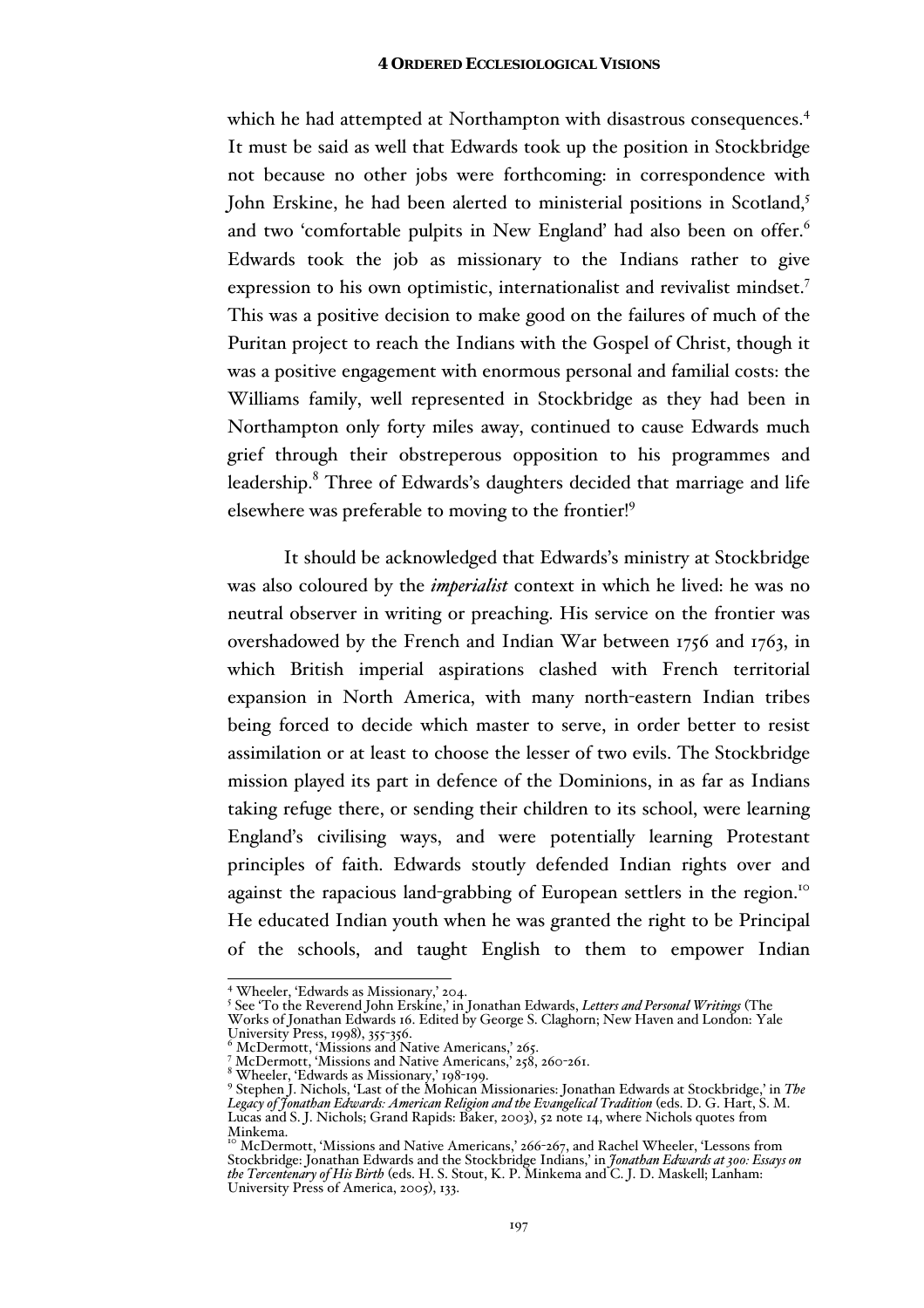negotiations over contracts and title deeds.<sup>11</sup> He argued that all nations were equal in the eyes of God. Most tellingly, Edwards and his family did not live on Prospect Hill, above the township, but chose to live amongst the Indians near the river, to express their solidarity with those amongst whom they served.<sup>12</sup>

Despite his belief that Indians were no worse than the English in matters of sin and no less able to be saved through faith in Christ, $^{13}$ Edwards's unwitting complicity in the imperial project is highlighted by Rachel Wheeler, who argues that deliberate incorporation into the church as the results of revival is more in evidence in New England than in the Middle Colonies: the civilising framework of Edwards's ministry is demonstrated with the requirement of a public confession of faith, which (though adapted for Indian usage) betrays larger institutional and therefore cultural commitments.<sup>14</sup> The larger arc of her argument suggests that the philosophical works written in this period could not be ideologically neutral, or theology conceived without any historical pressures influencing their conception, but were conditioned by the power dynamics in which they were drafted.<sup>15</sup>

Though with initial demurring, Edwards did finally acquiesce and take the job as College President. Interestingly, he had at first argued that to take such a job would be to deny himself time to write his grand theological project. Eventually, other factors encouraged his acceptance of the offer, not least his sense that revivals could only be sustained with like-minded leaders in the churches, and Harvard and Yale were no longer sympathetic to the cause of the New Lights in pastoral leadership.<sup>16</sup> Edwards's ecclesiological commitment to the health of congregational life, and to the importance of revivals (rather than human agency) to motor history, were at the forefront of Edwards's mind in Stockbridge as they had been in Northampton.<sup>17</sup> The following brief introduction to the Stockbridge treatises seeks to draw together

11 Edwards speaks of the empowering advantages of Indian children learning English: Edwards, 'To

Sir William Pepperrell,' *WJE* 16: 413.<br><sup>12</sup> Nichols, 'Last of the Mohican Missionaries,' 53.<br><sup>13</sup> Jonathan Edwards, *Original Sin* (The Works of Jonathan Edwards 3. Edited by John E. Smith; New Haven and London: Yale University Press, 1970), 183, 194. See also Wheeler, '"Friends to

Your Souls": Jonathan Edwards' Indian Pastorate and the Doctrine of Original Sin,' especially 739,

<sup>765.&</sup>lt;br><sup>14</sup> Wheeler, 'Lessons from Stockbridge,' 135-136.<br><sup>15</sup> Wheeler, 'Lessons from Stockbridge,' 138. Cohen accounts for attraction to the new birth,<br>furthermore, as a means of power to resist social change or ecclesiasti *God's Caress,* 272. <sup>16</sup> Marsden, *A Short Life of Jonathan Edwards*, 131. <sup>17</sup> Zakai, 'Jonathan Edwards, the Enlightenment, and the Formation of Protestant Tradition in

America,' 189.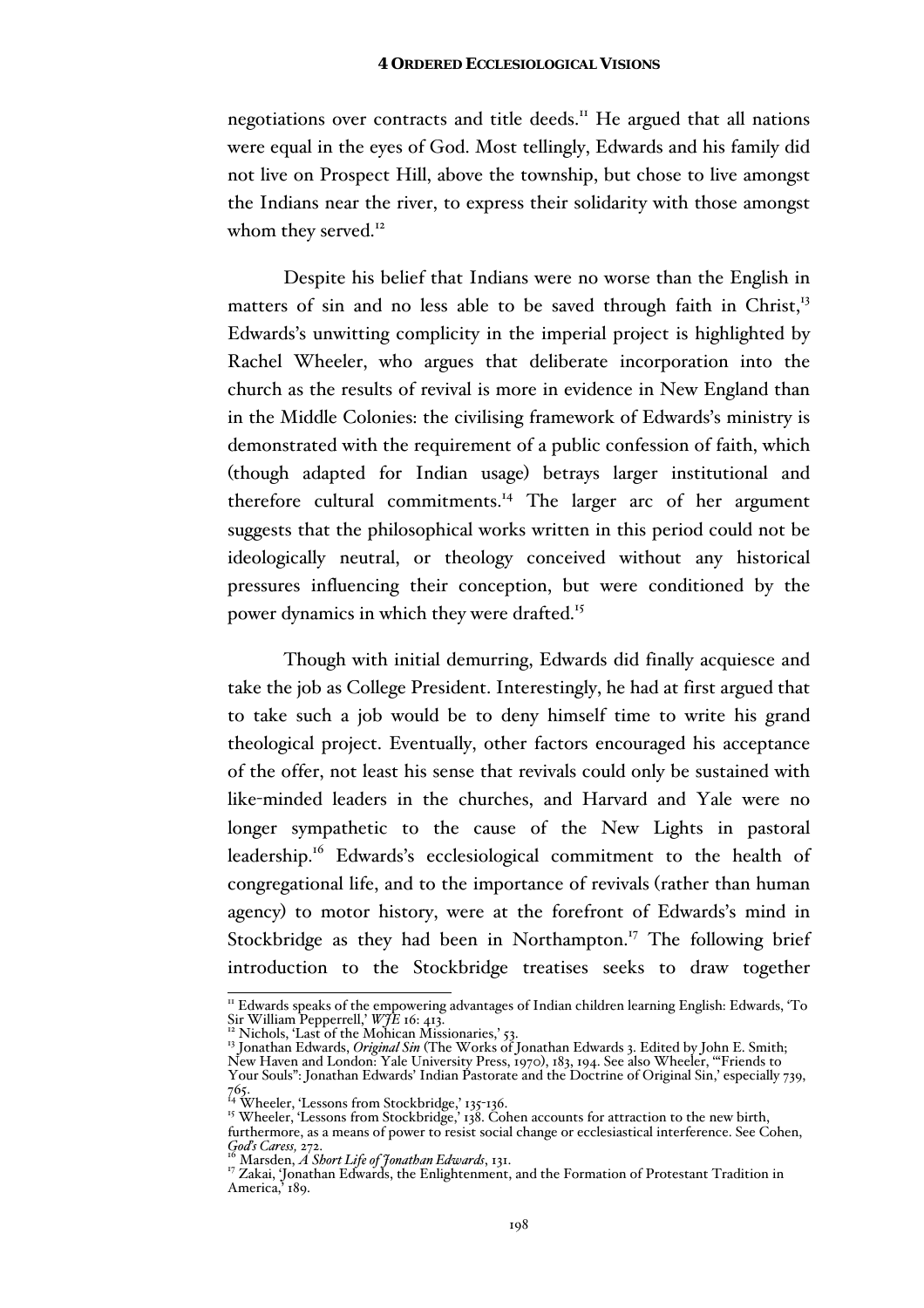theological themes which demonstrate the presence of ecclesiological concerns for Edwards in this period, many of which we have encountered in our earlier investigation.

#### *The Stockbridge Content Part I: Edwards's Codas on Ecclesiological Revivalism*

When we look at the first two treatises written in this period, *Freedom of the Will* (1754) and *Original Sin* (written in 1757 and published in 1758), we see both philosophical interests and revivalist concerns. It has recently been suggested that at heart, these two discourses are actually codas on the revivals, $18$  for both works re-engage with the incapacity of human beings to bring about their own salvation, and the necessity of radical dependence on God and reception of the work of Christ to experience conversion and new life.<sup>19</sup> They explicitly address the ongoing theological dispute with the so-called Arminians who would ennoble human contributions to salvation, and who would reconfigure human capacity to undertake preparation for salvation. Edwards's restatement of Reformed doctrine during the Stockbridge period had polemical as well as pastoral and academic intent: Arminianism was perceived to promote an anti-revivalist mindset.<sup>20</sup> Both these works have the Arminian threat in the cross-hairs:

Here I would observe in general, that the forementioned notion of freedom of will, as essential to moral agency, and necessary to the very existence of virtue and sin, seems to be a grand favorite point with Pelagians and Arminians, and all divines of such characters, in their controversies with the orthodox. There is no one thing more fundamental in their schemes of religion: on the determination of this one leading point depends the issue of almost all controversies we have with such divines. Nevertheless, it seems a needless task for me particularly to consider that matter in this place; having already largely discussed it, with all the main grounds of this notion, and the arguments used to defend it, in a late book on this subject [*Freedom of the Will*]. 21

Looking in greater detail at *Freedom of the Will*, we see Edwards build a case that human beings are still morally responsible for their decisions and actions, even when it has been established that their will is impotent to do anything other than follow whatever appears to be at that moment the greatest good: 'the will always is as the greatest apparent good is.<sup>22</sup> Indeed, the will is merely an instrument which does not of its own power *choose*, but is rather *inclined* to follow the dictates of the mind

<sup>&</sup>lt;sup>18</sup> Ward, 'Philosophical Structure of *Religious Affections*,' especially 746.<br><sup>19</sup> Zakai, 'Jonathan Edwards, the Enlightenment, and the Formation of Protestant Tradition in America,<sup>y</sup> 194-195.<br><sup>20</sup> James P. Byrd, *Jonathan Edwards for Armchair Theologians* (Louisville: Westminster John Knox,

<sup>2008</sup>), 82. <sup>21</sup> Edwards, *WJE* 3: 375. <sup>22</sup> Edwards, *WJE* 1*:* 142.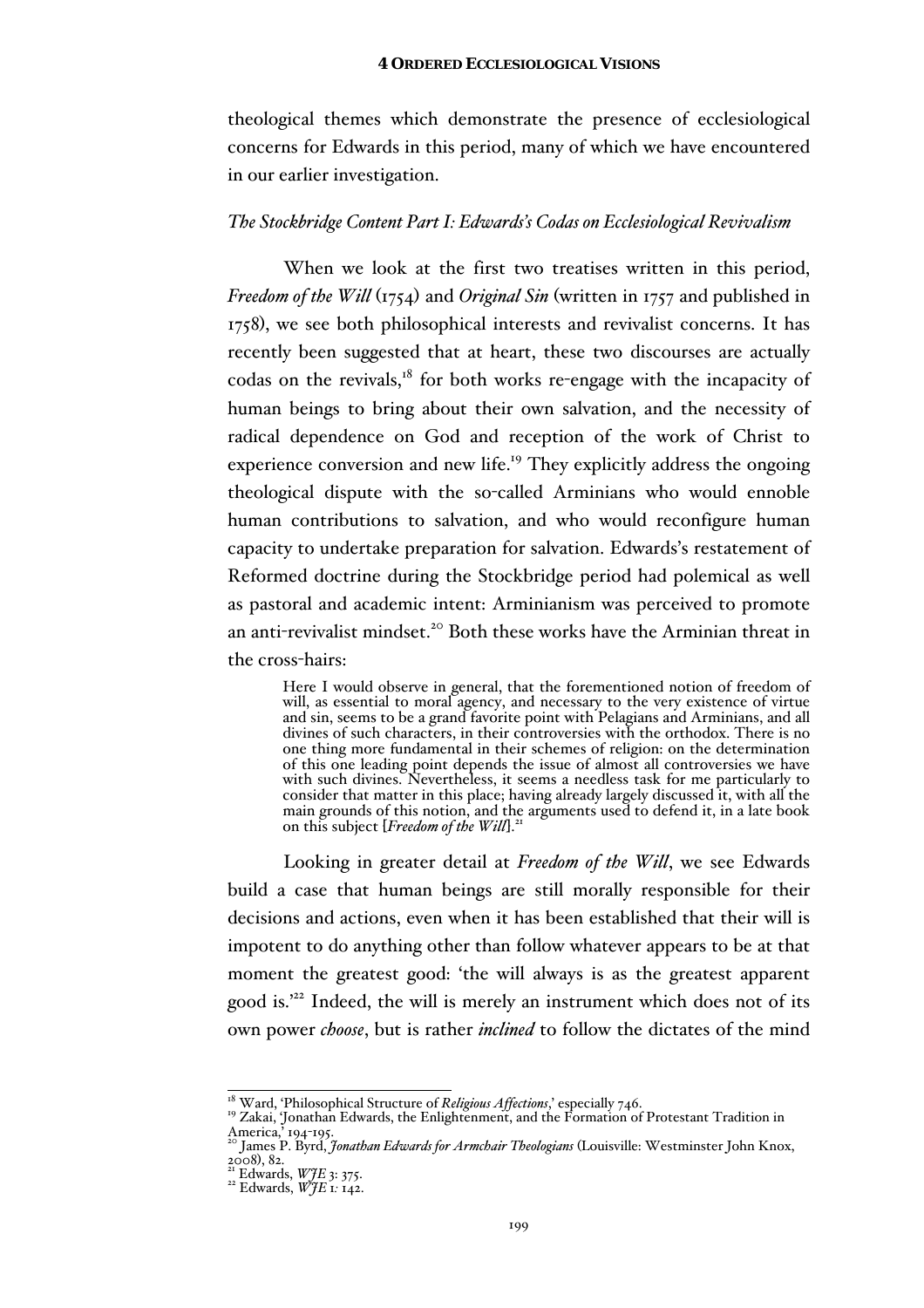or soul: 'the will always follows the last dictate of the understanding.'<sup>23</sup> The will is free in as far as there is no impediment to it acting on the strongest desire of the person, though it is never self-determining: 'For the will itself is not an agent that has a will: the power of choosing, itself, has not a power of choosing.<sup>24</sup> It is never neutral or indifferent in the process of volition. To isolate a self-determining will is for Edwards both psychologically and philosophically untenable. Instead, Edwards advances a unitary conception of human psychology, replacing the theory of a manifold faculty psychology so prominent until now amongst Puritans.<sup>25</sup>

Significantly, to downgrade the centrality of the *human* will in defining culpability and freedom, is to open a door to other explanations of moral agency, involving necessity and contingence. Essentially, Edwards works backwards to defend the priority of the *divine* will as the ultimate theory of causation, expressed through predestination, though he is careful to do this without implying that God is capricious in his dealings with the human race, or that human beings have no moral responsibility in this world: our 'virtuousness or viciousness … consists not in the *origin* or *cause* of these things, but in the *nature* of them.'26 Edwards takes a compatibilist position on the relationship between divine sovereignty and human freedom.<sup>27</sup> To support this contention, Edwards argues strenuously that God's will, *arbitrium*, is not *arbitrary*, but is constrained by his own *wisdom*:

'Tis the glory and greatness of the divine sovereignty, that God's will is determined by his own infinite all-sufficient wisdom in everything; and in nothing at all is either directed by any inferior wisdom, or by no wisdom; whereby it would become senseless arbitrariness, determining and acting without reason, design or end.<sup>28</sup>

Edwards essentially began this work to defend the revivals and the freedom of God to draw people to faith in Christ without any moral contribution, but has ended by asserting that God's activity in human lives is not without design. Extreme voluntarism cannot be attributed to Edwards's view of God.<sup>29</sup> Edwards himself concisely states: 'as God designedly orders his own conduct, and its connected consequences, it

<sup>&</sup>lt;sup>23</sup> Edwards, *WJE* 1: 148.<br><sup>24</sup> Edwards, *WJE* 1: 163.<br><sup>25</sup> According to Haroutunian, this helps Edwards to escape the accusation of psychological<br>25 According to Haroutunian, this helps Edwards to escape the accusation o determinism. See Joseph Haroutunian, *Piety versus Moralism: The Passing of New England Theology* 

*from Edwards to Taylor* (Eugene: Wipf & Stock, 1932), 222.<br><sup>26</sup> Edwards, *WJE* 1: 337. Emphasis mine.<br><sup>27</sup> Allen C. Guelzo, 'The Return of the Will: Jonathan Edwards and the Possibilities of Free Will,' in *Edwards in our Time: Jonathan Edwards and the Shaping of American Religion* (eds. S. H. Lee and A. C. Guelzo; Grand Rapids: Eerdmans, 1999), 94.<br><sup>28</sup> Edwards, *WJE* 1: 380.<br><sup>29</sup> Paul Ramsay, 'Editor's Introduction,' in *Freedom of the Will* (The Works of Jonathan Edwards 1;

ed. P. Ramsay; New Haven and London: Yale University Press, 1957), 111.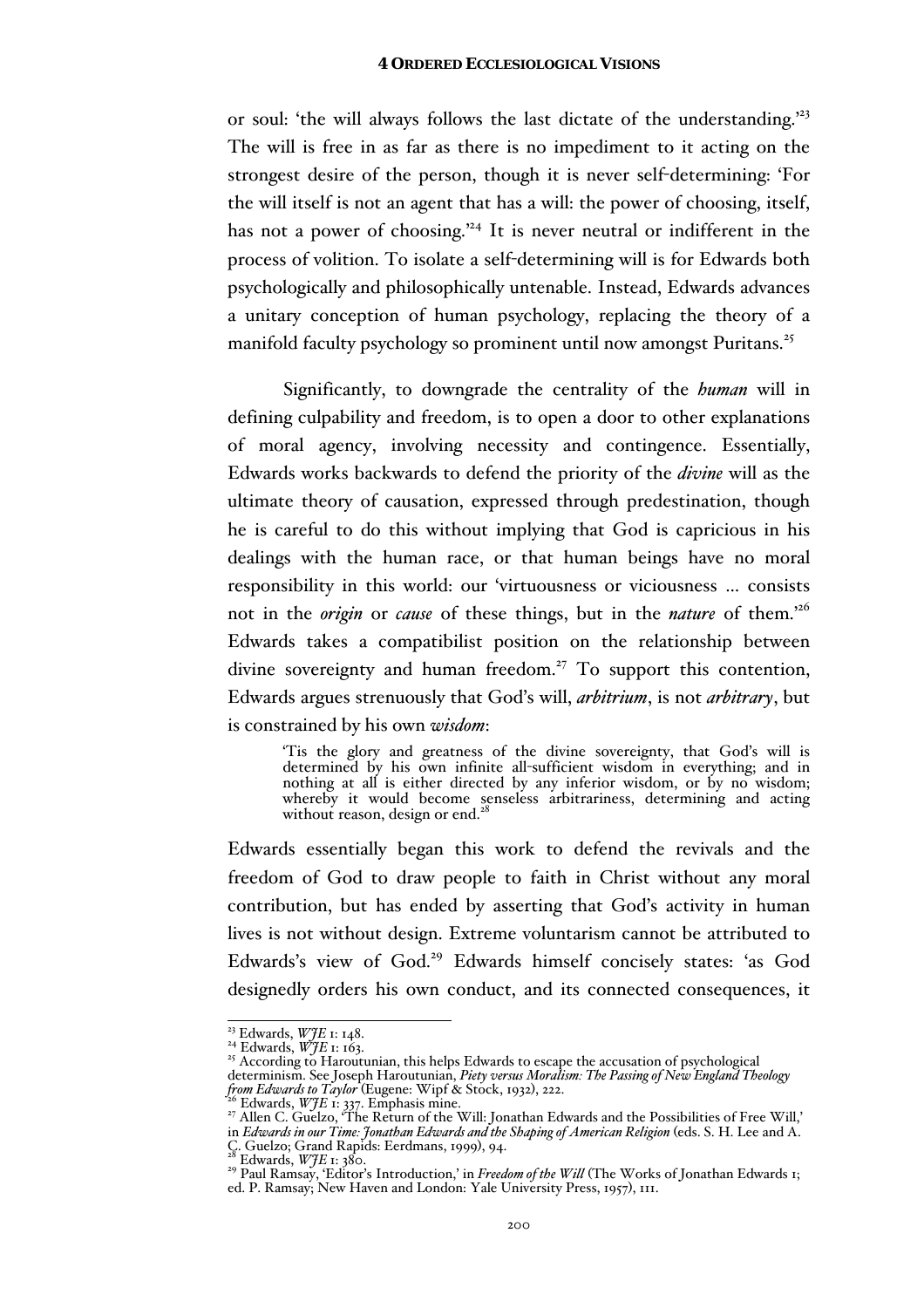must necessarily be, that he designedly orders all things.'30 The application of these sentiments to our inquiry into Edwards's ecclesiology affirms our contention that though he had revivalist aspirations which would break down order through God's immediate action, these are tempered by the constraints of purpose and design, of which the nurturing life of the local congregation is the chief means. $3<sup>T</sup>$ 

A complementary line of argument is present in the later volume, *Original Sin*. To hold to the truth of human solidarity in the imputation of the sin of Adam, and concomitantly the righteousness of God in holding us accountable for it, Edwards defends significant features of the Reformed account of Biblical faith in dispute with Arminianism. Edwards makes a traditional appeal to the radical dependence of creatures on their Creator. He does so, however, by expounding the notion of 'continuous creation,' or the divine capacity to uphold the creation at every moment, doing so without any secondary causation, and by arguing that God chooses to regard the human race as organically unitive. $32$  The universe is radically discontinuous from moment to moment, and yet the descendants of Adam and Eve are fundamentally united in sinful solidarity. A potentially destabilising espousal of radical contingence is shored up by commitment to ordered union. His Augustinian framework is viewed through Lockean lenses.<sup>33</sup> The imputation of the sin of Adam to his progeny is justifiable given Edwards's account of corporate identity. We are one with Adam in sin and guilt:

God, in each step of his proceeding with Adam, in relation to the covenant or constitution established with him, looked on his posterity as being one with him … And though he dealt more immediately with Adam, yet it was as the head of the whole body, and the root of the whole tree; and in his proceedings with him, he dealt with all the branches, as if they had been then existing in their root. From which it will follow, that both guilt, or exposedness to punishment, and also depravity of heart, came upon Adam's posterity just as they came upon him.<sup>34</sup>

Furthermore, our oneness with Adam is necessarily constituted through '*God's sovereign constitution,*' 35 the 'continued immediate efficiency

<sup>&</sup>lt;sup>30</sup> Edwards, *WJE* 1: 432.<br><sup>31</sup> Significantly, these themes converge in 'Misc.' 1263, written between 1753 and 1754, where Edwards acknowledges the ruptures of conversion which are set alongside the less remarkable influences of God that humans 'ordinarily … are the subjects of in the course of their lives.' The church is clearly the product of the 'arbitrary operations' of God, but this is only established most clearly when Edwards traces her origins back to the 'foundation laid and when it was as it were formed and established.' Jonathan Edwards, 'Misc.' 1263, in *The "Miscellanies" (Entry Nos. 1153-1360)* (The Works of Jonathan Edwards 23; ed. D. A. Sweeney; New Haven and London: Yale University

Press, 2004), 211, 209.<br><sup>32</sup> Edwards, *WJE* 3: 402. See also Oliver Crisp, *Jonathan Edwards and the Metaphysics of Sin*<br>(Aldershot: Ashgate, 2005), especially 130-135, for a critique of Edwards's position.<br><sup>33</sup> Crisp, Met

<sup>(</sup>Aldershot: Ashgate, 2005), especially 130-135, for a critique of Edwards's position. <sup>33</sup> Crisp, *Metaphysics of Sin*, 98. <sup>34</sup> Edwards, *WJE* 3: 389. <sup>35</sup> Edwards, *WJE* 3: 404. Italics original.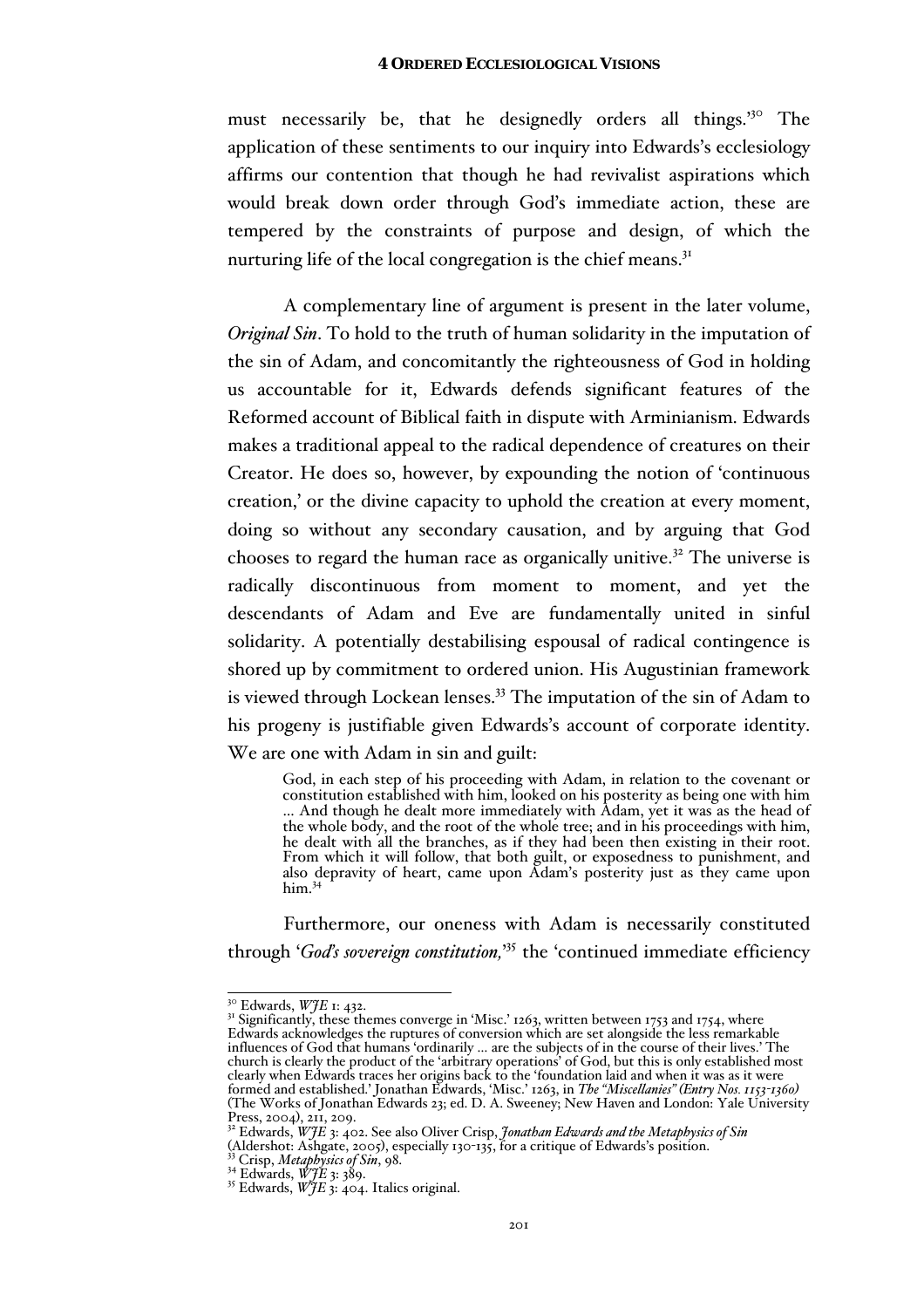of God,' 36 and the 'law of the Supreme Author and Disposer of the universe.'37 He explains how such an arbitrary constitution does not make for a universe without design:

And there is no identity or oneness in the case, but what depends on the *arbitrary* constitution of the Creator; who by his wise sovereign establishment so arbitrary constitution of the Creator; that he *treats them as one*, by communicating unites these successive new effects, that he *treats them as one*, by communicating to them like properties, relations, and circumstances; and so, leads us to regard and treat them as one. When I call this an arbitrary constitution, I mean, that it is a constitution which depends on nothing but the divine will; which *divine will* depends on nothing but the *divine wisdom*. In this sense, the whole course of nature, with all that belongs to it, all its laws and methods, and constancy and regularity, continuance and proceeding, is an *arbitrary constitution* … And I am persuaded, no solid reason can be given, why God … may not establish a constitution whereby the natural posterity of Adam, proceeding from him, much as the buds and branches from the stock or root of a tree, should be treated as one with him, for the derivation, either of righteousness and communion in rewards, or of the loss of righteousness and consequent corruption and guilt.<sup>3</sup>

Enlightenment assumptions, which define the individual over and against the community of which he or she is a part, are here at odds with Edwards's appeal to the corporate solidarity of the race, in as far as he is an advocate for God's desire to bring together that which is otherwise prone to dissolution.39 Edwards salvages here a place for a 'communion in rewards,' as a potent allusion to the nature of the church which he elsewhere describes as a 'new man,' or as 'represented as one holy person,' for example 'servant of God,' 'daughter of God,' or 'spouse of Christ.'40 When Edwards defends divine designs for human solidarity or unity, he is at the same time laying the foundation for an ecclesiological vision, of which oneness or communion is the primary gift.

## *The Stockbridge Content Part II: Edwards's Reflections on Ecclesiological Design*

Published jointly and posthumously in 1765, the *Two Dissertations*, comprising *The End for which God Created the World* and *The Nature of True Virtue* in that order, pick up themes from Edwards's earlier writings concerning divine glory, human self-interest, and a defence of the importance of sanctification to Christian assurance. While the two former treatises above deal with issues generated by soteriological debates, these latter works now under consideration are motivated by cosmological and philosophical concerns. The relationship between the Creator and the creaturely world, or in other terms the connection between the spiritual and the material, are here discussed. In the *End of* 

<sup>36</sup> Edwards, *WJE* 3: 401. <sup>37</sup> Edwards, *WJE* 3: 397. <sup>38</sup> Edwards, *WJE* 3: 402-404, 405. <sup>39</sup> Holmes, *God of Grace and God of Glory*, 229. <sup>40</sup> Edwards, *WJE* 3: 368.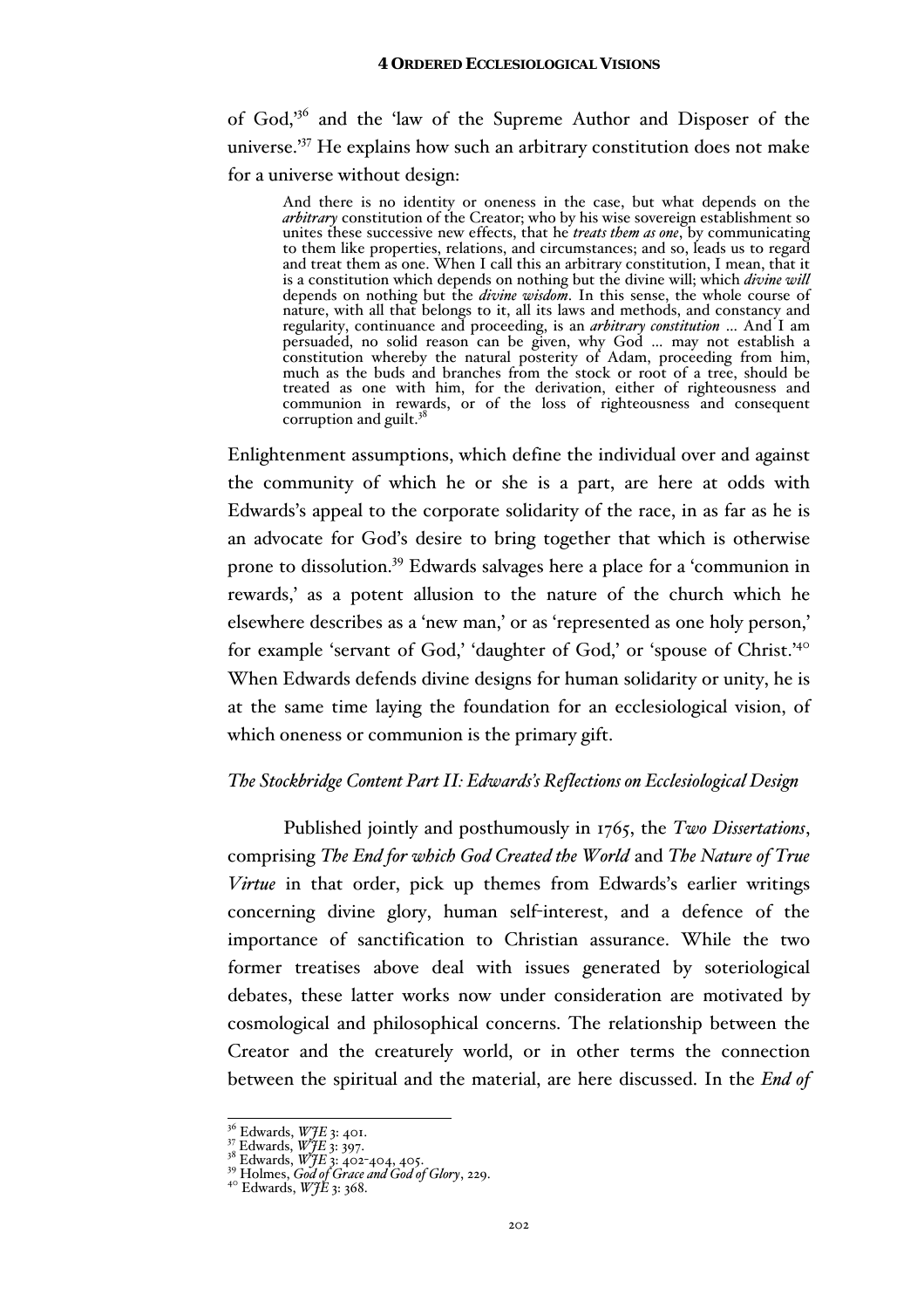*Creation*, the supposition that the glory of God is the purpose of the universe raises the question as to the place of the world and its history in that grand design. In *True Virtue*, the relationship between the moral achievements of unregenerate human beings, their pursuit of virtue without the aid of God, becomes a factor in our understanding of common grace and the created order. The earlier treatises assumed the distinction between Christian and non-Christian. These *Two Dissertations* instead draw our attention to the common ground. The church is no Platonic society, existing ethereally and elsewhere, but has rather a substantial footprint in the world we know.

While origins and causation had been a major theme of *Freedom of the Will* and *Original Sin*, in the *End of Creation* Edwards outlines his understanding of consequences and consummation, by distinguishing between inferior and chief ends, and subordinate and ultimate ends.<sup>41</sup> Such fine distinctions, apart from signalling philosophical perspicuity, allow Edwards to relate theological themes such as the divine will, human responsibility, cosmic order, historical sequence, and eternal progression, by reconciling hierarchy and mutability. Such teleology is not without academic precedent, but its application to the realm of redemption is, according to Edwards, not readily comprehensible to human reasoning without divine illumination.<sup>42</sup>

In short, the mystery of God is to declare the glory of God through the created order, not least the church, without necessitating the conclusion that God is self-centred, nor that God is in need of the creation or the church for his own fulfilment. Making use of John 17, Edwards summarises his case through the example of Christ, who 'sought the glory of God as his highest and last end; and that therefore … this was God's last end in the creation of the world.'43 All subsidiary ends are finally coordinated and united. God both *seeks* his own glory and *communicates* his glory to human beings:

God is their good. Their excellency and happiness is nothing but the emanation and expression of God's glory: God in seeking their glory and happiness, seeks himself: and in seeking himself, i.e. himself diffused and expressed (which he delights in, as he delights in his own beauty and fullness), he seeks their glory and happiness.<sup>44</sup>

41 Edwards, 'Concerning the End for Which God Created,' *WJE* 8: 405-406. As noted, we might differentiate such language by speaking of means, instruments, and ends.<br><sup>42</sup> Edwards, 'Concerning the End for Which God Created,' *WJE* 8: 419-420.<br><sup>43</sup> Edwards, 'Concerning the End for Which God Created,' *WJE* 8: 484.<br><sup></sup>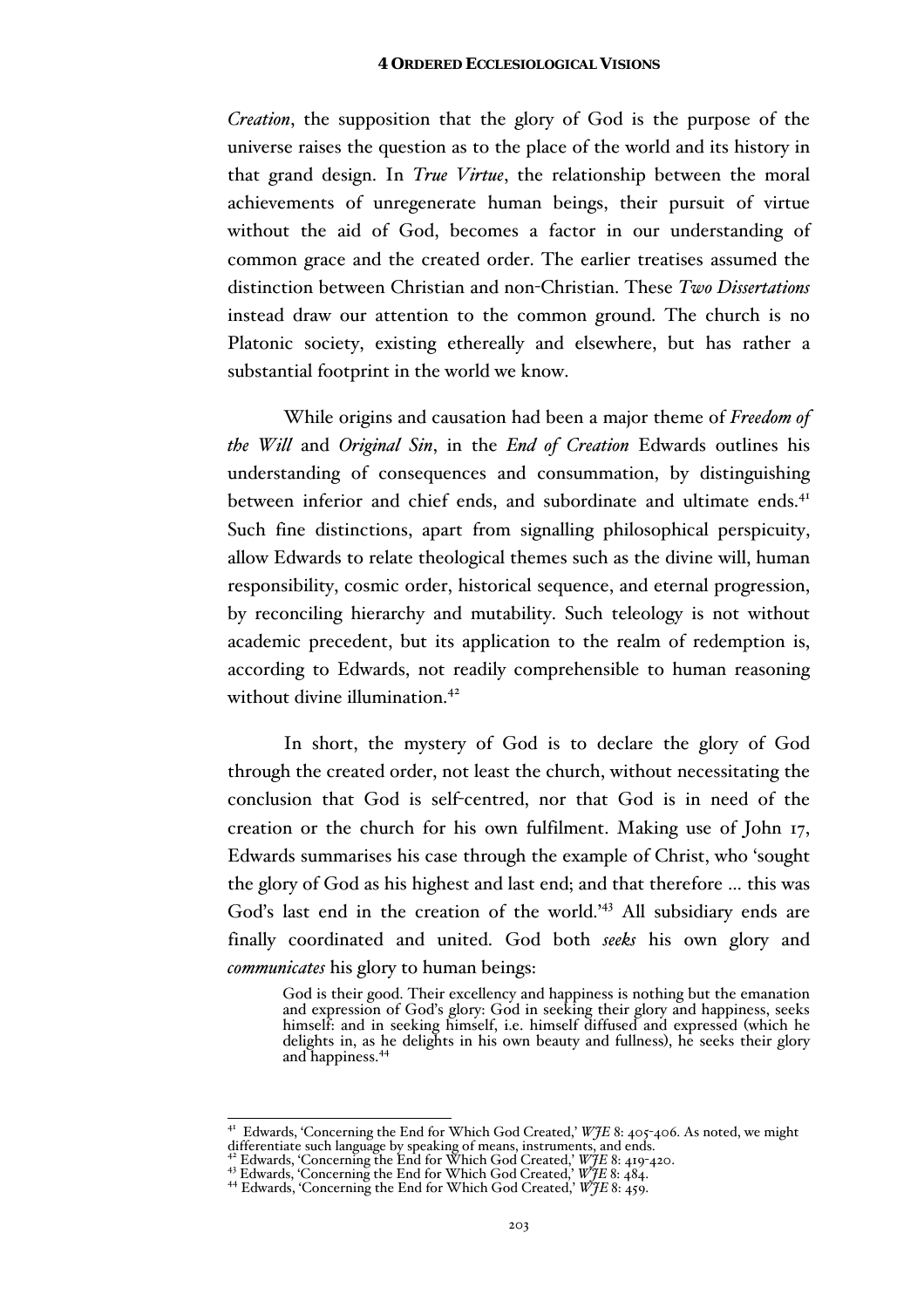Remarkably for the eighteenth century, in which portraiture and statuary of leading Enlightenment philosophers were fashioned with the innovation of smiles on their faces, Edwards here, as elsewhere, reclaims happiness for Christian believers.<sup>45</sup>

The process of diffusing glory and reclaiming it, enabling the happiness of both Creator and creature, entails a further corollary. Human beings participate in the diffused life of God, and asymptotically progress towards greater union with God, both in this world and in the heavenly realm as well.<sup>46</sup> Edwards compacts these conceptualities and processes under the banner of 'fullness,' a term appearing in Pauline material ( for instance Ephesians 1:22-23) to describe the relationship of Christ the Head with his Body, the Church.<sup>47</sup> Christ dwells with and so fills his people, just as God had once filled the Temple with his brilliant glory. Because God's people acknowledge Christ as Head over *all things* for the *sake of the church*, the language of 'fullness' is particularly apt to trace the arc of God's will for the whole creation, which necessarily focuses on God's will for the church. Edwards combines the spatial image of *fullness* with the physical properties of *light* to position the church within God's cosmic plans:

In the creature's knowing, esteeming, loving, rejoicing in, and praising God, the glory of God is both exhibited and acknowledged; his fullness is received and returned. Here is both an *emanation* and *remanation*. The refulgence shines upon and into the creature, and is reflected back to the luminary. The beams of glory come from God, and are something of God, and are refunded back again to their original. So that the whole is *of* God, and *in* God, and *to* God; and God is the beginning, middle and end in this affair.<sup>48</sup>

The language of fullness and light is elsewhere expressed in terms of union *with* God and conformity *to* God, as the destiny of the elect in the divine economy is lauded. Having just appealed to Trinitarian logic, Edwards writes:

In this view, those elect creatures which must be looked upon as the end of all the rest of the creation … must be viewed as being, as it were, one with God. They were respected as brought home to him, united with him, centering most perfectly in him, and as it were swallowed up in him: so that his respect to them finally coincides and becomes one and the same with respect to himself. The interest of the creature is, as it were, God's own interest, in proportion to the degree of their relation and union to God.<sup>49</sup>

Edwards is so enthusiastic in his vision that he must three times in this short paragraph check his theologising with the refrain 'as it were,' to

<sup>45</sup> George M. Marsden, 'Challenging the Presumptions of the Age: The Two Dissertations,' in *The Legacy of Jonathan Edwards: American Religion and the Evangelical Tradition* (eds. D. G. Hart, S. M.

Lucas and S. J. Nichols; Grand Rapid: Baker Academic, 2003), 102.<br><sup>46</sup> Edwards, 'Concerning the End for Which God Created,' *WJE* 8: 533-534.<br><sup>47</sup> Edwards, 'Concerning the End for Which God Created,' *WJE* 8: 439.<br><sup>48</sup> Edw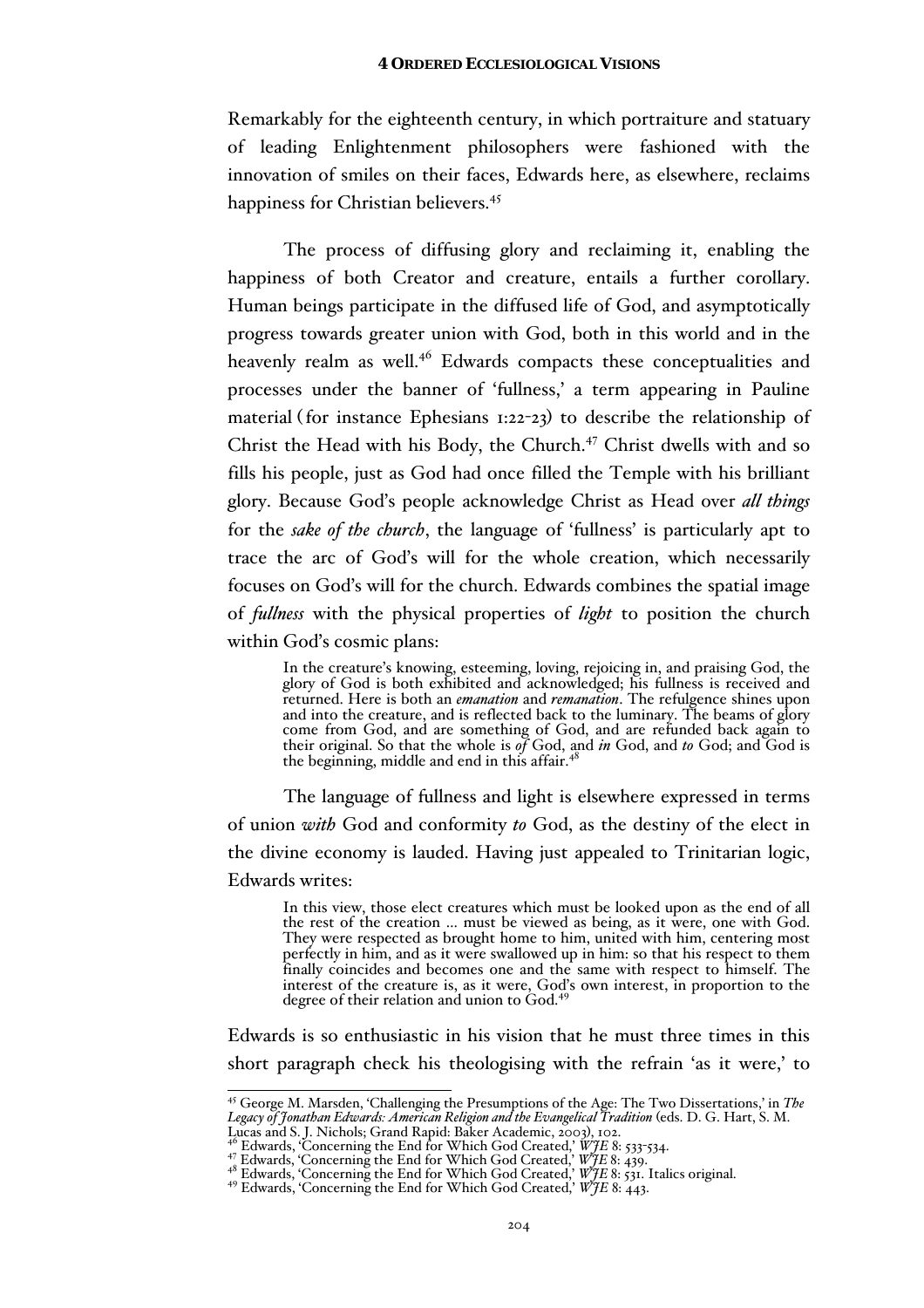caution both himself and his readers against facile understandings of mystical absorption into the Godhead.<sup>50</sup> However, in the end, the union of Christ with his church is explicitly named as 'unspeakably more perfect and exalted' than any human analogy can suggest. $5<sup>T</sup>$ 

It has become evident that Edwards holds together two significant theological motifs in *The End for which God Created*. First of all, he assumes that the created universe can be read morally with reference to glory, excellency, and happiness, and thereby locates himself in an essentially medieval world of divine enchantment with the creation, which was in eclipse. That is, the cosmos can be described, *pace* Newton, in ways nonmathematical.<sup>52</sup> On the other hand, Edwards depicts the universe as essentially relational, and thereby locates himself in a more modern conceptual framework, which allows for mutability, instability and potentiality, making unambiguous moral readings of the created order more difficult.<sup>53</sup> Holmes rightly points out that it is not his theocentrism that is so remarkable, but it is rather his commitment to the 'dynamic life of God, that is so central to Edwards.'54 The church, as the focus of God's work in the world, exists in this tension, a community of moral discourse which is open to the vicissitudes of history, a community subject to the pressures of contingency, which also runs a commentary allowing interpretation of God's necessary purposes for the cosmos. Edwards draws this to our attention using primary theological categories:

[W]e have as much reason to suppose that God's works in creating and governing the world are properly the fruits of his *will*, as of his *understanding*. 55

In Edwards's estimation, God cannot be described by referring to his will *alone*, or his understanding *alone*. God acts without consulting created intelligent beings, yet acts not capriciously but according to his own mind's design. Conversely, the church is always subject to its Master, and yet grows dynamically towards union with its Master. The church is always the Body, and never the Head, and yet it is organically and necessarily united to the Head, to allude to the language of the Apostle once again. Edwards's ecclesiology is consistently theological yet never merely mechanistic, nor without reference to the chances and changes of concrete reality.

<sup>&</sup>lt;sup>50</sup> McDermott, *One Holy and Happy Society*, 73, 99.<br><sup>51</sup> Edwards, 'Concerning the End for Which God Created,' *WJE* 8: 535.<br><sup>52</sup> Holmes, *God of Grace and God of Glory*, 77.<br><sup>53</sup> Marsden, *A Short Life of Jonathan Edward*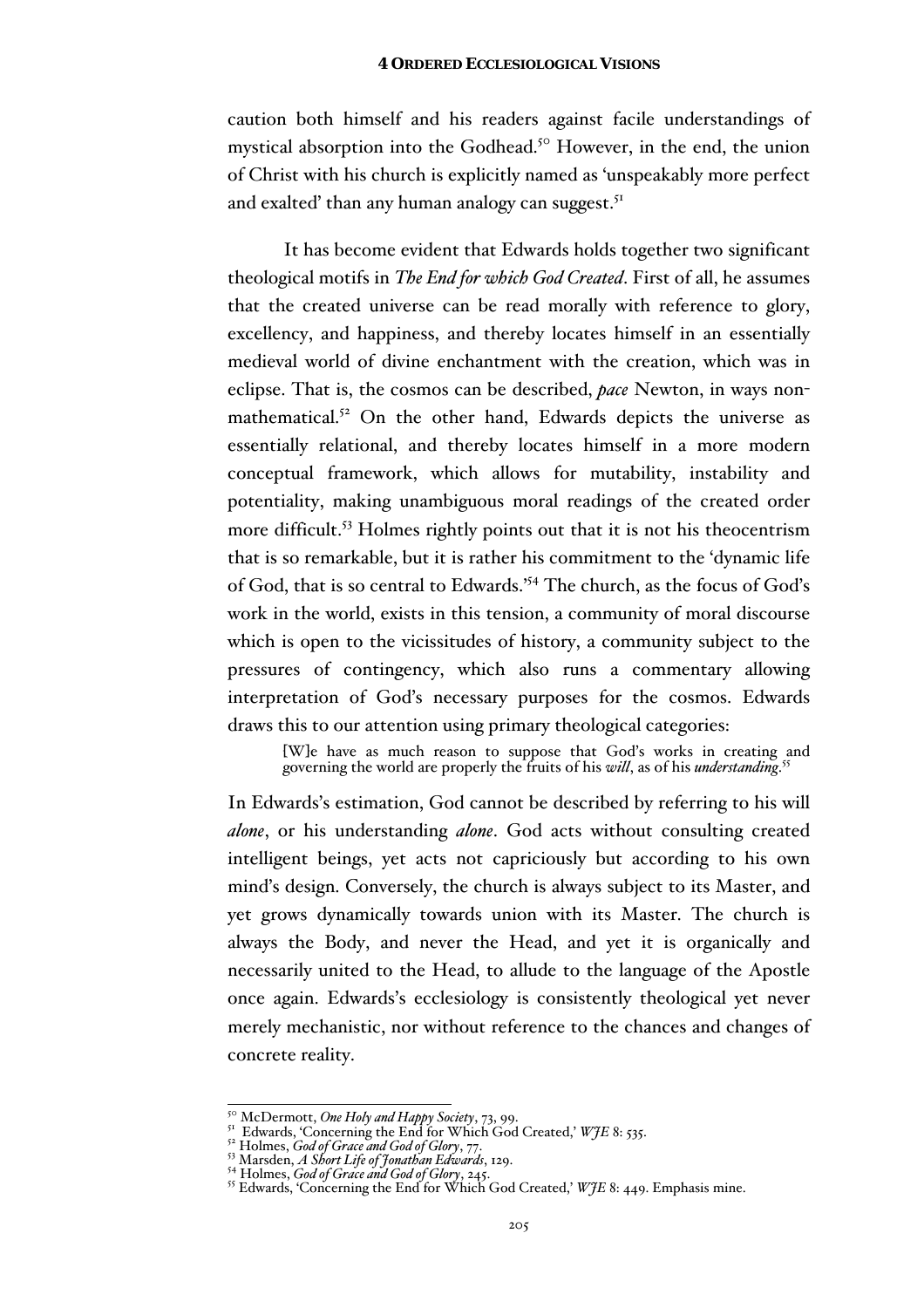It is at this point that I offer a corrective to the important pioneering essay by Thomas Schafer, written in 1955, which has remained a standard in understanding Edwards's ecclesiology for many years. Schafer pulls together various threads in Edwards's writings, most importantly the Miscellanies, which are in his estimation germane to his doctrine of the church.<sup>56</sup> His argument is essentially that Edwards has been misread, in as far as he has been treated as a separatist, and therefore has been presented as belonging to the revivalist wing of the American church. Schafer takes exception to this view, and writes 'with the hope of correcting in some measure the general impression of his ecclesiology as revivalist.<sup>'57</sup> Not surprisingly, Schafer deliberately begins his piece with *The End for which God Created the World*, and expounds Edwards's ecclesiology, highlighting the nature of creation, the decrees, the fall, and Trinitarian process, all ontologically and cosmologically loaded loci.<sup>58</sup> To provide another source of support for his contention, Schafer investigates the soteriological themes of covenants, faith, union with Christ, excellence, and virtue; and acknowledges Edwards's commitment to the universality and visibility of the church embodied in 'higher and higher unities.'<sup>59</sup> Schafer's method predisposes him to discover in Edwards a theologically robust ecclesiology *from above* which is generated by systematic considerations.

However, it is my belief that Schafer goes too far by concluding that Edwards has 'strengthened the classical Protestant conception of the church'<sup>60</sup> (without actually defining what this might be), and fails to make reference to the ways in which Edwards might have repristinated such a Protestant view, or indeed how Edwards has destabilised in some sense that same view. Granted, popular approaches to Edwards highlight his evangelistic concern, alongside his predestinarian mindset, marginalising in both instances his ecclesiology (something my argument has sought to rebut), but this is not to deny that his revivalist concerns did impact his assumptions about the church's life and worship. His 'theological and philosophical realism' is not to be sundered from his avowed voluntarism, in which God reserves the right to break into this world apart from

 $\frac{1}{56}$  Schafer, 'Conception of the Church,' especially 52. Schafer also recognises here that to discuss<br>the church, 'its nature, its unity, its form, and its destiny' would require a more substantial work, taking into account the whole opus of Edwards, a challenge which I have taken seriously in this dissertation.

<sup>&</sup>lt;sup>57</sup> Schafer, 'Conception of the Church,' 52-53.<br><sup>58</sup> Schafer, 'Conception of the Church,' 52-53.<br><sup>59</sup> Schafer, 'Conception of the Church,' 65.<br><sup>60</sup> Schafer, 'Conception of the Church,' 62.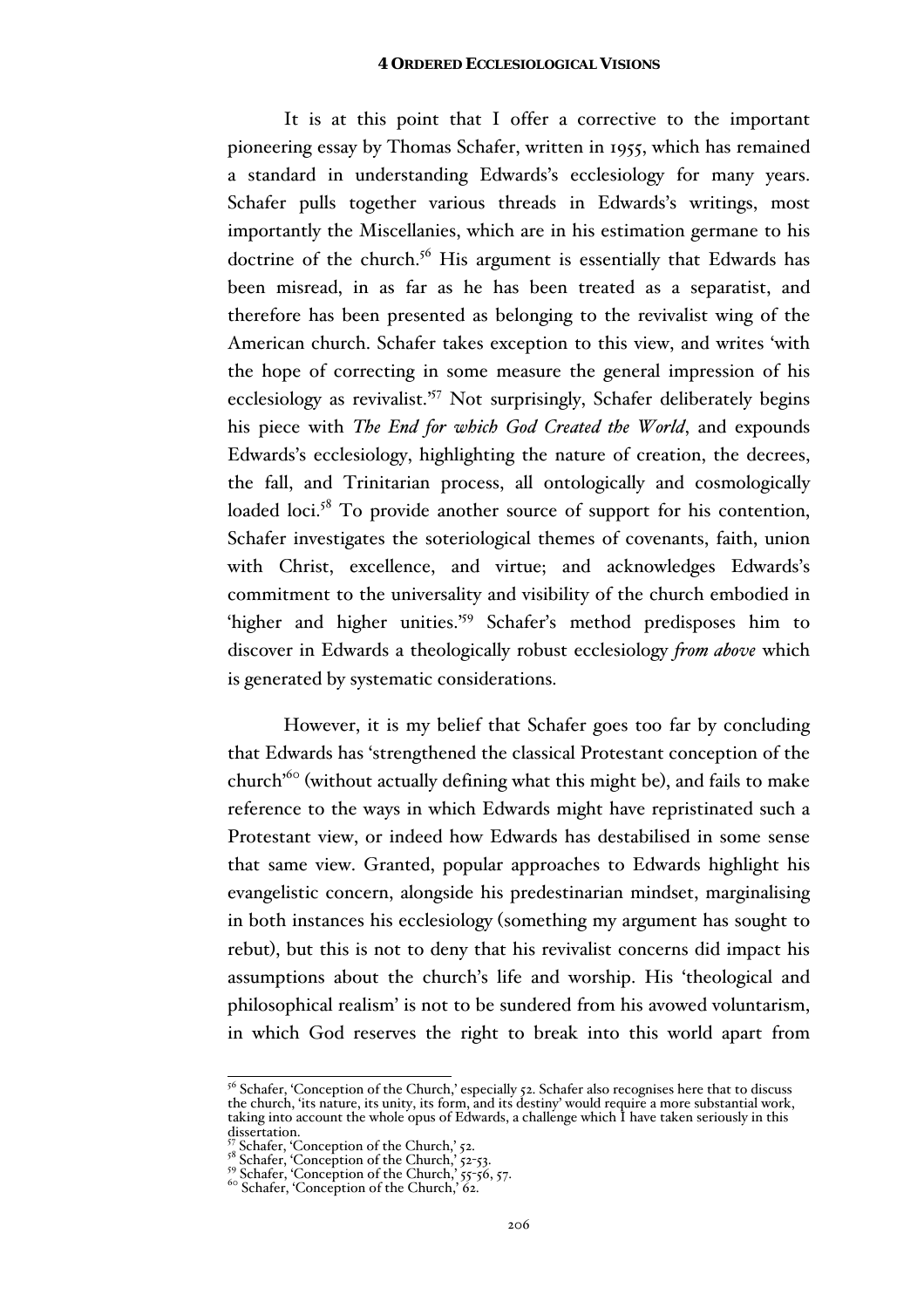regularly constituted means.<sup>61</sup> Schafer makes no space for us to adduce from Edwards's writings and practice an ecclesiology *from below*.

Even when Schafer speaks of the dynamism of the church in history, he is quick to point out that such dynamism has never jeopardised the 'perpetuity' of the church, and indeed more tellingly he asseverates that 'the divine glory and the union of the elect in Christ have a *static*, *timeless* quality about them.'62 He quite rightly wants to argue that Edwards is trying to minimise the distinction between the visible and the invisible church, but overstates his case when he asserts that because Edwards denounced separatism, he must also have actively worked against the development of 'self-consciously converted *ecclesiolae* within the ecclesia.<sup>'63</sup> We have seen that through prayer meetings, youth meetings, voluntary attendance at open-air revivals, or catechism classes, Edwards could encourage intense exercises in piety without falling prey to separatist sentiments. On occasions, Schafer takes single sentences as Edwards's final mind, without due consideration of their place in Edwards's tumultuous ministerial career, nor the provisional nature of many of the Miscellanies.<sup>64</sup> Edwards's 'ecumenical concerns' (clearly the language of the twentieth century) do not just arise out of his 'Biblical ecclesiology and eschatology,' much as Schafer might wish, but out of the painful and serious redefinition of unity as a consequence of the revivals, which he experienced first-hand.<sup>65</sup> Though Sweeney is correct to point out that Schafer values the extraordinarily rich and rare ontological basis for Edwards's ecclesiology, it must be added that Schafer is silent on the more phenomenologically formative features of the same.<sup>66</sup> It seems to me that Schafer has prosecuted a case for a certain understanding of Edwards's ecclesiology which marginalises a more nuanced vision of the church, which it has been the burden of this thesis to establish.

Finally, it is worth observing that Edwards's last treatise, *The Nature of True Virtue*, parallels the arguments of *End of Creation*, though remarkably does so without any interaction with Biblical material. It is amongst the purest of Edwards's philosophical writings.<sup>67</sup> Here, Edwards

<sup>&</sup>lt;sup>61</sup> Schafer, 'Conception of the Church,' 62.<br>
<sup>62</sup> Schafer, 'Conception of the Church,' 56. Italics mine.<br>
<sup>63</sup> Schafer, 'Conception of the Church,' 60. Italics original.<br>
<sup>64</sup> See Holmes, *God of Grace and God of Glory* 

 $67$  The safe assumption has been that the second dissertation is dependent on the first, which frames the eschatology of the second, but does so without drawing out a comprehensive set of corollaries.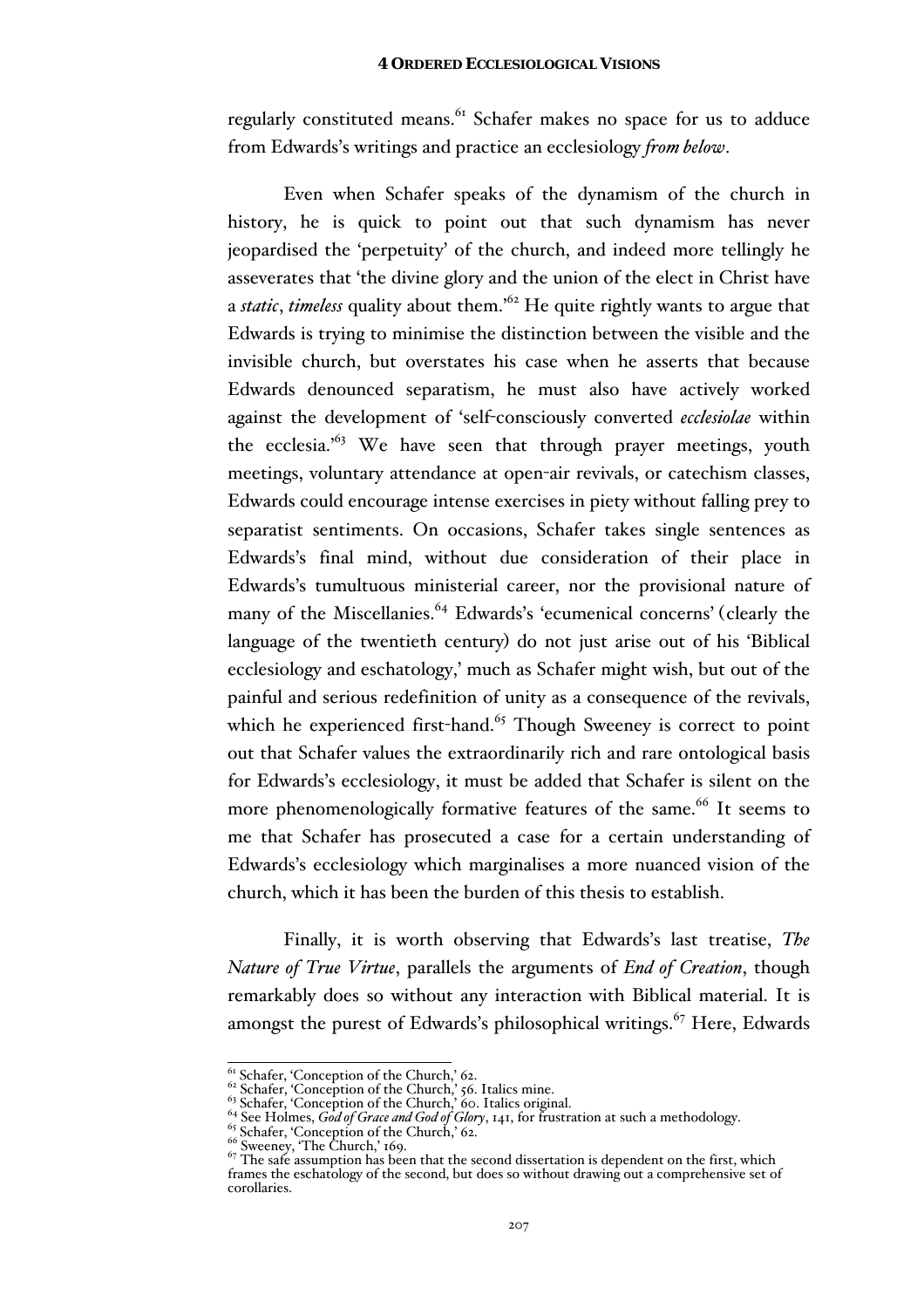engages with the dominant philosophical trend of his age, the project to justify universal moral norms without reference to Christian dogma, showing himself to be in the mainstream of British Enlightenment debate.<sup>68</sup> He is keen to affirm virtuous action, even if motivated by private interest, acknowledging the outcomes of God's gift of common grace, especially in regulating society.69 He insists however that *true* virtue:

most essentially consists in benevolence to Being in general. Or perhaps to speak more accurately, it is that consent, propensity and union of heart to Being in general, that is immediately exercised in general good will … And consequently, that no affection whatever to any creature … which is not dependent on, nor subordinate to a propensity or union of the heart to God, the Supreme and Infinite Being, can be of the nature of true virtue.<sup>70</sup>

Just as a musical phrase can sound harmonious when performed on its own, and sound discordant when inserted into a passage of music in a different key or tempo, so also virtue needs to be appreciated in relation to the larger moral, or theological, symphony of God's will and design.<sup>71</sup>

The beauty of moral harmony is ultimately sensed in an interpersonal reality when one is related to God as to the 'lawful sovereign.<sup>'72</sup> Edwards here carefully asserts that this Lord, or sovereign, does not govern according to whimsy or caprice, but rather rules with regard to order, design or lawfulness. Again we see the deliberate collocation of his theological voluntarism and epistemological idealism in its eighteenth century guise. Though this treatise has the least of any of his works concerning the doctrine of the church, we are reminded that at the end of his productive ministry, any explanation of the moral life of Christian believers must be depicted on a larger theological canvas, remembering that experiences of Christian fellowship are themselves personal, provisional and yet ultimately public, and grounded in the divine character and works.73 As Ramsay avers, '*True Virtue* should first be read as Edwards' *ethics of creation*.'74 This vision of the essence of the moral *life* for Edwards is necessarily connected to a vision of moral *transformation*. We hold that Edwards's understanding of *true* virtue has revivalist and social implications.

 $\frac{1}{68}$  Marsden, 'Challenging the Presumptions of the Age,' 107-108. See further Norman Fiering, *Jonathan Edwards's Moral Thought in its British Context* (Chapel Hill: University of North Carolina

Press, 1981).<br>
<sup>69</sup> Marsden, 'Challenging the Presumptions of the Age,' 110-111.<br>
<sup>70</sup> Edwards, *WJE* 8: 540, 556-557.<br>
<sup>71</sup> Edwards, *WJE* 8: 540.<br>
<sup>72</sup> Edwards, The Nature of True Virtue,' *WJE* 8: 555.<br>
<sup>73</sup> It would t heart is at the centre of Edwards's vision of the social or ecclesiastical order. See McDermott, *One Holy and Happy Society,* 153. <sup>74</sup> Ramsay, 'Editor's Introduction,' *WJE* 1: 34.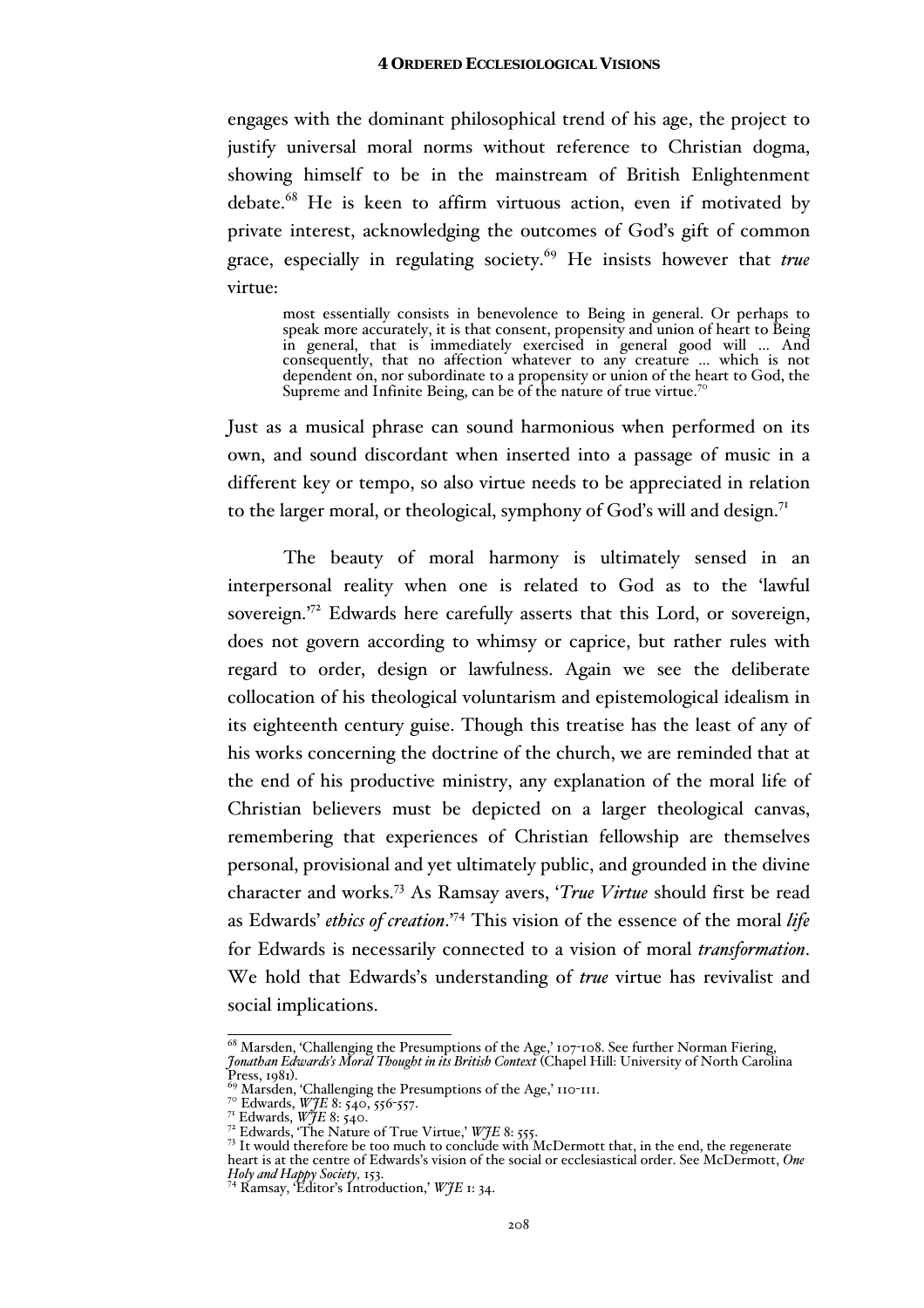# ORDERLY BUT NOT ORDINARY: EDWARDS'S EVANGELICAL ECCLESIOLOGY

*The Church of God, in all parts of the world, is but one; the distant members are closely united in our glorious head.* (*WJE* 16: 180*)*

In surveying the ministry of Edwards under the headings of order in his experience and world, we have created a framework for understanding with new depth and freshness Edwards's ecclesiological commitments, as we will see below. These commitments are in evidence in our demonstration of the *development* within Jonathan Edwards's ecclesiological thought arising from the various potentially disordering situations in which he served. Furthermore, we have shown the constructive *connection* between his understanding of the church and other leading theological themes, which make of the church an essential entailment to Gospel preaching, rather than merely a pragmatic arrangement for passing needs.<sup>1</sup> For Edwards, the *focus* of fellowship amongst the regenerate is to be found in celebration of the Lord's Supper, which provides orderly nurture and visual confirmation of life in the Spirit. Edwards does not merely re-impose seventeenth century assumptions on congregational life in the eighteenth century, but importantly repristinates ecclesiology in New England in his own day. His ecclesiology was generated by superimposing revivalist conditions and social aspirations onto Reformed convictions ( sometimes with the revivalist strand eclipsing his patrimony), making it innovatively evangelical rather than generically *Protestant*.<sup>2</sup> It is not too much to say with Zakai that Edwards dedicated his life to 'a defence of the Christian church.'3

#### *Edwards's Comprehensive Ecclesiological Vision*

Edwards understood the church within a grand divine scheme. In his earliest years he was concerned to review the place of his own experience of conversion within received accounts of preparation for salvation and faculty psychology, while during the period of the revivals from the mid 1730s until the early 1740s his centre of attention is the

<sup>-&</sup>lt;br>1 Vanhoozer would concur, making clear that 'the church is "analytic" in, an implication of, the gospel itself.' See Kevin J. Vanhoozer, 'Evangelicalism and the Church: The Company of the<br>Gospel', in *The Futures of Evangelicalism: Issues and Prospects* (eds. C. Bartholomew, R. Parry and A.<br>West; Grand Rapids: Kregel,

eschatology. See Plantinga Pauw, 'Practical Ecclesiology in John Calvin and Jonathan Edwards,' in *John Calvin's American Legacy* (ed. Thomas J. Davis; Oxford: University Press, 2010), 106. <sup>3</sup> Zakai, *Jonathan Edwards's Philosophy of History*, 334.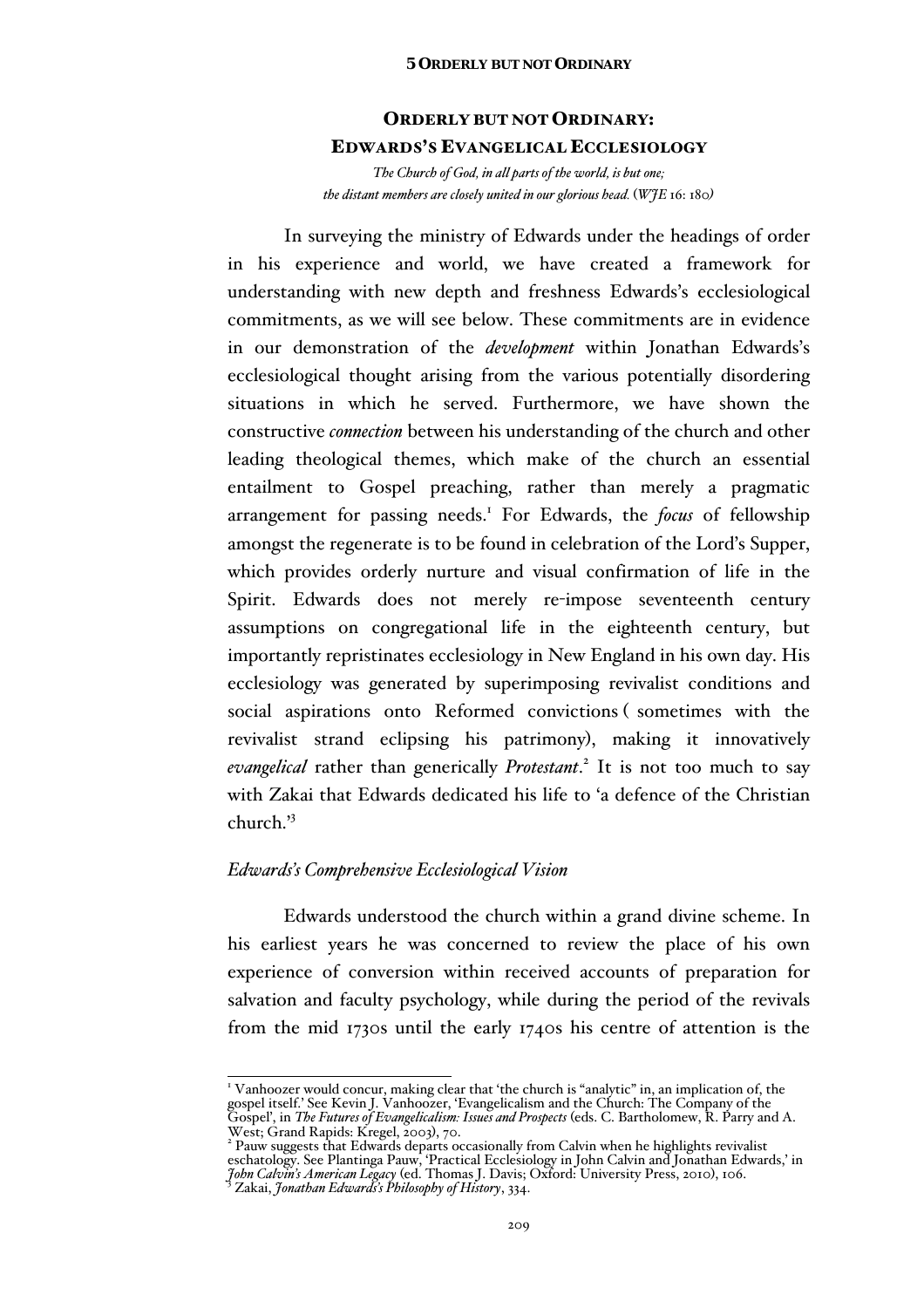church as the necessary framework for understanding and channelling spiritual ardour. The latter part of his ministry after the cooling of revivalist fervour finds his ecclesiological attention coalescing around international and eschatological visions. His apparent disappointment with the local congregation did not equate to a rejection of corporate Christian nurture in its entirety, but leads to its transposition into a new key. The value of conversion and experiential religion gave a new dynamic core to received ecclesiological norms, as the 'affectional transposition of Christian doctrine' endemic to the eighteenth century found its toehold in Edwards's vision of the church.<sup>4</sup>

The overarching divine scheme showcases the church in systematic theological light as well. The extraordinary freedom of God in salvation is tempered by the expectation that the church will ordinarily help us to receive the experience of grace. The church is embedded within the order of creation, while at the same time it represents a downpayment on the transformation of this world in the new creation. Edwards drew together divergent strands of Reformation thought to demonstrate the possibility of creating a purer fellowship for the regenerate, which is nevertheless nestled within a church whose social responsibility is wider than its membership. An ethical vision for human flourishing is tied into divine and dynamic trinitarian life within the church, and is not just based on an individual's rational autonomy. Union with God becomes not just a Reformed explanation of the beginnings of the Christian life (rather than its beatific end), but coheres with the very nature of church life as well, most evident in the solemnity of the Lord's Supper, which has at its heart communion with God. Revivalistic emphases, according to Edwards, must not necessarily undermine habituated ecclesiological forms, nor circumvent received theological norms. In short, Edwards confects a reconstitution of the life of the church with revivalistic emphases at its core.

Edwards's eschatological Gospel of the Kingdom had as its fruit not just regenerate lives but renewed social experience, penultimately in the church but ultimately for the world. He maintained that sponsoring the regeneration of individuals would not necessarily lead to the fissiparous disordering of the community, as some feared, but the moral transformation of the community as it rediscovered its corporate

<sup>4</sup> Jaroslav Pelikan, *Christian Doctrine and Modern Culture (since 1700)* (The Christian Tradition: A History of the Development of Doctrine; Chicago: University of Chicago Press, 1989), 128.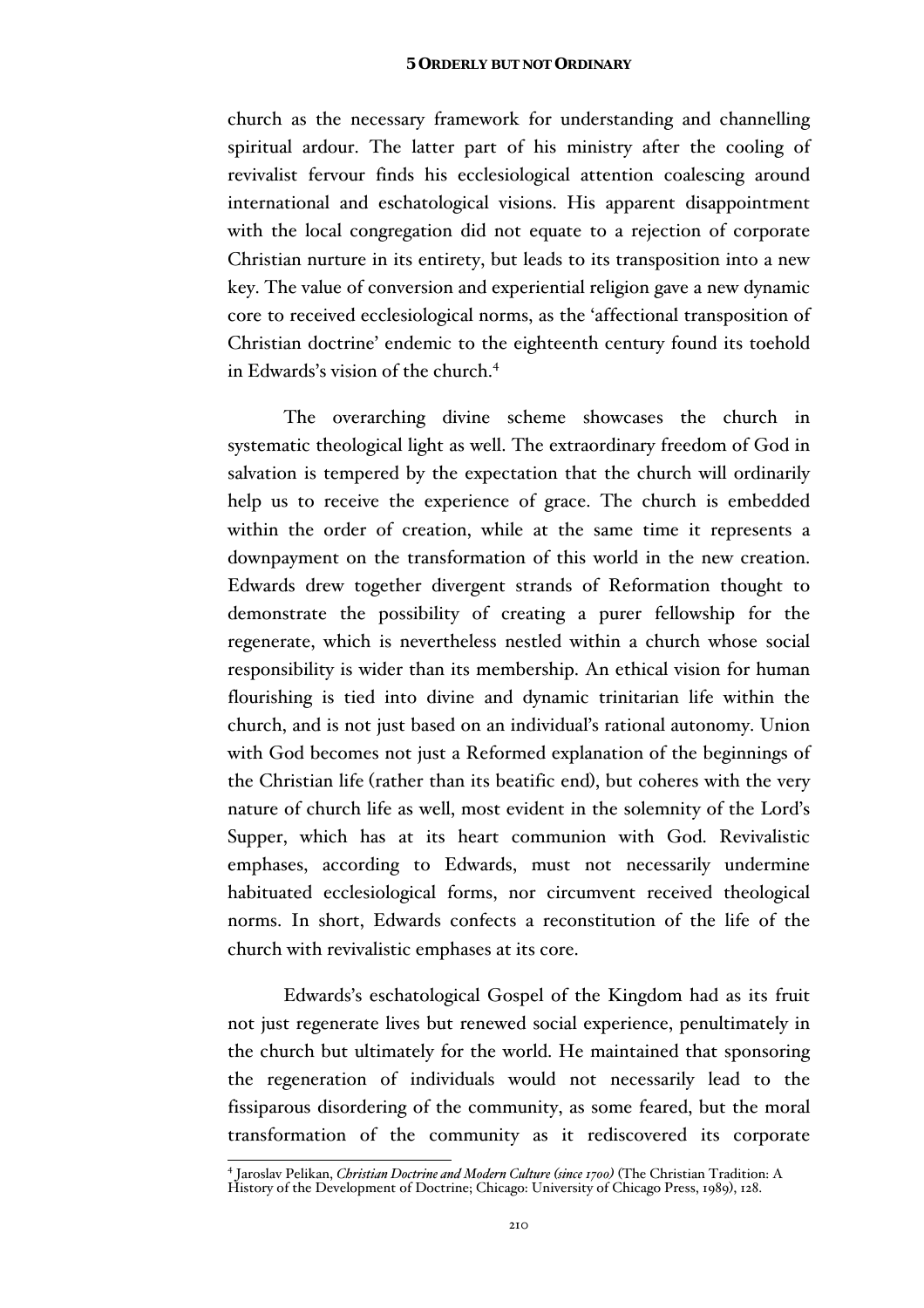moorings and thereby its social vision.<sup>5</sup> McLoughlin reminds us that '[r]evitalization of the individual led to efforts to revitalize society … Religious revivalism, saving souls, is in this respect a political activity, a way of producing a reborn majority to remodel society according to God's will and with his help.<sup>'6</sup> In New England, revival was intricately linked to the renewal of the covenant, for the 'assumption on which the concept of a revival of religion rests is that God deals with entire communities as discrete moral entities.'7 Gerald McDermott is of the view that Edwards works to re-establish social cohesion through his ministry, even if his new conception of society is based not on traditional static hierarchy but on a dynamic and relational experiential order.<sup>8</sup> As Ward so succinctly suggests, any adjustment to the model of church as Edwards achieved would have significant repercussions, for 'the New England parish was more than a device for paying a minister; it was a social ideal.'<sup>9</sup> Even if the locus of religious authority was repositioned to occupy the seat of the human heart, it could still be possible to build a social vision around democratic religious expression, rather than clerical control.<sup>10</sup>

#### *Edwards's Curtailed Ecclesiological Legacy*

Edwards's ecclesiological vision was however rejected by the Northampton church. While local pastoral concerns may have coloured his people's ability to reflect impartially on Edwards's teaching, the fact that they dismissed their minister, who saw himself as an objective representative of God's *promises* in that place, and thereby opted for a view of the Lord's Supper which did not assume the *presence* of the Lord in the Supper for the regenerate alone, substantially attenuated Edwards's ecclesiological legacy, in Massachusetts and beyond. It was Edwards's dynamic and contextually derived understanding of the place of the church within the historical *purposes* of God, which most resonated with his contemporaries, for in it their own adjustments to New World contingencies were most readily affirmed. Effectively, what his disputants did not do was reject the value of the church as an instrument of God's eschatological purposes, even if such a view, disconnected from Edwards's

<sup>&</sup>lt;sup>5</sup> Crawford, *Seasons of Grace, 15, 124, 189.*<br><sup>6</sup> William G. McLoughlin, *Revivals, Awakenings, and Reform: An Essay on Religion and Social Change in America, 1607-1977* (Chicago History of American Religion; Chicago: University of Chicago Press,

<sup>1978), 75.&</sup>lt;br><sup>7</sup> Crawford, *Seasons of Grace*, 20. Crawford goes on to describe the ways in which New England<br>differed from the Middle Colonies with its assumptions of 'the outpouring of grace for the<br>transformation of a com

<sup>&</sup>lt;sup>8</sup> McDermott, *One Holy and Happy Society*, 137, 141.<br><sup>9</sup> Ward, *The Protestant Evangelical Awakening*, 277.<br><sup>10</sup> McDermott, *One Holy and Happy Society*, 153-154.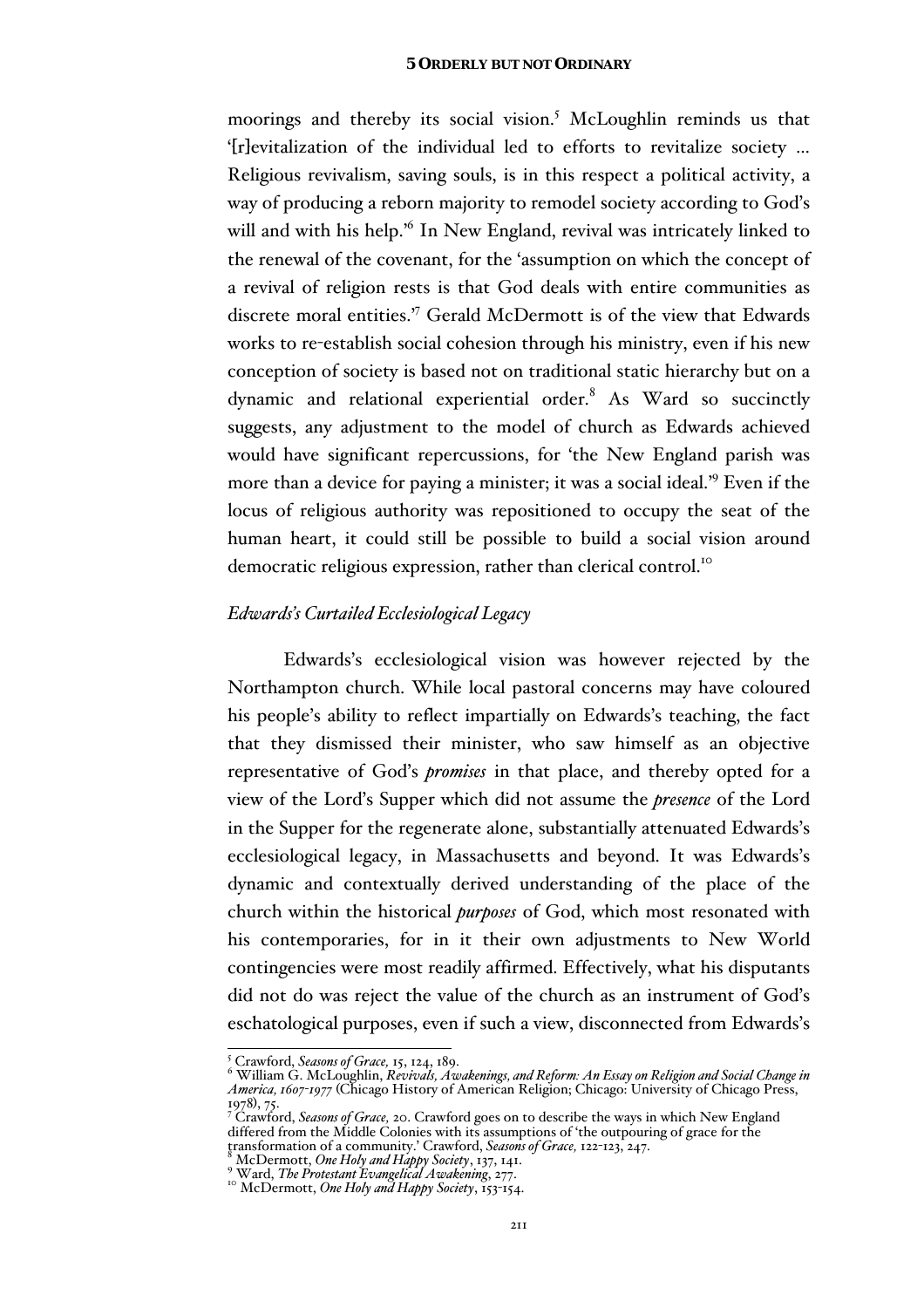larger theological vision, had the potential to eviscerate its Gospel content and become unreconstructed activism.<sup>11</sup> His principled instrumentalism became in the hands of those less astute a pragmatic instantiation of the spiritual independence of the laity.

It is therefore often assumed that Edwards's Gospel was highly subjectivist, growing out of his commitment to religious affections, which were the location of true religion,<sup>12</sup> and that to preach the Gospel was merely to preach an individual experience of salvation from sin, or salvation from God's wrath as sin's consequence. William Abraham asserts with reference to Edwards that this 'anthropocentric turn has been the undoing of modern evangelism,"<sup>3</sup> in which revivalist reductionism rules. Rather than the purveyor of a panoramic approach to world history, for which revivals were a dynamic motor, and the church a necessary carriage of divine encounter and nurture, Edwards is viewed as a fount of separatism, or the source of evangelicalism's antipathy towards ecclesiology. His own ecclesiological synthesis may not in the end have been sufficiently compelling in Northampton to compete with worldly blandishments, but he did nevertheless go a long way to create a vision for the church which was both theologically distinct and yet socially engaged: *distinctio sed separatio*. Edwards's own prophetic sensibility reinforced just such a vision.

Edwards's Gospel was not an attenuated theory of atonement, nor could it be summarised as the good news of an experience of rebirth. His Gospel was neither an idea without application, nor an experience without foundation. For Edwards, the assumptions of covenant life in New England, the millennial frame of his ministry, and his prophetic selfunderstanding position his preaching as more than an appeal to decision, but as a call to ecclesiological renewal, eschatological expectation as well as spiritual revival. Here was simply no *revivalist evangelicalism*, but rather Edwards as the mouthpiece of a *confessional evangelicalism* with sweeping vision of the church, alongside passion and preaching and prayer for revivals in every land.

<sup>&</sup>lt;sup>11</sup> Ian Stackhouse, 'Revivalism, Faddism and the Gospel,' in On Revival: A Critical Examination (eds. A. Walker and K. Aune; Carlisle: Paternoster Press, 2003), 244.<br><sup>12</sup> Edwards, *WJE* 2: 95.<br><sup>13</sup> William Abraham, *The Logic of Evangelism* (Grand Rapids: Eerdmans, 1989), 58.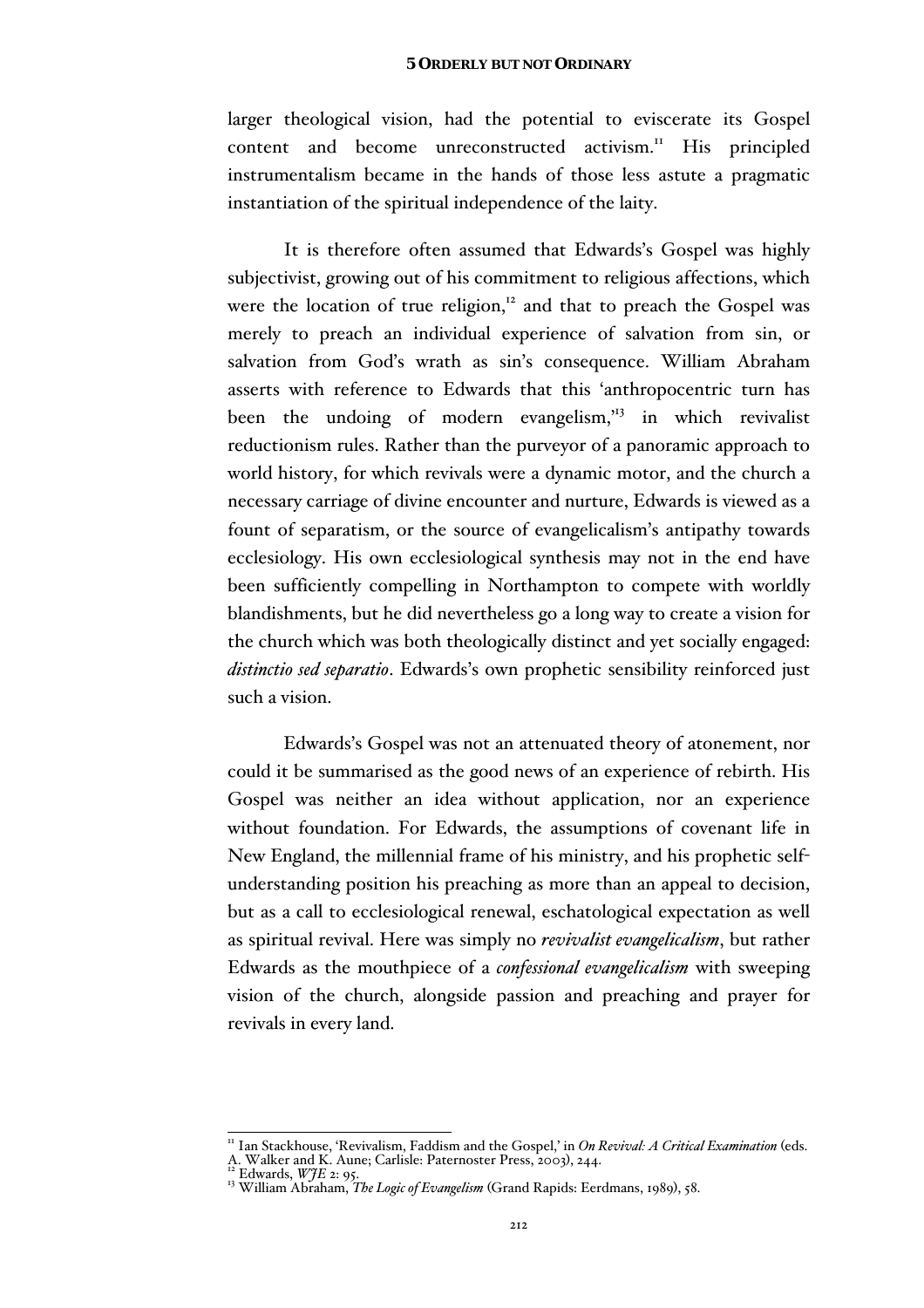## *Edwards's Orderly but not Ordinary Ecclesiology*

Edwards develops an approach to ecclesiology, which highlights the orderly processes but not the ordinary origins of the church's life. In a sense, then, his understanding of the church can be pictured as a *company of the Gospel*, which is a community embedded in the world though tracing its origins to disruptive divine life. The people of God are *companions in fellowship* with one another, especially evident when this takes place outside of the normal bounds of weekly meeting or is focussed on an organisation designed with particular evangelistic goals. Such a company has the dramatic responsibility *of acting out* before the eyes of the world the truth which it claims to embody, and the world which it proleptically represents, making its regenerate life as visible as possible. Edwards's company was also understood as a *society which broke bread* together, appealing to the literal etymology of the word to show how fellowship, visibility, and nurture might be expressed.<sup>14</sup> The Gospel as the animating centre of the church, which births the need for a company at all, situates him in a Protestant tradition which continued to be reformed through the leverage of an unchanging Christological core. His own perceived role as a herald of the Gospel gave this company its *marching orders* and situated it temporally within a battle of cosmic proportions.

For Edwards, the order of the Word creates with the dynamism of the Spirit an elliptical account of the church's life, which makes it both orderly but not ordinary. The church is shaped by the Son and the Spirit, in as far as it can be described as the Body of Christ and the Temple of the Spirit simultaneously. Edwards's representation of the church is an exemplary model, not of traditional mechanistic ecclesiology, nor of revivalist and separatist ecclesiology, but of *evangelical* ecclesiology, which harnesses creative innovative missiological forms to received and systematically constructed Biblical truth. He holds together commitments to both light and truth, even where this threatens, in its own way, to sunder the stability of the church. His insights, scattered amongst his works, can be for us today a modest *lamp for our path*, even when we struggle to fulfil our own calling to be a *city on a hill*.

14 I acknowledge the source of this image in the writing of Vanhoozer, 'Evangelicalism and the Church,' 85-92. Debates in the ministry of Edwards around the breaking of the bread make this image particularly apt.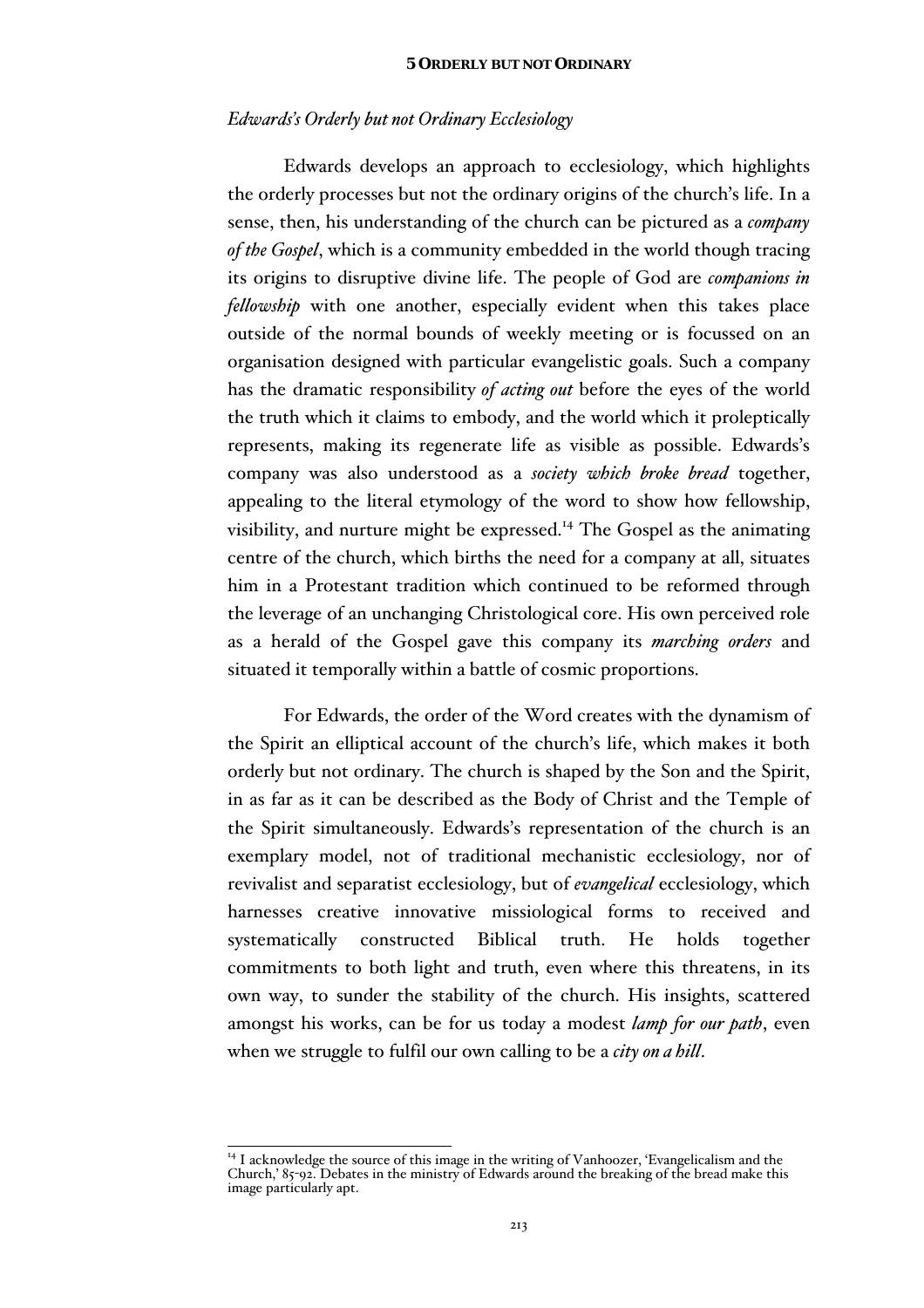## BIBLIOGRAPHY

## PRIMARY SOURCES

Edwards, Jonathan. 'An Appendix Containing some Reflections and Observations on the Preceding Memoirs of Mr Brainerd.' Pages 500- 541 in *The Life of David Brainerd.* The Works of Jonathan Edwards 7. Edited by Norman Pettitt. New Haven and London: Yale University Press, 1985.

--. *Apocalyptic Writings*. The Works of Jonathan Edwards 5. Edited by Stephen J. Stein. New Haven and London: Yale University Press, 1977.

--------. *Catalogues of Books.* The Works of Jonathan Edwards 26. Edited by Peter J. Thuesen. New Haven and London: Yale University Press, 2008.

--------. 'Charity and its Fruits.' Pages 123-397 in *Ethical Writings.* The Works of Jonathan Edwards 8. Edited by Paul Ramsay. New Haven and London: Yale University Press, 1989.

----. 'Christ, the Light of the World.' Pages 533-546 in *Sermons and Discourses 1720-1723*. The Works of Jonathan Edwards 10. Edited by *Wilson H. Kimnach. New Haven and London: Yale University* Press, 1992.

--------. 'Diary.' Pages 759-789 in *Letters and Personal Writings.* The Works of Jonathan Edwards 16. Edited by George S. Claghorn. New Haven and London: Yale University Press, 1998.

---. 'Discourse on the Trinity.' Pages 109-144 in *Writings on the Trinity*, *Grace and Faith.* The Works of Jonathan Edwards 21. Edited by Sang Hyun Lee. New Haven and London: Yale University Press, 2003.

-. 'Dissertation I: Concerning the End for which God Created the World.' Pages 399-536 in *Ethical Writings.* The Works of Jonathan Edwards 8. Edited by John E. Smith. New Haven and London: Yale University Press, 1989.

--------. 'The Distinguishing Marks.' Pages 213-288 in *The Great Awakening*. The Works of Jonathan Edwards 4. Edited by Clarence C. Goen. New Haven and London: Yale University Press, 1972.

<sup>--</sup>--. 'A Divine and Supernatural Light.' Pages 405-426 in *Sermons and Discourses*, 1730-1733. The Works of Jonathan Edwards 17. Edited by Mark Valeri. New Haven and London: Yale University Press, 1999.

--. *Ecclesiastical Writings*. The Works of Jonathan Edwards 12. Edited by David D. Hall. New Haven and London: Yale University Press, 1994.

-. 'A Faithful Narrative.' Pages 97-211 in *The Great Awakening*. The Works of Jonathan Edwards 4. Edited by C. C. Goen. New Haven and London: Yale University Press, 1972.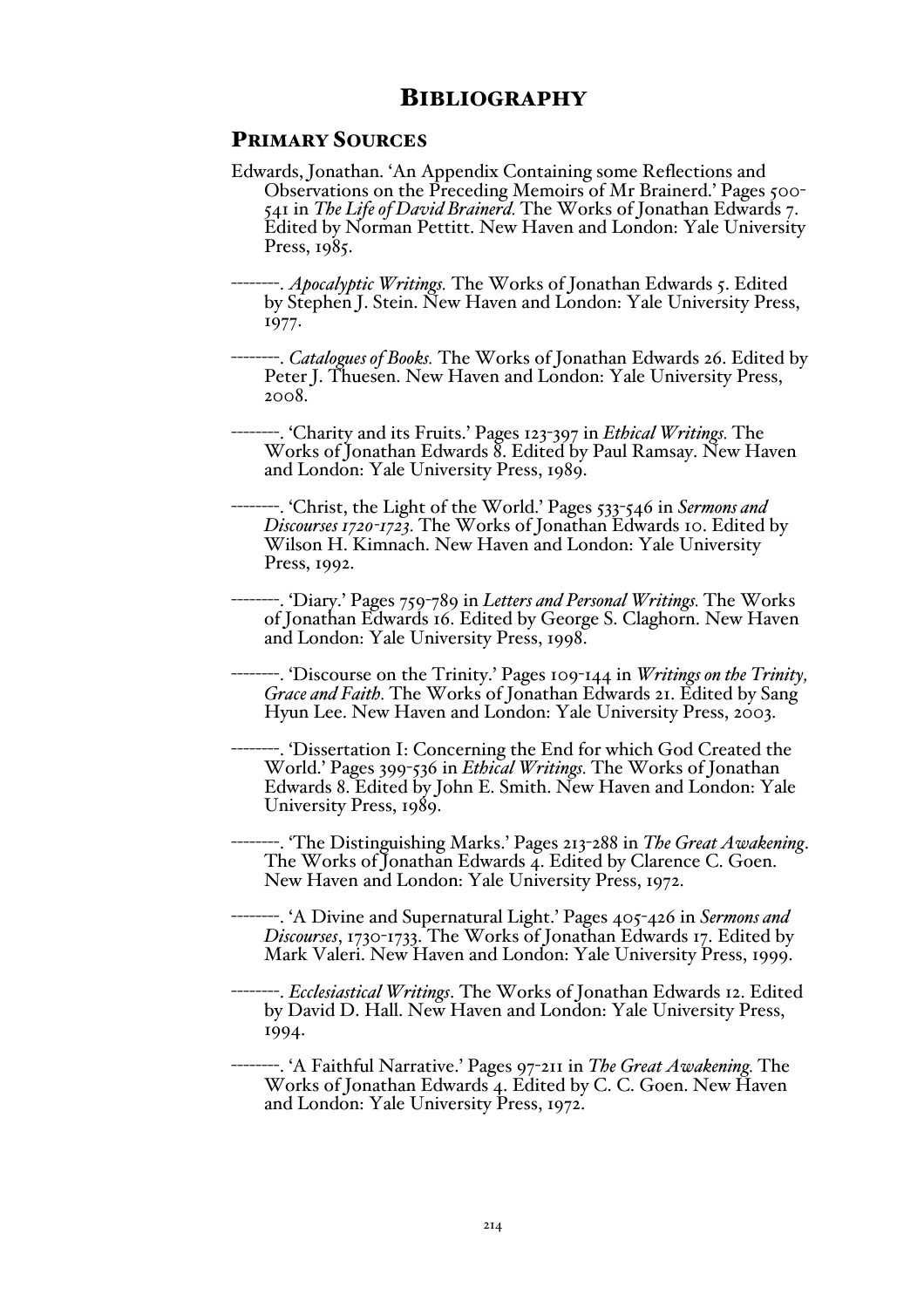- --------. 'A Farewell Sermon Preached at the First Precinct in Northampton, after the People's Public Rejection of their Minister ... on June 22, 1750.' Pages 457-493 in *Sermons and Discourses* 1743-1758. The Works of Jonathan Edwards 25. Edited by Wilson H. Kimnach. New Haven and London: Yale University Press, 2006.
- -. *Freedom of the Will*. The Works of Jonathan Edwards 1. Edited by Paul Ramsey. New Haven and London: Yale University Press, 1957.
- --------. 'Glorious Grace.' Pages 388-399 in *Sermons and Discourses 1720-1723.*  The Works of Jonathan Edwards 10. Edited by Wilson H. Kimnach. New Haven and London: Yale University Press, 1992.

--. *A History of the Work of Redemption*. The Works of Jonathan Edwards 9. New Haven and London: Yale University Press, 1989.

- ---. 'An Humble Attempt to Promote Explicit Agreement and Visible Union of God's People in Extraordinary Prayer for the Revival of Religion and the Advancement of Christ's Kingdom on Earth, Pursuant to Scripture-Promises and Prophecies Concerning the Last Time.' Pages 307-436 in *Apocalyptic Writings.* The Works of Jonathan Edwards 5. Edited by Stephen J. Stein. New Haven and London: Yale University Press, 1977.
- --. 'Letter to a Correspondent in Scotland, November 20, 1745.' Pages 444-460 in *Apocalyptic Writings.* The Works of Jonathan Edwards 5. Edited by Stephen J. Stein. New Haven and London: Yale University Press, 1977.
- ---. 'Letter to the Rev. Thomas Prince of Boston, December 12, 1743.' Pages 544-557 in *The Great Awakening*. The Works of Jonathan Edwards 4. Edited by Clarence C. Goen. New Haven and London: Yale University Press, 1972.
- -. *Letters and Personal Writings*. The Works of Jonathan Edwards 16. Edited by George S. Claghorn. New Haven and London: Yale University Press, 1998.
- --------. *The Life of Brainerd.* The Works of Jonathan Edwards 7. Edited by Norman Pettitt. New Haven and London: Yale University Press, 1985.
- ---. 'The Means and Ends of Excommunication.' Pages 64-79 in *Sermons and Discourses, 1739-1742.* The Works of Jonathan Edwards 22. Edited by Harry S. Stout, Nathan O. Hatch and Kyle P. Farley. New Haven and London: Yale University Press, 2003.
- --------. 'Misc.' 2. Pages 197-199 in *The "Miscellanies" (Entry Nos. a-z, aa-zz, 1- Schafer. New Haven and London: Yale University Press, 1994.*
- --------. 'Misc.' 86. Pages 250-251 in *The "Miscellanies" (Entry Nos. a-z, aa-zz, Schafer. New Haven and London: Yale University Press, 1994.*
- --------. 'Misc.' *mm*. Page 187 in *The "Miscellanies" (Entry Nos. a-z, aa-zz, 1- <sup>500</sup>).* The Works of Jonathan Edwards 13. Edited by Thomas A. Schafer. New Haven and London: Yale University Press, 1994.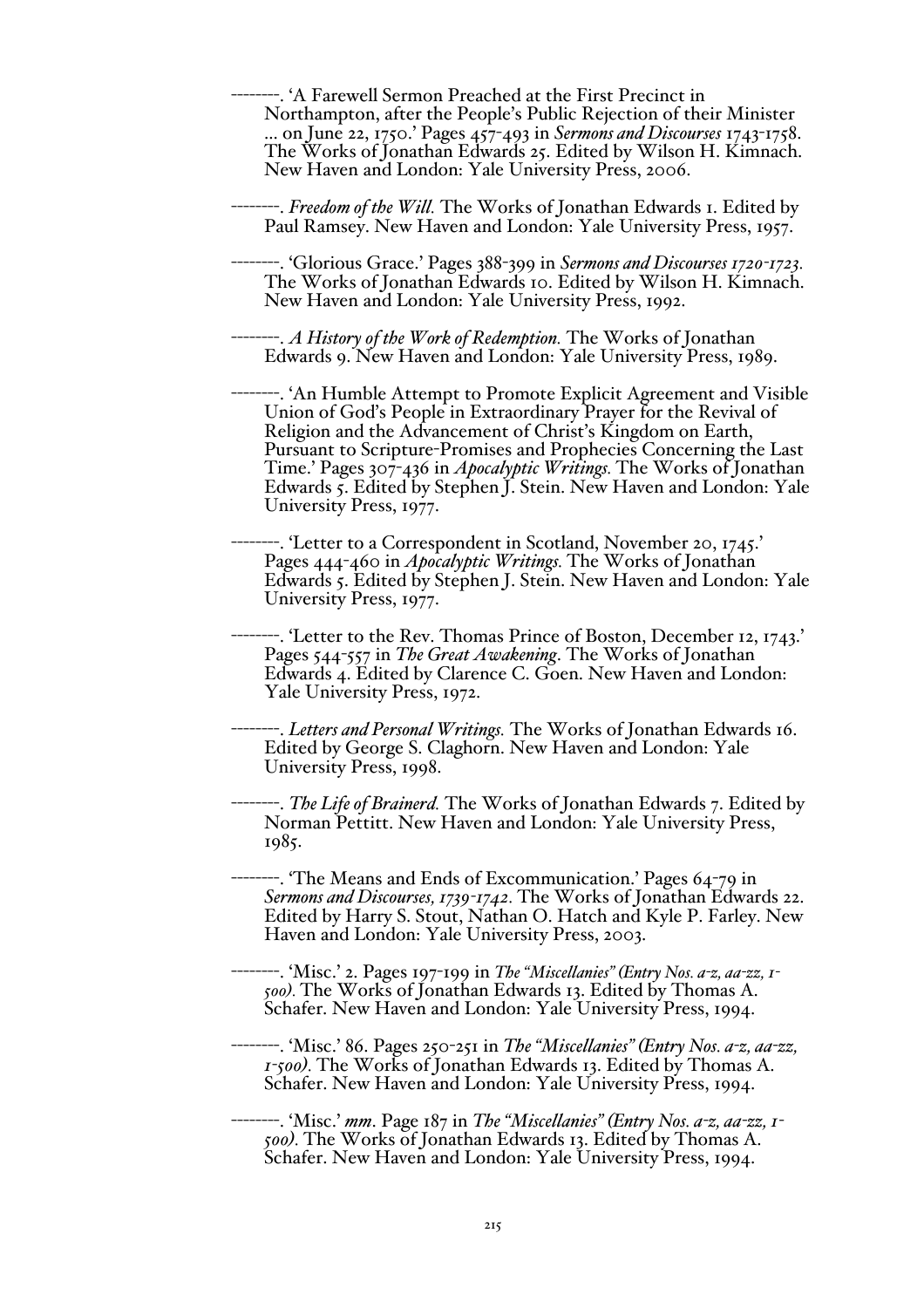--------. 'Misc.' *qq*. Pages 188-189 in *The "Miscellanies" (Entry Nos. a-z, aa-zz, 1-500).* The Works of Jonathan Edwards 13. Edited by Thomas A. Schafer. New Haven and London: Yale University Press, 1994.

--------. 'Misc.' *ww*. Pages 191-195 in *The "Miscellanies" (Entry Nos. a-z, aa-zz, 1-500).* The Works of Jonathan Edwards 13. Edited by Thomas A. Schafer. New Haven and London: Yale University Press, 1994.

--------. 'Misc.' 26. Pages 212-213 in *The "Miscellanies" (Entry Nos. a-z, aa-zz, 1-500).* The Works of Jonathan Edwards 13. Edited by Thomas A. Schafer. New Haven and London: Yale University Press, 1994.

--------. 'Misc.' 189. Pages 331-332 in *The "Miscellanies" (Entry Nos. a-z, aa-zz, 1-500).* The Works of Jonathan Edwards 13. Edited by Thomas A. Schafer. New Haven and London: Yale University Press, 1994.

--------. 'Misc.' 262. Page 369 in *The "Miscellanies" (Entry Nos. a-z, aa-zz, 1- 500).* The Works of Jonathan Edwards 13. Edited by Thomas A. Schafer. New Haven and London: Yale University Press, 1994.

--------. 'Misc.' 271. Page 374 in *The "Miscellanies" (Entry Nos. a-z, aa-zz, 1- 500).* The Works of Jonathan Edwards 13. Edited by Thomas A. Schafer. New Haven and London: Yale University Press, 1994.

--------. 'Misc.' 317. Pages 397-400 in *The "Miscellanies" (Entry Nos. a-z, aa-zz, 1-500).* The Works of Jonathan Edwards 13. Edited by Thomas A. Schafer. New Haven and London: Yale University Press, 1994.

---. 'Misc.' 325. Pages 404-405 in *The "Miscellanies" (Entry Nos. a-z. aazz, 1-500).* The Works of Jonathan Edwards 13. Edited by Thomas A. Schafer. New Haven and London: Yale University Press, 1994.

--------. 'Misc.' 338. Page 413 in *The "Miscellanies" (Entry Nos. a-z, aa-zz, 1- 500).* The Works of Jonathan Edwards 13. Edited by Thomas A. Schafer. New Haven and London: Yale University Press, 1994.

--------. 'Misc.' 356. Page 429 in *The "Miscellanies" (Entry Nos. a-z, aa-zz, 1- <sup>500</sup>).* The Works of Jonathan Edwards 13. Edited by Thomas A. Schafer. New Haven and London: Yale University Press, 1994.

--------. 'Misc.' 689. Pages 251-252 in *The "Miscellanies" (Entry Nos. 501-832).* The Works of Jonathan Edwards 18. Edited by A. Chamberlain. New Haven and London: Yale University Press, 2000.

----. 'Misc.' 1062. Pages 430-443 in The "Miscellenanies" (Entry Nos. 833-1152). The Works of Jonathan Edwards 20. Edited by Amy P. Pauw.<br>New Haven and London: Yale University Press, 2002.

--------. 'Misc.' 1263. Pages 201-212 in *The "Miscellanies" (Entry Nos. 1153- <sup>1360</sup>).* The Works of Jonathan Edwards 23. Edited by Douglas A. Sweeney. New Haven and London: Yale University Press, 2004.

--------. 'Misrepresentations Corrected, and Truth Vindicated.' Pages 349- 503 in *Ecclesiastical Writings*. The Works of Jonathan Edwards 12. Edited by David D. Hall. New Haven and London: Yale University Press, 1994.

--. 'Narrative of Communion Controversy.' Pages 507-619 in *Ecclesiastical Writings*. The Works of Jonathan Edwards 12. Edited by David D. Hall. New Haven and London: Yale University Press, 1994.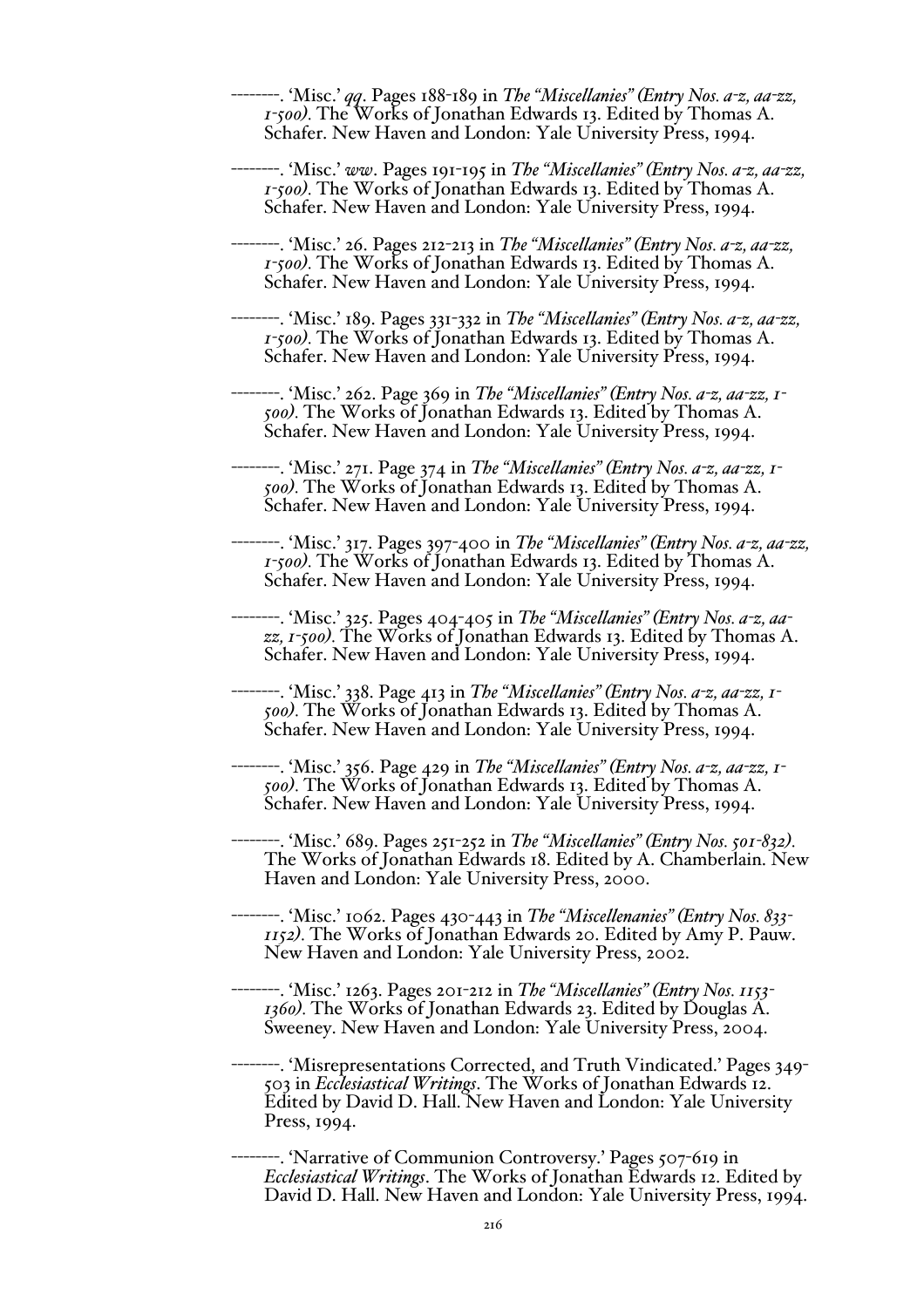- ---. 'None are Saved by their own Righteousness.' Pages 329-356 in *Sermons and Discourses 1723-1729.* The Works of Jonathan Edwards 14. Edited by Kenneth P. Minkema. New Haven and London: Yale University Press, 1997.
- -. *Original Sin*. The Works of Jonathan Edwards 3. Edited by John E. Smith. New Haven and London: Yale University Press, 1970.
- --------. 'Personal Narrative.' Pages 790-804 in *Letters and Personal Writings.*  The Works of Jonathan Edwards 16. Edited by George S. Claghorn. New Haven and London: Yale University Press, 1998.
- -. *Religious Affections*. The Works of Jonathan Edwards 2. Edited by John E Smith. New Haven and London: Yale University Press, 1969.
- --. 'Resolutions.' Pages 753-759 in *Letters and Personal Writings*. The Works of Jonathan Edwards 16. Edited by George S. Claghorn. New Haven and London: Yale University Press, 1998.
- ---. *Scientific and Philosophical Writings*. The Works of Jonathan Edwards 6. Edited by Wallace E. Anderson. New Haven and London: Yale University Press, 1980.
- --. '482. Sermon on Deut. 29:18-21 (July 1738)' in *Sermons, Series II, 1738, and Undated, 1734-1738.* The Works of Jonathan Edwards Online Volume 53. Edited by Jonathan Edwards Center at Yale University, 2008.

---. *Sermons and Discourses 1720-1723*. The Works of Jonathan Edwards 10. Edited by Wilson H. Kimnach. New Haven and London: Yale University Press, 1992.

- ---. 'Sin and Wickedness Bring Calamity and Misery on a People.' Pages 484-505 in *Sermons and Discourses 1723-1729.* The Works of Jonathan Edwards 14. Edited by Kenneth P. Minkema. New Haven and London: Yale University Press, 1997.
- --------. 'A Sinner is not Justified in the Sight of God except through the Righteousness of Christ Obtained by Faith.' Pages 60-66 in *Sermons and Discourses 1723-1729.* The Works of Jonathan Edwards 14. Edited by Kenneth P. Minkema. New Haven and London: Yale University Press, 1997.
- ---. 'Some Thoughts concerning the Revival.' Pages 289-530 in *The Great Awakening*. The Works of Jonathan Edwards 4. Edited by *Clarence C. Goen. New Haven and London: Yale Univeristy Press,* 1972.
- --------. 'Sons of Oil, Heavenly Lights.' Pages 257-274 in *Sermons and Discourses*, 1743-1758. The Works of Jonathan Edwards 25. Edited by Wilson H. Kimnach. New Haven and London: Yale University Press, 2005.
- --------. 'The Threefold Work of the Holy Spirit.' Pages 371-436 in *Sermons and Discourses 1723-1729.* The Works of Jonathan Edwards 14. Edited by Kenneth P. Minkema. New Haven and London: Yale University Press, 1997.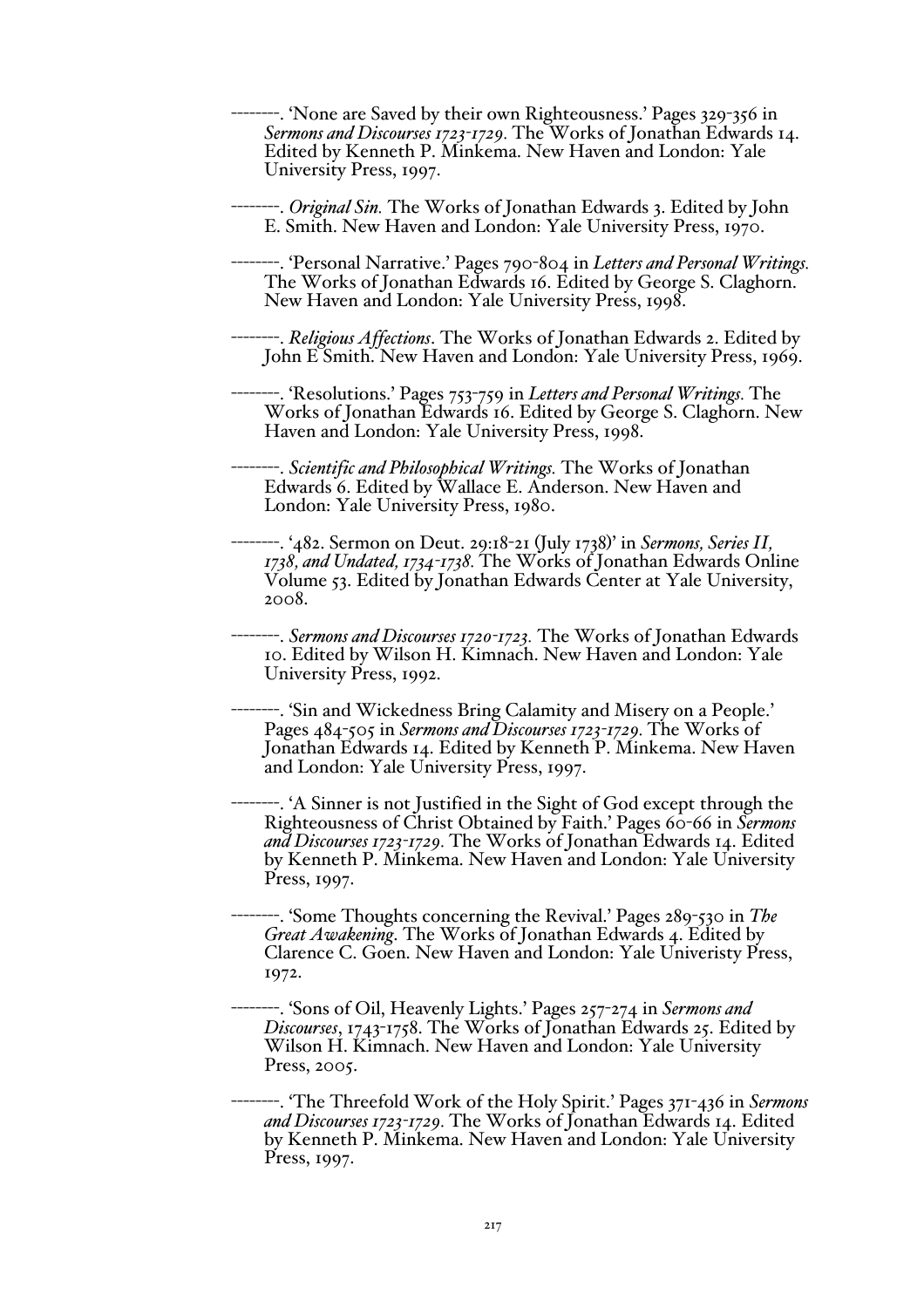- ---. 'To Deacon Lyman of Goshen, Connecticut (August 31, 1741).' Pages 533-534 in *The Great Awakening*. The Works of Jonathan Edwards 4. Edited by Clarence C. Goen. New Haven and London: Yale University Press, 1972.
- --. 'To Deacon Moses Lyman, May 10, 1742.' Pages 101-103 in *Letters and Personal Writings*. The Works of Jonathan Edwards 16. Edited by George S. Claghorn. New Haven and London: Yale University Press, 1998.
- --------. 'To Sir William Pepperrell, November 28, 1751.' Pages 406-414 in *Letters and Personal Writings.* The Works of Jonathan Edwards 16. Edited by George S. Claghorn. New Haven and London: Yale University Press, 1998.
- ---. 'To the Reverend John Erskine, July 5, 1750.' Pages 347-356 in *Letters and Personal Writings.* The Works of Jonathan Edwards 16. Edited by George S. Claghorn. New Haven and London: Yale University Press, 1998.
- --------. 'To the Reverend John MacLaurin, May 12, 1746.' Pages 203-207 in *Letters and Personal Writings.* The Works of Jonathan Edwards 16. Edited by George S. Claghorn. New Haven and London: Yale University Press, 1998.
- --. 'To the Reverend Thomas Foxcroft, May 24, 1749.' Pages 282-286 in *Letters and Personal Writings*. The Works of Jonathan Edwards 16. Edited by George S. Claghorn. New Haven and London: Yale University Press, 1998.
- ----. 'To the Trustees of the College of New Jersey, October 19, 1757.' Pages 725-730 in *Letters and Personal Writings.* The Works of Jonathan Edwards 16. Edited by George S. Claghorn. New Haven and London: Yale Univerity Press, 1998.
- --. 'True Nobleness of Mind.' Pages 228-242 in *Sermons and Discourses 1723-1729.* Works of Jonathan Edwards 14. Edited by Kenneth P. Minkema. New Haven and London: Yale University Press, 1997.
- --------. *Typological Writings*. The Works of Jonathan Edwards 11. Edited by Wallace E. Anderson, Mason I. Lowance, Jr., and David H. Watters. New Haven and London: Yale University Press, 1993.
	- --------. 'Unpublished Letter of May 30, 1735.' Pages 99-110 in *The Great Awakening.* The Works of Jonathan Edwards 4. Edited by Clarence C. Goen. New Haven and London: Yale University Press, 1972.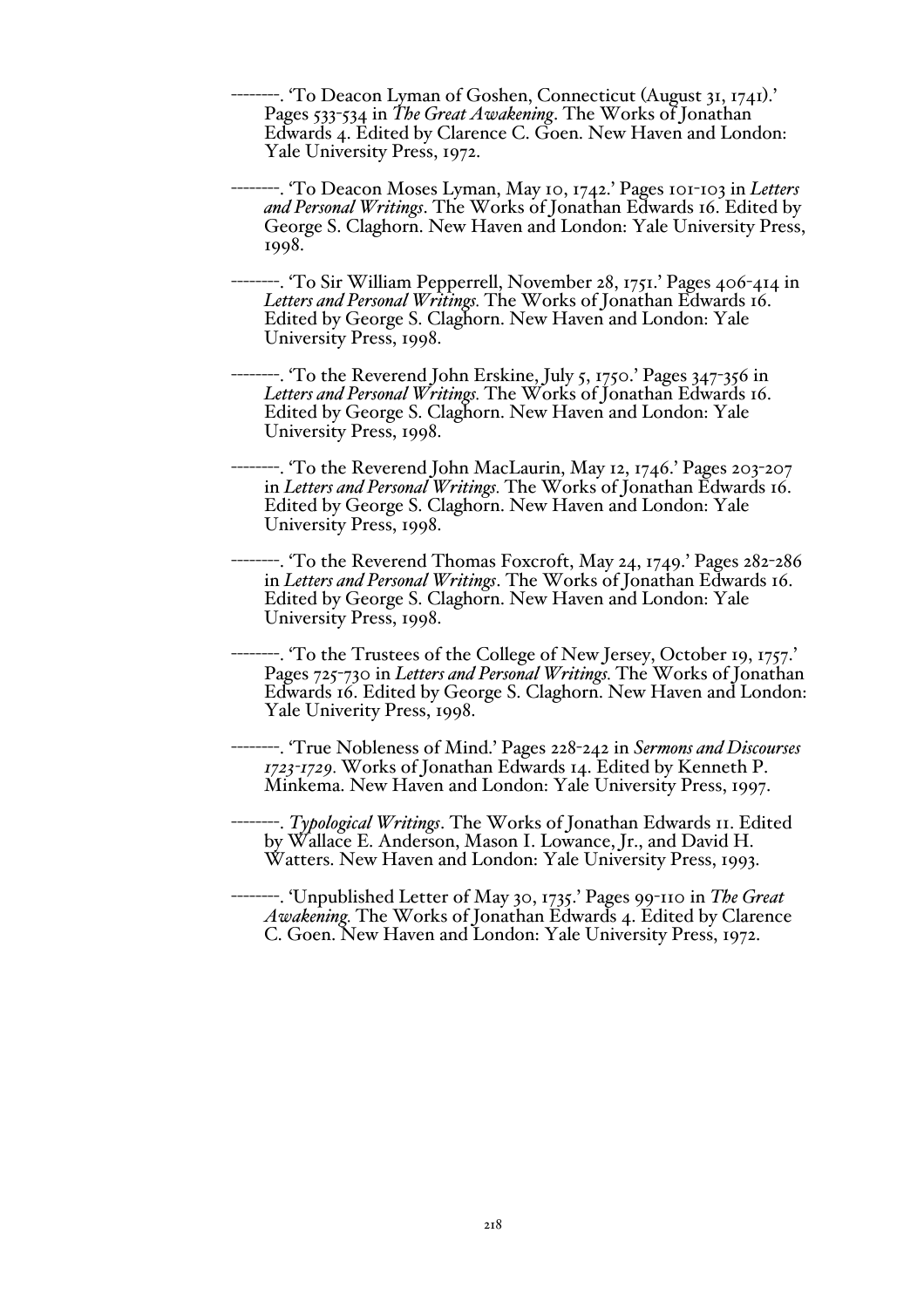## SECONDARY SOURCES

- Abraham, William. *The Logic of Evangelism.* Grand Rapids: Eerdmans, 1989.
- Ames, William. *The Marrow of Theology.* Translated by John E. Eusden. Grand Rapids: Baker, 1997.
- Avis, Paul D. L. *The Church in the Theology of the Reformers.* Atlanta: John Knox Press, 1981.
- Bademan, R. Bryan. 'The Edwards of History and the Edwards of Faith.' *Reviews in American History* 34/2 (2006): 131-149.
- Bainton, Roland H. *Yale and the Ministry: A History of Education for the Christian Ministry at Yale from the Founding in 1701.* New York: Harper & Brothers, 1957.
- Bebbington, David W. 'Evangelical Christianity and the Enlightenment.' Pages 66-78 in *The Gospel in the Modern World: A Tribute to John Stott.* Edited by Martyn Eden, David F. Wells. Leicester: IVP, 1991.

<sup>--</sup>-. *Evangelicalism in Modern Britain: A History from the 1730s to the 1980s.* London: Unwin Hyman, 1989.

- Bogue, Carl W. 'Jonathan Edwards on the Covenant of Grace.' Pages 134- 145 in *Soli Deo Gloria: Essays in Reformed Theology: Festschrift for John H. Gerstner.* Edited by R. C. Sproul. Nutley: Presbyterian and Reformed Publishing Company, 1976.
- Bonomi, Patricia U. *Under the Cope of Heaven: Religion, Society, and Politics in Colonial America.* Updated ed. Oxford: University Press, 2003.
- Bosch, David J. *Transforming Mission: Paradigm Shifts in Theology of Mission.*  American Society of Missiology Series. Maryknoll: Orbis Books, 2003.
- Bozeman, Theodore Dwight. *To Live Ancient Lives: The Primitivist Dimension in Puritanism.* Chapel Hill: University of North Carolina Press, 1988.
- Brand, David C. *Profile of the Last Puritan: Jonathan Edwards, Self-love, and the Dawn of the Beatific.* American Academy of Religion Academy Series. Atlanta: Scholars Press, 1991.
- Brauer, Jerald C. 'Conversion: From Puritanism to Revivalism.' *The Journal of Religion* 58/3 (1978): 227-243.
- -. 'The Nature of English Puritanism: Three Interpretations.' *Church History* 23/2 (1954): 99-108.
- Breitenbach, William. 'Piety *and* Moralism: Edwards and the New Divinity.' Pages 177-204 in *Jonathan Edwards and the American Experience*. Edited by Nathan O. Hatch and Harry S. Stout. New York/Oxford: Oxford University Press, 1988.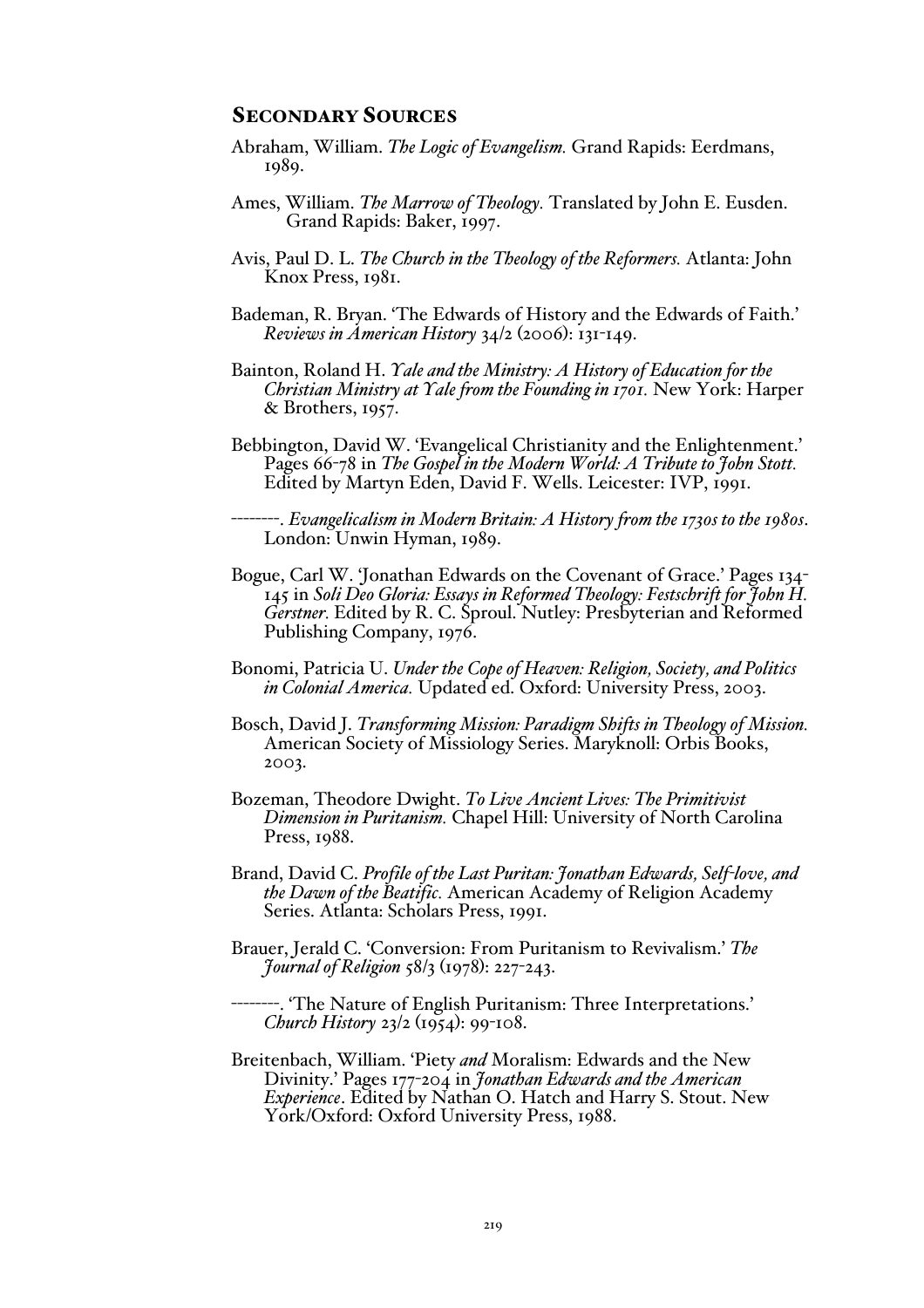- Brekus, Catherine A. 'Children of Wrath, Children of Grace: Jonathan Edwards and the Puritan Culture of Child Rearing.' Pages 300-328 in *The Child in Christian Thought.* Edited by Marcia J. Bunge. Grand Rapids: Eerdmans, 2001.
- Bremer, Francis J. *The Puritan Experiment: New England Society from Bradford to Edwards.* Rev. ed. Hanover: University Press of New England, 1995.
- Brown, Robert E. *Jonathan Edwards and the Bible.* Bloomington: Indiana University Press, 2002.
- Bushman, Richard L. *From Puritan to Yankee: Character and the Social Order in Connecticut, 1690-1765.* Cambridge: Harvard University Press, 1967.
- Butler, Jon. 'Enthusiasm Described and Decried: The Great Awakening as Interpretative Fiction.' *Journal of American History* 69/2 (1982): 305- 325.
- Byrd, James P. *Jonathan Edwards for Armchair Theologians.* Louisville: Westminster John Knox, 2008.
- Caldwell, Patricia. *The Puritan Conversion Narrative: The Beginnings of American Expression.* Cambridge Studies in American Literature and Culture. Cambridge: University Press, 1983.
- Caldwell, Robert W. *Communion in the Spirit: The Holy Spirit as the Bond of Union in the Theology of Jonathan Edwards*. Studies in Evangelical History and Thought. Milton Keynes: Paternoster, 2006.
- Calvin, John. *Institutes of the Christian Religion.* The Library of Christian Classics. Translated by Ford Lewis Battles. Philadelphia: The Westminster Press, 1960.
- 'The Cambridge Platform.' Pages 385-399 in *Creeds of the Churches: A Reader in Christian Doctrine from the Bible to the Present*. Edited by John H. Leith. Louisville: John Knox, 1982.
- Carpenter, John B. 'New England Puritans: The Grandparents of Modern Protestant Missions.' *Missiology: An International Review* 30/4  $(2002): 519-532.$
- --------. 'Puritan Missions as Globalization.' *Fides et Historia* 31/2 (1999): 103-123.
- Carr, Kevin C. 'Jonathan Edwards and *A Divine and Supernatural Light*.' *Puritan Reformed Journal* 2/2 (2010): 187-209.
- Carse, James. *Jonathan Edwards and the Visibility of God.* New York: Scribner's, 1967.
- Chamberlain, Ava. 'Brides of Christ and Signs of Grace: Edwards's Sermon Series on the Parable of the Wise and Foolish Virgins.' Pages 3-18 in *Jonathan Edwards's Writings: Text, Context, Interpretation.* Edited by Stephen J. Stein. Bloomington and Indianapolis: Indiana University Press, 1996.

---. 'Edwards and Social Issues.' Pages 325-344 in *The Cambridge<br>Companion to Jonathan Edwards*. Edited by Stephen J. Stein.<br>Cambridge: University Press, 2007.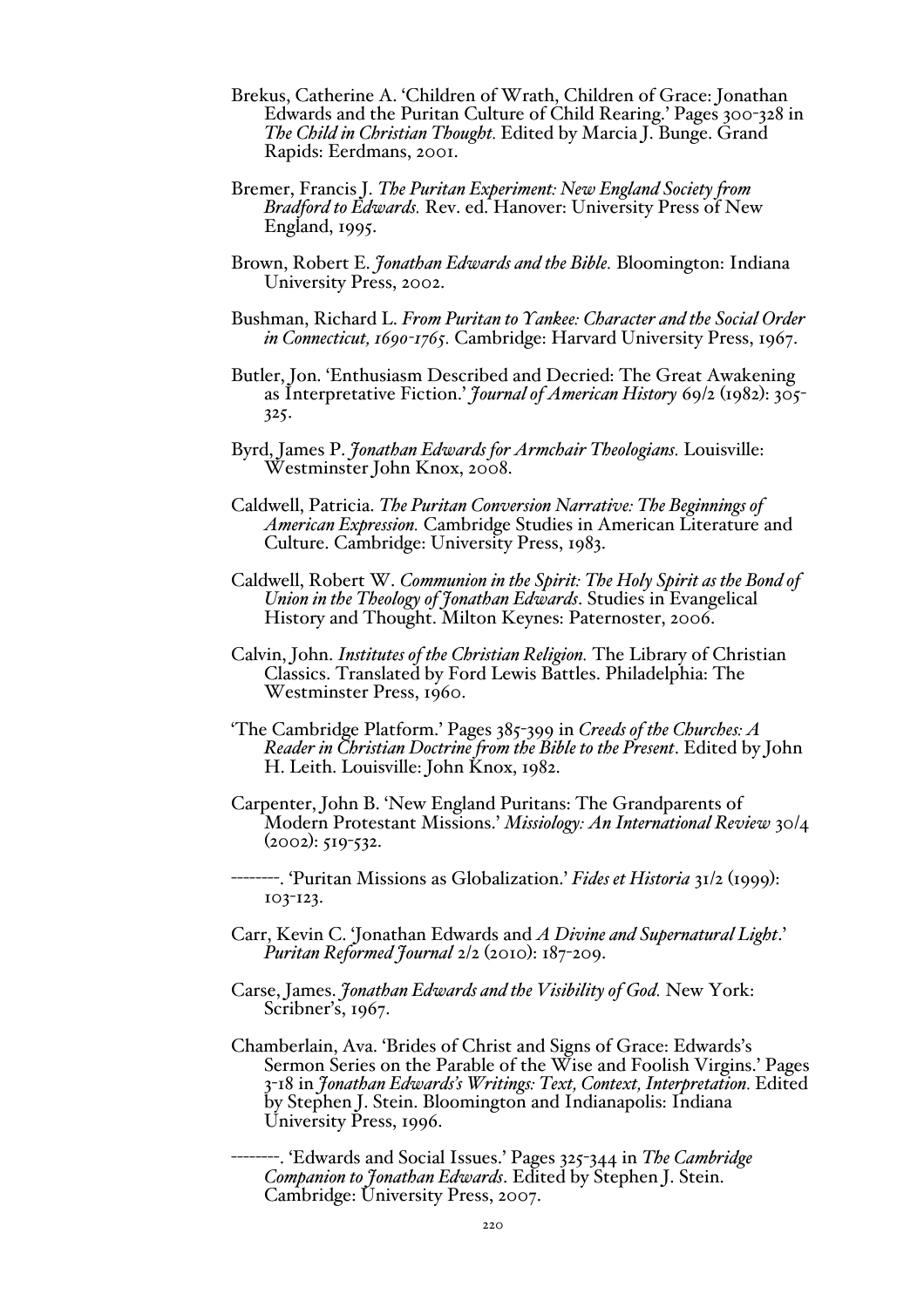- ---. 'Self-Deception as a Theological Problem in Jonathan Edwards's "Treatise concerning Religious Affections."' *Church History* 63/4  $(1994): 541-556.$
- --. "We have Procured One Rattlesnake": Jonathan Edwards and American Social History.' Paper presented at the American Society of Church History Conference, Seattle, January 2005.
- Cherry, Conrad. *The Theology of Jonathan Edwards: A Reappraisal.* Bloomington: Indiana University Press, 1990.
- Claghorn, George S. 'Introduction.' Pages 741-752 in *Letters and Personal Writings.* The Works of Jonathan Edwards 16. Edited by George S. Claghorn. New Haven and London: Yale University Press, 1998.
- Coffey, John and Paul C. H. Lim. 'Introduction.' Pages 1-15 in *The Cambridge Companion to Puritanism.* Edited by John Coffey and Paul C. H. Lim. Cambridge: University Press, 2008.
- Coffey, John. 'Puritanism, Evangelicalism and the Evangelical Protestant Tradition.' Pages 252-277 in *The Emergence of Evangelicalism: Exploring Historical Continuities*. Edited by Michael A. G. Haykin and Kenneth J. Stewart. Nottingham: Apollos, 2008.
- Coffman, Ralph J. *Solomon Stoddard.* Boston: Twayne Publishers, 1978.
- Cogley, Richard W. 'John Eliot's Puritan Ministry.' *Fides et Historia* 31/1  $(1999): 1-18.$
- Cohen, Charles L. *God's Caress: The Psychology of Puritan Religious Experience*. Oxford: University Press, 1986.
- Conforti, Joseph A. 'Jonathan Edwards's Most Popular Work: *The Life of David Brainerd* and Nineteenth-Century Evangelical Culture.' *Church History* 54/2 (1985): 188-201.
	- ---. *Saints and Strangers: New England in British North America*. Regional Perspectives on Early America. Baltimore: The John Hopkins University Press, 2006.
- Cooper, James F. *Tenacious of their Liberties: The Congregationalists in Colonial Massachusetts.* Religion in America Series. Oxford: University Press, 1999.
- Crawford, Michael. *Seasons of Grace: Colonial New England's Revival Tradition in its British Context.* New York: Oxford University Press, 1991.
- Crisp, Oliver D. 'Jonathan Edwards and the Closing of the Table: Must the Eucharist be Open to All?' *Ecclesiology* 5/1 (2009): 48-68.

--------. *Jonathan Edwards and the Metaphysics of Sin.* Aldershot: Ashgate, 2005.

Crocco, Stephen D. 'Edwards's Intellectual Legacy.' Pages 300-324 in *The Cambridge Companion to Jonathan Edwards.* Edited by Stephen J. Stein. Cambridge: University Press, 2007.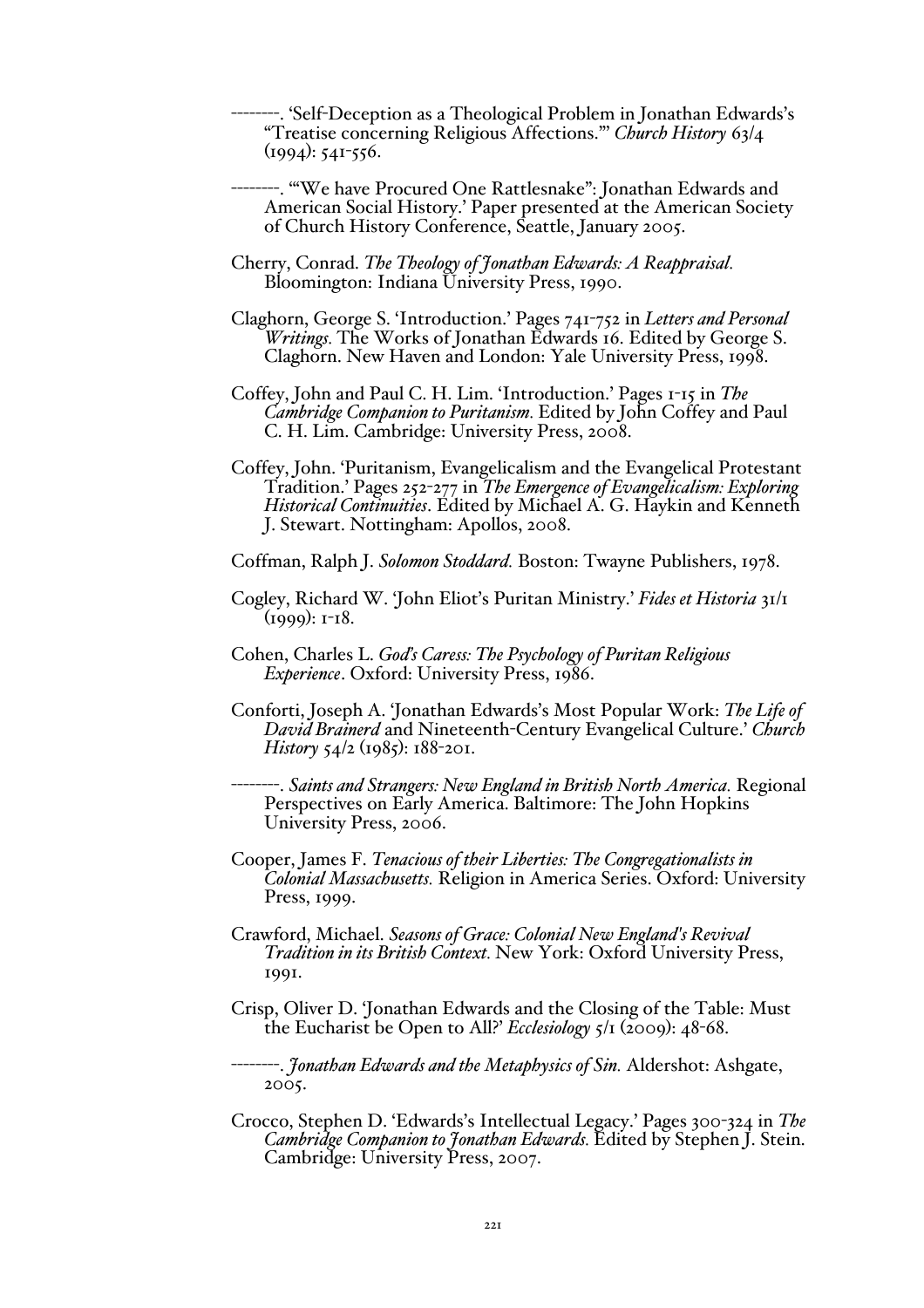- Danaher, William J. 'By Sensible Signs Represented: Jonathan Edwards' Sermons on the Lord's Supper.' *Pro Ecclesia* 7/3 (1998): 261-287.
	- --. *The Trinitarian Ethics of Jonathan Edwards*. Columbia Series in Reformed Theology. Louisville: Westminster John Knox, 2004.
- Davidson, Edward H. *Jonathan Edwards: The Narrative of a Puritan Mind.* Cambridge: Harvard University Press, 1968.
- Davidson, James West. *The Logic of Millennial Thought: Eighteenth-Century New England.* New Haven and London: Yale University Press, 1977.
- De Jong, Peter Y. *The Covenant Idea in New England Theology: 1620-1847.* Grand Rapids: Eerdmans, 1945.
- Delbanco, Andrew. *The Puritan Ordeal.* Cambridge: Harvard University Press, 1989.
- DeProspo, R. C. 'The "New Simple Idea" of Edwards' Personal Narrative.' *Early American Literature* 14/2 (1979): 193-204.
- Dillenberger, John. 'The Ninety-Five Theses.' Pages 489-500 in *Martin Luther: Selections from his Writings.* Edited by John Dillenberger. Garden City: Anchor Books, 1961.
- Doyle, Robert. 'The Search for Theological Models: The Christian in his Society in the Sixteenth, Seventeenth and Nineteenth Centuries.' Pages 27-72 in *Christians in Society.* Explorations 3. Edited by Barry G. Webb. Homebush West: Lancer, 1988.
- Fiering, Norman. *Jonathan Edwards's Moral Thought in its British Context.* Chapel Hill: University of North Carolina Press, 1981.
- Fiering, Norman S. 'Will and Intellect in the New England Mind.' *William and Mary Quarterly* 29/4 (1972): 515-558.
- Foster, Stephen. *The Long Argument: English Puritanism and the Shaping of New England Culture, 1570-1700.* Chapel Hill: University of North Carolina Press, 1991.
- Francis, Richard. *Judge Sewall's Apology: The Salem Witch Trials and the Forming of an American Conscience.* New York: Harper Perennial, 2005.
- Gilbert, G. D. 'The Nations will Worship: Jonathan Edwards and the Salvation of the Heathen.' *Trinity Journal* 23/1 (2002): 53-76.
- Gilpin, W. Clark. '"Inward, Sweet Delight in God": Solitude in the Career of Jonathan Edwards.' *Journal of Religion* 82/4 (2002): 523-538.
- Goen, Clarence C. 'Editor's Introduction.' Pages 1-95 in *The Great Awakening.* The Works of Jonathan Edwards 4. Edited by Clarence C. Goen. New Haven and London: Yale University Press, 1972.
- --------. 'Jonathan Edwards: A New Departure in Eschatology.' *Church History* 28/1 (1959): 25-40.
- Goodwin, Gerald J. 'The Myth of "Arminian-Calvinism" in Eighteenth-Century New England.' *New England Quarterly* 41/2 (1968): 213-237.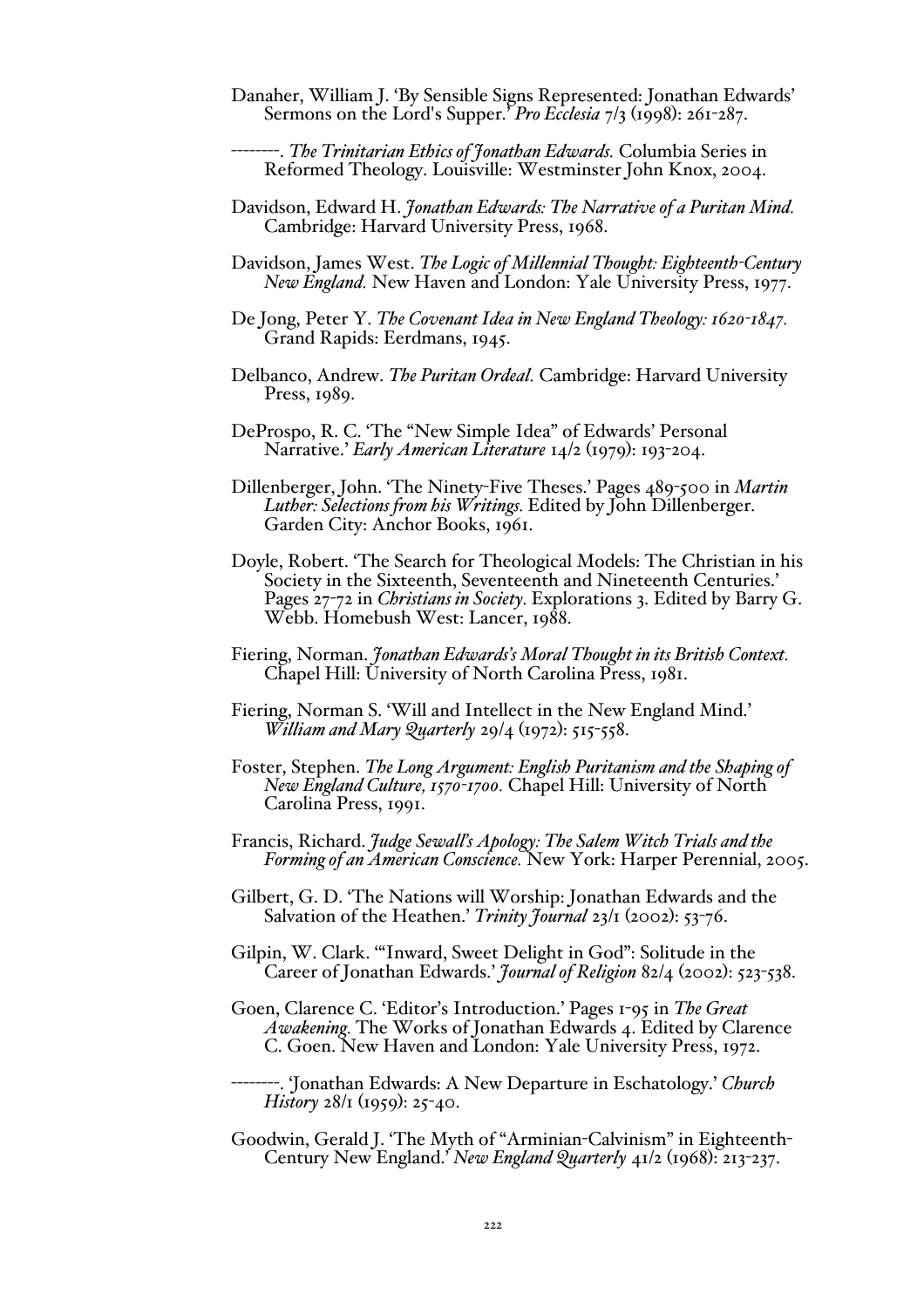- Grabo, Norman S. 'Jonathan Edwards' *Personal Narrative*: Dynamic Stasis.' *Literatur in Wissenschaft und Unterricht* 2/3 (1969): 141-148.
- Grasso, Christopher. 'Misrepresentations Corrected: Jonathan Edwards and the Regulation of Religious Discourse.' Pages 19-39 in *Jonathan Edwards's Writings: Text, Context, Interpretation*. Edited by Stephen J. Stein. Bloomington/Indianapolis: Indiana University Press, 1996.
- Guelzo, Allen C. 'The Return of the Will: Jonathan Edwards and the Possibilities of Free Will.' Pages 87-110 in *Edwards in our Time: Jonathan Edwards and the Shaping of American Religion.* Edited by Sang Hyun Lee and Allen C. Guelzo. Grand Rapids: Eerdmans, 1999.
- Gura, Philip F. 'Edwards and American Literature.' Pages 262-279 in *The Cambridge Companion to Jonathan Edwards.* Edited by Stephen J. Stein. Cambridge: University Press, 2007.
- -. *Jonathan Edwards: America's Evangelical*. New York: Hill & Wang, 2005.
- Haight, Roger. *Christian Community in History: Comparative Ecclesiology.* New York: Continuum, 2005.
- Hall, David D., ed. *The Antinomian Controversy, 1636-1638: A Documentary History*. 2nd ed. Durham: Duke University Press, 1990.
- --. 'Editor's Introduction.' Pages 1-90 in *Ecclesiastical Writings*. The Works of Jonathan Edwards 12. Edited by David D. Hall. New Haven and London: Yale University Press, 1994.
	- --------. *The Faithful Shepherd: A History of New England Ministry in the Seventeenth Century*. Chapel Hill: University of North Carolina Press, 1972.
- --------. 'The New England Background.' Pages 61-79 in *The Cambridge Companion to Jonathan Edwards.* Edited by Stephen J. Stein. Cambridge: University Press, 2007.
- Hall, Richard A. S. *The Neglected Northampton Texts of Jonathan Edwards: Edwards on Society and Politics*. Studies in American Religion 52. Lewiston: Edwin Mellen, 1990.
- Hall, Timothy D. *Contested Boundaries: Itinerancy and the Reshaping of the Colonial American Religious World.* Durham: Duke University Press, 1994.
- Haroutunian, Joseph. *Piety versus Moralism: The Passing of New England Theology from Edwards to Taylor.* Eugene: Wipf & Stock, 1932.
- Hart, Denis G. 'The Church in Evangelical Theologies, Past and Future.' Pages 23-40 in *The Community of the Word: Toward an Evangelical Ecclesiology.* Edited by M. Husbands and D. J. Treier. Downers Grove: IVP, 2005.
- Hastings, W. Ross. 'Discerning the Spirit: Ambivalent Assurance in the Soteriology of Jonathan Edwards and Barthian Correctives.' *Scottish Journal of Theology* 63/4 (2010): 437-455.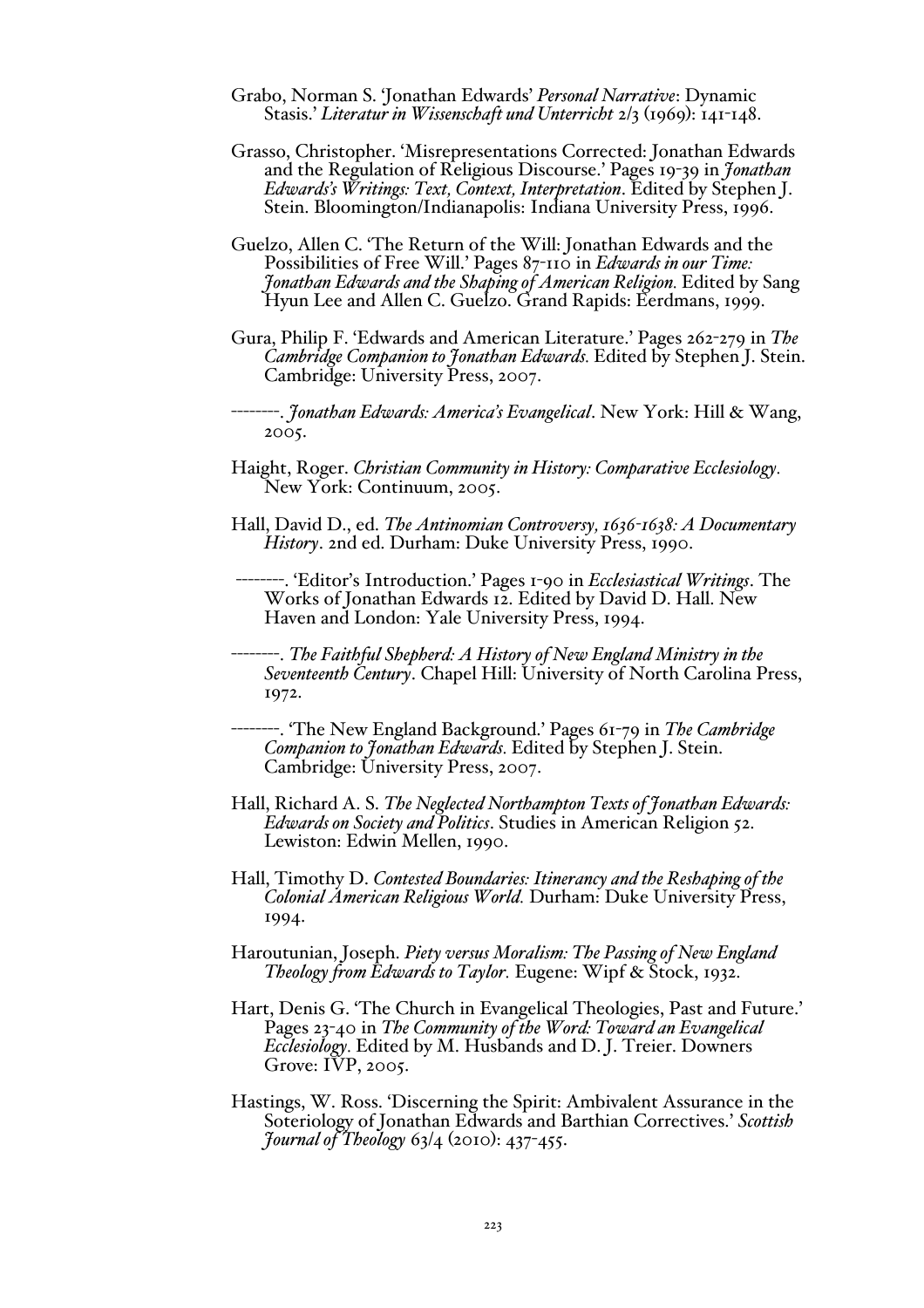Haykin, Michael A. G. 'Evangelicalism and the Enlightenment: A Reassessment.' Pages 37-60 in *The Emergence of Evangelicalism: Exploring Historical Continuities*. Edited by Michael A. G. Haykin and Kenneth J. Stewart. Nottingham: Apollos, 2008.

--------. *Jonathan Edwards: The Holy Spirit in Revival: The Lasting Influence of the Holy Spirit in the Heart of Man.* Emmaus. Darlington: Evangelical Press, 2005.

- Haykin, Michael A. G. and Kenneth J. Stewart, eds. *The Emergence of Evangelicalism: Exploring Historical Continuities*. Nottingham: Apollos, 2008.
- Heimert, Alan. *Religion and the American Mind: From the Great Awakening to the Revolution*. The Jonathan Edwards Classic Studies Series. Eugene: Wipf & Stock, 2006.
- Hindmarsh, Bruce. 'The Great Awakening Revisited.' *Evangelical Studies Bulletin* 68 (2008): 1-5.
- Hindmarsh, Bruce. 'Is Evangelical Ecclesiology an Oxymoron? A Historical Perspective.' Pages 15-37 in *Evangelical Ecclesiology: Reality or Illusion?* Edited by John G. Stackhouse, Jr. Grand Rapids: Baker Academic, 2003.
- Holifield, E. Brooks. *The Covenant Sealed: The Development of Puritan Sacramental Theology in Old and New England, 1570-1720*. Eugene: Wipf & Stock, 1974.

--------. *God's Ambassadors: A History of the Christian Clergy in America.* Pulpit & Pew. Grand Rapids: Eerdmans, 2007.

--------. *Theology in America: Christian Thought from the Age of the Puritans to the Civil War.* New Haven and London: Yale University Press, 2003.

- Holmes, Stephen R. *God of Grace and God of Glory: An Account of the Theology of Jonathan Edwards*. Edinburgh: T&T Clark, 2000.
- Hoopes, James. 'Jonathan Edwards's Religious Psychology.' *Journal of American History* 69/4 (1983): 849-865.
- Hopkins, Samuel, ed. The Life and Character of the late Reverend Mr.<br>Jonathan Edwards, President of the College at New-Jersey, together with a<br>Number of his Sermons. 2nd ed. Glasgow: David Niven for James Duncan, 1785.
- Jamieson, John F. 'Jonathan Edwards's Change of Position on Stoddardeanism.' *Harvard Theological Review* 74/1 (1981): 79-99.
- Jenson, Robert W. *America's Theologian: A Recommendation of Jonathan Edwards.* New York/Oxford: Oxford University Press, 1988.
- Johnson, John E. 'The Prophetic Office as Paradigm for Pastoral Ministry.' *Trinity Journal* 21/1 (2000): 61-81.
- Jones, James W. *The Shattered Synthesis: New England Puritanism before the Great Awakening.* New Haven and London: Yale University Press, 1973.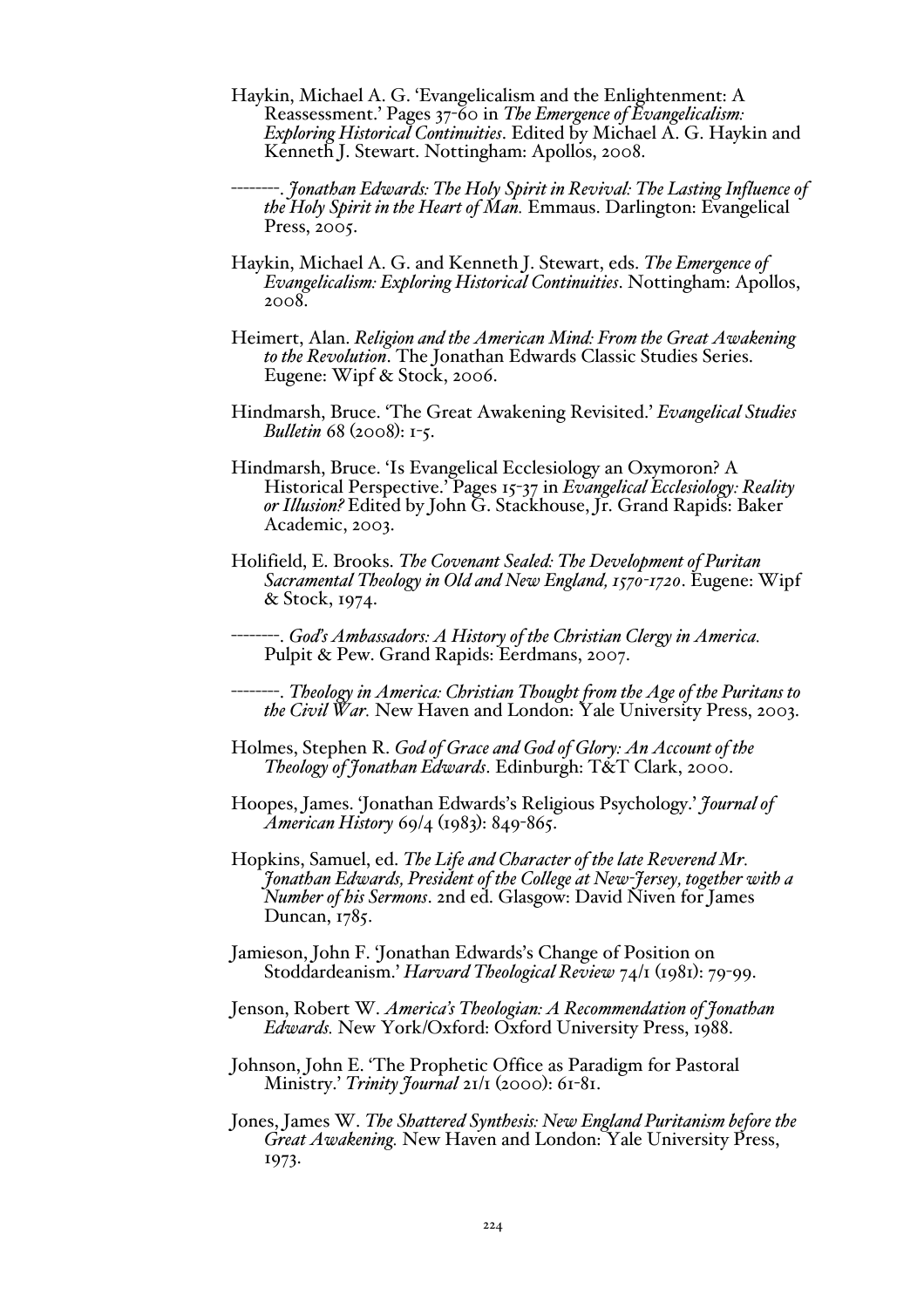- Jue, Jeffrey K. 'Puritan Millenarianism in Old and New England.' Pages 259-276 in *The Cambridge Companion to Puritanism.* Edited by John Coffey and Paul C. H. Lim. Cambridge: University Press, 2008.
- Kärkkäinen, Veli-Matti. *An Introduction to Ecclesiology: Ecumenical, Historical and Global Perspectives*. Downers Grove: IVP, 2002.
- Kidd, Thomas S. *The Great Awakening: The Roots of Evangelical Christianity in Colonial America.* New Haven and London: Yale University Press, 2007.
- --------. *The Protestant Interest: New England after Puritanism.* New Haven and London: Yale University Press, 2004.
- --. "The Very Vital Breath of Christianity": Prayer and Revival in Provincial New England.' *Fides et Historia* 36/2 (2004): 19-33.
- Kimnach, Wilson H., Caleb J. D. Maskell and Kenneth P. Minkema. *Jonathan Edwards's Sinners in the Hands of an Angry God: A Casebook.* New Haven and London: Yale University Press, 2010.
- --. 'Preface to the New York Period.' Pages 259-293 in *Sermons and Discourses 1720-1723.* The Works of Jonathan Edwards 10. Edited by Wilson H. Kimnach. New Haven and London: Yale University Press, 1992.
- --------. 'Preface to the Period.' Pages 3-46 in *Sermons and Discourses* 1743- 1758. The Works of Jonathan Edwards 25. Edited by Wilson H. Kimnach. New Haven and London: Yale University Press, 2006.
- Knight, Janice. *Orthodoxies in Massachusetts: Rereading American Puritanism.* Cambridge: Harvard University Press, 1994.
- Kobrin, David. 'The Expansion of the Visible Church in New England: 1629-1650.' *Church History* 36/2 (1967): 189-209.
- Lambert, Frank. *Inventing the "Great Awakening."* Princeton: Princeton University Press, 1999.
- Landsman, Ned C. *From Colonials to Provincials: American Thought and Culture, 1680-1760.* Ithaca: Cornell University Press, 1997.
- Latourette, Kenneth Scott. *A History of Christianity*. London: Eyre & Spottiswoode, 1954.
- Laurence, David. 'Jonathan Edwards, Solomon Stoddard, and the Preparationist Model of Conversion.' *Harvard Theological Review* 72/3-4 (1979): 267-283.
- Lee, Sang Hyun. 'Editor's Introduction.' Pages 1-106 in *Writings on the Trinity, Grace, and Faith.* The Works of Jonathan Edwards 21. Edited by Sang Hyun Lee. New Haven and London: Yale University Press, 2003.

--------. 'Grace and Justification by Faith Alone.' Pages 130-146 in *The Princeton Companion to Jonathan Edwards.* Edited by Sang Hyun Lee. Princeton and Oxford: Princeton University Press, 2005.

Lee, Sang Hyun, ed. *The Princeton Companion to Jonathan Edwards*. Princeton: University Press, 2005.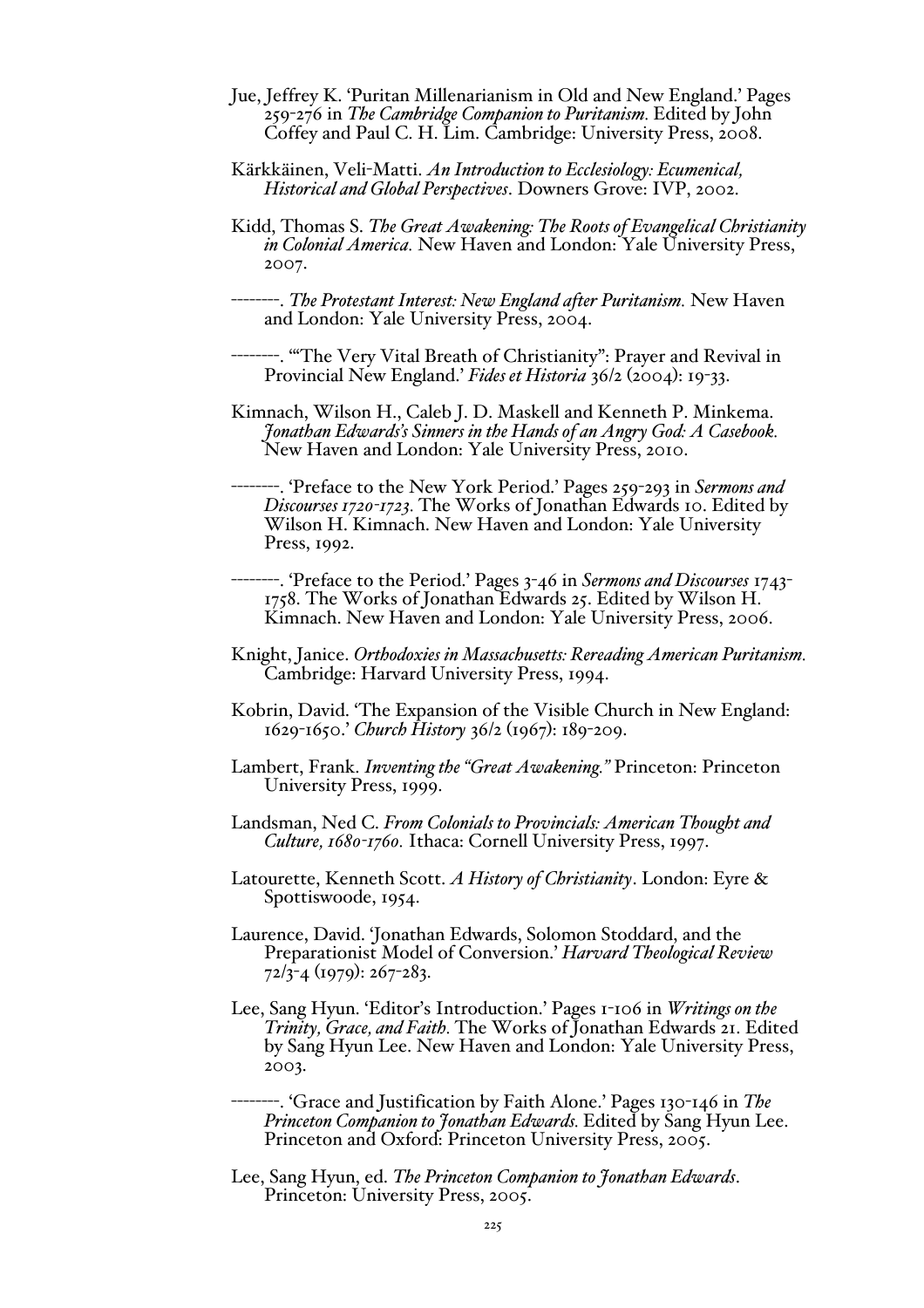- Lesser, Max X. *Reading Jonathan Edwards: An Annotated Bibliography in Three Parts, 1729-2005.* Grand Rapids: Eerdmans, 2008.
- Levesque, George G. 'Quaestio: Peccator non Iustificatur Coram Deo Nisi per Iustitiam Christi Fide Apprehensam.' Pages 47-66 in *Sermons and Discourses 1723-1729.* The Works of Jonathan Edwards 14. Edited by Kenneth P. Minkema. New Haven and London: Yale University Press, 1997.
- Littell, F. H. *The Origins of Sectarian Protestantism: A Study of the Anabaptist View of the Church.* New York: Macmillan, 1964.
- Locke, John. *An Essay Concerning Human Understanding.* The Clarendon Edition of the Works of John Locke. Oxford: Clarendon Press, 1975.
- Lowance, Mason I., Jr. *The Language of Canaan: Metaphor and Symbol in New England from the Puritans to the Transcendentalists.* Cambridge: Harvard University Press, 1980.
- Lowell, Robert. 'Jonathan Edwards in Western Massachusetts.' Pages 40- 43 in *Life Studies and For the Union Dead.* Edited by New York: Farrar, Straus and Giroux, 2007.
- MacGregor, Geddes. *Corpus Christi: The Nature of the Church according to the Reformed Tradition*. London: Macmillan, 1959.
- Marsden, George M. 'Challenging the Presumptions of the Age: The Two Dissertations.' Pages 99-113 in *The Legacy of Jonathan Edwards: American Religion and the Evangelical Tradition.* Edited by D. G. Hart, Sean Michael Lucas and Stephen J. Nichols. Grand Rapid: Baker Academic, 2003.

--. *Jonathan Edwards: A Life*. New Haven and London: Yale University Press, 2003.

-. *A Short Life of Jonathan Edwards*. Library of Religious Biography. Grand Rapids: Eerdmans, 2008.

- Marty, Martin E. 'Two Kinds of Two Kinds of Civil Religion.' Pages 139- 157 in *American Civil Religion*. Edited by Donald G. Jones and Russell E. Richey. San Francisco: Mellen Research University Press, 1990.
- May, Henry F. *The Enlightenment in America.* New York: Oxford University Press, 1976.
- McClymond, Michael J. *Encounters with God: An Approach to the Theology of Jonathan Edwards.* New York: Oxford University Press, 1998.
- --------. 'Spiritual Perception in Jonathan Edwards.' *The Journal of Religion* 77/2 (1997): 195-216.
- McDermott, Gerald R. *Jonathan Edwards Confronts the Gods: Christian Theology, Enlightenment Religion, and Non-Christian Faiths.* Oxford: University Press, 2000.
	- --. 'Jonathan Edwards and the National Covenant: Was He Right?' Pages 147-157 in *The Legacy of Jonathan Edwards: American Religion and the Evangelical Tradition*. Edited by D. G. Hart, S. M. Lucas, S. J. Nichols. Grand Rapids: Baker, 2003.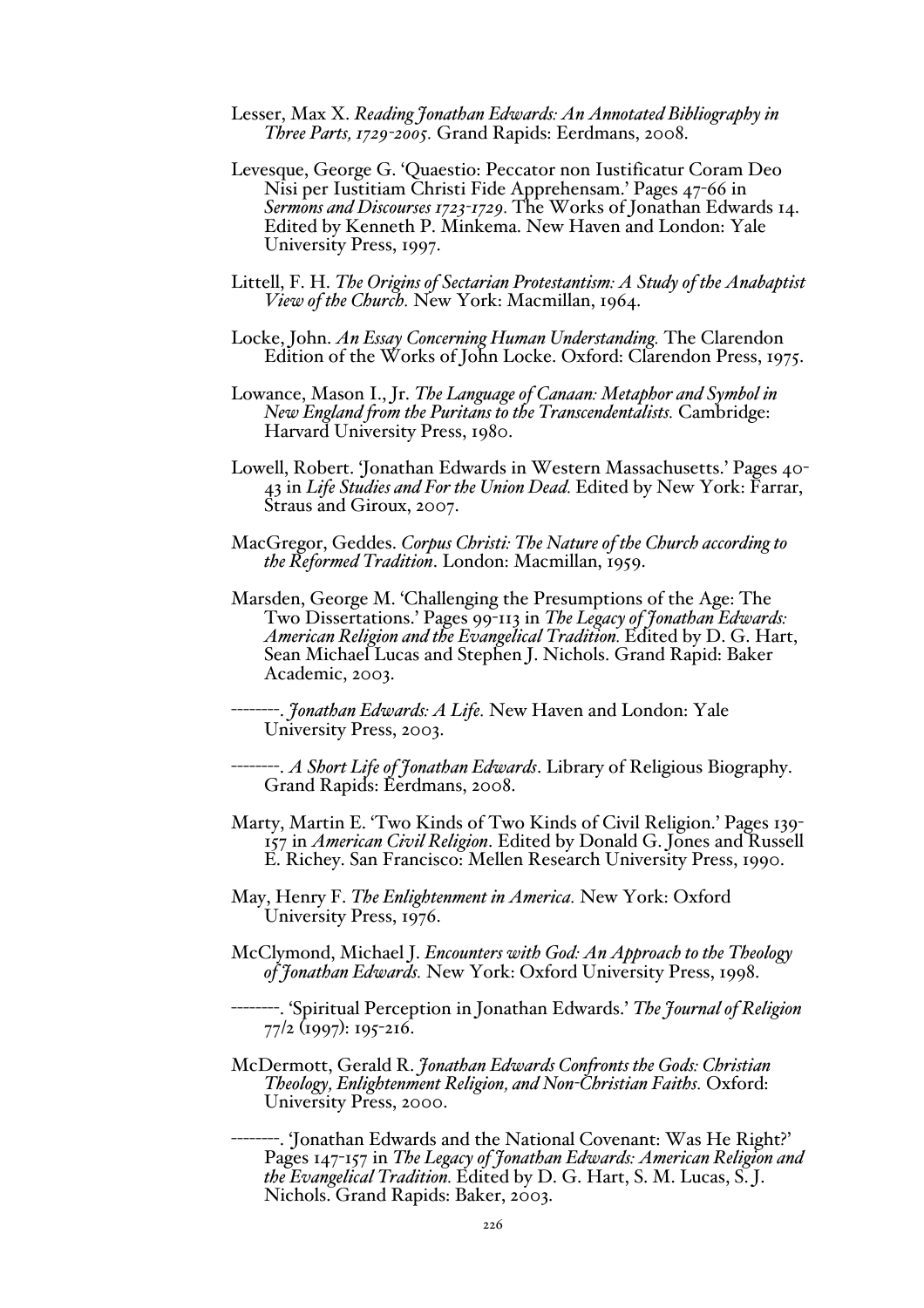- --------. 'Missions and Native Americans.' Pages 258-273 in *The Princeton Companion to Jonathan Edwards.* Edited by Sang Hyun Lee. Princeton: University Press, 2005.
- -. One Holy and Happy Society: The Public Theology of Jonathan *Edwards.* University Park: Pennsylvania State University Press, 1992.
- McLoughlin, William G. *Revivals, Awakenings, and Reform: An Essay on Religion and Social Change in America, 1607-1977.* Chicago History of American Religion. Chicago: University of Chicago Press, 1978.
- McNeill, John T. 'The Church in Post-Reformation Reformed Theology.' *The Journal of Religion* 24/2 (1944): 96-107.
- Meigs, James T. 'The Half-Way Covenant: A Study in Religious Transition.' *Foundations* 13/2 (1970): 142-158.
- Miller, Perry. *Errand into the Wilderness.* Cambridge: Harvard University Press, 1956.

--------. *Jonathan Edwards.* Lincoln: University of Nebraska Press, 2005.

--------. *The New England Mind: From Colony to Province.* Cambridge: The Belknap Press of Harvard University Press, 1953.

--------. *Orthodoxy in Massachusetts 1630-1650.* Boston: Beacon Press, 1959.

- --------. 'Solomon Stoddard, 1643-1729.' *Harvard Theological Review* 34/4  $(1941): 277 - 320.$
- Minkema, Kenneth P. 'Jonathan Edwards: A Theological Life.' Pages 1-15 in *The Princeton Companion to Jonathan Edwards.* Edited by Sang H. Lee. Princeton: University Press, 2005.
- --. 'Old Age and Religion in the Writings and Life of Jonathan Edwards.' *Church History* 70/4 (2001): 674-704.

----. 'Personal Writings.' Pages 39-60 in *The Cambridge Companion to* Jonathan Edwards. Edited by Stephen J. Stein. Cambridge: University Press, 2007.

--------. 'Preface to the Period.' Pages 3-46 in *Sermons and Discourses 1723- 1729.* The Works of Jonathan Edwards 14. Edited by Kenneth P. Minkema. New Haven and London: Yale University Press, 1997.

- Moody, Josh. *Jonathan Edwards and the Enlightenment: Knowing the Presence of God.* Lanham: University Press of America, 2005.
- Moore, Susan Hardman. *Pilgrims: New World Settlers and the Call of Home.* New Haven and London: Yale University Press, 2007.
- Morgan, Edmund S. *The Puritan Family: Religion and Domestic Relations in Seventeenth-Century New England.* New, revised and enlarged ed. New York: Harper & Row, 1966.

-. *Visible Saints: The History of a Puritan Ideal.* Ithaca: Cornell University Press, 1963.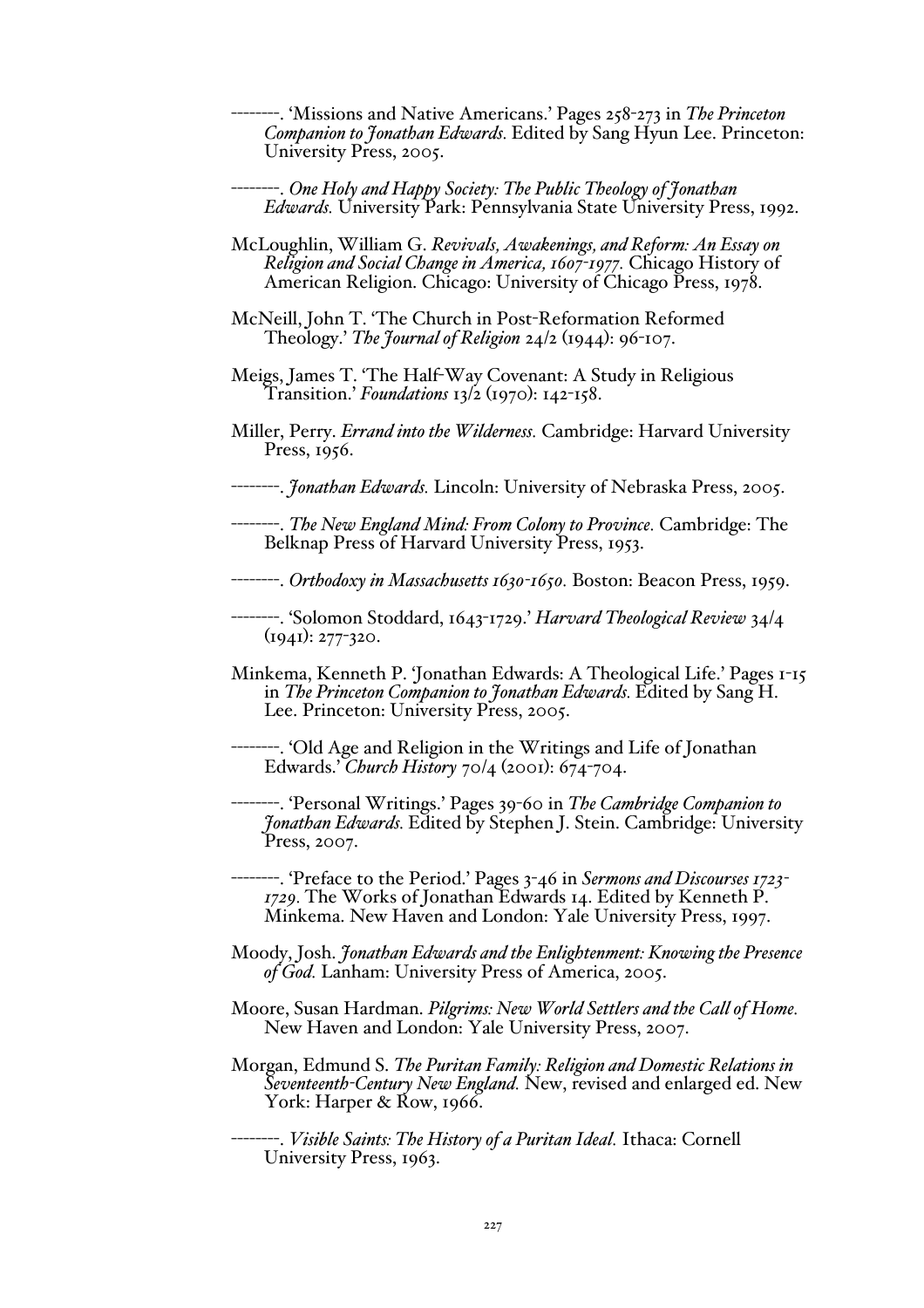- Morris, William Sparkes. *The Young Jonathan Edwards: A Reconstruction.* The Jonathan Edwards Classic Studies Series. Eugene: Wipf & Stock, 2005.
- Murray, Iain H. *Jonathan Edwards: A New Biography.* Edinburgh: The Banner of Truth Trust, 1987.
- Neele, Adriaan C. *The Art of Living to God: A Study of Method and Piety in the Theoretico-Practica Theologia of Petrus van Mastricht (1630-1706).* Perspectives on Christianity 8:1. Pretoria: Department of Church History, University of Pretoria, 2005.
- Nichols, Stephen J. 'Last of the Mohican Missionaries: Jonathan Edwards at Stockbridge.' Pages 47-36 in *The Legacy of Jonathan Edwards: American Religion and the Evangelical Tradition.* Edited by D. G. Hart, Sean Michael Lucas and Stephen J. Nichols. Grand Rapids: Baker, 2003.
- Niebuhr, H. Richard. *The Kingdom of God in America.* First Wesleyan ed. Middletown: Wesleyan University Press, 1988.
- Noll, Mark A. *America's God: From Jonathan Edwards to Abraham Lincoln.* Oxford: University Press, 2002.
- Norton, John. *The Orthodox Evangelist, or A Treatise Wherein Many Great Evangelical Truths (Not a Few Whereof Are Much Opposed and Eclipsed in this Perillous Hour of the Passion of the Gospel,) Are Briefly Discussed, Cleared, and Confirmed: As a Further Help, for the Begetting, and Establishing of the Faith which is in Jesus. As also the State of the Blessed, Where; Of the Condition of their Souls from the Instant of their Dissolution: And of their Persons after their Resurrection.* London: John Macock, Henry Cripps, Lodowick Lloyd, 1654.
- Nuttall, Geoffrey F. *The Holy Spirit in Puritan Faith and Experience*. Oxford: Basil Blackwell, 1947.
- O'Brien, Susan. 'A Transatlantic Community of Saints: The Great Awakening and the First Evangelical Network, 1735-1755.' *American Historical Review* 91/4 (1986): 811-832.
- O'Donovan, Oliver. *Resurrection and Moral Order: An Outline for Evangelical Ethics.* Leicester: Apollos, 1994.
- Okholm, Dennis L. 'The Fundamental Dispensation of Evangelical Ecclesiology.' Pages 41-62 in *The Community of the Word: Toward an Evangelical Ecclesiology.* Edited by Mark Husbands and Daniel J. Treier. Downers Grove: I.V.P., 2005.
- Oliphint, K. Scott. 'Jonathan Edwards on Apologetics: Reason and the Noetic Effects of Sin.' Pages 131-146 in *The Legacy of Jonathan Edwards and the Evangelical Tradition*. Edited by D. G. Hart, Sean Michael Lucas and Stephen J. Nichols. Grand Rapids: Baker Academic, 2003.
- Packer, James I. 'A Puritan Perspective: Trinitarian Godliness according to John Owen.' Pages 91-108 in *God the Holy Trinity: Reflections on Christian Faith and Practice.* Edited by Timothy George. Grand Rapids: Baker, 2006.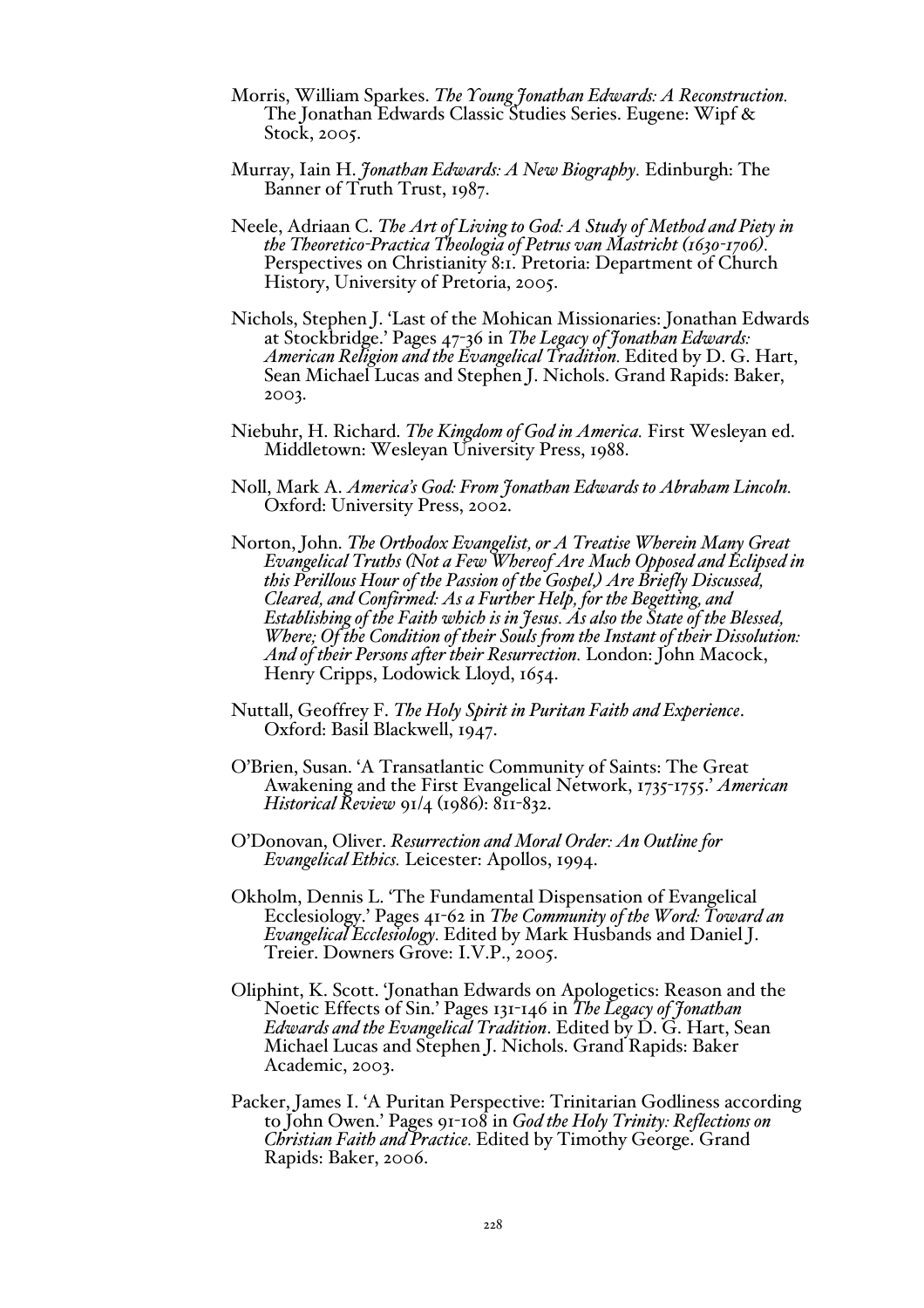--------. 'The Puritan View of Preaching the Gospel.' Pages 11-21 in *How Shall They Hear? A Symposium of Papers Read at the Puritan and Reformed Studies Conference, December 1959.* Edited by London: Evangelical Magazine, 1960.

Pauw, Amy P. 'Edwards as American Theologian: Grand Narratives and Personal Narratives.' Pages 14-24 in *Jonathan Edwards at 300: Essays on the Tercentenary of his Birth.* Edited by Harry S. Stout, Kenneth P. Minkema and Caleb J. D. Maskell. Lanham: University Press of America, 2005.

--------. 'Jonathan Edwards' Ecclesiology.' Pages 175-186 in *Jonathan Edwards as Contemporary: Essays in Honor of Sang Hyun Lee*. Edited by Don Schweitzer. New York: Peter Lang, 2010.

---. 'Practical Ecclesiology in John Calvin and Jonathan Edwards.' Pages 91-110 in *John Calvin's American Legacy.* Edited by Thomas J. Davis. Oxford: University Press, 2010.

--- *"The Supreme Harmony of All": The Trinitarian Theology of Jonathan Edwards.* Grand Rapids: Eerdmans, 2002.

- Pelikan, Jaroslav. *Christian Doctrine and Modern Culture (since 1700).* The Christian Tradition: A History of the Development of Doctrine. Chicago and London: University of Chicago Press, 1989.
- --------. *Reformation of Church and Dogma (1300-1700).* The Christian Tradition: A History of the Development of Doctrine. Chicago and London: University of Chicago Press, 1984.
- Persons, Stow. 'The Cyclical Theory of History in Eighteenth Century America.' *American Quarterly* 6/2 (1954): 147-163.
- Pettitt, Norman. 'Editor's Introduction'. Pages 1-85 in *The Life of Brainerd.* The Works of Jonathan Edwards 7. Edited by Norman Pettitt. Edited by Norman Pettitt. New Haven and London: Yale University Press, 1985.

--------. *The Heart Prepared: Grace and Conversion in Puritan Spiritual Life.* 2nd ed. Middletown: Wesleyan University Press, 1989.

Piggin, Stuart. 'The Expanding Knowledge of God: Jonathan Edwards's Influence on Missionary Thinking and Promotion.' Pages 266-296 in *Jonathan Edwards at Home and Abroad: Historical Memories, Cultural Movements, Global Horizons.* Edited by D. W. Kling and Douglas A. Sweeney. Columbia: University of South Carolina Press, 2003.

Porter, Roy. *Enlightenment: Britain and the Creation of the Modern World.* London: Penguin, 2000.

- Post, Stephen. 'Disinterested Benevolence: An American Debate over the Nature of Christian Love.' *Journal of Religious Ethics* 14 (1986): 356-368.
- Proudfoot, Wayne. 'Perception and Love in Religious Affections.' Pages 122-136 in *Jonathan Edwards's Writings: Text, Context, Interpretation*. Edited by Stephen J. Stein. Bloomington and Indianapolis: Indiana University Press, 1996.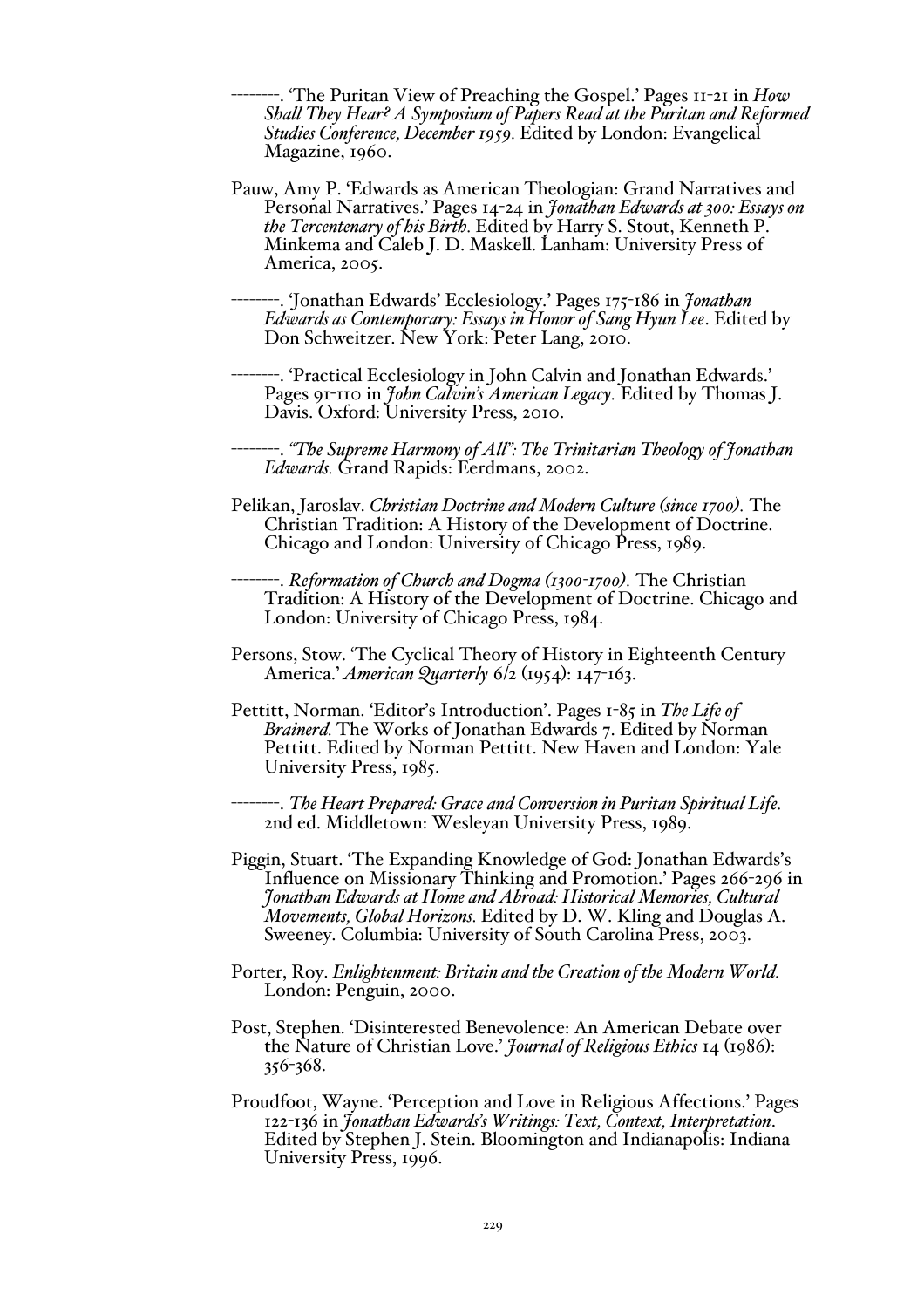- Ramsay, Paul. 'Editor's Introduction.' Pages 1-121 in *Ethical Writings.* The Works of Jonathan Edwards 8. Edited by Paul Ramsay. New Haven and London: Yale University Press, 1989.
	- --. 'Editor's Introduction.' Pages 1-128 in *Freedom of the Will*. The Works of Jonathan Edwards 1. Edited by Paul Ramsay. New Haven and London: Yale University Press, 1957.
- Rightmire, R. David. 'The Sacramental Theology of Jonathan Edwards in the Context of Controversy.' *Fides et Historia* 21/1 (1989): 50-60.
- Sairsingh, Krister. Jonathan Edwards and the Idea of Divine Glory: His Foundational Trinitarianism and its Ecclesial Import. Unpublished doctoral dissertation. Cambridge: Harvard University, 1986.
- Schafer, Thomas A. 'Jonathan Edwards' Conception of the Church.' *Church History* 24/1 (1955): 51-66.
- --------. 'Solomon Stoddard and the Theology of the Revival.' Pages 328- 361 in *A Miscellany of American Christianity: Essays in Honor of H. Shelton Smith.* Edited by Stuart C. Henry. Durham: Duke University Press, 1963.
- Scheick, William J. 'Family, Conversion, and the Self in Jonathan Edwards' *A Faithful Narrative of the Surprising Work of God.*' *Tennessee Studies in Literature* 18/- (1973): 79-89.
	- --. 'The Grand Design: Jonathan Edwards' History of the Work of Redemption.' Pages 177-188 in *Critical Essays on Jonathan Edwards.* Edited by William J. Scheick. Boston: G. K. Hall & Co, 1980.
- --------. *The Writings of Jonathan Edwards: Theme, Motif and Style.* College Station: Texas A & M University Press, 1975.
- Schmidt, Leigh E. *Holy Fairs: Scotland and the Making of American Revivalism.* 2nd ed. Grand Rapids: Eerdmans, 1989.
- Schmotter, James W. 'The Irony of Clerical Professionalism: New England's Congregational Ministers and the Great Awakening.' *American Quarterly* 31/2 (1979): 148-168.

--------. 'Ministerial Careers in Eighteenth-century New England: The Social Context, 1700-1760.' *Journal of Social History* 9/2 (1975): 249- 267.

- Seeman, Erik R. *Pious Persuasions: Laity and Clergy in Eighteenth-Century New England. Early America: History, Context, Culture*. Baltimore and London: Johns Hopkins University Press, 1999.
- Smith, John E. 'Editor's Introduction.' Pages 1-83 in *Religious Affections*. The Works of Jonathan Edwards 2. Edited by John E. Smith. New Haven and London: Yale University Press, 1959.
- --------. 'Jonathan Edwards: Piety and Practice in the American Character.' *The Journal of Religion* 54/2 (1974): 166-180.
- ---. 'Religious Affections and the "Sense of the Heart." Pages 103-114<br>in *The Princeton Companion to Jonathan Edwards*. Edited by Sang Hyun Lee. Princeton and Oxford: Princeton University Press, 2005.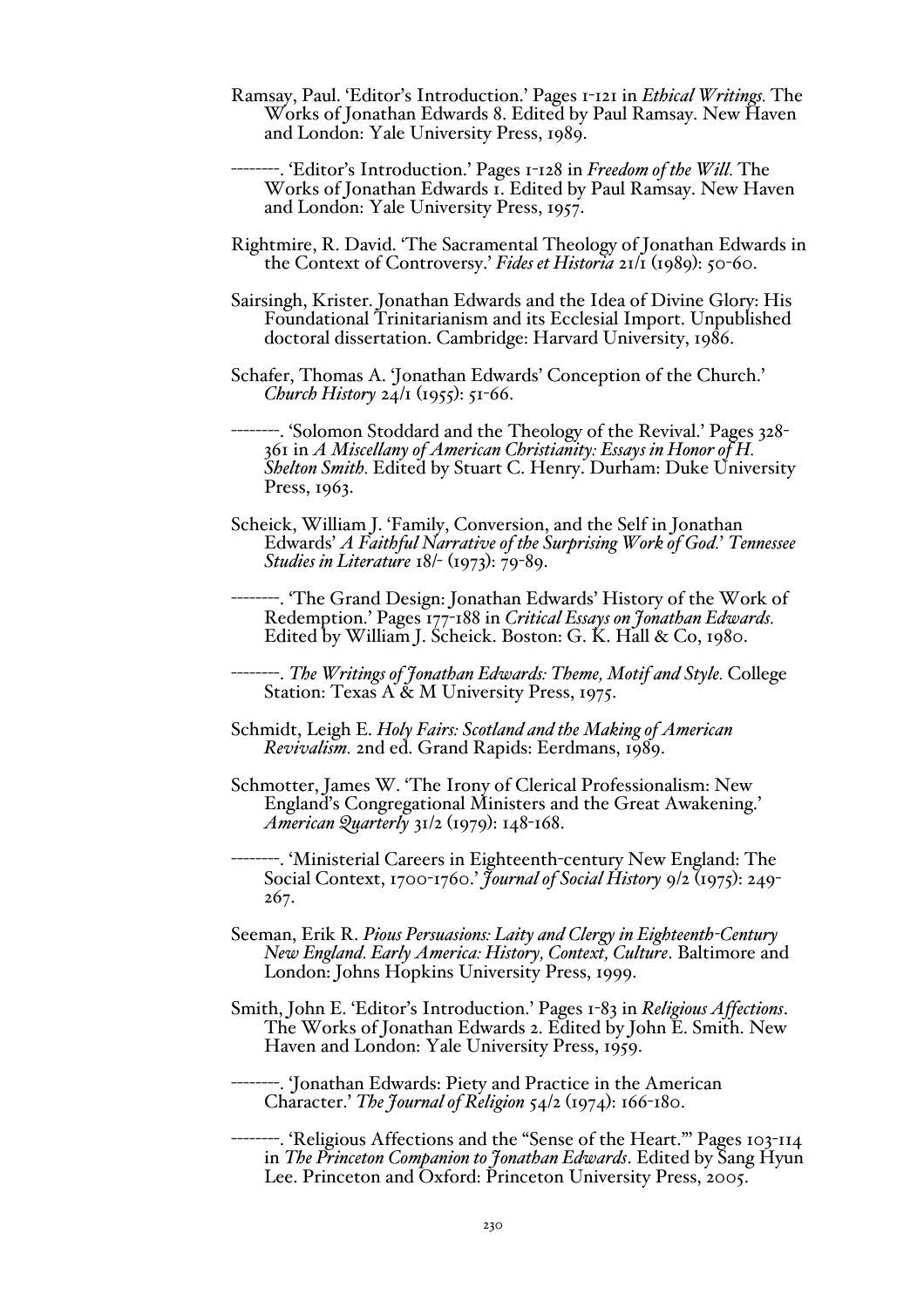- Smolinski, Reiner. 'Apocalypticism in Colonial North America.' Pages 36-71 in *The Encyclopedia of Apocalypticism.* Volume 3: Apocalypticism in the Modern Period and the Contemporary Age. Edited by Stephen J. Stein. New York: Continuum, 2003.
- Spener, Philip Jacob. *Pia Desideria*. Seminar Editions. Translated by Theodore G. Tappert. Philadelphia: Fortress Press, 1964.
- Spohn, William C. 'Spirituality and its Discontents: Practices in Jonathan Edwards's *Charity and its Fruits.*' *Journal of Religious Ethics* 31/2 (2003): 253-276.
- Stackhouse, Ian. 'Revivalism, Faddism and the Gospel.' Pages 239-251 in *On Revival: A Critical Examination.* Edited by Andrew Walker and Kristin Aune. Carlisle: Paternoster Press, 2003.
- Stein, Stephen J., ed. *The Cambridge Companion to Jonathan Edwards*. Cambridge: Cambridge University Press, 2007.
- ---. 'Editor's Introduction.' Pages 1-93 in *Apocalyptic Writings*. The Works of Jonathan Edwards 5. Edited by Stephen J. Stein. New Haven and London: Yale University Press, 1977.
- --. 'Providence and the Apocalypse in the Early Writings of Jonathan Edwards.' *Early American Literature* 13/3 (1978): 250-267.
- Stoever, William K. B. 'The Godly Will's Discerning: Shepard, Edwards, and the Identification of True Godliness.' Pages 85-99 in *Jonathan Edwards's Writings: Text, Context, Interpretation*. Edited by Stephen J. Stein. Bloomington and Indianapolis: Indiana University Press, 1996.
- Stout, Harry S. *The New England Soul: Preaching and Religious Culture in Colonial New England.* New York: Oxford University Press, 1986.
- -. 'The Puritans and Edwards.' Pages 274-291 in *The Princeton Companion to Jonathan Edwards*. Edited by Sang Hyun Lee. Princeton: Princeton University Press, 2005.
	- --------. 'Word and Order in Colonial New England.' Pages 19-38 in *The Bible in America: Essays in Cultural History.* Edited by Nathan O. Hatch and Mark A. Noll. New York/Oxford: Oxford University Press, 1982.
- Strange, Alan D. 'Jonathan Edwards on Visible Sainthood: The Communion Controversy in Northampton.' *Mid-America Journal of Theology* 14 (2003): 97-138.
- Studebaker, Steve. 'Jonathan Edwards's Social *Augustinian* Trinitarianism: An Alternative to a Recent Trend.' *Scottish Journal of Theology* 56/3  $(2003): 268-285.$
- Sweeney, Douglas A. 'The Church.' Pages 167-189 in *The Princeton Companion to Jonathan Edwards.* Edited by Sang Hyun Lee. Princeton/Oxford: Princeton University Press, 2005.

--. 'Evangelical Tradition in America.' Pages 217-238 in *The Cambridge Companion to Jonathan Edwards.* Edited by Stephen J. Stein. Cambridge: University Press, 2007.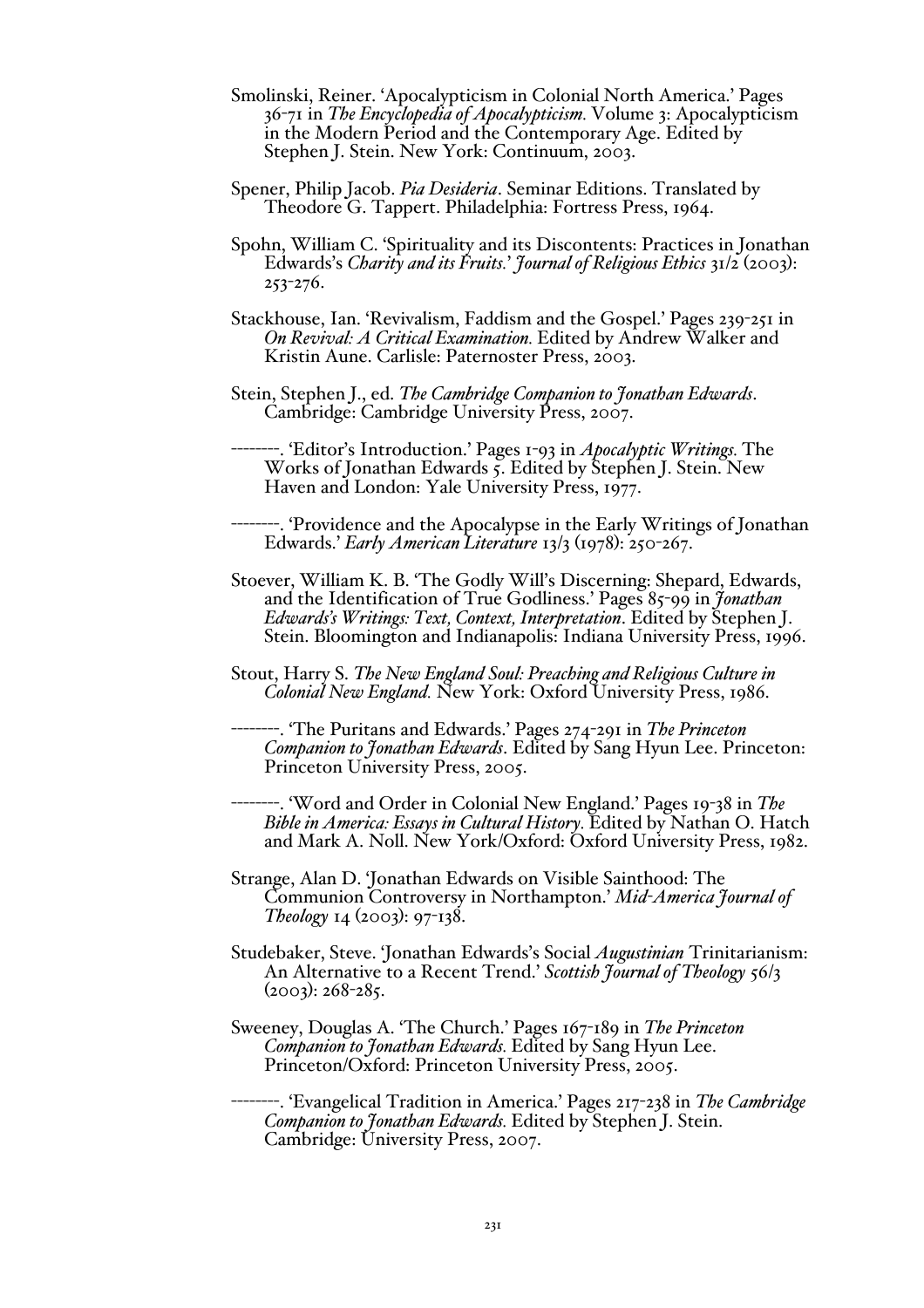- Thuesen, Peter J. 'Edwards' Intellectual Background.' Pages 16-33 in *The Princeton Companion to Jonathan Edwards.* Edited by Sang Hyun Lee. Princeton: University Press, 2005.
- Vanhoozer, Kevin J. 'Evangelicalism and the Church: The Company of the Gospel.' Pages 40-99 in *The Futures of Evangelicalism: Issues and Prospects.* Edited by Craig Bartholomew, Robin Parry and Andrew West. Grand Rapids: Kregel, 2003.
- Vaughan, Alden T., ed. *The Puritan Tradition in America, 1620-1730*. Rev. ed. Hanover: University Press of New England, 1972.
- Vetö, Miklos. 'Spiritual Knowledge according to Jonathan Edwards (translated by Michael J. McClymond).' *Calvin Theological Journal* 31/1 (1996): 161-181.
- von Rohr, John. 'Extra Ecclesiam Nulla Salus: An Early Congregational Version.' *Church History* 36/2 (1967): 107-121.
- Walker, G. S. M. 'Calvin and the Church.' *Scottish Journal of Theology* 16/4  $(1963): 371-389.$
- Walls, Andrew F. 'The Eighteenth-Century Protestant Missionary Awakening in Its European Context.' Pages 22-44 in *Christian Missions and the Enlightenment.* Edited by Brian Stanley. Grand Rapids: Eerdmans, 2001.

---. 'Missions and Historical Memory: Jonathan Edwards and David Brainerd.' Pages 248-265 in *Jonathan Edwards at Home and Abroad: Historical Memories, Cultural Movements, Global Horizons.* Edited by David W. Kling, Douglas A. Sweeney. Columbia: University of South Carolina Press, 2003.

- Ward, Roger. 'The Philosophical Structure of Jonathan Edwards's Religious Affections.' *Christian Scholar's Review* 29/4 (2000): 745-768.
- Ward, W. Reginald. *Early Evangelicalism: A Global Intellectual History, 1670-1789.* Cambridge: University Press, 2006.

---. *The Protestant Evangelical Awakening*. Cambridge: University Press, 1992.

Westra, Helen P. 'Divinity's Design: Edwards and the History of the<br>Work of Revival.' Pages 131-157 in *Edwards in our Time: Jonathan<br>Edwards and the Shaping of American Religion*. Edited by Sang Hyun<br>Lee and Allen C. Guel

--------. 'Jonathan Edwards and "What Reason Teaches."' *Journal of the Evangelical Theological Society* 34/4 (1991): 495-503.

- Williams, David R. 'Horses, Pigeons, and the Therapy of Conversion: A Psychological Reading of Jonathan Edwards's Theology.' *Harvard Theological Review* 74/4 (1981): 337-352.
- Wilson, John F. 'Editor's Introduction.' Pages 1-109 in *A History of the Work of Redemption.* The Works of Jonathan Edwards 9. Edited by John F. Wilson. New Haven and London: Yale University Press, 1989.